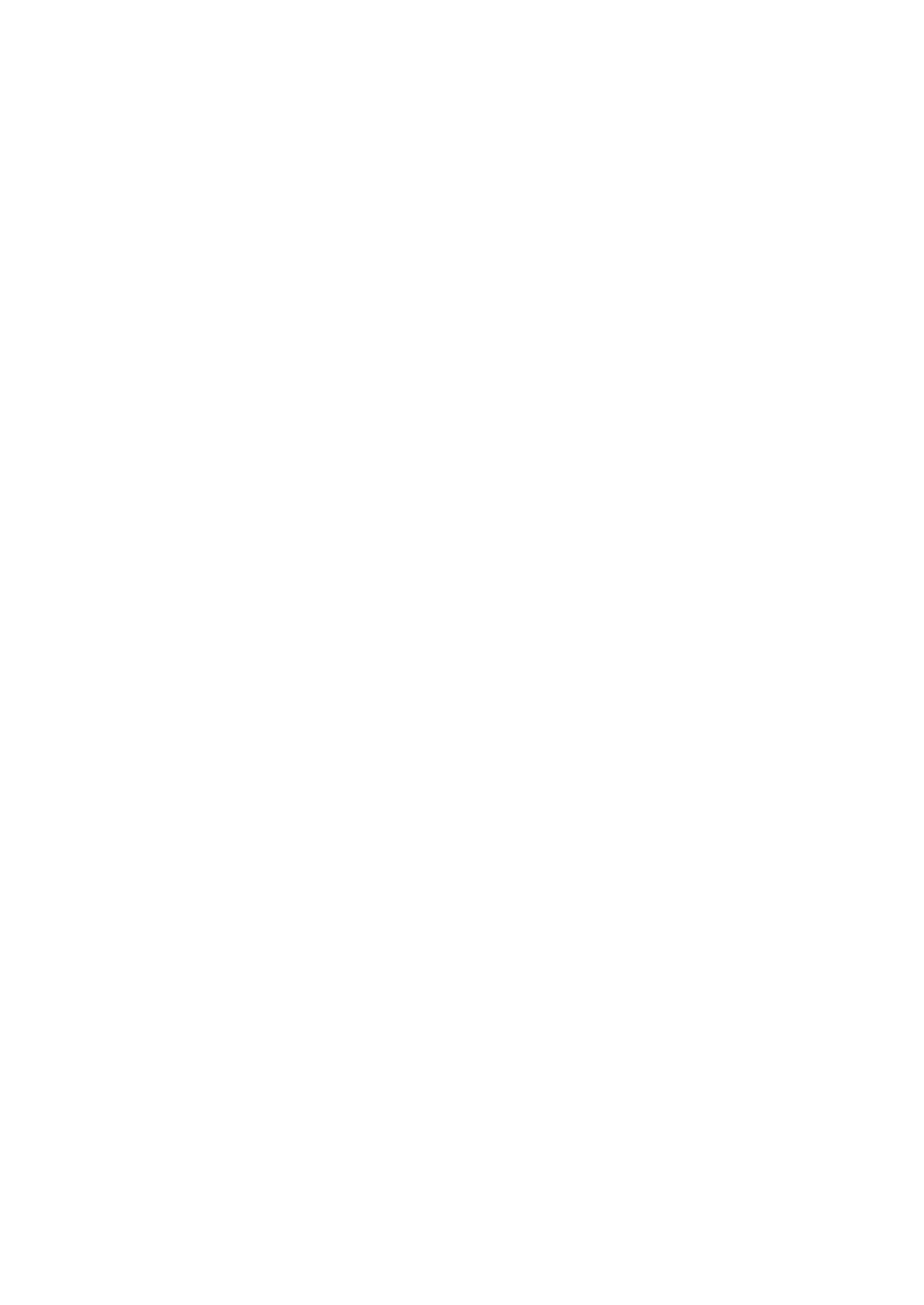# **TABLE OF CONTENTS**

### Page

| I.               |                                                                                         |  |
|------------------|-----------------------------------------------------------------------------------------|--|
| A.               |                                                                                         |  |
| <b>B.</b>        |                                                                                         |  |
| $\mathcal{C}$ .  |                                                                                         |  |
| II.              |                                                                                         |  |
| III.             | PARTIES' REQUESTS FOR FINDINGS AND RECOMMENDATIONS3                                     |  |
| A.               |                                                                                         |  |
| <b>B.</b>        |                                                                                         |  |
| IV.              | REQUEST OF THE UNITED STATES FOR A PRELIMINARY RULING  4                                |  |
| A.               |                                                                                         |  |
| <b>B.</b>        |                                                                                         |  |
| V.               |                                                                                         |  |
| A.               |                                                                                         |  |
| 1.               |                                                                                         |  |
| 2.               |                                                                                         |  |
| 3.               |                                                                                         |  |
|                  |                                                                                         |  |
| $\overline{4}$ . |                                                                                         |  |
| (a)              | The standards of initiation of sunset review lead to a violation of Article 21.3 of the |  |
| (b)              | The domestic authority is under an obligation to "determine" the likelihood of          |  |
| (c)              |                                                                                         |  |
| (d)              | The Obligation to Bring its Law Into Conformity with the WTO Agreements 15              |  |
| 5.               |                                                                                         |  |
| Β.               |                                                                                         |  |
| 1.               |                                                                                         |  |
| 2.               |                                                                                         |  |
| (a)              |                                                                                         |  |
| (b)              | Certain Corrosion-Resistant Carbon Steel Flat Products from Germany  16                 |  |
| 3.               |                                                                                         |  |
| $\overline{4}$ . |                                                                                         |  |
| (a)              | Automatic Self-Initiation of Sunset Reviews is Consistent with the SCM Agreement18      |  |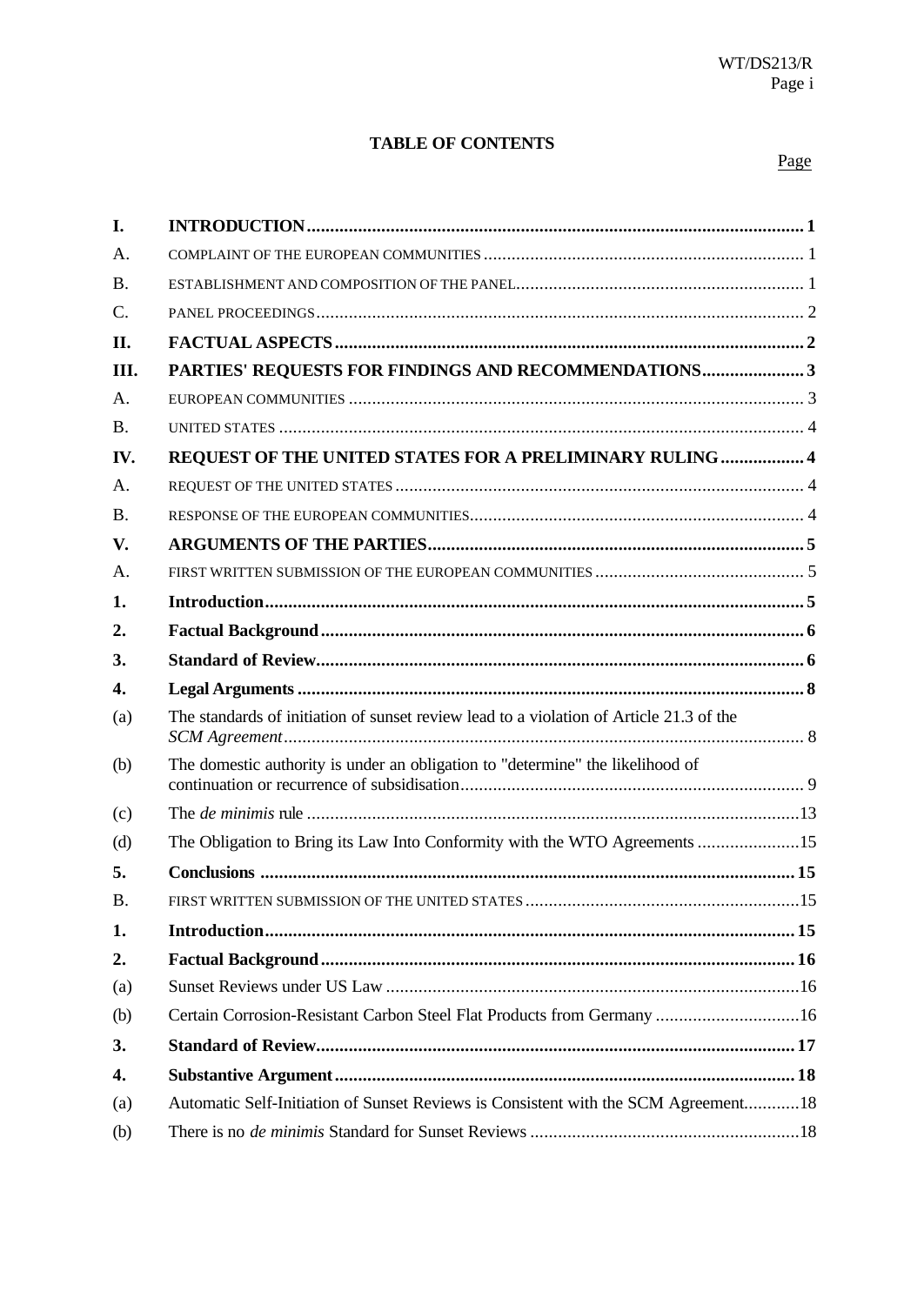| (c)              | Commerce Properly Determined that the Expiry of the Countervailing Duty Order<br>would be likely to lead to Continuation or Recurrence of Subsidization Based upon an<br>Appropriately Conducted review of all Relevant and Properly Submitted Facts20 |  |
|------------------|--------------------------------------------------------------------------------------------------------------------------------------------------------------------------------------------------------------------------------------------------------|--|
| (d)              | The Panel should make a Preliminary Ruling that the EC's Claims Regarding the<br>Expedited Sunset Review Procedure are not within the Panel's Terms of Reference22                                                                                     |  |
| 5.               |                                                                                                                                                                                                                                                        |  |
| $\mathcal{C}$ .  | ORAL STATEMENT OF THE EUROPEAN COMMUNITIES AT THE FIRST MEETING OF THE                                                                                                                                                                                 |  |
| 1.               |                                                                                                                                                                                                                                                        |  |
| 2.               |                                                                                                                                                                                                                                                        |  |
| 3.               |                                                                                                                                                                                                                                                        |  |
| (a)              | The US standard of initiation applied to sunset reviews leads inevitably to a violation                                                                                                                                                                |  |
| (b)              | The domestic authorities are under an obligation to "determine" the likelihood of                                                                                                                                                                      |  |
| (c)              |                                                                                                                                                                                                                                                        |  |
| (d)              |                                                                                                                                                                                                                                                        |  |
| $\overline{4}$ . |                                                                                                                                                                                                                                                        |  |
| 5.               |                                                                                                                                                                                                                                                        |  |
| 6.               |                                                                                                                                                                                                                                                        |  |
| D.               | ORAL STATEMENT OF THE UNITED STATES AT THE FIRST MEETING OF THE PANEL30                                                                                                                                                                                |  |
| 1.               | <b>Commerce Properly Determined That Expiry Of The Duty Would Be Likely To</b>                                                                                                                                                                         |  |
| 2.               | It is impossible to act inconsistently with an obligation that does not exist 32                                                                                                                                                                       |  |
| Ε.               | RESPONSES OF THE EUROPEAN COMMUNITIES TO QUESTIONS FROM THE PANEL                                                                                                                                                                                      |  |
| F.               | RESPONSES OF THE UNITED STATES TO QUESTIONS FROM THE PANEL FOLLOWING THE                                                                                                                                                                               |  |
| G.               | RESPONSES OF THE UNITED STATES TO QUESTIONS FROM THE EUROPEAN                                                                                                                                                                                          |  |
| H.               | COMMENTS OF THE EUROPEAN COMMUNITIES ON THE RESPONSES OF THE UNITED<br>STATES TO QUESTIONS FROM THE PANEL FOLLOWING THE FIRST MEETING OF THE                                                                                                           |  |
| I.               | COMMENTS OF THE EUROPEAN COMMUNITIES ON THE RESPONSES OF THE UNITED<br>STATES TO QUESTIONS FROM THE EUROPEAN COMMUNITIES FOLLOWING THE FIRST                                                                                                           |  |
| J.               | COMMENTS OF THE UNITED STATES ON THE RESPONSES OF THE EUROPEAN<br>COMMUNITIES TO QUESTIONS FROM THE PANEL FOLLOWING THE FIRST MEETING OF                                                                                                               |  |
| Κ.               |                                                                                                                                                                                                                                                        |  |
| 1.               |                                                                                                                                                                                                                                                        |  |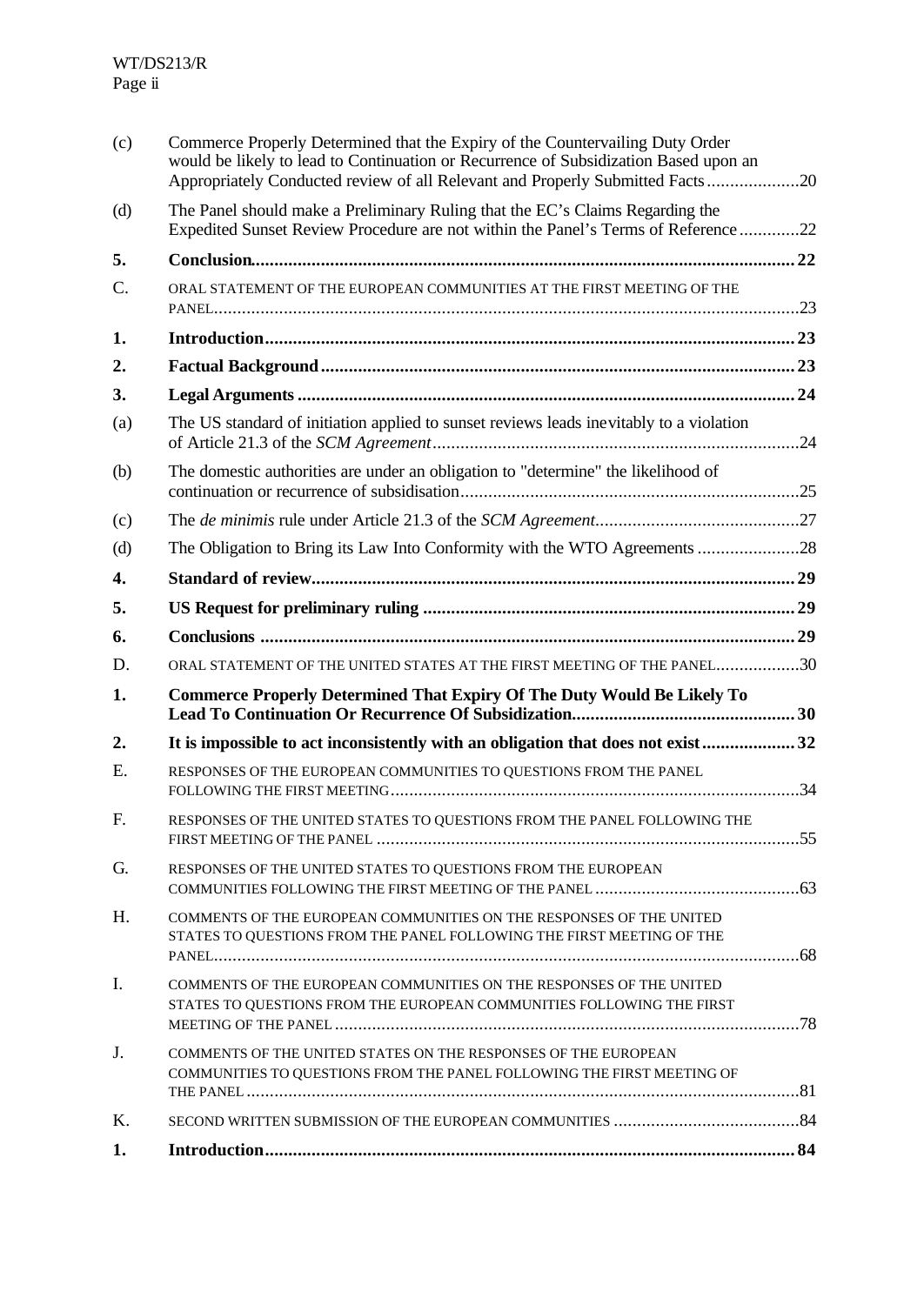| 2.       |                                                                                                                                                                          |     |
|----------|--------------------------------------------------------------------------------------------------------------------------------------------------------------------------|-----|
| 3.       |                                                                                                                                                                          |     |
| 4.       |                                                                                                                                                                          |     |
| (a)      | By automatically initiating sunset reviews the US acts inconsistently with the                                                                                           |     |
| (b)      | The self-initiation of sunset reviews requires sufficient evidence of the likelihood of                                                                                  |     |
| 5.       | US law, regulations and administrative practices are inconsistent with the<br>obligation to "determine" the likelihood of continuation or recurrence of                  |     |
| 6.       |                                                                                                                                                                          |     |
|          |                                                                                                                                                                          |     |
| 7.<br>L. |                                                                                                                                                                          |     |
|          |                                                                                                                                                                          |     |
| 1.       |                                                                                                                                                                          |     |
| 2.       | With respect to its claims concerning US Sunset Review Procedures, the EC has<br>failed to demonstrate that the United States has acted inconsistently with any          |     |
| (a)      | Automatic Self-Initiation of Sunset Reviews is consistent with the SCM Agreement<br>because Article 21.3 explicitly authorizes authorities to initiate Sunset Reviews on |     |
| (b)      | There is no <i>de minimis</i> standard for Sunset Reviews in the SCM Agreement96                                                                                         |     |
| 3.       | With respect to Commerce's Sunset determination involving corrosion-resistant                                                                                            |     |
|          | steel from Germany, the EC has failed to demonstrate that the United States                                                                                              |     |
| 4.       |                                                                                                                                                                          |     |
| M.       | ORAL STATEMENT OF THE EUROPEAN COMMUNITIES AT THE SECOND MEETING OF THE                                                                                                  |     |
| 1.       |                                                                                                                                                                          | .99 |
| 2.       |                                                                                                                                                                          |     |
| (a)      |                                                                                                                                                                          |     |
| (b)      | Initiation of a sunset review and interpretation of the term "to determine" the                                                                                          |     |
| (c)      |                                                                                                                                                                          |     |
| (d)      | Need to conduct prior administrative reviews, timely submission of data, and                                                                                             |     |
| (e)      | The <i>de minimis</i> rule in sunset reviews and the meaning and scope of Footnote 52 103                                                                                |     |
| 3.       |                                                                                                                                                                          |     |
| N.       | ORAL STATEMENT OF THE UNITED STATES AT THE SECOND MEETING OF THE PANEL 104                                                                                               |     |
| 0.       | RESPONSES OF THE EUROPEAN COMMUNITIES TO QUESTIONS FROM THE PANEL                                                                                                        |     |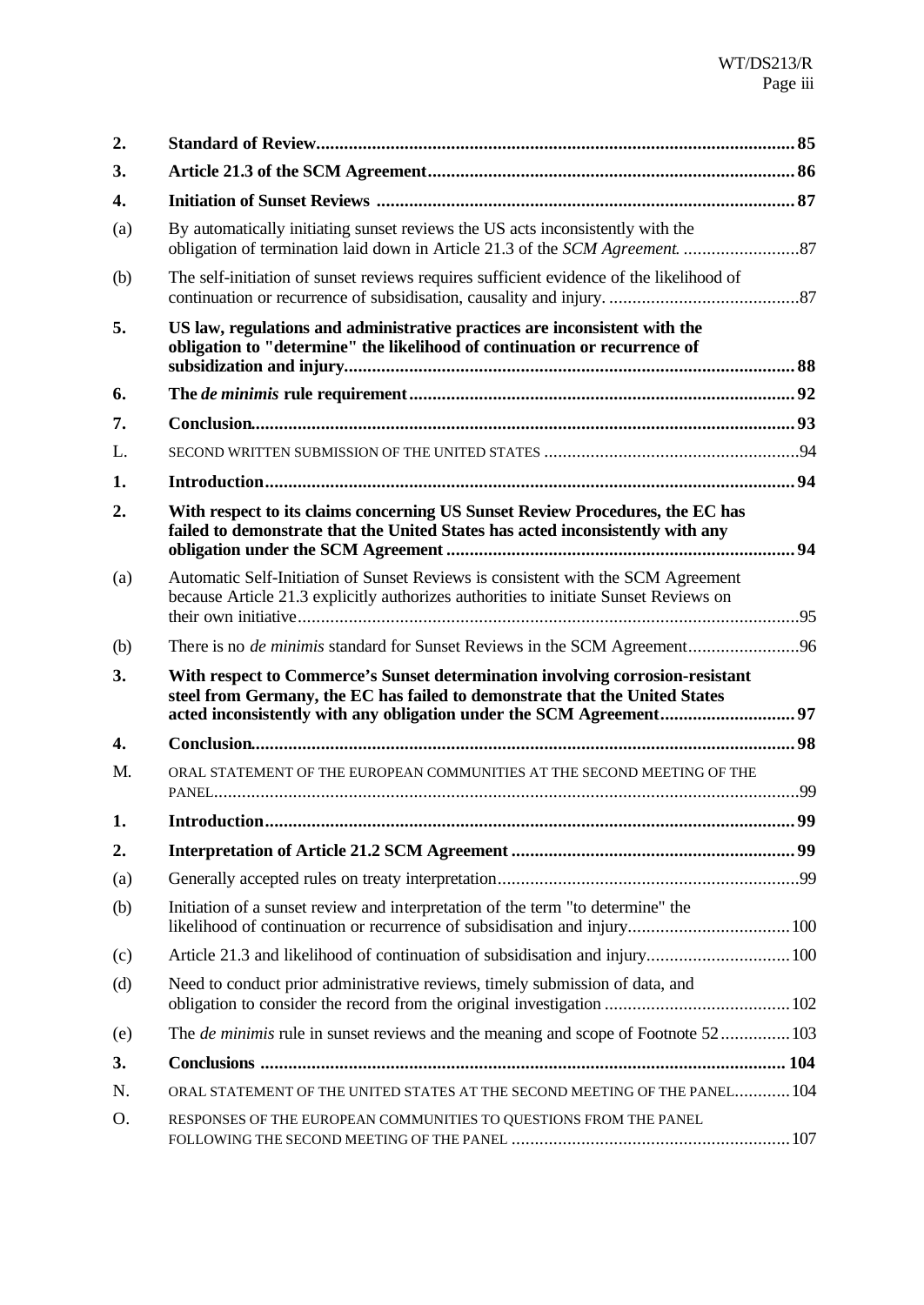| P.             | RESPONSES OF THE UNITED STATES TO QUESTIONS FROM THE PANEL FOLLOWING THE                                                                                                                                                               |  |
|----------------|----------------------------------------------------------------------------------------------------------------------------------------------------------------------------------------------------------------------------------------|--|
| Q.             | COMMENTS OF THE EUROPEAN COMMUNITIES ON THE RESPONSES OF THE UNITED<br>STATES TO QUESTIONS FROM THE PANEL FOLLOWING THE SECOND MEETING OF THE                                                                                          |  |
| $\mathbf{R}$ . | COMMENTS OF THE UNITED STATES ON THE RESPONSES OF THE EUROPEAN<br>COMMUNITIES TO QUESTIONS FROM THE PANEL FOLLOWING THE SECOND MEETING OF                                                                                              |  |
| VI.            |                                                                                                                                                                                                                                        |  |
| А.             |                                                                                                                                                                                                                                        |  |
| 1.             |                                                                                                                                                                                                                                        |  |
| 2.             |                                                                                                                                                                                                                                        |  |
| (a)            |                                                                                                                                                                                                                                        |  |
| (b)            | Automatic Initiation by DOC of a Sunset Review Violates Article 21.3 of the SCM                                                                                                                                                        |  |
| (c)            | Failure to "Determine" the Likelihood of Continued Subsidization Based on Positive<br>Evidence of Current and Prospective Subsidization Violates Article 21.3 of the SCM                                                               |  |
| (d)            | The US de minimis standard applied in Sunset Review is inconsistent with the SCM                                                                                                                                                       |  |
| 3.             |                                                                                                                                                                                                                                        |  |
| <b>B.</b>      |                                                                                                                                                                                                                                        |  |
| 1.             |                                                                                                                                                                                                                                        |  |
| 2.             | The United States Department of Commerce (DOC) initiation of the Sunset<br>Review for countervailing duties on import of corrosion-resistant steel products<br>from Germany has infringed Article 21 of the Agreement on Subsidies and |  |
| (a)            | Automatic reviews infringe Articles 21.1 and 21.3 of the SCM Agreement and Article<br>10 of the SCM Agreement in combination with Article VI of GATT 1994  141                                                                         |  |
| (b)            | Expedited reviews are biased towards the continuation of countervailing duties and                                                                                                                                                     |  |
| (c)            | The self-initiation of sunset reviews by the domestic authorities does not correspond<br>to the requirements set out in Article 21.3 as complemented by Article 11.1 and 11.6                                                          |  |
| 3.             | The US standard of investigation for Sunset Reviews violates the requirements                                                                                                                                                          |  |
| (a)            | Not making a new investigation in sunset reviews represents an infringement to<br>Article 21.3 and 21.1 and the purpose of Part V of the SCM Agreement  143                                                                            |  |
| (b)            | Not requiring the application of the 1 % <i>de minimis</i> rule in sunset reviews is in<br>violation of Article 21 3. in conjunction with Articles 21.1 and 11.9 of the SCM                                                            |  |
| 4.             | US countervailing legislation is inconsistent with Article 32.5 of the SCM                                                                                                                                                             |  |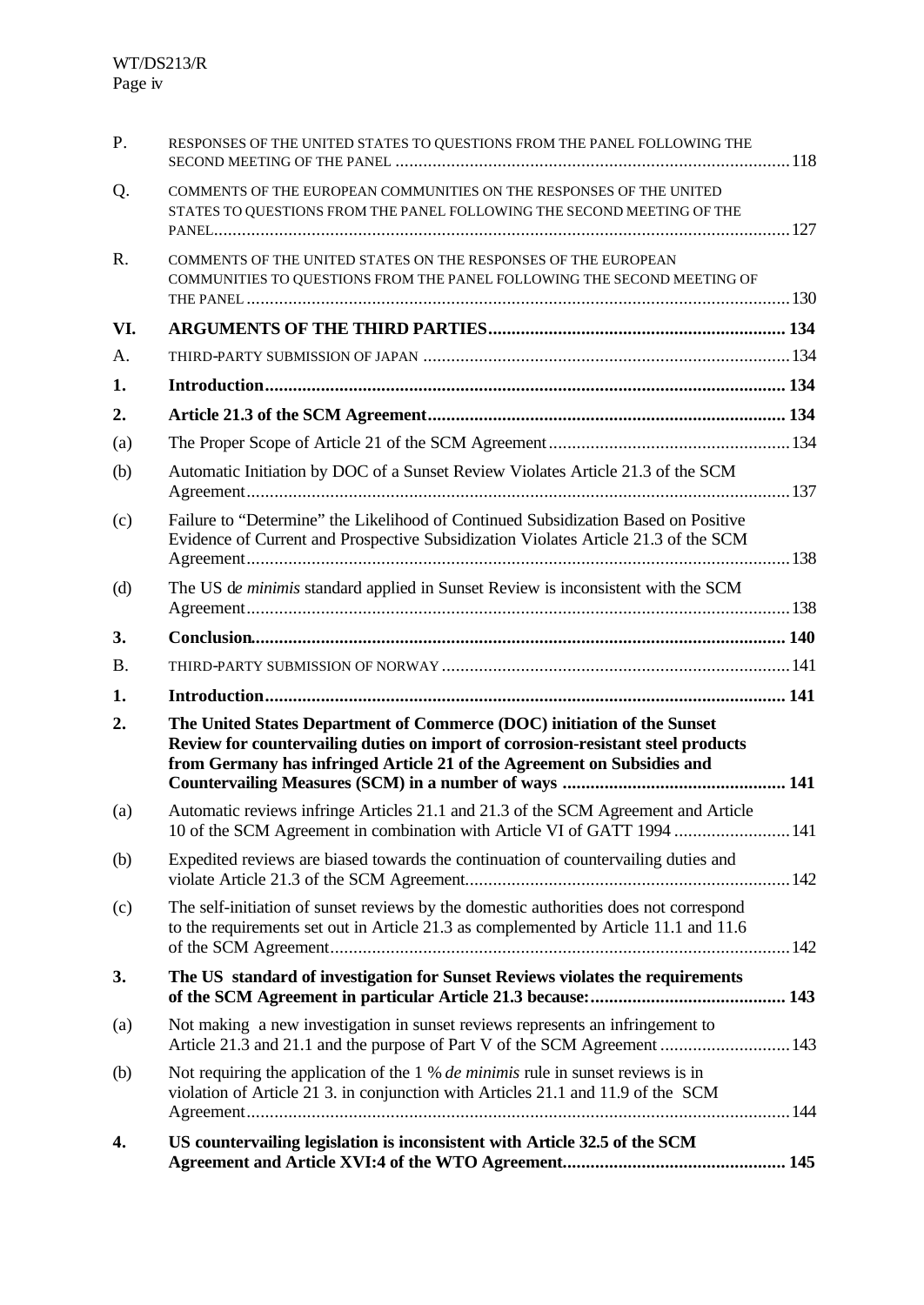| 5.        |                                                                                                                                                                                                                                        |  |
|-----------|----------------------------------------------------------------------------------------------------------------------------------------------------------------------------------------------------------------------------------------|--|
| C.        | ORAL STATEMENT OF JAPAN AT THE FIRST MEETING OF THE PANEL 145                                                                                                                                                                          |  |
| D.        | ORAL STATEMENT OF NORWAY AT THE FIRST MEETING OF THE PANEL 147                                                                                                                                                                         |  |
| 1.        |                                                                                                                                                                                                                                        |  |
| 2.        | The United States Department of Commerce (DOC) initiation of the Sunset<br>Review for countervailing duties on import of corrosion-resistant steel products<br>from Germany has infringed Article 21 of the Agreement on Subsidies and |  |
| (a)       | Automatic reviews infringe Articles 21.1 and 21.3 of the SCM Agreement and Article<br>10 of the SCM Agreement in combination with Article VI of GATT 1994  147                                                                         |  |
| (b)       | Expedited reviews are biased towards the continuation of countervailing duties and                                                                                                                                                     |  |
| (c)       | The self-initiation of sunset reviews by the domestic authorities does not correspond<br>to the requirements set out in Article 21.3 as complemented by Article 11.1 and 11.6                                                          |  |
| 3.        | The US standard of investigation for sunset reviews violates the requirements of                                                                                                                                                       |  |
| (a)       | Not making a new investigation in sunset reviews represents an infringement to<br>Article 21.3 and 21.1 and the purpose of Part V of the SCM Agreement  149                                                                            |  |
| (b)       | Not requiring the application of the 1 per cent <i>de minimis</i> rule in sunset reviews is in<br>violation of Article 21 3. in conjunction with Articles 21.1 and 11.9 of the SCM                                                     |  |
| 4.        | US countervailing legislation is inconsistent with Article 32.5 of the SCM                                                                                                                                                             |  |
| 5.        |                                                                                                                                                                                                                                        |  |
| VII.      |                                                                                                                                                                                                                                        |  |
| A.        |                                                                                                                                                                                                                                        |  |
| <b>B.</b> |                                                                                                                                                                                                                                        |  |
| VIII.     |                                                                                                                                                                                                                                        |  |
| A.        |                                                                                                                                                                                                                                        |  |
| 1.        |                                                                                                                                                                                                                                        |  |
| (a)       |                                                                                                                                                                                                                                        |  |
| (b)       |                                                                                                                                                                                                                                        |  |
| 2.        |                                                                                                                                                                                                                                        |  |
| <b>B.</b> | WHETHER US CVD LAW AS SUCH IS INCONSISTENT WITH THE SCM AGREEMENT IN<br>RESPECT OF THE APPLICATION OF EVIDENTIARY STANDARDSD FOR THE SELF-                                                                                             |  |
| 1.        |                                                                                                                                                                                                                                        |  |
| (a)       |                                                                                                                                                                                                                                        |  |
| (b)       |                                                                                                                                                                                                                                        |  |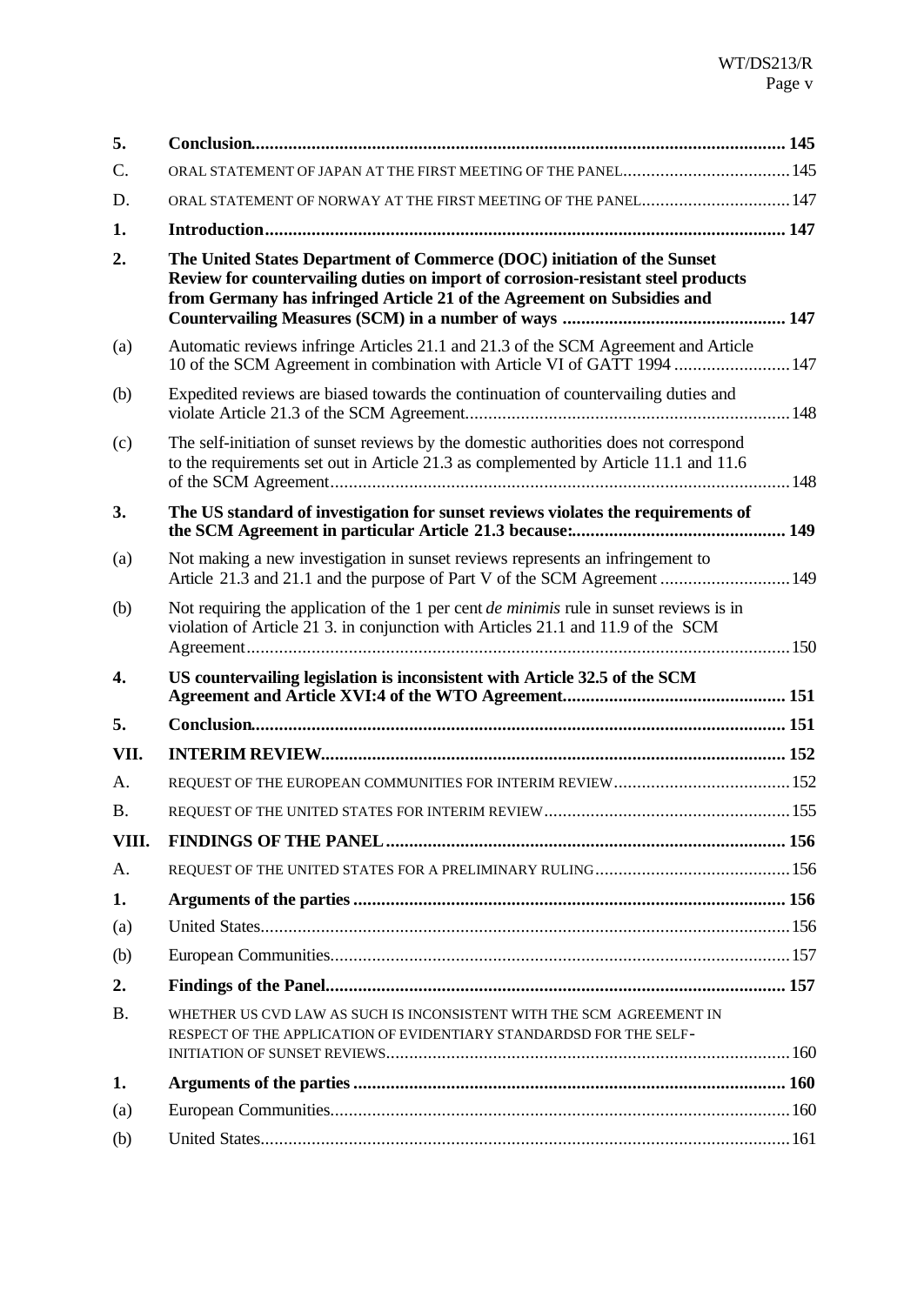| 2.  |                                                                                                                                                                                                                                                                                                  |  |
|-----|--------------------------------------------------------------------------------------------------------------------------------------------------------------------------------------------------------------------------------------------------------------------------------------------------|--|
| C.  | WHETHER US CVD LAW AS SUCH AND AS APPLIED IN THE INSTANT SUNSET REVIEW<br>ARE INCONSISTENT WITH THE SCM AGREEMENT IN RESPECT OF THE APPLICATION OF A                                                                                                                                             |  |
|     |                                                                                                                                                                                                                                                                                                  |  |
| 1.  | Whether US CVD law as such is inconsistent with the SCM Agreement in<br>respect of the application of a de minimis standard to sunset reviews  172                                                                                                                                               |  |
| (a) |                                                                                                                                                                                                                                                                                                  |  |
| (b) |                                                                                                                                                                                                                                                                                                  |  |
| 2.  | Whether US CVD law as applied in the instant sunset review is inconsistent with<br>the SCM Agreement in respect of the application of a de minimis standard to                                                                                                                                   |  |
| (a) |                                                                                                                                                                                                                                                                                                  |  |
| (b) |                                                                                                                                                                                                                                                                                                  |  |
| D.  | WHETHER US LAW AS SUCH AND AS APPLIED IN THE INSTANT SUNSET REVIEW ARE<br>INCONSISTENT WITH THE SCM AGREEMENT IN RESPECT OF THE INVESTIGATING<br>AUTHORITY'S OBLIGATION TO DETERMINE THE LIKELIHOOD OF CONTINUATION OR                                                                           |  |
| 1.  | Whether US law as such is inconsistent with the SCM Agreement in respect of<br>the investigating authority's obligation to determine the likelihood of                                                                                                                                           |  |
| (a) |                                                                                                                                                                                                                                                                                                  |  |
| (b) |                                                                                                                                                                                                                                                                                                  |  |
| 2.  | Whether US CVD law as applied in the instant sunset review is inconsistent with<br>the SCM Agreement in respect of the investigating authority's obligation to<br>determine the likelihood of continuation or recurrence of subsidisation in a                                                   |  |
| (a) |                                                                                                                                                                                                                                                                                                  |  |
| (b) |                                                                                                                                                                                                                                                                                                  |  |
| E.  | WHETHER US CVD LAW AS SUCH AND AS APPLIED IN THE INSTANT SUNSET REVIEW<br>ARE INCONSISTENT WITH THE SCM AGREEMENT IN RESPECT OF THE INVESTIGATING<br>AUTHORITY'S OBLIGATION TO PROVIDE AMPLE OPPORTUNITY TO INTERESTED<br>MEMBERS AND PARTIES TO SUBMIT RELEVANT EVIDENCE IN A SUNSET REVIEW 191 |  |
| 1.  |                                                                                                                                                                                                                                                                                                  |  |
| (a) |                                                                                                                                                                                                                                                                                                  |  |
| (b) |                                                                                                                                                                                                                                                                                                  |  |
| 2.  |                                                                                                                                                                                                                                                                                                  |  |
| IX. |                                                                                                                                                                                                                                                                                                  |  |
| X.  | <b>DISSENTING OPINION OF ONE MEMBER OF THE PANEL ON THE</b><br>ASSESSMENT OF THE PANEL RELATING TO THE APPLICATION OF A                                                                                                                                                                          |  |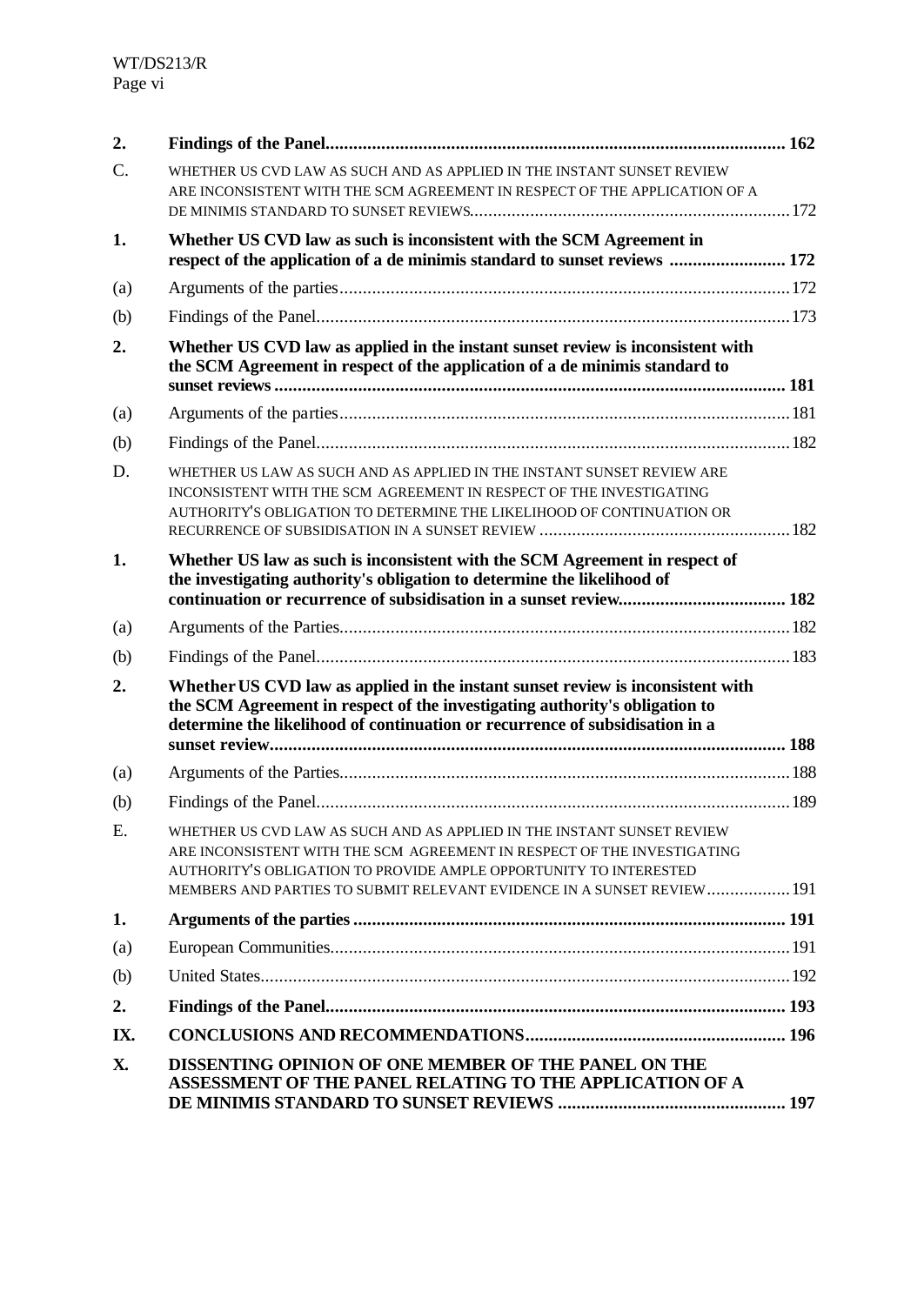# **I. INTRODUCTION**

#### A. COMPLAINT OF THE EUROPEAN COMMUNITIES

1.1 On 10 November 2000, the European Communities requested consultations<sup>1</sup> with the United States pursuant to Article 4 of the Understanding on Rules and Procedures Governing the Settlement of Disputes ("DSU"), Article XXII:1 of the General Agreement on Tariffs and Trade 1994 ("GATT 1994"), and Article 30 of the Agreement on Subsidies and Countervailing Measures ("SCM Agreement"), regarding countervailing duties ("CVDs") imposed by the United States on imports of certain corrosion-resistant carbon steel flat products originating in Germany, in particular, the sunset review of these CVDs.

1.2 The European Communities and the United States held consultations on 8 December 2000, but failed to reach a mutually satisfactory solution.

1.3 On 5 February 2001, the European Communities requested further consultations<sup>2</sup> with the United States, regarding certain aspects of the procedure followed by the United States in sunset reviews, both as such and as applied in the sunset review in question, in particular, the evidentiary standards applied for the self-initiation of these reviews.

1.4 The European Communities and the United States held further consultations on 21 March 2001, but failed to reach a mutually satisfactory solution.

1.5 On 8 August 2001, the European Communities requested the establishment of a panel pursuant to Article 6 of the DSU, Article XXIII of GATT 1994, and Article 30 of the SCM Agreement.

B. ESTABLISHMENT AND COMPOSITION OF THE PANEL

1.6 The Dispute Settlement Body ("DSB") established a panel on 10 September 2001, with standard terms of reference. The terms of reference of the Panel are:

To examine, in the light of the relevant provisions of the covered agreements cited by the European Communities in document WT/DS213/3, the matter referred to the DSB by the European Communities in that document, and to make such findings as will assist the DSB in making the recommendations or in giving the rulings provided for in those agreements.

1.7 On 18 October 2001, the European Communities requested the Director-General to determine the composition of the Panel, pursuant to paragraph 7 of Article 8 of the DSU. This paragraph provides:

If there is no agreement on the panelists within 20 days after the date of the establishment of a panel, at the request of either party, the Director-General, in consultation with the Chairman of the DSB and the Chairman of the relevant Council or Committee, shall determine the composition of the panel by appointing the panelists whom the Director-General considers most appropriate in accordance with any relevant special or additional rules or procedures of the covered agreement or covered agreements which are at issue in the dispute, after consulting with the parties

<sup>1</sup> *See* WT/DS213/1.

<sup>2</sup> *See* WT/DS213/1/Add.1.

<sup>3</sup> *See* WT/DS213/3.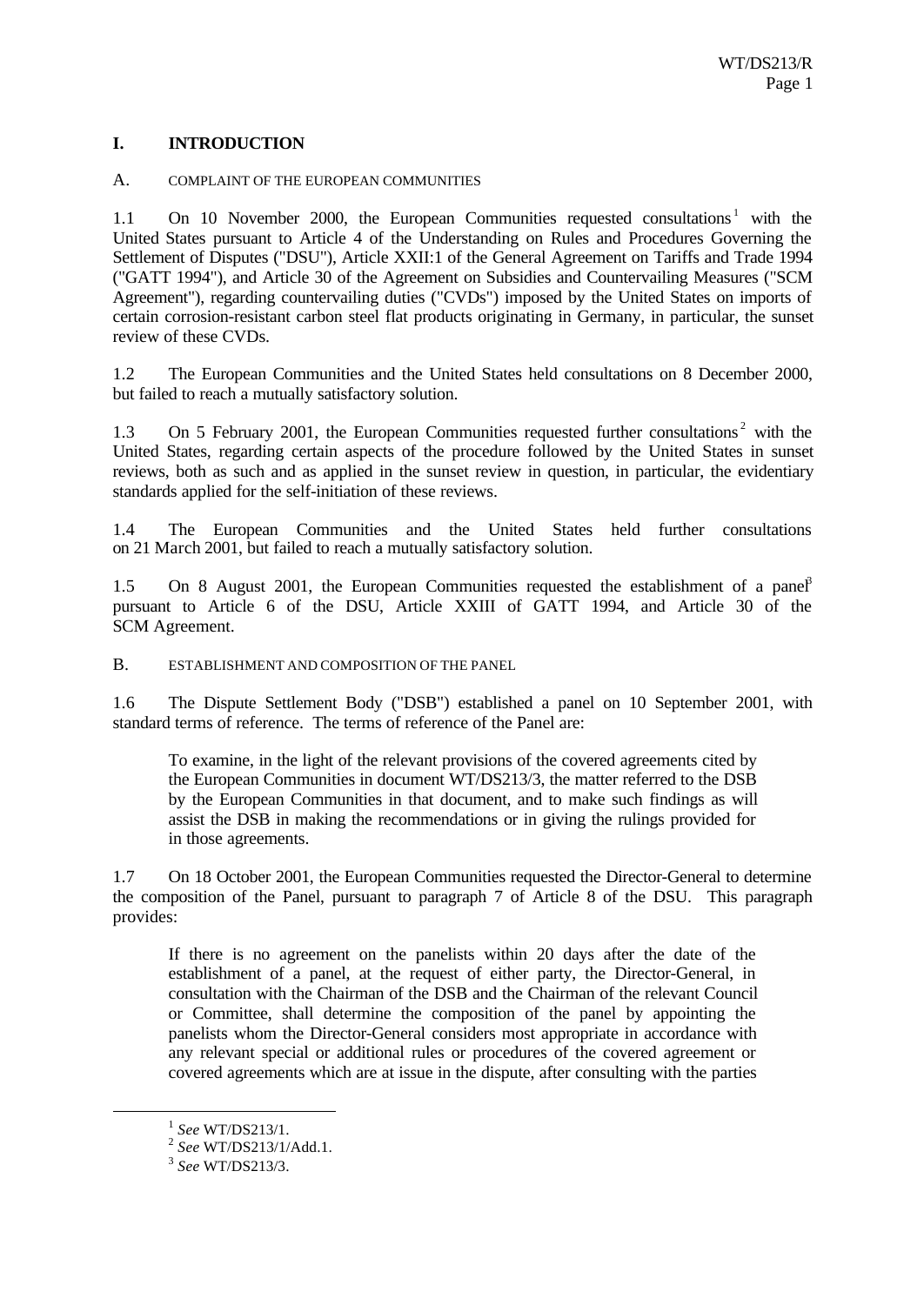to the dispute. The Chairman of the DSB shall inform the Members of the composition of the panel thus formed no later than 10 days after the date the Chairman receives such a request.

- 1.8 On 26 October 2001, the Director-General accordingly composed the panel as follows<sup>4</sup>:
- 1.9 Chairman: Mr. Hugh McPhail

| Members: | Mr. Ronald W. Erdmann |
|----------|-----------------------|
|          | Mr. Wieslaw Karsz     |

1.10 Japan and Norway reserved their rights to participate in the panel proceedings as third parties.

C. PANEL PROCEEDINGS

1.11 The Panel met with the parties on 29 January 2002, and on 19 March 2002. The Panel met with the third parties on 29 January 2002.

1.12 The Panel submitted its interim report to the parties on 14 May 2002. Comments were received from the parties on the interim report on 23 May 2002, and on each other's comments on 30 May 2002 (*See* Section VII, *infra*). The Panel submitted its final report to the parties on 14 June 2002.

# **II. FACTUAL ASPECTS**

2.1 At issue in this dispute is the US law as such in respect of sunset reviews of CVDs, as well as its application in a sunset review carried out by the United States of a CVD order on imports of certain corrosion-resistant carbon steel flat products from Germany. The United States Department of Commerce ("DOC") determined that revocation of the order "would be likely to lead to continuation or recurrence of a countervailable subsidy".<sup>5</sup> The DOC transmitted this determination to the United States International Trade Commission ("ITC"), along with a determination regarding the magnitude of the net countervailable subsidy likely to prevail in case of revocation of the order  $-0.54$ per cent in the review at issue. The ITC determined that revocation of the order "would likely lead to continuation or recurrence of material injury to an industry in the United States within a reasonably foreseeable time".<sup>6</sup> Accordingly, the United States decided not to revoke the CVD order under review<sup>7</sup> on imports of the product in question.

2.2 The European Communities considers that the relevant US laws, regulations, administrative procedures, and statement of policy practices in respect of sunset reviews of CVDs, as well as their application in this instance, violates the SCM Agreement and the Marrakesh Agreement Establishing the World Trade Organization ("WTO Agreement"). The European Communities' claims therefore relate to the US sunset review system as such, as well as the specific sunset review determination by the DOC in respect of certain corrosion-resistant carbon steel flat products from Germany.

<sup>4</sup> *See* WT/DS213/4.

<sup>&</sup>lt;sup>5</sup> Certain Corrosion-Resistant Carbon Steel Flat Products, etc.; Final Results of Full Sunset Reviews ("Commerce Sunset Final"), 65 FR 47407 (2 August 2000) (Exhibit EC-9).

<sup>&</sup>lt;sup>6</sup> Certain Carbon Steel Products, etc.; Injury Determination, 65 FR 75301 (1 December 2000) (Exhibit EC-11).

<sup>7</sup> Countervailing Duty Orders and Amendment to Final Affirmative Countervailing Duty Determinations: Certain Steel Products from Germany, 58 FR 43756 (17 August 1993) (Exhibit EC-4).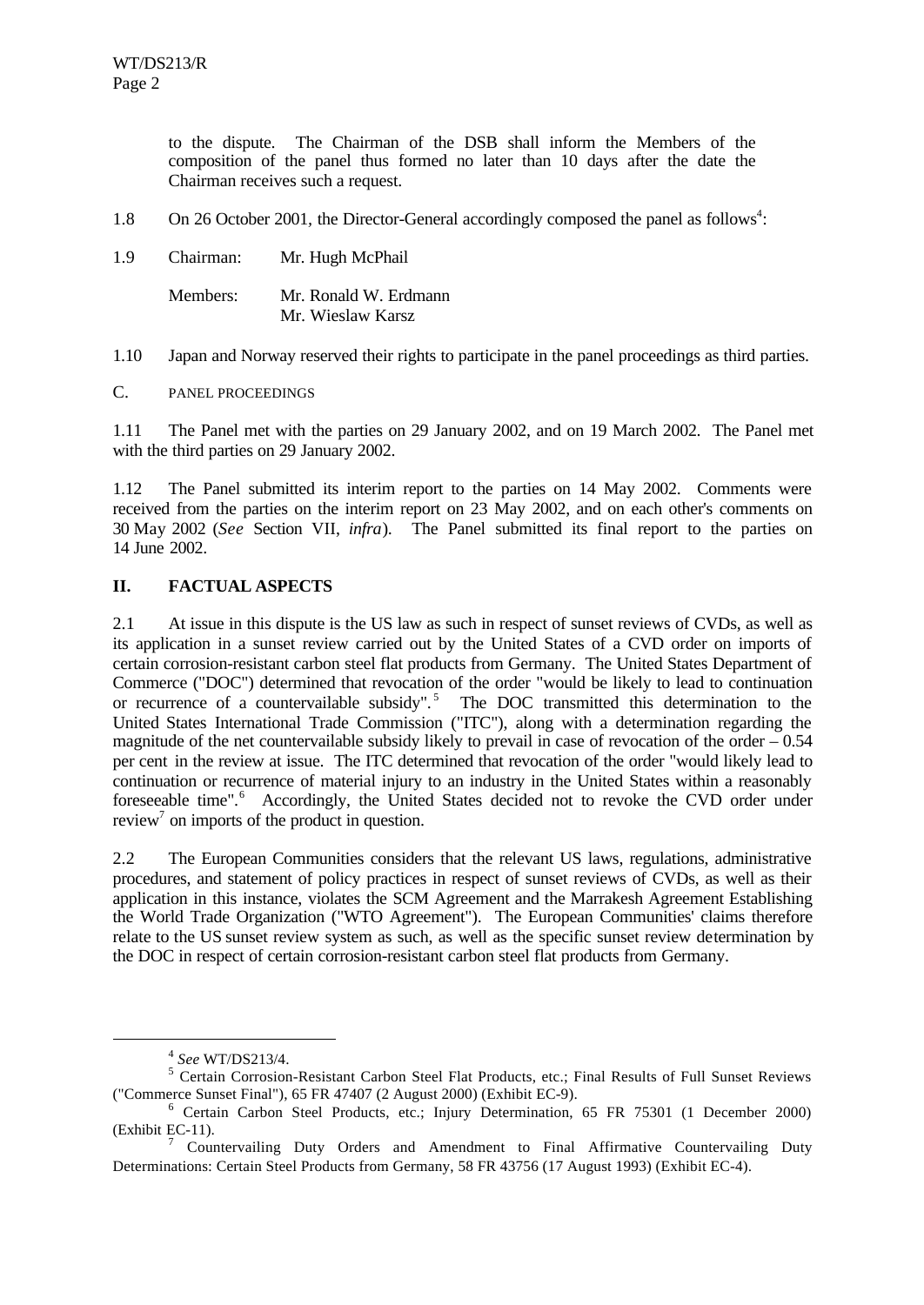2.3 The measures that the European Communities challenges as violating Articles 10, 11.9, 21, and 32.5 of the *SCM Agreement*, and XVI:4 of the Agreement establishing the World Trade Organization are:

- 1. the US CVD law in respect of sunset reviews: Section 751(c), as complemented by Section 752, of the Tariff Act of 1930 ("Tariff Act") $\delta$ , as amended;
- 2. the accompanying Implementing Regulations: Procedures for Conducting Five-year ("Sunset") Reviews of Anti-Dumping and Countervailing Duty Orders, or "Sunset Regulations"<sup>9</sup>;
- 3. the accompanying statement of policy practices: Policies Regarding the Conduct of Five-year ("Sunset") Reviews of Anti-Dumping and Countervailing Duty Orders; Policy Bulletin, or "Sunset Policy Bulletin"<sup>10</sup>; and
- 4. their application in this instance, in the sunset review determination in respect of certain corrosion-resistant carbon steel flat products from Germany.<sup>11</sup>

### **III. PARTIES' REQUESTS FOR FINDINGS AND RECOMMENDATIONS**

A. EUROPEAN COMMUNITIES

3.1 The European Communities requests that the Panel find that the measures identified by the European Communities (*See* paragraph 2.3, *supra*):

- 1. infringe Article 21, paragraphs 3 and 1, as well as Article 10, of the SCM Agreement, by requiring that sunset reviews are automatically initiated for all existing CVD measures under the conditions specified therein;
- 2. violate Article 21, paragraphs 3 and 1, in conjunction with Articles 10 and 11, of the SCM Agreement, by applying expedited reviews, through automatic initiation and presumption of likelihood of continuation or recurrence;<sup>12</sup>
- 3. violate Article 21.3, in conjunction with Article 11, of the SCM Agreement, by requiring the automatic self-initiation of sunset reviews;
- 4. establish a standard of investigation for sunset reviews that violates the requirements of the SCM Agreement; and
- 5. violate Article 21.3, in conjunction with Article 21.1 and Article 11.9, of the SCM Agreement, by not requiring the application of the 1 per cent *de minimis* rule in sunset reviews and by enabling the continuation of CVDs for five more years in circumstances where there is no need to counter subsidisation which is likely to cause

 $8$  Codified in 19 USC 1675(c) (Exhibit EC-13).

<sup>&</sup>lt;sup>9</sup> 63 FR 13516 (20 March 1998), codified in 19 CFR part 351 (Exhibit EC-14).

<sup>10</sup> 63 FR 18871 (16 April 1998) (Exhibit EC-15).

<sup>&</sup>lt;sup>11</sup> Continuation of Antidumping and Countervailing Duty Orders on Certain Carbon Steel Products from [16 countries, including Germany], 65 FR 78469 (15 December 2000) (Exhibit EC-12). *See also* Certain Corrosion-Resistant Carbon Steel Flat Products, etc.; Final Results of Full Sunset Reviews ("Commerce Sunset Final"), 65 FR 47407 (2 August 2000) (Exhibit EC-9), and accompanying Decision Memorandum ("Commerce Sunset Final Decision Memorandum") (Exhibit EC-10).

<sup>&</sup>lt;sup>12</sup> Please note that the United States made a request for a preliminary ruling in respect of this claim of the European Communities. *See* Section 8, infra.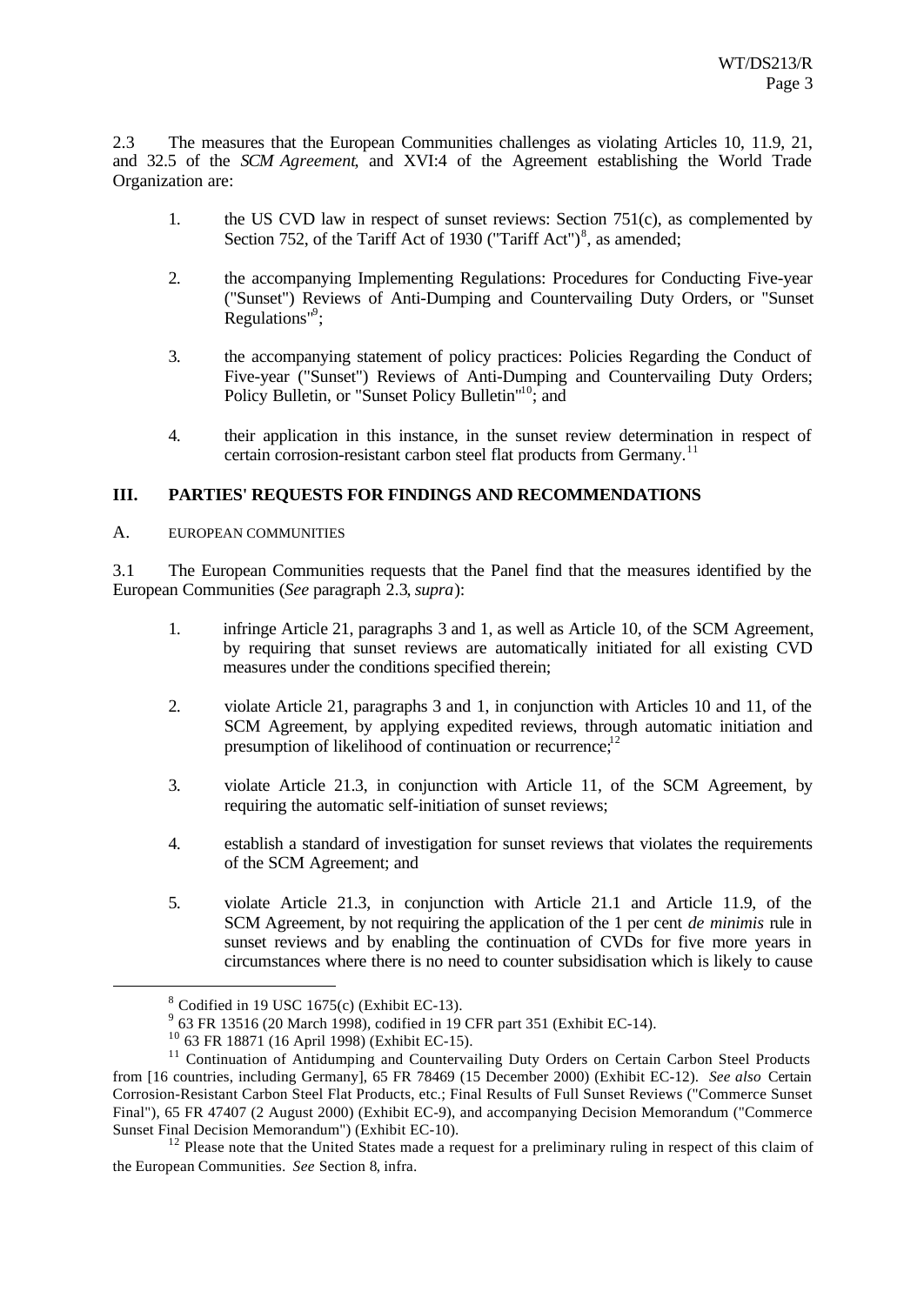injury, and, because, in the present instance, the US authority continued a measure despite having found that the rate of subsidisation likely to prevail was less than 1 per cent.

3.2 Accordingly, the European Communities requests the Panel to find the US CVD law, regulations, and statement of policy practices to be inconsistent with Article 32.5 of the SCM Agreement and, consequently, also inconsistent with Article XVI:4 of the WTO Agreement.

#### B. UNITED STATES

3.3 The United States disputes the claims of the European Communities, and requests that the Panel find that:

- 6. the US procedure for the automatic self-initiation of sunset reviews by the DOC is not inconsistent with the SCM Agreement;
- 7. in not applying the 1 per cent *de minimis* standard of Article 11.9 of the SCM Agreement to sunset reviews, the United States has not acted inconsistently with its obligations under the SCM Agreement; and
- 8. the DOC sunset review determination in respect of certain corrosion-resistant carbon steel flat products from Germany is not inconsistent with US obligations under the SCM Agreement.

### **IV. REQUEST OF THE UNITED STATES FOR A PRELIMINARY RULING**

A. REQUEST OF THE UNITED STATES

4.1 The United States requests that the Panel make a preliminary ruling that the European Communities' claims with respect to the expedited sunset review procedure are not before the Panel because this procedure is not a measure within the Panel's terms of reference.

4.2 The United States submits that the European Communities did not identify any measure or type of proceeding in consultations other than (i) the sunset review determination in carbon steel; (ii) the initiation of sunset reviews by the DOC; and (iii) the *de minimis* standard employed by the DOC in sunset reviews. Nor, argues the United States, did the European Communities identify the expedited sunset review procedure in its request for consultations or in its request for the establishment of a panel.

4.3 The arguments of the United States in this regard are reflected below (*See* Section V, *infra*).

B. RESPONSE OF THE EUROPEAN COMMUNITIES

4.4 The European Communities disagrees with the United States, and submits that the European Communities' claims regarding the United States' expedited sunset review procedure are within the Panel's terms of reference. The European Communities asserts that, given the reference in its request for establishment to Section 751(c) of the Tariff Act, which contains procedural rules on sunset reviews, including expedited sunset reviews, the issue of expedited reviews has also been raised by the European Communities and is therefore within the Panel's terms of reference.

4.5 The arguments of the European Communities in this regard are reflected below (*See* Section V, *infra*).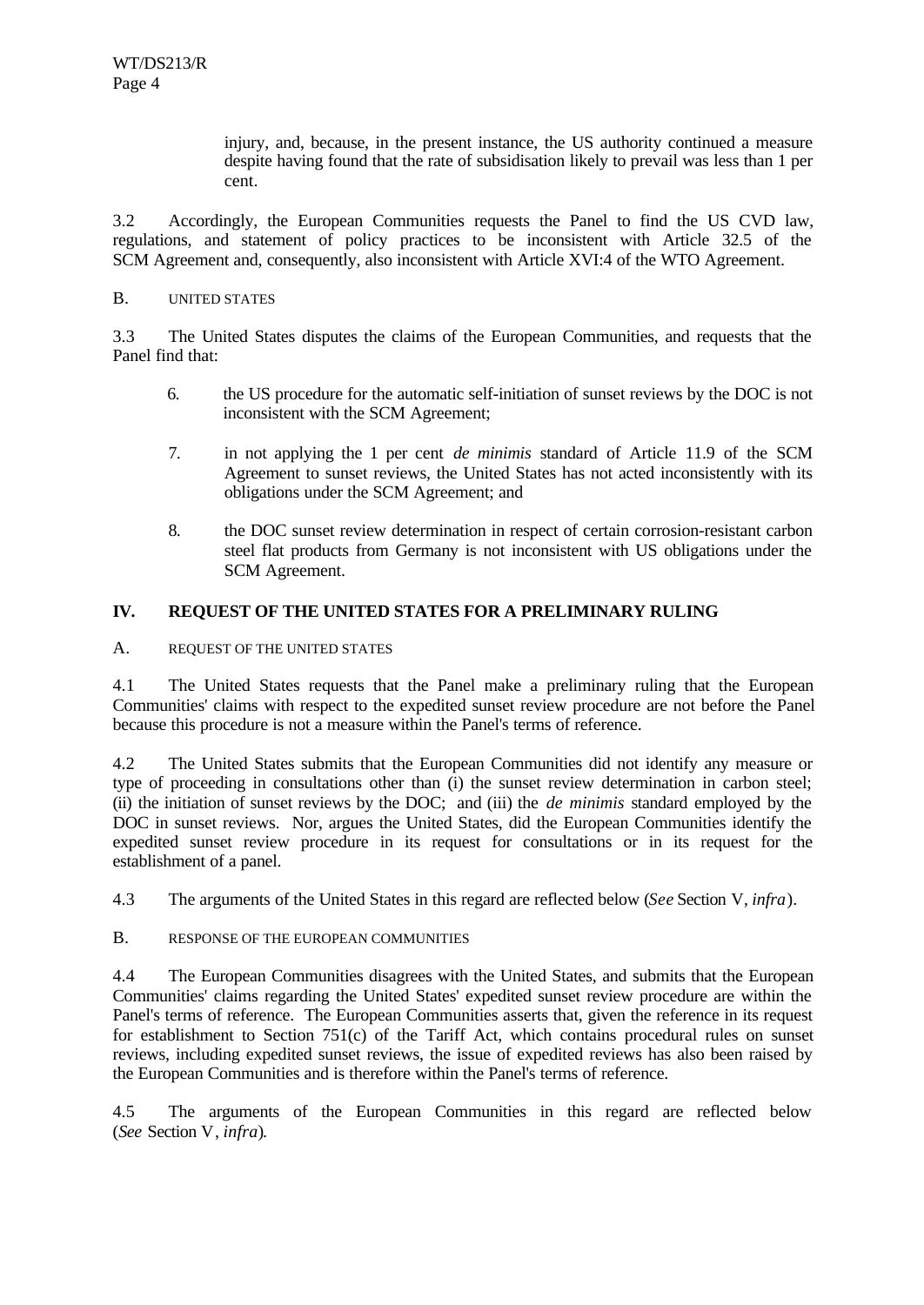#### **V. ARGUMENTS OF THE PARTIES**

5.1 The arguments presented by the parties in their written submissions, oral statements, responses to questions, and comments on each other's responses to questions are reflected below.<sup>13</sup>

#### A. FIRST WRITTEN SUBMISSION OF THE EUROPEAN COMMUNITIES

#### **1. Introduction**

l

5.2 This dispute concerns the compatibility of the United States (the "US") basic countervailing duty law (Tariff Act of 1930)<sup>14</sup>, its accompanying regulations (Sunset Regulations)<sup>15</sup> and policy practices (Sunset Policy Bulletin)<sup>16</sup>, and their concrete application in the sunset review of countervailing duties on imports of certain corrosion-resistant carbon steel flat products ("corrosion resistant steel") from Germany. This decision violates the US WTO obligations in several ways.

5.3 First, the *Agreement on Subsidies and Countervailing Measures* (the "*SCM Agreement"*) provides for a presumption of termination of countervailing duty measures after 5 years. In the EC's view, the automatic initiation of sunset reviews under US practice (without a requirement for any evidence to be produced) disregards this presumption for termination. As such, it contravenes Article 21.3 of the *SCM Agreement*.

5.4 Second, the SCM Agreement requires that an investigating authority determines that the expiry of the duty would be likely to lead to recurrence of subsidisation. In not considering changes or terminations in subsidy programmes in the course of the sunset review, the US Department of Commerce ("DOC") effectively refused to conduct a proper investigation of the likelihood or recurrence of subsidisation. Therefore, the US breaches Article 21.3 of the SCM Agreement also under this instance.

5.5 Third, the *SCM Agreement* provides that a level of subsidisation which is less than 1 per cent is *de minimis*. In this case, the investigation should be terminated without the imposition of measures. Under US law, this *de minimis* threshold does not apply in sunset reviews. Instead, the US practice is to apply a *de minimis* threshold of 0.5 per cent. In not applying the *de minimis* threshold provided for in the *SCM Agreement*, DOC effectively imposes and collects countervailing duties which are below the *de minimis* level. As a result, these provisions are in violation of Article 21.3, in conjunction with Articles 21.1 and 11.9, of *the SCM Agreement*.

5.6 Finally, for the same reasons identified above, the US has failed to ensure that its laws, regulations and administrative procedures are in conformity with and Article 32.5 of the *SCM Agreement* and consequently with its WTO obligations under Article XVI:4 of the *Marrakesh Agreement Establishing the World Trade Organization* (the "WTO Agreement").

<sup>&</sup>lt;sup>13</sup> Except in cases where parties submitted executive summaries of their written submissions, oral statements, responses to questions, and comments on each other's responses, the texts – rather than executive summaries – of such documents have been incorporated into this section. In cases where the executive summaries were submitted, however, such summaries have been incorporated in place of the original documents.

 $14$  Codified in 19 USC 1675(c) (Exhibit EC-13).

<sup>&</sup>lt;sup>15</sup> Implementing Regulations on anti-dumping and countervailing duties issued by DOC, Section 351 of Title 19 of the US CFR (Exhibit EC-14).

<sup>&</sup>lt;sup>16</sup> DOC Policies Regarding the Conduct of Five-year ("Sunset") Reviews of Antidumping and Countervailing Duty Orders (Exhibit EC-15).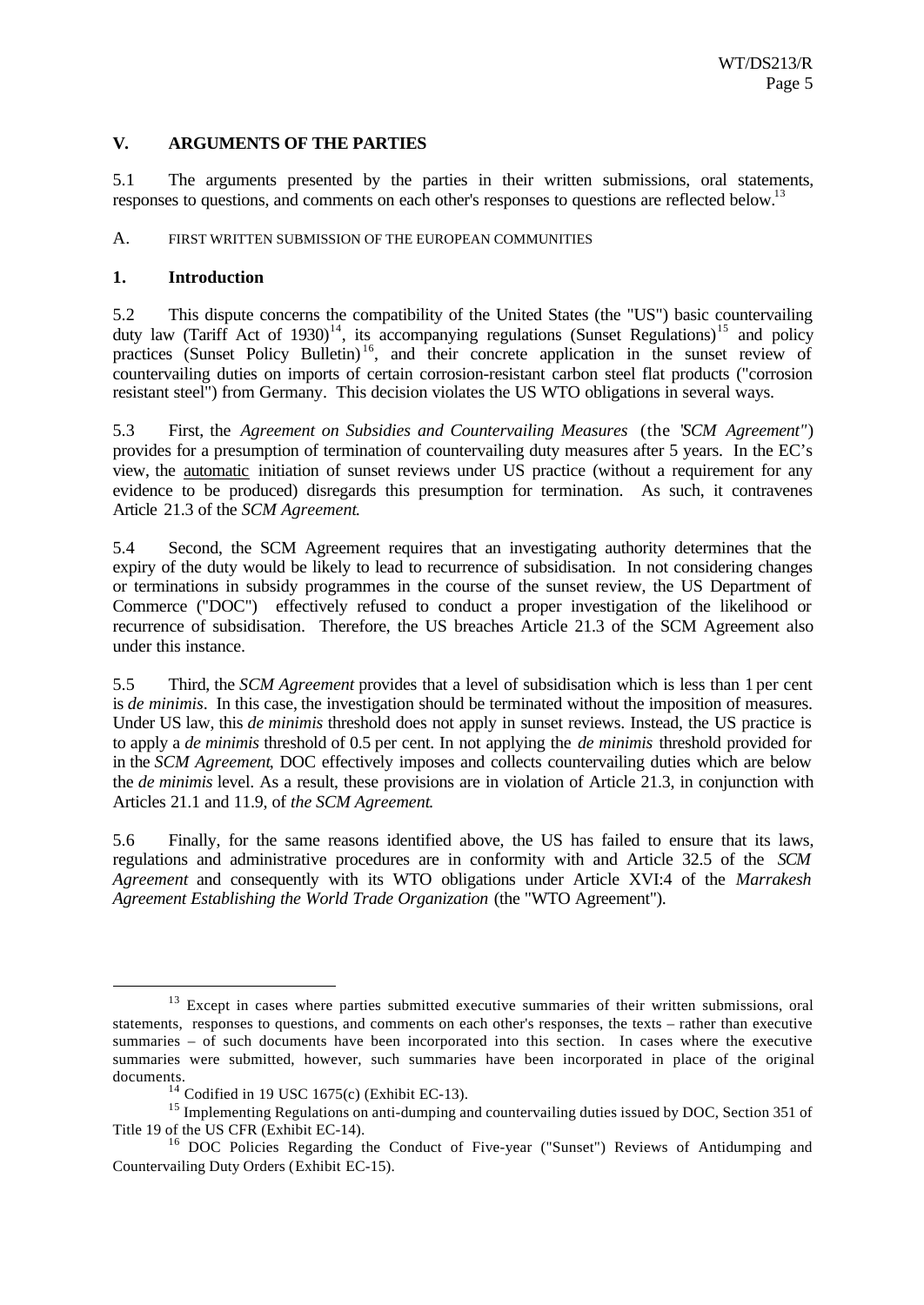# **2. Factual Background**

5.7 Following the initiation of an investigation on 24 July 1992, DOC issued, on 9 July 1993, its final affirmative determination that exports of corrosion resistant steel from Germany were subsidised. DOC found that 5 subsidy programmes conferred a benefit to the German exporters. The subsidy level was determined at  $0.60$  per cent<sup>17</sup>. DOC found that two of the above programmes, the Capital Investment Grants ("CIG") and the Aid for Closure of Steel Operations (which account for 0.45 per cent of the total subsidy amount), were non-recurring grants because the recipient could not be expected to receive benefits on an ongoing basis. On the basis of the US methodology for nonrecurring grants, the benefit was allocated over a 15-year period.

5.8 Following the introduction of sunset provisions in the Uruguay Round, DOC was obliged to review all of its outstanding CVD orders by the end of 1999. On 1 September 1999, DOC automatically initiated a sunset review of the definitive countervailing duties on corrosion-resistant steel from Germany<sup>18</sup>. Following the publication of the notice, the domestic interested parties filed a notice of intent to participate. Subsequently, the foreign interested parties, i.e., the German producers, the Government of Germany and the European Commission filed substantive responses within 30 days after the publication of the Notice of Initiation.

5.9 Following the investigation, on 20 March 2000, DOC issued the preliminary results of the full sunset review<sup>19</sup>. DOC preliminary concluded that revocation of the CVD order was likely to lead to recurrence of continuation or recurrence of a countervailable subsidy at a net subsidy rate of 0.54 per cent. The German producers argued that the benefit stream would become *de minimis* after the sunset review. As regards the CIG programme, DOC stated that some payments were given up to 1990 and, based on DOC's 15-year allocation period, would continue to confer a benefit to the German producers beyond the end of the sunset review.<sup>20</sup> Only regarding the Structural Improvement Aids, DOC concluded that recurring benefits were granted up to 1986 and that no evidence was brought forward that benefits would occur after the sunset review.

5.10 In calculating the amount of benefit, DOC simply took the subsidy rate from the original investigation in 1993 and deducted the amounts related to the Structural Improvement Aid programme and the Zonal Area programme. Therefore, the original countervailing duty rate was decreased by the amount of 0.06 per cent resulting in a net subsidy rate of 0.54 per cent being reported to ITC as the rate likely to prevail.

5.11 On 2 August 2000, the DOC published the final results of its sunset review, in which the preliminary findings were confirmed.

# **3. Standard of Review**

l

5.12 By virtue of Article 30 of the SCM Agreement, the provisions of the DSU are applicable to the settlement of disputes under the SCM Agreement, "except as otherwise specifically provided [t]herein." In the absence of any specific standard of review provided for in the SCM Agreement on the issues raised in the present dispute, the EC considers that the standard of review set forth in

 $17$  This amount was imposed as the final CVD rate on 17 August 1993, having been increased from 0.59 per cent to 0.60 per cent due to a "ministerial error".

 $18$  64 FR 47767, 1 September 1999 (Exhibit EC-5).

<sup>19</sup> 65 FR 16176, 27 March 2000 (Exhibit EC-6).

 $20$  Exhibit EC-7, pages 24-25.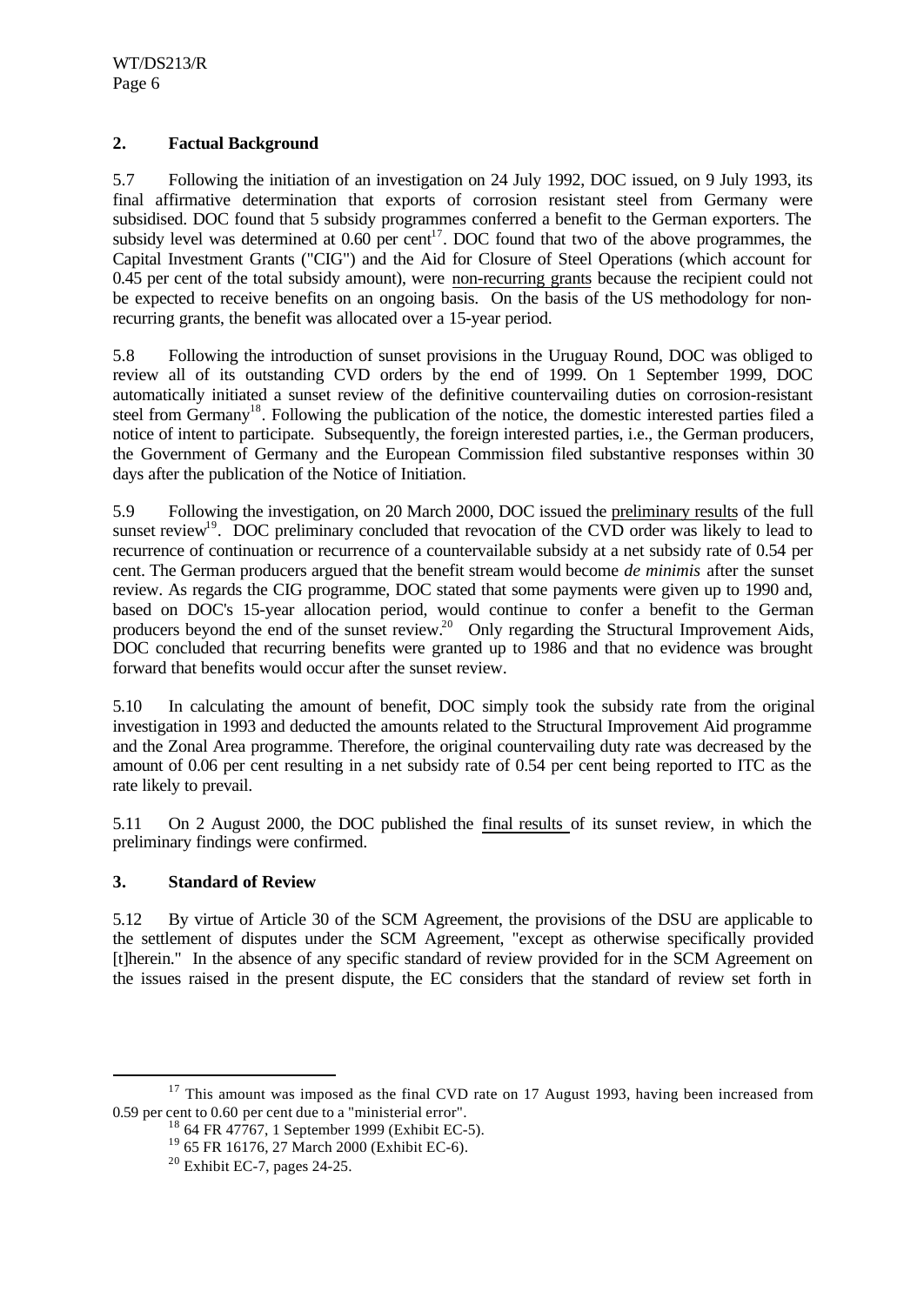Article 11 of the DSU is applicable in this case. The same has already been held by the panel and the Appellate Body reports in the United States – Leaded Bars case.<sup>21</sup>

5.13 As regards the standard of review contained in Article 11 of the DSU, in the *European Communities – Hormones* case, the Appellate Body stated that "the applicable standard is neither *de novo* review as such, nor 'total deference', but rather the 'objective assessment of the facts'".<sup>22</sup> This does *not* mean that panels must simply *accept* the conclusions of the competent authority. To the contrary, a panel can assess whether the US competent authority's explanation for its determination under Article 21.3 is reasoned and adequate *only* if the panel critically examines that explanation, in depth, and in the light of all the facts before the panel. Panels must, therefore, review whether the competent authority's explanation fully addresses the nature, and, especially, the complexities, of the data, and responds to other plausible interpretations of that data.<sup>23</sup>

5.14 The Panel is required to "make an objective assessment of the matter before it", including an objective assessment of the applicability of and conformity with the *SCM Agreement* of the US laws and regulations that are the subject matter of the present proceedings.  $24$  For the purposes of interpreting the *SCM Agreement*, therefore, Article 11 of the DSU imposes upon panels a comprehensive obligation to make an "objective assessment of the matter" as a whole, an obligation which embraces all aspects of a panel's examination of the "matter", both factual and legal. Thus, panels should make an "objective assessment of the facts", of the "applicability" of the covered agreements, and of the "conformity" of the measure at stake with those covered agreements. Therefore, the text of Article 11 DSU and of the *SCM Agreement* clearly necessitate an *active* review or examination of all the pertinent facts.<sup>25</sup>

5.15 The requirement to conduct an "objective assessment" of a claim has, in principle, two elements. First, a panel must review whether competent authority has evaluated *all the relevant factors<sup>26</sup>* and, second, a panel must review whether the authority has provided a *reasoned and*

<sup>21</sup> See Panel Report, *United States – Imposition of Countervailing Duties on Certain Hot-Rolled Lead and Bismuth Carbon Steel Products Originating in the United Kingdom ("United States – Leaded Bars")*, WT/DS138/R, adopted 7 June 2000, at para. 6.18, as upheld by the Appellate Body Report, WT/DS138/AB/R, adopted 7 June 2000, at para. 51. These cases have also established that the standard of review set out in Article 17.6 of the *Anti-Dumping Agreement* is not applicable in the context of the *SCM Agreement*.

<sup>22</sup> Appellate Body Report, *EC Measures Concerning Meat and Meat Products (Hormones) ("European Communities – Hormones")*, WT/DS26/AB/R-WT/DS48/AB/R, adopted 13 February 1998, para. 117.

<sup>23</sup> Appellate Body Report, *United-States – Safeguard Measures on Imports of Fresh Chilled or Frozen Lamb Meat from New Zealand and Australia ("United-States – Lamb Safeguards")*, WT/DS177/AB/R, WT/DS178/AB/R, adopted 16 May 2001, para. 106.

<sup>24</sup> This approach is entirely consistent with statements made by the Appellate Body in the *European Communities – Hormones* case, cit. *supra*, para. 118. In that report (at para. 133) the Appellate Body said:

<sup>&</sup>quot;The duty to make an objective assessment of the facts is, among other things, an obligation to consider the evidence presented to a panel and to make factual findings on the basis of that evidence". (emphasis added)

<sup>25</sup> Appellate Body Report, *United States – Anti-Dumping Measures on Certain Hot-Rolled Steel Products from Japan*, WT/DS184/AB/R, adopted 23 August 2001, paras. 54 and 62.

<sup>&</sup>lt;sup>26</sup> The Appellate Body clarified the appropriate standard of review, in particular the quantitative aspect of the assessment, in Appellate Body Report, *Korea – Definitive Safeguard Measure on Imports of Certain Dairy Products ("Korea – Dairy Safeguards")*, WT/DS98/AB/R, adopted 12 January 2000, at para. 137, as follows:

<sup>&</sup>quot;…However, under Article 11 of the DSU, a panel is charged with the mandate to determine the facts of the case and to arrive at factual findings. In carrying out this mandate, a panel has the duty to examine and consider all the evidence before it, not just the evidence submitted by one or the other party, and to evaluate the relevance and probative force of each piece thereof." (emphasis added).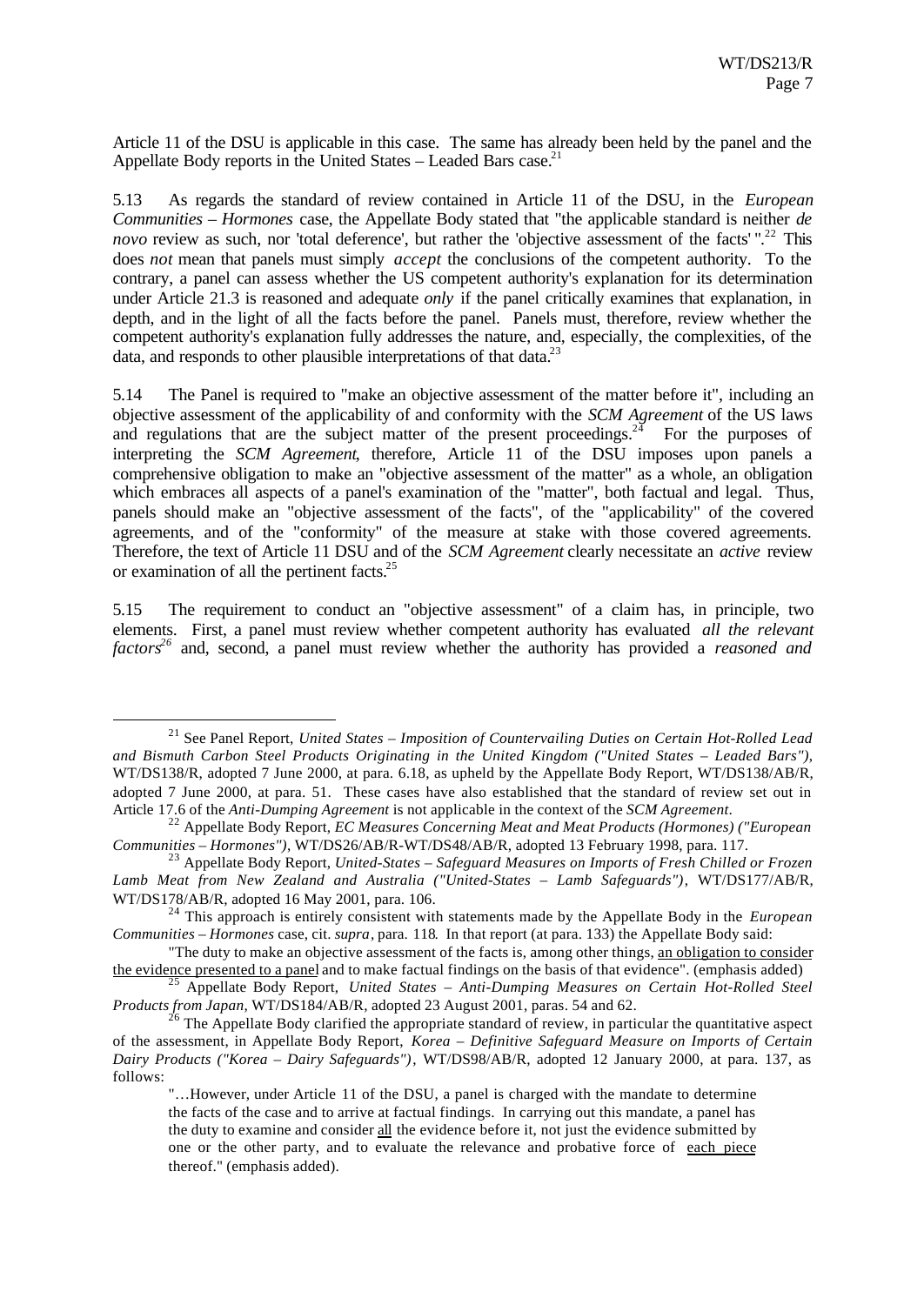*adequate explanation* of how the facts support their determination.<sup>27</sup> Thus, the panel's objective assessment involves a *formal* aspect and a *substantive* aspect.<sup>28</sup>

5.16 The relevant provisions of the DSU and *SCM Agreement* and the Appellate Body findings in the above cases require that the Panel in the present case is obliged to examine all the relevant facts and evidence presented to it by the parties to this dispute or obtained through the Panel's own initiative. It follows that the Panel is obliged to assess whether the national authority provided a reasoned and adequate explanation of how the facts in the record or otherwise available to the US competent authority supported the determinations that were made by them in the contested measure. Obviously, this goes to the heart of the panel's role in a dispute settlement case, as it relates to the panel's discretionary authority to examine and weigh all factual evidence and to assess the applicability of and conformity with the relevant covered agreements of the measure under consideration.

# **4. Legal Arguments**

- (a) The standards of initiation of sunset review lead to a violation of Article 21.3 of the *SCM Agreement*
- *(i) Initiation*

l

5.17 Under US law, sunset reviews are automatically and initiated by DOC on its own initiative five years after the publication of the CVD order<sup>29</sup>. Under Article 21.3 *SCM Agreement*, WTO Members have an unequivocal obligation to terminate countervailing measures on a date no later than 5 years from their imposition, unless it is determined, following a review, that the expiry of the duties would be likely to lead to continuation or recurrence of subsidisation and injury. The rationale of this provision should be read in conjunction with Article 21.1 *SCM Agreement* which provides that a countervailing duty shall remain in force only as long as necessary and to the extent to counteract subsidisation which is causing injury. Therefore, Article 21.3 reinforces the requirement of Article 21.1 by creating a presumption that duties lapse after 5 years. These provisions provide that the continuation of measures beyond the five years is an exceptional situation (demonstrated by the term "unless"). This corresponds to the object and the purpose of Part V of the *SCM Agreement* to guarantee that trade defence measures are to be imposed and maintained only if they are necessary to offset injurious subsidisation.

5.18 By requiring that sunset reviews are automatically initiated, the US effectively transforms this exception into a general rule, thus infringing Article 21, paragraphs 1 and 3, of the SCM Agreement.

# *(ii) Expedited reviews will "normally" result in the continuation of countervailing duties*

5.19 The automatic initiation under US law is also biased towards the continuation of countervailing duties and not towards the presumption of their termination. This is clear in the case of "expedited" sunset reviews. Under this procedure, if domestic interested parties file a "notice of intent to participate", the sunset procedure continues and interested foreign parties, i.e., exporters and the

<sup>27</sup> In the context of the *Safeguards Agreement*, the Appellate Body clarified the concept of "objective assessment" in Appellate Body Report, *Argentina – Safeguard Measures on Imports of Footwear ("Argentina – Footwear Safeguards")*, WT/DS121/AB/R, adopted 12 January 2000, at para. 121 in fine, as follows:

<sup>&</sup>quot;… [T]o determine whether the safeguard investigation and the resulting safeguard measure applied by Argentina were consistent with Article 4 of the *Agreement on Safeguards*, the Panel was obliged, by the very terms of Article 4, to assess whether the Argentine authorities had examined all the relevant facts and had provided a reasoned explanation of how the facts supported their determination". (emphasis added).

<sup>28</sup> Appellate Body Report, *United-States – Lamb Safeguards*, cit. *supra*, para. 103.

 $^{29}$  19 USC §1675(c)(1).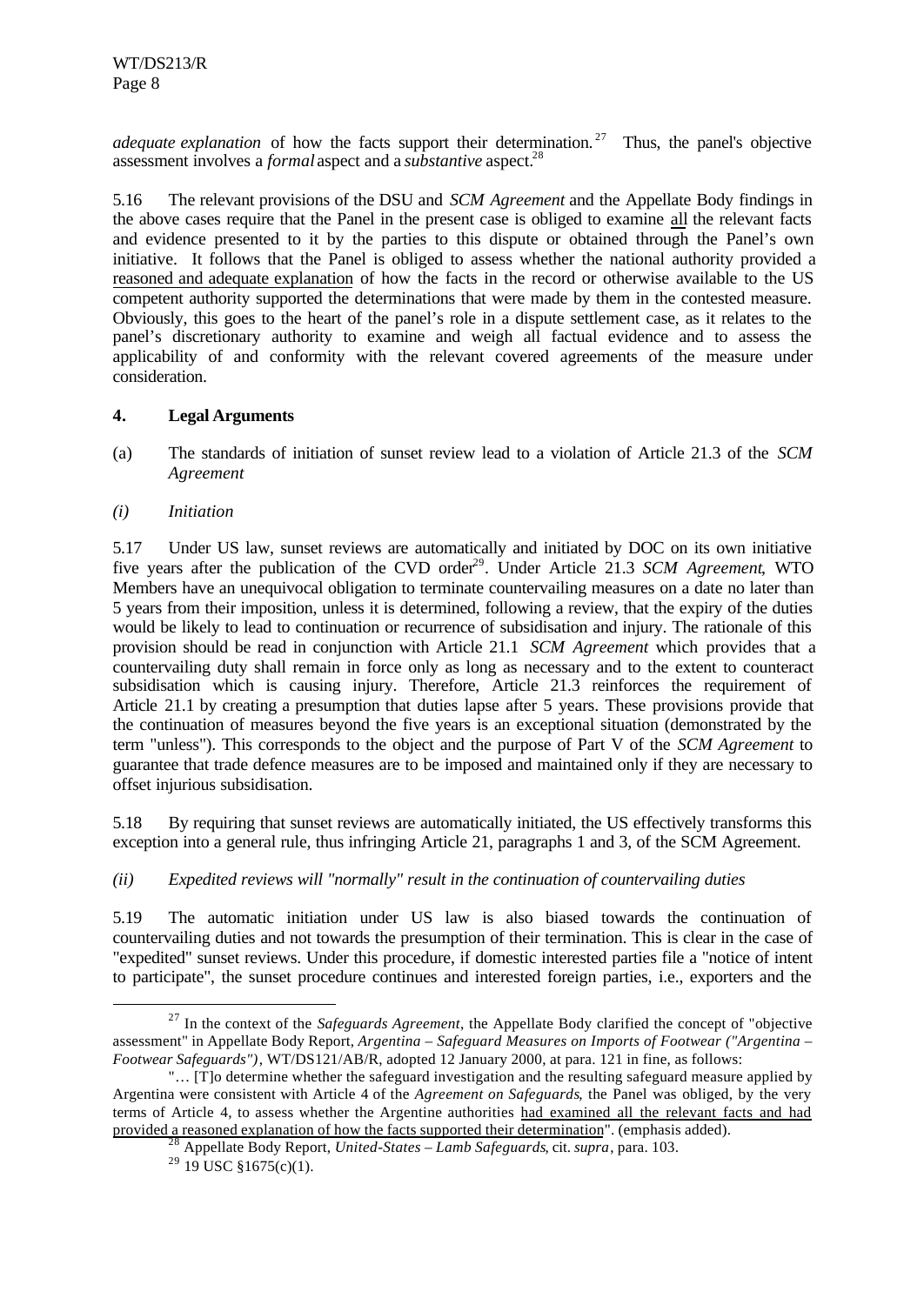foreign government, are required to file substantive responses. If the foreign government, or exporters accounting for at least 50 per cent of exports, do not file substantive responses, DOC will shorten the timeframe for the review and normally presume that subsidisation continues.<sup>30</sup> Therefore, the US procedure of expedited reviews, through automatic initiation and presumption of likelihood of continuation or recurrence, is clearly biased towards continuation of countervailing duties, in violation of the duty to terminate them set in Article 21 of the SCM Agreement.

#### *(iii) The self-initiation of sunset reviews requires sufficient evidence of continuation or recurrence of subsidisation*

5.20 Article 21.3 *SCM Agreement* states that a sunset review can be initiated either on the initiative of the domestic producers or upon a duly substantiated request made by or on behalf of the industry. In the first case, the EC considers that Article 11 of the *SCM Agreement* on the initiation and conduct of the original subsidy investigation is of application in the case of sunset review as context to Article 21.3 of the same Agreement. It results from Article 11.2 that the initiation of an investigation to determine the existence of subsidisation should normally be based on the existence of a substantiated request made by or on behalf of the domestic industry. On the contrary, self-initiation by the domestic authority is the exception, which is justified only if domestic authority have the *same level* of sufficient evidence of subsidisation, injury and causal link (Article 11.6). In the same way, it follows that in order to initiate a sunset review on its own initiative, the domestic authority should be in possession of the same level of evidence that would be required in a "duly substantiated request" from the domestic industry. The automatic initiation requirement under US law converts the exception into a general rule, thus leading to the violation of Article 21.3 *SCM Agreement*.

- (b) The domestic authority is under an obligation to "determine" the likelihood of continuation or recurrence of subsidisation
- *(i) The requirements of the SCM Agreement*

5.21 Article 21.3 *SCM Agreement* set out the requirements under which the investigating authority can deviate from the presumption of termination of CVD orders after five years. It requires that authorities determine that the expiry of the duty would be likely to lead to continuation or recurrence of subsidisation and injury. The Appellate Body in the case *United States – Leaded Bars,* considered that in a review under Article 21.2 the domestic authorities are required to make a finding of subsidisation during the period of review<sup>31</sup>. If this applies for Article 21.2 reviews, a *fortiori* a positive finding that all the conditions are fulfilled is necessary in the context of an Article 21.3 investigation. The parallel drawn between sunset reviews and original investigations is confirmed by the findings of the Panel in *Brazil – Desiccated Coconut*. There, called to judge of the applicability of the *SCM Agreement* to measures taken prior to the entry into force of the WTO Agreement, the Panel recognised that:

even measures maintained and imposed under the pre-WTO regime, and not subject to a review under Article 21.2 of the SCM Agreement, will ultimately be brought under WTO disciplines under this sunset provision $32$ .

*(ii) US law and practice*

 $30$  19 C.F.R. § 351.218(e)(1)(ii)(B) and (C).

<sup>31</sup> Appellate Body Report, *United States – Leaded Bars*, para. 54

<sup>32</sup> Panel Report, *Brazil - Measures Affecting Desiccated Coconut ("Brazil - Desiccated Coconut")*, WT/DS22/R, adopted 20 March 1997, as upheld by the Appellate Body Report, WT/DS22/AB/R, para. 277.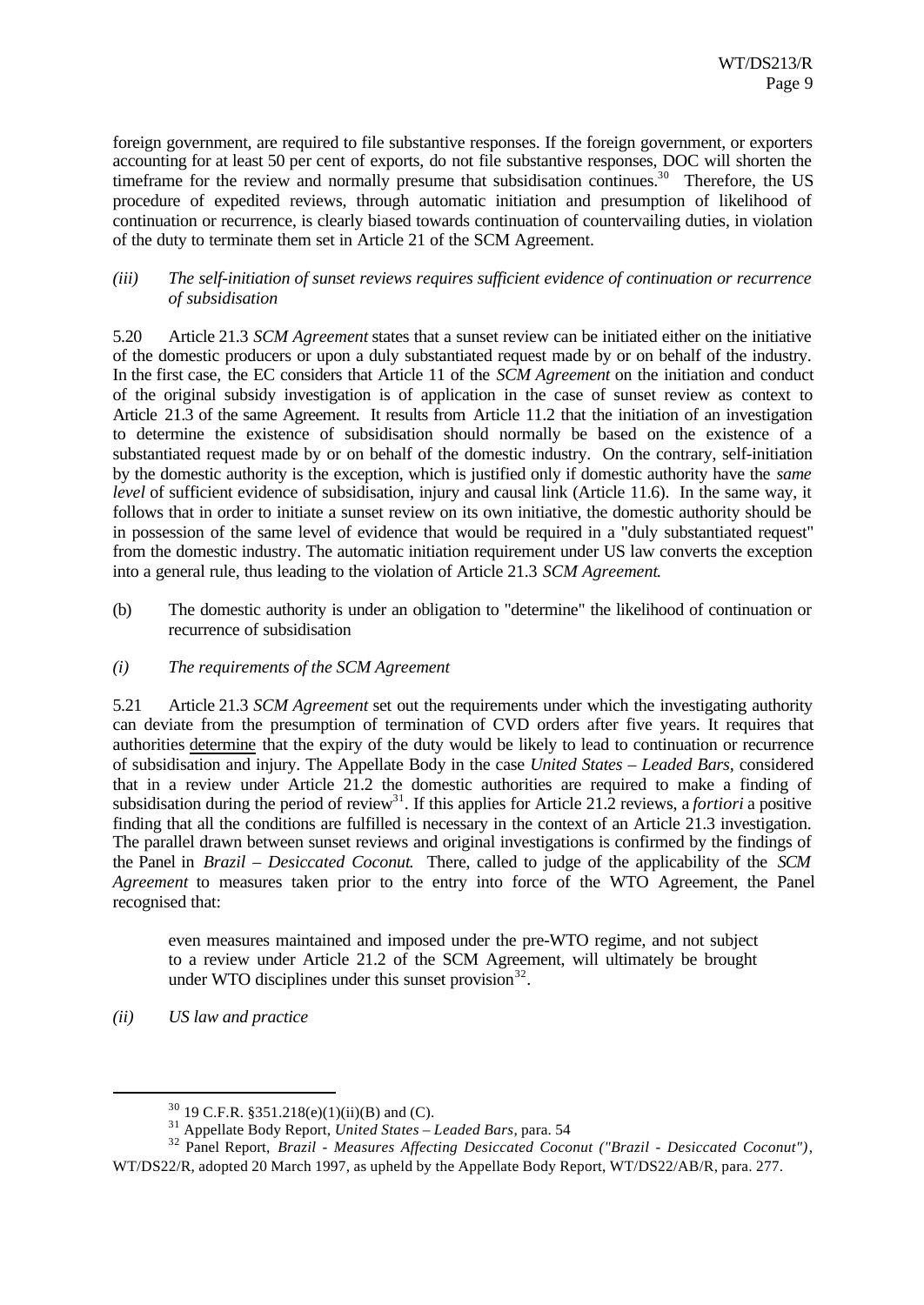5.22 US law, however, requires the DOC to consider (a) the net countervailable subsidy determined in the investigation or a review and (b) whether any changes in the subsidies occurred that may affect the countervailing duty. This is clearly stated in Section 752(b)(1) of the Tariff Act, URAA Statement of Administrative Action and Paragraph III.B.1 of the *Sunset Policy Bulletin.* In practice, DOC normally selects the CVD rate from the original investigation or a review, on the basis that it is the only rate that reflects the behaviour of governments and exporters without the discipline of an order in place. In the EC's view, this provision establishes a standard for sunset reviews that violates the *SCM Agreement*. This is clearly demonstrated in the case of corrosion resistant steel from Germany. Since there have not been any administrative reviews since the original investigation, the only available subsidisation rate is the original 1993 subsidy rate. DOC refused, in the course of the sunset review, to consider changes or terminations of subsidy programmes despite the concrete evidence submitted by the German exporters in the sunset review. DOC justified this decision by stating that no full investigation is conducted in a sunset review and decisions should be based on investigated and verified results.

5.23 The EC considers that the DOC refusal to conduct any meaningful investigation in a sunset review is in violation of the requirements of Article 21.3 of the *SCM Agreement*. This practice not only contravenes the duty placed by Article 21.3 on the domestic authorities to "determine" the likelihood of continuation or recurrence of a subsidy, but it also shifts the burden of proving a change in circumstance on the foreign exporters and to a stage of the procedure, the administrative review, which is considered by the *SCM Agreement* as non-obligatory and which is in any event overtaken by the sunset review. The fact that a party did not request an administrative review cannot relieve the domestic authorities from their duties to "determine" the likelihood of continuation or recurrence of subsidisation. In any case, in the present case the German exporters did all they could to submit relevant information.

### *(iii) The US DOC refused to conduct a proper determination of the likelihood of continuation or recurrence of subsidization*

5.24 In the sunset review concerning corrosion resistant steel from Germany, the German producers stated that the major subsidy programme involved in the original investigation, the CIG programme, had been terminated and did not provide any further benefits. In particular they claimed that this programme, which provided non-recurring benefits, applied only to investments made prior to 1 January 1986. <sup>33</sup> DOC had already determined in the original investigation that this programme applied in fact only to investments made prior to 1 January  $1986$ .<sup>34</sup> This was confirmed in the sunset review.<sup>35</sup>

5.25 Despite this evidence, DOC rejected the claims of the German exporters. It stated that since no administrative reviews of these orders had been conducted, it was unable to determine whether any additional benefits under these programmes were received subsequent to the period of investigation. It should be stressed that DOC had both the non-confidential version of the questionnaire response and the calculation memorandum as part of the record of the original investigation and could have easily verified whether the benefits received by the German manufacturers of the subject merchandise under the CIG after 1 January 1986 were *de minimis*. The fact that DOC referred back to the original subsidy rate for CIG, violated Article 21.3 SCM Agreement because it did not take into consideration the termination of the CIG programme despite evidence on the record.

*(iv) The CIG programme should have been considered as terminated*

<sup>33</sup> Exhibit EC-7, at p. 26-28.

 $34$  Exhibit EC-2, at pp. 37316-17.

 $35$  Exhibit EC-10, at p. 34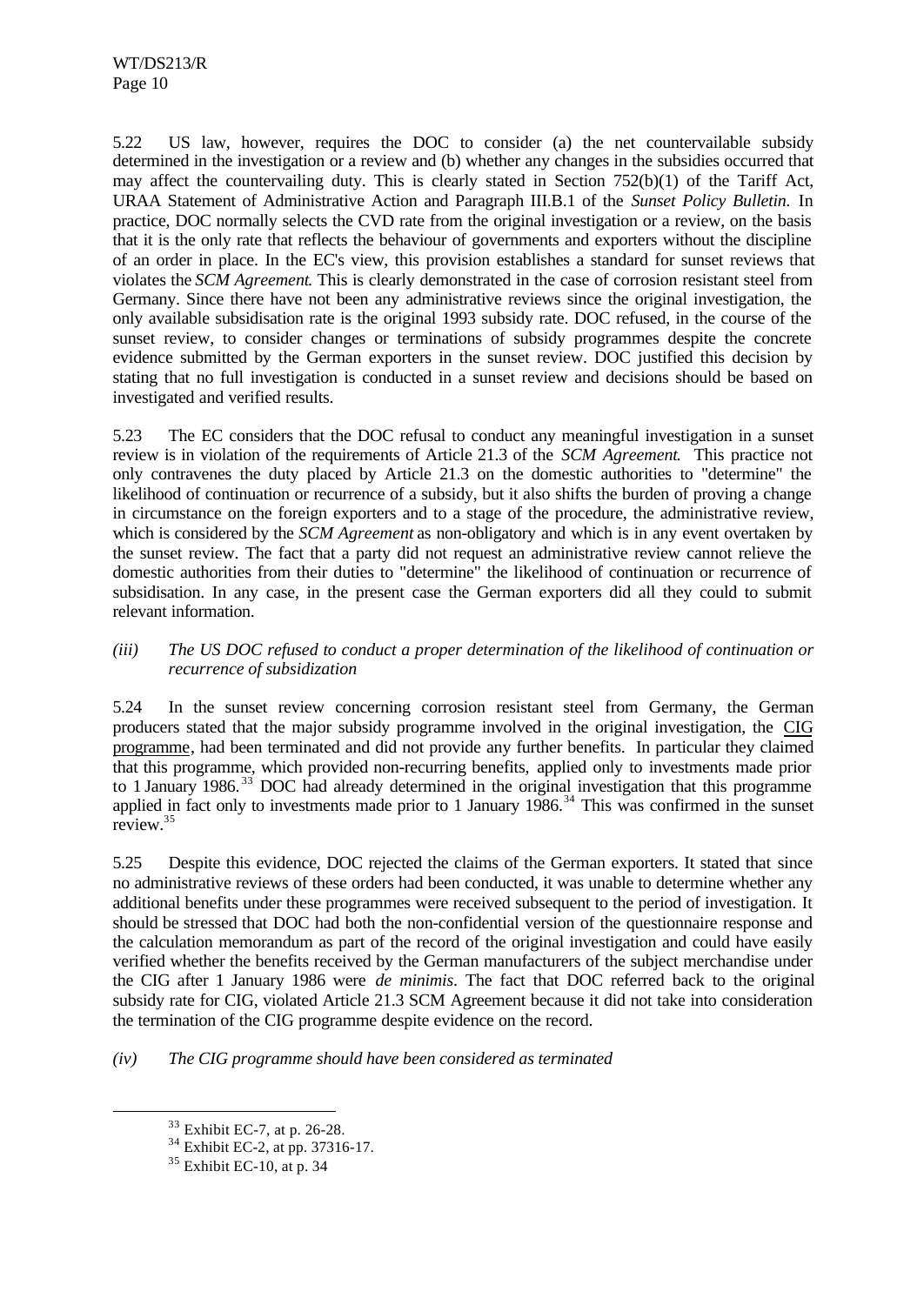5.26 In the present case, the German producers claimed that the CIG programme , had been terminated and did not provide any further benefits. In particular they claimed that this programme, which provided nonrecurring benefits, applied only to investments made prior to 1 January 1986 $36$ . The calculation memorandum of the original investigation<sup>37</sup> shows that Thyssen last received payments under the CIG programme in 1989, and that the amount received after 1985 was so small that it would have been automatically expensed in the year of receipt under the DOC 0.5 per cent rule <sup>38</sup>. Therefore, in accordance with their obligations under Article 21.3, the DOC should have taken this into account. DOC had already determined in the original investigation that this programme applied in fact only to investments made prior to 1 January  $1986$ <sup>39</sup> DOC reaffirmed this finding in the final results of the sunset review, stating that: "We agree with Dillinger and the German Group's contention that  $\ldots$  the CIG is applicable only to investments made prior to January 1, 1986.<sup> $n40$ </sup>

5.27 Thus, the issue in the sunset review was not whether the programme continued to exist but whether any of the old benefit would continue after the end of the sunset review<sup>41</sup>. In their response, the US producers claimed that Preussag, the predecessor to Salzgitter AG, had received benefits under this programme as late as  $1990^{42}$ . In their rebuttal of 15 October 1999, the German producers clarified that 99.4 per cent of the CIG paid to Preussag were received prior to the end of the 1985/86 fiscal year.<sup>43</sup> Given that, using the 15-year allocation period applied by DOC, only 0.6 per cent of the original grants should have been considered by DOC as remaining to be countervailed after the end of the sunset review, the original subsidy rate for this programme of 0.39 per cent should have diminished to only  $0.00234$  per cent.<sup>44</sup> Because DOC only calculates subsidy rates to the second decimal place, a rate of 0.00234 per cent would have been equivalent to zero.

5.28 In its response, the US authorities did not directly discuss this evidence or respond in substance to the German producers' evidence and arguments submitted in this regard during the sunset review. In fact, DOC rejected the German producers claim on the basis that the record of these sunset reviews is not sufficient for us to definitely conclude whether the benefits received by the German manufacturers of the subject merchandise under the CIG and/or IPA after January 1, 1985 were less than 0.5 percent of the corresponding beneficiary's annual net sales and, consequently, whether the benefits should be expensed in the year they were received. Furthermore, since no administrative reviews of these orders were conducted, we are unable to determine whether any additional benefits under these programmes were received subsequent to the period of investigation. As a result, as we did in our preliminary results, we determine that benefit streams from the CIG and IPA continue beyond the end of these sunset reviews and that, therefore, a countervailable subsidy from the CIG and IPA to manufacturers of subject merchandise would be likely if the orders were revoked<sup>45</sup>.

<sup>36</sup> *Ibidem*, at p. 26-28.

 $37$  Exhibit EC-20 (business confidential information).

<sup>38</sup> See 19 C.F.R. § 351.524(b)(2).

<sup>39</sup> Exhibit EC-2, at pp. 37316-17.

<sup>40</sup> Exhibit EC-10, at p. 34.

<sup>41</sup> *Ibidem*, footnote 34.

<sup>42</sup> *Ibidem*, at p. 32-33. See also U.S. Producers Substantive Response of 1 October 1999, at p. 9-10 (Exhibit EC-17).

<sup>&</sup>lt;sup>43</sup> German Producers Rebuttal of 15 October 1999, at p.2 (Exhibit EC-18).

 $44\overline{0.39}$  per cent (original subsidy rate) x 0.6 per cent (grant received after 1985/86 fiscal year) = 0.00234 per cent.

 $45$  Exhibit EC-10, at pp. 34-35. DOC's reference to "January 1, 1985" is apparently a clerical error. There can be no dispute under DOC's declining balance methodology with a 15-year allocation period, any nonrecurring assistance received in 1985 would be finally amortised no later than 1999 (i.e. before completion of the sunset review).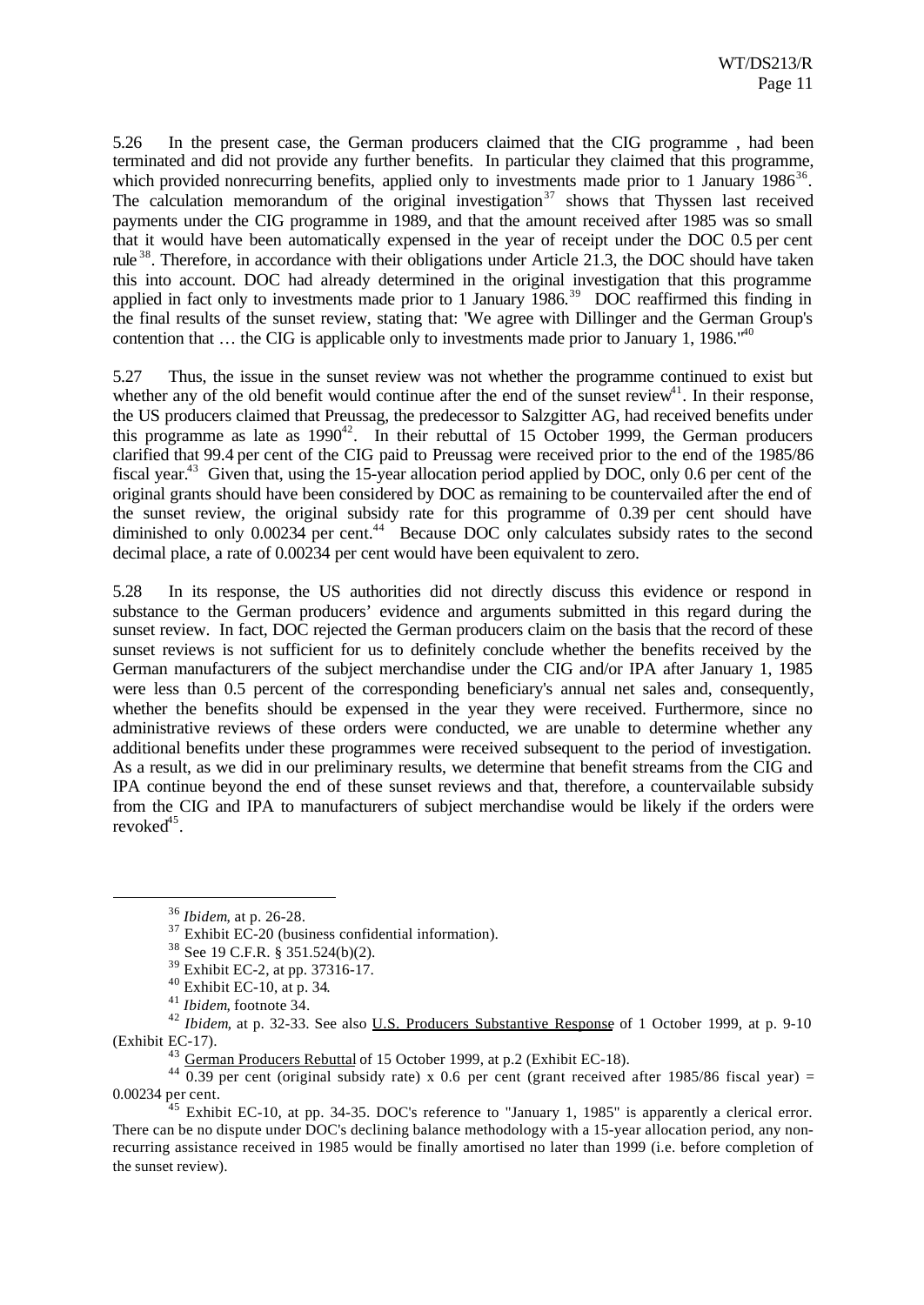5.29 On the issue of the insufficiency of the record of the sunset review, it has to be noted that, on 28 April 2000, the US producers filed a submission containing a copy of the public version of Preussag's questionnaire response in the original investigation. Although the public version of the questionnaire response did not contain any payment amounts, it showed that of the fourteen CIG payments made to Preussag, only three were received after the end of the 1985/86 fiscal year.<sup>46</sup> DOC, however, had both the non-confidential version of the questionnaire response and the calculation memorandum as part of the record of the original investigation and could have easily verified whether the benefits received by the German manufacturers of the subject merchandise under the CIG after 1 January 1986 were *de minimis*. The German producers were, therefore, not asking the DOC to rely upon speculative, unverified information, but simply to acknowledge the evidence that it had collected and verified itself in the original investigation.

5.30 With regard to the argument that no administrative review had been conducted, DOC seems to argue that it was somehow prevented by law from considering the evidence because the German producers of corrosion-resistant flat products had not requested an administrative review.<sup>47</sup> As seen above, Section 752 of the Act specifically requires the DOC to consider "the net countervailable subsidy determined in the investigation and subsequent reviews, and whether any change in the programme which gave rise to the net countervailable subsidy … has occurred that is likely to affect the net countervailable subsidy". There can be no doubt that the termination of a subsidy programme and the cessation of payments thereunder should be regarded as "change in the programme" that must be considered by the DOC. Moreover, while the relevant provisions of US law states that the DOC shall "normally" choose a net countervailable subsidy from the original investigation or an administrative review when determining the net countervailable subsidy that is likely to prevail if the order is revoked, this did not prohibit DOC from using in this case other rates or making adjustments to the rates found in an original investigation or an administrative review<sup>48</sup>.

5.31 It follows from the above that the facts on record in this case require that the responsible US authorities should have adjusted the original subsidy rate to account for the termination of the CIG programme despite the fact that there were no administrative reviews of the countervailing duty order on corrosion-resistant flat products. In any case, the fact that the amount of the net countervailable subsidy likely to prevail was close to zero and, hence, *de minimis*, should have led the US authorities to terminate the duty in accordance with Article 21.3 of the *SCM Agreement*. The US has, therefore, erred in not accounting for the termination of the CIG programme, when it calculated the net countervailable subsidy that was likely to prevail if the countervailing duty order were revoked, and this is a violation of Article 21.3 of the *SCM Agreement*.

# *(v) Application of DOC's declining balance methodology*

5.32 DOC should also have reached the conclusion that the effects of the CIG programme had ended on the basis of its declining balance methodology. Under this methodology, DOC allocates non-recurring subsidies over time and in order to account for the "time value of money", it "frontloads" the amounts allocated to the early years of the allocation period. This inevitably results in a gradual year-by-year decline of the subsidy amount. In the present case, even without any consideration of individual programmes being made, it would have taken the subsidy amount even further below *de minimis*.

*(vi) Treatment of evidence*

<sup>46</sup> Letter from Dewey Ballantine LLP to Secretary of Commerce of 28 Apr 2000 (Exhibit EC-19).

 $47$  See Exhibit EC-10, p. 18-22.

 $48$  19 USC §1675a(b)(3).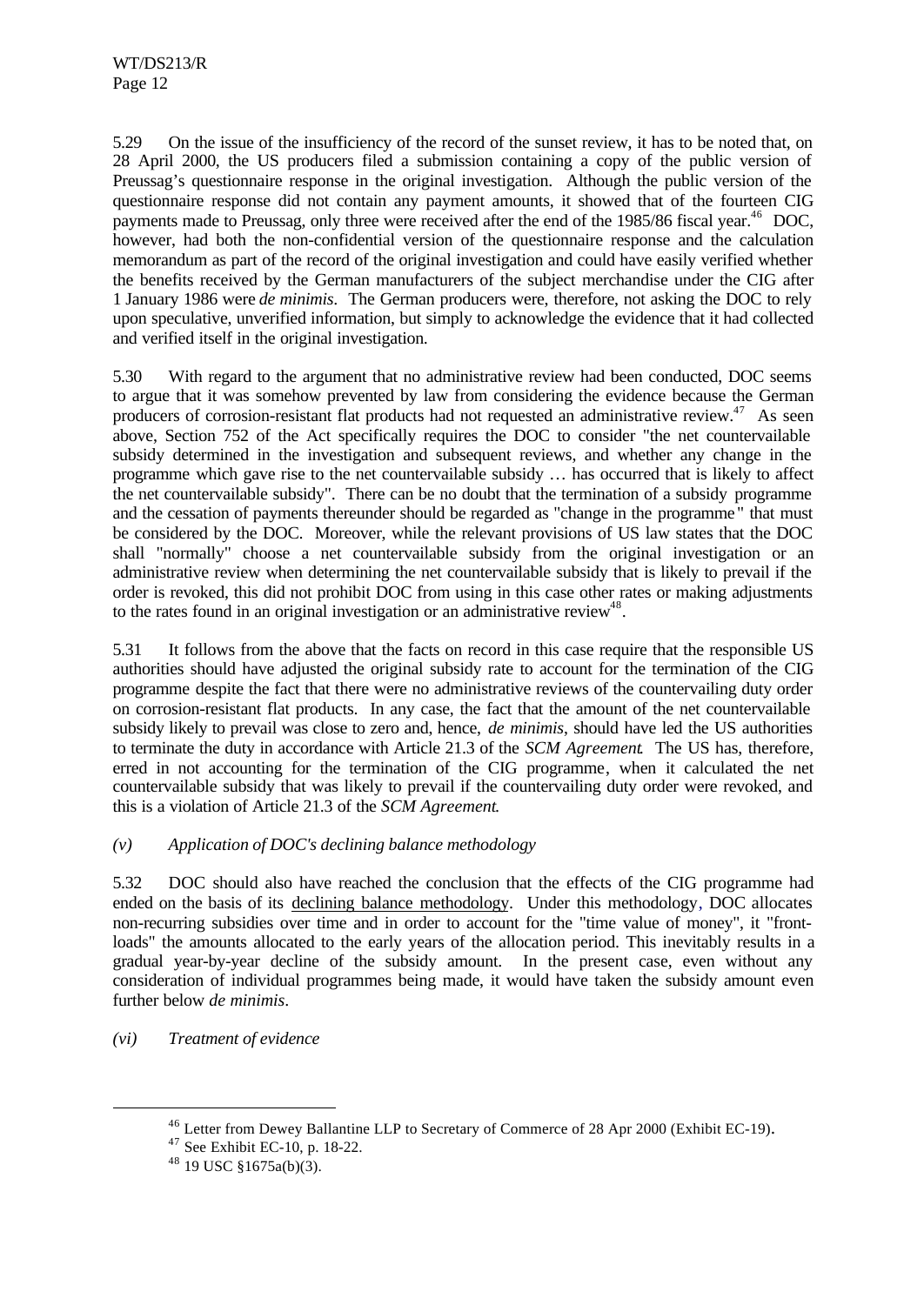5.33 Finally, the EC considers that the US violated the standards of Article 21.*3 SCM Agreement* regarding the treatment of evidence. The German producers presented to DOC the reasons why the CIG programme should have been considered as terminated and as not providing any further benefits. Based upon this evidence, the German producers believed that DOC would find that subsidisation under the CIG programme would not be likely to continue or recur. However, in its preliminary results of 20 March 2000, DOC continued to assign a 0.39 per cent subsidy rate for this programme.

5.34 The counsel for the German producers contacted DOC and stated that, if there were any doubts about how much was paid under the CIG programme after 1986, then DOC should make its calculation memoranda from the original investigation part of the record in the sunset review. On 13 April 2001, the German producers made a written request that DOC places the calculation memoranda on the record of the sunset review.<sup>49</sup> DOC never took any action on the German producers' request concerning the calculation memoranda and, in its final results of 27 July 2000, it claimed that the German producers' request was untimely since it should have been submitted prior to 15 October 1999.<sup>50</sup>.

5.35 The EC considers that such a short deadline violates the provisions of Article 21.3, in conjunction with Articles 12.1 and 21.4, of the *SCM Agreement* because it fails to afford the producers with an "ample opportunity" to present in writing all evidence which they consider relevant in respect of the sunset review.

#### (c) The *de minimis* rule

5.36 The EC considers that the U.S. interpretation and application of the sunset provisions in Article 21.3, as regards the *de minimis* requirement, is inconsistent with the *SCM Agreement*.

## *(i) The US law and practice*

5.37 Under the Sunset Regulations <sup>51</sup> and the Sunset Policy Bulletin,<sup>52</sup> the US will treat as *de minimis* any countervailable subsidy rate that is less than 0.5 per cent. In initial investigations, the US applies a *de minimis* threshold of 1 per cent<sup>53</sup>. The US' Statement of Administrative Action made it clear that the US considers that the *de minims* requirements of Articles 11.9 of the *SCM Agreement* only apply to initial investigations.

#### *(ii) Interpretation of the relevant provisions of the SCM Agreement*

5.38 Article 21.3 of the *SCM Agreement* provides that any definitive countervailing duty shall be terminated not later than five years from its imposition, unless the authorities make a positive determination in a review that the expiry of the countervailing duty would be likely to lead to continuation or recurrence of subsidisation and injury. The continuation of the duty after a sunset review for five more years will be possible only if two conditions are met: a) *a review is initiated*; and b) *the determination is made that subsidisation and injury would be likely to continue or recur if the duty were to expire.* The Appellate Body in the *United States – Leaded Bars* case held that in order to establish the continued need for countervailing duties, an investigating authority will have to make a

 $^{49}$  Letter from deKieffer & Horgan to Secretary of Commerce of 13 April 2000 (Exhibit EC-21).

 $50$  Exhibit EC-10, at p. 18.

<sup>51</sup> Section 351.106(c)(1) of the *Sunset Regulations*

<sup>52</sup> Section III.A.6.(b) of the *Sunset Policy Bulletin* provides that: In accordance with section 752(b)(4)(B) of the Act and 19 CFR 351.106(c)(1), the Department will treat as *de minimis* any countervailable subsidy rate that is less than 0.5 per cent ad valorem or the equivalent specific rate".

<sup>&</sup>lt;sup>53</sup> Section 703(b)(4)(a) of the Act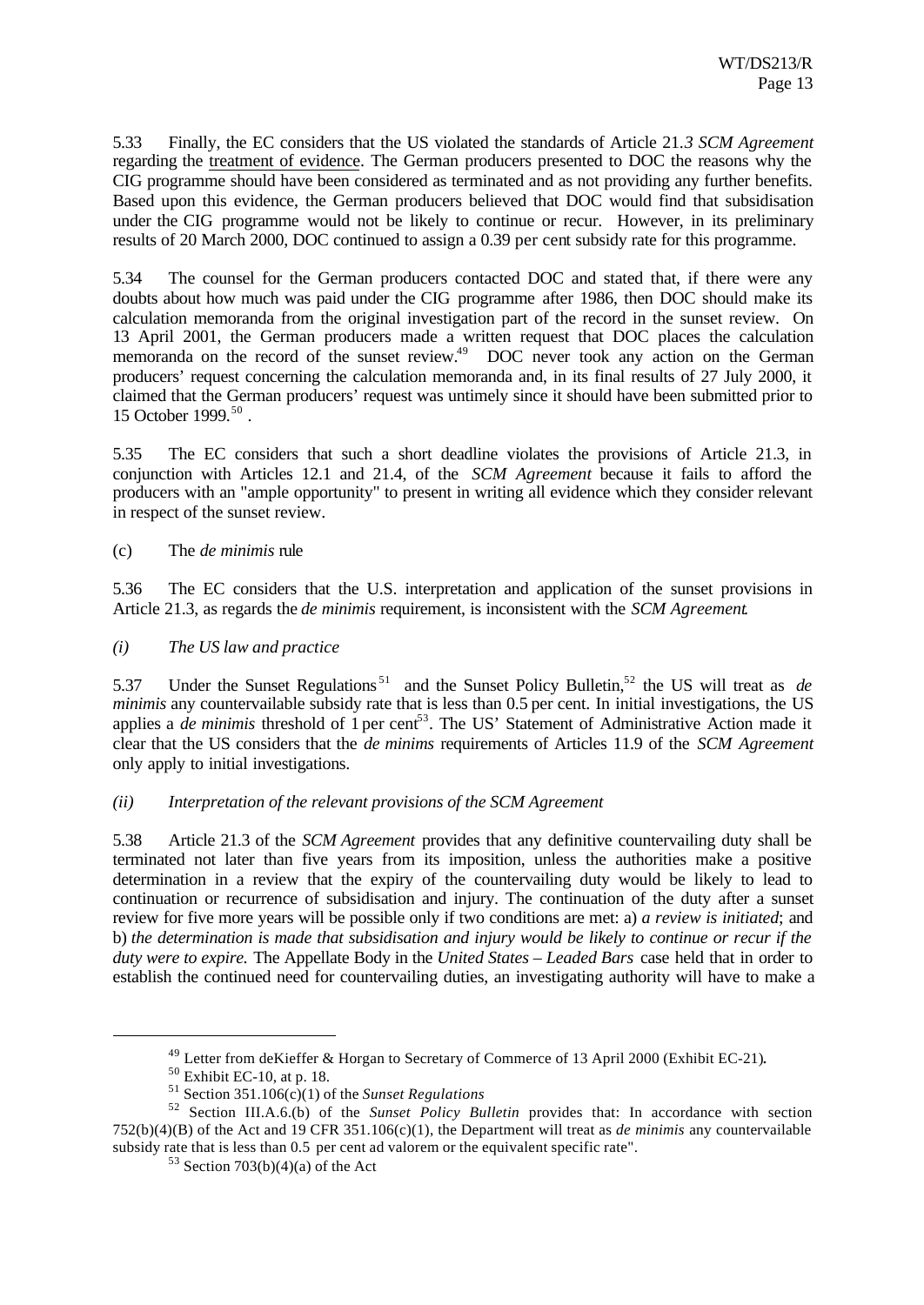finding on *subsidisation*, i.e., whether or not the subsidy continues to exist. If there is no longer a subsidy, there would no longer be any need for a countervailing duty<sup>54</sup>.

5.39 Therefore, in the context of a review under Article 21.2, the object and purpose of the requirement to demonstrate subsidisation and injury must be the same as when subsidisation and injury were determined in the original investigation. It follows then that if the *de minimis* rule is applied in original investigations, it must also remain applicable in reviews under Article 21.2. The EC submits that the above analysis in case of Article 21.2 reviews applies all the more so in the context of sunset reviews under Article 21.3. Indeed, there are compelling reasons to conclude that a countervailing duty, which is anyhow supposed to expire upon five years, will not be maintained without a clear demonstration of "*subsidisation*" and "*injury*"*.* The Appellate Body further held that Article 21.2 sets out a review mechanism to ensure that Members comply with the rule of Article 21.1. The EC submits that the same reasoning applies *a fortiori* as regards the object and purpose of the sunset review mechanism laid down in Article 21.3 and renders sunset reviews similar to the original investigations, thus imposing on the authorities the burden of demonstrating the likelihood of a continuation or recurrence of *subsidisation* and *injury* (from a subsidy that is not *de minimis*), if the duty is not to expire.

5.40 The term "subsidisation", in Articles 21.1, 21.2 and 21.3, can only interpreted in a systematically coherent manner, in context and in the light of the other relevant provisions of the *SCM Agreement* as a whole. One of these relevant provisions is clearly Article 11.9. This is because Article 11.9, in the context of original investigations, prevents the authorities from making a finding on subsidisation and injury on the basis of an amount of subsidy that is less than 1 per cent *ad valorem*, since it requires "immediate termination" of investigations in such circumstances. In addition, the US practice of applying a *de minimis* rule of (albeit at a WTO-inconsistent rate of 0.5 per cent) in, *inter alia*, sunset reviews provides an implicit confirmation of the need to apply a *de minimis* rule in the context of Article 21.3. Indeed, it is inherently contradictory for the US to argue that the rule of Article 11.9 of the *SCM Agreement* does not apply to sunset reviews, but nevertheless continue applying such a *de minimis* rule in practice. The US inconsistent and contradictory approach may seem to reduce the legal debate from one of principle to one about the actual amount or level of subsidy that is considered to be *de minimis* (i.e., in practice to 0.5 instead of 1 per cent). However, a closer examination of the US law and practice, as applied to the facts of the present case, would demonstrate that it could produce very perverse and inconsistent results.

# *(iii) Application of the de minimis rule to the corrosion-resistant steel products case*

5.41 In the case of corrosion resistant steel from Germany, the countervailing duty rate determined in the original investigation, which stemmed essentially from non-recurring subsidies allocated over time, was 0.59 per cent. This was only 0.09 per cent above the *de minimis* level of 0.50 per cent applied in the US before the entry into force of the WTO Agreements.<sup>55</sup> Thus, if the original investigation had been conducted under the currently applicable rules for *de minimis* subsidies, the investigation should have been immediately terminated without the imposition of any countervailing duties, in accordance with Article 11.9 of the *SCM Agreement.* In the sunset review, which was conducted under WTO rules, the US, despite finding that the subsidy rate likely to prevail would be 0.53 per cent, nevertheless continued the measure, since its practice is to apply a 0.5 per cent *de minimis* threshold in sunsets. The EC submits that, for the reasons stated above, this threshold is not appropriate, and that since 0.53 per cent is below the 1 per cent *de minimis* level which should apply in sunset reviews, the US was in breach of Article 21.3 in continuing the measure

<sup>54</sup> Appellate Body Report, *United States – Leaded Bars*, para. 54.

<sup>55</sup> See Exhibits EC**-**7, at pp. 24-25, and EC-10, at pp. 12-16.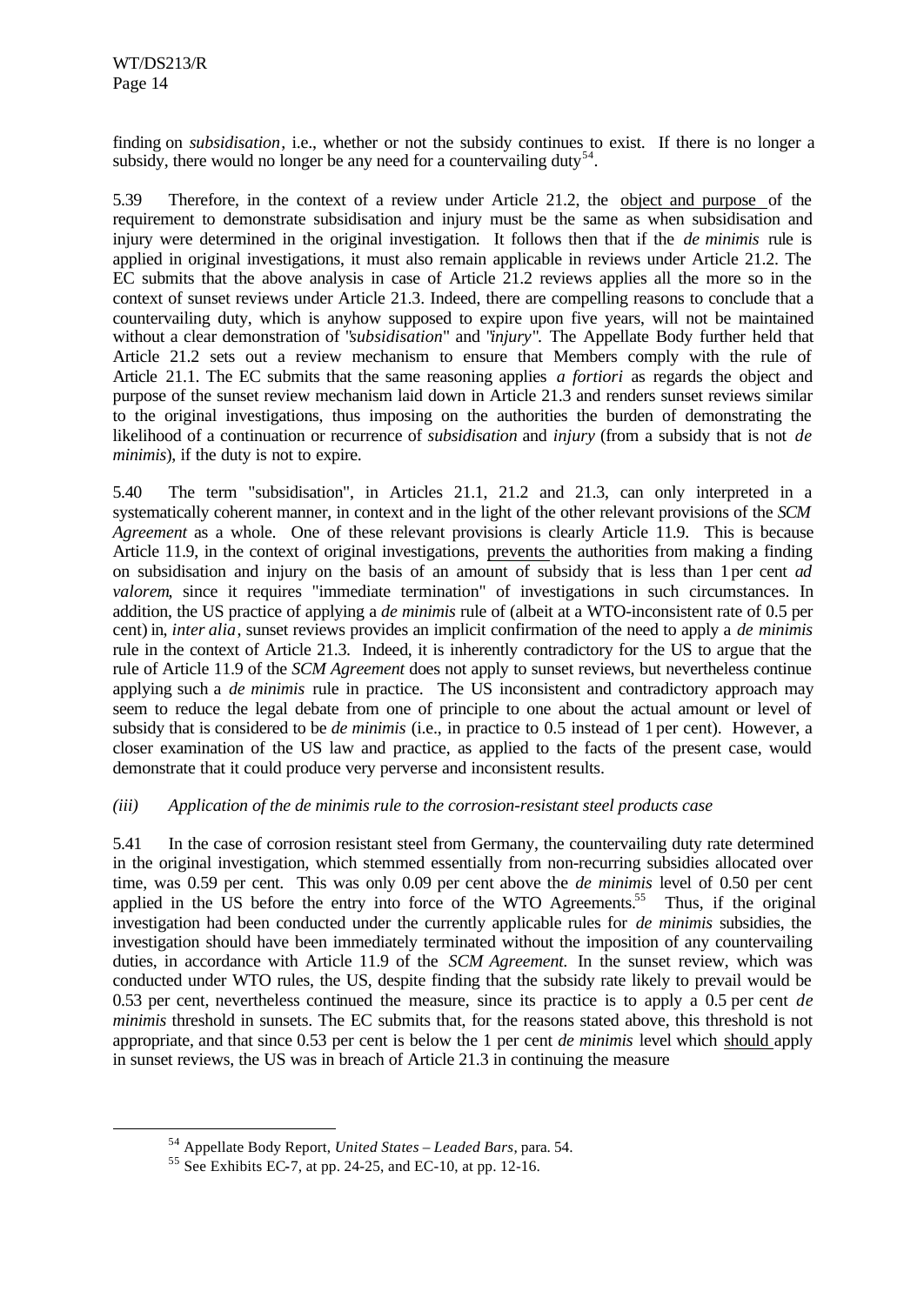#### (d) The Obligation to Bring its Law Into Conformity with the WTO Agreements

5.42 Article XVI:4 of the WTO Agreement and Article 32.5 of the SCM Agreement oblige Members to bring their domestic law into conformity with their obligations under the WTO Agreements. Indeed, as the panel report in Brazil – Desiccated Coconut has found,<sup>56</sup> countervailing duty measures applied before 1995 would have to be brought under the disciplines of WTO over time pursuant to reviews under Article 21.2 or under the sunset provision of Article 21.3 of the SCM Agreement. The EC has demonstrated that the basic US law, the accompanying regulations and practices relating to sunset reviews of countervailing duties and their concrete application to the facts of the present case are inconsistent with a number of provisions of the SCM Agreement, i.e., Articles 21, paragraphs 1, 3 and 4, Article 10 and Article 11.9. For those reasons, the EC submits that the US failed to bring its domestic law in conformity with WTO obligations and, thereby, violating Article 32.5 of the SCM Agreement and Article XVI.4 of the WTO Agreement.

### **5. Conclusions**

5.43 For these reasons, the EC respectfully requests that the Panel finds that the US basic countervailing duty law (Tariff Act of 1930), its accompanying regulations (sunset regulations) and policy practices (sunset policy bulletin) as such, and their concrete application to imports of certain corrosion-resistant carbon steel flat products from Germany in the present case are inconsistent with Article 21 paragraphs 3, 1 and 4, Article 10 and Article 11.9 of the SCM Agreement. For the above reasons, the US countervailing duty law, regulations and practice should also be considered to be inconsistent with Article 32.5 of the SCM Agreement and, consequently, should be found to violate also Article XVI.4 of the WTO Agreement.

B. FIRST WRITTEN SUBMISSION OF THE UNITED STATES

# **1. Introduction**

l

5.44 The crux of the EC's case that is properly before the Panel consists of allegations that the US countervailing duty law, as well as the sunset review determination in certain corrosion-resistant carbon steel flat products from Germany based upon that law, are inconsistent with the SCM Agreement because: (1) Commerce automatically initiates sunset reviews without first gathering evidence regarding the continuation or recurrence of subsidization; and (2) Commerce does not apply the SCM Agreement's *de minimis* standard for countervailing duty investigations to sunset reviews. The EC argues that the Panel should read into Article 21.3 – the provision of the SCM Agreement that deals with sunset reviews – the requirements of Articles 11.6 and 11.9.

5.45 The EC's claims, however, run afoul of a basic principle of treaty interpretation. As stated by the Appellate Body in *India Patent Protection*, "the principles of treaty interpretation set out in Article 31 of the *Vienna Convention* . . . neither require nor condone the imputation into a treaty of words that are not there . . . ." This is precisely what the EC is asking the Panel to do here; impute into Article 21.3 of the SCM Agreement "words that are not there".

5.46 The EC tries to overcome this problem by repeatedly asserting that sunset reviews are "exceptions" to some other principle and, thus, must be interpreted in such a manner as to read into Article 21.3 "words that are not there." As discussed below, sunset reviews are not "exceptions" to something else, but instead are merely one part of an overall balance of rights and obligations negotiated during the Uruguay Round. However, even if one were to treat the provision on sunset reviews as an "exception" to something else, the EC's arguments run afoul of another principle, articulated in *EC Hormones*, which is that "merely characterizing a treaty provision as an 'exception'

<sup>56</sup> Panel Report, *Brazil - Desiccated Coconut*, cit. *supra*, at para. 277.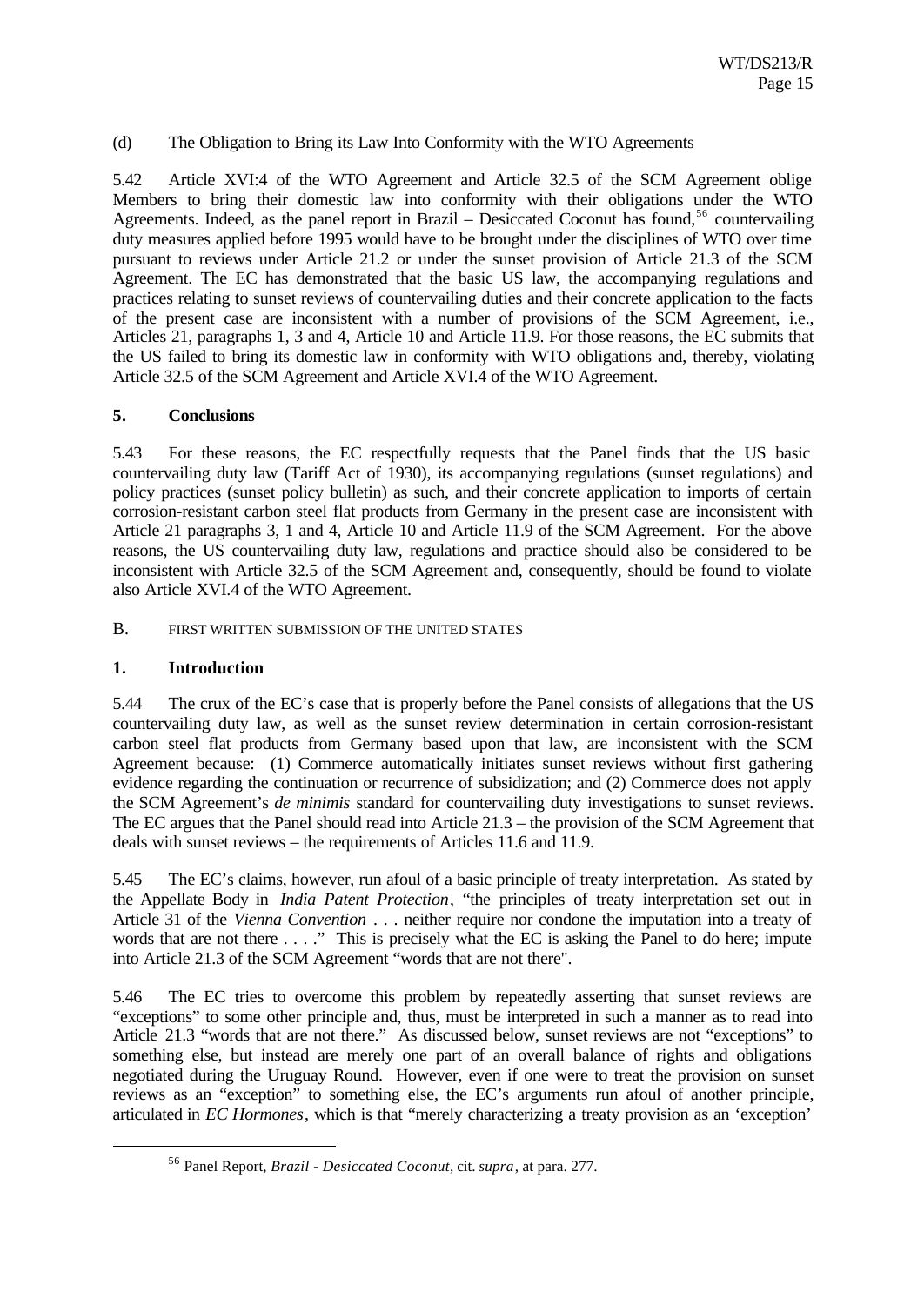does not by itself justify a 'stricter' or 'narrower' interpretation of that provision than would be warranted . . . by applying the normal rules of treaty interpretation."

# **2. Factual Background**

### (a) Sunset Reviews under US Law

5.47 Commerce and the USITC jointly conduct sunset reviews pursuant to sections 751(c) and 752 of the Act. Pursuant to section 751(d)(2) of the Act, a countervailing duty order must be revoked after five years unless both Commerce and the USITC make respective affirmative determinations that subsidization and injury would be likely to continue or recur. Under the statute, Commerce automatically initiates a sunset review on its own initiative within five years of the date of publication of a countervailing duty order.

5.48 Commerce has the responsibility of determining whether revocation of a countervailing duty order would be likely to lead to continuation or recurrence of subsidization, whereas the USITC has the responsibility of determining whether revocation of a countervailing duty order would be likely to lead to continuation or recurrence of injury. If Commerce's determination is negative – *i.e.*, if Commerce finds that there is no such likelihood – Commerce must revoke the order. If Commerce's determination is affirmative, Commerce transmits its determination to the USITC, along with a determination regarding the magnitude of the net countervailable subsidy that is likely to prevail if the order is revoked. Under US law, the applicable *de minimis* standard in sunset reviews is the same as the standard in other types of reviews (*e.g.*, duty assessment reviews) – 0.5 per cent.

5.49 Commerce's 1998 *Sunset Regulations* describe specifically the information to be provided by all interested parties in a sunset review and invite parties to submit, with the required information, "any other relevant information or argument that the party would like [Commerce] to consider." These regulations function as the standard questionnaire. The *Sunset Regulations* also provide that substantive responses to a notice of initiation are due 30 days after the date of publication in the *Federal Register* of the notice of initiation; rebuttals are due five days later. The regulations provide that Commerce normally will not accept or consider any additional information from a party after the time for filing rebuttals has expired.

5.50 On 14 May 1998, Commerce published the schedule for initiation of sunset reviews of pre-1995 anti-dumping and countervailing duty orders, indicating that the sunset review of the countervailing duty order on corrosion-resistant steel would be initiated in September 1999.

5.51 Thus, with the applicable information requirements, deadlines, and initiation schedule published in the *Federal Register* by May 1998, the EC and German producers had *over 15 months to prepare* for the sunset review of the countervailing duty order on certain corrosion-resistant carbon steel flat products from Germany.

(b) Certain Corrosion-Resistant Carbon Steel Flat Products from Germany

5.52 On 9 July 1993, Commerce published its final affirmative countervailing duty determination on certain corrosion-resistant carbon steel flat products from Germany. Commerce calculated a country-wide total *ad valorem* countervailing duty rate of 0.59 per cent, based on the German producers receipt of countervailable benefits under the following five programmes: (1) Capital Investment Grants (hereinafter "CIG"); (2) Structural Improvement Aids; (3) Special Subsidies for Companies in the Zonal Border Area; (4) Aid for Closure of Steel Operations; and (5) ECSC Redeployment Aid Under Article 56(2)(b). On 9 August 1993, the USITC notified Commerce of its final affirmative injury determination. On 17 August 1993, Commerce amended its final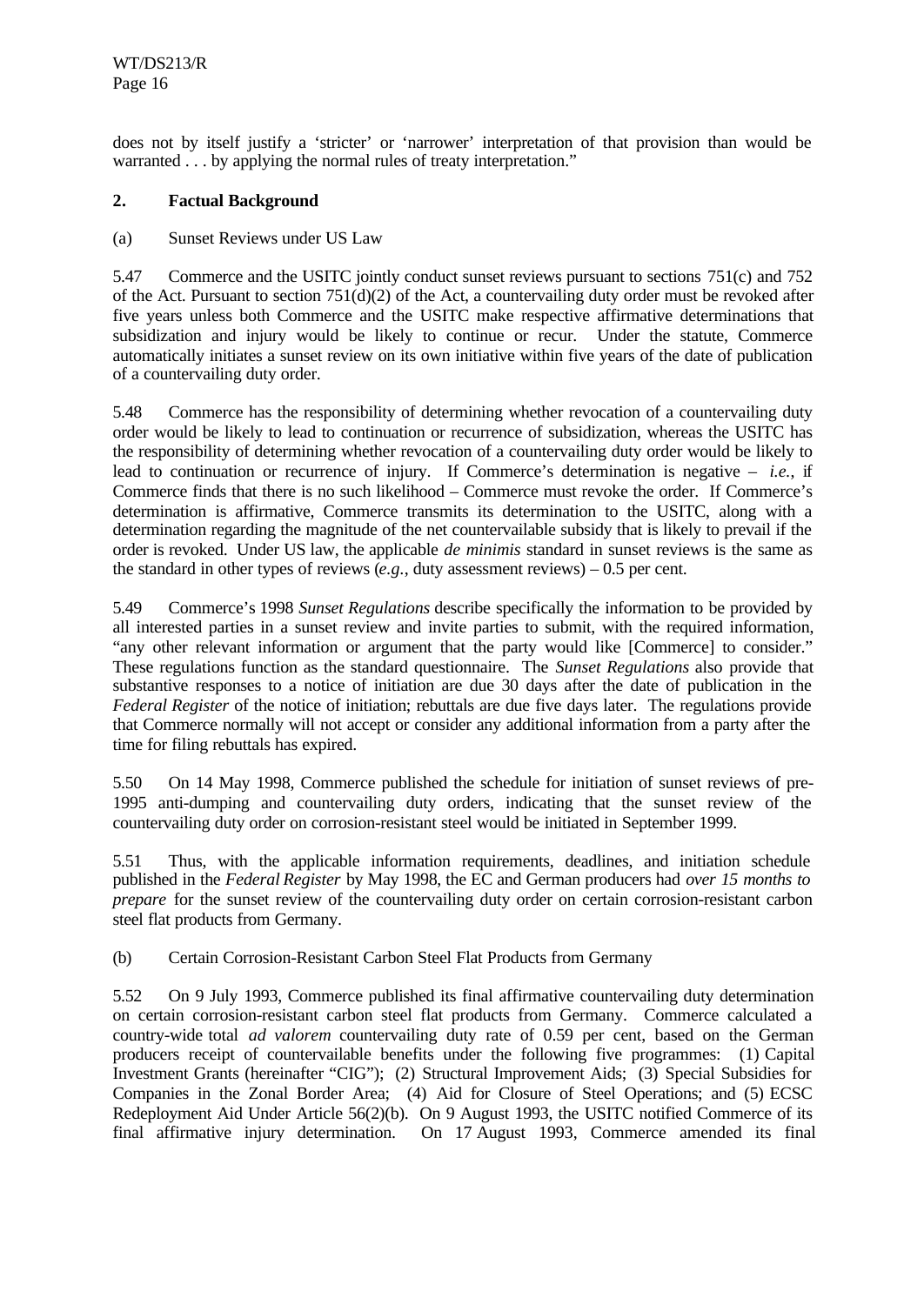determination to correct a ministerial error, which increased the *ad valorem* rate to 0.60 per cent, and issued the countervailing duty order.

5.53 On 26 August 1999, Commerce notified representatives of the EC, the German Government, and German producers, by mail, that the sunset review of the countervailing duty order on certain corrosion-resistant carbon steel flat products from Germany would be initiated on or about 1 September 1999 (consistent with the *Sunset Initiation Schedule*). On 1 September 1999, Commerce published its notice of initiation. In both its letters to German producers and the published initiation notice, Commerce highlighted the 30-day deadline for filing substantive responses, as well as the applicable information requirements.

5.54 By 4 October 1999, the EC, the German Government, German producers, and domestic interested parties filed their substantive responses. The EC, the German Government, the German producers, and the domestic interested parties filed rebuttal comments on 15 October 1999. On 20 October 1999, Commerce determined to conduct a full sunset review based on its receipt of complete substantive responses from the EC, the German Government, and German producers accounting for a significant portion of German exports to the United States.

5.55 On 27 March 2000, Commerce published its preliminary sunset determination finding likelihood of continuation or recurrence of subsidization. Based on its finding that benefit streams from non-recurring grants under the CIG programme would continue beyond the five-year mark and that the Aid for Closure of Steel Operations and ECSC programmes continue to exist, Commerce determined there was likelihood of continuation or recurrence of subsidization.

5.56 As required under US law, Commerce also determined the net countervailable subsidy likely to prevail if the order were revoked. As a general matter, and starting with the total *ad valorem* rate determined in the original investigation, Commerce considers whether, since the investigation, it has found subsidy programmes to be terminated and/or new programmes to be countervailable. Based on findings, which normally are made in the context of administrative reviews under section 751(a) of the Act, Commerce may adjust the rate determined in the original investigation to take these subsequent findings into account. Although no administrative reviews of the order on certain corrosion-resistant carbon steel flat products from Germany were ever conducted, Commerce agreed with the EC and the German producers that the Structural Improvement Aids and Special Subsidies for Companies in the Zonal Border Area programmes had been terminated with no continuing benefits and adjusted the net countervailable subsidy rate accordingly. Because no administrative reviews had been conducted, Commerce did not consider the domestic interested parties' allegations concerning additional countervailable subsidies. For the same reason, Commerce did not recalculate the subsidy rates determined in the original investigation. Based on this analysis, Commerce determined a net countervailable subsidy rate of 0.54 per cent.

5.57 In its final determination, published 2 August 2000, Commerce did not change the basis for its likelihood determination or its determination concerning the net countervailable subsidy likely to prevail. On 1 December 2000, the USITC published its determination that revocation of the countervailing duty order would be likely to lead to continuation or recurrence of injury. On 15 December 2000, the United States published notice of the continuation of the countervailing duty order on certain corrosion-resistant carbon steel flat products from Germany based on the decisions by Commerce and the USITC finding likelihood of continuation or recurrence of subsidization and injury.

# **3. Standard of Review**

5.58 With respect to disputes involving a determination made by a domestic authority based upon an administrative record, the Appellate Body, in *US Cotton Yarn*, recently summarized the standard of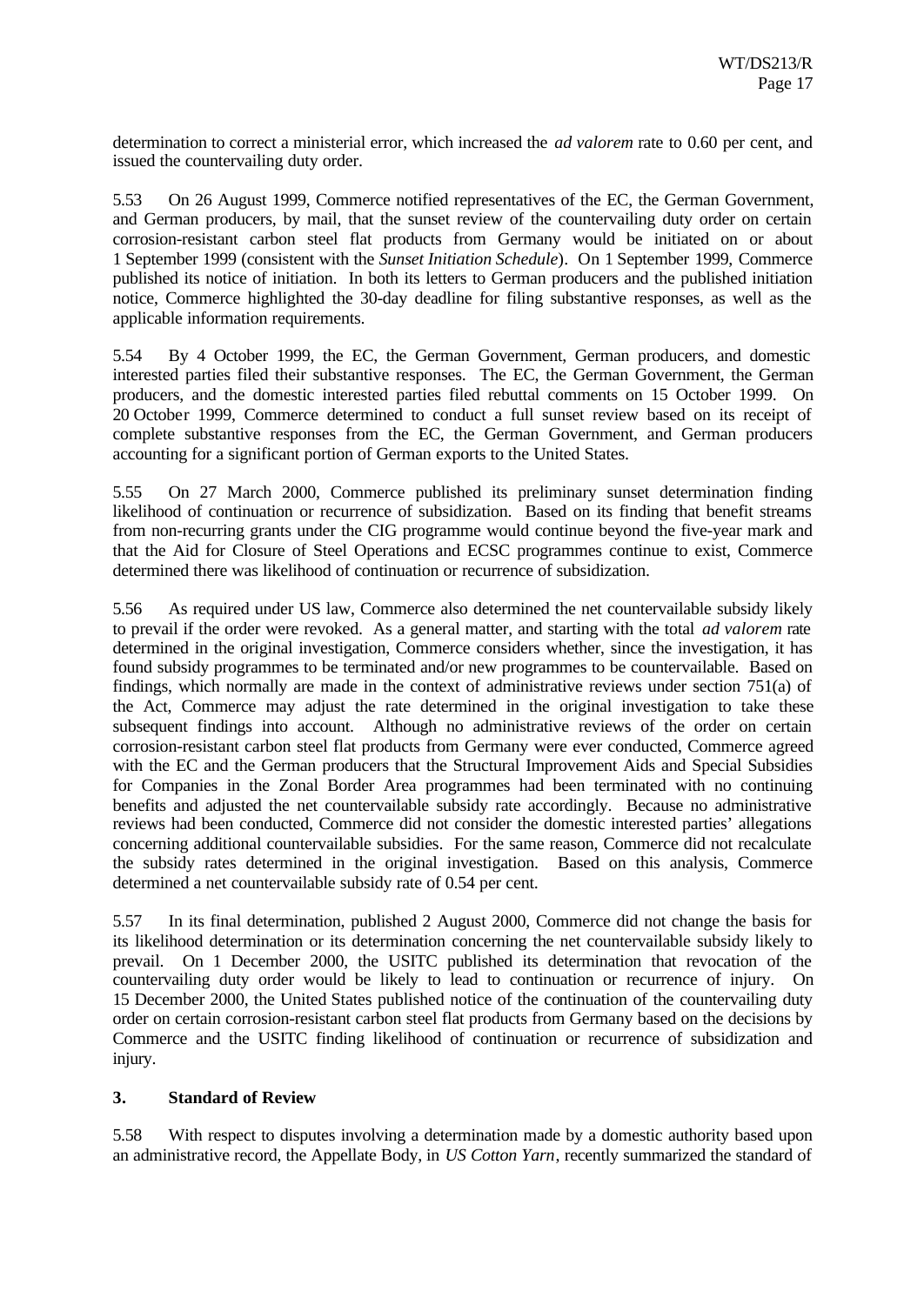review under DSU Article 11. The United States does not disagree with this standard. The EC erroneously argues, however, that the Panel cannot "disregard or refuse to consider facts and evidence *submitted to it*" by the parties to the dispute. The United States disagrees with the EC's implication that a panel has unfettered discretion to consider any evidence in deciding the issues before it and, as discussed below, the Panel should decline to consider the document submitted by the EC.

# **4. Substantive Argument**

### (a) Automatic Self-Initiation of Sunset Reviews is Consistent with the SCM Agreement

5.59 Article 21.3 authorizes authorities to initiate a sunset review "on their own initiative *or* upon a duly substantiated request made by or on behalf of the domestic industry" (emphasis added). This disjunctive language is unambiguous, and, under the customary rules of interpretation, must be read according to its ordinary meaning, which is that a Member may *either* self-initiate a sunset review or initiate a sunset review in response to a duly substantiated request. The right of an investigating authority to initiate a sunset review on its own initiative is unqualified and the Panel may not "diminish" this right. Despite the plain language of Article 21.3, the EC argues that the Article 11.6 requirements for self-initiation of an investigation are applicable to self-initiation of sunset reviews. The obvious flaw in the EC's argument is that there is no reference to the Article 11.6 requirements in the text of Article 21.3 or vice versa. Furthermore, the SCM Agreement itself distinguishes between the investigatory phase and the review phase of a countervailing duty proceeding, *e.g.*, Article 11 deals with investigations, while Article 21 deals with reviews.

5.60 The EC's arguments, therefore, find no support under customary rules of treaty interpretation. Article 21.3 explicitly provides for initiation of sunset reviews on an authority's own initiative. Furthermore, nothing in the text of Article 21.3, or Article 11.6, imposes any evidentiary requirements on authorities who initiate sunset reviews on their own initiative. It is impossible to violate an obligation that does not exist. Therefore, the United States' automatic initiation of sunset reviews is not inconsistent with the SCM Agreement.

(b) There is no *de minimis* Standard for Sunset Reviews

5.61 The focus of a sunset review under Article 21.3 is future behaviour, *i.e.*, the likelihood of continuation or recurrence of subsidization – not whether or to what extent subsidization currently exists. The analysis is perforce predictive. Under these circumstances, mathematical certainty or precision as to the exact amount of likely future subsidization is not necessarily practicable and certainly not required.

5.62 Under Article 11.9, Members must apply a one per cent *de minimis* standard in countervailing duty *investigations*. The EC erroneously argues that the Article 11. 9 *de minimis* standard is applicable in sunset reviews under Article 21.3. There is no textual or contextual support for the EC's claim.

5.63 In *Korea DRAMs*, Korea argued that the *de minimis* standard in Article 5.8 of the AD Agreement applied to reviews as well as to investigations. Article 5.8 of the AD Agreement is the parallel provision to Article 11.9 of the SCM Agreement. The panel rejected Korea's arguments, finding that "the term 'investigation' [used in the context of Article 5.8] means the investigative phase leading up to the final determination of the investigating authority." Thus, the *Korea DRAMs* panel found no textual or contextual support for Korea's claim that the *de minimis* standard applied beyond the investigative phase.

5.64 The EC's argument is not only devoid of support in the text of the SCM Agreement, it also fails to mention, much less reconcile, its position with relevant language in the text. Specifically,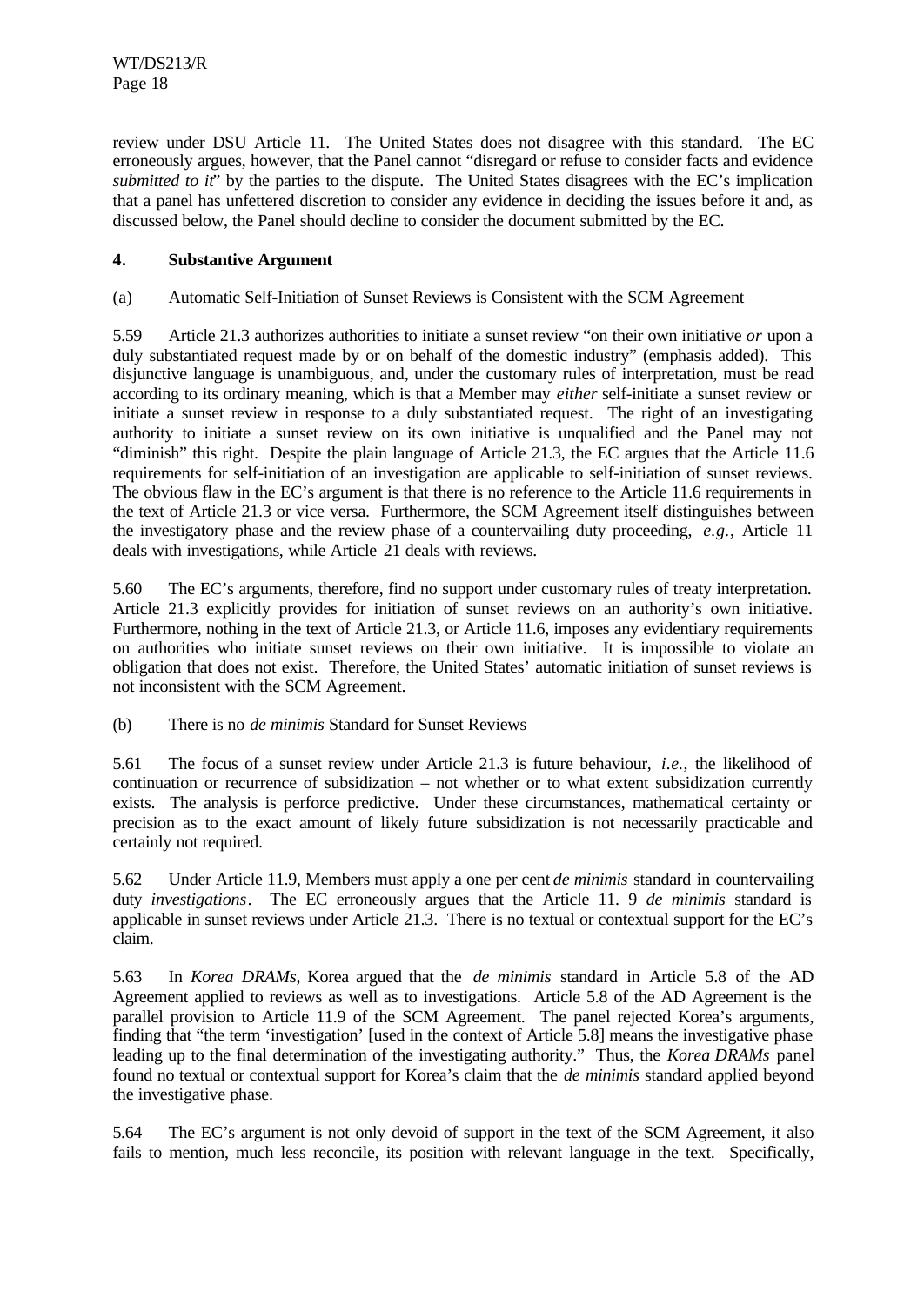note 52 of Article 21.3 provides that "a finding in the most recent assessment proceeding that no duty is to be levied shall not by itself require the authorities to terminate the definitive duty". Thus, the current level of subsidization is not decisive as to whether subsidization is likely to recur. The EC's claim that a *de minimis* standard is required in the context of Article 21.3 sunset reviews would render note 52 meaningless.

5.65 The EC would also have the panel read into the use of the word "subsidization" in Article 21 an implicit reference to Article 11.9 because authorities must terminate an investigation if the amount of the subsidy is *de minimis*. However, nothing in the word "subsidization", as defined in the SCM Agreement implies anything about a *de minimis* standard. The term "subsidization" simply means the existence of a subsidy as defined in Article 1 of the SCM; Article 1 contains no *de minimis* standard.

5.66 In sum, giving the text of the Agreement its ordinary meaning, the only conclusion one can reach is that there is no obligation to apply the Article 11.9 *de minimis* standard in an Article 21.3 sunset review. The EC's arguments concerning the object and purpose of Article 21.3 fail to overcome the obvious lack of any textual support for their claim.

5.67 The EC argues that a sunset review is equivalent to an investigation because it could result in re-"*imposition*" of an order and, as such, the same *de minimis* standard is applicable in a sunset review. This argument completely ignores the fundamental difference between investigations, in which a *de minimis* standard is required under Article 11.9, and sunset reviews. In the context of Article 11.9, the function of the *de minimis* test is to determine whether foreign government subsidies warrant the imposition of a countervailing duty order in the first instance. For example, in an investigation, if the investigating authority found that a government programme had provided recurring subsidies at a rate of more than one per cent, imposition of a countervailing duty would be warranted if the subsidized imports were found to cause injury.

5.68 In contrast, the focus of the sunset review is the future. The mere continued existence of this same programme could warrant maintaining the duty beyond the five-year point, *even if* the amount of the subsidy was currently *zero*, as stated in footnote 52, because subsidization may be likely to recur absent the discipline of the duty. This distinction between the object and purpose of an investigation and the object and purpose of a sunset review supports the conclusion that, absent an express reference to the contrary, there is no basis to assume or infer an intent that the *de minimis* standard for investigations applies in sunset reviews.

5.69 In an attempt to bolster its non-existent textual argument, the EC cites the fact that the United States applies a *de minimis* standard in sunset reviews as "confirmation" of the requirement to apply a *de minimis* rule in the context of Article 21.3 sunset reviews. In addition, the EC argues that, given the provisions of Article 32.4, it had a "reasonable and legitimate expectation" that the United States would terminate the duty. The EC is wrong on both accounts.

5.70 The United States' *de minimis* "practice" is legally irrelevant. As demonstrated above, there is no *de minimis* standard in sunset reviews. Thus, Members are free to determine what, if any, *de minimis* standard they will apply. Furthermore, while Article 31.3(b) of the *Vienna Convention* permits consideration of "any subsequent practice in the application of the treaty which establishes the agreement of the parties regarding its interpretation," policy decisions made by one Member for purposes of its domestic legislation do not constitute "subsequent practice" within the meaning of Article 31.3(b).

5.71 In addition, the EC's only legitimate expectations with respect to Articles 32.4 and 21.3 are those reflected in the Agreement itself. As the Appellate Body, in *India Patent Protection*, stated: "[P]rinciples of interpretation neither require nor condone the imputation into a treaty of words that are not there or the importation into a treaty of concepts that were not intended."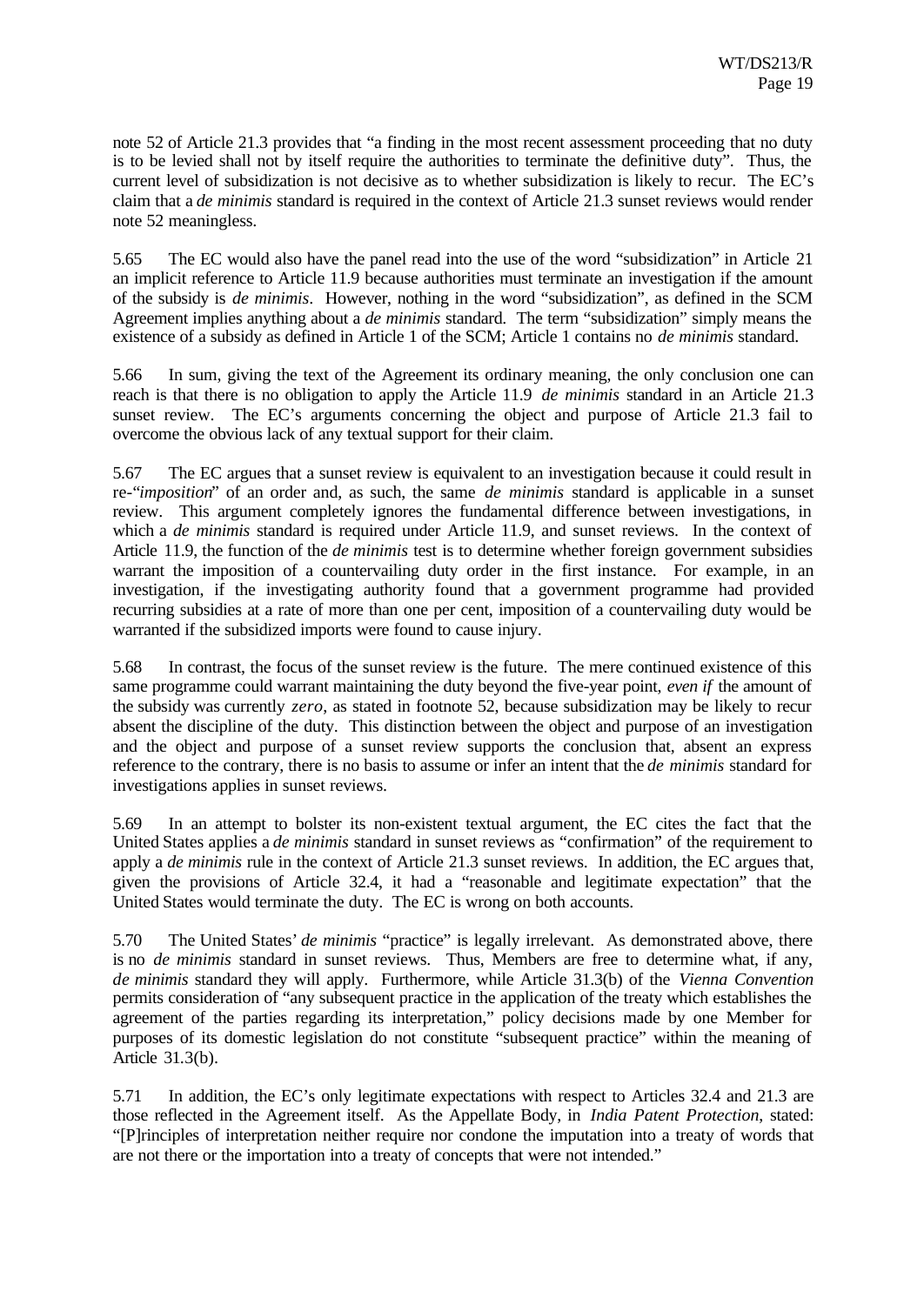5.72 In sum, applying customary rules of treaty interpretation, the Panel should find that there is no *de minimis* standard for sunset reviews in the SCM Agreement and, therefore, the United States' application of a 0.5 per cent *de minimis* standard in sunset reviews does not constitute a violation of its obligations under the SCM Agreement.

(c) Commerce Properly Determined that the Expiry of the Countervailing Duty Order would be likely to lead to Continuation or Recurrence of Subsidization Based upon an Appropriately Conducted review of all Relevant and Properly Submitted Facts

5.73 As demonstrated above, the United States' automatic self-initiation of sunset reviews and its application of a particular *de minimis* standard do not breach any provision of the SCM Agreement. The remaining claims raised by the EC concern Commerce's findings and procedural actions in this case. An "objective assessment" of Commerce's findings and actions, pursuant to Article 11 of the DSU, would focus on the consistency of the sunset review with the requirements of Articles 21.3 and 12.

5.74 As a starting point for making its likelihood determination in the sunset review, Commerce considered the countervailable subsidies and programmes used, and the amount of the subsidy determined, in the original investigation. As explained in Commerce's preliminary sunset determination, the rationale for this approach is that the findings in the original investigation provide the only evidence reflecting the behaviour of the respondents without the discipline of countervailing measures in place. This approach makes sense given that, in a sunset review under the Article 21.3, an authority is considering whether, without the discipline of the duty, subsidization would likely continue or recur, *i.e.*, what would happen without the discipline of the order.

5.75 In the original investigation, Commerce determined that German producers of corrosionresistant steel benefitted from five different subsidy programmes. In the sunset review, Commerce found that the benefit streams from non-recurring grants under the CIG programme will continue beyond the five-year mark; the Structural Improvement Aids and Special Subsidies for Companies in the Zonal Border Area programmes had been terminated; and the Aid for Closure of Steel Operations and ECSC Redeployment Aid Under Article 56(2)(b) programmes continue to exist. Significantly, the EC has not disputed or disproved these findings. As an initial matter, therefore, it was reasonable for Commerce to find likelihood given the continued existence and availability of countervailable subsidy programmes previously found to have been used by German producers of corrosion-resistant steel and the continuation of benefit streams from grants under the CIG programme.

5.76 Although the EC essentially concedes the continued existence of some benefits from the CIG programme, it claims that, based on routine amortization, Commerce should have considered the programme terminated without residual benefits to the German producers. With respect to nonrecurring benefits (such as the benefits from the CIG programme), Commerce uses a "declining balance" formula to determine the amount of subsidization to be allocated in each period. An *ad valorem* subsidy rate, for a particular period, is derived by dividing a numerator – the subsidy benefit properly attributable to the subject merchandise – by a denominator – the value of the sales of the merchandise at issue (in the case of a domestic subsidy). Without knowing the sales volume, the *ad valorem* subsidy rate for any period cannot be determined despite the use of a "declining balance" methodology generally . The EC's claim, therefore, fails as a factual matter because there is no basis for its assumption that the sales volumes will remain constant.

5.77 The EC's amortization arguments, furthermore, are based in part on a calculation memorandum from the original countervailing duty investigation that is not part of the record considered in the sunset review (Exhibit EC-20). The request to submit this business confidential document was untimely submitted and Commerce properly declined to consider it. The German producers' request to submit this document also implicated Commerce's rules concerning treatment of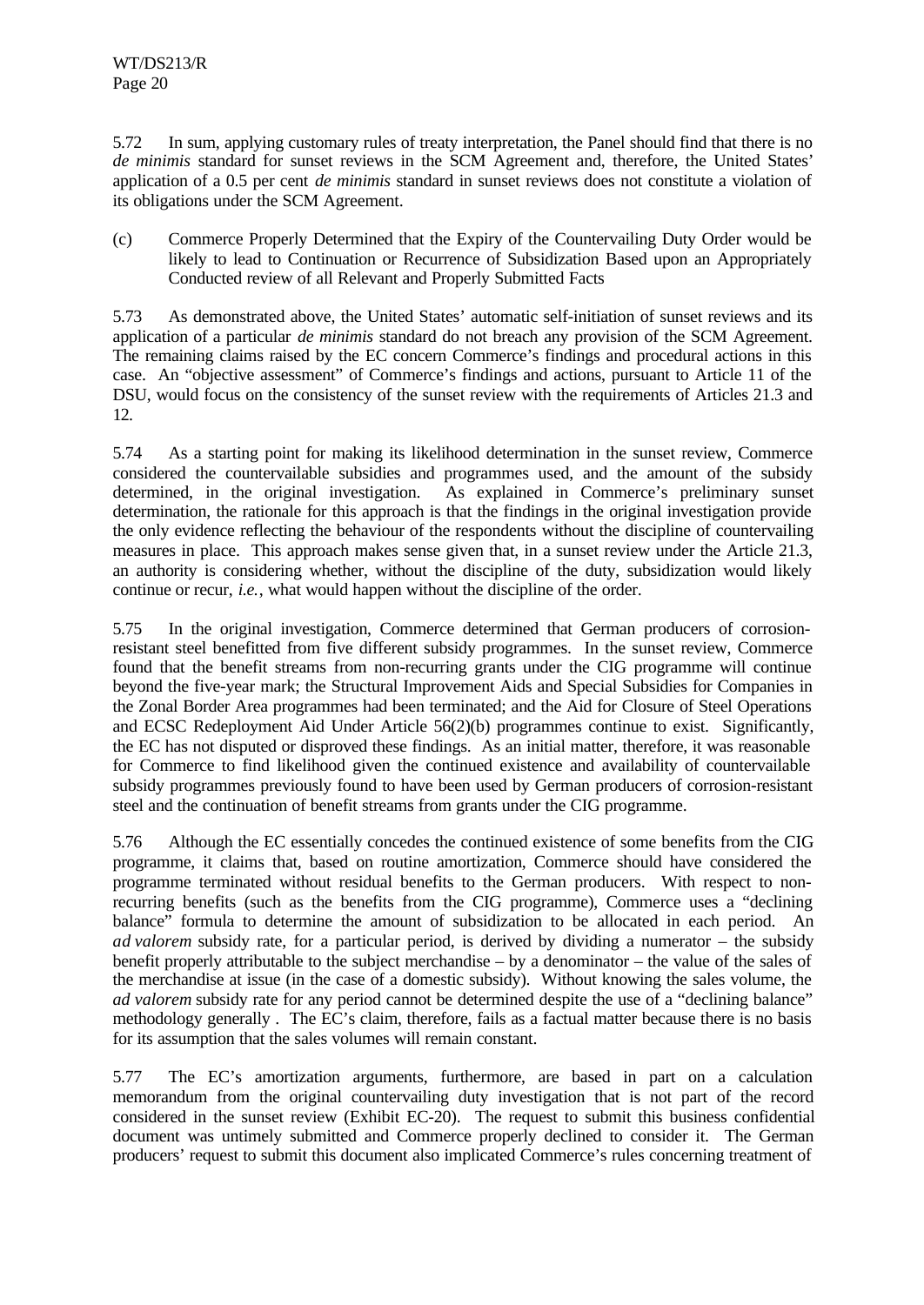confidential information ("business proprietary information" or "BPI" in US parlance). Pursuant to US law, release of that information is not permitted without the consent of the person that submitted it. Commerce could not ignore previous requests for confidential treatment and automatically place this information from the original 1993 investigation on the record of the sunset review. Further, other parties without prior access to the document would have been prejudiced by its untimely inclusion on the record.

5.78 Under these circumstances, Commerce did not consider it practicable or appropriate to consider the document. Commerce's decision to enforce procedural rules governing deadlines for submission of evidence and the release of confidential business information was proper and consistent with Article 12. (The evidentiary and procedural requirements of Article 12 are applicable to sunset reviews by virtue of Article 12.4.) As such, the Panel should find that Commerce appropriately declined to consider the information and that it is not this Panel's role to consider evidence which could have been timely presented to the decision maker but was not. Furthermore, even if the Panel should consider the document, it does not prove the EC's arguments. The calculation memorandum only provides the absolute subsidy amounts  $(i.e.,$  the numerator) – it does not shed any light on the value of the sales of the merchandise at issue (*i.e.*, the denominator). As demonstrated above, without a denominator, there is no way to calculate the *ad valorem* subsidy rate.

5.79 Consistent with the Appellate Body's ruling in *UK Lead Bar* and Article 21.3, Commerce properly considered that the existing benefit streams from the CIG programmes constituted evidence of the "continuation" of subsidization. Furthermore, the continued existence of other programmes previously found to be countervailable is not in dispute. As a result, Commerce's finding of likelihood of continuation or recurrence of subsidization is consistent with its obligations under Articles 21.3 and 12 of the SCM Agreement. In addition, as demonstrated below, Commerce's evidentiary and procedural actions also were consistent with its obligations under Article 12.

5.80 Article 12.1 requires domestic authorities to give interested Members and parties an ample opportunity to present in writing all evidence which they consider relevant to the proceeding. The facts do not support the EC's claims that Commerce failed to do so.

5.81 The *Sunset Regulations* describe specifically the information required to be provided by all interested parties in a sunset review, *i.e.*, they constitute the standard questionnaire. In addition, the *Sunset Regulations* specifically invite parties to submit, with the required information, "any other relevant information or arguments that the party would like [Commerce] to consider". Consistent with Article 12.1.1, Commerce's regulations also provide 30 days for parties to submit the required information and provide for extensions of time to meet this deadline. The EC and the German producers were on notice of the information requirements and options, as well as the applicable deadlines and extension options, over 15 months ahead of the scheduled date for initiation of the sunset review.

5.82 Yet over six months after the deadline for responding to the sunset questionnaire and submitting optional information, the German producers attempted to place new factual information on the record. The EC asserts that Commerce's rejection of these untimely submissions was contrary to their "right" under the SCM Agreement to have an "ample opportunity to present in writing all evidence which they consider relevant in respect of the sunset review". As a factual matter, however, the German producers and the German Government had ample time to submit factual information in the sunset review. Furthermore, as a legal matter, Commerce's filing deadlines and its decision not to accept late-filed information fully comport with its obligations under Article 12.

5.83 Specifically, the German producers had 30 days to respond to the questionnaire. In addition, Commerce's rejection of the German producers late-filed information was reasonable under the circumstances of this case, *i.e.*, the German producers attempted to file new factual information over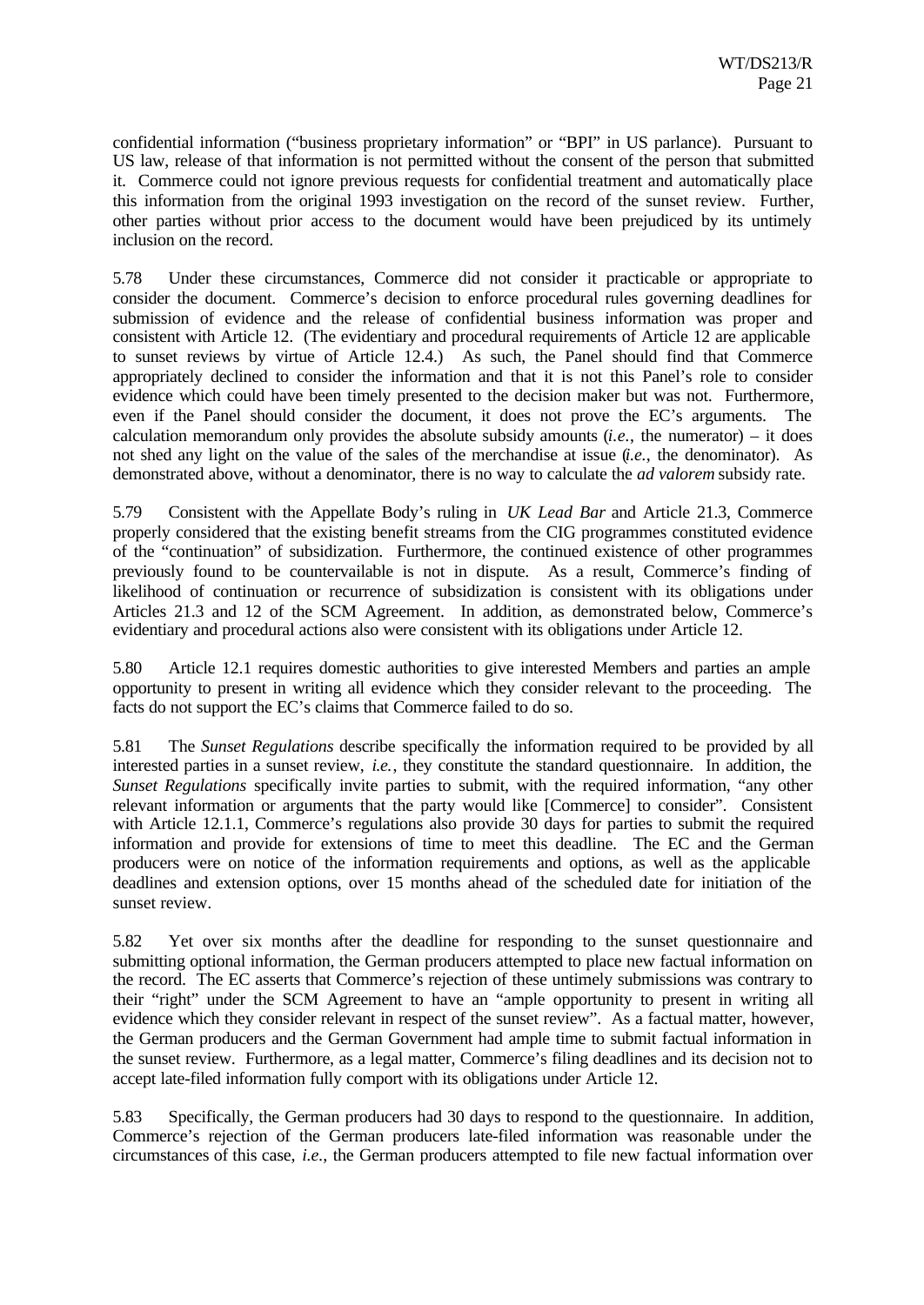six months after Commerce's deadline. Although an authority "should" grant extensions "whenever practicable", nothing required Commerce to find that it was practicable to accept and consider documents filed six months late, particularly given the fact that the EC and the German producers had over 15 months to gather any data they considered appropriate and to prepare their submission of required and optional information. Finally, the EC's argument, that Commerce arbitrarily applied its regulation to submissions from the various parties, ignores relevant factual distinctions between the submissions from the German producers rejected by Commerce and those submissions from the US producers and the German Government that were accepted by Commerce. In particular, the accepted submissions involved public documents containing no new factual information.

5.84 In sum, the Panel should dismiss the EC's claims with respect to treatment of evidence. Commerce followed reasonable, appropriate procedures that fully comply with the evidentiary and procedural requirements of Articles 21 and 12.

(d) The Panel should make a Preliminary Ruling that the EC's Claims Regarding the Expedited Sunset Review Procedure are not within the Panel's Terms of Reference

5.85 The United States requests that the Panel make a preliminary ruling that the EC's claims regarding the US expedited sunset review procedure are not properly before the Panel, because this procedure is not a measure within the Panel's terms of reference. Not until its first written submission to the Panel did the EC ever give any indication that it was complaining about this procedure.

5.86 In its initial request for consultations, the EC identified Commerce's determination in the *full* sunset review of the countervailing duty order on certain corrosion-resistant carbon steel flat products from Germany as the challenged measure, alleging that Commerce's determination is inconsistent with Articles 10, 11.9 and 21 of the SCM Agreement. In its second request for consultations, the EC identified Commerce's *procedures for initiation* of sunset reviews, both as applied by Commerce in the sunset determination in question and in general, as an additional challenged measure, alleging that such initiation procedures are inconsistent with Articles 21.1, 21.3 and 32.5 of the SCM Agreement and Article XIV:4 of the Marrakesh Agreement. The EC did not allege that any other sunset determination or procedure violated US WTO obligations. Furthermore, the parties did not discuss the expedited sunset review procedure at either the 8 December 2000, or 21 March 2001 consultations. Finally, there is no mention of the expedited sunset review procedure in the EC's request for the establishment of a panel.

5.87 Articles 4.7 and 6.2 of the DSU, therefore, preclude the EC's claims with respect to the expedited sunset review procedure, because the EC never identified this procedure as a measure in its consultation requests, in the consultations themselves, or in its panel request. It is well-established that a complaining party cannot add new measures after a panel's terms of reference have been established.

# **5. Conclusion**

5.88 For the reasons set out in this submission, the United States respectfully requests that the Panel make the following findings:

- (1) The US procedure for the automatic self-initiation of sunset reviews by Commerce is not inconsistent with the SCM Agreement;
- (2) In not applying the 1 per cent *de minimis* standard of Article 11.9 of the SCM Agreement to sunset reviews, the United States has not acted inconsistently with its obligations under the SCM Agreement;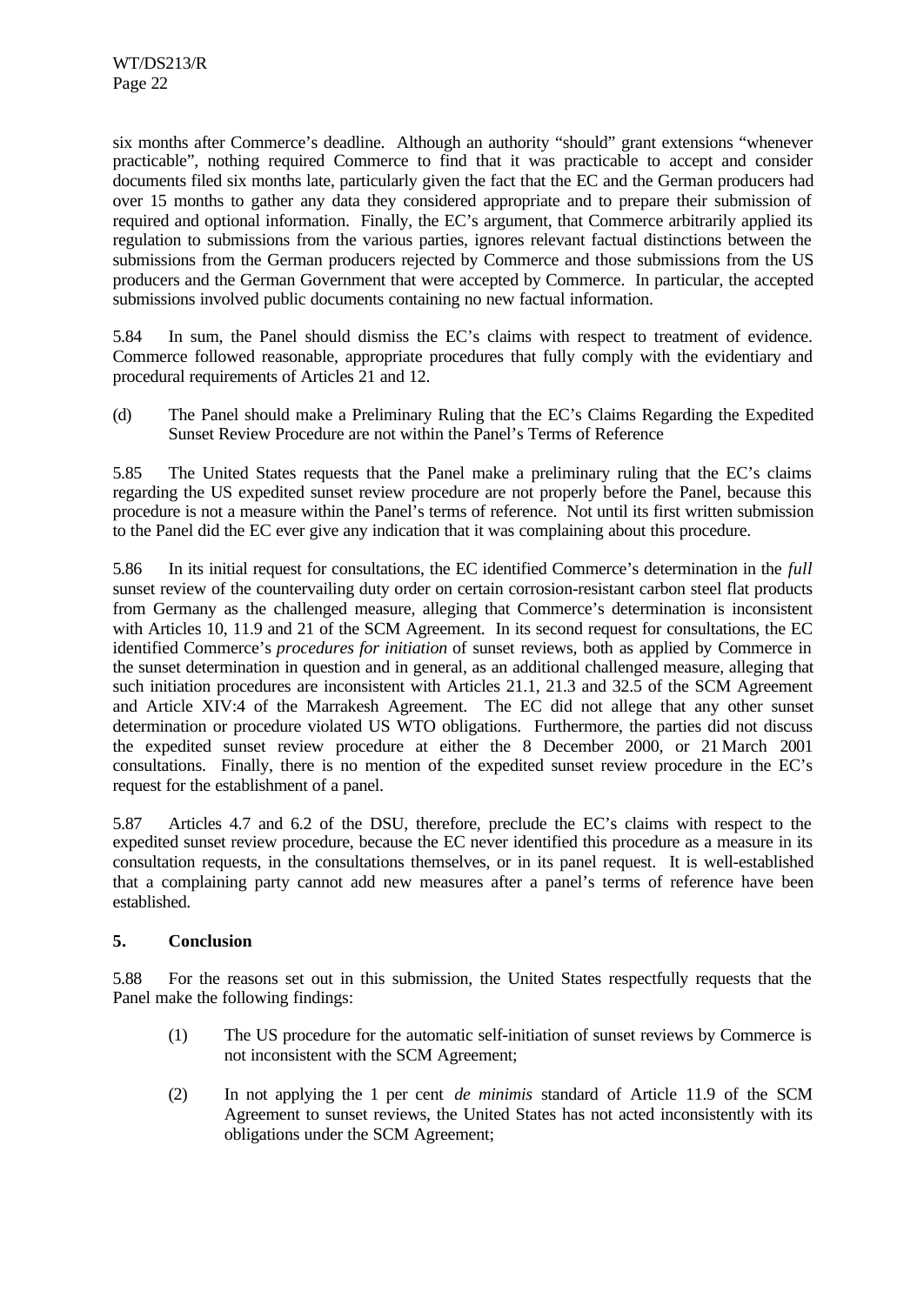(3) The Commerce sunset review determination in certain corrosion-resistant carbon steel flat products from Germany is not inconsistent with United States obligations under the SCM Agreement.

5.89 In addition, the United States respectfully requests that the Panel make a preliminary ruling that the EC's claims with respect to the expedited sunset review procedure are not within the Panel's terms of reference.

C. ORAL STATEMENT OF THE EUROPEAN COMMUNITIES AT THE FIRST MEETING OF THE PANEL

# **1. Introduction**

5.90 The complaint concerns the decision of the US authorities to continue the countervailing duties on imports of corrosion-resistant carbon steel flat products from Germany (the product). The decision of the US authorities in this case is a result that is mandated by the basic US statute, the implementing legislation and administrative practice on sunset reviews of countervailing duty orders. For these reasons, the present proceeding covers certain aspects of the US basic sunset review legislation, their procedures and their implementation which led to the unlawful continuation of the countervailing duties in this case.<sup>57</sup>

5.91 The oral statement is organised as follows: (a) a presentation of the facts, (b) a review of the substantive legal claims, and (c) the issue of standard of review and the US request to make a preliminary ruling on expedited reviews.

5.92 The basic thrust of the EC case is that countervailing duty measures are exceptional, non-MFN measures that are permitted only and so long as it is necessary to offset injurious subsidies. This is true as regards both the original imposition of countervailing duties and their review under the sunset provisions of the *SCM Agreement*.

# **2. Factual Background**

l

5.93 On 9 July 1993, DOC decided that exports of the product were subsidised. DOC countervailed five subsidy programmes (CVD rate 0.60 per cent). DOC found that two programmes, the Capital Investment Grants (CIG) (0.39 per cent) and the Aid for Closure of Steel Operations (0.06 per cent) were non-recurring grants and the benefit was allocated over a 15-year period. The other three programmes were found to be recurring subsidies (0.15 per cent of the total subsidy amount).

5.94 On 1 September 1999, DOC automatically initiated a sunset review of the definitive duties. On 20 March 2000, concluded that revocation of the CVD order was likely to lead to recurrence of continuation or recurrence of a countervailable subsidy at a net subsidy rate of  $0.54$  per cent. DOC found that the CIG programme would continue to confer a benefit beyond the end of the sunset review. The US simply took the subsidy rate from the original investigation in 1993 and deducted the amounts related to two programmes. On 2 August 2000, the DOC confirmed these findings in the final results.

 $57$  These acts are: 1) Section 751(c) of the Tariff Act of 1930, as amended, (hereinafter "the Act"), 2) the Implementing Regulations on anti-dumping and countervailing duties issued by DOC, now Section 351 of Title 19 of the US Code of Federal Regulations (hereinafter the "*Sunset Regulations*") and 3)the DOC Policies Regarding the Conduct of Five-year ("Sunset") Reviews of Antidumping and Countervailing Duty Orders (socalled "*Sunset Policy Bulletin*").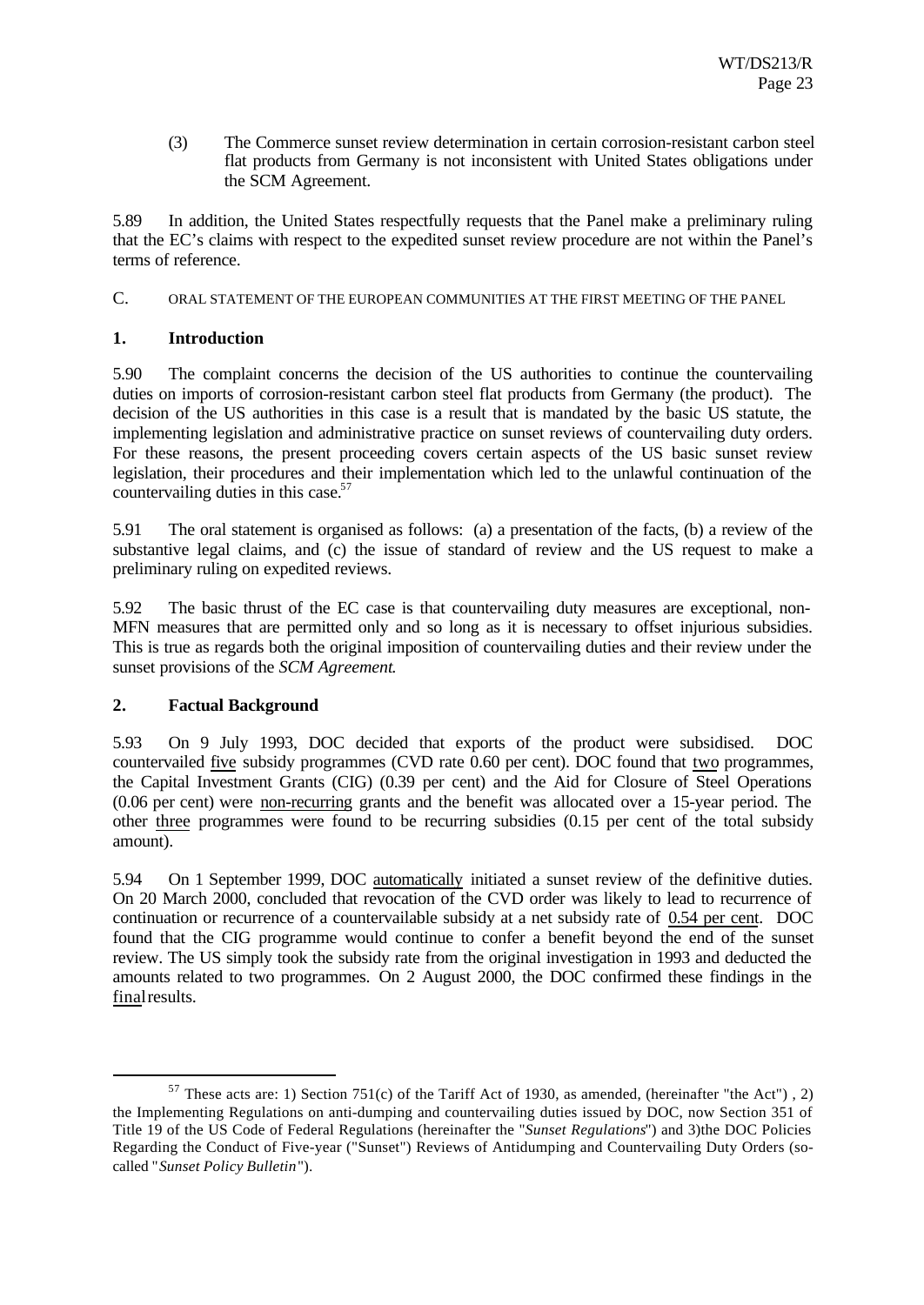# **3. Legal Arguments**

(a) The US standard of initiation applied to sunset reviews leads inevitably to a violation of Article 21.3 of the *SCM Agreement*

5.95 Pursuant to Article 21.3 *SCM Agreement,* WTO Members have an obligation to terminate CVD measures no later than 5 years from their imposition, unless the authorities determine that the expiry of the duties would be likely to lead to continuation or recurrence of subsidisation and injury. The EC considers that Article 21.3 reinforces the requirement of Article 21.1 by creating an obligation to terminate duties not later than 5 years from their imposition. Therefore, the effect of these provisions is that the continuation of CVD measures beyond the five years period is the exception. Indeed, a proper interpretation of the provisions of Article 21.1 and of the terms "not later than" in Article 21.3 suggest clearly that a CVD should be terminated even before 5 years, if its application is not necessary to counteract injurious subsidisation. Therefore, the combined effect of these provisions is that the continuation of CVD measures beyond the five years period is an exceptional situation. This corresponds to the object and the purpose of the *SCM Agreement,* which – as explained above – is to guarantee that trade defence measures are to be imposed and maintained only if they are necessary to offset injurious subsidisation.

5.96 The EC considers that self-initiation without the necessary supporting evidence is in violation of the above principle. In this respect, self-initiation is justified only if the domestic authorities have an equivalent level of evidence that would be required in such a request from the domestic industry. Indeed, without requiring a sufficient amount of evidence of subsidisation and injury in sunset reviews, these become biased in favour of keeping in place unjustified CVD measures. It is clear that the investigating authority has the burden of demonstrating that subsidisation and injury is likely to continue or recur and cannot devise and apply a system that shifts this burden on the exporters and third countries.

5.97 The US attempts (at para. 63-66) to justify this inconsistency by reading the terms of Article 21.3 in "clinical isolation" and out of context, and without taking into account the proper object and purpose of these provisions. The US also draws (at para. 67) the wrong conclusions from the distinction between the investigation phase and the review phase of a CVD proceeding. Contrary to what the US argues in para. 67, it follows from Article 22.7, in conjunction with Article 21.1 and Article 11.6 of the *SCM Agreement*, that without sufficient evidence the authorities should not selfinitiate automatically sunset reviews, but they should leave CVD orders to expire (unless a valid request is made by the domestic industry). Sunset reviews are not a neutral exercise and do not involve, as the US claims (at para. 58), "taking stock of the situation". Rather, in such cases there is a presumption of expiry of duties and the investigating authority is required to demonstrate that it has sufficient evidence when initiating the sunset review, and that the conditions for initially imposing the CVD measure would still be present in the absence of such measure. It is clear from the language of Article 21.3, read in context and in the light of the object and purpose of these provisions, that the investigating authority has the burden of demonstrating that subsidisation and injury is likely to continue or recur.

5.98 The EC submits that there is no difference as regards the object and purpose of the initial investigations and of sunset reviews. Their common objective is to determine if there is subsidisation and injury which will enable the application of CVD measures in principle for the next five years. It is generally admitted that every text, no matter how clear on its face it is claimed to be, as the US argues here of Article 21.3, requires to be scrutinised in its context and in the light of the object and purpose which is designed to serve. The US arguments throughout their written submission also run counter to the basic principle of good faith interpretation, because they lead unavoidably to results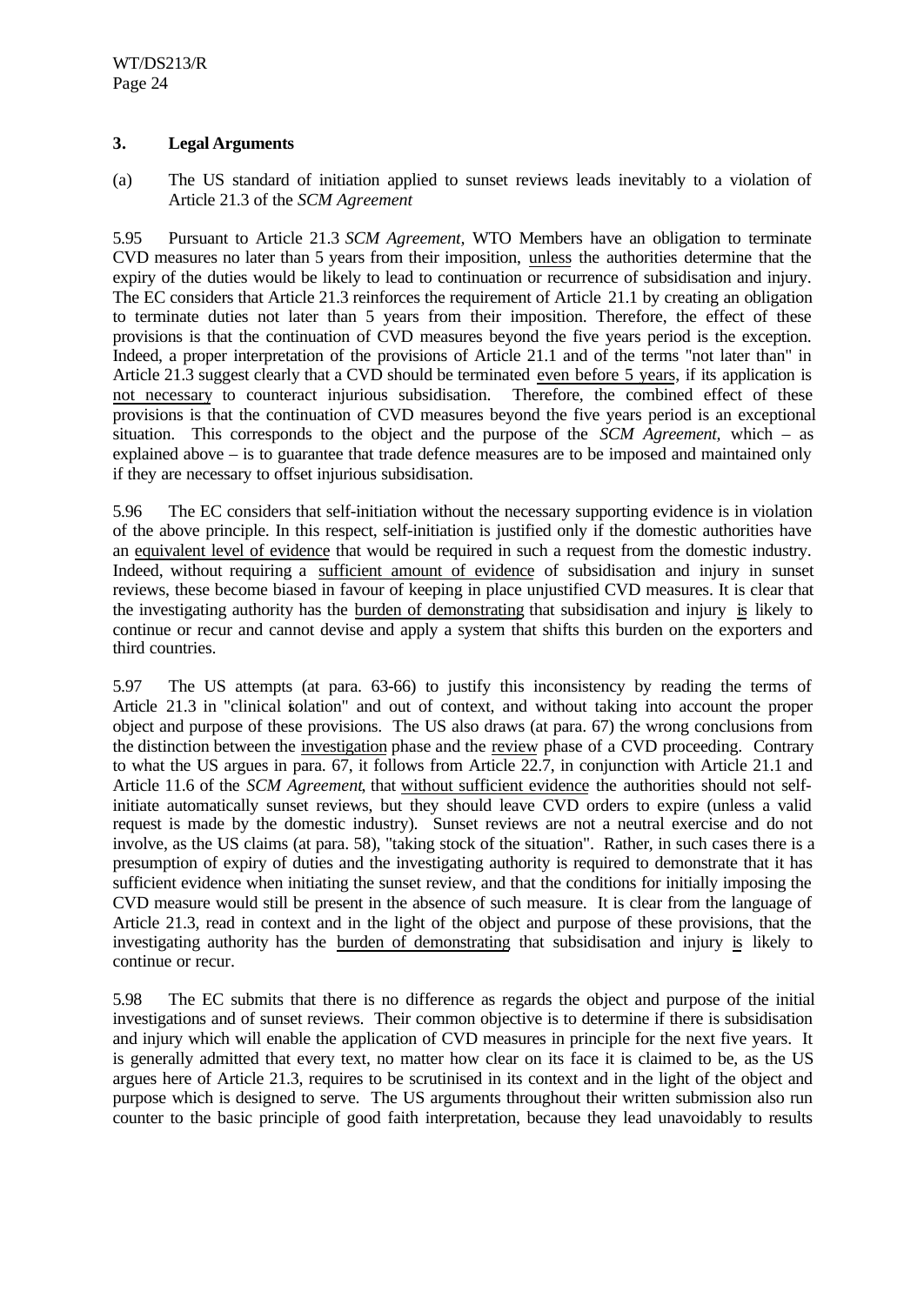which are manifestly absurd and unreasonable<sup>58</sup> and, as explained above, would reduce parts of Article 21.3 to inutility. So, the question is not whether the Community proposes to read into Article 21.3 words which are not there, as the US now argues, but whether the interpretation it proposes makes sense in the light of the object and purpose of these provisions in their context.

5.99 The EC claim will be better understood if the automatic initiation under US law is examined in two situations: first, in the case of "expedited" sunset reviews, and, second, as applied to the facts in the present case.

5.100 Under the expedited procedure, if domestic interested parties file a "notice of intent to participate", the sunset procedure continues and interested foreign parties, i.e. exporters and the foreign government, are required to file substantive responses. This of course imposes serious economic and other costs on foreign exporters and other WTO Members. If the foreign government, or exporters accounting for at least 50 per cent of exports, do not file substantive responses for whatever reason, DOC will shorten the timeframe for the review and will normally presume without further investigation that subsidisation continues.<sup>59</sup> Therefore, the US procedure of expedited reviews, through automatic initiation and presumption of likelihood of continuation or recurrence, is applied so as to absolve the US authorities from their basic duty of investigation and demonstration of likely subsidisation and injury and, hence, is clearly biased towards continuation and perpetuation of countervailing duties, in violation of the duty to terminate them as set in Articles 21.3 and 21.1 of the *SCM Agreement*. It also enables the DOC, without any support in the *SCM Agreement*, to potentially ignore information submitted by a significant number of exporters.

(b) The domestic authorities are under an obligation to "determine" the likelihood of continuation or recurrence of subsidisation

5.101 Article 21.3 *SCM Agreement* requires that the authorities determine that the expiry of the duty would be likely to lead to continuation or recurrence of subsidisation and injury. However, US law does not require a new investigation but requires in sunset reviews the DOC to consider only: (a) the net countervailable subsidy determined in the original investigation, and (b) whether there were any changes in the subsidies since the original investigation. In the EC's view, DOC's refusal to conduct any meaningful fresh investigation in a sunset review is in violation of the requirements of Article 21.3 of the *SCM Agreement.*

5.102 The EC considers that the DOC's refusal to conduct any meaningful fresh investigation in a sunset review is in violation of the requirements of Article 21.3 of the *SCM Agreement.* The US practice not only contravenes the duty placed by Article 21.3 on the domestic authorities to make a fresh "determination" about the likelihood of continuation or recurrence of a subsidy, but, by arguing that administrative reviews should have been requested, it also shifts the burden of proving a change in circumstances on the foreign exporters and at a previous stage of the procedure. Such reviews, however, are considered by the *SCM Agreement* as non-obligatory and are in any event overtaken by the sunset review. The fact that a party did not request an administrative review cannot, therefore, relieve in any way the domestic authorities from their basic and primary duty to "determine" the likelihood of continuation or recurrence of subsidisation [In the present case, the exporters could not request an administrative reviews, as no shipments to the US had been made since the original CVD order]. In fact, DOC sunset practice has been to consistently ignore reduced subsidy rates found in administrative reviews. At any rate, in the present case the German exporters did all they could to submit relevant information to DOC.

<sup>58</sup> See Sinclair, pp.116, 120.

 $59$  19 C.F.R. §351.218(e)(1)(ii)(B) and (C).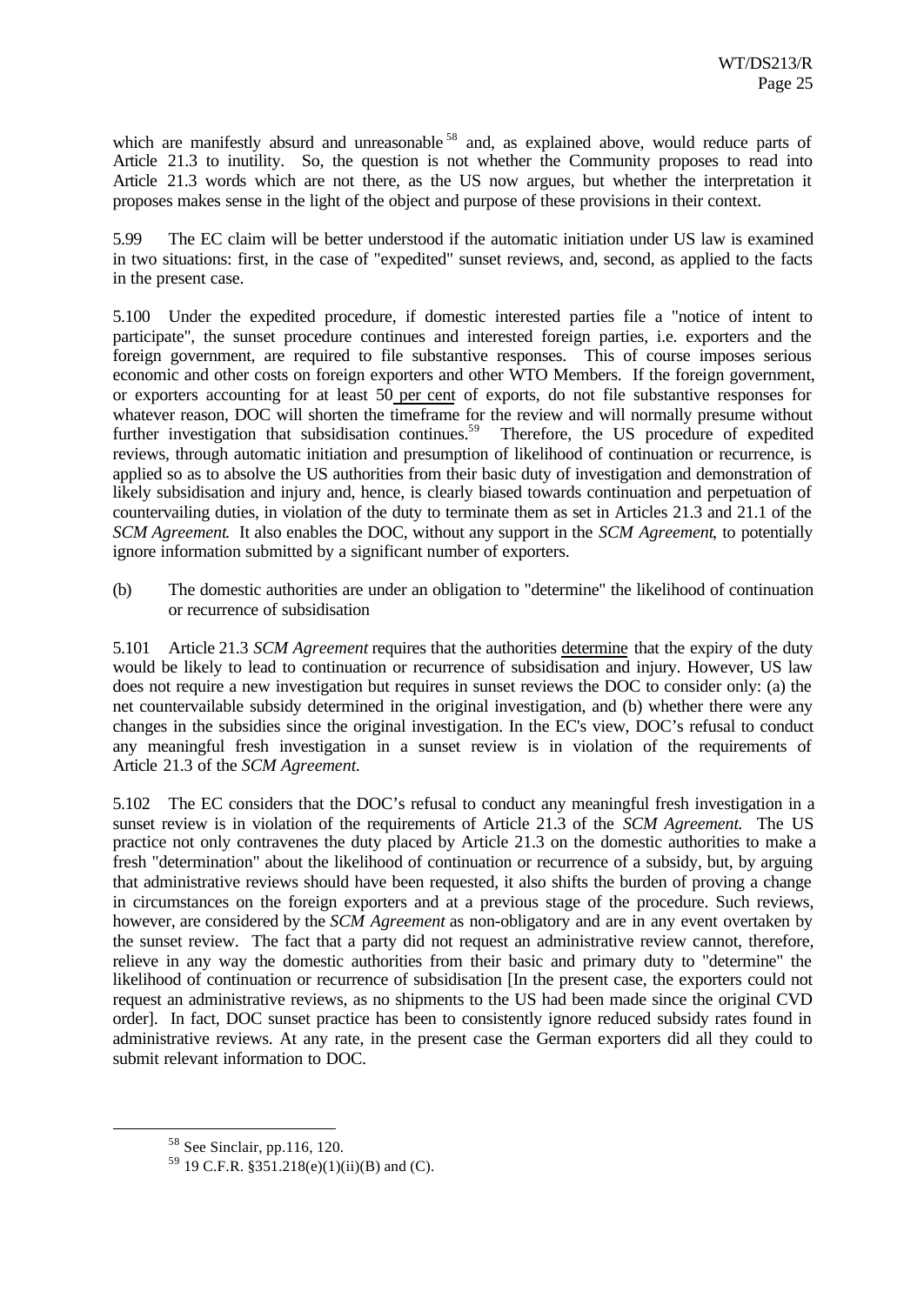5.103 In this case, the German producers stated that the CIG programme had been terminated and could not provide any further benefits. DOC had already determined in the original investigation that this programme applied only to investments made prior to 1 January 1986. Despite this evidence, DOC stated that it was unable to determine whether any additional benefits under these programmes were received subsequent to the period of investigation.The US admits that DOC did not recalculate the rate but used the original subsidy rate for CIG. This violates Article 21.3 *SCM Agreement* because DOC did not take into consideration the termination of the CIG programme despite evidence on the record.

5.104 Despite this evidence, DOC rejected the claims of the German exporters. It stated that since no administrative reviews of these orders had been conducted, it was unable to determine whether any additional benefits under these programmes were received subsequent to the period of investigation. It should be stressed that, DOC had also the complete record from the original investigation, including the questionnaire responses and the calculation memoranda, and could have easily verified whether the benefits received by the German manufacturers of the subject merchandise under the CIG after 1 January 1986 were *de minimis.* The US now admits (at para. 40) that DOC did not recalculate the rate but referred back to the original subsidy rate for CIG. This violates Article 21.3 *SCM Agreement* because DOC did not take into consideration the termination of the CIG programme despite evidence on the record. Indeed, the grounds of the US explanation violate the "likely to lead" requirement in Article 21.3 and the "necessity" requirement laid down in Article 21.1 of the Agreement. It also runs counter to Article 21.4, in conjunction with Article 12.5, because the US authorities did not make any effort to satisfy themselves of the accuracy of the claims made by the German exporters. Therefore, the US failed to provide an adequate and reasonable explanation of how the facts support their decision in this case.

5.105 Moreover, DOC should have also reached the conclusion that the effects of the CIG programme had ended on the basis of its declining balance methodology.

5.106 As the Appellate Body held several times, the requirement to conduct an "objective assessment" of a claim imposes upon the Panel the obligation to review, first, whether the competent authorities have evaluated *all the relevant factors<sup>60</sup>* and, second, whether the authorities have provided a *reasoned and adequate explanation* of how the facts support their determination. <sup>61</sup> It follows that although panels are not entitled to conduct a *de novo* review of the evidence, nor to *substitute* their own conclusions for those of the competent authorities, this does *not* mean that panels must simply *accept* the conclusions of the competent authorities. Panels should instead examine the explanation offered in depth and in the light of all the facts before it.

5.107 It should further be stressed that in the present case, the calculation memorandum of the original investigation<sup>62</sup> shows that Thyssen last received payments under the CIG programme in 1989, and that the amount received after 1985 was so small that it would have been automatically expensed in the year of receipt under the DOC  $0.5$  per cent rule.<sup>63</sup> Therefore, in accordance with their obligations under Article 21.3 and 4, the DOC should have taken this into account.

5.108 The EC also considers that in the present case the US violated the standards of Article 21.3 *SCM Agreement* regarding the treatment of evidence. The German producers presented to DOC during the sunset review the reasons why the CIG programme should have been considered as

<sup>&</sup>lt;sup>60</sup> See Appellate Body Report in Korea – Definitive Safeguard Measure on Imports of Certain Dairy Products ("Korea – Dairy Safeguards"), WT/DS98/AB/R, adopted 12 January 2000, at para. 137.

<sup>61</sup> See the Appellate Body Report in *Argentina – Safeguard Measures on Imports of Footwear ("Argentina – Footwear Safeguards")*, WT/DS121/AB/R, adopted 12 January 2000, at para. 121.

<sup>62</sup> Exhibit EC-20.

<sup>63</sup> See 19 C.F.R. § 351.524(b)(2).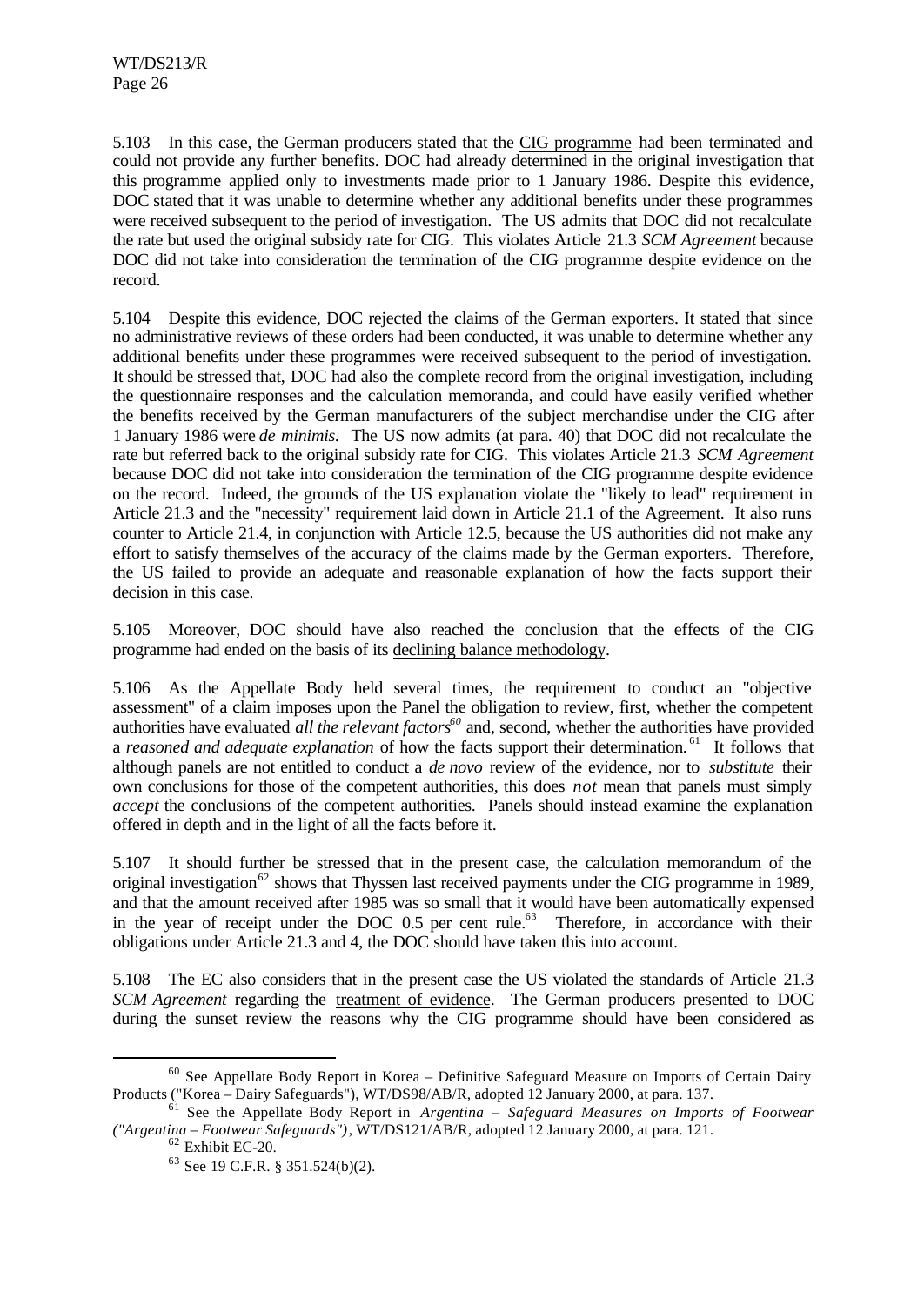terminated and as not providing any further benefits. Based upon this evidence, the German producers believed that DOC would find that subsidisation under the CIG programme would not be likely to continue or recur. However, in its preliminary results of 20 March 2000, DOC continued to assign a 0.39 per cent subsidy rate for this programme.

5.109 It follows from the above that DOC's refusal to conduct any fresh investigation in a sunset review and take into account all relevant and available evidence is in violation of the requirements of Article 21.3 of the *SCM Agreement*

(c) The *de minimis* rule under Article 21.3 of the *SCM Agreement*

5.110 The EC considers that the U.S. interpretation and application of the sunset provisions in Article 21.3 as regards the *de minimis* requirement is inconsistent with the *SCM Agreement*. The *de minims* requirements of Articles 11.9 of the *SCM Agreement* are applied by the US only to original investigations (but a 0.5 per cent *de minimis* rule is applied in sunset and administrative reviews under its domestic laws).

5.111 The EC believes that the object and purpose of the sunset reviews and of the original investigations is the same, i.e. the application of a CVD measure for the next five years and, therefore, the *de minimis* rule of 1 per cent in Article 11.9 should apply to sunset reviews.

5.112 Indeed, a systematic and good faith interpretation of Article 21.3 with Articles 21.1, 22.1, 22.7 and 11.9 of the *SCM Agreement*, would suggest clearly that the *de minimis* rule of 1 per cent should be applied also in sunset reviews. The US has failed to demonstrate so far how it is that essentially non-recurring and expensed subsidies of 0.60 per cent in the original investigation are likely to continue and cause injury in a sunset review.<sup>64</sup> The absurdity of the US approach is that a subsidy that, if examined in a new investigation after 1995, would have been found to be *de minimis* under Article 11.9 of the *SCM Agreement*, would now become not *de minimis* under a sunset review and would continue to be applied for 5 more years, even in the absence of a change of circumstances. It is therefore particularly revealing to examine the application of the US approach to the facts of the present case.

5.113 There is common agreement that of the five subsidy programmes examined in the original investigation, 2 have been terminated, i.e. the Structural Improvement Aids (0.05 per cent) and the Zonal Border Area (0.01 per cent). Two of the three programmes that, according to DOC, continued to exist, i.e. the Aid for Closure for Steel Operations (0.06 per cent) and the ECSC Redevelopment Aid (0.08 per cent) would have expired definitively in 2002. The last and most important programme, the Capital Investment Grants, was found by DOC to be non-recurring, and its original net subsidy rate of 0.39 per cent would have been reduced to 0.00234 per cent in accordance with the DOC's 15 year allocation period and calculation methodology. Because DOC only calculates subsidy rates to the second decimal point, a net rate of 0.00234 per cent would have been equivalent to zero. Therefore, on the basis of DOC's own calculation methods, the only 2 likely to continue subsidies would have provided a net amount of 0.14 per cent (i.e.  $0.06\% + 0.08\%$ ).

5.114 The US provides now no credible explanation. In particular, we fail to see the reason for which the US cites (at para. 94) that there were 2 more programmes under the ECSC treaty which provided zero benefit to these products in the period of investigation, and the reason for which it

<sup>&</sup>lt;sup>64</sup> In footnote 98, the US states that the EC is not challenging the injury determination in this proceeding but draws no conclusion. The EC in this proceeding is not challenging the injury requirement only for the purpose of verifying the accuracy of the ITC injury determination as such, but it is doing so for the purpose of the *de minimis* challenge, i.e. as a requirement that needs to be demonstrated in the context of a sunset review under Article 21.3 of the Agreement.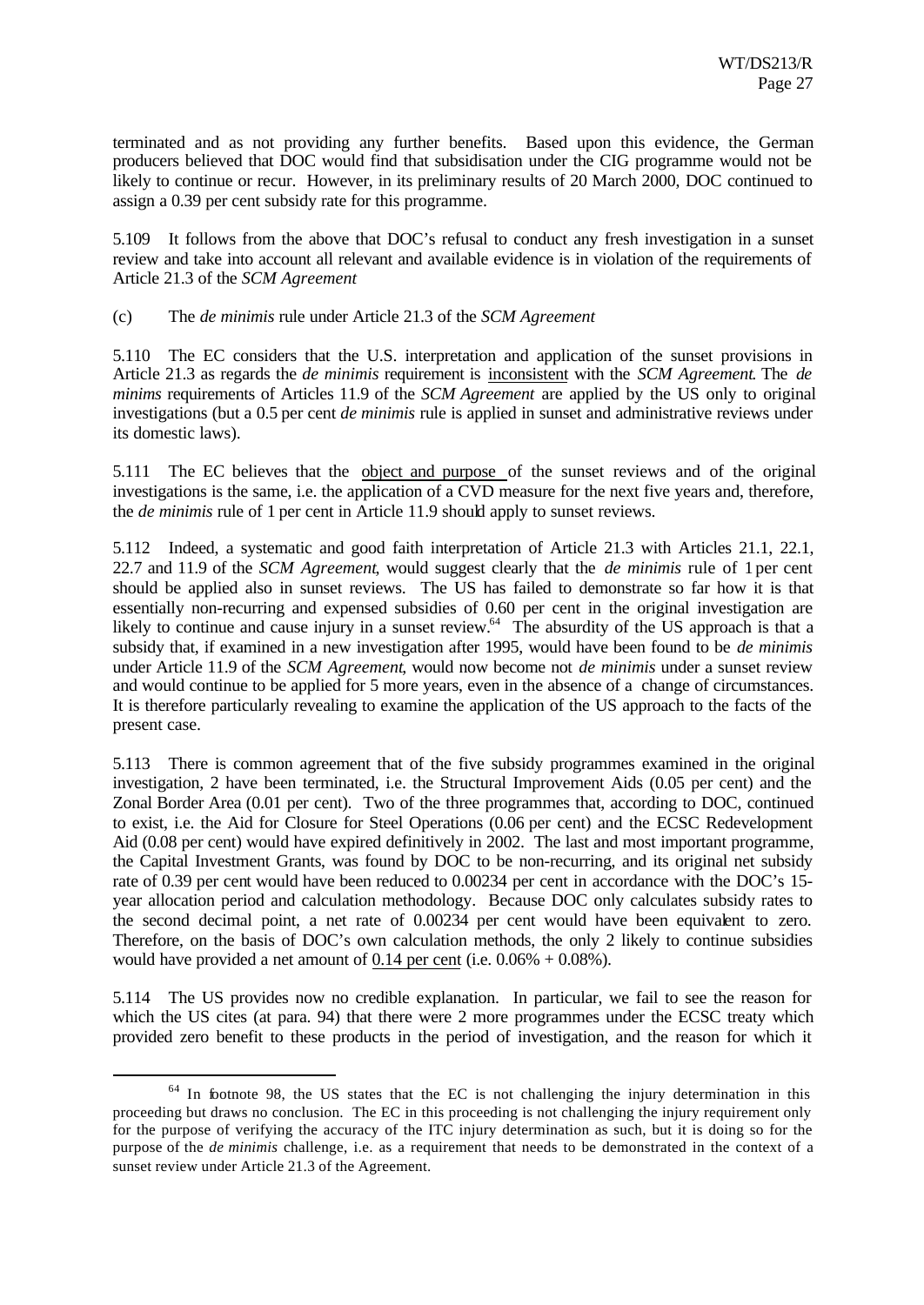l

states (at para. 34) that "domestic parties made allegations concerning new subsidy programmes providing benefits to the German steel industry", but later rejected these claims (at para. 40) because no administrative reviews had been conducted.<sup>65</sup> We cannot help but come to the conclusion that this no administrative reviews had been conducted.<sup>65</sup> is yet another ingenious way of DOC and the US to convey the impression (e.g., at paras. 95-96) that there were in place a number of important subsidy programmes ready to be re-deployed soon after the CVD order were to expire. One need only look carefully into the facts of this case to realise that this is absolutely not correct.

5.115 The US states that original investigations and sunset reviews are different and the *SCM Agreement* does not require recalculation of CVD in sunsets. However, there is nothing in Article 21.3 to prevent the US DOC from recalculating the amount of subsidy in a sunset by establishing a relevant investigation period and doing a recalculation. Moreover, it is required to quantify the amount of subsidy likely to prevail in the absence of measures. DOC should have based its quantification on the facts, and examine whether it can meet its burden of proof by positively demonstrating likelihood of continuation of subsidisation and injury. It has failed to do so in this case.

5.116 The US advanced further the argument that "the mere continued existence of the CIG programme could warrant maintaining the duty beyond the five-year point, *even if* the amount of the subsidy was currently *zero*, as stated in footnote 52, because subsidisation may be likely to recur absent the discipline of the duty" (at para. 81). Footnote 52 refers only to assessment proceedings, which are carried out annually on demand and involve retrospective calculations of the amount of subsidy for a particular period. Sunset reviews are completely different and involve an element of prospective analysis, i.e. whether subsidisation and injury is likely to recur. There is, consequently, no basis for the argument which the US is attempting to draw from the text of Footnote 52 of the *SCM Agreement*.

5.117 The US also alleges that the current level of subsidisation is not decisive as to whether subsidisation is likely to recur (at para. 74). Although the current level of subsidy might not be decisive as to whether a subsidy is likely to recur, it is nevertheless a very important factor. Especially in the case of a non-recurring subsidy which is already at *de minimis* level, because the future level of the subsidy is known and, under the US declining balance methodology, the subsidy amount will always go down in the future. In the present case, the CVD was based on non-recurring subsidies allocated over time (0.60 per cent). Because no new subsidies were granted and on the basis of all available facts in this case, the US should have terminated this measures as the level of subsidy likely to continue in this case was by far too low, even much lower than the 0.50 per cent applied unilaterally by the US domestically. The EC submitted that the 0.50 per cent *de minimis* threshold applied by the US domestically is not appropriate, and that since the rate of 0.54 per cent in the review is below the 1 per cent *de minimis* level which should apply in sunset reviews, the US was in breach of Article 21.3 in continuing the CVD measure.

(d) The Obligation to Bring its Law Into Conformity with the WTO Agreements

5.118 Article XVI:4 of the WTO Agreement and Article 32.5 of the SCM Agreement oblige Members to bring their domestic law into conformity with their obligations under the WTO Agreements. The EC has demonstrated that the basic US law, the accompanying regulations and practices relating to sunset reviews of countervailing duties and their concrete application to the facts of the present case are inconsistent with a number of provisions of the SCM Agreement, i.e. Articles 21, paragraphs 1, 3 and 4, Article 10 and Article 11.9. For those reasons, the EC submits that

<sup>&</sup>lt;sup>65</sup> Incidentally, the record shows that as regards new subsidy allegations DOC did not reject the petitioners' new subsidy allegations because no administrative reviews had been conducted. It rejected them because the petitioners failed to show good cause, i.e. their allegations were vague and unsupported by evidence. DOC should have investigated if the petitioners had indeed shown good cause.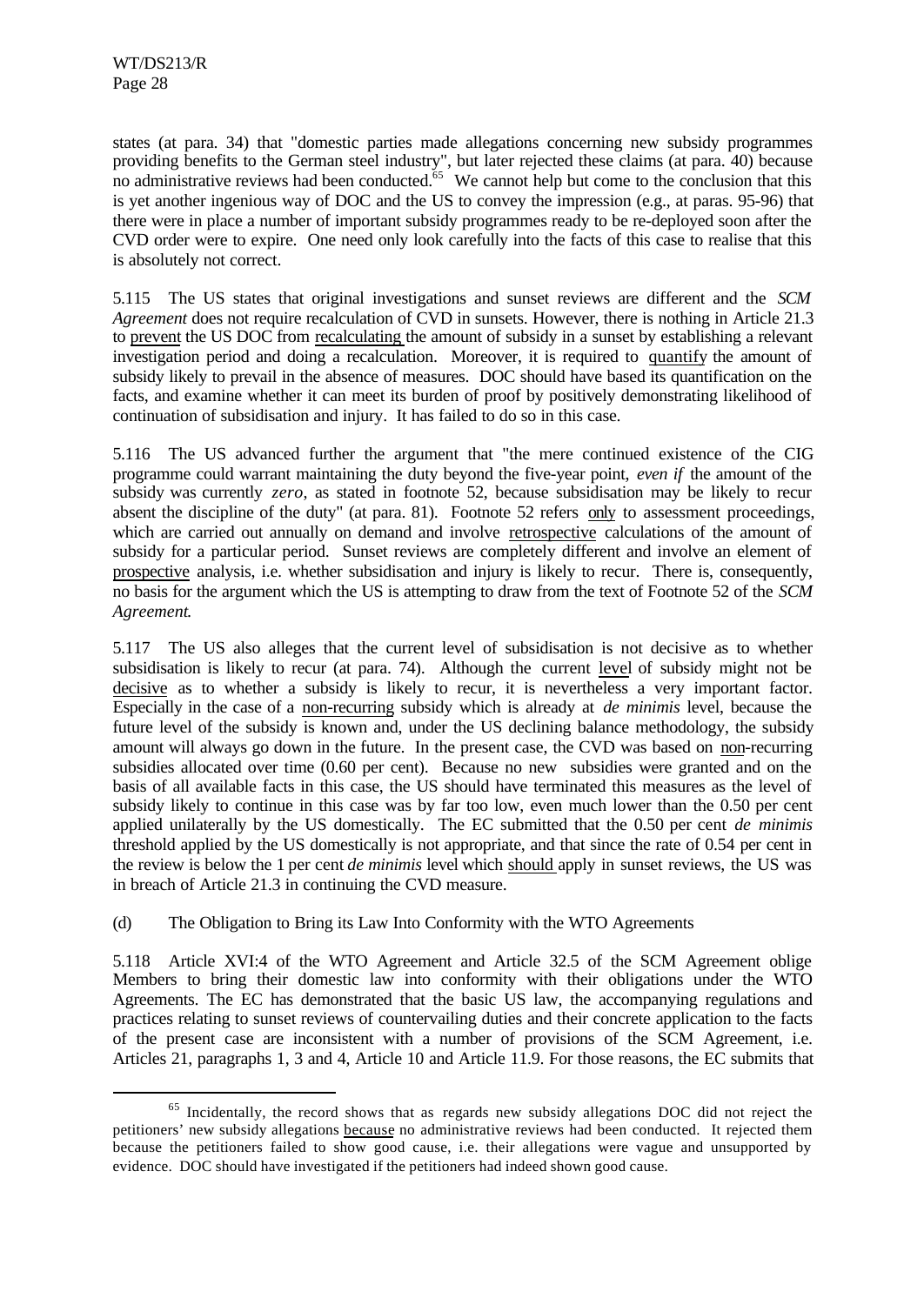the US failed to bring its domestic law in conformity with WTO obligations and, thereby, violating Article 32.5 of the SCM Agreement and, consequently, Article XVI.4 of the WTO Agreement.

## **4. Standard of review**

5.119 The applicable standard is Article 11 DSU. However, the US claims that the panel cannot consider facts and evidence which were not considered by the US authorities in the sunset review. The EC disagrees based on Appellate Body decisions regarding Article 11 DSU. In *European Communities – Hormones*, it stated that "the applicable standard is neither *de novo* review as such, nor 'total deference', but rather the 'objective assessment of the facts' ". In *Argentina – Footwear Safeguards*, the Appellate Body clarified the concept of "objective assessment". The requirement to conduct an "objective assessment" of a claim has thus two elements: a review of whether competent authorities have evaluated all the relevant factors and, second, a review of whether the authorities have provided a reasoned and adequate explanation of how the facts support their determination. The EC believes the US has failed to provide an adequate and reasonable explanation of how the facts support their decision in this case.

5.120 As with regard to requirement of a *reasonable and adequate explanation*, in the United States - *Lamb Safeguards* case, the Appellate Body held that panels must review whether the competent authorities' explanation fully addresses the nature, and, especially, the complexities, of the data, and responds to other plausible interpretations of that data.<sup>66</sup>

5.121 It follows also that although panels are not entitled to conduct a *de novo* review of the evidence, nor to *substitute* their own conclusions for those of the competent authorities, this does *not* mean that panels must simply *accept* the conclusions of the competent authorities. Panels should instead examine the explanation offered in depth and in the light of all the facts before it.

# **5. US Request for preliminary ruling**

5.122 The EC consider without foundation the US request that the Panel issue a preliminary ruling that the EC's claims regarding the expedited sunset review procedure are not within its terms of reference.

5.123 This Panel was established by the DSB on 10 September 2001 with standard terms of reference. The matter referred to it is, therefore, the one described by the EC in its request for the establishment of the Panel (document WT/DS213/3). The EC referred explicitly to Section 751. c) of the Tariff Act of 1930, which sets out the procedures to conduct sunset reviews and this includes also expedited reviews. The expedited reviews have also been discussed explicitly or implicitly in the consultations, as the procedural and substantive requirements on evidence which foreign producers have to provide in all types of sunset reviews were indeed the subject of the consultations. The US was therefore not deprived of its rights of defence.

### **6. Conclusions**

l

5.124 For these reasons, the EC respectfully requests that the Panel finds that the US basic countervailing duty law (Tariff Act of 1930), its accompanying regulations (sunset regulations) and policy practices (sunset policy bulletin), and their concrete application to imports of certain corrosionresistant carbon steel flat products from Germany in the present case are inconsistent with Article 21 paragraphs 3, 1 and 4, Article 10 and Article 11.9 of the *SCM Agreement*. For the above reasons, the

<sup>66</sup> Appellate Body Report, United-States – Safeguard Measures on Imports of Fresh Chilled or Frozen Lamb Meat from New Zealand and Australia ("United-States – Lamb Safeguards"), WT/DS177/AB/R, WT/DS178/AB/R, adopted 16 May 2001, para. 106.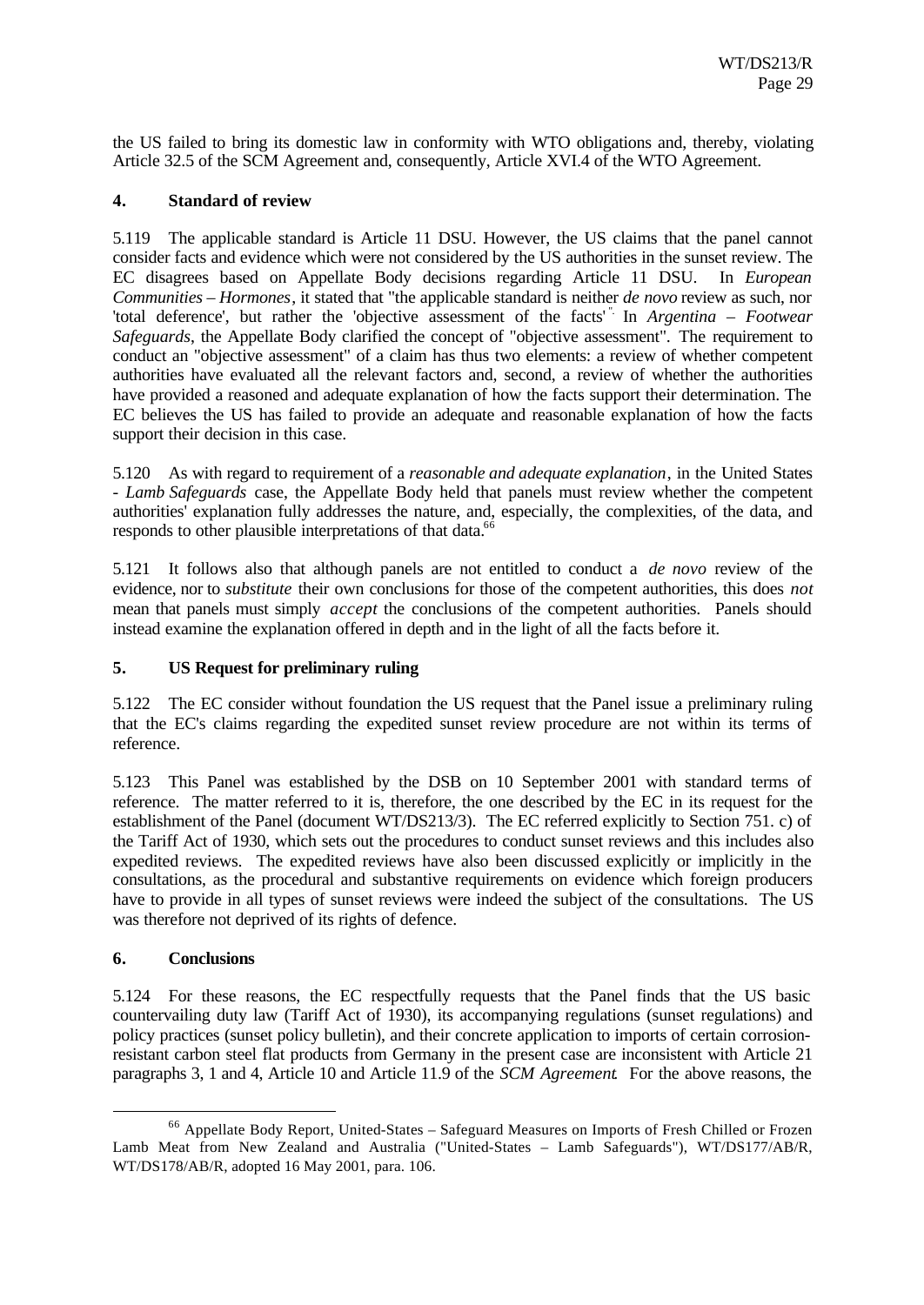US countervailing duty law, regulations and practice should also be considered to be inconsistent with Article 32.5 of the *SCM Agreement* and, consequently, should be found to violate also Article XVI.4 of the *WTO Agreement*.

## D. ORAL STATEMENT OF THE UNITED STATES AT THE FIRST MEETING OF THE PANEL

5.125 On behalf of the United States delegation, I would like to thank the Panel for this opportunity to comment on certain issues raised by the EC in its First Written Submission. We do not intend to offer a lengthy statement today; you have our written submission, and we will not repeat all of the comments that we made there. We will be pleased to receive any questions you may have at the conclusion of our statement.

5.126 Mr. Chairman, this proceeding presents three basic questions. The first is a purely legal question: Does the United States act inconsistently with Article 21.3 by self-initiating sunset reviews without regard to the evidentiary provisions of Article 11.6? The second is also a purely legal question: Does the United States act inconsistently with Article 21.3 by *not* applying the *de minimis* provisions of Article 11.9 in sunset reviews? The answer to both of these questions is no, for a simple, yet fundamental reason – it is impossible to act inconsistently with an obligation that does not exist.

5.127 I will return to these two issues in a moment, but first let me address the third question, which goes to the specific CVD determination at issue in this proceeding – Commerce's determination that expiry of the countervailing duty on certain corrosion-resistant carbon steel flat products from Germany would be likely to lead to continuation or recurrence of subsidization. The question here is whether Commerce's determination was based upon an appropriately conducted review of all relevant and properly submitted facts. An "objective assessment" of Commerce's findings and actions supports an answer in the affirmative.

## **1. Commerce Properly Determined That Expiry Of The Duty Would Be Likely To Lead To Continuation Or Recurrence Of Subsidization**

5.128 Article 21.3 defines the point in time at which the authorities must take stock of or terminate a duty – that is every five years. Article 21.3 also defines the circumstances under which maintaining a duty may be considered "necessary" – that is when continuation or recurrence of subsidization and injury is likely. An authority's decision to maintain a duty must be supported by evidence of these requisite circumstances.

5.129 Setting aside the issue of injury, which is not being challenged in this case, what does it mean to determine likelihood of continuation or recurrence of subsidization?

5.130 First, we consider, individually, the words establishing the circumstances under which maintaining a duty may be considered necessary. The word "likely" carries with it the ordinary meaning of "probable". Where continuation or recurrence of subsidization is probable, this probability would then constitute a proper basis for entitlement to the continued imposition of a countervailing duty.

5.131 The word "continuation" expresses a temporal relationship between past and future. Something that happened in the past may continue in the future. An example might be where benefits from an untied, non-recurring financial contribution continue to flow.

5.132 The word "recurrence" also expresses a temporal relationship between past and future. Something that happened in the past may happen again in the future. An example might be where there was not a recent financial contribution under a particular subsidy programme, but the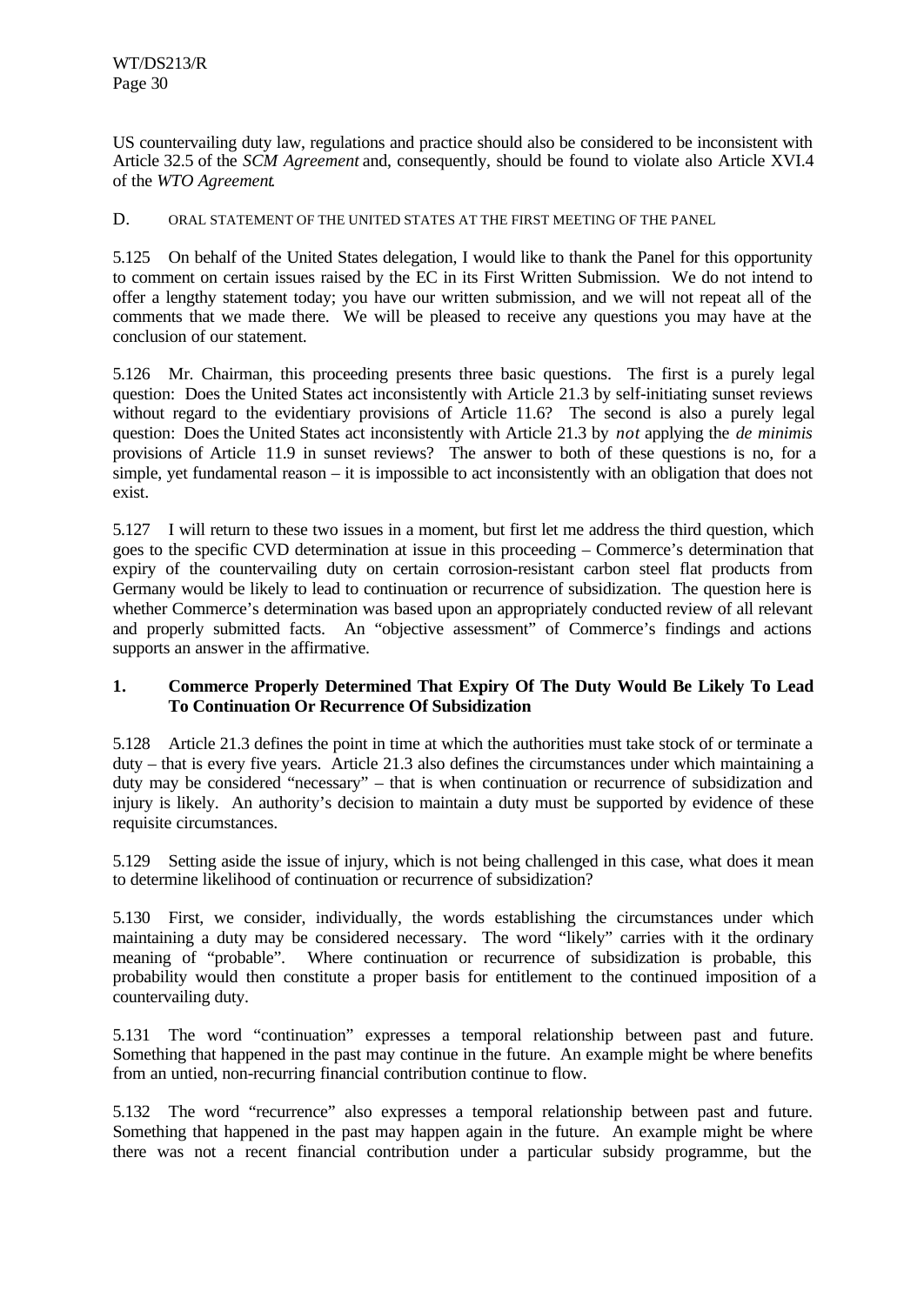programme still exists and may be used in the future. In this situation, the existing programme is a source for new financial contributions – in other words, its continued existence enables recurrence of subsidization.

5.133 Considered together then, these words indicate that determining likelihood of continuation or recurrence requires a consideration of future, rather than present**,** circumstances. What are the prospects of subsidization in the future? Without the discipline of the duty, is subsidization likely to continue or recur? The analysis required in a sunset review, therefore, is necessarily prospective in nature.

5.134 Support for this proposition is found in the text of Article 21.3 itself. As discussed in our First Written Submission, note 52 provides that a finding in the most recent assessment proceeding that no duty is to be levied shall not by itself require the authorities to terminate the definitive duty. This indicates that the current level of subsidization is not decisive as to whether subsidization is likely to continue or recur.

5.135 In the sunset review involving German corrosion-resistant steel, Commerce found likelihood based on two unrefuted facts. The first fact is the continued existence and availability of countervailable subsidy programmes previously found to have been used by German producers. The second fact is the continued existence of benefit streams from a countervailable subsidy programme previously found to benefit German producers.

5.136 The EC argues that there are a number of factual and procedural flaws with Commerce's sunset determination, such that Commerce's determination is in violation of provisions of the SCM Agreement. In out First Written Submission, we address and rebut the EC's claims in greater detail. Today, I will only briefly touch upon the EC's two main claims. The first concerns the Capital Investment Grants, or CIG, Programme; the second concerns whether the German producers and the EC were afforded "ample opportunity" to participate in the underlying sunset review.

5.137 At the outset, I would note that rather than demonstrating that Commerce's findings or procedural actions were inconsistent with the SCM Agreement, the EC's claims present essentially another view of the facts. However, Article 11 of the DSU directs panels to make an "objective assessment" of the facts of the case and of the applicability and conformity with relevant agreements. This "objective assessment" must necessarily focus on the consistency of the sunset review with the requirements of Article 21.3 and Article 12.

5.138 With respect to the CIG Programme, the EC theorizes that, using Commerce's declining balance methodology, the benefits remaining from the programme would be *de minimis*. You will recall that in the original investigation, Commerce found that German producers of corrosion-resistant steel benefitted from non-recurring grants under this programme. In the sunset review, Commerce found that benefit streams from the CIG grants would continue beyond the five-year period. While the EC's declining balance theories are not unreasonable, they only address half of the equation. In particular, it is not possible to calculate a particular rate of subsidization using this methodology without information concerning sales of the subject merchandise. The EC's claim presumes that sales volumes have remained constant, a presumption for which there is no evidence in the record.

5.139 In addition, the EC's argument in this regard is based partly on a calculation memorandum which Commerce properly declined to consider in the sunset review below. As we demonstrate in our First Written Submission, it is not appropriate for the Panel to now consider this business confidential document. Nevertheless, even if this document were appropriately part of the record before the Panel, it does not prove the EC's argument. This is because the memorandum only provides absolute subsidy amounts; it does not contain the information on sales volumes necessary to calculate the *ad valorem* rate of subsidization.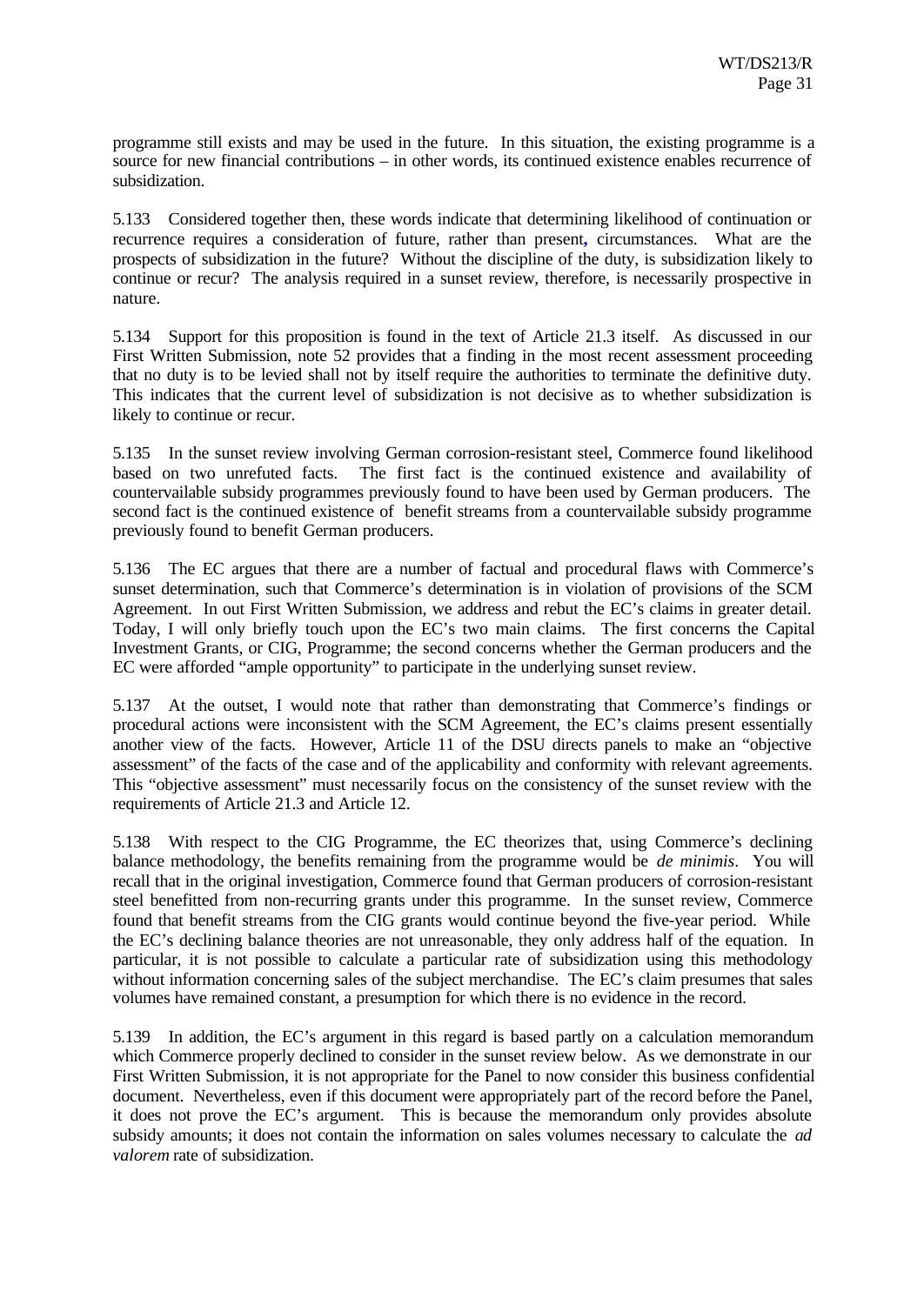5.140 Nothing in the SCM Agreement requires consideration of the magnitude of subsidization in determining the likelihood of continuation or recurrence of subsidization. Furthermore, as the Appellate Body recognized in *UK Lead Bar*, benefits from a non-recurring subsidy continue to flow. As a result, Commerce's "continuation of subsidization" finding with respect to the CIG programme is correct.

5.141 With respect to Commerce's procedural actions in the sunset review, the EC argues that Commerce did not provide an "ample opportunity" to present in writing all evidence which the parties considered relevant to the proceeding. As a factual matter, this assertion is simply incorrect.

5.142 Commerce's published *Sunset Regulations* contain the standard sunset questionnaire and provide an opportunity for parties to submit any argument and information they consider relevant to Commerce's sunset determination. Commerce's regulations also set a 30-day deadline for the submission of such information and provide for extensions of that 30-day deadline. The German Producers and the EC were on notice of these information requirements and options, as well as the applicable deadlines, at least *15 months* prior to the initiation date for the sunset review.

5.143 The EC has not demonstrated how Commerce's actions in this regard violate any of the evidentiary and procedural requirements of Article 12. Fifteen months certainly seems to provide "ample opportunity" to gather and present any evidence the German Producers and the EC considered pertinent to Commerce's sunset determination. I would also note that 15 months is longer than the normal deadline in Article 21.4 for the conduct and completion of sunset reviews. That the German Producers and the EC failed to avail themselves of the ample opportunity to present evidence is not a dereliction that can be ascribed to Commerce's procedural actions in this case.

# **2. It is impossible to act inconsistently with an obligation that does not exist**

5.144 I will turn now to the two purely legal claims raised by the EC. The first claim is that an authority must satisfy the evidentiary requirements of Article 11.6 before self-initiating a sunset review under Article 21.3. The second claim is that application of the Article 11.9 *de minimis* standard in a sunset review is required under the SCM Agreement. As set out more fully in our First Written Submission, there is no support in the SCM Agreement for these claims.

5.145 Article 31 of the *Vienna Convention* contain some very basic principles of treaty interpretation. As articulated by the Appellate Body, these principles "neither require nor condone the imputation into a treaty of words that are not there...." The EC's arguments in this case run afoul of this fundamental proposition.

5.146 With respect to the self-initiation issue, the EC argues that the Panel should read into Article 21.3, the requirements of Article 11.6 – the provision of the SCM Agreement that deals with evidentiary requirements for self-initiation of an *investigation*. With respect to the *de minimis* issue, the EC argues that the Panel should read into Article 21.3, the requirements of Article 11.9 – the provision of the SCM Agreement that deals with the *de minimis* standard for an *investigation*. There is no support in the Agreement for the EC's theories.

5.147 With no textual foundation, the EC simply asserts that, under the SCM Agreement, sunset reviews are essentially nothing more than new investigations. It then takes that unsupported assertion and makes a further leap of logic to the conclusion that various provisions of Article 11 (addressing "Initiation and Subsequent Investigation") *must* therefore apply in sunset reviews carried out under Article 21 (addressing "Duration and Review of Countervailing Duties").

5.148 Japan, in its third party submission, makes an even more impressive leap of logic, arguing that Article 11 requirements are made applicable to Article 21.3 sunset reviews by virtue of the fact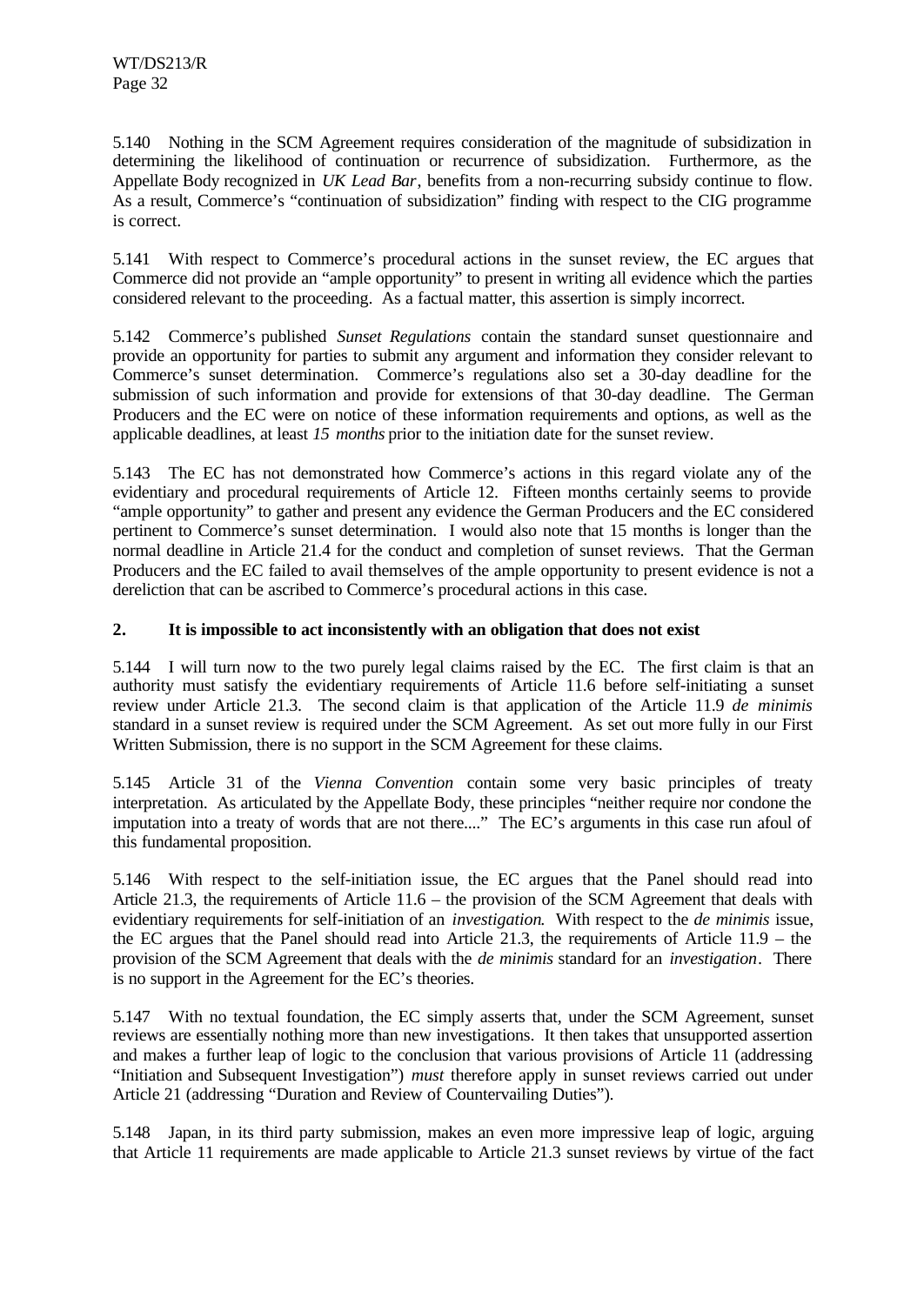that Article 22 – which addresses "Public Notice and Explanation of Determinations" – applies to reviews under Article 21 (pursuant to paragraph 7 of Article 22). Apparently, according to Japan, the mere *mention* of Article 11 in Article 22.1 creates an obligation *to apply* Article 11 in Article 21.3 sunset reviews. I would also note that the provisions of Article 22 apply "*mutatis mutandis*" to reviews. This means that the public notice and explanation provisions are applicable to reviews, but with "necessary changes" or "changes as appropriate."

5.149 Mr. Chairman, it goes without saying that treaty interpretation does not work that way. One cannot create a new set of international obligations through unsupported theories and unfounded suppositions that ignore the very words of the treaty being interpreted. It is well-accepted that, under the *Vienna Convention*, the ordinary meaning of a treaty is the basis for interpreting that treaty. The fact that the EC and Japan have to try so hard to find a connection between Article 11 and Article 21 is itself evidence of the lack of the very connection that they seek. Put differently, the United States agrees with the EC and Japan that Article 11 provides context for purposes of interpreting Article 21.3; but it is context that disproves their assertions.

5.150 As discussed in our First Written Submission, the drafters clearly knew how to crossreference a particular provision to make it applicable in the context of Article 21 reviews. For example, Article 21.4 expressly makes the evidentiary requirements of Article 12 applicable in Article 21 reviews. Even Japan's argument proves the point – Article 22.7 makes the public notice and explanation requirements of Article 22 applicable in Article 21 reviews on a *mutatis mutandis* basis.

5.151 The uncontested fact is that the drafters did not make the initiation and subsequent investigation requirements of Article 11 applicable in Article 21 reviews. And no amount of lawyering can override the plain text of the SCM Agreement or create an obligation that does not exist. The Article 11.6 evidentiary prerequisite simply does not apply to Article 21.3 sunset reviews; and neither does the Article 11.9 *de minimis* standard.

5.152 The EC makes claims based on its "reasonable and legitimate expectations" on these issues; yet it is the legitimate expectations of the Members as a whole, as expressed in the agreed text of the treaty, that are at risk of being infringed in this case. As the Appellate Body has stated in *India Patent Protection* at paragraph 45:

The legitimate expectations of the parties to a treaty are reflected in the language of the treaty itself. The duty of a treaty interpreter is to examine the words of the treaty to determine the intentions of the parties. This should be done in accordance with the principles of treaty interpretation set out in Article 31 of the Vienna Convention. But these *principles of interpretation neither require nor condone the imputation into a treaty of words that are not there or the importation into a treaty of concepts that were not intended*.

(Emphasis added.) If the Members had actually agreed that various provisions of Article 11 should apply in sunset reviews carried out under Article 21, the text would reflect that agreement, just as it does with respect to the application of Article 12 to Article 21 reviews. The EC is improperly trying to have the Panel do what the negotiators did not.

5.153 The EC is asking the Panel to read into Article 21.3 words, and hence obligations, that are not there. For this reason, the EC's claims concerning self-initiation and *de minimis* must fail.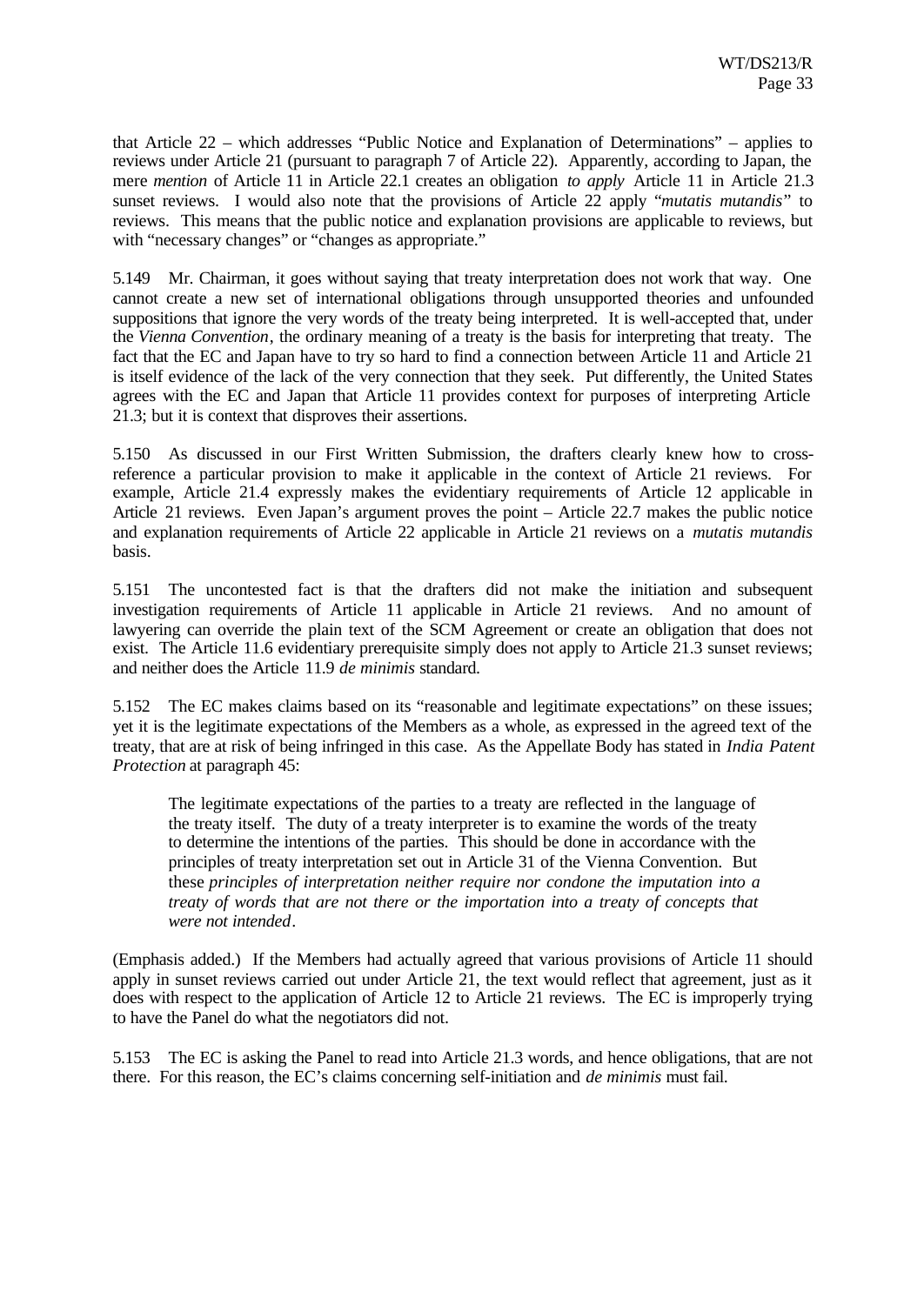E. RESPONSES OF THE EUROPEAN COMMUNITIES TO QUESTIONS FROM THE PANEL FOLLOWING THE FIRST MEETING

## **Both parties**

- **Q1. In your view:**
	- **(a) Is the** *de minimis* **standard contained in Article 11.9 of the Agreement on Subsidies and Countervailing Measures ("SCM Agreement" or "the Agreement") applicable to reviews under Article 21.2?**

### Reply

5.154 Article 21.2 deals with reviews during the lifetime of the measure with the aim of examining whether the continued imposition of the measure remains necessary (based on the principle set out in Article 21.1). In the EC's view, with regard to the US system, we should distinguish between two types of review under Article 21.2, i.e. duty assessment reviews (administrative reviews under US law) and reviews where the effective need for continued imposition of the measure is examined (changed circumstances review under US law). As regards a changed circumstances review, the *de minimis* standard under 11.9 is applicable because Article 21.2 requires that if the authorities determine that the countervailing duty is no longer warranted, it shall be terminated immediately. Changed circumstances reviews can thus affect the scope and, indeed, the continued imposition of the measure. Under Article 11.9 of the Agreement, the subsidy amount must be above 1 per cent to permit the imposition of a countervailing duty in the first place. It follows that if an interested party can show, in a changed circumstances review, that the subsidy amount will not rise above 1 per cent upon removal of the measure, the measure should be terminated immediately. It should be noted that virtually the same terminology "immediate termination" and "immediately terminated" is used in Articles 11.9 and 21.2 respectively.

5.155 On the other hand, a *de minimis* amount of subsidy found during a simple administrative review would not by itself oblige the authorities to terminate the proceeding, since the purpose of such a review is only to determine what amount of duty has to be collected. (Footnote 52 of the *SCM Agreement*). Thus, as the *Korea – DRAMS* panel determined, simple administrative reviews have no effect on the scope and continued imposition of a measure and cannot lead to its termination. As the EC explained in its first submission, administrative reviews in the *SCM Agreement* appear to fall under Article 21.2 by default, whereas in the Anti-Dumping Agreement (Footnote 21) they are not considered to be reviews at all.

#### **(b) Are the negligible import volume and injury standards contained in Article 11.9 and the negligible injury standard contained in Article 15.3 applicable to reviews under Article 21.2?**

### Reply

5.156 Negligible import volume and injury standards are provided for in the *SCM Agreement* because WTO members consider that such a small volume of imports can not be the cause of any injury sustained by the domestic industry. The use of the term "shall" indicates that this is not a refutable presumption. Therefore, if a certain volume of imports cannot cause injury at the initiation of an investigation, this irrefutable presumption applies to reviews under Article 21.2. in cases where it is demonstrated that the amount of the subsidy is less than 1 per cent ad valorem and is not going to increase above this level or that imports would not rise above *de minimis* upon removal of the measure. The terms, object and purpose of Article 21.2 in context compel such a conclusion.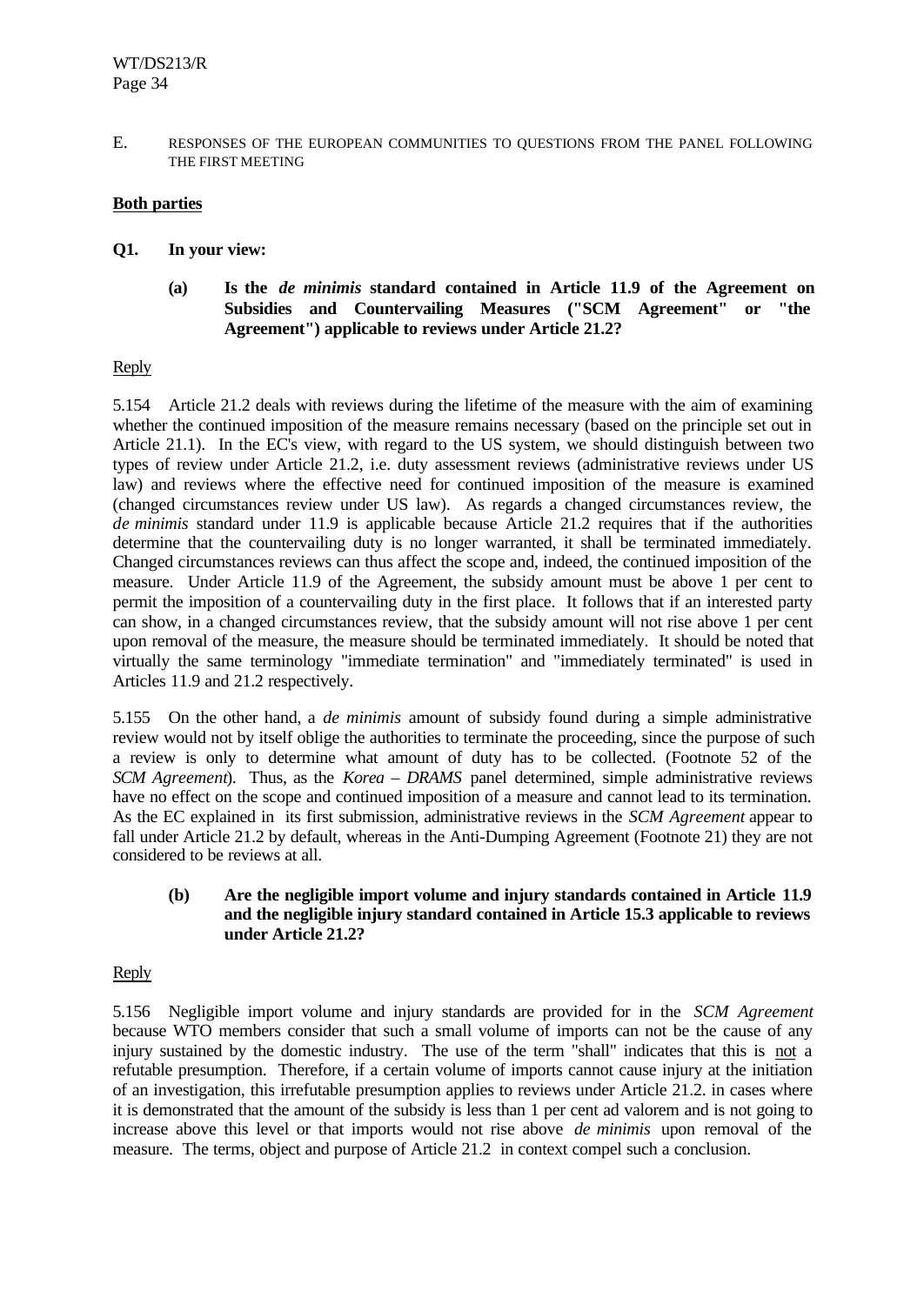### **(c) Are the negligible import volume and injury standards contained in Article 11.9 and the negligible injury standard contained in Article 15.3 applicable to reviews under Article 21.3?**

### Reply

5.157 Article 21.3 lays down clearly a presumption of termination ("shall be terminated"). The authorities are required, therefore, to show that the conditions for imposing the original measure would, in its absence, continue to exist or recur and it is for the domestic industry and the investigating authority to show that, if the measure were removed, imports would be likely to again rise above *de minimis*. For essentially the same reasons stated in the reply to the previous question above and those explained more detail in the first written submission of the EC, the EC considers that the standards contained in Articles 11.9 and 15.3 of the *SCM Agreement* are applicable to reviews under Article 21.3 thereof.

**(d) Are the negligible import volume standards for developing countries set out in Article 27.10 applicable to reviews under Article 21 in general, and to reviews under Article 21.3 in particular? Is the 2 per cent de minimis standard for developing countries set out in Article 27.10(b) applicable to reviews under Article 21 in general, and to reviews under Article 21.3 in particular? And is the 3 per cent de minimis level for certain developing countries set out in Article 27.11 applicable to reviews under Article 21 in general, and to reviews under Article 21.3 in particular?**

### **Please explain in detail.**

## Reply

5.158 The higher *de minimis* thresholds for developing countries are equally applicable to initial investigations and reviews examining the need for continued imposition of the CVD (under Article 21.2) and sunset reviews (under 21.3). The purpose of special *de minimis* thresholds for developing countries lies in Article 27.1 of the *SCM Agreement*. WTO members recognize that subsidies play an important role in the further economic development of developing countries and, therefore, agreed in Articles 27.10 and 27.11 to increase the minimum import volumes and subsidy amounts below which injury is presumed not to be caused. Likewise, this is an irrefutable presumption.

5.159 Article 27.10 states that "Any countervailing duty investigation of a product originating in a developing country Member shall be terminated as soon as the authorities determine…". It would be contrary to the explicit provisions of the *SCM Agreement* to grant certain exemptions because they are considered essential for development needs and only apply them to original countervailing investigations. It would also be contrary to the terms of Articles 27.10 and 27.11, read in conjunction with Articles 21.1, 21.2 and 21.3, not to apply them in reviews. Clearly the reference to "subsidization" in these Articles must be taken to refer to a level of subsidization which has been determined to be injurious with reference to the Member concerned.

5.160 An example may illustrate this point. Article 27.11 provides for a developing country Member, which eliminates export subsidies in less than eight years to benefit from an increased *de minimis* subsidy threshold of 3 per cent instead of 2 per cent. This provision aims to reward developing countries which have accelerated compliance with their obligations. Suppose a certain Member were able to benefit from this provision and the following year was involved in a US CVD sunset review involving one of its products. If the rate of subsidy likely to prevail was found to be 2.5 per cent, i.e. below the *de minimis* rate now applicable to the Member concerned, the US would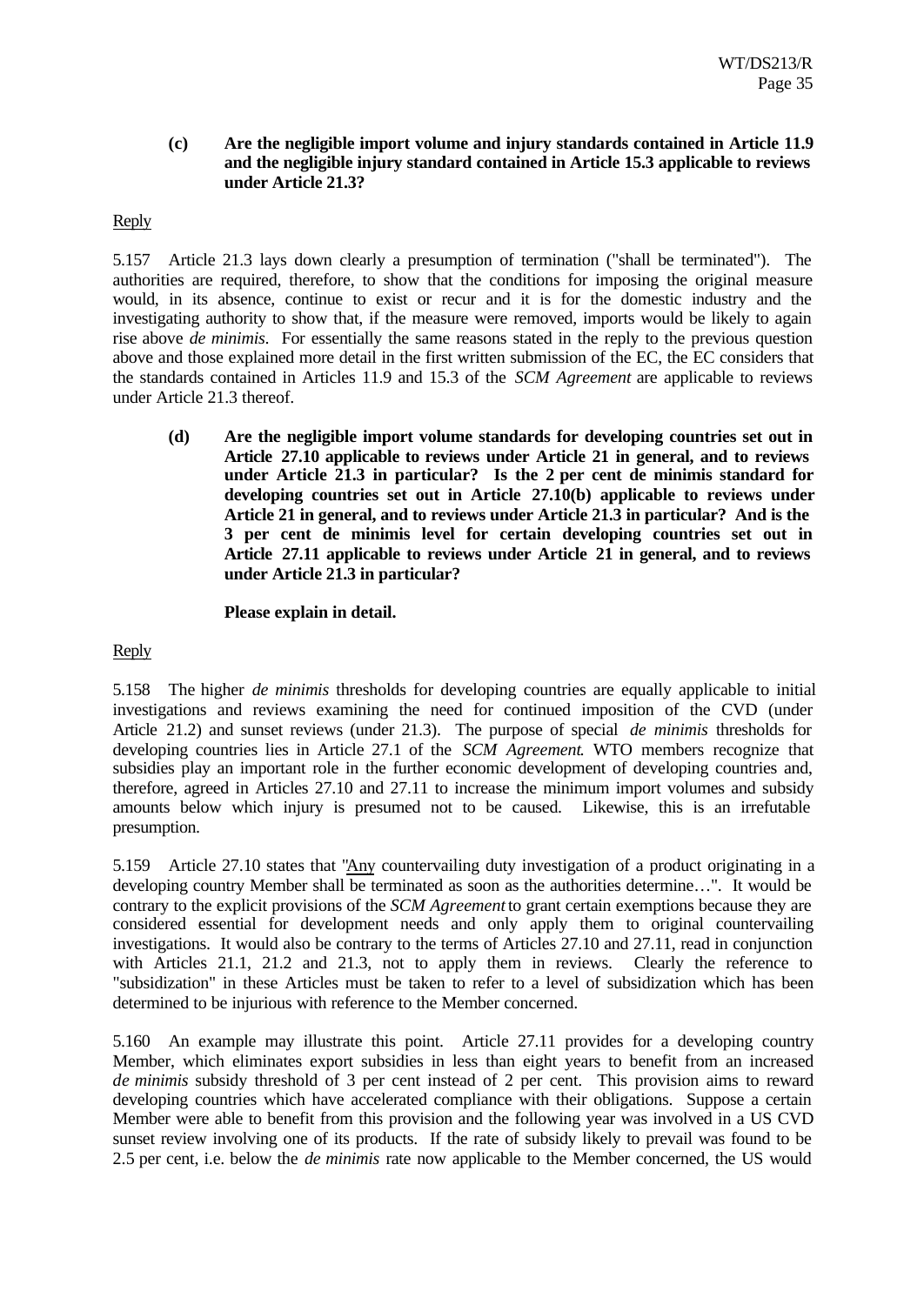continue to impose a CVD order and the Member involved would have obtained absolutely no benefit from its efforts to remove early the export subsidies.

## **European Communities**

**Q2. The Panel notes the European Communities' argument regarding the presumption of termination of all countervailing duties ("CVDs") contained in Article 21 of the SCM Agreement and the claim that the US law and statement of policy practice in reviews under Article 21.3 disregard this presumption through the automatic initiation of reviews under Article 21.3, and thereby violate Article 21.3. In what precise manner would the US law and statement of policy practice have had to be different for them to be WTO-consistent? Please respond in light of the phrase "in a review initiated . . . on their own initiative" contained in Article 21.3 of the SCM Agreement.**

## Reply

5.161 The current US law requires the automatic initiation of sunset reviews without any evidence. This ignores the presumption of termination under Article 21.3 and reverses the burden of proof, which should be on the petitioners or the investigating authority to justify the initiation of a review and not on the exporters to justify the termination and the non-initiation of such a review.

5.162 The problem with US law is that it transforms the text and basic rationale of Article 21.3 and provides for self-initiation without taking account of the standard of evidence required under Articles 21.3 and 4 to meet the burden of proof of either the petitioner or the investigating authority in conjunction with Articles 11.6, 22.1 and 22.7 of the *SCM Agreement*. It follows that the investigating authority must be in possession of the same or an equivalent amount of sufficient evidence as the domestic industry at the time of initiating the review. The basic US law and its implementing regulations would have to provide for this in order to be WTO consistent. In particular, the US law will have to provide that:

- An applied CVD order shall terminate 5 years after its imposition and will not be reviewed unless the authorities, at the time of initiating the review, possess an amount of relevant evidence that is the same or equivalent to that required in original investigations;
- The burden of providing such evidence is placed on domestic industry or the authorities themselves;
- No reverse or negative inference is drawn from the fact that foreign exporters or producers or third countries do not participate at the initial call for the sunset review, except where Article 12.7 is applicable.

### **Q3. How, if at all, do the European Communities' own statutory and regulatory provisions in respect of the initiation of reviews under Article 21.3 give meaning to the presumption of termination of all CVDs that the European Communities considers is contained in Article 21 of the SCM Agreement?**

### Reply

5.163 Article 18 of Council Regulation (EC) No 2026/97 of 6 October 1997, the Community's basic CVD regulation, contains the relevant provisions on sunset reviews (known as "expiry reviews"). In accordance with Article 18.4, the Commission publishes a notice of impending expiry of a countervailing measure during the last year of its duration; our practice is to do this nine months before the date of expiry (the five-year anniversary date).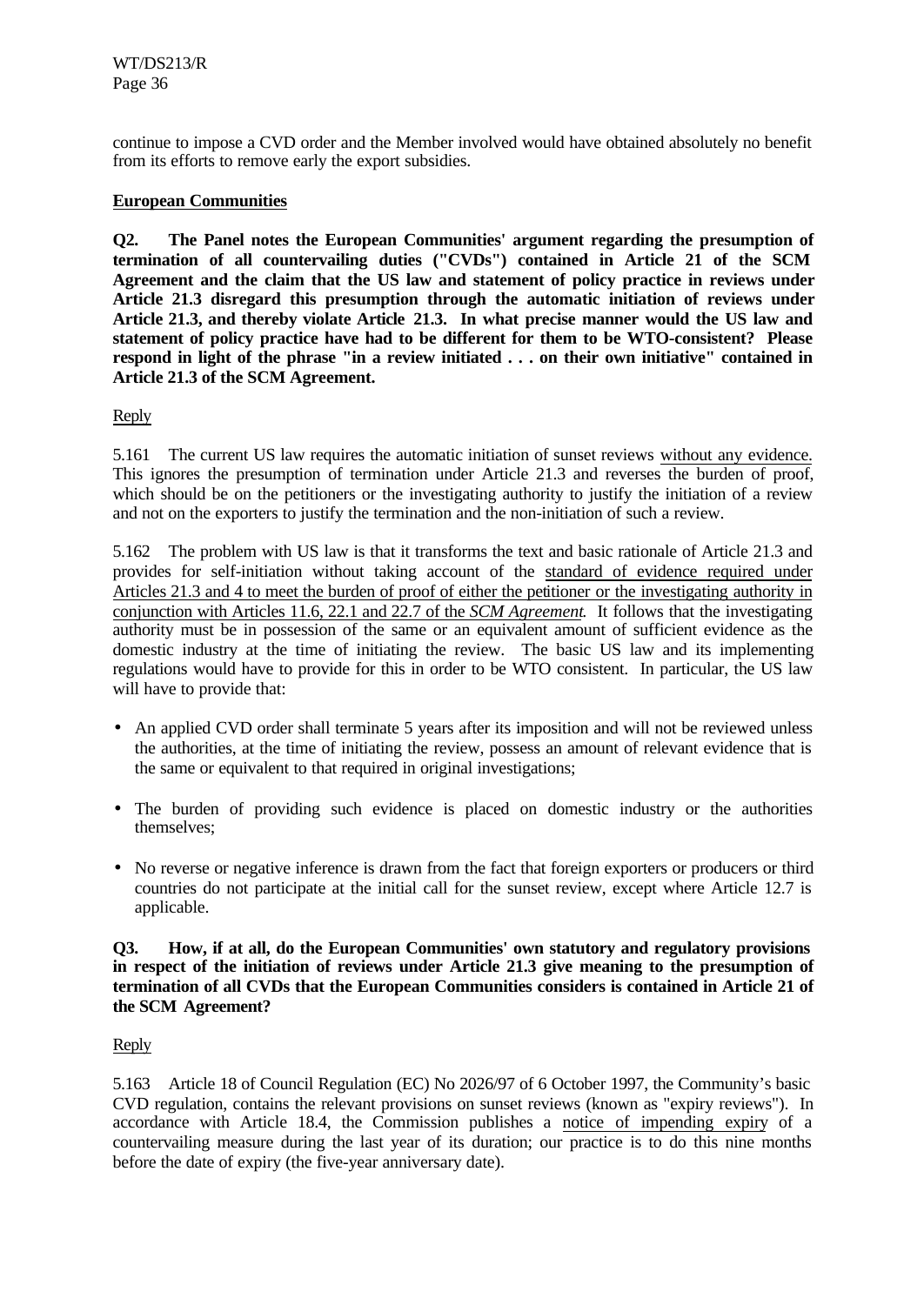5.164 The notice of impending expiry states that unless a review is initiated, the measures will expire. In order for a review to be initiated, Community producers must, no later than three months before the expiry date, lodge a request containing sufficient evidence that the removal of the measures would be likely to result in continuation or recurrence of subsidy and injury. If the EU Commission considers that the request contains sufficient evidence, it initiates an expiry review. If there is no request, or if the request contains insufficient evidence, the Commission publishes a notice of expiry and the measures lapse on the five-year anniversary date. This notice of expiry is of purely declaratory nature.

5.165 There is consequently a presumption of termination, since in the absence of the provision of sufficient positive evidence by the Community producers justifying a review, the measures lapse automatically.

## **Q4. Does the European Communities consider self-initiation of reviews under Article 21.3 by investigating authorities to be in and of itself WTO-inconsistent?**

### Reply

5.166 No. Article 21.3 explicitly provides for the possibility of self-initiation, as does Article 18.1 of Regulation 2026/97. In fact, Article 21.3 provides for either self-initiation or initiation on the basis of a "duly motivated request" from the domestic industry. The Community's claim is that the investigating authority must be in possession of sufficient evidence, that is the same level or an equivalent amount of relevant evidence that would be required from the domestic industry if it initiates on its own initiative, as in the case in the initiation of new investigations (Articles 11.1 and 11.6). Otherwise, self-initiation would become the easy option and would lead to inconsistent results.

### **Q5. The Panel notes the European Communities' arguments contained in paragraph 15 of its oral statement at the first meeting of the Panel.**

## **(a) Does the European Communities consider that there is a presumption in the SCM Agreement that** *all* **provisions of the Agreement are applicable to reviews under Article 21.3?**

### Reply

5.167 The EC believes that no provision of the *SCM Agreement* can be read in isolation, and that all provisions are potentially applicable *mutatis mutandis* to Article 21.3, to the extent that they are relevant to the issues covered by Article 21.3 and that their application to Article 21.3 does not create a situation of conflict or is not specifically excluded.

### **(b) In what circumstances might some provisions of the Agreement not apply to reviews under Article 21.3?**

### Reply

5.168 Subject to the above, there are provisions which clearly have no relevance to Article 21.3. As explained below, the provisions concerning multilateral subsidy disciplines, to the extent that they do not apply to countervailing duties at all, are not applicable to sunsets. Furthermore, a small number of provisions which concern countervailing duties cannot, for practical reasons, apply to sunsets. However, one has to be very careful before determining that a certain provision has no such relevance, since certain WTO Members may choose to take account of them in their own practice. For instance, the US, in its sunset practice, takes account of whether the subsidies fall under Articles 3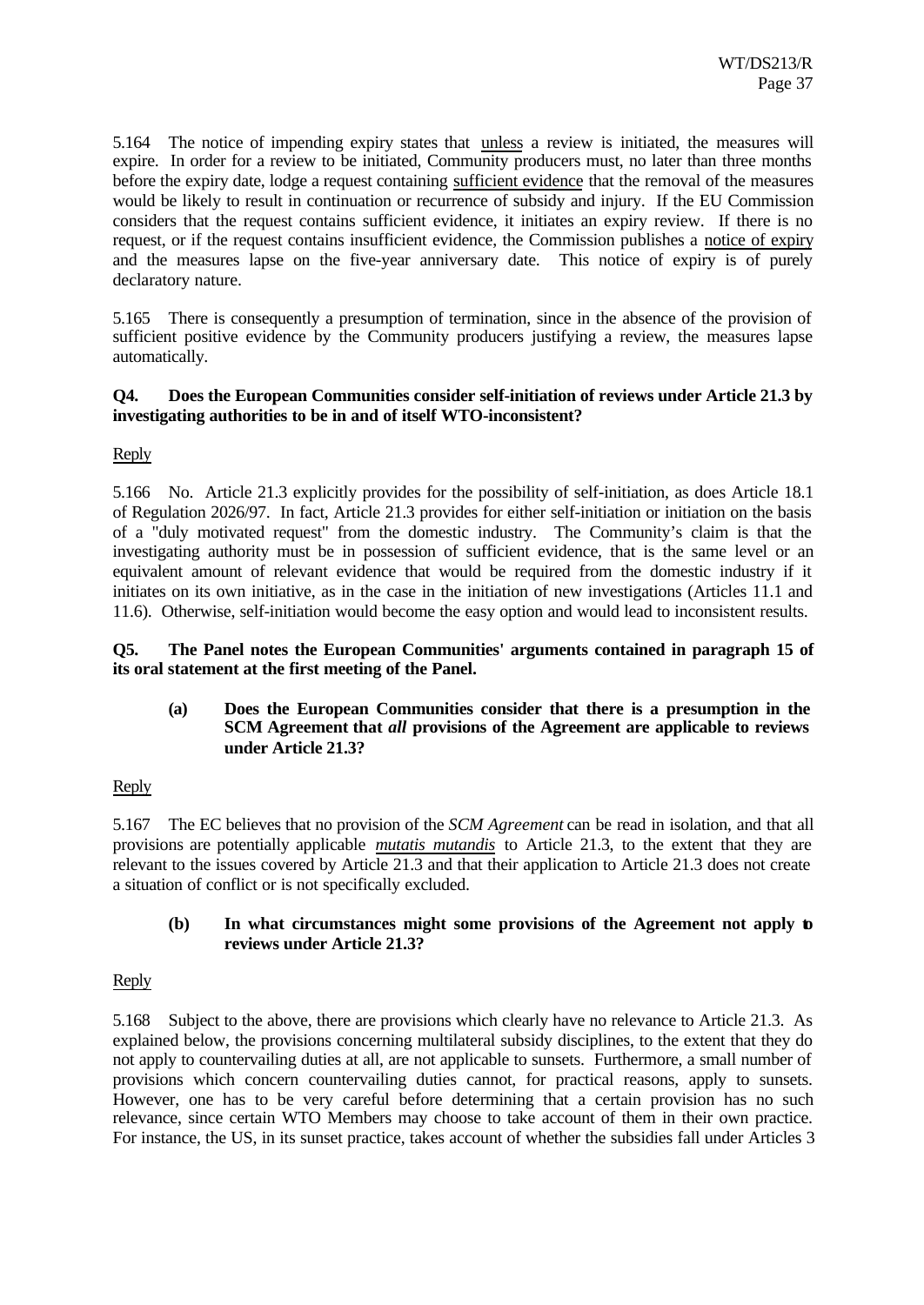or 6.1 of the *SCM Agreement*, although neither of these provisions has any obvious relationship to countervailing duties.

### **(c) If there are particular provisions that, in the view of the European Communities, do not apply to reviews under Article 21.3, what are they, and why do they not apply?**

# Reply

5.169 The *SCM Agreement* contains two major divisions: multilateral obligations for WTO members and provisions regarding the conduct of countervailing investigations. It is obvious that certain provisions imposing multilateral obligations on WTO members by nature do not apply to countervailing investigations.

5.170 The EC will provide an overview of the different parts of the *SCM Agreement* and explain whether provisions apply to countervailing proceedings and reviews under Article 21.3 in particular.

# Part I:

5.171 Article 1 applies to sunset reviews since only subsidies as defined in Article 1 could fall within the concept of "subsidization".

5.172 Article 2 regarding specificity applies equally to sunset reviews.

## Part II:

5.173 Article 3: the prohibition of certain subsidies as such does not apply to CVD. However, read in conjunction with Article 2.3 *SCM Agreement*, the definition of prohibited subsidies plays a role for CVD and reviews under Article 21.3 because these subsidies are deemed to be specific.

5.174 Article 4: is not applicable for CVD and sunsets since it covers specific dispute settlement rules regarding those prohibited subsidies.

### Part III:

5.175 This part deals with actionable subsidies and possible multilateral remedies against those subsidies. It does not apply to CVD and sunsets. In addition, Article 6.1 has now expired.

### Part IV:

5.176 Expired pursuant to Article 31 *SCM Agreement* on 31.12.99. When applicable, it created a category of non-actionable subsidies which made them non-countervailable in all CVD actions, including sunsets. For example, a regional aid countervailed pre-1995 could have been green-lighted and found non-countervailable in a post-1995 sunset review.

## Part V:

5.177 All provisions of Part V regarding countervailing investigations is in principle applicable mutatis mutandis to sunset reviews under 21.3. For Article 12, there is an explicit reference. For other provisions, e.g. Article 15 on injury, it is clear that the word "injury" in Article 21.3 can only be interpreted with reference to Article 15. The same is true for "domestic industry" with relation to Article 16.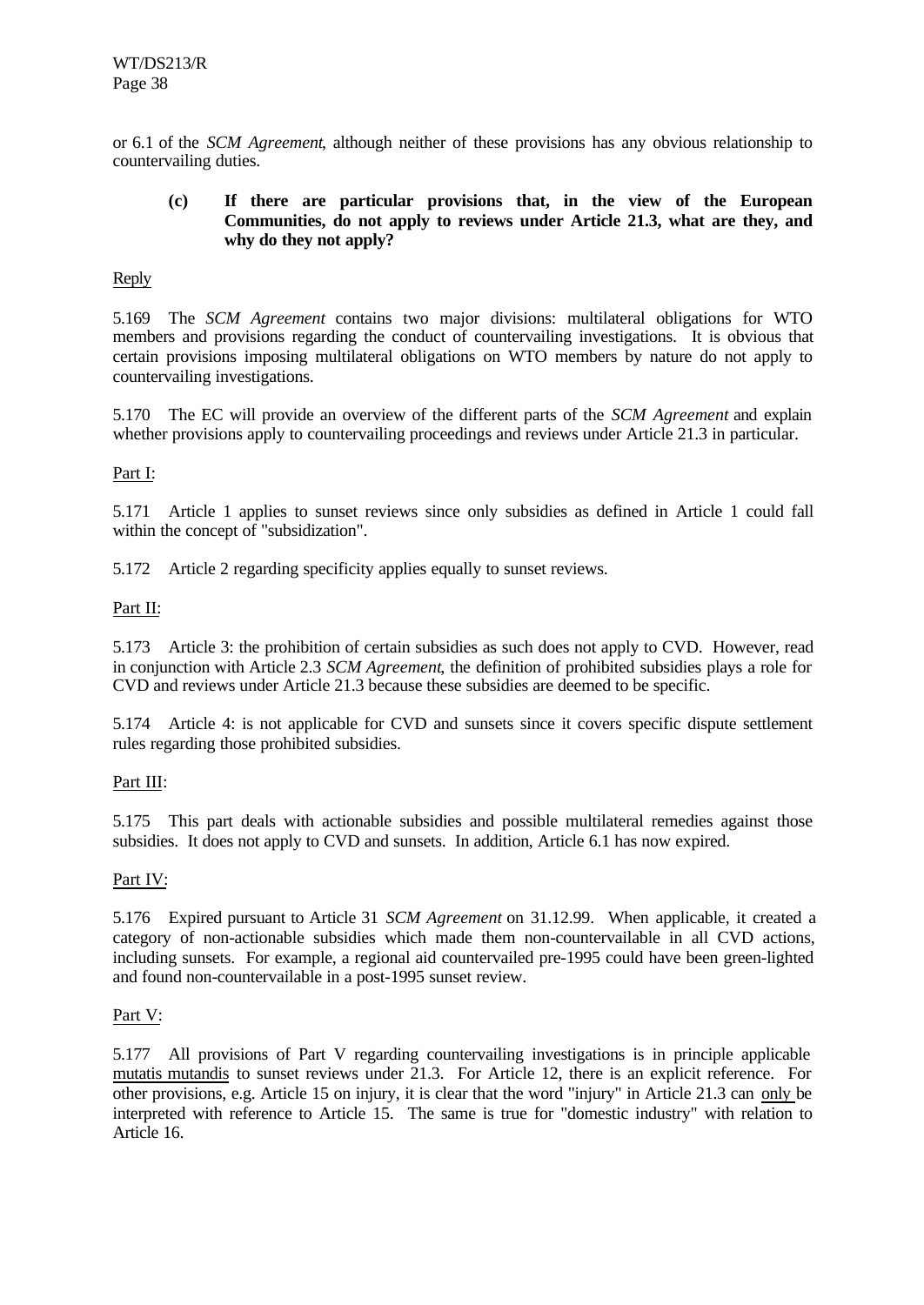5.178 In those cases where there is no explicit reference to a specific article or term in Article 21.3, the EC submits that all provisions are in principle applicable to Article 21.3. The only exceptions are provisions which cannot, for practical reasons, serve any purpose in a sunset review. For instance:

- Article17 regarding provisional measures can only apply to new investigation, where no measure is yet in force. Provisional measures can be imposed when a preliminary determination is made that a subsidy exists and there is injury. It is mainly intended to prevent injury during the remainder of the investigation and also serves to provide interested parties with an opportunity to comment on the preliminary finding regarding subsidies and injury. It is obvious that this provision is not relevant to a sunset review, where a duty is already in force and can remain effective pending the outcome of the review.
- Article 20 covers issues of retroactive collection of duties. This provides for the retroactive collection of provisional duties, and in critical circumstances, retroactive assessment for up to 90 days prior to the provisional stage. Since in a sunset review the duty is already in force this provision does not apply.

5.179 Part VI regards the establishment and the operation of the Committee on Subsidies and Countervailing Measures. As such, it does not have an impact on the conduct of countervailing proceedings including sunsets. However, the Committee may deal with issues regarding sunset investigations if a WTO Member puts a particular investigation on the agenda for discussion in the Committee.

5.180 Part VII deals with notifications and does not impact on the conduct of sunset reviews.

5.181 Part VIII deals with special and differential treatment for developing country members. Articles 27.10 to 27.12 refer to special CVD *de minimis* thresholds for developing countries, which are equally applicable to new investigations and sunset reviews (Question 1(d)). Article 27.15 deals with Committee review of any CVD measure, including the result of a sunset review. Article 27.1 is a declaratory provision which contributes to justifying the S&D provisions, including those relating to CVD.

5.182 Part IX does not apply to CVD since it covers some transitional multilateral obligations.

5.183 Part X concerning dispute settlement covers all aspects of the *SCM Agreement*. It also covers sunset reviews.

5.184 Part XI. Its provisions on "other final provisions" apply to sunsets.

5.185 Article 31. - The expiry of Article 8 removed the non-countervailable category of specific subsidies ; these are now countervailable in sunsets, even if, to reverse the example given under Part IV, the original subsidy had been green lighted in the first investigation.

5.186 Article 32 applies to sunsets (Article 32.4 explicitly).

**Q6. With respect to reviews under Article 21.3, does the European Communities consider that:**

**(a) All the requirements of Articles 11.4, 11.5, and 11.11 apply to the initiation or self-initiation of reviews under Article 21.3? Why or why not?**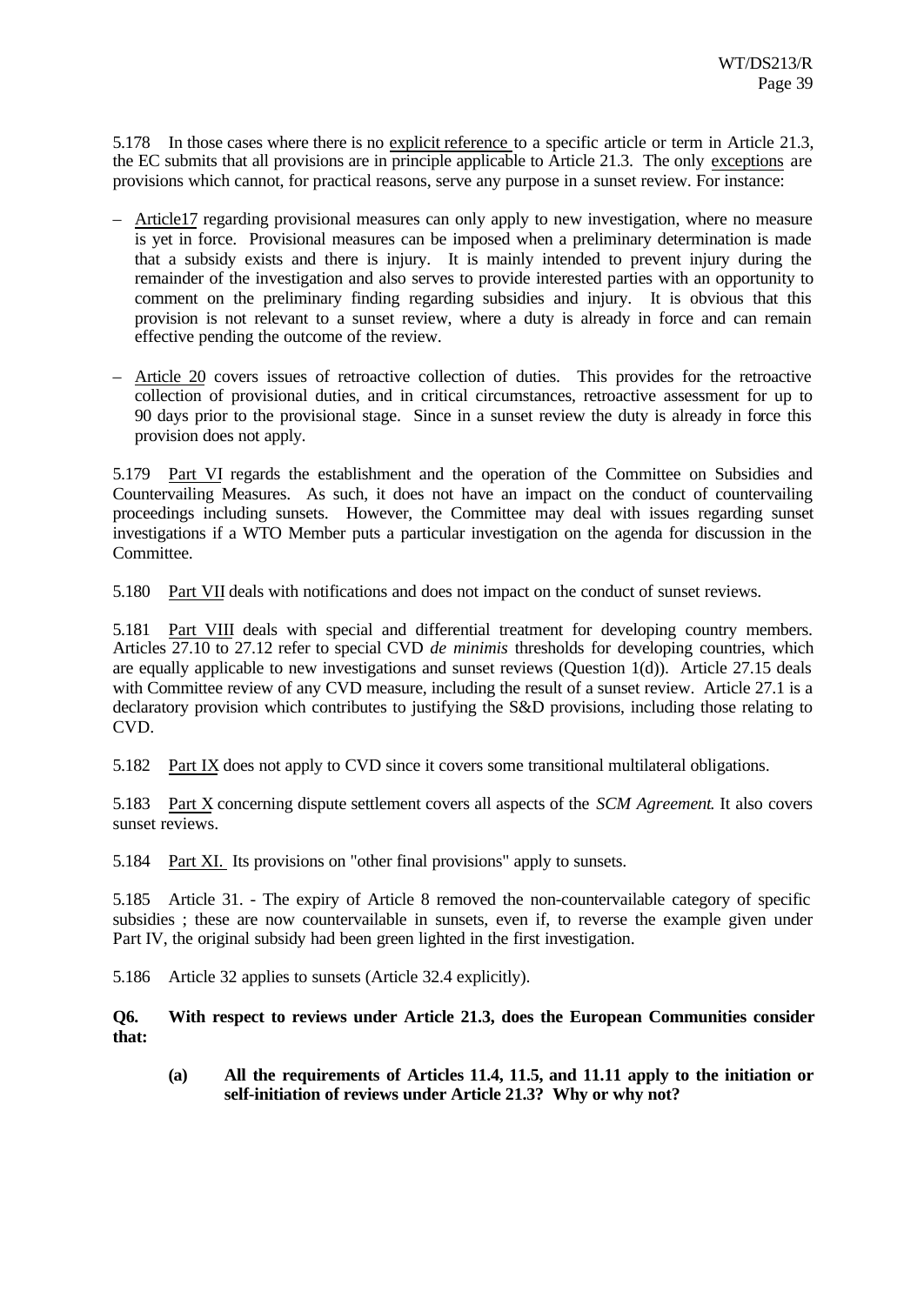# Reply

5.187 The standing requirements in Article 11.4 apply to reviews initiated under Article 21.3. These two articles require that applications or requests must be made "by or on behalf of the domestic industry", which is defined in Article 11.4.

5.188 Article 11.5 also applies to both. There is no reason why Members should be required to avoid publicising applications under Article 11, but should be allowed to publicise review requests under Article 21.3. Applications under 11.5 and requests under 21.3 are aimed at securing the same objective, that is to avoid unjustified disruptions in international trade on the basis of allegations and claims that are manifestly incorrect. Article 11.11 does not apply to Article 21.3 reviews. Article 21.4 explicitly governs the timing and duration of all reviews under Article 21, and its provisions differ from those of Article 11.11.

## **(b) Article 13.1 applies to reviews under Article 21 in general, and to reviews under Article 21.3 in particular? Why or why not?**

Reply

5.189 Article 13.1 refers explicitly to applications under Article 11 and "in any event before the initiation of any investigation". Footnote 44 refers to the fact that "no affirmative determination" shall be made without reasonable opportunity for consultations having been given. Such a determination may be made in either a new investigation or review, which implies that consultations should have been offered in the framework of a sunset. Thus, it would seem that Articles 13.1 and 13.2 would apply *mutatis mutandis* to Article 21.3 reviews.

## **(c) Article 19.4 applies to reviews under Article 21 in general, and to reviews under Article 21.3 in particular? Why or why not?**

### Reply

5.190 Yes, it applies to both types of reviews ("no countervailing duty…"). Moreover, this interpretation is in conformity with the overriding principles laid down in Articles 10 and 21.1 of the *SCM Agreement*.

**Q7. The Panel notes the European Communities' arguments contained in paragraph 37 of its oral statement at the first meeting of the Panel.**

**(a) Could the European Communities explain its view that the object and purpose of reviews under Article 21.3 and original investigations is the same, in light of the fact that an original investigation determines the existence of subsidization and injury** *ab initio***, while a review under Article 21.3 occurs in the context of the existence of a prior finding of subsidization and injury?**

### Reply

5.191 New investigations and Article 21.3 reviews with a positive outcome both have the same result – the application of a countervailing duty for a period of up to 5 years. In order for such duties to be imposed or maintained, the investigating authority must in both cases determine that the conditions for the imposition of a countervailing duty, as laid down in Article 19.1, are fulfilled. The only difference is that Article 21.3 reviews take place with a measure already in force, so that the investigating authority must determine whether, in the absence of that measure, the Article 19.1 conditions would be met. The difference in the wording of the provisions on new investigations and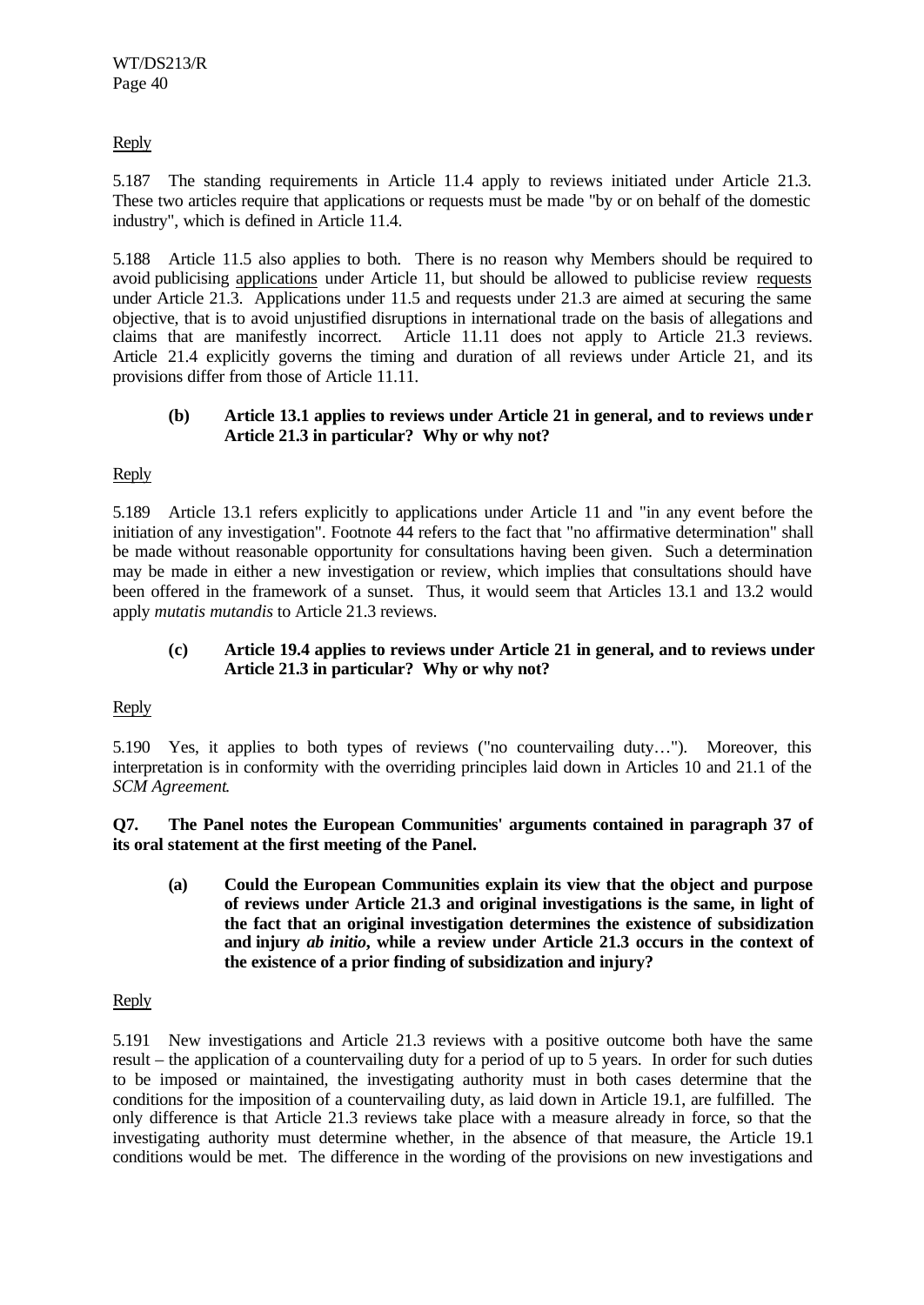sunset reviews merely reflects the fact that, in the latter case, there is a need to take account of an existing measure in establishing whether the conditions still exist for applying countervailing measures; the object and purpose of both provisions, however, remains the same.

**(b) Could the European Communities address specifically the difference, if any, between a finding of "the existence of and amount of the subsidy and that, through the effects of the subsidy, the subsidized imports are causing injury", so as to justify imposition of a CVD under Article 19.1, and a finding that "expiry of the duty would be likely to lead to continuation or recurrence of subsidization and injury" sufficient to justify continuation of the CVD under Article 21.3?**

## Reply

5.192 There are not differences except that in the case of Article 21.3 there are CVD measures already in force. The purpose of an Article 21.3 review is to determine whether, absent the measures in force, all the conditions for the imposition of a duty under Article 19.1 would still be present. Since an Article 21.3 review always takes place with a measure in force, this inevitably involves a certain element of prediction based on the facts presented of what would happen if the measures were left to expire. The investigating authorities are required to meet the "likely" standard, while applying the provisions of Article 21.1. However, the concepts of subsidization, causality and injury have to be interpreted in the same way in the context of both provisions. Moreover, it has to be based on "evidence", not on pure conjecture and speculation. This follows from Article 21.4, which makes Article 12 relating to evidence applicable to reviews. Moreover, the requirement to re-establish the existence of the Article 19.1 conditions in a sunset review flows from the general presumption of termination in Article 21.3, in conjunction with the basic requirements of Article 21.1.

5.193 In this regard, it should be noted that, regardless of the presence or absence of measures, some factual situations are inherently more predictable than others. For example, while it may be relatively difficult to determine to what extent a company will resume dumping practices if a measure is dropped, sovereign States normally behave differently and in a more predictable way as regards the granting of subsidies. Moreover, a non-recurring subsidy in a CVD case (as is the case here) will always be predictable, since the benefit stream calculated is known for the whole allocation period of the subsidy. In such a case, it would be for the investigating authority to justify, on the basis of positive evidence, a finding that any other related factors, e.g. the denominator, would change.

**Q8. The European Communities refers, in paragraph 3 of its oral statement at the first meeting of the Panel, to the fact that CVD measures are exceptional, non-MFN measures. The European Communities further relies on a characterization of continuation of a measure after a review as an "exception" in arguing that the provisions of Article 21.3 must be strictly interpreted.**

**(a) First, does the European Communities consider that this requirement of strict interpretation applies to the entirety of Part V of the SCM Agreement?**

### Reply

5.194 The EC considers that the provisions of Article 21.3 *SCM Agreement* relating to continuation of a CVD measure constitute an exception to the general rule which provides that CVD orders should in principle expire after 5 years. The exceptional character of continuation of the duty beyond the five-year period is reflected in the use of "unless" which introduces the exception. The EC considers that a number of provisions of the *SCM Agreement* (e.g. Articles 10, 11.3, 11.5, 11.9, 19.4, 21.1, etc.) provide implicit support for the proposition that CVD orders should be imposed after careful and strict interpretation of all the provisions of the *SCM Agreement*.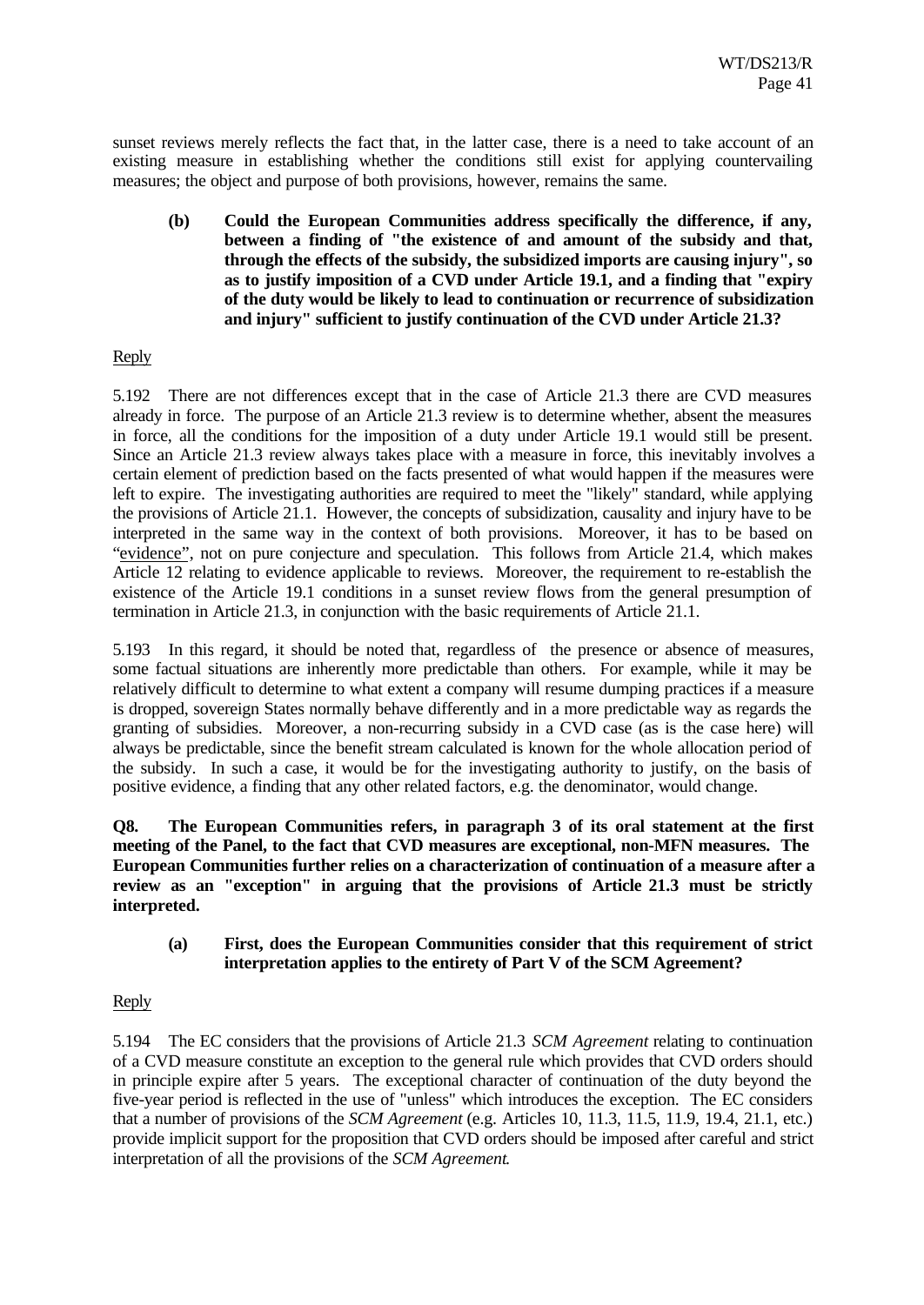## **(b) Second, could the European Communities explain how, in its view, reading the text of Article 21.3 to include obligations not explicitly set out therein, but set out in Article 11.6 (or 11.9), is a "strict interpretation" of Article 21.3?**

# Reply

5.195 The phrase "strict interpretation" in this context simply stands for the proposition that the terms of Article 21.3 have to be interpreted also in light of their object and purpose and in context, which is the entire *SCM Agreement* and, in particular, Articles 11.6, 11.9 and 15.3 thereof. It is further meant to clarify the proposition that a subsidy which is found to be less than 1 per cent in the original investigation - before the entry into force of the *SCM Agreement* - would not benefit from a lenient or relaxed interpretation of Article 21.3 so as to permit its unjustified continuation even if it is likely to be below the 1 per cent *de minimis* rule in the sunset review. This relaxed interpretation is the basic US argument which proposes to read the terms of Article 21.3 in complete isolation of the rest of the Agreement.

**Q9. What** *precise* **evidentiary standards does the European Communities consider as being required for the initiation of reviews under Article 21.3, particularly in light of the linkages the European Communities sees between Articles 21.3 and 11.6? In the view of the European Communities, is there any difference between the evidentiary standards required for the initiation of original investigations and those required for the initiation of reviews under Article 21.3?**

## Reply

5.196 When an investigating authority decides to initiate a review under Article 21.3, it should have sufficient evidence of subsidization, injury and a causal link between those requirements. The level of evidence required in a sunset review is the same or equivalent to the evidence required in an original investigation. Article 21.3 requires the investigating authority to make a determination of likelihood of continuation or recurrence of subsidization and injury. Therefore, before opening the sunset review there should be sufficient evidence of the two aspects which are likely to continue or recur. The final review determination should positively demonstrate both likelihood of subsidization causality and injury.

5.197 Article 11.6 requires that when an investigating authority self-initiates an original investigation, the standard of evidence is sufficient evidence. Since an original investigation and a sunset review have the same object and purpose, this standard should apply to self-initiated sunset reviews, as it is the practice under US law. Articles 22.1 and 22.7 confirm this proposition.

**Q10. Please comment on the relevance, if any, of the retrospective and prospective nature of the assessment to be made, respectively, in original investigations and in reviews under Article 21.3. In particular, how is an assessment of the existence of injurious subsidization similar to and/or different from an assessment of the effects of the revocation of a duty in terms of injurious subsidization? How precisely would the European Communities suggest that the relevant subsidization rate for a review under Article 21.3 should be calculated?**

### Reply

5.198 Both types of investigation involve some retrospective and prospective assessment. This is because original investigations and sunset reviews are quite similar by nature and operation. The original investigation must necessarily involve retrospective calculations of the amount of subsidy for a particular period (an investigation period prior to the initiation of the case or the review). The purpose is to determine the amount of benefit granted to a particular company during a specific period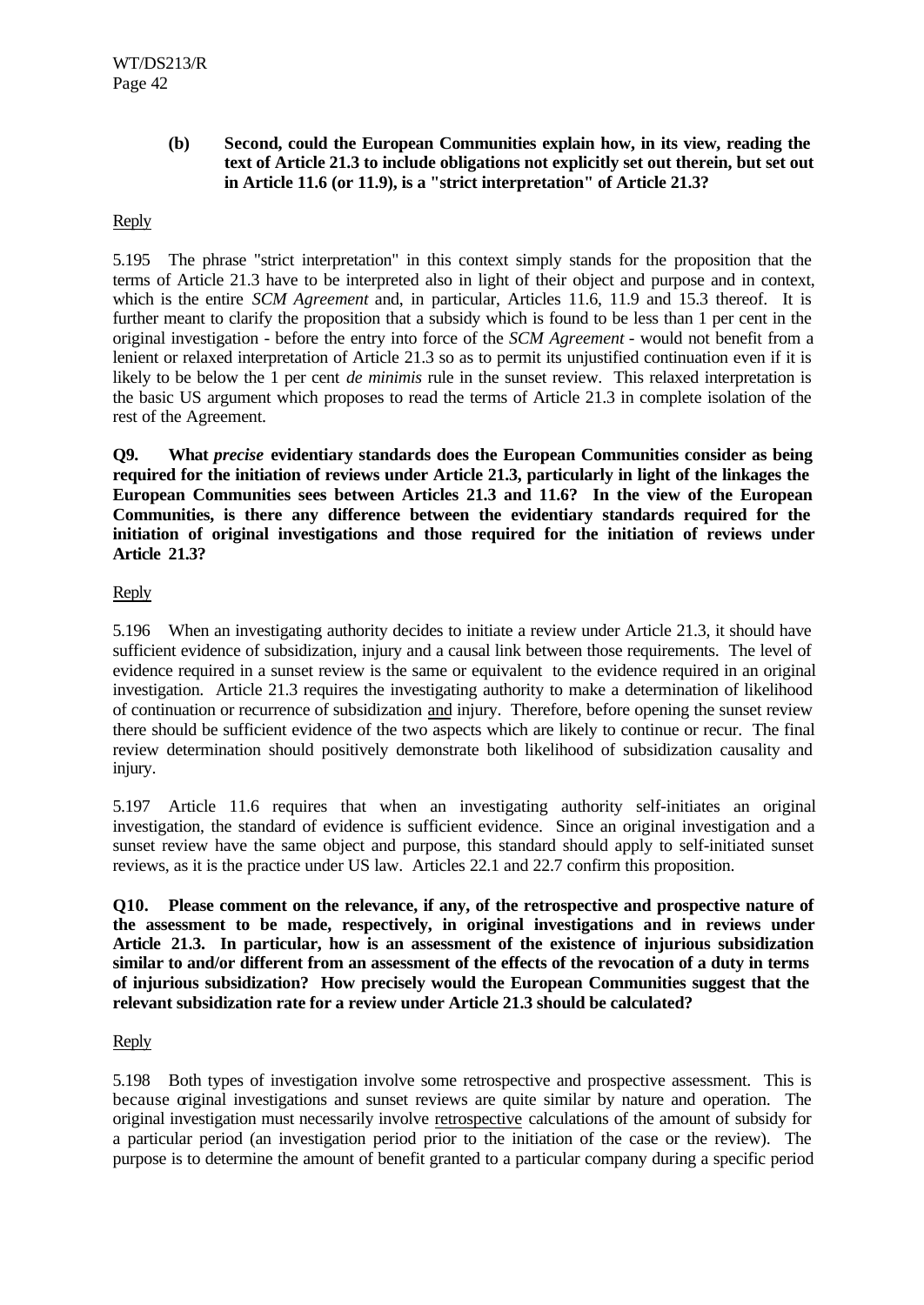of time. Likewise, sunset reviews also involve a retrospective analysis since the subsidization of the past years is often the basis for the sunset finding, especially when the subsidy is non-recurring. The retrospective analysis is consequently extrapolated for the five coming years (prospective nature).

5.199 In view of the prospective character of the measure which is the outcome of the original investigation and the sunset review, it is essential that a determination is made of the amount of subsidy. According to Article 19.1, an original investigation aims to measure the need for offsetting injury while in a sunset review the purpose is to examine in addition at what level subsidization will recur or continue if the measure were to be removed.

5.200 However, in a sunset review, as in an original investigation, the subsidy rate should be calculated exactly during the period of review since the investigating authority (particularly for nonrecurring subsidies for which the benefit is known) should use this as the basis for establishing the level at which subsidization will continue or recur if the measure were to be removed. The "likelihood" element of the determination relates to the continuation or recurrence of the subsidy and injury, but if the amount found likely to continue or recur, on the basis of the amount found in the review period, is *de minimis*, the case should be terminated immediately.

**Q11. Article 11.6 allows investigating authorities to proceed to initiation without having received a written application by or on behalf of a domestic industry "only if they have sufficient evidence of the existence of a subsidy, injury and causal link, as described in paragraph 2". Article 11.2 of the SCM Agreement sets out, in subparagraph (iii), that this evidence should include "evidence with regard to the existence, amount and nature of the subsidy in question". Could the European Communities comment on the proposition that the CVD order itself, or the results of the most recent review under Article 21.2, is evidence of the existence, amount, and nature of the subsidy in question, consistent with the requirements of Article 11.2(iii)?**

### Reply

5.201 The EC would agree that a sufficient amount of evidence on the existence, nature and amount of the subsidy is necessary for initiating a sunset review. However, the initial CVD order, dating from five or more years ago, is not by itself sufficient to meet the burden of proof for initiating a sunset review. There must be the same or equivalent evidence that the original subsidy is likely to continue to exist and to confer a benefit to the current exporters of the product, or there must be evidence of new subsidies.

5.202 The evidence of a more recent Article 21.2 review may in principle be more relevant, but it will not by itself be sufficient either. Furthermore, such evidence, as applied in the US system, must work both ways. For instance, if a recent administrative review shows that a subsidy amount is *de minimis* and the subsidy is non-recurring, this should confirm the presumption against initiating, unless compelling evidence of new subsidies is brought forward. Under the present US rules, the US takes no account of such factors when initiating reviews or when continuing CVD measures.

### **Q12. Please respond to the following:**

**In the view of the European Communities, is there any similarity between the evidentiary standards required for the self-initiation of reviews under Article 21.2 ("where warranted") and those required for the self-initiation of reviews under Article 21.3?**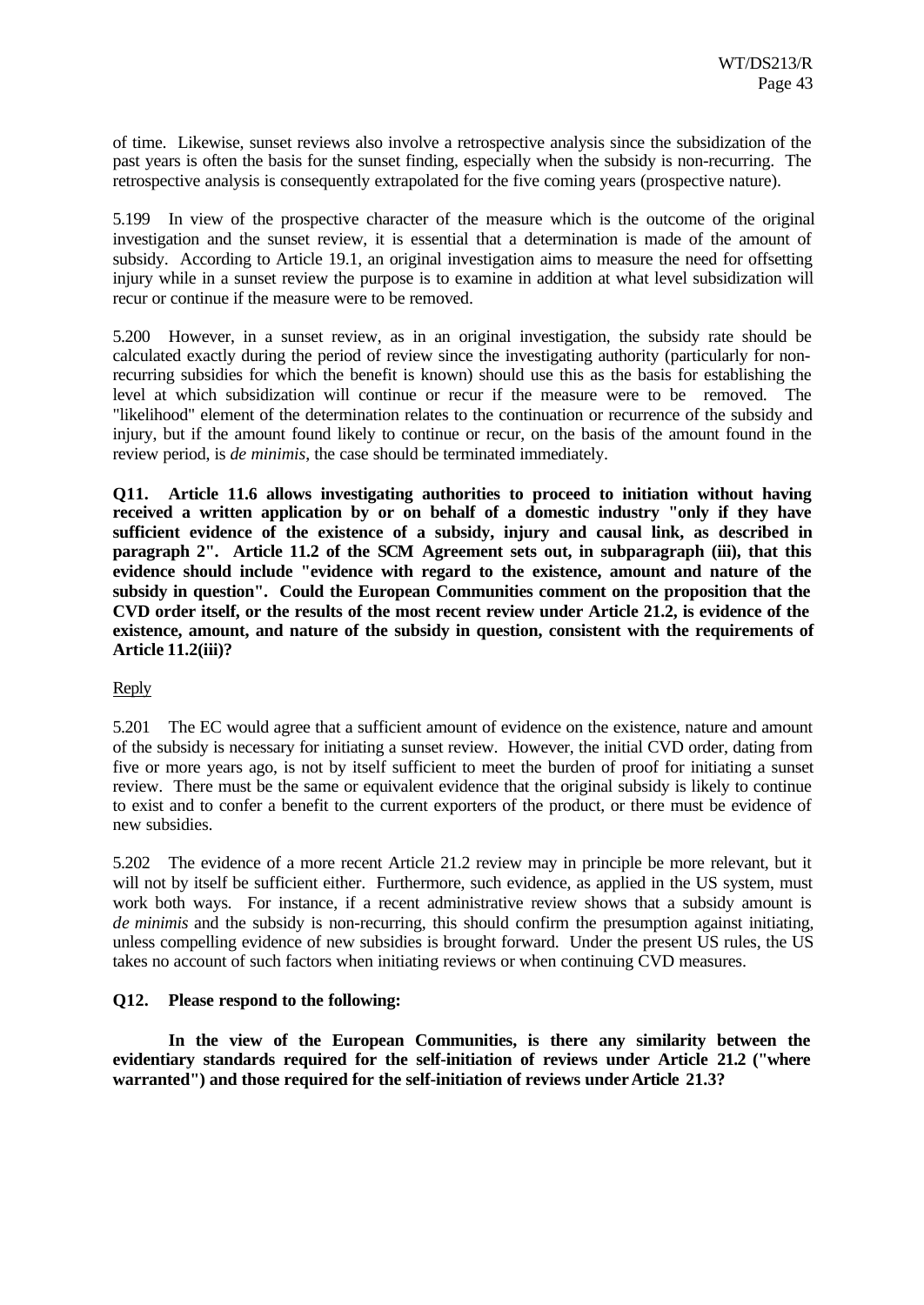# Reply

5.203 Subject to the kind of review that is to be carried out under Article 21.2, there is similarity to the extent that, in both cases, the investigating authority would need to be in possession of the same or equivalent amount of sufficient information required from an interested party ("positive information" in the case of a 21.2 review) or the domestic industry ("a duly motivated request" in the case of a 21.3 review). This similarity stems from the fact that in both cases the authorities are required to possess a sufficient amount of evidence in order to initiate review. This is because both types of review are not neutral, in the sense that both may impose costs on the parties involved and disrupt international trade.

## **(b) Could the European Communities explain its view – expressed in response to an oral question from the Panel at its first meeting – that the requirements for evidence necessary to justify self-initiation under Article 21.2 are lower than the requirements necessary to justify self-initiation under Article 21.3?**

## Reply

5.204 This will essentially depend on the type of review carried out under Article 21.2. In 21.2 reviews, the investigating authority, reflecting the burden of proof imposed on interested parties, would need to be convinced that the continued imposition of the duty was no longer necessary ("where warranted" in Article 21.2). Such a conviction **may** sometimes require a high standard of evidence but may sometimes be based on very simple evidence, for instance, the allocation period for a subsidy may have expired or domestic production in the country imposing the measure may have ceased. In addition, a 21.2 review may be limited to an examination of **either** subsidy or injury. Therefore, a 21.2 review may, in some circumstances, require a smaller amount of evidence.

5.205 In contrast, the purpose of sunset reviews under 21.3 is to rebut the presumption of termination of the measure. Such reviews **always** require a minimum (and rather high) standard of evidence to demonstrate that **both** subsidy and injury is likely to continue or recur if the measure were to be removed.

### **(c) Where in the SCM Agreement does the European Communities find the support for lower evidentiary standards applicable to self-initiation under Article 21.2?**

### Reply

5.206 See answer above. It will essentially depend on the kind of Article 21.2. reviews under consideration (i.e. administrative review, charge of circumstances reviews, etc.). The term "were warranted" can provide the basis for such a proposition.

### **(d) How is an assessment of the need for the continued imposition of the duty similar to and/or different from an assessment of the effects of the revocation of a duty in terms of injurious subsidization?**

### Reply

5.207 Leaving aside the situations where the authorities initiate the review, the assessment concerning the need for continued imposition (Article 21.2) and the effects of revocation of a duty (Article 21.3) are quite similar. Both examinations focus on the prospective nature of the exercise, i.e. would the removal of the duty lead to continued subsidization and injury. The main difference is the burden of proof. For example, in an Article 21.2 review, the burden of proof is essentially on the interested party (usually a foreign exporter) to justify that there is no need for continued imposition. In an Article 21.3 review, in contrast, the domestic industry must meet the burden of proof to rebut the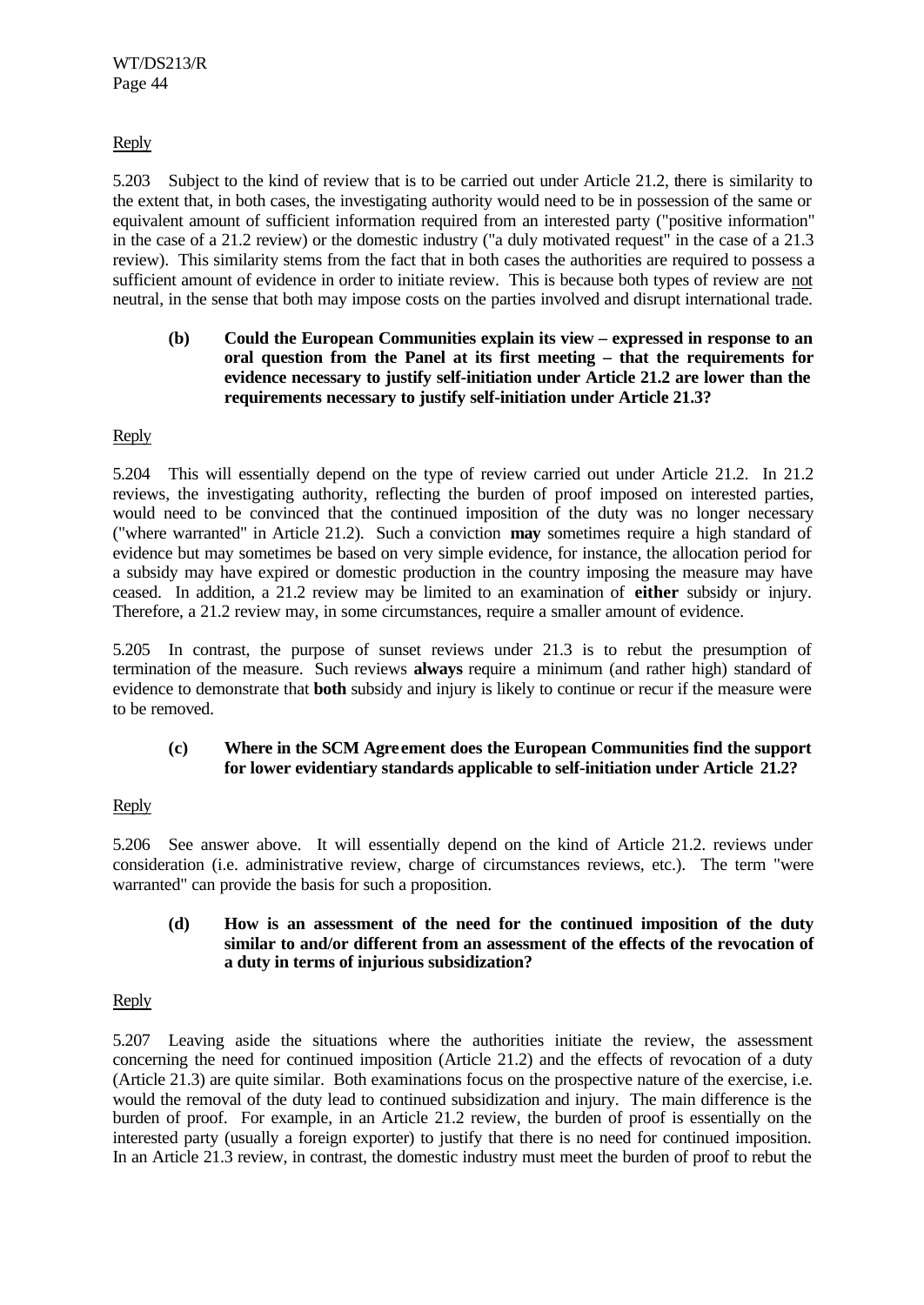presumption of expiry of a duty. In both cases, however, the authorities are required to make a positive determination about subsidization, causality and injury.

**Q13. The European Communities argues that, "in order to initiate a sunset review on its own initiative, the domestic authorities should be in possession of the same level of evidence that would be required in a 'duly substantiated request' from the domestic industry".**<sup>67</sup>

## **(a) What does the European Communities understand by the term "duly substantiated request"?**

## Reply

5.208 In the EC's view, therefore, a "duly substantiated request" is a request by or on behalf of the domestic industry that contains sufficient evidence that the expiry of the measures would be likely to result in a continuation or recurrence of subsidization and injury, in order to justify a review under Article 21.3. Such a likelihood may, for example, be indicated by evidence of continued subsidization and injury, or evidence that the removal of existing injury is due to the existence of measures. A "duly substantiated" request should normally, inter alia, contain information on:

- the volume and value of domestic production
- the volume and value of the production of petitioners
- volume and value of total imports
- volume and value of subsidized imports
- evidence with regard to the existence, amount and the nature of the subsidy, plus evidence relating to its continuation or recurrence
- information regarding the effect of imports on prices, production, lost sales
- causality between subsidized imports and injury, and evidence of why such injury will continue or recur.

Although the exact content of a duly substantiated request under Article 21.3 will differ in some ways from the content of an application under Article 11.2, since an Article 21.3 request will relate to a situation where measures are in force and injurious subsidization has already been established, the elements contained in an Article 11.2 should normally be present.

**(b) In the view of the European Communities, is there any difference between the evidentiary standards required for the initiation of reviews under Article 21.3 upon request from the domestic industry and those required for the selfinitiation of reviews under Article 21.3 by investigating authorities?**

### Reply

l

5.209 The evidence required in a request from the industry and self-initiation should for all practical purposes be the same. The purpose of the evidentiary standard is to guarantee that genuine cases are brought which are backed-up by concrete evidence. If a different standard would apply to selfinitiation, this would seriously alter the rights of affected parties and would allow circumvention of these mandatory provisions. This would open the door for situations where the domestic industry does not succeed in creating a prima facie case, but the investigating authority could circumvent it by self-initiating since the evidentiary standard would be different (i.e. lower).

5.210 The EC's point is that a correct interpretation of the purpose of Article 21.3 requires investigating authorities to self-initiate reviews only on the basis of sufficient evidentiary support.

 $67$  First Written Submission of the European Communities, para. 65.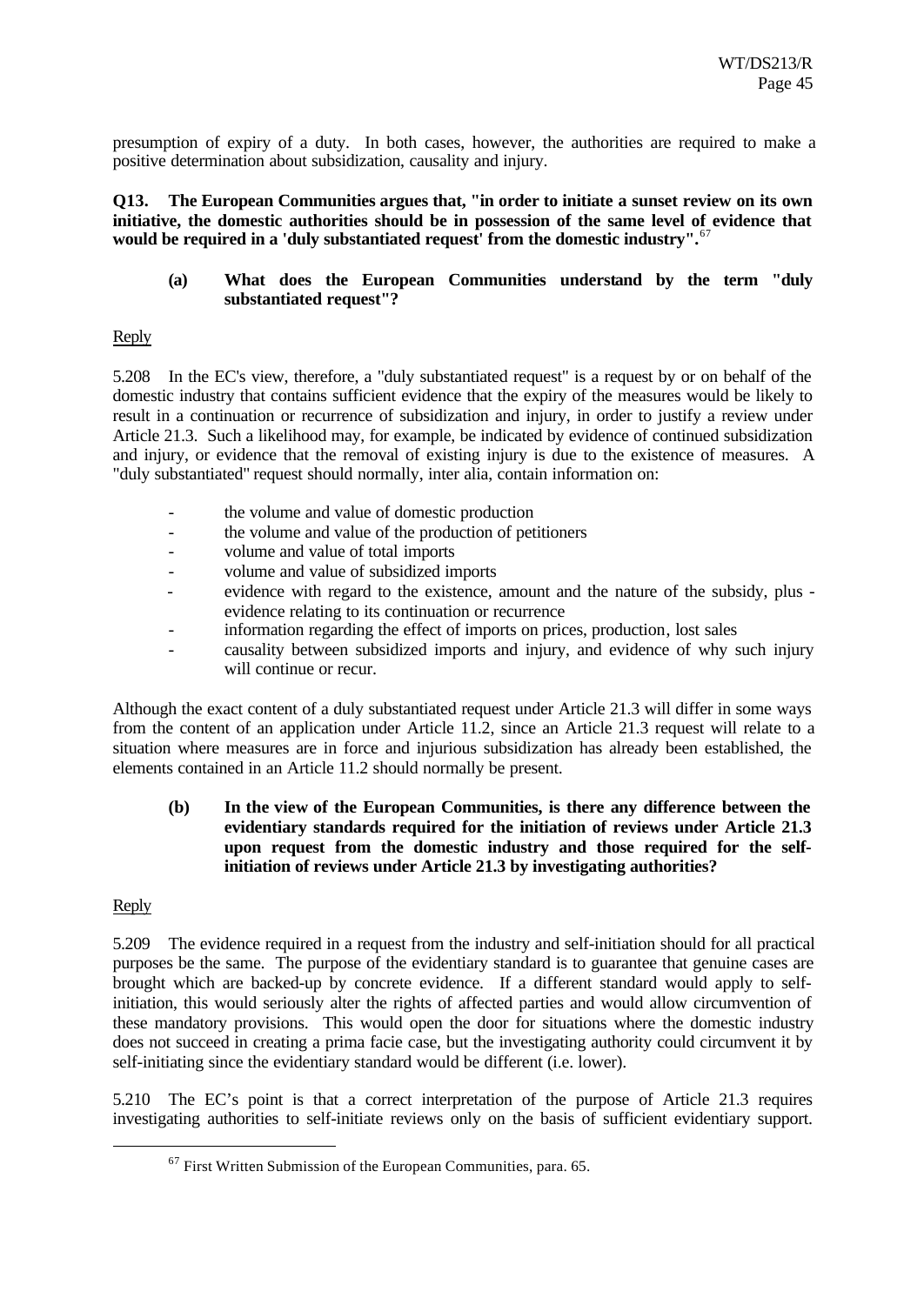Where investigating authorities are free to initiate, as it is the case in the US, without any evidentiary support at all, a major distortion of the system as established by the *SCM agreement* was a parallel between the EC "automatic" notice of impending expiry and the US "automatic" notice of initiation of a CVD measure. The EC duly emphasized the fundamental difference between the "legal effect" attached to these notices: one (the EC) notifies that an expiry is impending, and placing the onus on the domestic industry to produce evidence, without putting any burden on the exporters; the other (the US) actually initiates an investigation without evidence and requires an important and burdensome action from exporters to produce evidence that the measure should not expire. This is a clear reversal of the burden of proof.

5.211 However, it should be noted that *de facto* the actual function and scope of the EC notice of impending expiry and the US notice of initiation is the same: to notify the domestic industry the imminent deadline. Actually, the two documents look quite alike and contain the same type of information. The substantial difference is that, under EC law, following a notice of impending expiry the domestic industry must produce a "duly substantiated request" in order to have the sunset review initiated, whereas under US law it is enough for one company to simply manifest its interest. Without such so-called "adequate response" from a domestic producer (which can be a two-line letter), DOC must terminate the sunset review by law.<sup>68</sup> This clearly shows that the automatic self-initiation by DOC is simply a device for lowering the level of evidence required from the domestic industry in order to initiate a sunset review. Such is possible only if one admits that an investigating authority can initiate a sunset review automatically, i.e. by definition without any shred of evidence.

**Q14. In paragraph 52 of its oral statement at the first meeting of the Panel, the European Communities comments that "a panel must not only revise the evidence submitted to it by the parties, but also all other evidence, including evidence it might consider necessary to get it [sic] itself under Article 13 DSU". Could the European Communities explain this view in light of the recent decision of the Appellate Body in** *United States – Cotton Yarn***<sup>69</sup> concerning the evidence a panel may consider in reviewing a determination by a Member?**

### Reply

l

5.212 The EC agrees with the Appellate Body's findings in paragraphs 62-81 of the report in *United States – Cotton Yarn*. The Appellate Body has taken particular care to clarify that its findings in that case were limited only "to facts which predate the determination, but which was not in existence at the time the determination was made" by the competent authorities of a Member (at paragraphs 67 and 78). It also clarified that the evidence it was dealing with in that case was "evidence in the form of data that had not been compiled at the time of the determination and, hence, could not have been known." (at footnotes 39 and 51). It follows from the above description that the factual basis of the EC's claim in the present case is very different from the one examined by the Appellate Body in the *Cotton Yarn* case. The evidence the EC claims the US authorities should have taken into account is evidence that definitively existed at the time the determination made by the DOC and, moreover, it was well known to the US authorities since they were the actual authors of that evidence (which is also in the form of data on the declining balance methodology and the level of subsidization of the German exporters under the CIG programme). The accuracy of the above is not

<sup>68</sup> Section 751(c)3(A) of the Tariff Act 1930 states under the heading "No response": "*If no interested party responds to the notice of initiation under this subsection, the administering authority <i>shall issue a final determination, within 90 days after the initiation of a review, revoking the order or terminating the suspended investigation to which such notice relates*".

<sup>69</sup> *United States – Transitional Safeguard Measure on Combed Cotton Yarn from Pakistan* ("*United States – Cotton Yarn*"), Report of the Appellate Body, WT/DS192/AB/R, adopted 5 November 2001, paras. 67-81.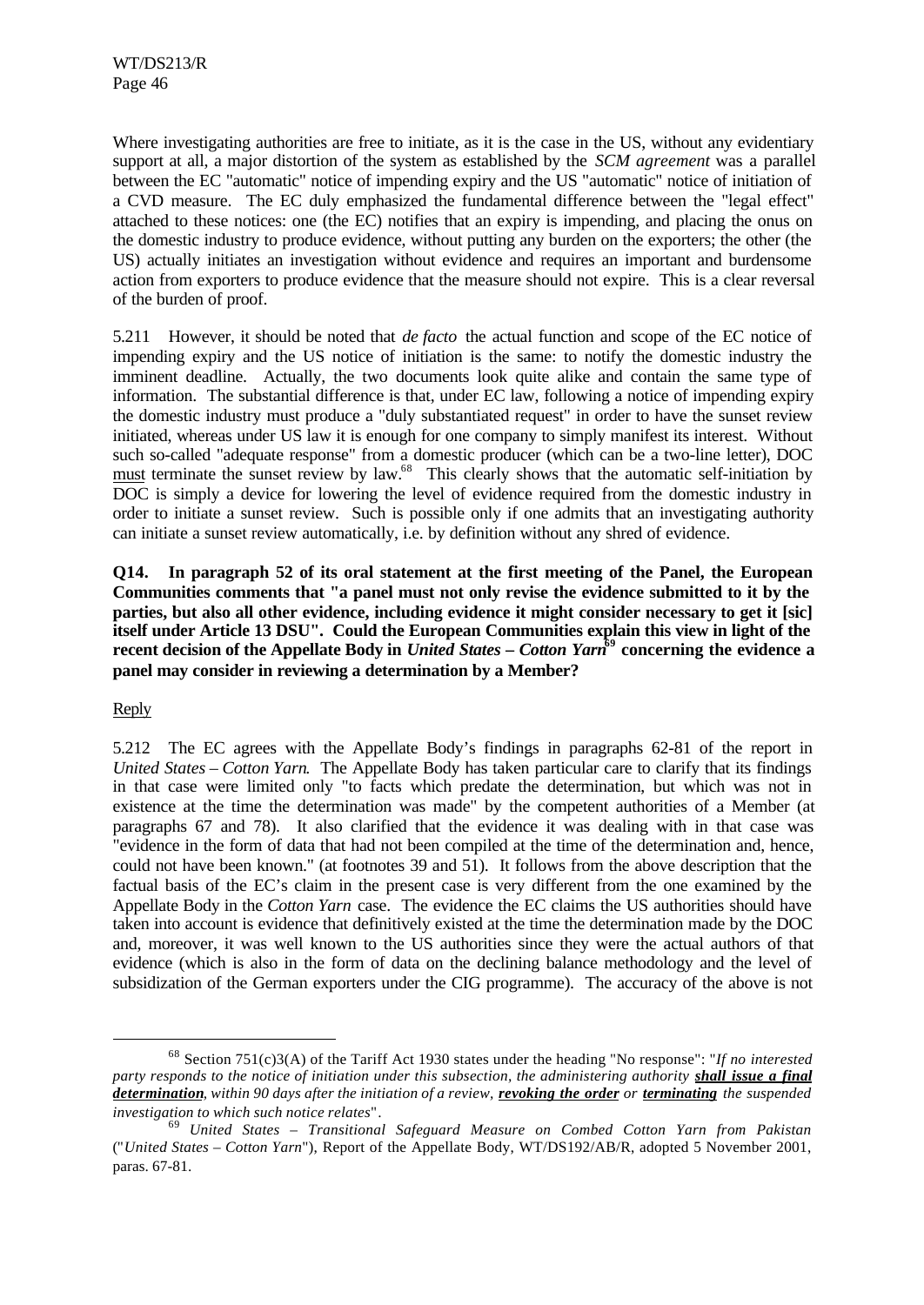denied even by the DOC in its final determination in this case nor by the US's submissions to the Panel so far.

5.213 The EC also agrees with the summary of the "key elements" the Appellate Body laid down on the standard of review that panels should follow under Article 11 of the DSU (at para. 74). The EC notes that the Appellate Body cited with approval its previous finding that the national authorities "must undertake additional investigative steps, when the circumstances so require, in order to fulfil their obligation to evaluate all relevant factors" (at para. 73). That is why the EC considers that for the purpose of determining whether the US authorities have evaluated all relevant factors and examined all pertinent facts, the Panel can take advantage of the provision of Article 13 of the DSU. It is also noteworthy that in the view of the Appellate Body "in describing the duties of competent authorities, we simultaneously define the duties of panels in reviewing the investigations and determinations carried out by competent authorities" (at para. 73). Furthermore, the EC agrees that the standard of review laid down by the Appellate Body with respect to the Safeguards Agreement are equally applicable to the standard of review to be applied under the SCM *Agreement* (at para. 76).

5.214 What is particularly important is the finding by the Appellate Body that "a panel reviewing the due diligence exercised by a Member in making its determination … has to put itself in the place of that Member at the time it makes its determination" (at para. 78). Application of this principle to the facts of the present case would clearly require the present Panel to consider the evidence that existed and was made available to the US DOC but which it refused to take into account on the erroneous allegation that it was submitted outside the time limit. This was not only relevant evidence but evidence indispensable for the proper conduct of the sunset review. The legal consequence of the US DOC's refusal to consider it should lead to the reversal of the DOC's findings. The EC does not request the Panel to carry out a *de novo* review in this case but simply to find that the DOC's determination is inconsistent with the US obligations under Article 21.3 of the *SCM Agreement* to determine subsidization, causality and injury, and because it refused to consider highly relevant evidence that existed at the time of the determination and of the existence of which they were fully aware at that time.

**Q15. The Panel notes the following US statement: "As a starting point for making its likelihood determination in the sunset review, Commerce considered the countervailable subsidies and programmes used, and the amount of the subsidy determined, in the original investigation. As explained in Commerce's preliminary sunset determination, the rationale for this approach is that the findings in the original investigation provide the only evidence reflecting the behaviour of the respondents without the discipline of countervailing measures in place".<sup>70</sup> The Panel further notes the European Communities' arguments contained in paragraph 23 of its oral statement at the first meeting of the Panel. On what legal basis does the European Communities challenge the US Department of Commerce's ("DOC") use of the CVD rate from the original investigation (or a review under Article 21.2), and the rationale for the use of this rate?**

# Reply

l

5.215 The legal basis is Article 21.3, which imposes a clear obligation on the US authorities to make a fresh determination of likelihood of subsidization, causality and injury. The CVD rate from the original investigation may in some cases be an element to take into account in the fresh determination in a sunset review. However, the US law and practice is to use invariably this rate from the original investigation in sunset reviews, even in cases, such as the present one, where exporters and foreign governments have presented concrete and verifiable evidence to show that the subsidy has changed or ceased to exist.

 $70$  First Written Submission of the United States, para. 92 (footnote deleted).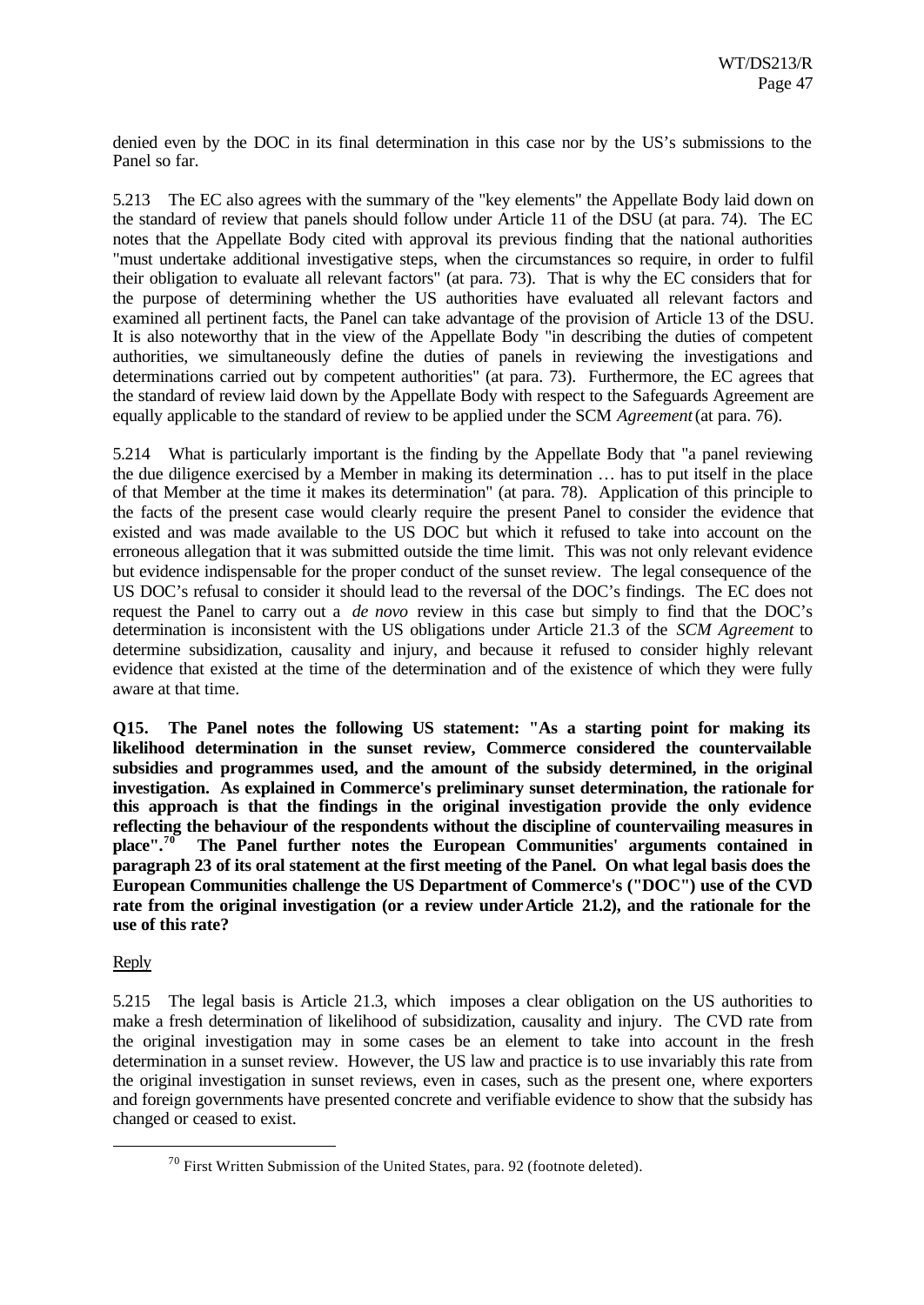5.216 The US argument that "…the findings in the original investigation provide the only evidence reflecting the behaviour of the respondents without the discipline of countervailing measures in place" is without merit, particularly in the case of a subsidy recognized by the US DOC to be a non-recurring one. In such a case, in the absence of new subsidies, it is definitively known that the amount of the subsidy will fall and is bound to disappear within the determined period of time in the original investigation.

5.217 The US DOC systematically refuses to change the original duty rate likely to prevail, even where administrative reviews have shown massive fall in non-recurring subsidies. In such cases, it always recommends the original rate, even if, as in some cases, this rate dates back to 15 years. For example, in the case of **Certain carbon steel products from Sweden,** for which the expedited review was concluded on 29 March 2000, the US DOC alleged that the Swedish exporters will continue to benefit from two subsidy programmes beyond the end of the review. In light of this position, DOC has decided to confirm the original subsidy rate of 8.77 per cent, which dates from October 1985, even though in the most recent administrative review (covering the year 1997) the subsidy rate was determined to be only 0.72 per cent. Since the subsidies in question are long-term loans allocated over time, the future amounts of benefit are clearly predictable and are not going to increase. It is, therefore, hard to see how the subsidy amount will ever go beyond 0.72 per cent.

5.218 Similarly, in the case of **Corrosion-resistant carbon flat steel products from France**, also concluded on 29 March 2000, the DOC has opted for the rate from the original investigation of 15.13 per cent, first imposed in 1993. Although no administrative reviews have been carried out in this case, a recent new countervailing duty investigation<sup>71</sup>, presumably reflecting the level of subsidy without the discipline of an order in place, found a subsidy rate of 5.38 per cent for the company Usinor, the same exporter as in the above case. Given that the subsidies appear to be untied in both cases, there is no reason for the US DOC not to refer to sheet and strip rate in the context of the sunset review and to report a lower rate to the ITC. Furthermore, the US DOC appears to have much more flexibility when it comes to i**ncreasing** the rate of a countervailing duty likely to prevail. In the **Cut-To-Length Carbon Steel Plate from Belgium case (C-423-806),** DOC increased the CVD rate which is likely to prevail from 0.96 per cent in the original investigation (of 1993) to 1.05 per cent in the sunset review. Although one administrative review was conducted by DOC in which the CVD rate was established at 0.69 per cent, DOC did not take these findings into account because it considers that all the subsidy programmes countervailed in the original investigation remained in place. Likewise, in the sunset review in the case of **Sugar from the EC (C-408-046)**, a measure which dates from 1978, the CVD rate was increased from 10.8 cts/pound to 23.69 cts/pound.

5.219 If a final determination of likelihood of recurrence or continuation of subsidization and injury in a sunset review had to be based exclusively on evidence reflecting the behaviour of the exporters in the original investigation without taking into account the order in force, it is self-evident that a respondent will never succeed in getting rid of a CVD duty on such basis. As a matter of fact this is what happens in the US: DOC has never found until now that there was no likelihood of recurrence or continuation of subsidization in a CVD sunset review against EC exports.

5.220 There is, therefore, a need to understand what exactly the US means by using the terms "the findings in the original investigation provide the only evidence reflecting the behaviour of the respondents without the discipline of the countervailing measures in place". This reference to the socalled "discipline in place" in fact assimilates CVD orders to antidumping duties. The rationale of granting subsidies and imposing CVD orders are, however, drastically different from those pertaining to dumping and the imposition of AD duties. In the latter case there is one actor, the individual exporter, who can swiftly decide the whole strategy of the company regarding when, where and at what price to export, if the AD duty were to expire. Conversely, in the case of subsidies the situation

l

<sup>71</sup> Stainless steel sheet and strip from France, July 1999.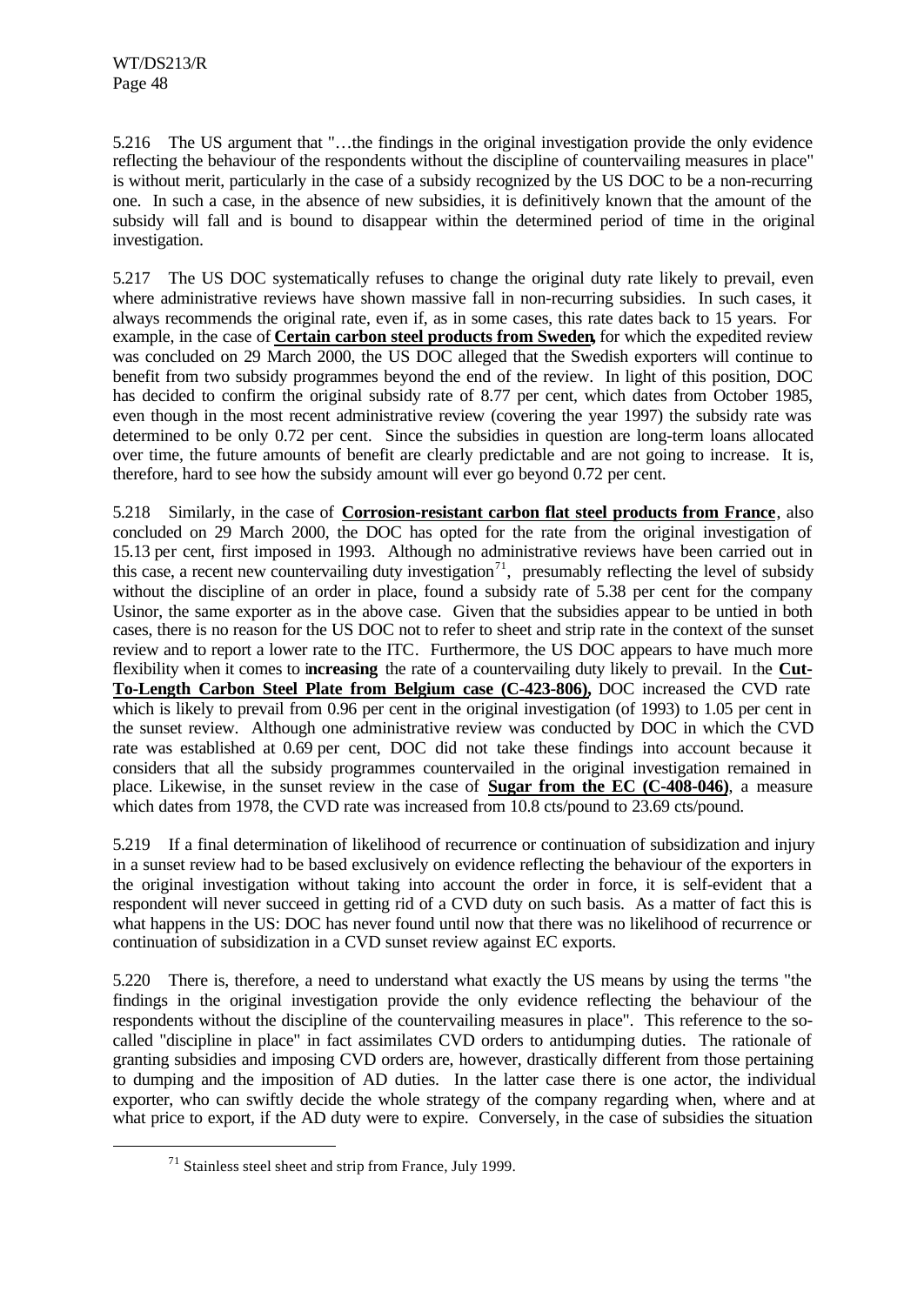is not the same, because governments normally do not behave commercially in the same way as individual companies. For instance, in case of non-recurring subsidies, it is more reasonable to assume that governments will not rush again to grant a new subsidy if a CVD order were allowed to expire. The principle is that granting a new subsidy or increasing the level of an existing one is normally subject to rather different considerations (e.g. availability of funds, existence of social, regional, restructuring, environmental or other reasons in favour of continuing the subsidy, etc.), which distinguish them clearly from the natural desire of individual companies to swiftly divert exports in order to increase profits when an AD order is left to expire. Moreover, subsidies take normally time to be discussed and decided in national parliaments and this further distinguishes them from dumping practices. To speak of a "discipline in place", therefore, is to disregard completely the peculiarities and specificities of the reasons for which governments usually grant subsidies, compared to the risk of recurrence of dumping. It follows that as a matter of fact and law a CVD order is not a "discipline" in particular in case of non-recurring, declining subsidies, since such a subsidy has been given in the past, has been consumed for the period of time lapsed and is known that it will not recur in the future. It can, therefore, be said with confidence that in such cases the CVD order has no "disciplining" effect on exporters' behaviour. It also follows that applying again the rate of subsidy determined in the original investigation is a clear violation of Article 21.3 and the obligation to make a fresh determination on likelihood of subsidization, causality and injury.

#### **Q16. Please respond to the following:**

**(a) Could the European Communities comment on the difficulty inherent in a review under Article 21.3 of making a forward-looking assessment, given that the data for the previous five years reflect government and exporter behaviour with "the discipline of countervailing measures in place"<sup>72</sup>?**

#### Reply

l

5.221 First, as explained above, the EC contests the US assumption that there is "a discipline in place" which is likely to modify in any significant way the behaviour of governments and of the exporters in case a CVD order were allowed to expire. Second, a determination about the likelihood of continuation or recurrence of subsidization, causality and injury must necessarily be based on projections extrapolating from existing data. There is nothing unusual or especially difficult in this regard because governments are quite used to make this type of determinations in a number of situations. For example, in a different but, *mutatis mutandis*, comparable situation, the Appellate Body said in *United States – Lamb Safeguard* report the following:

"*As facts, by their very nature, pertain to the present and the past, the occurrence of future events can never be definitively proven by facts*. There is, therefore, a tension between a future-oriented "threat" analysis, which, ultimately, calls for a degree of "conjecture" about the likelihood of a future event, and the need for a fact-based determination. *Unavoidably, this tension must be resolved through the use of facts from the present and the past to justify the conclusion about the future, namely that serious injury is "clearly imminent*".<sup>73</sup>

Had the US used facts from the present, and if necessary from the past, to justify its conclusions about the future in the present case, there should have been only one possible outcome, i.e. the termination of the CVD order in question because the level of the subsidy would have been clearly below the

<sup>72</sup> First Written Submission of the United States, para. 92.

<sup>73</sup> See Appellate Body Report, *United States - Safeguard Measures on Imports of Fresh or Frozen Lamb Meat from New Zealand and Australia ("United States - Lamb Safeguard")*, WT/DS177/AB/R, WT/DS178/AB/R, adopted 16 May 2001, para. 136, emphasis added.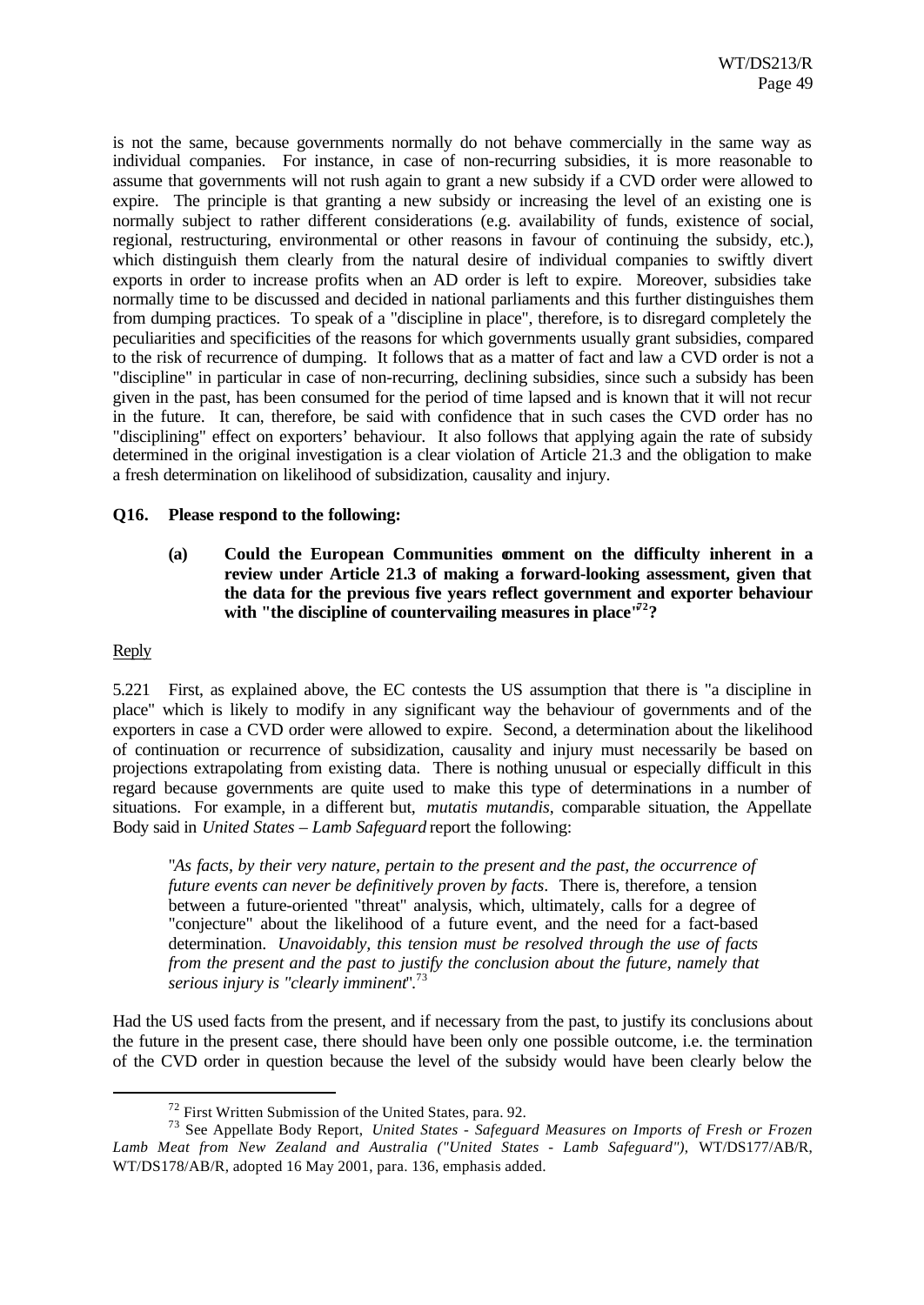1 per cent ad valorem *de minimis* rule applicable in reviews.<sup>74</sup> As explained time and time again, the CIG programme was determined by the US to be a non-recurring, declining subsidy. Applying the US's own calculation methodology, the amount that would have continued after 2000 is equivalent to zero. No new subsidies have been shown by DOC to exist or were likely to be granted in the period in question. There were, therefore, clearly no present or past facts that could justify a conclusion about the future different from the need to terminate immediately the CVD order applicable to the products in question.

5.222 The EC does not accept, therefore, the view that a review under Article 21.3 involves difficulties. Governments are used to this type of calculations and there can be no excuse to merely side step any need to undertake a fresh froward-looking determination in a sunset review on the basis of such alleged difficulties. Therefore, the EC considers that, as a general rule, the same elements, which the investigating authorities took into account in the original investigation in a retrospective manner, should be analysed in a prospective way during the sunset review.

## **(b) What range of factors needs to be taken into account, in the view of the European Communities, in making this forward-looking assessment?**

# Reply

l

5.223 As explained above, the EC considers that, as a general rule, the same elements and factors that the investigating authorities took into account in the original investigation in a retrospective manner should be analysed in a prospective way during the sunset review. These are laid down essentially in Articles 11, 12 and 15 of the *SCM Agreement*. However, the range of factors to be taken into account in making the forward-looking assessment necessary to establish the likelihood of recurrence or continuation of subsidization has to be evaluated on case by case basis, as it mainly depends on the kind of subsidy under examination. For example, if it is a recurring unemployment subsidy, the investigating authorities should consider the likelihood of lay-offs within the reasonable future. In the case at issue, however, the main subsidy was a non-recurring subsidy that by definition cannot recur. There could have been no continuation of benefits in such a case, if the US authorities were simply to take into consideration the calculation memorandum that was part of the file of the original investigation.

5.224 As noted above, an aspect to be considered in order to determine the likelihood of recurrence or continuation of subsidization may also be the CVD rate from the original investigation. But there are several other factors and some of them may be more relevant and important ones. For example, consideration should be given to old subsidy programmes now terminated, new subsidy programmes that did not exist at the time the original investigation was made, changes in existing programmes, economic situation of the exporting company, its production, etc. These are some very important factors to be taken into account in a sunset review, together with the expected behaviour of the foreign government. In a sunset review, the forward-looking aspect of the assessment, implied by the terms "would be likely to lead to", refers in particular to the continuation or recurrence of subsidization, causality and injury. Because this involves a certain amount of projections extrapolating from existing data, it may be argued that Article 21.3 somewhat "softens" the requirements in particular of Articles 11.2 and 11.3 of the *SCM Agreement* relating to the "existence" of subsidization and injury. However, a sunset review determination that is based only on the CVD rate established in the original investigation or one that does not apply the 1 per cent *de minimis* rule violates clearly the whole object and purpose of the *SCM Agreement*. The US, instead of conducting a fresh "determination" in the proper sense of this term, advance as excuse reasons pertaining to the difficulties in calculating the numerator or denominator in the formula used to calculate the subsidy. These are not exceptional nor

<sup>74</sup> Moreover, it would have also been below the 0.5 per cent ad valorem *de minimis* rule applied by the US under national law.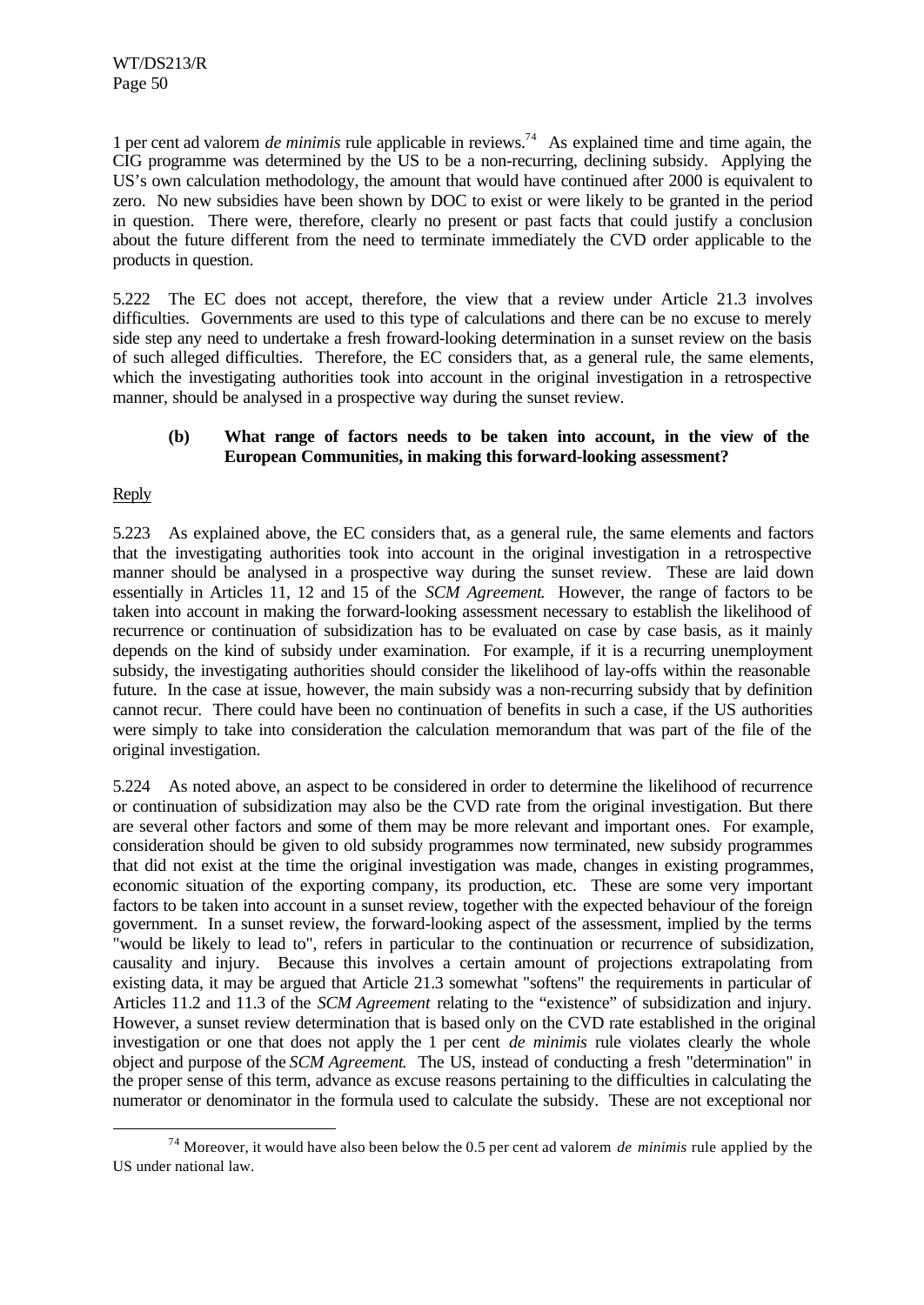insurmountable difficulties, however, and the US takes no concrete steps and does absolutely nothing positive to deal with them, other than simply acknowledge their existence.

## **(c) In this regard, the Panel notes the view of the European Communities – expressed in response to an oral question posed by the Panel at its first meeting – that the CVD rate from the original investigation can only be "a starting-point". Please explain in detail.**

## Reply

5.225 As explained above, the CVD rate from the original investigation may be just one of the factors to take into account in a sunset review. In this sense only it is a "starting point". For example, it is obvious that in a case of a non-recurring, declining subsidy the original CVD rate cannot be used as such, since the benefits of the subsidy are bound to expire.

5.226 On a more general plane, it should be noted that the text of Article 21.3 does not state expressly how exactly to conduct a sunset determination. However, there is nothing unusual in that, as other provisions of the same Agreement or of other WTO Agreements do not always laid down in detail provisions about their concrete application and implementation. This is because the applicable rules can be easily inferred. The identification of those rules is normally done on the basis of the customary rules of interpretation of public international law (Art. 3.2 DSU). One such recent example provides the Appellate Body report in *United States – Cotton Yarn* case, where the Appellate Body recognized the lack of explicit provisions on how to conduct a comparative analysis of the effects of imports under Article 6.4, second sentence, of the ATC Agreement (at paragraph 117), and resolved the issue by having recourse to the generally accepted rules of interpretation in the ensuing paragraphs (paras. 117-121) before turning to the specific provision of Article 6.4 and the facts of that case (at paras. 122-127).

5.227 This is what the EC proposes the Panel to do also in the present case. As explained above, as well as in the written and oral submissions, a sunset determination has, as a starting point, to take account of the same elements and factors that the investigating authorities took into account in the original investigation. This is, however, obviously not enough in the context of a sunset review for a number of reasons, e.g. because old subsidy programmes may now be terminated, new subsidy programmes may enter into force that did not exist at the time the original investigation was made, changes in existing programmes, economic situation of the exporting company, its production, etc. The non-recurring and declining nature of the subsidy is also a very important factor to take into account. To interpret the text of Article 21.3 otherwise would be to reduce the terms "shall determine" and the whole object and purpose of sunset reviews to inutility, as the Appellate Body said in the *United States – Cotton Yarn* case (at para. 121), because this will lead to the unjustified continuation of CVD measures for five more years. The US law and practice on sunset reviews provides a concrete example of such a flagrant violation of these basic principles of interpretation, because the US does not apply the 1 per cent *de minimis* rule in sunset reviews. The result is that a subsidy that was found to be below the 1 per cent *de minimis* rule in the original investigation will continue for five more years because the US uses in sunset reviews the CVD rate established in the original investigation.

**Q17. Please explain what the European Communities understands by the term "total steel sales", contained in paragraph 5 of the European Communities' oral statement at the first meeting of the Panel, and how it applies to the calculation of likely ad valorem subsidy rates.**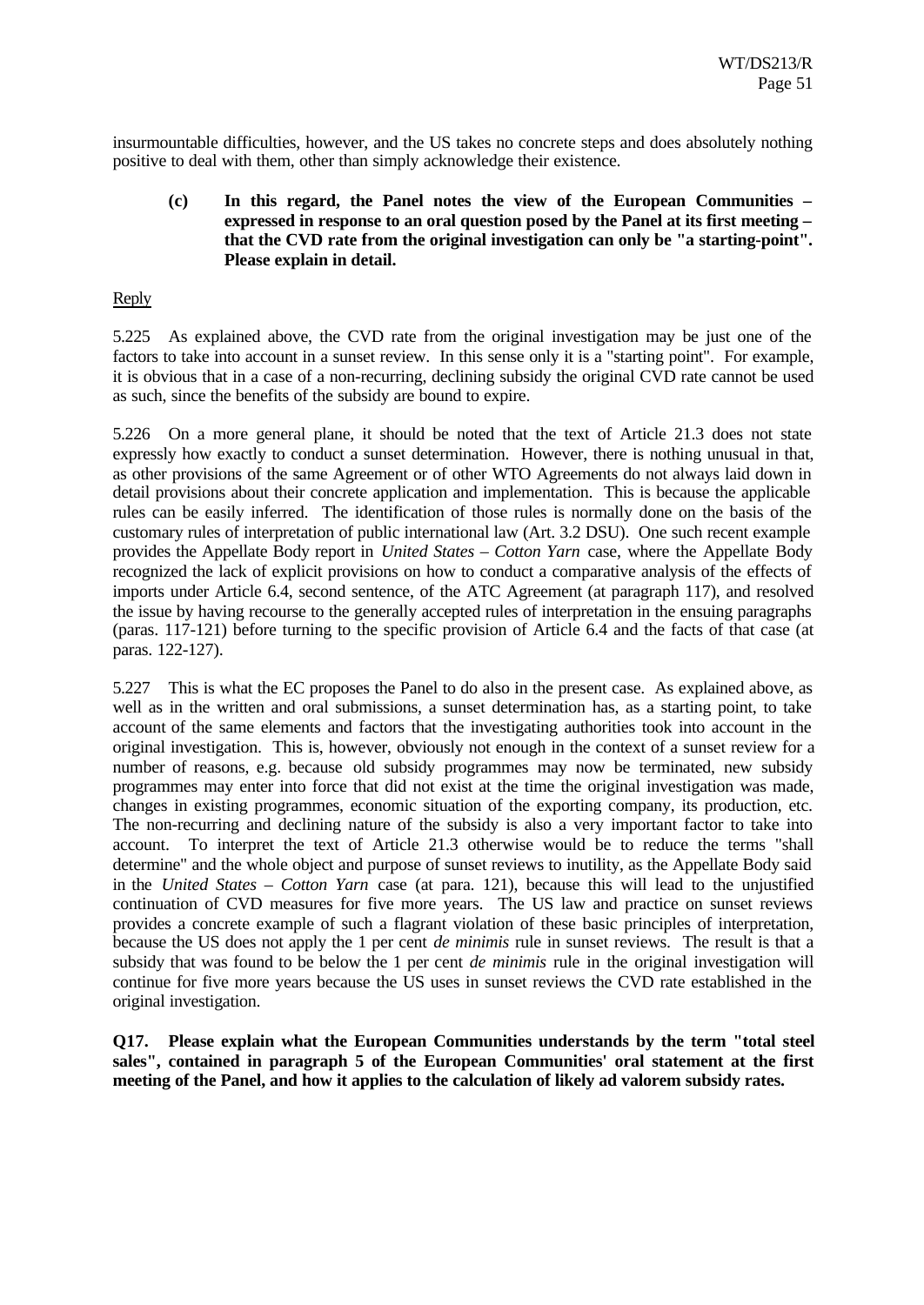Reply

5.228 The term "total steel sales" contained in paragraph 5 of the EC's oral statement refers to the total sales of the respondent companies in 1991. Pursuant to its regulations, the US DOC calculates an ad valorem subsidy rate for domestic subsidies by dividing the amount of the benefit allocated to the period of investigation by the sales value of all products sold by the respondent during the period of investigation (19 C.F.R. § 351.525(a) & (b)(3)).

**Q18. In the view of the European Communities, were the EC respondent parties given "ample opportunity [by the DOC] to present in writing all evidence which they consider[ed] relevant in respect of the investigation in question", within the meaning of Article 12.1:**

- **(a) Prior to the DOC's determination of 20 October 1999 to conduct a full review under Article 21.3;**
- **(b) Following such determination and prior to the DOC's preliminary determination of 27 March 2000; and**
- **(c) Following such determination and prior to the DOC's final determination of 2 August 2000?**

**Why or why not?**

Reply

5.229 As regards (a) above, the EC respondent parties were not given any opportunity, let alone an ample one, to present in writing "all evidence which they considered relevant in respect of the investigation in question". This is because the US authorities initiated automatically and of their initiative the sunset review. The US argument that the affected respondents had 15 months to prepare (e.g. para. 103 of  $\mathbf{f}^{\text{st}}$  US written submission) is, therefore, totally misleading, false and irrelevant because the type of comments the respondents could and were allowed to submit before the initiation concerned only "the proposed schedule and grouping of reviews", not the substance of the conditions applicable for a sunset review (see Exhibit US-1, Federal Register/Vol. 63, No. 103/Friday, 29 May 1998/Notices, page 29373).

5.230 As regards (b) above, the US informed the respondents by letter of 26 August 1999, i.e. four days before the actual initiation of the reviews (1 September 1999) (See Exhibit US-2). This letter provided 15 days to file a "notice of intent to participate" and 30 more days therefrom to file "substantive responses". The rest of the information contained in the letter provided information on the formalities on such filings. The vague nature of the US DOC's information request, however, coupled with its refusal to accept any factual information after the initial 35 days of a sunset review proceeding violate the provisions of Article 12.1. Unlike in new countervailing duty investigations and administrative reviews, the US DOC does not issue questionnaires in a sunset review. Instead, the US DOC requires the interested parties to respond to a short list of questions contained in its regulations (see 19 C.F.R. § 351.218(d)(3)). Most of these questions are perfunctory in nature, seeking information concerning the name and address of the party's legal representative and the party's historic countervailing duty rates (see 19 C.F.R. §  $351.218(d)(3)(ii)(A)$  & (iii)(A)). For example, with respect to the key issue of the likely continuation or recurrence of subsidization, the US DOC regulations simply request the interested party to provide a "statement regarding the likely effects of revocation of the order...under review, which must include any factual information, argument, and reason to support such statement." (see 19 C.F.R. § 351.218(d)(3)(ii)(F)).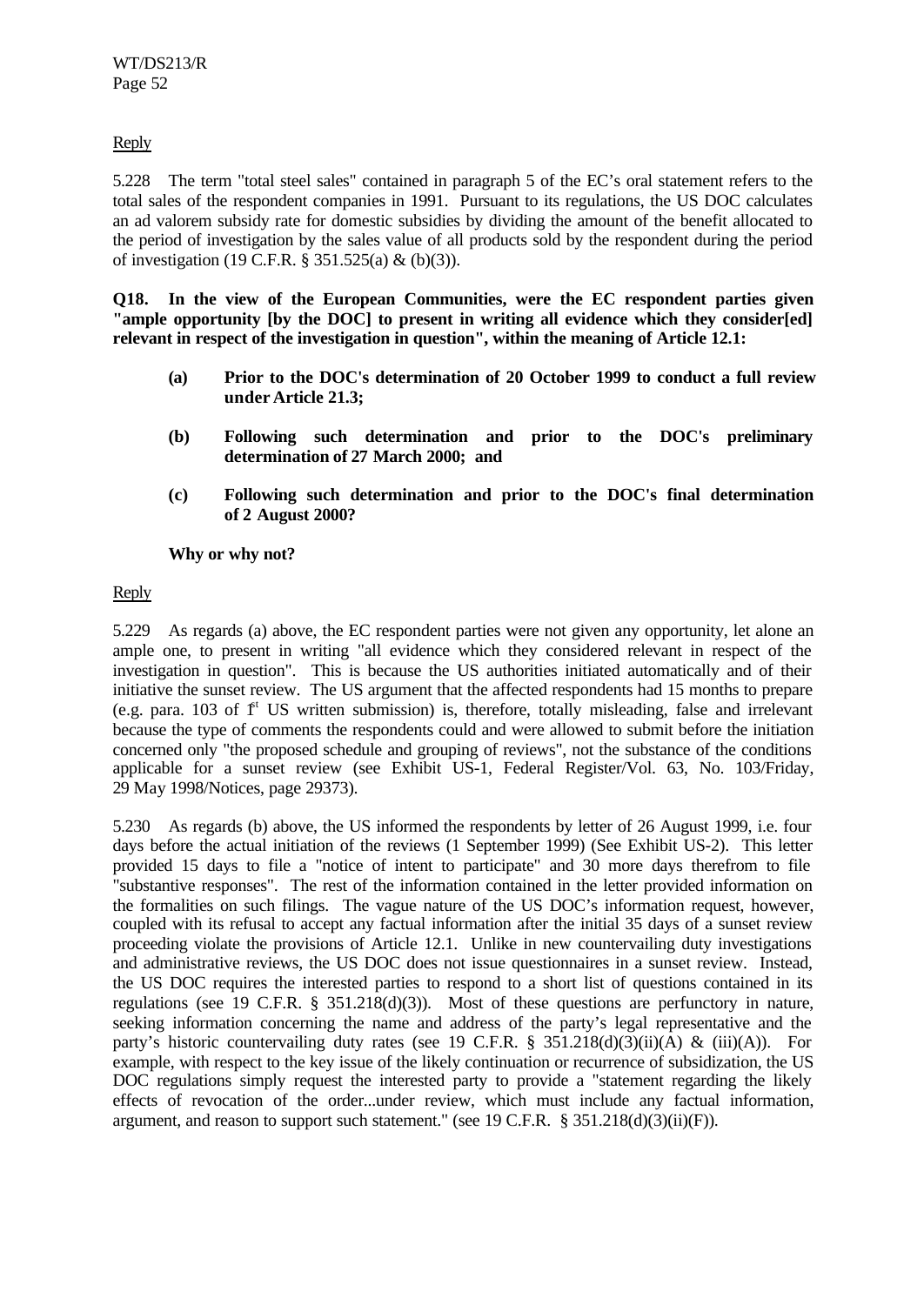5.231 In addition to this vague request for information, the US DOC regulations provide that "the Secretary normally will not accept or consider any additional information from a party after the time for filing rebuttals has expired." (see 19 C.F.R. § 351.218(d)(4)). Under the sunset regulations, rebuttals are required to be filed within 35 days of the publication of the notice of initiation in the Federal Register (see 19 C.F.R. § 351.218(d)(3) & (4)). Thus, under the US DOC's regulations, an interested party, guided only by the vague request to provide any factual information regarding the likely effects of revocation of the countervailing duty order, has merely 35 days to provide all of its factual information in the sunset review. Moreover, until the preliminary determination is made it knows completely nothing of the information possibly submitted by the other parties, the domestic industry or taken ex officio into account by DOC. In light of the fact that the sunset review statute provides DOC with 240 days in which to make its sunset review determination, there can be no justification for such a restrictively short period for providing factual information and to respond to the information submitted by the other interested parties (see 19 U.S.C.  $\S$  1675(c)(5)). Moreover, the fact that the US DOC's decision as to whether or not to conduct a full sunset review is not issued until 50 days after publication of the notice of initiation means that, even after the US DOC makes a determination to conduct a full sunset review, the parties will be given no additional opportunity whatsoever to submit factual information in this regard (see 19 C.F.R. § 351.218(e)(1)(ii)(C)(1)). The EC submits that in order to comply with the provisions of Article 12.1, the US DOC must inform the parties of the specific information it requires to complete its determination in the particular case, allow the parties access to the information submitted by the other interested parties and give all the parties ample opportunity to provide the information at a meaningful point in the proceedings. That is not done by the US in sunset reviews under the existing laws, regulations and practices and it was definitively not done in the present case.

5.232 As regards (c) above, the first time that the US DOC commented on the information submitted by the parties in this case was in its preliminary results of 20 March 2000. In its issues and decision memo, the US DOC ignore the evidence submitted by the Government of Germany and the German producers showing that the CIG programme applied only to investments made prior to 1 January 1986 and that the amount of Capital Investment Grants paid after 1986 was so small that no countervailable benefit would remain after the end of the sunset review (see Issues and Decision Memo at p. 24-25, Exhibit EC-7). The DOC simply stated that, because there was evidence that Capital Investment Grants were received as late as 1990, it would "determine that benefit streams from this programme continue beyond the end of this sunset review." (Ibidem, at 25). It is important to underline that the US DOC did not give the German respondents any opportunity to submit additional evidence to respond to its comments in the preliminary determination. As explained in our written and oral submissions, the US DOC even refused a request to review its own calculation memoranda from the original investigation to determine the exact amount of the original grant payments made after 1986. The EC believes that such a procedure that leaves respondents in complete darkness as to precisely what information an investigating authority requires until it is too late to provide the information cannot satisfy the requirements of Article 12.1. The US law and practice does not respect several provisions of Article 12 of the *SCM Agreement*, which by virtue of Article 21.4 is fully applicable to sunset reviews. In particular, Articles 12.1 and 12.1.1 lay down a general obligation to provide "ample opportunity" to exporters to present in writing all evidence they consider relevant. Article 12.2 allows also for the right to present information orally. Article 12.3 establishes in effect a procedure of mutual dialogue by providing that the affected exporters should be given timely opportunity "to see all information that is relevant to the presentation of their cases … and to prepare presentations on the basis of this information". Moreover, Article 12.8 provides that before the final determination is made, disclosure should take place "in such sufficient time for the parties to defend their interests". The principle underlying Article 12 of the *SCM Agreement*, therefore, is that during all stages of the reviews the interested parties should be give ample opportunity to present evidence, to have access to the evidence presented by the other parties (except where confidentiality applies), to present counter-evidence and to defend their interests at all stages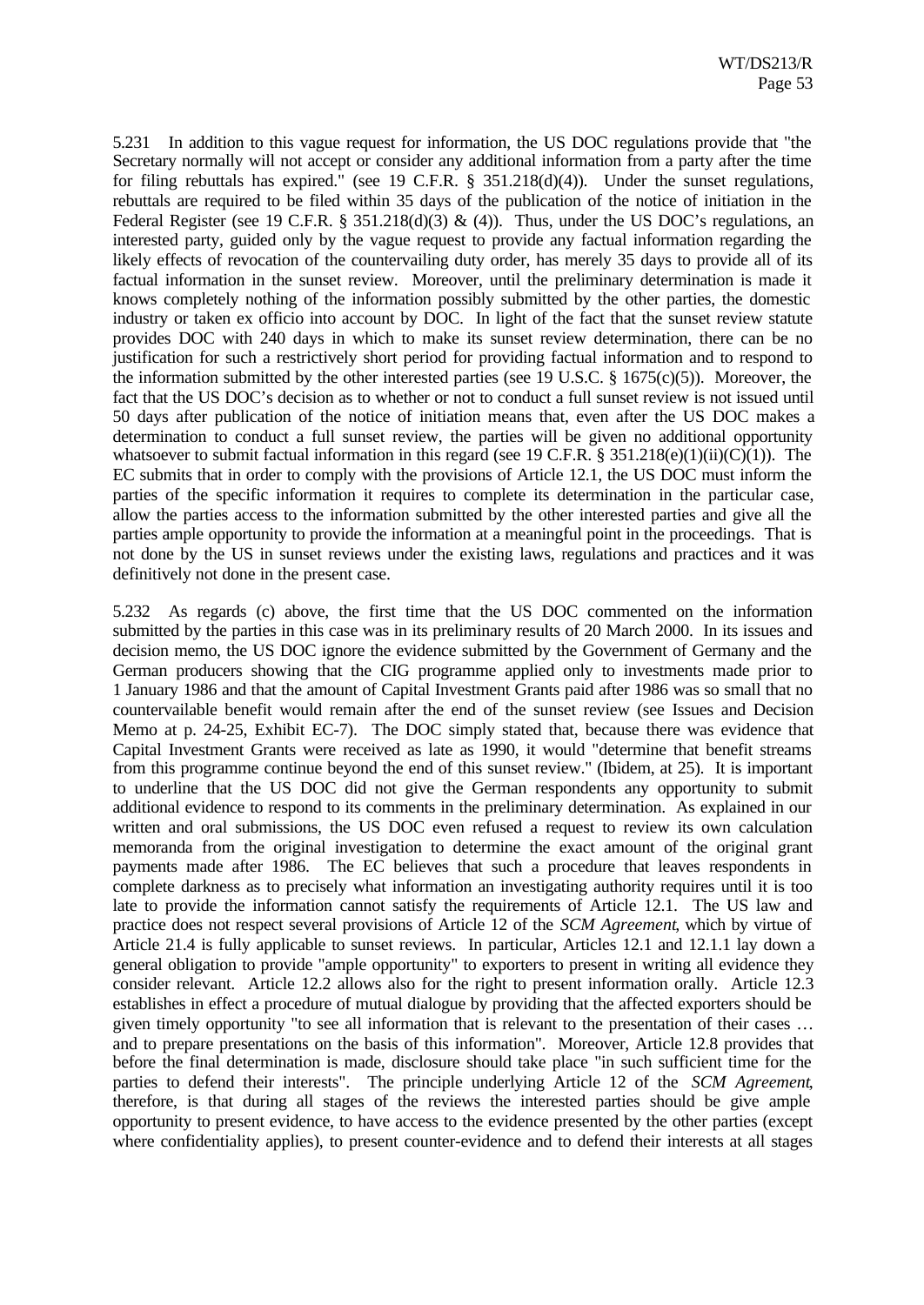leading up to the final determination. As explained above, all these procedural rights and due process requirements are not respected by the US DOC in sunset reviews and in the present case.

## **Q19. Does the European Communities consider that a review under Article 21.3 must involve a** *full* **CVD investigation? Please explain.**

# Reply

5.233 In principle yes. As stated above in response to question 7, investigating authorities in a sunset review must determine that all the conditions for the imposition of a countervailing duty, as laid down in Article 19.1, will continue or recur if the duty is terminated. However, since a CVD measure is already in force, this cannot be entirely identical to a new countervailing duty investigation. However, the investigating authority must collect, consider and, where appropriate, verify all available and relevant evidence in making its sunset determination. As explained above, it must also allow parties access to and provide them with ample opportunity to comment and defend their interests at all stages of the review, as happens in an original investigation.

5.234 The US DOC failed to do this in the present sunset review. For example, with respect to the CIG programme, US DOC ignored evidence that the CIG programme applied only to investments made prior to 1 January 1986 and that the amount of Capital Investment Grants paid after 1986 was so small that no countervailable benefit would remain after the end of the sunset review. The US DOC made no attempt to actually measure the benefit that would remain under the CIG programme after the end of the sunset review or to adjust the subsidy rate for the grants that were made prior to the end of 1986, the benefit of which would have expired under the 15-year allocation period. The US DOC simply continued to apply the 0.39 per cent subsidy rate calculated for this programme for the 1991 period covered by the original investigation, as if the programme were likely to confer the same benefit in 2001 as it did ten years earlier in 1991. The US DOC even refused to consult its calculation memoranda from the original investigation to determine the amount of grants paid after 1986.

5.235 This irrefutable presumption that the benefit of the CIG programme remained unchanged since 1991 is directly contrary to the evidence presented in the case. Because the CIG programme applied only to investments made prior to 1 January 1986, there is no conceivable way that the benefit in 2001 would continue at the same level as in 1991. This is especially true in light of the evidence that the last grant payment under this programme was made in 1990. Even the US producers conceded that the CIG programme had expired (see Issues and Decision Memo at 25 n.36 (Exhibit EC-7)).

## **Q20. In the view of the European Communities, does the SCM Agreement require the record of the original investigation, in its entirety, to be made part of the record of the review under Article 21.3? Please explain in detail.**

### Reply

5.236 Yes. It is beyond doubt that Article 21.4 requires ("shall apply") the authorities to give parties in a sunset review access to the entire record (that is all information and evidence relevant to an investigation and not covered by the confidentiality provisions) in the same way as in the original investigation. For example, to the extent that the US DOC relies upon the rates calculated in its original investigation, it must, at minimum, make its original determination and all documents showing how the rates therein were calculated (i.e., the calculation memoranda) part of the record of the sunset review. Moreover, Article 12.2 requires that any decision must be based only on information what is in the record and which has been made available to all parties. Article 12.3 requires that all parties should be able to see all information that is relevant, and Article 12.8 requires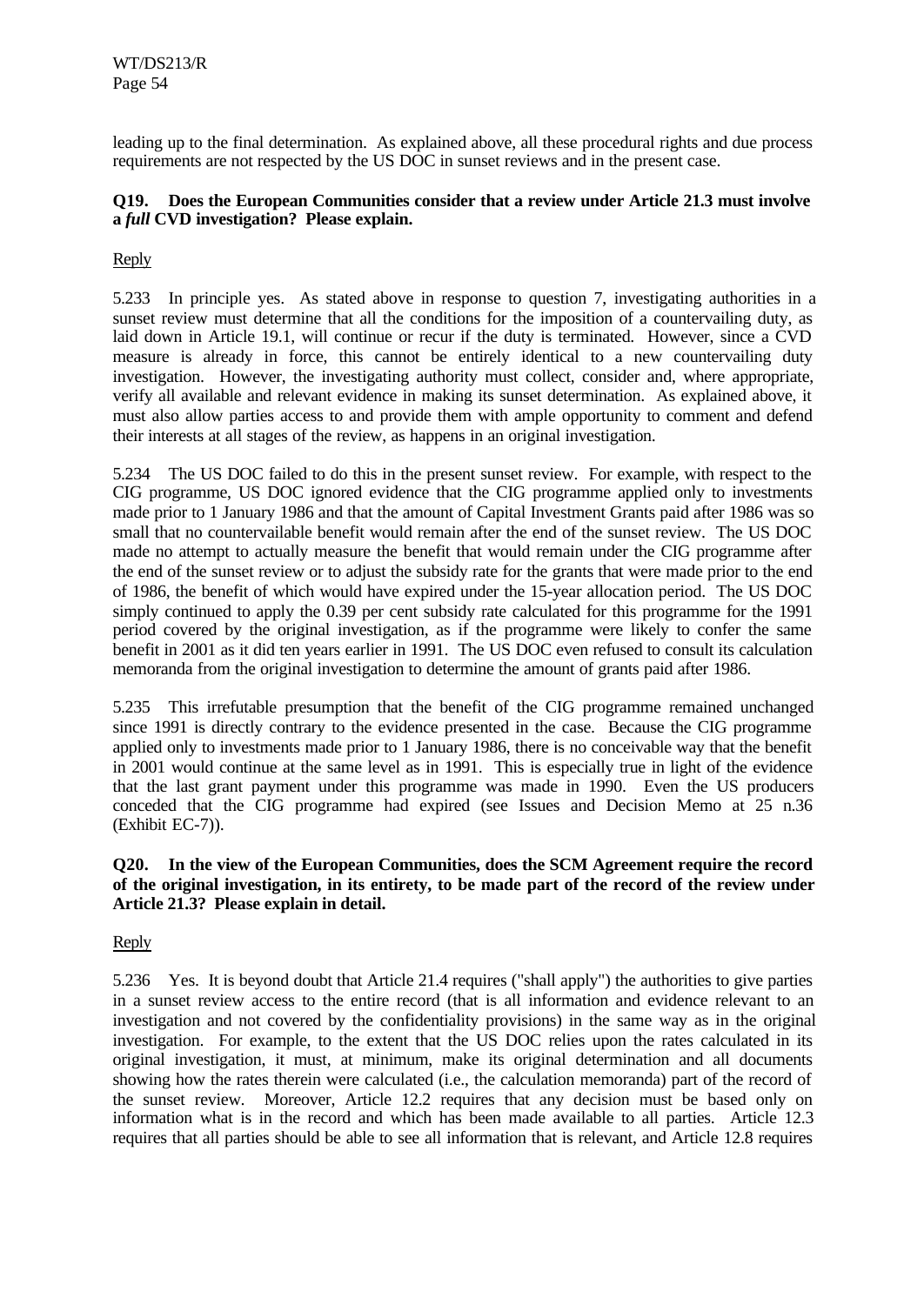that all essential facts should be made available in sufficient time for the parties to defend their interests.

5.237 It follows that the US DOC cannot evade this responsibility by claiming that it is somehow prohibited by US law from making the memoranda part of the record in the sunset review (see U.S.  $1<sup>st</sup>$ written submission, at para. 104). The US International Trade Commission ("ITC") is subject to the same procedures regarding the treatment of business proprietary information as the US DOC. However, unlike DOC, the US ITC in its sunset reviews automatically makes the confidential version of its original determination, as well as the complete staff report from the original investigation, part of the record of the sunset review. This is done automatically right at the beginning of the review so that all parties will be able to use this information in preparing their arguments. The ITC simply provides the documents the same confidential status in the review that they enjoyed in the original investigation.

F. RESPONSES OF THE UNITED STATES TO QUESTIONS FROM THE PANEL FOLLOWING THE FIRST MEETING OF THE PANEL

5.238 With respect to the Panel's question concerning the Article 11.9 *de minimis* standard and reviews under Article 21.2, for essentially the same reasons set forth in the United States' First Written Submission and Oral Statement, the *de minimis* standard contained in Article 11.9 is not applicable to reviews under Article 21.2. In particular, as is the case with respect to Article 21.3, there is no reference to Article 11.9 or any other *de minimis* standard in Article 21.2. It seems evident that had the drafters of the SCM Agreement wished such a reference, one could have been easily made. Furthermore, the panel in *Korea DRAMs* addressed this issue (albeit in the context of antidumping administrative reviews) and came to the same conclusion.

5.239 With respect to the Panel's question concerning negligible import volume and injury standards under Article 11.9 and the negligible injury standard under Article 15.3, and reviews under Article 21.2, with respect to Article 11.9, as stated above, Article 21.2 neither refers to nor incorporates any provisions of Article 11.9. With respect to Article 15.3, the United States directs the Panel's attention to the fact that this article does not refer to a "negligible *injury* standard." Rather, in connection with cumulation, Article 15.3 addresses the question of whether the *volume of imports* in an original investigation is negligible. Article 21.2 does not incorporate the provisions of Article 15.3.

5.240 With respect to the Panel's question concerning negligible import volume and injury standards under Article 11.9 and the negligible injury standard under Article 15.3, and reviews under Article 21.3, the negligibility provisions do not apply to Article 21.3 for the same reasons they do not apply to Article 21.2.

5.241 With respect to the Panel's questions concerning the applicability of the Article 27.10 negligible import volume standards and the Article 27.10(b) and Article 27.11 *de minimis* standards to reviews under Article 21, these negligibility provisions, like those contained in Articles 11.9 and 15.3, apply only to original investigations. Similarly, the *de minimis* standards for various developing countries, like the standard contained in Article 11.9, only apply to original investigations.

5.242 With respect to the Panel's questions concerning the impact of the large volume of "transition" orders on the genesis of the United States' sunset rules, on January 1, 1995, the date on which the WTO Agreement entered into force with respect to the United States, there were over 300 antidumping and countervailing duty orders in existence. Pursuant to its obligations under Article 32.4 of the SCM Agreement (and Article 18.3.2 of the AD Agreement), the United States deemed all of these "transition" orders to be imposed on January 1, 1995. Consequently, the United States was obligated to initiate sunset reviews of all of these transition orders no later than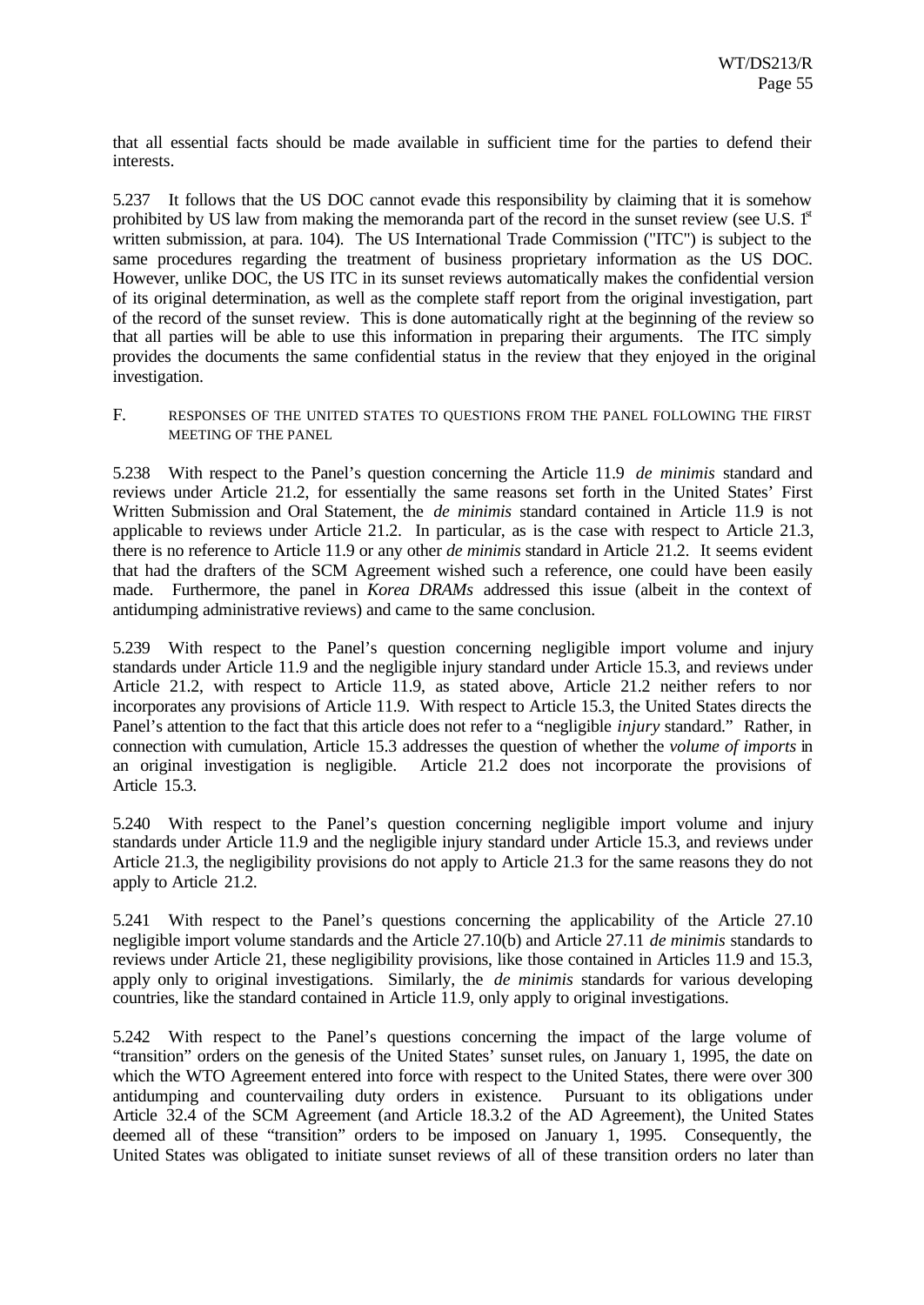1 January 2000, the *de jure* five-year anniversary date of the orders. In its First Written Submission, the United States described in detail the process it used to determine and publicly announce the schedule for the conduct of the sunset reviews of the transition orders.

5.243 When developing its procedures for sunset reviews, the United States certainly took into account the monumental task of initiating over 300 sunset reviews of transition orders. However, it is difficult to measure the extent to which the volume of the transition orders initially shaped both the procedural and substantive rules now in place. Procedurally, the rules with respect to sunset reviews of transition orders and those of non-transition orders differ very little. One notable difference that takes into account the volume of transition orders concerns Commerce's ability to extend its deadlines for its preliminary and final determinations. Substantively, Commerce's analysis is the same for transition orders and non-transition orders.

5.244 With respect to the Panel's question concerning when a sunset review is considered to be initiated, section 351.218(c)(1) of Commerce's *Sunset Regulations* provides that no later than 30 days before the fifth anniversary date of an order or suspension of an investigation, the Secretary will publish a notice of initiation of a sunset review. In order to provide to the public advance notice of the initiation of sunset reviews, Commerce provides on its website (http://ia.ita.doc.gov/sunset/schedule.htm) the schedule for sunset review initiations through calendar year 2005. With respect to the sunset reviews of transition orders, Commerce published its initiation schedule in the *Federal Register* on 28 May 1998.

5.245 With respect to the Panel's question concerning Commerce's adequacy determination and information collected after that determination, following normal procedures, Commerce promulgated its determination to conduct a full sunset review in the form of a decision memorandum issued and made public on October 20, 1999. The specific factual information needed to determine whether to conduct a full sunset review (*i.e.*, aggregate export figures) is only *a small part* of the information and argument contained in the original substantive responses submitted by the interested parties. Commerce normally does not collect additional information after it makes its adequacy determination. Commerce, therefore, did not collect any additional information between its 20 October 1999, adequacy determination and its 27 March 2000, preliminary determination. Between the time of its adequacy determination and its preliminary determination, Commerce analyzes and considers all of the remaining information and argument provided by the parties; *i.e.*, the bulk of the responses.

5.246 With respect to the Panel's questions concerning whether there is a "presumption" in the SCM Agreement that no provision of the Agreement is applicable to reviews under Article 21.3 unless specifically indicated, the United States considers that, in light of the text and context of Article 21.3, no provisions are applicable to reviews under Article 21.3, unless specifically indicated. In the view of the United States, it is not a matter of there being a "presumption". Instead, it is a matter of what the text of Article 21.3 provides, as interpreted in accordance with the rules of Article 31 of the *Vienna Convention on the Law of Treaties*. There are several ways in which other provisions of the Agreement may be applicable to the provisions of Article 21.3. There could be a cross-reference between the two provisions, a reference in one provision to the other, or a general statement that a provision applies throughout the Agreement or throughout Part V of the Agreement. There are no such references with respect to the Article 11.6 evidentiary requirements for selfinitiation or the Article 11.9 *de minimis* standard.

5.247 The United States considers that other provisions of the SCM Agreement would apply to reviews under Article 21.3 where the Agreement says they apply. Examples of other provisions that apply to Article 21.3 are: the definition of "subsidy" in Article 1 ("For the purpose of this Agreement"); the definition of "interested parties" in Article 12.9 ("for the purposes of this Agreement"); calculation of the amount of a subsidy under Article 14 ("For the purpose of Part V"); definition of "injury" under Article 15 and footnote 45 ("Under this Agreement"); definition of "like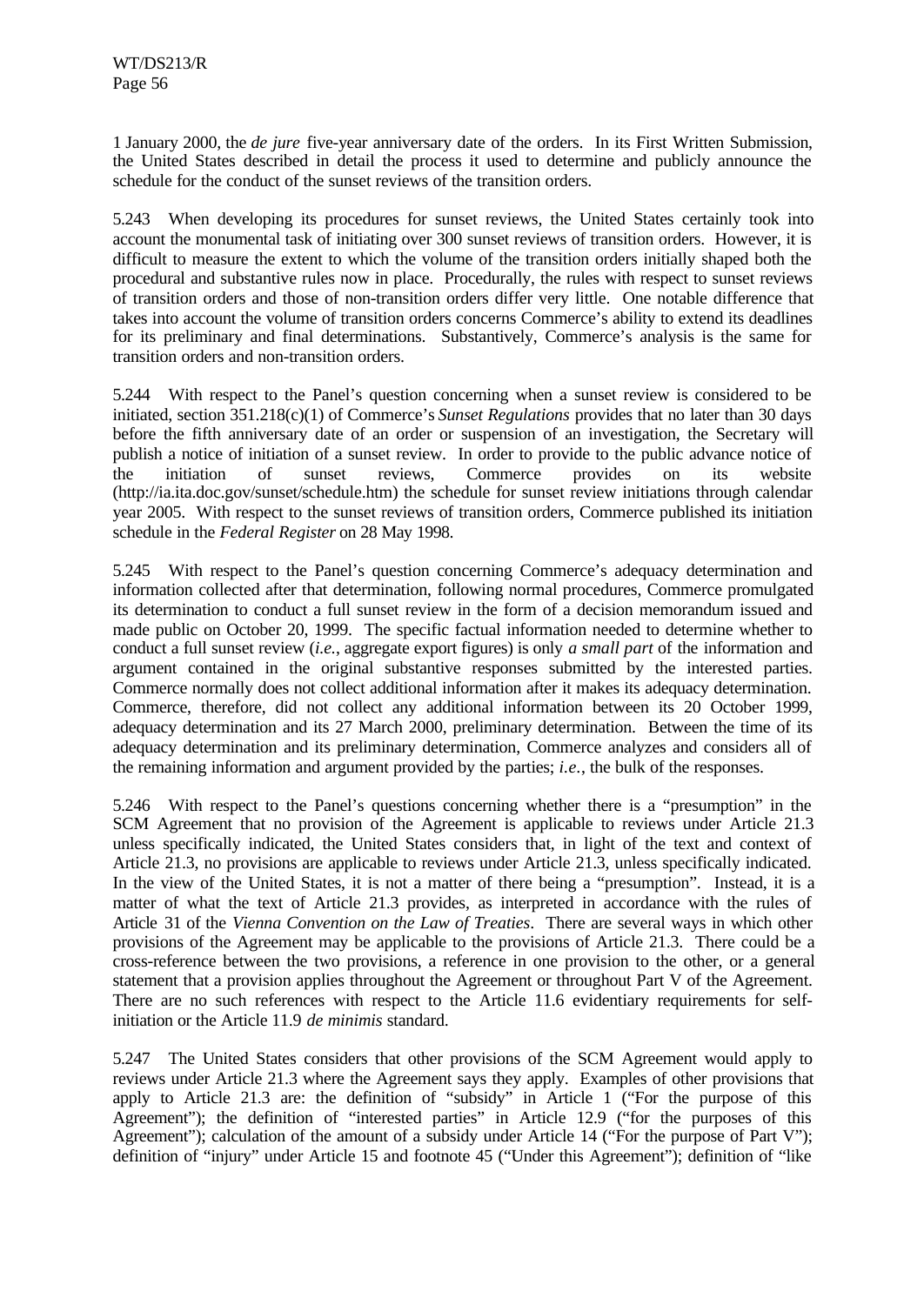product" under footnote 46 ("Throughout this Agreement"); definition of domestic industry in Article 16 ("For the purposes of this Agreement"); definition of "levy" under footnote 51 ("As used in this Agreement").

5.248 With respect to the Panel's questions concerning the methodology for the calculation of the level of subsidization and the *ad valorem* rate in reviews under Article 21.3 versus in original investigations, the United States notes, as an initial matter, that the SCM Agreement does not specify a methodology for calculating the *ad valorem* rate. If Commerce were to calculate the level of subsidization in the context of reviews conducted under Article 21.3, it certainly would apply the same calculation methodology as it applies in original investigations conducted under Article 11. However, Commerce does not *calculate* the level of subsidization in sunset reviews. Article 21.3 does not require such a calculation. What Article 21.3 does require is that a countervailing duty be terminated not later that five years from the date upon which it is imposed, unless the authorities determine that expiry of the duty would be likely to lead to continuation or recurrence of subsidization and injury.

5.249 With respect to the Panel's question as to whether the injury test applicable to investigations is also applicable to reviews under Article 21.3, the Article 21.3 injury standard is not the same as the standard for injury in original investigations, although it contains some of the same elements. The injury determinations in original investigations are governed by the provisions of Article 15 of the SCM Agreement and Article VI of GATT 1994. Paragraph 6 of Article VI conditions the levying of countervailing duties on a determination that the effects of the subsidized imports are "such as to cause or threaten material injury to an established domestic industry, or [ ] such as to retard materially the establishment of a domestic industry." Article 15 of the SCM Agreement further specifies the factors that investigating authorities must consider in reaching "[a] determination of injury for purposes of Article VI of GATT 1994".

5.250 The aim of the Article 21.3 review is to determine whether revocation of the countervailing duty would be likely to lead to continuation or recurrence of injury. Footnote 45 to Article 15 indicates that the term *injury* as used throughout the Agreement "shall be interpreted in accordance with the provisions of this Article." In turn, Article 15 specifies three general criteria – volume, price effects and impact on the domestic industry – that are pertinent to any *injury* determination under the Agreement.

5.251 The focus of a review under Article 21.3, however, differs from that of an original investigation under Article 15. The nature and practicalities of the two types of inquiries demonstrate that the tests for the two cannot be identical. In an original investigation, the investigating authorities examine the condition of an industry that has been exposed to the effects of the subsidized imports. In that investigation, an authority examines the relationship between import-related factors (such as relative and absolute increases in import volumes and underselling and other price effects) to industry-related factors (such as trade, financial and employment data that have a bearing on the state of the industry and that may be indicative of present injury or imminent threat of injury). *See* Articles 15.5 and 15.7. Five years later, as a result of the countervailing duty order, subsidized imports may have either decreased or exited the market altogether, or if they maintain their presence in the market, may be priced higher than they were during the original investigation, when they were entering the market unencumbered by any additional duties. Thus, the inquiry contemplated in a review conducted pursuant to Article 21.3 is counterfactual in nature, and entails application of a somewhat different standard with respect to the volume, price and relevant industry factors. An authority must decide the likely impact of a prospective change in the status quo, *i.e*., the revocation of the countervailing duty order and the elimination of its restraining effects on volumes and prices of imports.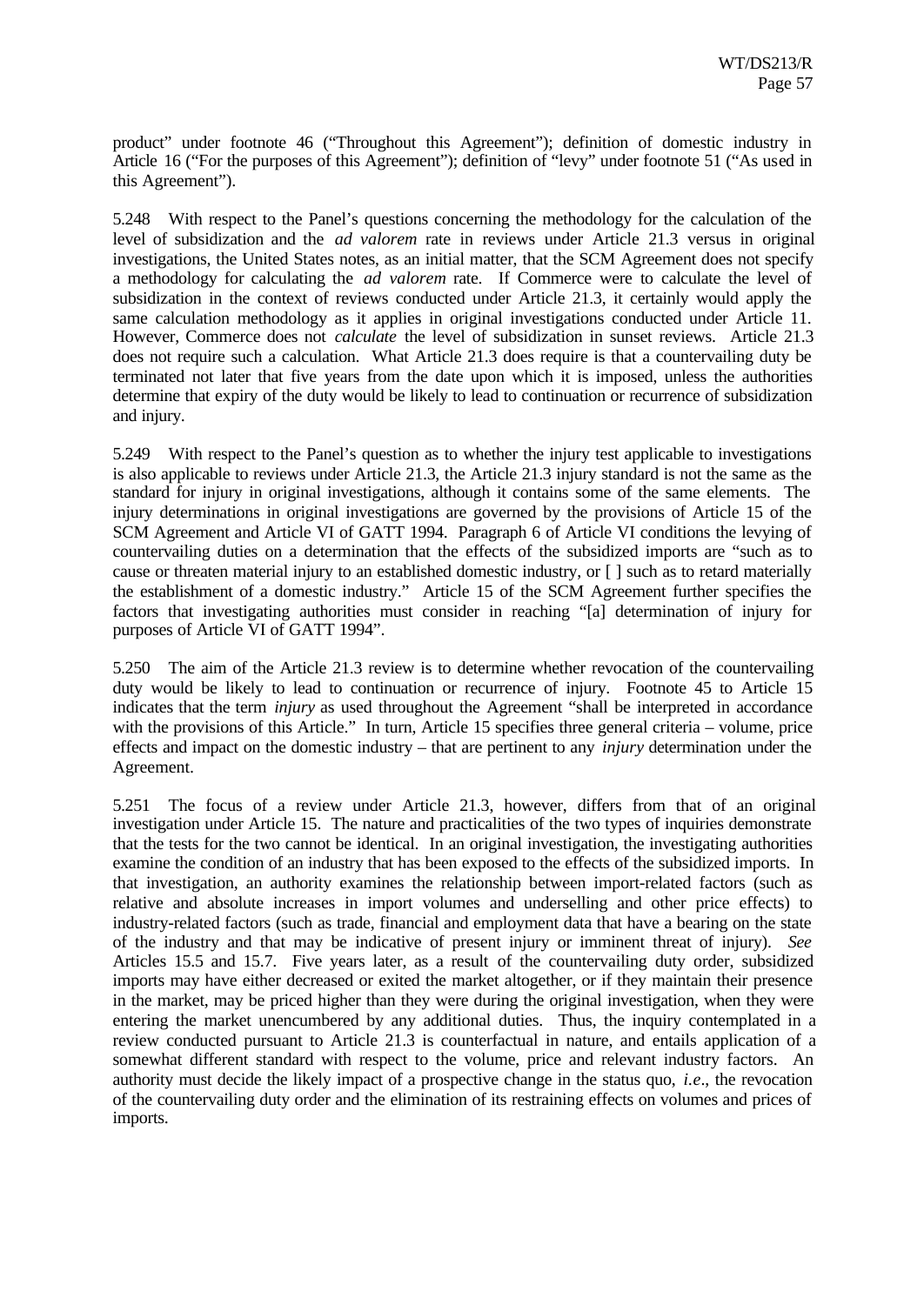5.252 With respect to the Panel's question as to whether, under US law, the Article 11.4 industry support provisions are applicable in a review under Article 21.3, the conditions of Article 11.4, with respect to industry support, are not required to be fulfilled in order for Commerce to conduct a sunset review under US law. Article 21.3 itself contains no requirement in this regard and contains no reference to Article 11.4 or the industry support requirements of that provision.

5.253 With respect to the Panel's question as to whether the Article 16 definition of domestic industry must be taken into account in the USITC's assessment of the likelihood of continuation or recurrence of injury in a review under Article 21.3, the answer is yes. Article 21.3 addresses the inquiry into whether revocation of the countervailing duty would be likely to lead to continuation or recurrence of *injury*. Footnote 45 to Article 15 of the SCM Agreement specifies that, "[u]nder this Agreement, the term 'injury' shall, unless otherwise specified, be taken to mean material injury *to a domestic industry*, threat of material injury *to a domestic industry*, or material retardation of the establishment *of such industry*...". (Emphasis added). Article 21.3 does not contain an exception to the general definition, and therefore, the *injury* referred to in that Article is relative to the condition of *the domestic industry.* Article 16 addresses the definition of the domestic industry "[flor the purposes of this Agreement," and therefore applies in the context of addressing the continuation or recurrence of injury under Article 21.3.

5.254 With respect to the Panel's question as to what textual support exists in the SCM Agreement for the proposition that no *de minimis* standard is applicable to reviews under Article 21.3 as it is in original investigations, under Article 11.9, Members must apply a 1 per cent *de minimis* standard in countervailing duty *investigations*. Nothing in the text of Articles 11.9 or 21.3 requires application of the Article 11.9, 1 per cent *de minimis* standard in Article 21.3 sunset reviews, or any other type of review. As discussed above, there is no reference in Article 21.3 to a *de minimis* standard and the text of Article 11.9 makes no reference to Article 21.3.

5.255 With respect to the Panel's request that the United States respond to arguments in the EC's Oral Statement concerning the use and relevance of footnote 52, in its Oral Statement, the EC opined that the United States has confused the purposes of an administrative (*i.e.*, assessment) review and a sunset review and the application of footnote 52. It is the EC that is confused. Pursuant to Article 21.3 and footnote 52, the mere existence of a subsidy programme, even with a net countervailable subsidy rate of zero, could form the basis for a determination of likelihood of future subsidization in accordance with Article 21.3 and footnote 52. The United States agrees with the EC that footnote 52 refers to a situation where the authority determines that the subsidy rate for a particular time period is zero and that, in the United States, that determination takes place in the context of an administrative review. (Although not necessarily germane to the instant dispute, the United States does not agree with the EC's statement that footnote 52 refers to a situation where a subsidy is "*de minimis*" in an administrative review. Footnote 52 only discusses a finding in the most recent assessment proceeding that "no duty" is to be levied.) The EC seems to think, however, that footnote 52 serves no other purpose than to make a point about administrative reviews. The EC posits that "[s]unset reviews under Article 21.3 are completely different from administrative reviews". If that is so, why then did the Members include footnote 52 in Article 21.3, the provision governing sunset reviews? There must be a reason. The United States considers that footnote 52 means that the current level of subsidization is not decisive as to whether subsidization is likely to recur. The EC has not offered any alternative interpretation. The reason for this gap in the EC's argumentation is that the EC's claim that a *de minimis* standard is required in the context of Article 21.3 sunset reviews would render note 52 meaningless.

5.256 With respect to the Panel's question concerning the rationale for the United States' application of a 0.5 per cent *de minimis* standard in sunset reviews, as a matter of domestic policy, Commerce has long applied a 0.5 per cent *de minimis* standard in administrative (*i.e.*, assessment) reviews. The application of this standard pre-dates the Uruguay Round negotiations. The entry into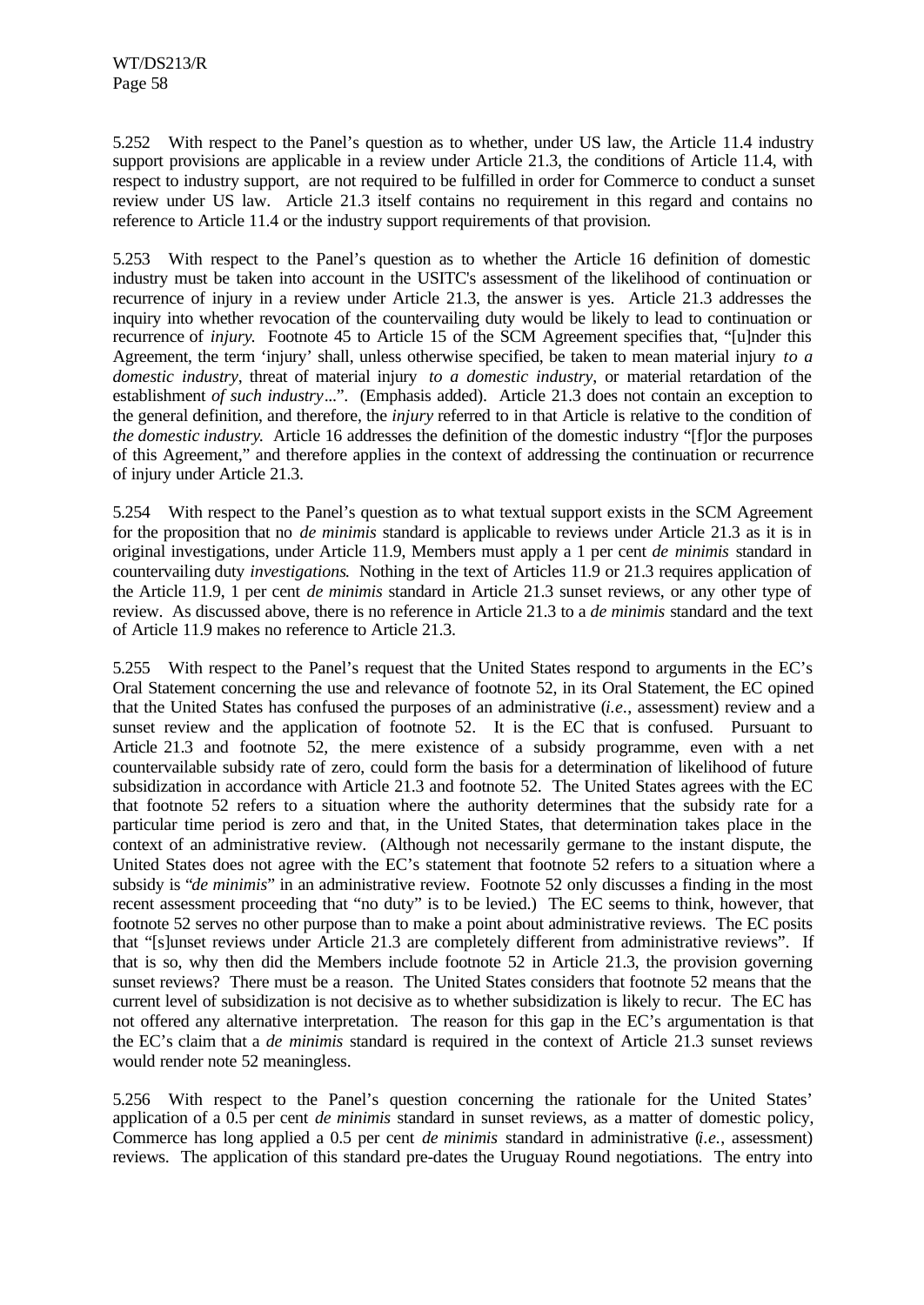force of the WTO Agreement did not require a change in this standard, because the Article 11.9 *de minimis* standard is only applicable to investigations. For this same reason, when the United States amended its law in 1994 to provide for sunset reviews, it chose to apply its long-standing 0.5 per cent *de minimis* standard to sunset reviews. The United States could have chosen to apply no *de minimis* standard to sunset reviews at all.

5.257 In a sunset review, the *de minimis* standard has particular application in several respects. For example, if Commerce determined in a sunset proceeding, based on the original investigation and any administrative reviews, that the existing countervailable subsidy programmes had been terminated and that the likely net countervailable rate of subsidization was *de minimis*, Commerce normally would determine that there was *no* likelihood of continuation or recurrence of subsidization. In addition, if the combined benefits of all programmes considered in the sunset review have never been above *de minimis* at any time the order was in effect, and there is no likelihood that the combined benefits of such programmes would be above *de minimis* in the event of removal of the duty, Commerce normally would determine that there is no likelihood of continuation or recurrence of subsidization.

5.258 In 1987, following a notice and comment rulemaking proceeding, Commerce published a final regulation codifying its long-standing practice of applying a 0.5 per cent *de minimis* standard in investigations and administrative reviews. In response to Commerce stated that "[t]he doctrine of *de minimis non curat lex*, that the law does not concern itself with trifles, is a basic tenet of Anglo-American jurisprudence, inherent in all US laws. With respect to the antidumping and countervailing duty laws, the Department has concluded that the potential benefits to domestic petitioners from orders on dumping margins or net subsidies below 0.5% are outweighed by the gains in productivity and efficiency provided by a *de minimis* rule.... [I]t would be unreasonable for the Department and the US Customs Service to squander their scarce resources administering orders for which the dumping margins or the net subsidies are below 0.5%". 52 FR at 30661.

5.259 With respect to the Panel's question concerning the relationship between duty assessment proceedings ("administrative reviews") and reviews under Article 21.3, the United States has a "retrospective" assessment system under which the amount of final liability for countervailing duties is determined after the subject merchandise is imported. The normal procedure used for determining the amount of final liability is the administrative review procedure. In contrast, a sunset review is not a procedure for determining the amount of final countervailing duty liability. The purpose of the sunset review is to determine the likelihood of the continuation or recurrence of subsidization in the event that the countervailing duty is revoked. Thus, a sunset review involves a prediction of a government's future behaviour without the discipline of an order in place. The focus of the analysis is predictive, as opposed to a focus on the present or the past.

5.260 With respect to the Panel's question concerning the ability of the German producers, the German government, and the EC Commission to request an administrative review of the countervailing duty order on certain steel flat products from Germany, Commerce's regulations provide no absolute requirement for shipments as a pre-requisite to an administrative review and provide Commerce with the discretion to conduct a "no shipment" administrative review of an order. Concerning the textual basis for this in the SCM Agreement, as discussed above, Commerce's regulations do not make the existence of shipments an absolute prerequisite for an administrative review. Instead, the regulations provide Commerce with the discretion to conduct a "no shipment" administrative review of an order. In this regard, Articles 19 and 21.2 of the SCM Agreement do not preclude no shipment administrative reviews.

5.261 In response to the Panel's question concerning the option of a changed circumstances review, yes, a "changed circumstances" review is discretionary and may be initiated when Commerce (or the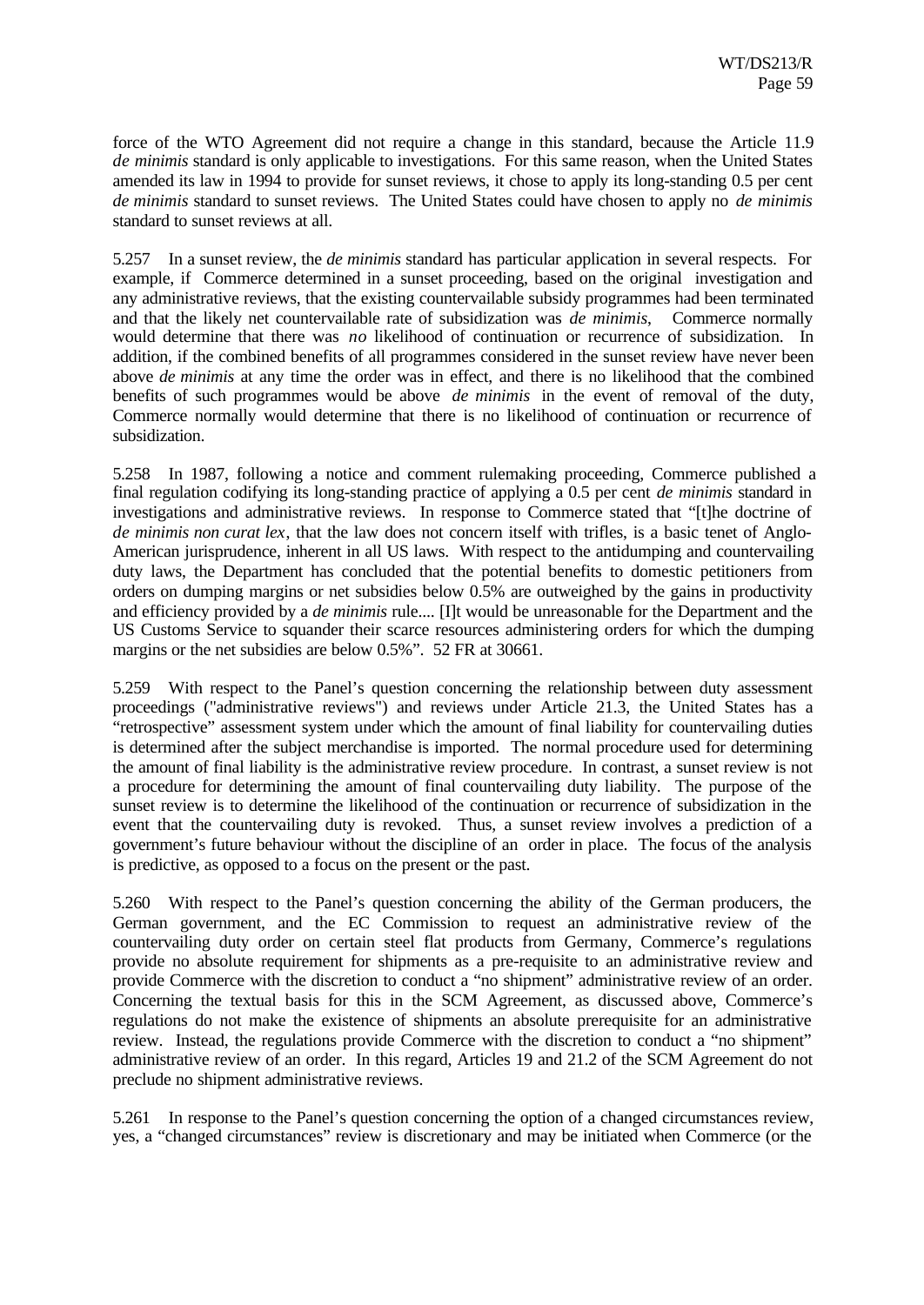USITC) determines that conditions warranting such a review exist. Such reviews normally are initiated based on a request from an interested party.

5.262 In response to the Panel's questions concerning the administrative record from the original investigation, no, the administrative record from Commerce's original countervailing duty investigation does not automatically become part of the administrative record of the sunset review. Under US law and Commerce regulations, each individual review (whether administrative, sunset, or changed circumstances) by Commerce is considered a separate segment of the proceeding, with a separate and distinct administrative record, and separately reviewable by domestic courts. Pursuant to section 751(c) of the Act and consistent with Article 21.3 of the SCM Agreement, Commerce automatically self-initiates sunset reviews. Therefore, Commerce did not use any information from the original investigation to initiate the sunset review of the order on corrosion-resistant carbon steel flat products from Germany.

5.263 In response to the Panel's question concerning a particular calculation memorandum from the original investigation, yes, 13 April 2000 was the first time that the German exporters made a request to have the calculation memorandum placed on the administrative record of the sunset review. In response to the Panel's questions concerning other requests to place information from the administrative record in the original investigation on the administrative record of the sunset review, with respect to business confidential information, no other interested parties placed, or requested that Commerce place, such information on the administrative record during the sunset review. As discussed in the United States' First Written Submission, in the instant case, Commerce accepted and considered submissions or parts of submissions from the US producers and the German Government which included public information from the original investigation. Specifically, Commerce accepted a submission from the US producers dated 28 April and portions of a German government submission of 18 April.

5.264 In accepting the US producers' submission, Commerce considered that the submission contained the *public* version of Preussag's questionnaire response from the original investigation and that the US producers had submitted the document because the German producers had cited to the questionnaire response in one of their submissions prior to the deadline for factual information without submitting the document itself. Commerce also accepted portions of the German Government's 18 April submission. Commerce, however, only accepted those portions of the German Government's submission that were part of the original investigation, contained *no new factual information*, and were *publicly available*. None of the information accepted by Commerce in this instance was confidential information that would have been unavailable to other parties such as the US producers.

5.265 With respect to the Panel's question concerning the use of the word "determine" as used in Article 21.3, Article 21.3 establishes that in the context of the sunset review, Commerce is obligated to determine whether expiry of the countervailing duty would be likely to lead to continuation or recurrence of subsidization. The definition of "determine" in the context of Article 21.3 requires a decision about something. In *The New Shorter Oxford English Dictionary*, "determine" is defined as to "settle or decide (a dispute, controversy, etc., or a sentence, conclusion, issue, etc.) as a judge or arbiter." Further, this entry contains the notation "foll{owed} by simple obj{ect}, subord{inate} cl{ause} w{ith} *that, what, whether, etc.*" The United States considers that this is precisely the manner in which the word "determine" is used in Article 21.3. Article 21.3 requires the authorities to determine or decide something, *i.e.*, whether subsidization is likely to continue or recur. The United States considers that it may determine, in accordance with Article 21.3, whether subsidization is likely to continue or recur without conducting its own investigation, but, rather, by making its decision based on the evidentiary record developed during the sunset review because all parties, both foreign and domestic, have every opportunity under the US system to provide any information they deem relevant.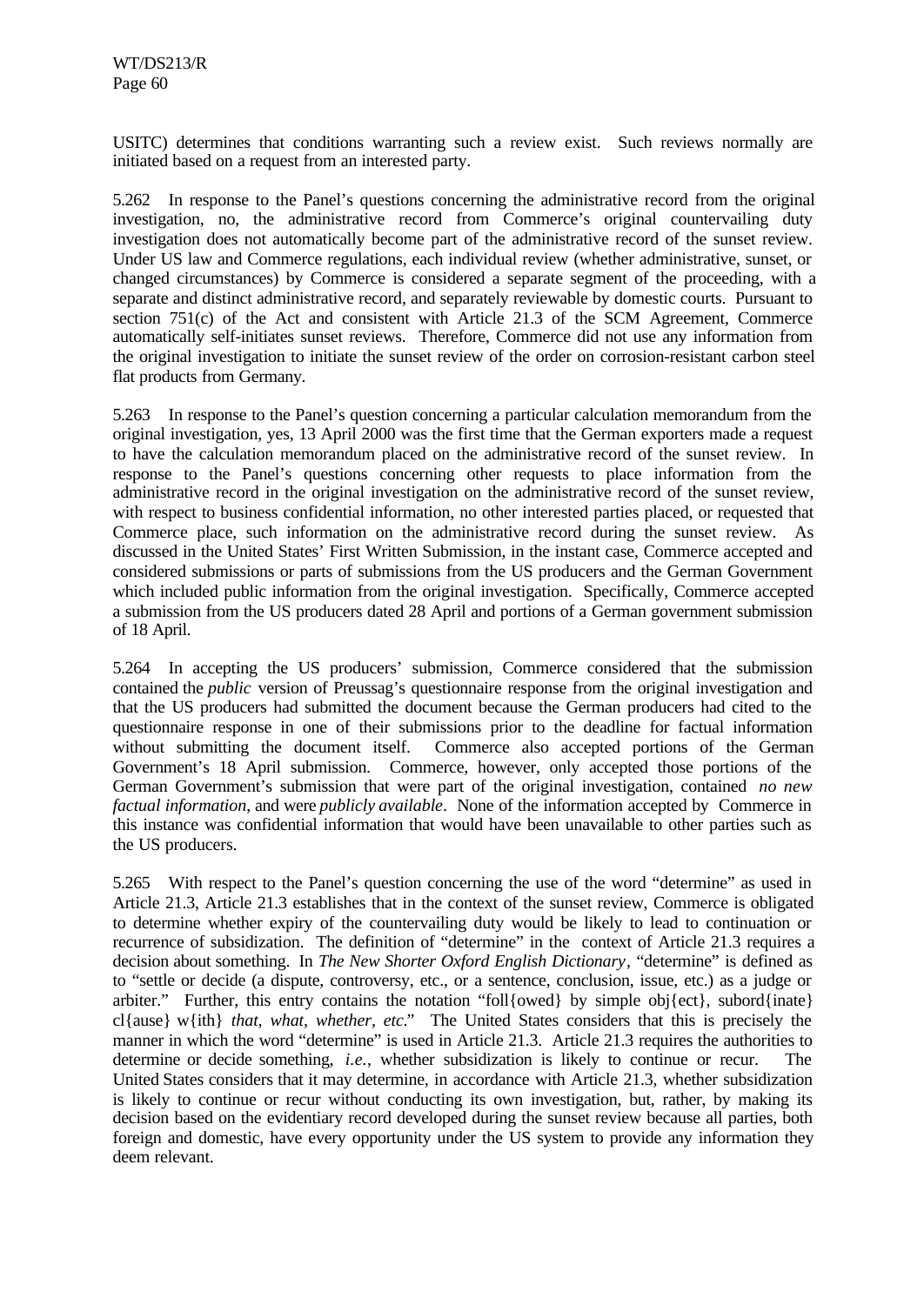5.266 With respect to the Panel's question concerning the methodology used by the United States to determine the likelihood of continuation or recurrence of subsidization and injury, the substantive provisions governing likelihood of continuation or recurrence of subsidization are contained in Commerce's *Sunset Policy Bulletin*. In determining whether subsidization is likely to continue or recur, Commerce will consider the net countervailable subsidy determined in the investigation and subsequent reviews, and whether any change has occurred in programmes which gave rise to the net countervailable subsidy determined in the investigation and subsequent reviews. The USITC's regulations, at 19 CFR 207.60-207.69, address the procedures for conducting five-year review investigations to determine whether continuation of the countervailing duty would be likely to lead to continuation or recurrence of material injury.

5.267 With respect to the Panel's question as to whether, under the US system, original investigations and reviews under Article 21.3 are different segments of one proceeding, the answer is yes. Under the US system, a "proceeding" begins on the date of the filing of a petition and ends on, *inter alia*, the revocation of an order. A countervailing duty proceeding consists of one or more "segments". "Segment" refers to a portion of the proceeding that is separately judicially reviewable. For example, a countervailing duty investigation, an administrative review, or a sunset review each would constitute a segment of a proceeding. Each segment contains its own discrete administrative record. A final determination, and the discrete record upon which it is based, is subject to judicial review.

5.268 With respect to the Panel's questions concerning whether administrative reviews are prerequisites for conducting sunset reviews, under the US system, administrative reviews are not prerequisites for conducting full sunset reviews. However, as a starting point for making its likelihood determination in a sunset review, Commerce considers the countervailable subsidies and programmes found to be used, and the amount of the subsidy determined, in the original investigation. The rationale for this approach is that the findings in the original investigation provide the only evidence reflecting the behaviour of the respondents without the discipline of countervailing measures in place. This makes sense given that, in a sunset review under Article 21.3, an authority is considering whether, without the discipline of the duty, subsidization would likely continue or recur; *i.e.*, what would happen without the discipline of the duty. Commerce also considers its findings in administrative reviews subsequent to the original investigation because information developed during administrative reviews concerning subsidization – *e.g.*, additional subsidies and accompanying benefits granted after issuance of an order or programme terminations – may be an indicator of possible future subsidization or may demonstrate the cessation of subsidization. Finally, even if there has been no administrative review, Commerce will consider if is evidence demonstrating that programmes have been terminated with no residual benefits. In the instant case, even though no administrative review had been conducted, Commerce agreed with the EC and German producers that two programmes had been terminated with no residual benefits and adjusted the net subsidy rate accordingly.

5.269 With respect to the Panel's questions concerning a particular calculation memorandum and the use of this business confidential document in Commerce's sunset review, on 13 April 2000, the German producers in the sunset review sought to have *all* the calculation memoranda from the original investigation placed on the record of the sunset review. Commerce, however, could not move business confidential information from the record of one segment of the proceeding (*i.e.*, the investigation) to another separate segment of the proceeding (*i.e.*, the sunset review) without the express permission of the person who submitted the confidential information.

5.270 Article 12.4 of the SCM Agreement provides that confidential information shall not be disclosed without the specific permission of the party submitting it. Consistent with the obligations concerning the treatment of confidential information under Article 12, US law and Commerce regulations provide stringent requirements and safeguards regarding the disclosure and use of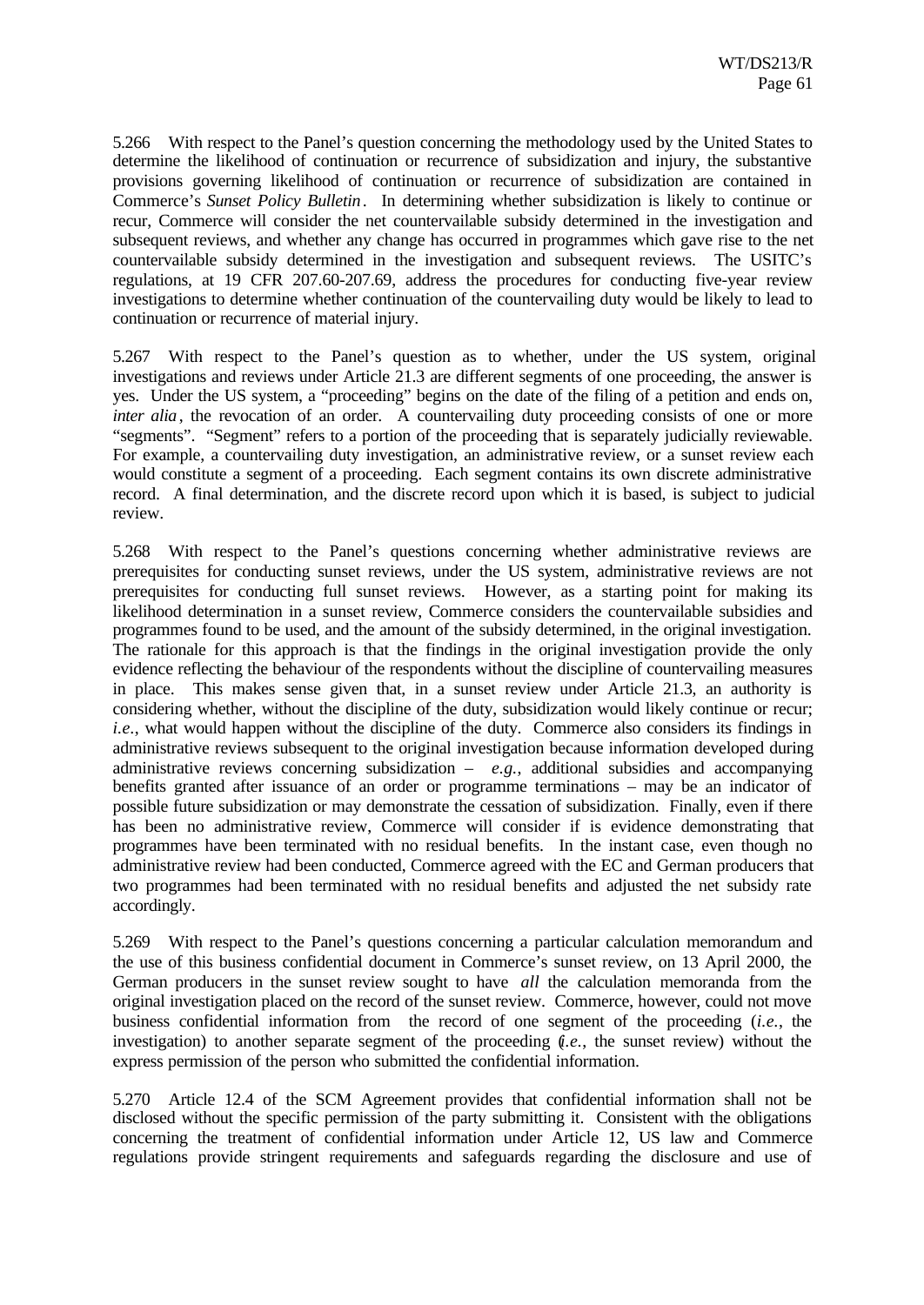business confidential information in the context of countervailing duty proceedings under what is called an administrative protective order or "APO". The APOs granted during the original 1993 investigation would only have allowed for the disclosure of business confidential information in the context of that investigation, per the agreement of the party submitting the confidential information. As a result, Commerce could not accede to the German producers' request in the sunset review to move all the calculation memoranda from the record of the original investigation to the record of the sunset review without the permission of the parties who originally submitted the information. The request from the German producers in the sunset review contained no indication of such permission.

5.271 Under US law and regulations, certain information provided by interested parties in an administrative proceeding, whether an investigation or review, may be accorded business confidential treatment. Section 351.304 of Commerce's regulations sets forth the requirements for parties to claim that factual information should be considered business proprietary information and afforded protection from public disclosure. The claim for proprietary treatment must be made by the owner of the information, the information must be clearly identified, and the claim must be accompanied by an explanation why the information should be afforded proprietary treatment. The calculation memoranda from the original investigation would have contained the business confidential information of the three German producers of certain corrosion-resistant carbon steel flat products that were involved in the original investigation: Hoesch, Preussag, and Thyssen. These producers would have requested business confidential treatment for their data at the time they submitted the data during the original countervailing duty investigation in 1992-93. The German producers in the sunset review were Thyssen Krupp Stahl AG, Stahlwerke Bremen GmbH, EKO Stahl GmbH, and Salzgitter AG. The request from the German producers in the sunset review to move the business confidential information from the record of the original investigation to the record of the sunset review contains no indication that the German producers in the sunset review were authorized to permit the movement of such information. The particular document submitted by the EC in the instant case appears to contain business confidential information for Thyssen. In its First Written Submission, the EC itself notes that this exhibit contains business confidential information.

5.272 With respect to the Panel's questions concerning acceptance and consideration of certain evidence from respondent interested parties, section 351.218(d)(3)(v)(B) of Commerce's *Sunset Regulations* provides that interested parties may submit *any* relevant information or argument that the party would like Commerce to consider. Generally, therefore, Commerce will accept any evidence from foreign respondents, including evidence with respect to the issues set out in the Panel's question. In the context of a sunset review (or any other segment of a countervailing duty proceeding), Commerce considers all relevant evidence that is timely filed. Regarding the extent to which Commerce might base a particular determination on such evidence, it is difficult to say in the abstract. The relevance and probative value of a particular piece of evidence will vary from case to case. Suffice it to say that in the sunset review at issue in this dispute, Commerce considered information and argument from the EC and German producers in finding that two programmes had been terminated with no residual benefits. As a general proposition, Commerce's *Sunset Policy Bulletin* provides detailed guidance on analytical issues related to Commerce's determination of likelihood of continuation or recurrence of subsidization and the net countervailable subsidy rate likely to prevail if the duty were revoked.

5.273 With respect to the Panel's request for a schematic representation of the timing and information requirements under US law for sunset reviews, the United States provided copies of Annex VIII of Commerce's *Sunset Regulations*, which contains detailed schedules with timing and information requirements for Commerce sunset reviews, and Annex B of the ITC's *Sunset Regulations*, which provides a sample schedule for five-year reviews.

5.274 With respect to the Panel's request for certain figures concerning the United States' initiation and conduct of sunset reviews under Article 21.3, the United States indicated as follows: The number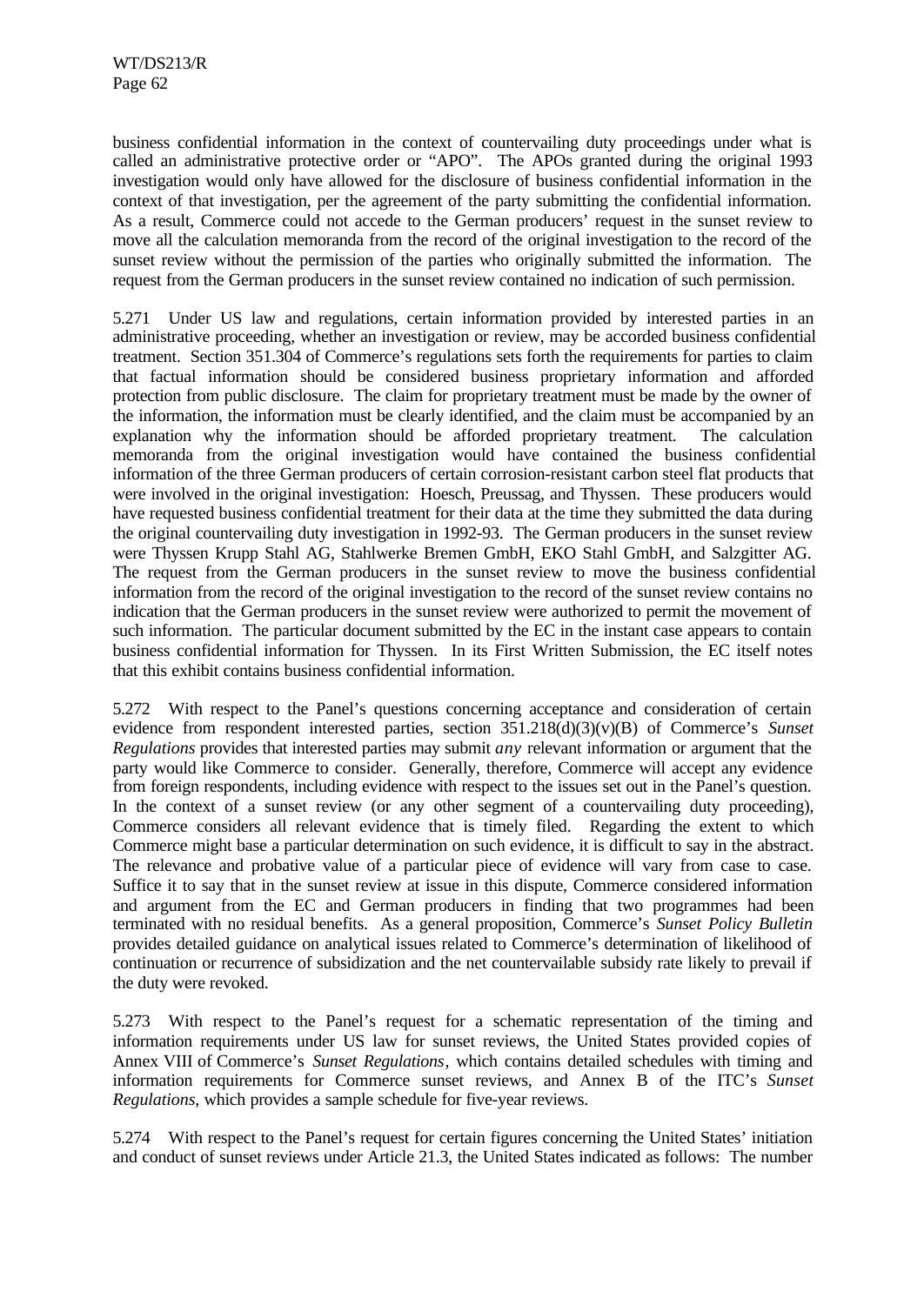of sunset reviews under Article 21.3 initiated since 1 January 1995 is 56. The number of such reviews which resulted in revocation of the CVD order in question due to no filing by the domestic industry of a notice of intent to participate is 17. The number of expedited sunset reviews conducted since 1 January 1995 is 24. The number of such reviews which resulted in revocation of the CVD order in question, due to a finding of no likelihood of continuation or recurrence of subsidisation is 0, and due to a finding of no likelihood of continuation or recurrence of injury is 5. The number of full sunset reviews conducted since 1 January 1995 is 15. The number of such reviews which resulted in revocation of the CVD order in question, due to a finding of no likelihood of continuation or recurrence of subsidisation is 3, and due to a finding of no likelihood of continuation or recurrence of injury is 4.

G. RESPONSES OF THE UNITED STATES TO QUESTIONS FROM THE EUROPEAN COMMUNITIES FOLLOWING THE FIRST MEETING OF THE PANEL

5.275 As an introductory matter, the United States observes that the EC in its questions makes various assumptions regarding the "purposes" of SCM Agreement provisions. In this regard, it is important to recall the explanation of the Appellate Body in *Japan – Alcoholic Beverages*: "the treaty's 'object and purpose' is to be referred to in determining the meaning of the 'terms of the treaty' and not as an independent basis for interpretation." In this dispute, the EC purports to find or discern various "purposes" without reference to the text of the SCM Agreement, and then refers to obligations not found in the text which presumably derive from these "purposes". This use of "purposes" is precisely the "independent basis for interpretation" which the Appellate Body described as incorrect, and operates to circumvent the requirement in DSU Article 3.2 that Dispute Settlement Body rulings cannot add to or diminish the rights and obligations provided in the covered agreements.

5.276 With respect to the EC's question concerning the meaning of "duly substantiated request", Article 21.3 of the SCM Agreement authorizes authorities to initiate a sunset review "on their own initiative *or* upon a duly substantiated request made by or on behalf of the domestic industry" (emphasis added). Under US law, Commerce automatically initiates a sunset review on its own initiative within five years of the date of publication of a countervailing duty order. US law does not contain a provision regarding initiation of sunset reviews based upon a "duly substantiated request".

5.277 With respect to the EC's question concerning "expression of interest" as applicable to initiation of sunset reviews, section 351.218(d)(1)(i) of Commerce's regulations provides for filing of a notice of intent to participate by domestic interested parties that intend to participate in a sunset review. Section 351.218(d)(1)(ii) sets forth the required contents of the notice of intent to participate, which includes, *inter alia*, information related to the identity of the domestic interested party and its legal counsel, whether the domestic interested party is related to foreign producers or exporters, the subject merchandise and country subject to the sunset review, and the applicable *Federal Register* citation. Section 351.303 of Commerce's regulations governs the filing, format, translation, service, and certification of documents, and applies to all persons submitting documents to Commerce for consideration in any segment of an antidumping or countervailing duty proceeding, including sunset reviews. All filings, including a notice of intent to participate in a sunset review, must be in writing in accordance with the provisions of section 351.303.

5.278 With respect to the EC's question concerning burden of proof in sunset reviews, Article 21.3 does not impose a burden of proof on US authorities. In order to withstand scrutiny under Article 11 of the DSU, however, an Article 21.3 sunset determination must be supported by sufficient evidence and be based on proper legal interpretations. The burden of proof is on the complaining party – in this instance, the EC – to demonstrate that Commerce's determination was not supported by adequate evidence or proper legal interpretations.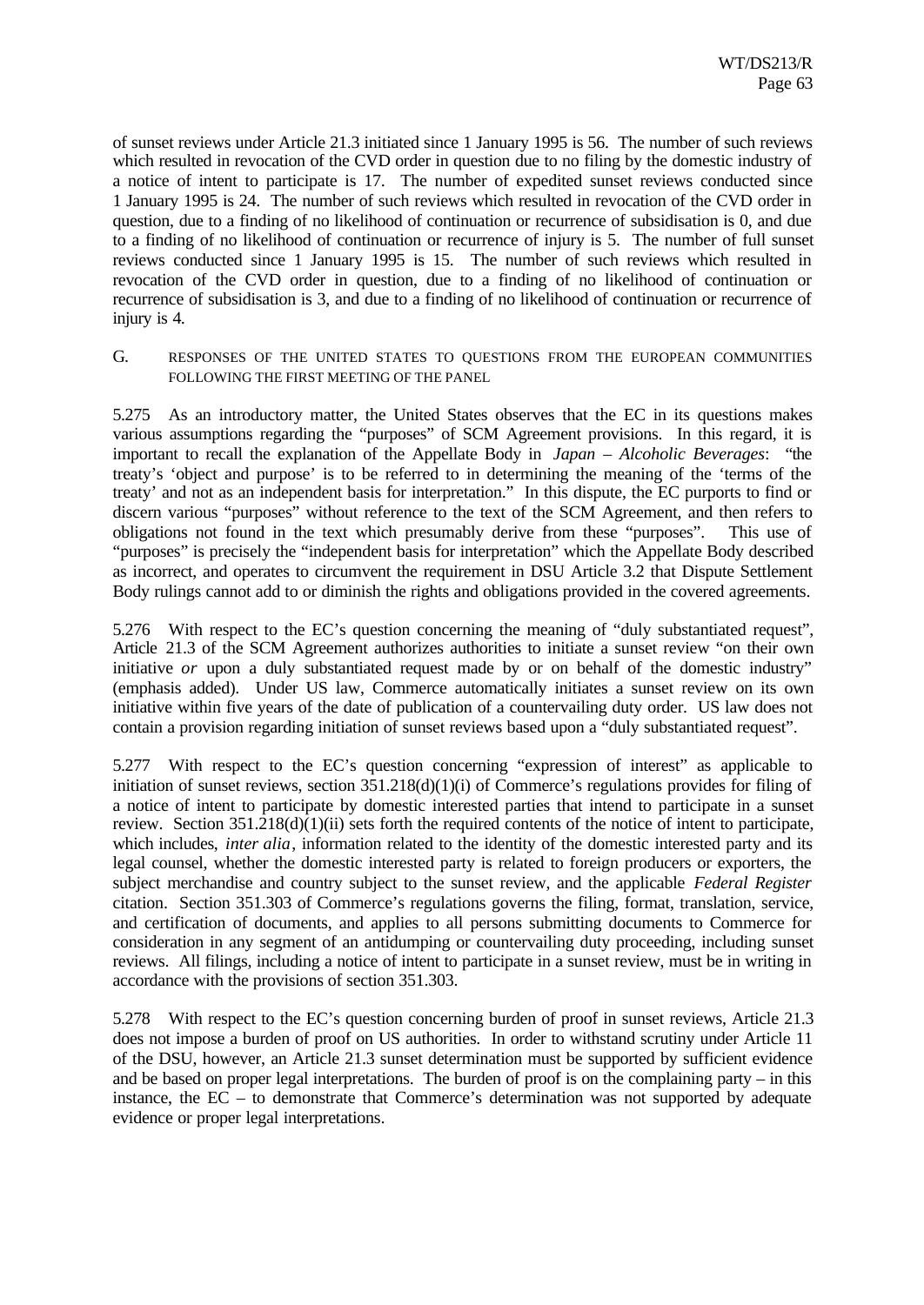5.279 Article 21.3 does not contain the word "demonstrate". Instead, Article 21.3 provides for termination of a countervailing duty unless the authorities "determine" that the expiry of the duty would likely lead to continuation or recurrence of subsidization and injury. In the case at issue, Commerce determined that expiry of the countervailing duty on certain corrosion-resistant carbon steel flat products from Germany would be likely to lead to continuation or recurrence of subsidization. Commerce's determination is supported by adequate evidence and is based on a proper legal interpretation of the applicable provisions.

5.280 With respect to the EC's questions concerning the purpose and consequence of an investigation versus a sunset review, the purpose of a countervailing duty investigation is to determine the existence and degree of foreign government subsidization and whether the subsidized imports are causing injury. In contrast, the purpose of a sunset review is to determine whether revocation of a countervailing duty order would be likely to lead to continuation or recurrence of subsidization and injury. The consequence of an affirmative finding of subsidization and injury in an investigation is the imposition of a countervailing duty. The consequence of an affirmative finding of likelihood of continuation or recurrence of subsidization and injury in a sunset review is the continued maintenance of the countervailing duty. The completion of a sunset review does not trigger the assessment of duties or change cash deposit requirements.

5.281 With respect to the EC's questions concerning preliminary determinations under US system, the purpose of Commerce's preliminary determination in a full sunset review is to provide an explanation of Commerce's findings concerning the likelihood of continuation or recurrence of subsidization and the net countervailable subsidy likely to prevail if the countervailing duty were revoked. Commerce's preliminary determination takes into account the factual information and arguments submitted by the parties in their substantive responses and rebuttals.

5.282 Section 351.218(d)(3)(i) of Commerce's *Sunset Regulations* provide that substantive responses to a notice of initiation are due 30 days after the date of publication in the *Federal Register* of the notice of initiation. Rebuttal to a substantive response is due five days after the date the substantive response is filed. (Section 351.218(d)(4).) Section 351.218(d)(4) of the *Sunset Regulations* also provide that Commerce normally will not accept or consider any additional information from a party after the time for filing rebuttals has expired. Section 351.302(c), however, provides that a party may request an extension of a specific time limit. Unless expressly precluded by statute, Commerce may, for good cause, extend any time limit established by its regulations. (Section 351.302(b).) The US countervailing duty statute does not contain deadlines for submission of information in a sunset review.

5.283 The preliminary determination provides interested parties with an opportunity to review Commerce's analysis of the information on the record. Commerce issues preliminary determinations in investigations and administrative reviews as well. Preliminary determinations provide interested parties with an opportunity to comment, in case and rebuttal briefs, on Commerce's preliminary findings. Commerce is not precluded from requesting factual information after the issuance of a preliminary determination, but normally it does not do so.

5.284 With respect to the EC's questions concerning data collection periods, section 351.301(c)(2)(iii) of Commerce's regulations provides that interested parties will have at least 30 days from the date of receipt to respond to a questionnaire. This rule applies to original countervailing duty investigations. Similarly, section 351.218(d)(3)(i) provides for a 30-day deadline with respect to a response to the sunset questionnaire. Furthermore, as discussed above, a party may request an extension of a specific time limit.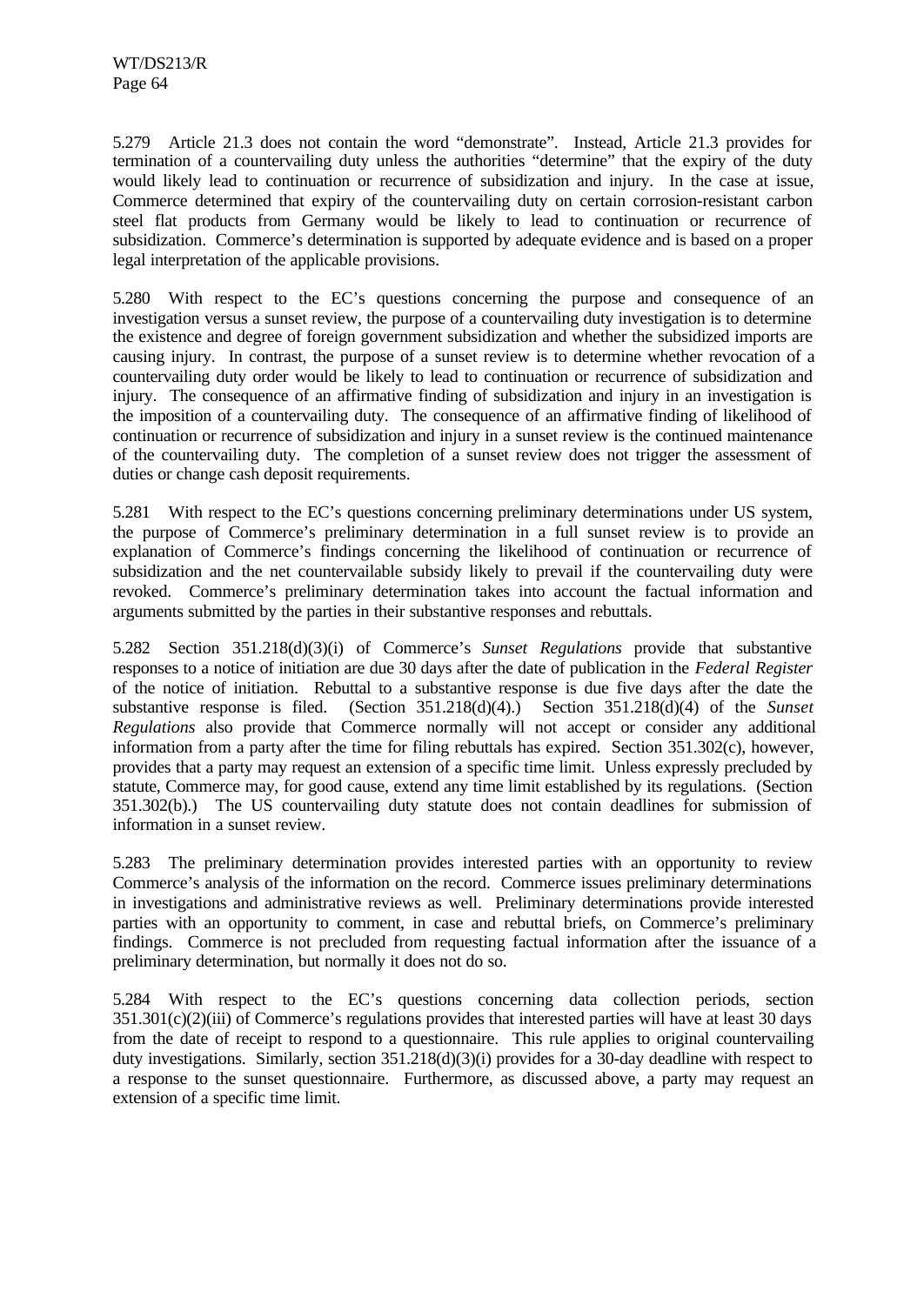5.285 With respect to the EC's question concerning Article 12, the United States agrees that Article 21.4 of the SCM Agreement expressly provides that the provisions of Article 12 – as opposed to the provisions of Article 11 – apply to these types of reviews.

5.286 With respect to the EC's questions concerning Commerce's application of a 0.5 per cent *de minimis* standard in sunset reviews, as well as its questions concerning the subsidy rate Commerce reports to the USITC, because Article 21 of the SCM Agreement does not contain any *de minimis* standard, these questions is not relevant to the issues raised in this dispute. Nevertheless, the United States notes that, as a matter of domestic policy, Commerce has applied a 0.5 per cent *de minimis* standard in administrative (*i.e.*, assessment) reviews. The application of this standard predates the Uruguay Round negotiations. The entry into force of the WTO Agreement did not require a change in this standard, because the Article 11.9 *de minimis* standard is only applicable to investigations. For this same reason, when the United States amended its law in 1994 to provide for sunset reviews, it chose to apply its long-standing 0.5 per cent *de minimis* standard to sunset reviews. The United States could have chosen to apply no *de minimis* standard to sunset reviews at all.

5.287 Commerce's *de minimis* standard in reviews is different from its *de minimis* standard in investigations. Prior to the entry into force of the WTO Agreement, Commerce applied a 0.5 per cent *de minimis* standard in investigations. However, in order to conform to Article 11.9 of the SCM Agreement, Congress amended the US statute so as to require the use of a 1 per cent *de minimis* standard in investigations.

5.288 In a sunset review, the *de minimis* standard has particular application in several respects. For example, if Commerce determined in a sunset proceeding, based on the original investigation and any administrative reviews, that the existing countervailable subsidy programmes had been terminated and that the likely net countervailable rate of subsidization was *de minimis*, Commerce normally would determine that there was *no* likelihood of continuation or recurrence of subsidization.

5.289 In addition, the *Sunset Policy Bulletin* (section III.A.6.b) provides that, if the combined benefits of all programmes considered in the sunset review have never been above *de minimis* at any time the order was in effect, and there is no likelihood that the combined benefits of such programmes would be above *de minimis* in the event of removal of the duty, Commerce normally would determine that there is no likelihood of continuation or recurrence of subsidization.

5.290 In 1987, following a notice and comment rulemaking proceeding, Commerce published a final regulation codifying its long-standing practice of applying a 0.5 per cent *de minimis* standard in investigations and administrative reviews. 52 FR 30660 (17 August 1987). Pursuant to the regulation, net aggregate subsidies (and ad valorem dumping margins) of less than 0.5 per cent would be disregarded for purposes of publishing or revoking orders, setting cash deposit rates, or assessing countervailing duties. In response to comments regarding Commerce's decision to set 0.5 per cent as the *de minimis* threshold, Commerce stated as follows:

The doctrine of *de minimis non curat lex*, that the law does not concern itself with trifles, is a basic tenet of Anglo-American jurisprudence, inherent in all US laws. With respect to the antidumping and countervailing duty laws, the Department has concluded that the potential benefits to domestic petitioners from orders on dumping margins or net subsidies below 0.5% are outweighed by the gains in productivity and efficiency provided by a *de minimis* rule. Even in price-sensitive markets, the effect of requiring a deposit or assessment of duty based on a rate of 0.5% *ad valorem* would be negligible. No party submitting comments has provided any information to support a different conclusion. Accordingly, it would be unreasonable for the Department and the US Customs Service to squander their scarce resources administering orders for which the dumping margins or the net subsidies are below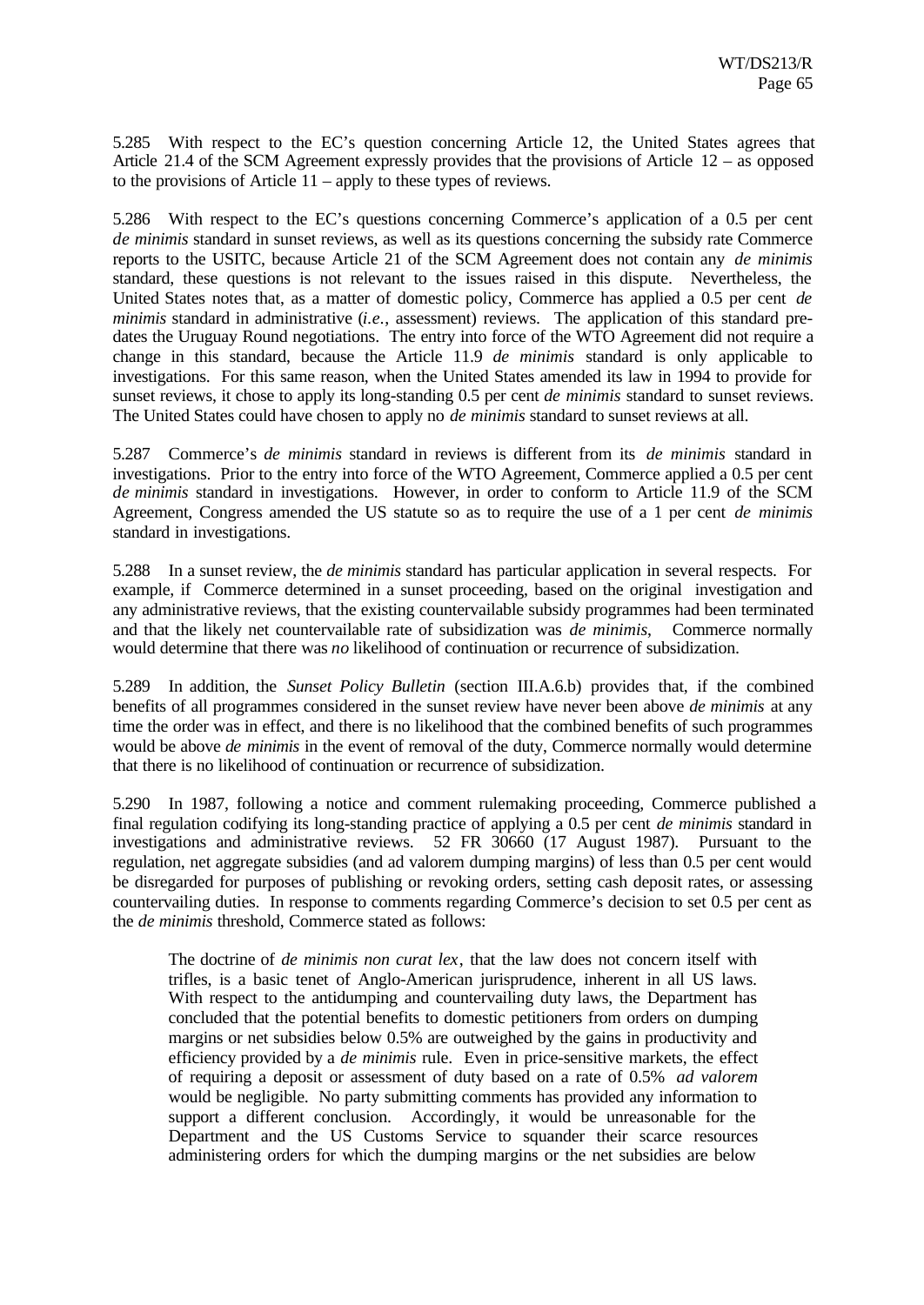0.5%. The fact that the Department of Treasury and Commerce may not always have applied a uniform *de minimis* standard in the past is an additional reason supporting the adoption of a fixed standard which can be applied consistently in the future.

52 FR at 30661. In response to comments that the *de minimis* threshold be set at 1 per cent, Commerce also stated that,

After many years of applying a 0.5 per cent *de minimis* threshold, the Department has developed no basis to conclude that 1 per cent represents a level of benefit not worth the expense of investigations or annual reviews....

5.291 As explained in the United States First Written Submission, Commerce starts with the total *ad valorem* rate determined in the original investigation and considers whether, since the investigation, it has found subsidy programmes to be terminated and/or new programmes to be countervailable. Based on findings, which normally are made in the context of administrative reviews, Commerce may adjust the rate determined in the original investigation to take these subsequent findings into account.

5.292 With respect to the EC's question concerning the amount of subsidy in the context of a sunset review, Article 21.3 provides for consideration of whether expiry of a countervailing duty would likely lead to a continuation or recurrence of subsidization and injury. Footnote 52 states that a finding, in the most recent administrative review, that no duty is to be levied shall not by itself require the authorities to terminate the definitive duty. This is consistent with the prospective nature of a sunset review. Thus, the level of subsidization at the time of a sunset review is not necessarily determinative of the outcome of a sunset review. However, if Commerce determined in a particular sunset review that there was no likelihood that the net countervailable subsidy rate would exceed 0.5 per cent *ad valorem* in the event of revocation of the countervailing duty, Commerce would determine that there was no likelihood of continuation or recurrence of subsidization and revoke the duty.

5.293 With respect to the EC's question concerning use of the 1 per cent, Article 11.9 *de minimis* standard, for the reasons set forth in the United States' First Written Submission and Oral Statement, the Article 11.9 *de minimis* standard does not apply to Article 21.3 sunset reviews. Article 21.3 does not contain any *de minimis* standard. Commerce does apply a 0.5 per cent *de minimis* standard in sunset reviews, but does not do so because of any obligation imposed by the SCM Agreement. In the final results of the full sunset review of corrosion resistant steel from Germany, Commerce determined that revocation of the order would be likely to lead to continuation or recurrence of a countervailable subsidy and found that the net countervailable subsidy likely to prevail if the order was revoked was 0.54 per cent *ad valorem*, which is above the *de minimis* standard under US law.

5.294 With respect to the EC's questions concerning calculation of a current rate of subsidization in a sunset review, Commerce normally does not determine the present net countervailable subsidy rate in a sunset review, and it did not calculate the level of subsidization present at the time of the sunset review in the corrosion-resistant steel from Germany case. Commerce did, however, adjust the net countervailable subsidy rate determined in the investigation to account for two programmes that the EC and German producers argued had been terminated with no continuing benefits. Nevertheless, nothing in Article 21.3 or any other provision of the SCM Agreement mandates a particular methodology for determining whether subsidization is likely to continue or recur if the duty were revoked.

5.295 The focus of a sunset review is necessarily on the possible future behaviour of foreign governments and exporters. The best evidence of that behaviour is the net countervailable subsidy rate determined in the original investigation because it is indicative of behaviour without the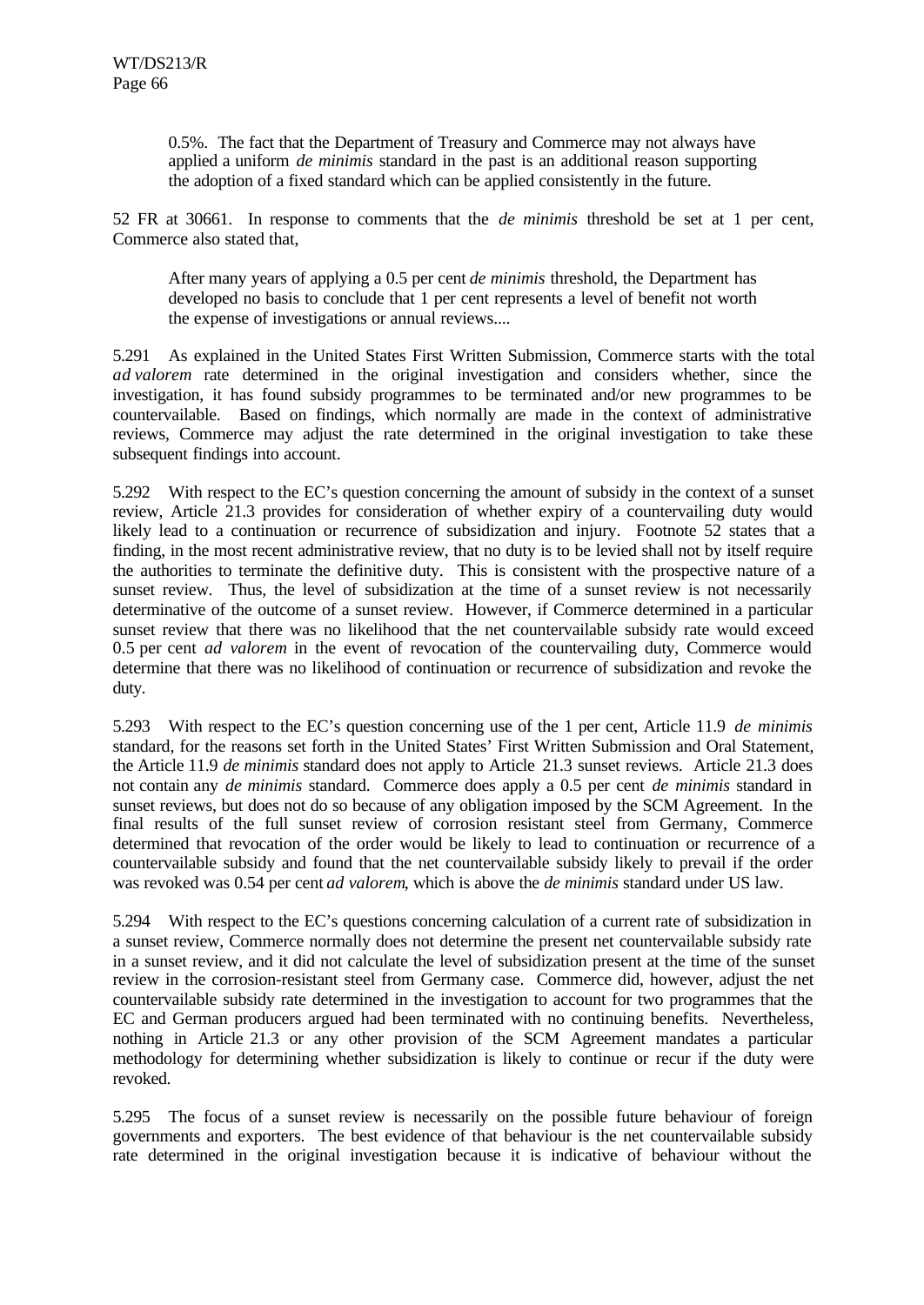discipline of a countervailing duty in place. Starting with the net countervailable subsidy rate from the original investigation, Commerce may make adjustments, including adjustments for subsidies for which benefits were allocated over time, in accordance with the *Sunset Policy Bulletin*. (*See* section III.B.3.) Commerce, however, normally makes such determinations in the context of an annual administrative review where interested parties may submit, *inter alia*, information concerning the level of subsidization present during the period of review for Commerce's examination.

5.296 With respect to the EC's question regarding Commerce's declining balance methodology, as explained in the United States' First Written Submission, the *ad valorem* subsidy rate for any period cannot be determined without knowing the applicable sales volume.

5.297 With respect to the EC's questions concerning the rationale for the 1 per cent *de minimis* standard, the only *de minimis* standard found in the SCM Agreement is in Article 11.9 which, by its terms, is limited to investigations. Neither Article 11.9 nor any other provision of the SCM Agreement provides a rationale for the *de minimis* standard. This standard is a product of negotiations. As discussed in more detail above, when Commerce codified its own *de minimis* standard in its regulations, it considered several rationales, including administrative efficiency, as providing a basis for the standard.

5.298 With respect to the EC's questions concerning new countervailable subsidies granted since 1993, as discussed in Commerce's preliminary sunset determination, there were no administrative reviews of this order. As a result, Commerce had not considered whether German producers benefitted from additional subsidies granted since the original investigation. Commerce did not consider domestic interested parties' allegations concerning new subsidies in the context of the sunset review because US law intends that such allegations should normally be made in the context of administrative reviews and the lack of any administrative reviews, in and of itself, was not sufficient to constitute good cause to consider the petitioners' allegations in the context of the sunset review. Furthermore, once Commerce found likelihood based on previously investigated subsidies, a finding of additional new subsidies would not have changed its affirmative likelihood determination.

5.299 With respect to the EC's question concerning the application of footnote 52, footnote 52 stands for the proposition that an existing subsidy programme could be the basis for a determination in a sunset review that the expiry of the countervailing duty would likely lead to the continuation of subsidization even if Commerce found a net countervailable subsidy rate of *zero* attributable to that programme in the most recent administrative review. In other words, footnote 52 means that the current level of subsidization is not decisive as to whether subsidization is likely to recur.

5.300 With respect to the EC's questions concerning Commerce's findings in other sunset determinations, the dispute before this Panel involves Commerce's sunset determination concerning certain corrosion-resistant carbon steel flat products from Germany. As a general matter, Commerce sunset determinations involving other merchandise and other countries are available as public, published documents and can be found on Commerce's website, the website of the US Government Printing Office, or through commercial database services such as Lexis. We note, however, that to date, Commerce has found no likelihood of continuation or recurrence of subsidization in the following three full sunset reviews: C-122-404, Live Swine from Canada, 64 Fed. Reg. 60301 (November 4, 1999); C-333-401, Cotton Shop Towels from Peru, 64 Fed. Reg. 66884 (November 30, 1999); and C-201-505, POS Cookware from Mexico, 65 FR 284, (January 4, 2000).

5.301 With respect to the EC's question concerning the effect of the net subsidy rate on volume of exports, issues concerning the volume of exports to the United States are properly considered in the context of the USITC's injury determination, which has not been challenged by the EC in this dispute. Nevertheless, the United States would point out that the *ad valorem* countervailing duty rate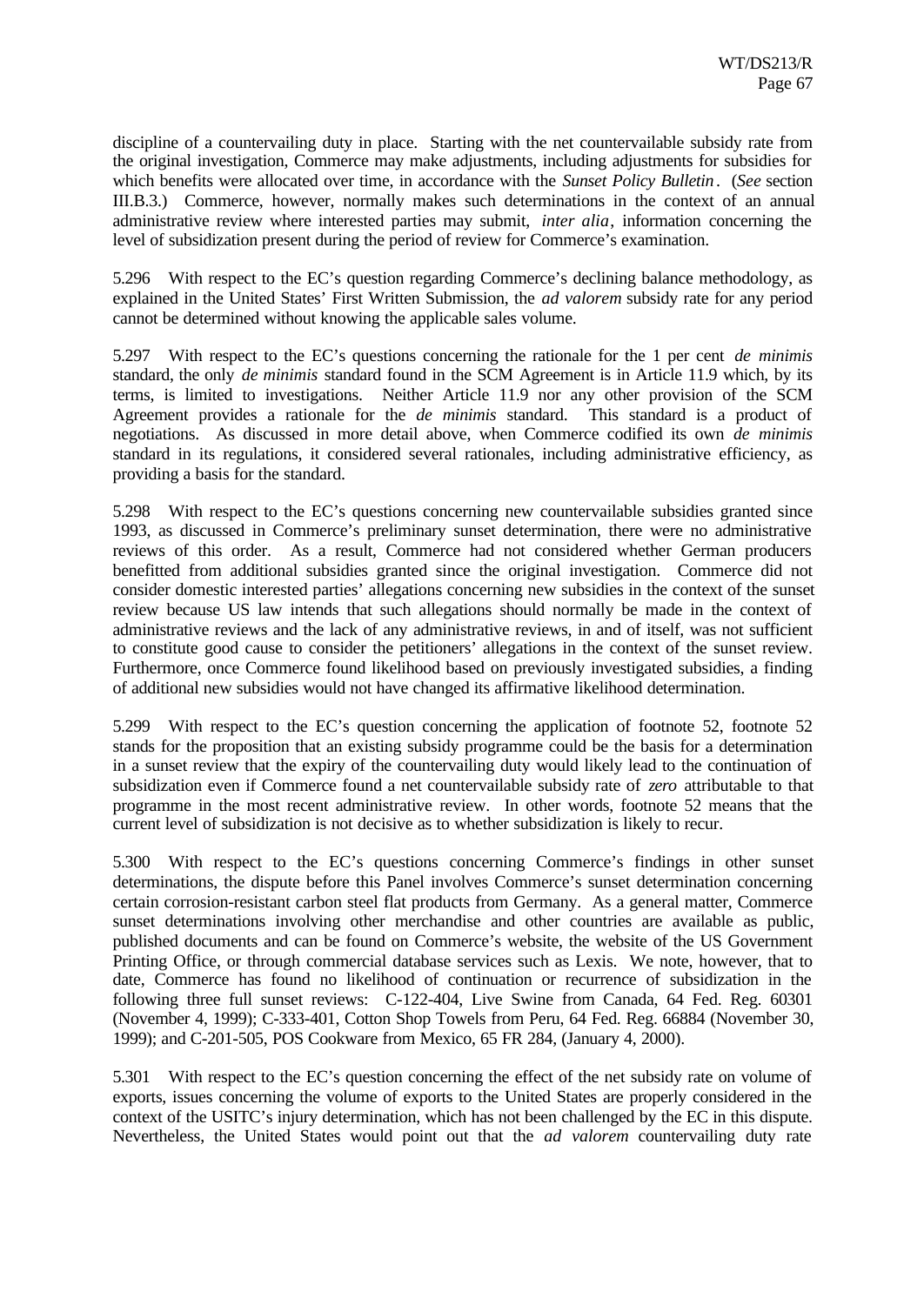determined in the investigation was 0.60 per cent and, according to the EC, the German producers stopped shipping to the United States once this 0.60 per cent countervailing duty was in place.

5.302 With respect to the EC's questions concerning amounts for certain denominators or numerators, Commerce's finding of likelihood of continuation or recurrence of subsidization is based on and supported by the administrative record of the sunset review. The EC's questions are not really questions. Rather, the EC is asking the United States to research and perform new calculations in the context of the EC's challenge to the United States' laws and regulations concerning sunset reviews and to a particular Commerce sunset determination. The United States does not believe it is appropriate to do so in this context.

H. COMMENTS OF THE EUROPEAN COMMUNITIES ON THE RESPONSES OF THE UNITED STATES TO QUESTIONS FROM THE PANEL FOLLOWING THE FIRST MEETING OF THE PANEL

## **Introduction**

5.303 The US points (para. 2) that the EC is not challenging the injury determination in this proceeding. However, the EC in this proceeding is not challenging the injury requirement only for the purpose of verifying the accuracy of the ITC injury determination as such, but it is doing so for the purpose of the *de minimis* challenge, i.e. as a requirement that needs to be demonstrated positively in the context of a sunset review under Article 21.3 of the SCM Agreement (see First Oral Statement of EC, footnote 27).

## **Question 1(a)**

5.304 Throughout its responses to the questions from the Panel, the US espouses a formalistic interpretation of Article 21.3 *SCM Agreement* that would essentially strip Articles 21.1 and 21.3 of any practical effect. An example of this is the US's statement in paragraph 5 that Article 21.3 contains "no requirement to quantify the amount of subsidization likely to continue or recur". Article 21.3 permits the continuation of a countervailing duty order only if the authorities affirmatively determine that "the expiry of the duty would be likely to lead to continuation or recurrence of subsidization and injury". In turn, Article 15.5 defines "injury" as that injury caused by subsidized imports "through the effects of subsidies". Thus, an authority can only make a proper determination concerning the continuation or recurrence of injury if it considers the amount of subsidization that is likely to continue or recur if the duties were to expire. Under the US system, this means that DOC must provide the ITC with an accurate calculation of the amount of subsidization that is likely to continue or recur if the countervailing duty order were revoked. The US DOC has failed to do that in this case but simply continued to apply the countervailing duty rate calculated for 1991 despite the clear and indisputable evidence provided by the Government of Germany and the German producers establishing that this rate was no longer accurate.

5.305 As regards the references to paragraph 6.87 of the *Korea DRAMS* panel report, the US draws the wrong conclusions. In that report, the Panel had not dealt with a sunset review in the sense of Article 11.3 of the AD Agreement, but a claim for a duty assessment review under Article 9.3 of the AD Agreement. But there is no exact equivalent of Article 9.3 AD Agreement in the SCM agreement. Such duty assessment reviews fall by default within the scope of Article 21.2 of the SCM Agreement. In addition, and more importantly, the basic reason for which that Panel interpreted Articles 5.8 and 9.3 of the AD Agreement in the way it did is stated in paragraph 6.90 of the report, to which the US omits to make any reference. There the Panel held that: "In the context of Article 9.3 duty assessment procedures, however, the function of any *de minimis* test applied by Members is to determine **whether or not an exporter should pay a duty**. A *de minimis* test in the context of an Article 9.3 duty assessment procedure will **not** remove an exporter from the scope of the order." (emphasis added) This is clearly not the case of a CVD sunset review determination, because the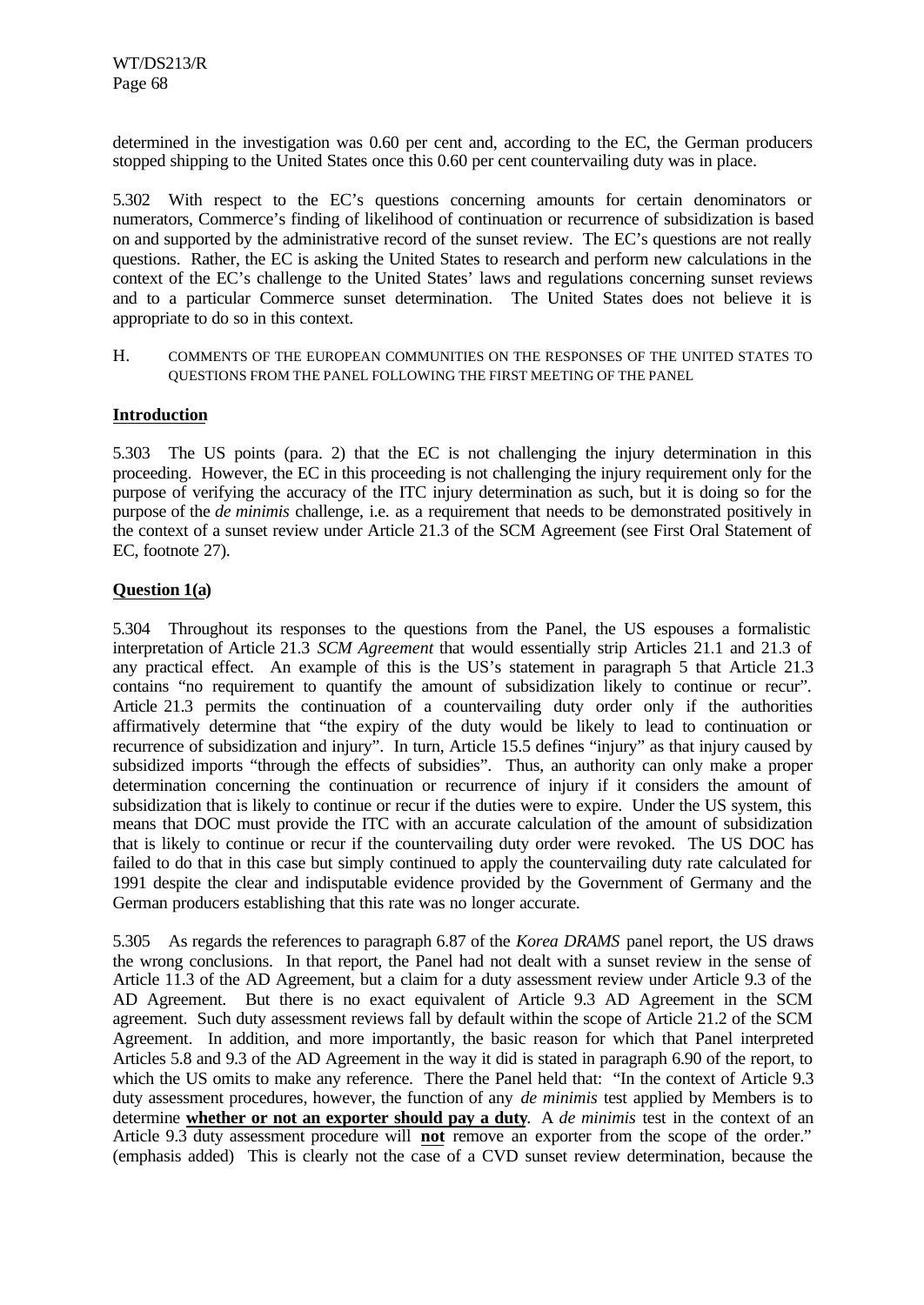basic principle laid down by Article 21.3 and 21.1 of the SCM Agreement is the termination of the CVD order unless a fresh, positive finding about likelihood of subsidization, injury and causality is made by the authorities.

## **Questions 1(b) and (c)**

5.306 Contrary to the US responses, the US ITC does consider negligibility in its sunset review determinations. Under US law, cumulation is specifically prohibited in a sunset review if "imports are likely to have no discernable adverse impact on the domestic industry". 19 U.S.C. § 1675a(a)(7). This provision was added to US law by the Uruguay Round Agreements Act. In its report to that Act, the US Senate specifically stated that this cumulation provision was being added because Congress "believe[d] that it is appropriate to preclude cumulation where imports are likely to be negligible". S. Rep. No. 103-412, at 51 (1994). Similarly, the US ITC also considers differences in the "conditions of competition" in making its cumulation decision in a sunset review. *See* Sugar from the European Union, USITC Pub. No. 3238 at 15 (1999) <ftp://ftp.usitc.gov/pub/reports/ opinions/PUB3238.pdf>.

5.307 Moreover, for the reasons explained in the comment to the previous question, the combined effect of paragraphs 6.43-6.6.50 of the *Korea DRAMS* panel report supports the proposition that the standards of Article 11.9 and 15.3 should apply to Article 21.2 and to Article 21.3 reviews.

## **Questions 1(d)**

5.308 Acceptance of the US position would render the provisions of Article 27, paragraphs 10 to 12, useless once the initial CVD order is in place. This position is totally unreasonable when proper consideration is given to the context, object, purpose and scope of special rules for developing country members laid down in the SCM and, more generally, the WTO Agreements.

#### **Question 21**

5.309 As the US readily admits, its rules apply with equal force to both "transition orders" and "non-transition" orders. Article 21.3 also makes no distinction between transition and non-transition orders and does not in any way permit an authority to apply a lower level of review or procedure with respect to transition orders.

#### **Question 23**

5.310 The US's response to this question reveals how its system of automatic self-initiation results in the conduct of a sunset review without the requirement that the domestic industry ever provide evidence substantiating the likelihood of the continuation or recurrence of subsidization. In paragraph 18, the US concedes that the "**only** specific factual information" that it considers in making the decision as to whether to conduct a full sunset review is the "aggregate export figures provided by respondent interested parties". The other factual information submitted by the parties does not play any role in DOC's adequacy determination and is not discussed by DOC until its preliminary determination, which occurs after the time for submitting additional factual information has long expired (See EC Second Written Submission at paras. 41-42).

### **Question 24**

5.311 The US arguments omit to mention another generally accepted principle of interpretation that "omissions in different contexts may have different meanings, and omission, in and of itself, is not necessarily dispositive". This is what the Appellate body has held in several cases. For example, in the *Canada – Automotive Industry* report, the Appellate Body held that the panel in that case had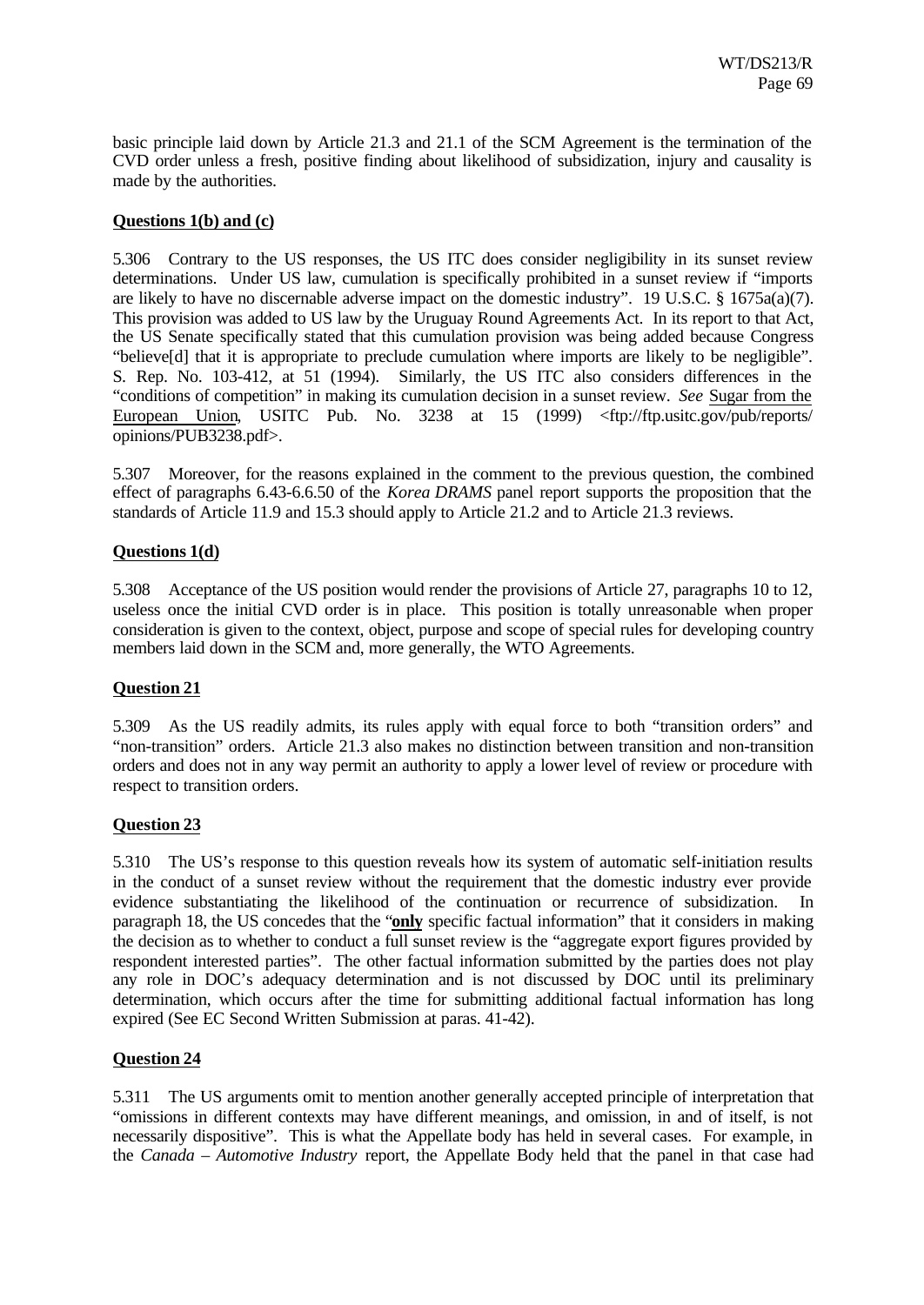erred because it failed to examine the ordinary meaning of the terms in their relevant context and in light of the object and purpose of the entire *SCM Agreement* in order to identify the proper meaning of an omission in the text.<sup>75</sup> Another example provides the US reasoning in paragraph 48 of its response to question no 32(b) from the Panel, where it states that "Articles 19 and 21.2 of the SCM Agreement do not preclude no shipment administrative reviews". Without passing judgment on the substance of this US claim, what is important to note here is the *reasoning by inference* resorted to by the US, which is an accepted method of interpretation under the generally principles of public international law on treaty interpretation.

## **Question 25**

5.312 In its response, the US concedes that it does not calculate the level of subsidization in a sunset review but simply reports to the US ITC the rate that was already calculated in the original investigation (at paras. 23-24). This in turn taints the US ITC injury determination because it is not based upon the level of subsidization that would be likely to continue or recur if the countervailing duties were terminated as required by Article 21.3. While the US contends that the rate from the original investigation is the "only calculated rate that reflects the behaviour of exporters and foreign governments without the discipline of an order in place", this reliance upon the rates from the original investigation cannot be applied as an irrefutable presumption. To do so would render the provisions of Articles 21.1 and 21.3, requiring the termination of countervailing duties after five years, meaningless because the fact that countervailing duties were originally imposed would be used as the justification for keeping those duties in place indefinitely.

5.313 The US's discussion (at para. 25) demonstrates a blatant violation of Article 12 *SCM Agreement* as made applicable to sunset reviews by virtue of Article 21.4. In paragraph 25 of its replies, the US states that, in making its determination in a sunset review, it "*only* uses information developed in the original investigation or prior administrative proceedings" (emphasis added). The US tries to justify this practice by stating that "this information has been subject to the rigors of the administrative process in those proceedings, such as interested party briefing and onsite verification". In our view, what the US fails to discuss is that reviews under Article 21.3 are, by virtue of Article 21.4, subject to the same evidentiary and procedural requirements as investigations and administrative reviews, including the ability to conduct onsite verifications.

5.314 Moreover, DOC's stated preference for information developed in the original investigation cannot justify its refusal to adjust the subsidy determination for changes in the CIG programme. All of the information submitted by the Government of Germany and the German producers, showing the termination of the CIG programme with no significant residual benefit after 2000, comes directly from the original investigation and was subject to full briefing and verification in that case. The conditions and requirements of Article 12 are fully applicable to sunset reviews and no distinction is made therein whether the information is collected in the original investigation or in an Article 21.2 or an Article 21.3 review. Most importantly, what the US terms "*a relationship of …convenience*" (at para. 25) under its domestic law cannot derogate from the basic principles of Articles 21.3 and 21.4 of the SCM Agreement to make a fresh, proper determination of likelihood of subsidization, injury and causality on the basis of positive evidence.

#### **Question 26**

l

5.315 While the United States concedes that the definition of injury contained in Article 15 applies throughout the SCM Agreement, it reads (at paras. 26-29) unduly restrictively Article 15, by applying only those provisions that it finds favourable. By doing so, however, it seems to contradict its

<sup>75</sup> Appellate Body Report*, Canada – Certain Measures Affecting the Automotive Industry ("Canada – Automotive Industry")*, WT/DS139/AB/R, WT/DS142/AB/R, adopted 19 June 2000, paras. 138-143.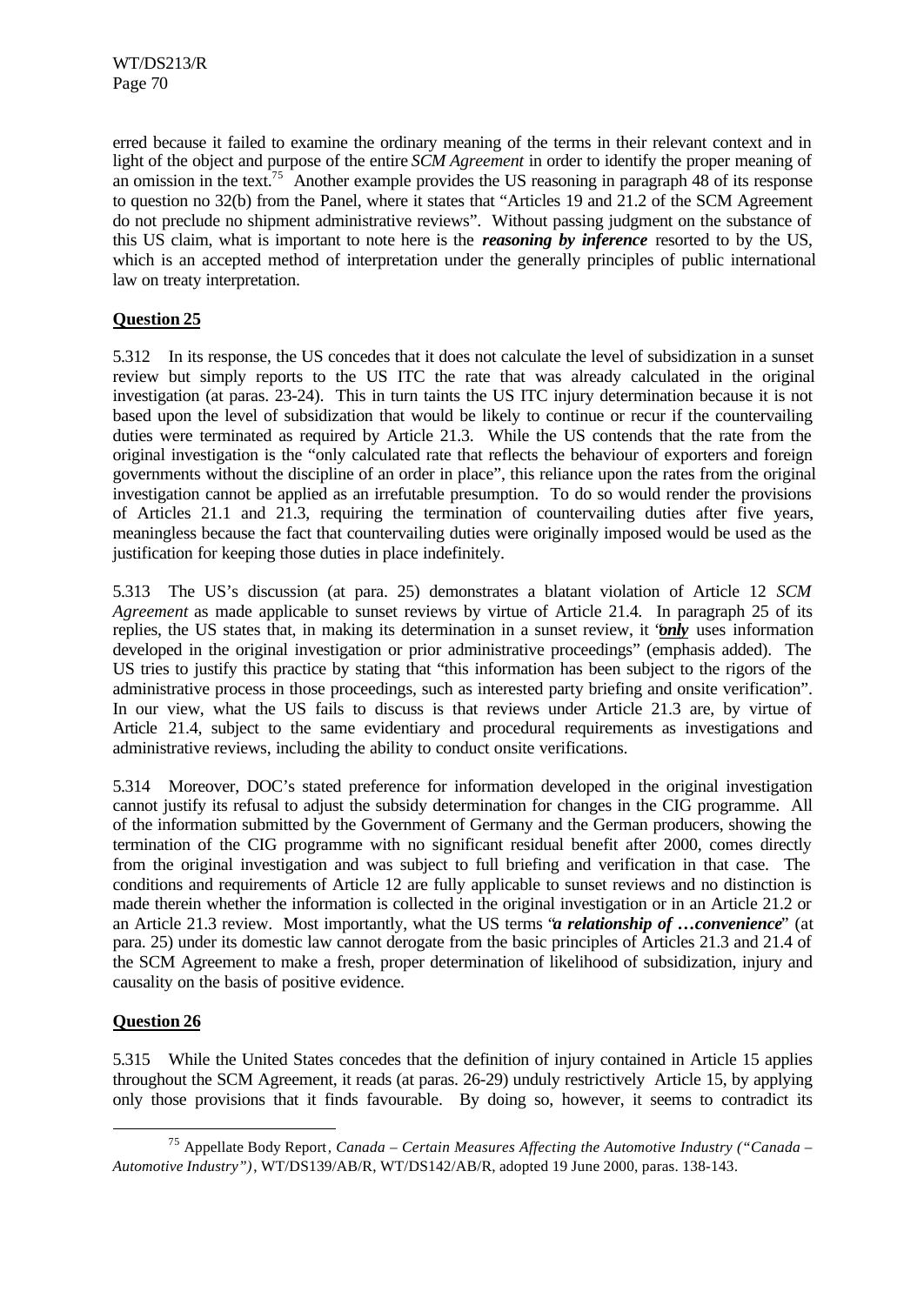previous replies to question 24 (a) and (b) from the Panel (at paras 19-21). Indeed, the reference in Footnote no 45 to "threat of material injury"<sup>76</sup> appears already to accommodate, albeit in a different context, the prospective nature of the analysis claimed by the US under the "likelihood" test of an Article 21.3 sunset review. Moreover, as stated in the comment to question 1(a) above, the definition of injury must include the element of causation. Article 15.3 also makes clear that the *de minimis* and negligibility provisions of Article 11.9 are an integral part to the definition of injury. As the *Korea DRAMS* panel has held, in the comparable situation of an Article 11.2 of the AD Agreement review, "*while mathematical certainty of recurrence of dumping is not required, the conclusions must still be demonstrable on the basis of the evidence adduced*" (at paras. 6.43 and 6.50 of the report). The obligation to adduce such "evidence" in a CVD sunset review is squarely place, by virtue of Article 21.4, on the authorities undertaking the review for the purpose of making a "determination" under 21.3.

## **Question 27**

5.316 The US reply to question no 27(a) is another illustration of the isolationist interpretation of Article 21.3 advanced by it. There is indeed no valid reason to interpret the term "domestic industry" in Article 21.3 differently from that laid down in Article 11.4 in conjunction with Article 16 of the SCM Agreement. It follows that a request made by "at least one domestic interested party" is not a "duly" made request under Article 21.3 because it would not comply with the initiation requirements of Article 11.4.

## **Question 28**

l

5.317 Here the US appears to be placing undue importance on the use of the word "investigation" in Article 11.9, as opposed to the use of the word "*review*" in Article 21.3. The same undue reliance on the word "investigation" is shown by the US in its reply to question 1(d) above concerning Article 27.10. Although it is true that Article 11 lays down provisions on "initiation and subsequent investigation", the term "investigation" denotes the "process or an instance of investigating" or "a formal examination or study".<sup>77</sup> It follows that although this term encompasses a substantive exercise relating to this process of fact finding, it is more accurate to say that its scope is narrower than the scope of the term "determine" as this is used in a number of Articles in the Agreement, such as in Articles 19 or 21.3. Indeed, an investigation may lead to the imposition and collection of countervailing duties when the Member makes a final "determination" under the conditions laid down in Article 19. Therefore, what is particularly important in Article 11.9 is not the use of the term "investigation", as the US claims, but rather the use of the terms "*the authorities concerned are satisfied that"*<sup>78</sup> *,* which is the equivalent to the concept of making a "*determination*" used in Article 19 or Articles 21.3 of the SCM Agreement. In other words, Article 11.9 comports an element of substantive determination, which, although made in the process of the original *investigation*, is not different from the substantive point of view of the finding that needs to be made in a sunset *determination* about likelihood of subsidization, injury and causality. What is significant, therefore, is the substantive determination that should be made by the authorities about the level of subsidization under both Articles 11.9 and 21.3, which must in both cases entail a determination on *de minimis* level of the subsidy, injury and causal link rather than the procedural process or stage at which this occurs. In other words, a determination in a sunset review requires the conduct of an investigation as much as an investigation is required prior to the original determination. Therefore, the fact that the word "investigation" does not appear in Article 21.3 makes no difference. Investigating authorities are not absolved of their obligation to **investigate** from the day after an original measure is imposed. This would amount to saying that authorities are entitled to apply a lower standard of examination to issues

<sup>76</sup> As this is defined in Article 15.7 of the SCM Agreement.

 $^{77}$  Oxford Concise English Dictionary,  $9^{\text{th}}$  ed. 1995.

<sup>78</sup> The corresponding phrase in Article 5.8 of the AD Agreement is "the authorities *determine* that…".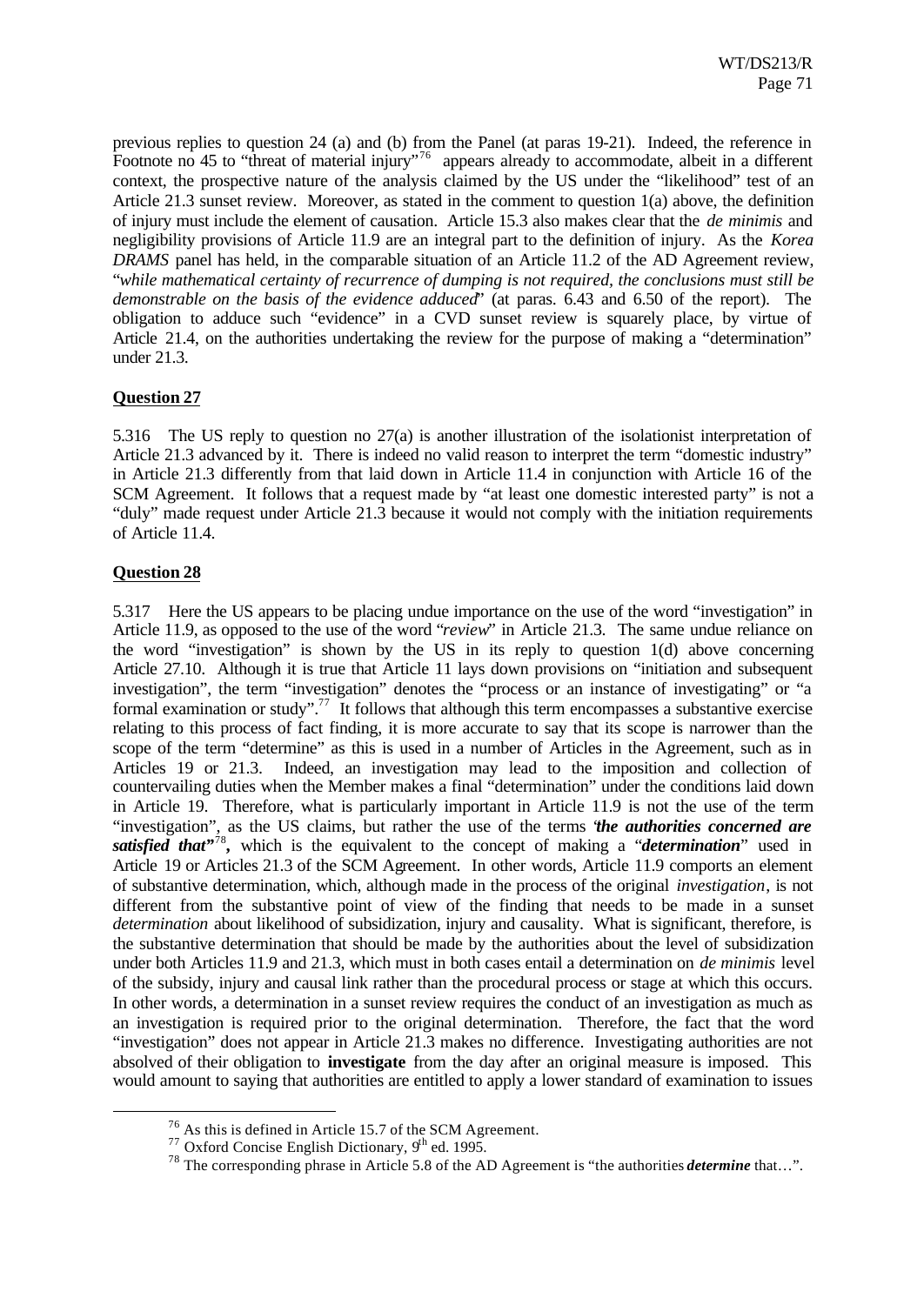raised in reviews, compared to that which applies in original investigations. It follows that the US insistence only on the word "investigation" in Article 11.9 or 27.10 of the SCM Agreement, to exclude the application of the *de minimis* rule in sunset reviews, amounts to simply reading these provisions outside their context, object and purpose.

## **Questions 29 and 30**

l

5.318 The US claims (at paras. 34-36) that the interpretation proposed by the EC would render Footnote 52 a nullity and asserts that there must be a reason for its inclusion in Article 21.3. This answer is rather puzzling. The EC does not dispute that "a finding in the most recent assessment procedure that no duty is to be levied shall not by itself require the authorities to terminate the definitive duty". Such a finding may be based on a finding on the zero subsidy or on some other reason. But Footnote 52 does not support the conclusion the US attempts to draw from it.

5.319 The US argument is based on an understanding of the concept of *de minimis* in Article 11.9 that reflects the Latin proverb "*de minimis non curat lex*". As the US has explained in several places (e.g. in its reply to question 30 from the Panel and its reply to question 8 from the EC, respectively at paras. 41 and 16 of its replies), it applies voluntarily the *de minimis* rule of 0.50 per cent under domestic law for reasons of administrative efficiency because the US law is not supposed to "concern itself with trifles".

5.320 The preparatory history of Article 11.9 and the corresponding provision in the AD Agreement, however, indicate that the rationale of the *de minimis* rule in these Agreements is different from that on which the *de minimis* rule is applied in the US. In these two WTO Agreements, the level of 1 per cent ad valorem was agreed to be the *de minimis* threshold **not** for reasons of administrative efficiency but **because for imports below this level the causal link between subsidized imports** and the material injury to domestic industry would not exist.<sup>79</sup> This is a significantly different rationale, because it demonstrates that the US continued under its domestic law its old practice going back to 1980, as codified in the 1987 Guideline on the minimis rule (see Exhibit US-6). Based on that understanding of the *de minimis* rule, the US then extrapolates from Footnote 52 by making several illogical leaps: First, it argues that if a zero rate of subsidy cannot require the authorities to terminate the CVD duty, that means that the level of the subsidy, even if zero, is not relevant for deciding likelihood of continuation or recurrence of subsidization, injury and causality. Second, it draws the operational conclusion that it is not necessary to calculate the actual level of subsidy in a sunset review. Third, it does consider that the *de minimis* rule of Article 11.9 applies to Article 21.3 reviews.

5.321 The EC considers that the current level of subsidy is not always "determinative" of the outcome of a sunset review. However, the "prospective nature of a sunset review" is subject to the requirement for the authorities to positively determine that subsidization is likely to continue or recur. Thus, if the current level of subsidy is zero or de-minimis, this does not *by itself* end the measure, but it does require the US DOC to demonstrate what change of circumstances will lead to the subsidy increasing to a level above de-minimis, if it wishes to continue the measure. In the case of a nonrecurring subsidy which is already de-minimis and subject to the US declining balance methodology, the DOC must adduce and rely on positive evidence of new subsidies or of a sharp fall in the denominator in order to find likelihood of subsidization, injury and causality.

5.322 Moreover, the US states that the "focus" of a sunset review is on the possible future behaviour of foreign governments and exporters. This is misleading. First, we do not see in what respect the behaviour of the **exports** would be relevant in this context. Second, a sunset review determination requires positive evidence to demonstrate that subsidization, injury and causality is likely to continue or recur. The review should therefore focus on "demonstrable evidence adduced by the authorities"

 $^{79}$  E.g., MTN.GNG/NG10/W/9/Rev. 3, point E, of 26 may 1988, and MTN.GNG/NG10/W/4, page 42.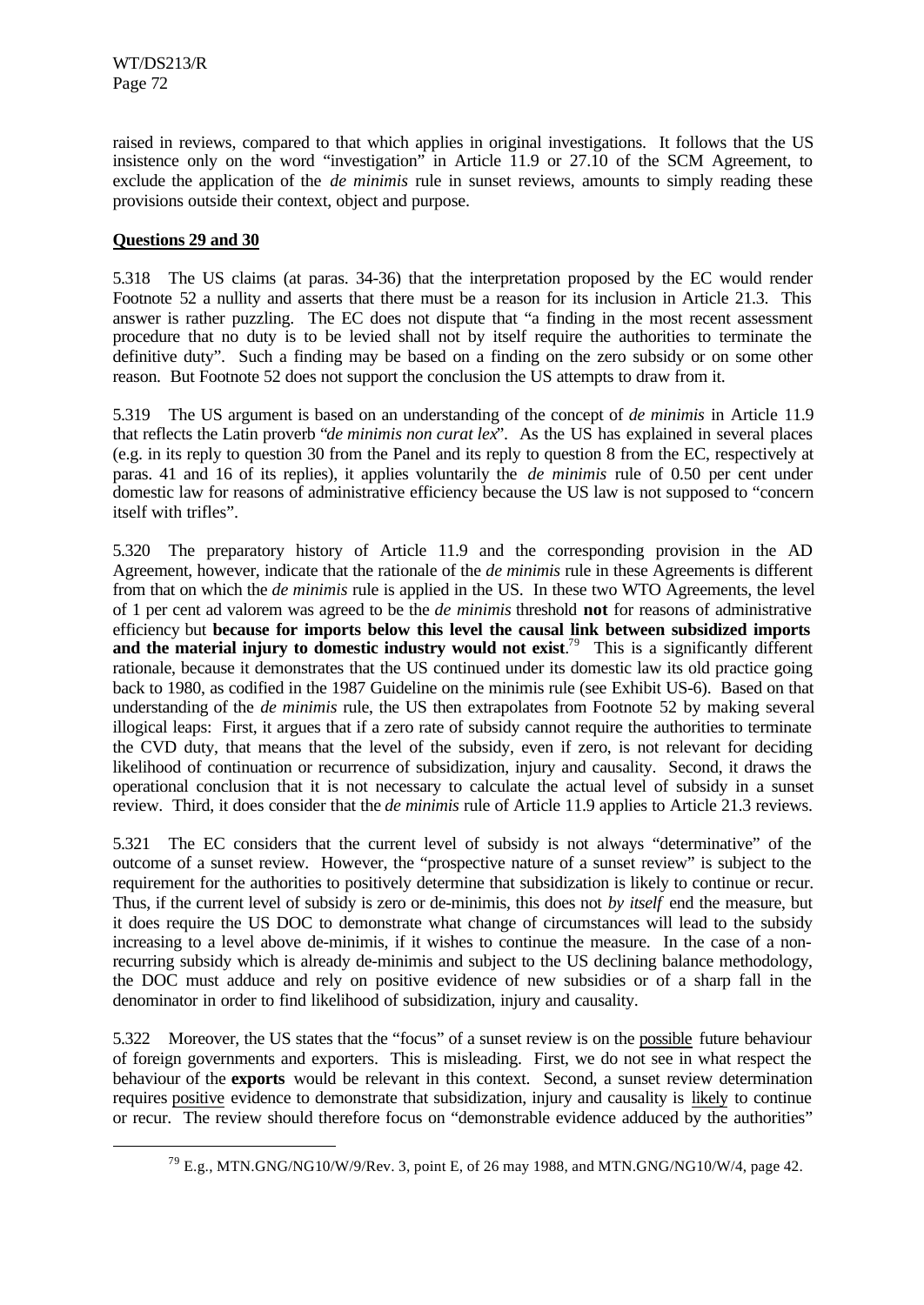rather than on pure speculation and conjecture derived by applying the level of subsidization from the original investigation. The US states that the "best evidence" of future behaviour of governments and exporters is the rate from the original investigation. However, in the case of C*orrosion-resistant steel from Germany*, how can this be? The DOC has itself established that there are no new subsidies and that the non-recurring subsidies found in the original investigation, 9 years ago, have now declined to a level that is equivalent zero by its own calculation methodology.

5.323 There appears therefore to be only one reasonable conclusion: the US has modified its past practice after the WTO Agreements on AD and SCM entered into force only as regards determinations made in the initial investigation, but left its domestic legislation on sunset reviews unchanged by applying its 0.50 per cent *de minimis* rule based on a completely different rationale (i.e. administrative convenience and efficiency).

## **Question 30**

5.324 In addition to what has been explained above, the US's response to question 30 again reveals its refusal to provide parties to a sunset review with the evidentiary and procedural rights established in Article 12. In paragraph 39, the US reiterates that its determination in a sunset review is "based on the original investigation and any administrative reviews". It states:

"In a sunset review, the *de minimis* standard has particular application in several respects. For example, if Commerce determined in a sunset proceeding, based on the original investigation and any administrative reviews, that the existing countervailable subsidy programs had been terminated and that the likely net countervailable rate of subsidization was *de minimis*, **Commerce normally would determine that there was** *no* **likelihood of continuation or recurrence of** subsidization." (emphasis added)

5.325 A closer look into this statement reveals that the US's reasoning is, from a purely logical point of view, inherently contradictory. When the US DOC finds in a sunset review that the net subsidy rate is likely to be below its domestic 0.50 per cent rule, it makes a positive empirical finding that the subsidy is likely to continue at that level. But since this level of subsidy is not considered under US law worth pursuing, it draws the conclusion (which is literally a legal fiction) that there "will be no likelihood of continuation or recurrence of subsidization". In reality, however, this legal conclusion of no likelihood of continuation of subsidization is not empirically correct, because the subsidy will continue albeit at a level below the 0.50 per cent. Therefore, in reality this legal conclusion is equivalent to a finding that there is no causal link of material injury for the purposes of a sunset review under Article 21.3 of the SCM Agreement. For this reason as well, it simply makes no sense the US's refusal to recognize the need to apply in sunsets the 1 per cent *de minimis* rule of Article 11.9, but continue to apply a 0.50 per cent *de minimis* rule under its domestic law.

#### **Question 31**

5.326 The US's response to question 31 begs the issue. In paragraph 44, the US states that it "does not calculate the present rate [of subsidization in a sunset review] because the purpose of a sunset review is to determine the likelihood of the continuation or recurrence of subsidization" and that this "necessarily involves a prediction of a government's future behaviour without the discipline of a countervailing duty order in place". The issue is not whether DOC must determine the current level of subsidization rather than the likely future rate of subsidization in a sunset review. Instead, the issue is whether DOC may irrefutably presume that the likely level of future subsidization is the same as the rate of subsidization determined in the original investigation.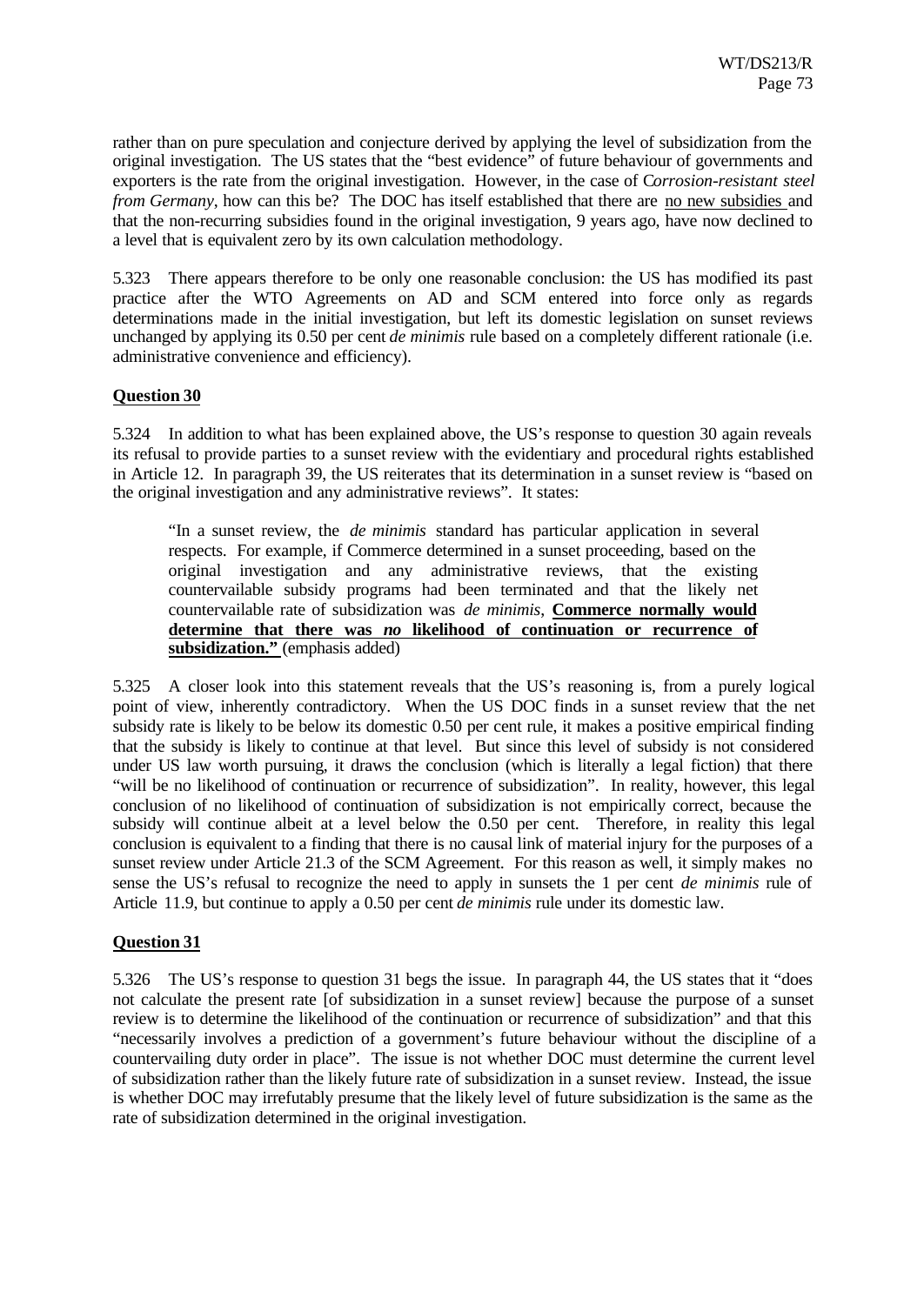5.327 Moreover, the US does not answer the basic question why it can conduct on site verifications and apply the full rigors of an investigation in the context of an administrative review but cannot do or does not wish to do so in the context of a sunset review. Attempting to predict the future behaviour of a government in no way prevents the US authorities from conducting a proper, fresh, new investigation to find out about the numerator or denominator of the exporters' sales, the likelihood of the subsidy programme been modified or withdrawn or whether there is a non-recurring subsidy the amount of which has already been expensed and the remaining benefit flowing from it is nearly zero.

5.328 Furthermore, the US *Sunset Policy Bulletin* (see Exhibit EC-15) provides in Section III.A.5 some criteria about the way future government behaviour could be predicted. They include in particular the **legal method** by which the government granted or eliminated a programme, i.e. whether this is done by **administrative** action or through **legislative** action. The US *Sunset Policy Bulletin* proposes to the authorities to draw different conclusions depending on the legal method applied. This supports clearly the arguments the EC made in paragraph 34 of its Second Written Submission. This is all the more important here, as the programmes under review in the present case and, in particular the CIG programme, were granted by legislative action and could not as such be reinstated by administrative action only.

5.329 In addition, the improper nature of the irrefutable presumption used by the US DOC is clear from the facts of this case. In this proceeding, DOC determined that the CIG programme would continue to provide benefits after the end of the sunset review (*i.e.*, after 2000) in the same amount as was determined for the year 1991 in the original investigation (*i.e.*, 0.39 per cent). This determination that the CIG programme would continue to pay benefits in the future at the rate of 0.39 per cent is in direct conflict with all of the evidence submitted in the sunset review, showing that the CIG programme applied only to investments made prior to 1 January 1986 and that the amount of residual benefits that would continue after the year 2000 was close to zero by DOC's own calculation method.

5.330 The EC would also note the US admission, in its response to question 31, that, in a sunset review, it "*only* uses information developed in the original investigation or prior administrative review". (at para. 45, emphasis added).

## **Question 32**

l

5.331 While the US contends that its regulations theoretically permit "no shipment reviews", it readily admits that its "long-standing policy is to refrain from conducting administrative reviews where there have been no shipments of the subject merchandise" (at para. 47). In fact, the US points to no cases in which it has ever conducted a no-shipment administrative review of a countervailing duty order. The US DOC's uniform practice has always been to terminate any reviews in which it finds that no shipments were made during the administrative review.<sup>80</sup>

5.332 With respect the US's discussion of "change circumstances" reviews, it must be noted that DOC's determination whether or not to initiate a change circumstances review is entirely discretionary. In addition, the *SCM Agreement* does not make a review under Article 21.3 in any way dependent upon a review under 21.2. Moreover, the complete evidentiary and procedural requirements contained in Article 12 apply in full to reviews under Article 21.3.

5.333 The EC would request the Panel to note the evasive nature of the US replies which stem in particular from the highly discretionary nature of the basic US law, regulations and practice. The US law does not provide any security or predictability to exporters and is, in addition, inconsistent with the relevant provisions of the SCM Agreement. The US cannot unilaterally decide simply not to

<sup>80</sup> See, e.g., *Certain Hot-Rolled Lead & Bismuth Carbon Steel Products from Germany*, 64 Fed. Reg. 44,489 (DOD 1999) (termination administrative review).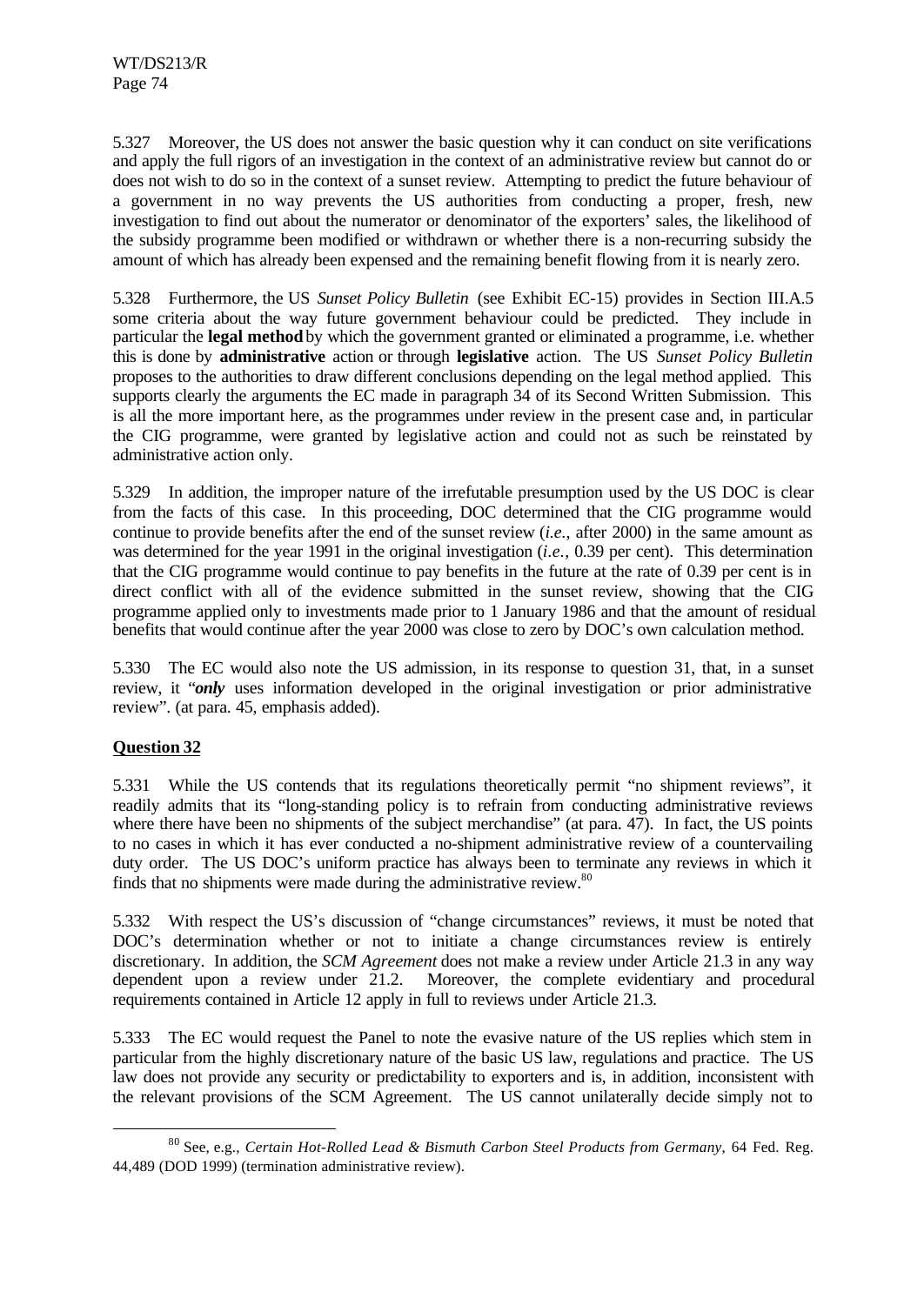conduct administrative reviews for reasons of administrative convenience in view of the very important legal consequences this refusal can give rise to, as in the present case.

## **Question 33**

5.334 US law does not prohibit DOC from making confidential documents from the original investigation part of the confidential record in a sunset review. In fact, as discussed in the EC's second written submission, the US ITC automatically makes the confidential version of its original determination, as well as the complete staff report from the original investigation, part of the confidential record in a sunset review (EC Second Written Submission at para. 39). The US argument that these constitute "separate segments of the proceeding" is made exclusively for purposes of domestic US law which has no basis on the SCM Agreement and in particular Article 12 thereof (see EC Second Written Submission, at paras. 41-44).

#### **Question 34(a)**

5.335 In addition to the written request on April 13, 2000, the German producers in this case made several oral requests at the beginning of April 2000 (*i.e.*, directly after issuance of the preliminary results) that DOC make the calculation memoranda from the original investigation part of the record in the sunset review. These requests were prompted by DOC's failure in the preliminary determination to properly consider the evidence concerning the termination of the CIG programme timely submitted by the Government of Germany and the German Producers. **It must be clearly understood that, even without the calculation memoranda, the Government of Germany and the German producers submitted sufficient evidence to establish that the CIG programme had been terminated and ceased to pay any significant benefits after 1986.** There can be no dispute that under DOC's own allocation methodology, any nonrecurring subsidies received in 1986 would be fully amortized no later than 2000.<sup>81</sup>

#### **Question 34(b)**

5.336 The US DOC's regulation concerning the deadline for filing factual information does not make any distinction between confidential and public information. *See* 19 C.F.R. § 351.218(d)(4). Accordingly, the US DOC could not properly treat the German producers' request concerning the calculation memoranda as untimely but then accept factual information submitted by other parties after that date. Moreover, it is in this case necessary to conclude that the German producers, by making several specific requests to the DOC to place the data and memoranda from the original investigation into the sunset file, have renounced the confidential nature of the data, if any such confidentiality existed. It also follows that if the US DOC had any doubts about this, it should have taken positive steps and direct contact with the German producers to find out about this question instead of staying inactive until its final determination made in August 2000 by which it rejected it.

#### **Question 35(a)**

l

5.337 As discussed above in the comments to question 25, the sunset reviews conducted by DOC violate the provisions of Article 12 and, therefore, cannot be seen as a proper determination under Article 21.3. Moreover, the US's reasoning on this point is belied by the answers it has made to the Panel's other questions. The US claims at para. 58 that:

 $81$  Under DOC's methodology, year one in the allocation period is always the year that the subsidy is received. *See* 19 C.F.R. § 351.524(d). Accordingly, using a fifteen-year allocation period as DOC did in this case, the benefit of any nonrecurring subsidies received in 1985 would have expired in 1999 and the benefit of any nonrecurring subsidies received in 1986 would have expired, at the latest, in 2000.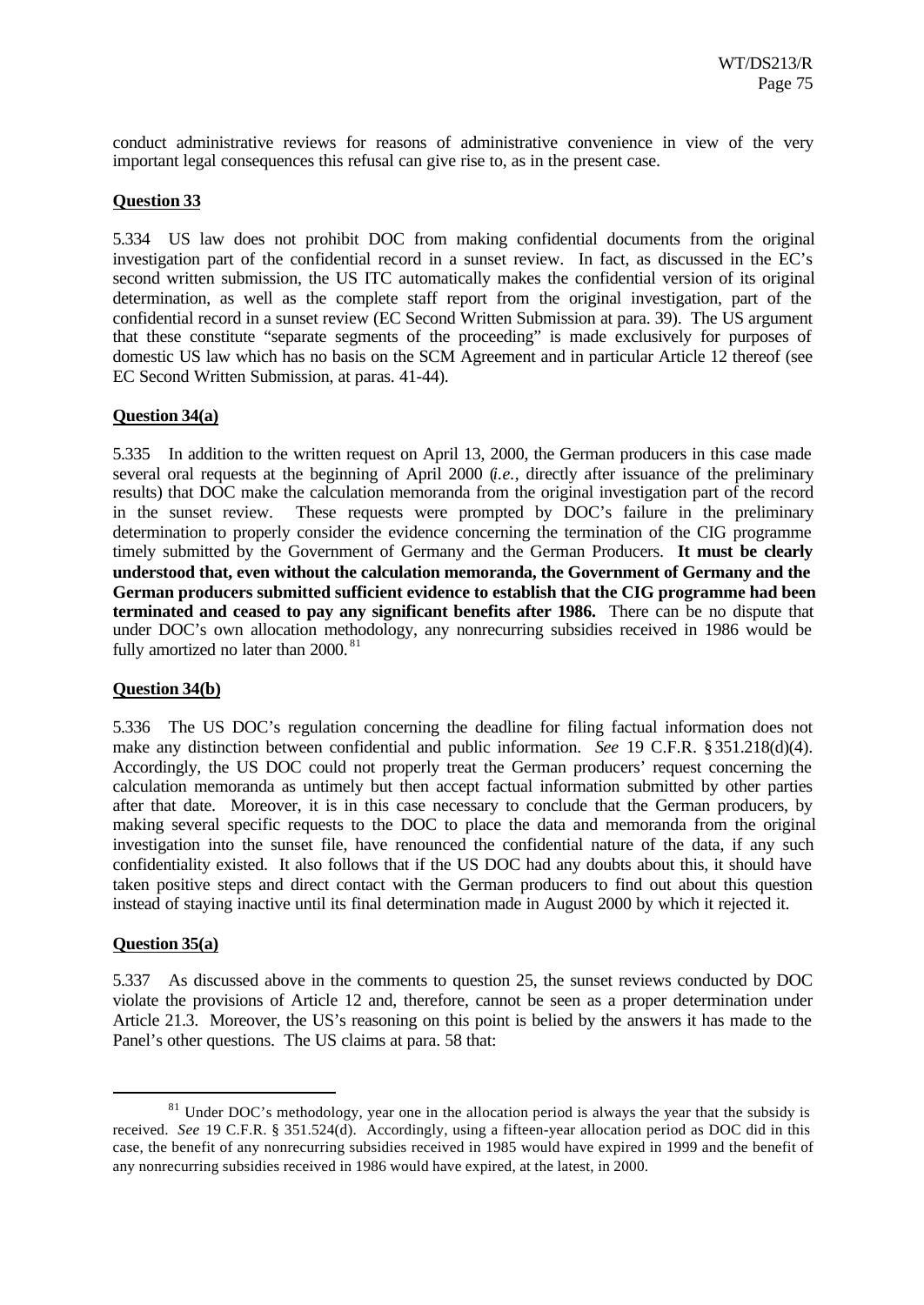"..it may determine, in accordance with the requirements of Article 21.3, whether subsidization is likely to continue or recur without conducting its own investigation, but, rather, by making its decision based on the evidentiary record developed during the sunset review because all parties, both foreign and domestic, have every opportunity under the US system to provide any information they deem relevant."

5.338 In numerous other places in its response, however, the US concedes that, in making its determination in a sunset review, it "*only* uses information developed in the original investigation or prior administrative proceedings". (e.g., US Answers to Panel Questions at paras. 25, 45 & 75, emphasis added). Similarly, the US concedes that, in practice, any foreign producer that does not export subject merchandise to the US after imposition of countervailing duties would be prohibited from seeking an administrative review (*Ibid* at para. 47). Thus, the US's assertions that its determinations are "based on the evidentiary record developed during the sunset review" and that parties "have every opportunity under the US system to provide any information they deem relevant" are purely incorrect and misleading.

5.339 Moreover, accepting the US interpretation of the verb "determine" in Article 21.3 would entitle the US authorities and the national authorities of any WTO Member to become in reality passive observers and paper-collecting authorities as regards conducting an investigation and determining subsidization, material injury and causality (See EC First Written Submission, at paras. 67-71).

## **Question 35(b)**

5.340 The US's response well demonstrates that its *Sunset Policy Bulletin* establishes a series of irrefutable presumptions that almost invariably lead to a determination that subsidization is likely to continue or recur. This is confirmed by the results of the available cases so far, as is explained below and in para. 17 of the EC Second Written Submission. As regards the US claims in paras. 62-65, the EC refers the Panel to its previous comments regarding the US replies to questions 28-31.

5.341 In paragraph 67, the US in fact admits that the rate it reports to the ITC for the injury determination is indeed the net countervailable subsidy determined by DOC.

#### **Question 35(c)**

5.342 As regards the US replies in paras. 69-70, the EC refers the Panel to its above comment to the US reply to question 33.

#### **Question 36**

5.343 The US's response is simply a matter of semantics. In paragraph 71, the US claims that, "[u]nder the US system, administrative reviews are not prerequisites for conducting full sunset reviews" but then, in paragraph 75, it concedes that, in a sunset review, it "only uses information developed in the original investigation or prior administrative proceedings". In addition, the US's statement in paragraph 73 that it makes adjustments to the net countervailable subsidy determined in the investigation when "there is evidence demonstrating that programmes have been terminated with no residual benefits" is proved wrong by the facts of this case. As detailed in the EC's written submissions, the Government of Germany and the German producers provided clear evidence that the CIG programme was terminated without any meaningful residual benefit continuing after the end of the sunset review (see EC First Written Submission at paras. 83-91, and EC Second Written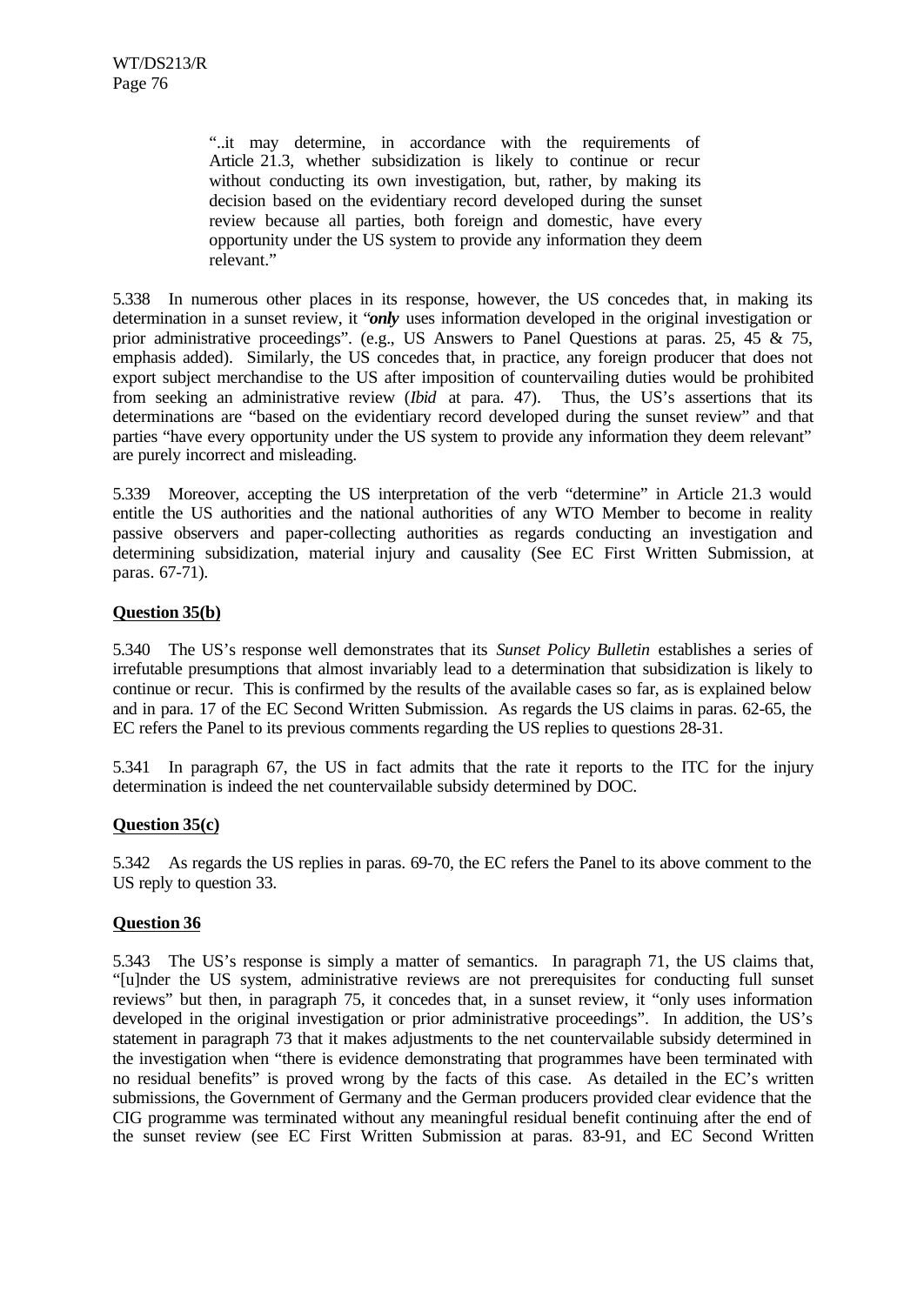Submission at paras. 38-44). Despite this evidence, the US DOC refused to adjust the rate from the original investigation to reflect this change.

5.344 Moreover, in para. 71 the US writes:

"The rationale for this approach is that the findings in the original investigation provide the only evidence reflecting the behaviour of the respondents without the discipline of countervailing measures in place. This makes sense given that, in a sunset review under Article 21.3, an authority is considering whether, without the discipline of the duty, subsidization would likely continue or recur; *i.e.*, what would happen without the discipline of the duty."

5.345 The EC has replied to this argument in particular with its response to written question no 15 from the Panel (at pages 28-29 of its replies). In addition to those replies, the EC would like to draw the attention of the Panel to the fact that an amount of net countervailable subsidy of 0.60 per cent determined in the original determination or of 0.54 per cent determined in the sunset review **do not constitute nor do they put in place "a discipline"**. This is because a CVD order reflecting that rate is highly unlikely to discourage exporters from exporting to the US. There is as much admission of this reality in the US 1987 *De minimis* Guidelines (see Exhibit US-6, at page 30661) where it is accepted that:

"Even in price-sensitive markets, the effect of requiring a deposit or assessment of duty based on a rate of a 0.50 per cent ad valorem would be negligible. No party submitted comments has provided any information to support a different conclusion".

5.346 In the same US 1987 *De minimis* Guidelines (see Exhibit US-6, at page 30661), "several parties suggested that the *de minimis* threshold be set at 1 per cent, on the basis that 1 per cent represents a level of benefit not worth the expense of an investigation or annual review". This also partly explains why the 1 per cent ad valorem rule was laid down in the SCM Agreement, although the rationale in this latter case is based on the fact that no causality exists between such a level of subsidization and material injury. Accordingly, there is no valid substantive reason to apply in sunset determinations a *de minimis* rule that is different from that applied in original determinations.

## **Question 37**

5.347 The US's assertion that the parties to the sunset review were different than those in the original investigation and that "the record of the sunset review contains no indication that the German producers in the sunset review were authorized to permit the movement of [confidential] information" from the record of the original investigation to the record of the sunset review is patently false (*See* US Answers to Panel Questions at para. 83). In the substantive response of 1 October 1999, the German Producers carefully explained that Thyssen Krupp Stahl AG was the legal successor to Hoesch and Thyssen and that Salzgitter AG was the legal successor to Preussag (see the German Producers Substantive Response at 5 (1999), copy attached hereto as **Exhibit EC-23**). Thus, there could have been no confusion over the authority of the German Producers to request that the calculation memoranda be placed on the record of the sunset review.

5.348 It must also be clearly understood that the German producers were not requesting that the memoranda be disclosed to the public. Their only request was that the memoranda be made part of the confidential record in the sunset review, thereby maintaining their confidential status. Accordingly, contrary to the United States' assertion, granting the German producers' request would not have violated the provisions of Article 12.4 (see US Answers to Panel Questions at para. 78). Moreover, as discussed above in the comment to question 33, US law does not prohibit the DOC from making confidential documents from the original investigation part of the confidential record in a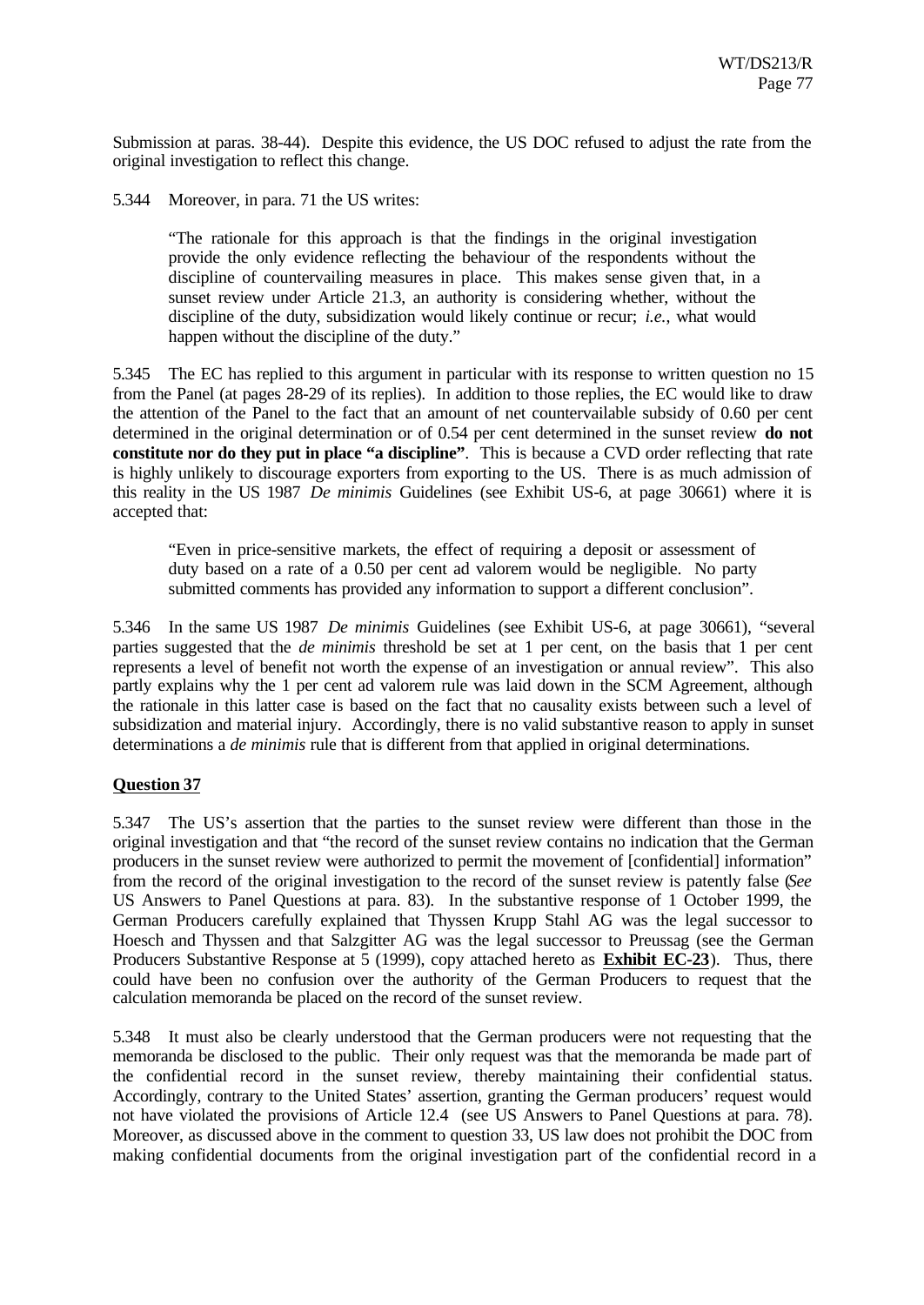sunset review. In fact, the US ITC automatically makes the confidential version of its original determination, as well as the complete staff report from the original investigation, part of the confidential record in a sunset review (see EC Second Written Submission at para. 39).

5.349 Moreover, paragraphs 77-79 of the US replies is a clear indication of how the US DOC perceives its role in sunset investigations and determinations, i.e. as a passive, paper-collecting authority. See in this regard the US reply to written question no 5 from the EC, at paras. 8-9 of the US replies.

5.350 As regards the US response in para. 82, this is confusing the EC claim and the level and venue of this proceeding.

## **Question 38**

5.351 As discussed in the EC's Second Written Submission, DOC's vague request for "all relevant evidence" violates the requirements of Article 12 (see EC Second Written Submission at paras. 40- 44). It is not until the preliminary results (*i.e.*, after the time for submitting evidence has already expired) that DOC comments upon the sufficiency of the evidence submitted by the parties (EC, *Ibid* at 42). Moreover, even when the DOC technically permits the submission of evidence, the presumptions dictated by the *Sunset Policy Bulletin* result in the evidence being either later excluded or given no weight (see EC Replies to the Panel Written Questions at question 19).

5.352 Moreover, the US in this case did not provide any rational explanation of its decision that the German producers' request about placing the data from the original investigation was untimely and how this would have affected DOC's decision making.

I. COMMENTS OF THE EUROPEAN COMMUNITIES ON THE RESPONSES OF THE UNITED STATES TO QUESTIONS FROM THE EUROPEAN COMMUNITIES FOLLOWING THE FIRST MEETING OF THE PANEL

## **Question 3**

5.353 The word "demonstrate" does not appear for example in Articles 11.1, 11.2, 11.9, Article 19.1, etc. Is the US suggesting that in all these instances the burden of demonstrating that subsidization, injury and causal link exist is upon the foreign producers and Members to establish? In the view of the EC, the US is confusing the two different level and venue of proceedings and misinterprets the established case law in the WTO on the burden of proof and burden of persuasion.

## **Question 4**

5.354 The US does not draw the logical conclusions from its answer. As the EC says, the consequences of a CVD investigation and a positive sunset finding are the same – five more years of countervailing duties. The fact that a sunset review does not change the deposit rate is irrelevant; the important point is that duties continue to apply. In fact, the only real difference between a new investigation and an investigation in a sunset determination is a question of timing. The sunset takes place five years after the original investigation. If we accept the US argument that the sunset has a different purpose and consequence, we effectively reverse the presumption in favour of expiry in Article 21.3.

#### **Question 6**

5.355 The US misstates the length of the data collection period in original investigations. Pursuant to 19 C.F.R. § 351.301(b)(1), parties have until 7 days prior to verification to submit factual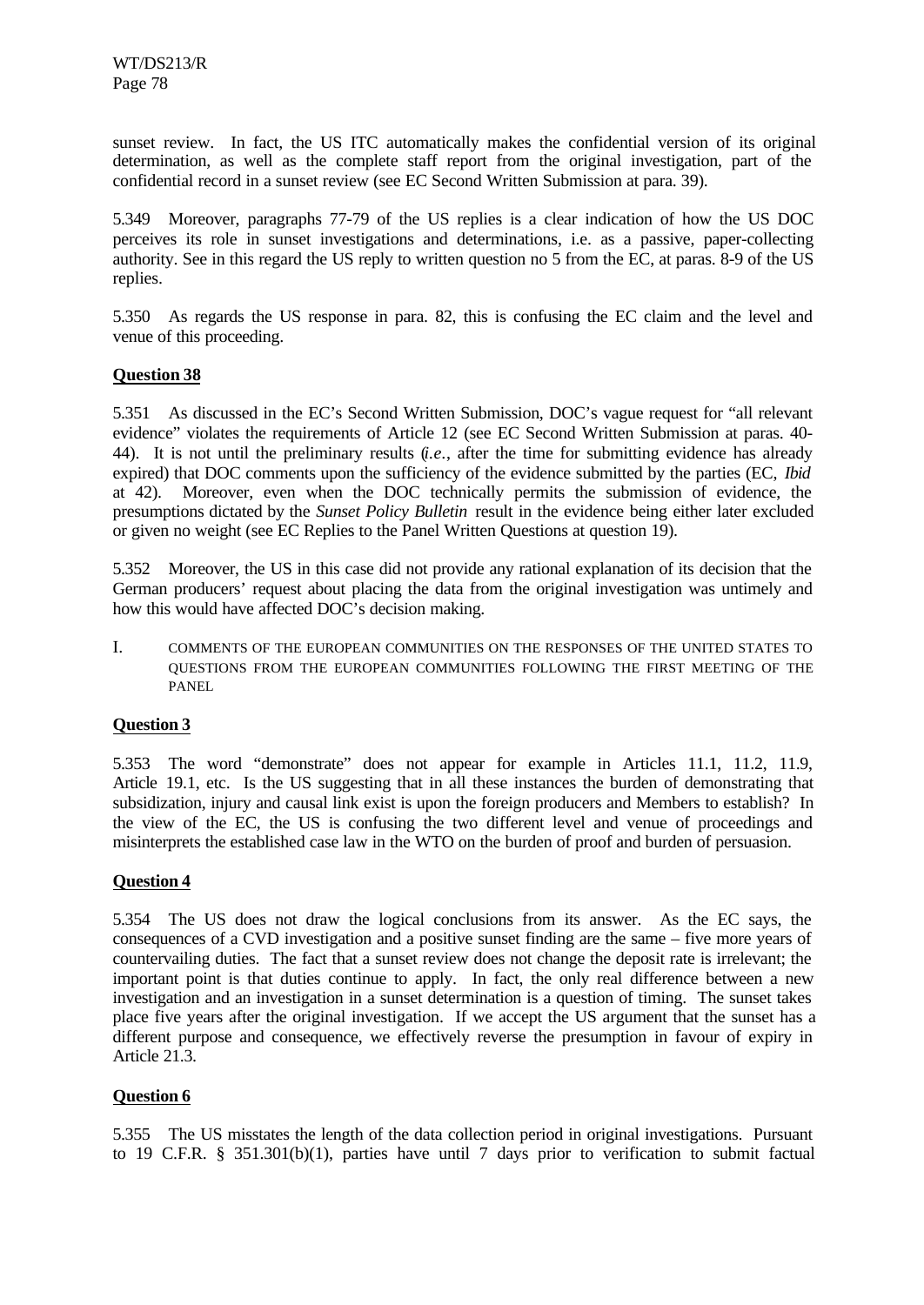information. Because verification does not take place until after the preliminary determination, this gives parties well over 65 days in which to submit factual information. This compares to only 35 days in a sunset review although the time for completing a full sunset review is considerably longer than that for completing an original countervailing duty investigations (*i.e.*, 240 days in a sunset review compared to 140 days in an original investigation). *Compare* 19 C.F.R. § 351.218(f)(3)(i) *with* 19 C.F.R. § 351.210(b)(1). Moreover, the time to submit factual information in a sunset review expires long before issuance of the preliminary results so that a party can file no additional information in response to that determination. *See* 19 C.F.R. § 351.218(d)(4).

5.356 Moreover, the US approach seems to depend entirely on when a firm is investigated. This can be illustrated by the example of a new exporter or "new shipper" review under Article 19.3. In this situation, a firm which starts exporting after the original investigation period and therefore could not have participated during the original investigation even if it had wanted to, is entitled to an individual CVD rate. However, in such cases, the US will apply a 0.5 per cent *de minimis* threshold, while a firm investigated on exactly the same basis in an original investigation would have been subject to a 1 per cent *de minimis* level. There are simply no grounds for such a discrimination. In addition, in sunsets the US is asking the Panel to accept discrimination which is nowhere provided for in the SCM Agreement. It argues that it is entitled to determine the likelihood of continuation or recurrence of subsidization, but at only half the rate required at the stage of initiation.

#### **Question 8**

5.357 Again, the US comments are very revealing. The US, having rejected the introduction of a 1 per cent *de minimis* threshold in 1987 in favour of a 0.5 per cent rate, does not really accept the use of the SCM Agreement's 1 per cent de-minimis threshold in countervailing duty investigations. It thus chooses to apply this threshold only in new investigations, and to attempt to make a spurious distinction between the purpose of such investigations and sunset reviews. It does this in order to cling on to its pre-Uruguay Round de-minimis rate, which it considers to be the "proper" level for *de minimis*. As well as depriving the EC of the benefit of the correct de-minimis level in sunsets, such an approach also deprives developing countries of the special and differential treatment embodied in the 2 per cent and 3 per cent de-minimis thresholds under Articles 27.10 and 27.11.

5.358 Moreover, the EC notes that in sunsets the DOC will take no notice of the progressive decline in the amount of non-recurring subsidies invariably found in administrative reviews.

#### **Question 9**

5.359 The US's response confirms the fact that it reverses the standard provided in Article 21.3 and requires foreign producers to prove "no likelihood" of continuation or recurrence of subsidization (see US Answers to EC Questions at para. 18). The proper standard under Article 21.3 requires the automatic termination of countervailing duties unless it is affirmatively determined that "the expiry of the duty would be *likely* to lead to continuation or recurrence of subsidization and injury" (Article 21.3 *SCM* (emphasis added).

#### **Question 12**

5.360 To the extent that DOC finds it necessary to have current sales information before it can calculate an *ad valorem* subsidy rate in a sunset review, it is incumbent upon DOC to request such information from the parties (see US Answers to EC Questions at para. 23). Although DOC's sunset regulations do request that foreign producers provide information on exports to the United States during the five years preceding initiation of the sunset review, the regulations do not request information on total sales (see  $19$  C.F.R. § 351.218(d)(3)(iii)(B)).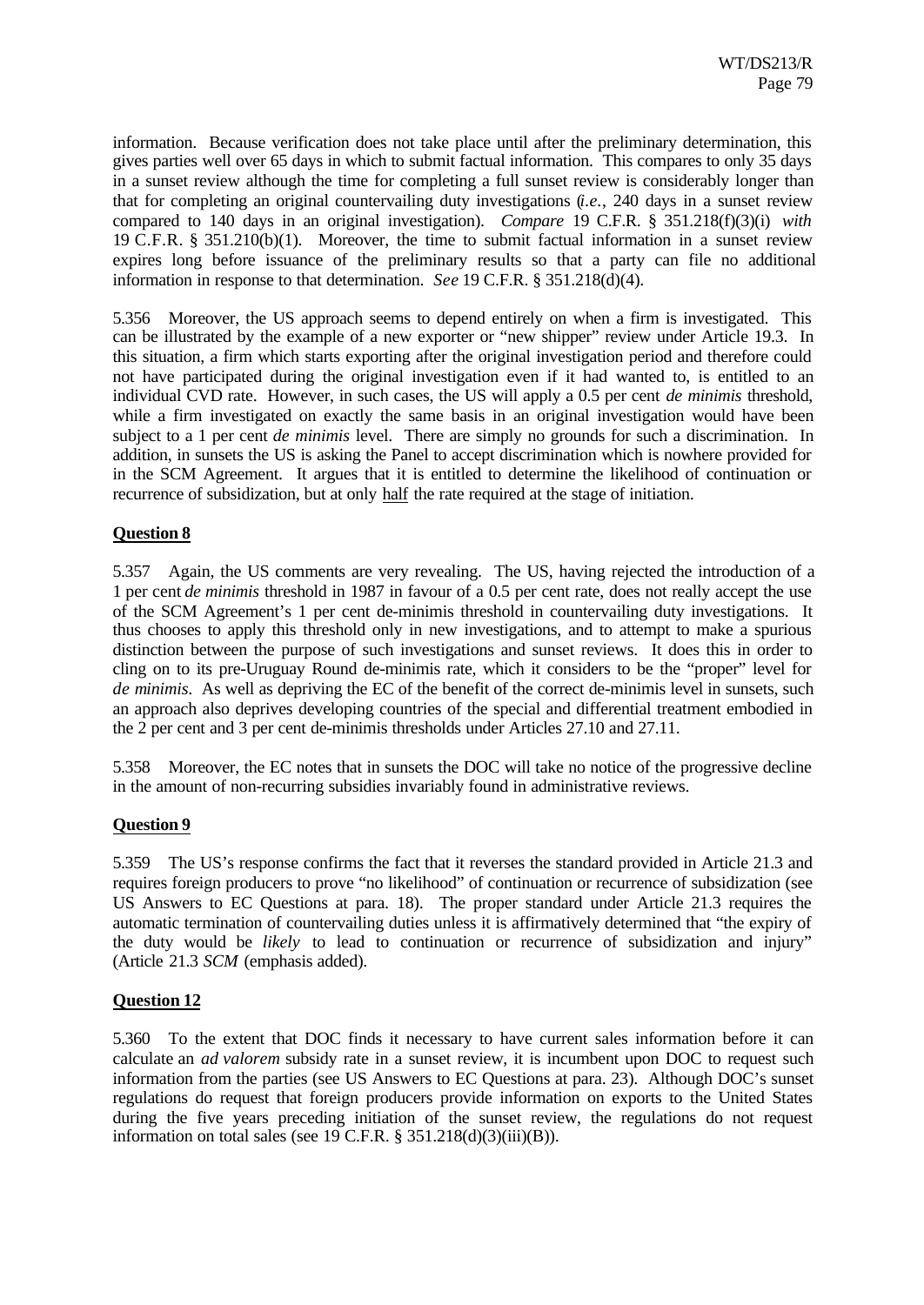5.361 The US's statement that it must ignore the annual diminution in the value of nonrecurring subsidies under its declining balance methodology because it does not have revised sales information to use as the denominator in its calculation of an *ad valorem* subsidy rate is based upon faulty reasoning. The effect of the annual diminution in the value of a nonrecurring subsidy (*i.e.*, the numerator in the calculation of the *ad valorem* subsidy rate) can only be offset if there has been a significant decline in the value of total sales (*i.e.*, the denominator in the calculation of the *ad valorem* subsidy rate) since the original investigation. In this case, there is no evidence that total sales have declined. To the contrary, the sales information submitted by the German producers in their 15 October 1999 rebuttal reveals that the total sales of Preussag/Salzgitter more than doubled between 1991 and 1998 (*Compare* Exhibit EC-18 at Appendix 1 *with* Exhibit EC-22 at p. 43). This dramatic increase in total sales would have resulted in an even greater decline in the *ad valorem* subsidy rate, pushing the rate even further below the *de minimis* level.

5.362 Finally, as the US DOC did with respect to the Structural Improvement Aids and Zonal Border Area programmes, it could have adjusted the subsidy rate calculated for the CIG programme by subtracting the benefit assigned to that programme without needing a revised value for total sales. As with the Structural Improvement Aids and Zonal Border Area programmes, the German producers submitted evidence demonstrating that the CIG programme had been terminated without any residual benefit accruing after the end of the sunset review.

# **Question 13**

5.363 As regards the US statement in para. 24 about the possible rationales for including the *de minimis* rule of 1 per cent *ad valorem*, it states that there is no rationale for a de-minimis threshold in the SCM Agreement, and that the 1 per cent standard is the product of negotiations. Once again, the US makes little secret of its distaste for the 1 per cent de-minimis threshold. In fact, all provisions of WTO Agreements are the product of negotiations, but this does not mean that their appropriate application can simply be ignored. As regards the true rationale behind the *de minimis* rule of 1 per cent in the SCM Agreement, we refer the Panel to our comments in paragraphs 17-20 above on the US replies to questions 29-30 from the Panel.

## **Question 14**

5.364 The US mischaracterize DOC's reason for rejecting the domestic interested parties' allegation of new subsidies (see US Answers to EC Questions at para. 25). The US DOC did not base its decision on the lack of administrative reviews alone. Instead, DOC made clear that the domestic interested parties failed to provide "concrete evidence" of new subsidies (see Final Results Decision Memo at 43, Exhibit EC-10).

## **Question 16**

5.365 When one analyses the only 3 cases in which DOC found that a countervailing subsidy is not likely to continue or recur, it is evident that DOC applied very different procedures in those cases than the ones applied in this case. In *Live Swine from Canada*, DOC considered new information submitted by the Government of Nova Scotia specifically because foreign producers had been prevented from requesting administrative reviews due to a lack of US shipments. Final Results of Full Sunset Review: Live Swine From Canada, 64 Fed. Reg. 60301, 60304 (1999). In *Cotton Shop Towels from Peru*, parties were permitted to submit new evidence, and DOC even conducted verification. Final Results of Full Sunset Review & Termination of Suspended Investigation: Cotton Shop Towels From Peru, 64 Fed. Reg. 66894, 66895 (1999). Finally, unlike the present proceeding, *Porcelain-on-Steel Cooking Ware from Mexico*, exclusively involved recurring subsidies. *See* Final Results of Full Sunset Review & Revocation of Countervailing Duty Order: Porcelain-on-Steel Cooking Ware from Mexico, 65 Fed. Reg. 284 (2000). Accordingly, the DOC presumption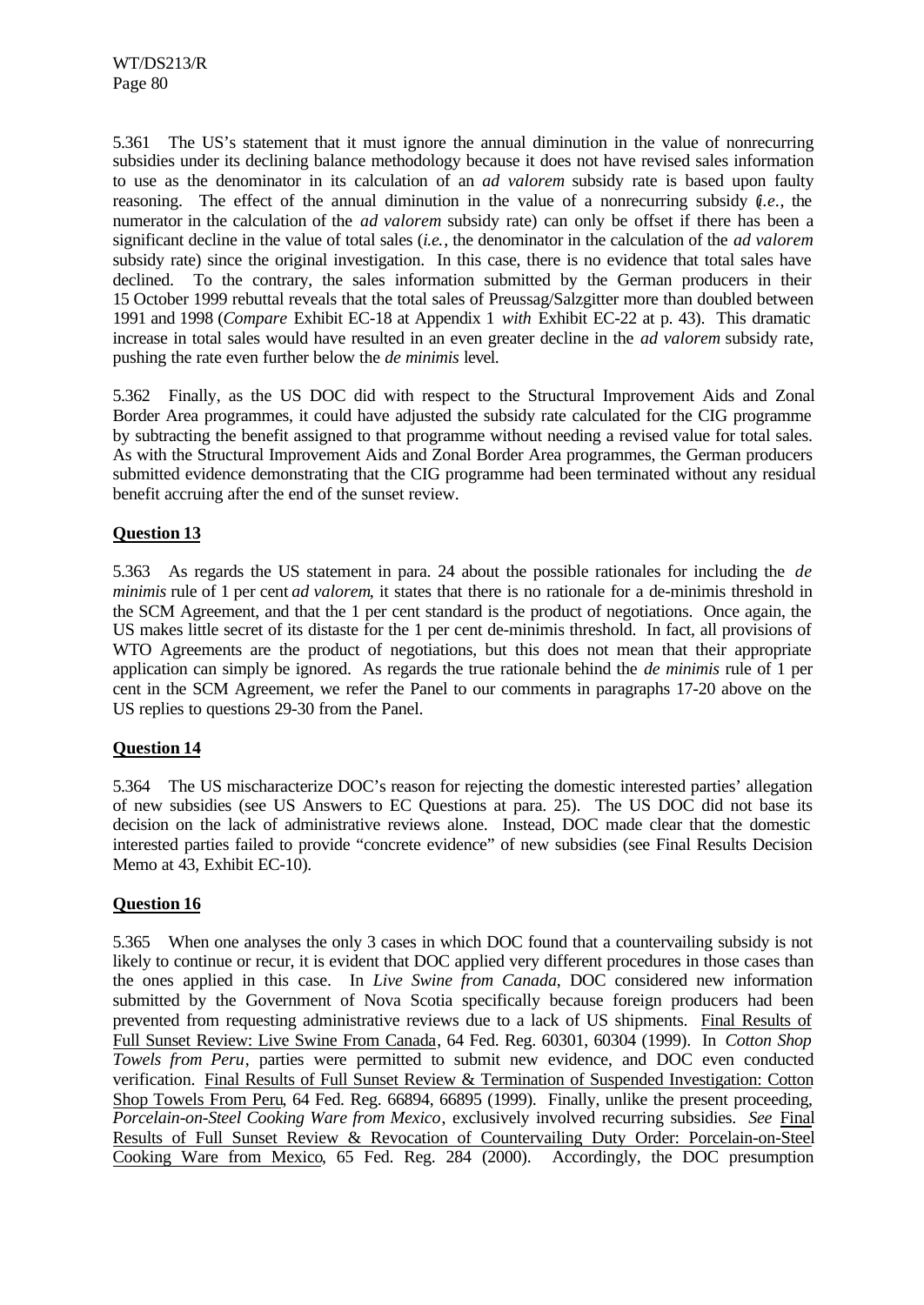concerning nonrecurring subsidies, under which DOC refused to treat the CIG programme as terminated, was not applicable in *Porcelain-on-Steel Cooking Ware from Mexico*.

### **Questions 18 and 19**

5.366 The US is arguing that the EC's questions 18 and 19 are "not really questions", and suggests that the EC is asking the US to research and perform "new calculations", which were not on the record of the sunset review. The fact is that the DOC should have investigated both the projected denominator and the remaining amount of subsidy, in order to make a determination under 21.3. It is therefore saying that it was not required to look at these factors in a sunset. The EC would request the Panel to take due note of this statement.

J. COMMENTS OF THE UNITED STATES ON THE RESPONSES OF THE EUROPEAN COMMUNITIES TO QUESTIONS FROM THE PANEL FOLLOWING THE FIRST MEETING OF THE PANEL

5.367 The United States does not intend to comment on every response by the EC to the Panel's questions, particularly where the issues raised have been addressed in prior written submissions of the United States. Instead, the United States will comment briefly on those specific responses where additional points or emphasis is warranted. First, however, there are several overarching theories or assumptions in the EC's answers that are best addressed in general.

5.368 In particular, the United States observes that the EC in its answers espouses a general principle that any provision of the SCM Agreement is potentially applicable *mutatis mutandis* to any other provision of the SCM Agreement.<sup>82</sup> According to the EC, the only limitation on this free-for-all application is that a provision must be "relevant to the issues" covered by another Article and that its application "does not create a situation of conflict or is not specifically excluded". The EC's approach to treaty interpretation turns the customary rule of treaty interpretation on its head.

5.369 Article 31 of the *Vienna Convention* reflects the basic principle of treaty interpretation. In particular, Article 31(1) provides that a "treaty shall be interpreted in good faith in accordance with the ordinary meaning to be given to the *terms* of the treaty in their *context* and in the light of its *object and purpose*". (Emphasis added). The EC's approach to treaty interpretation is the very antithesis of this customary rule. Rather than reading the words of a provision and interpreting them "in light of the object and purpose" of the Agreement, the EC would require Members to interpret the object and purpose and then, regardless of the plain meaning of the words, interpret those words in light of the "object and purpose" as divined by the Member. This runs afoul of the Appellate Body's admonition in *Japan – Alcoholic Beverages*, that "the treaty's 'object and purpose' is to be referred to in determining the meaning of the 'terms of the treaty' and not as an independent basis for interpretation."<sup>83</sup>

5.370 In its answers to the Panel's questions, the EC makes various assumptions regarding the "purposes" of various provisions of the SCM Agreement without reference to the text of the SCM Agreement, and then refers to obligations not found in the text which presumably derive from these "purposes". This use of "purposes" is precisely the "independent basis for interpretation" which the Appellate Body has described as incorrect, and operates to circumvent the requirement in DSU Article 3.2 that Dispute Settlement Body rulings cannot add to or diminish the rights and obligations provided in the covered agreements. If every "relevant" SCM Agreement provision applied to every other SCM Agreement provision (*mutatis mutandis*) unless the application created "a situation of

<sup>&</sup>lt;sup>82</sup> *See, e.g.*, EC responses to Panel Questions 5(a) and (b).

<sup>83</sup> *Japan – Taxes on Alcoholic Beverages*, p.11, n.20 ("[T]he treaty's 'object and purpose' is to be referred to in determining the meaning of the 'terms of the treaty' and not as an independent basis for interpretation.").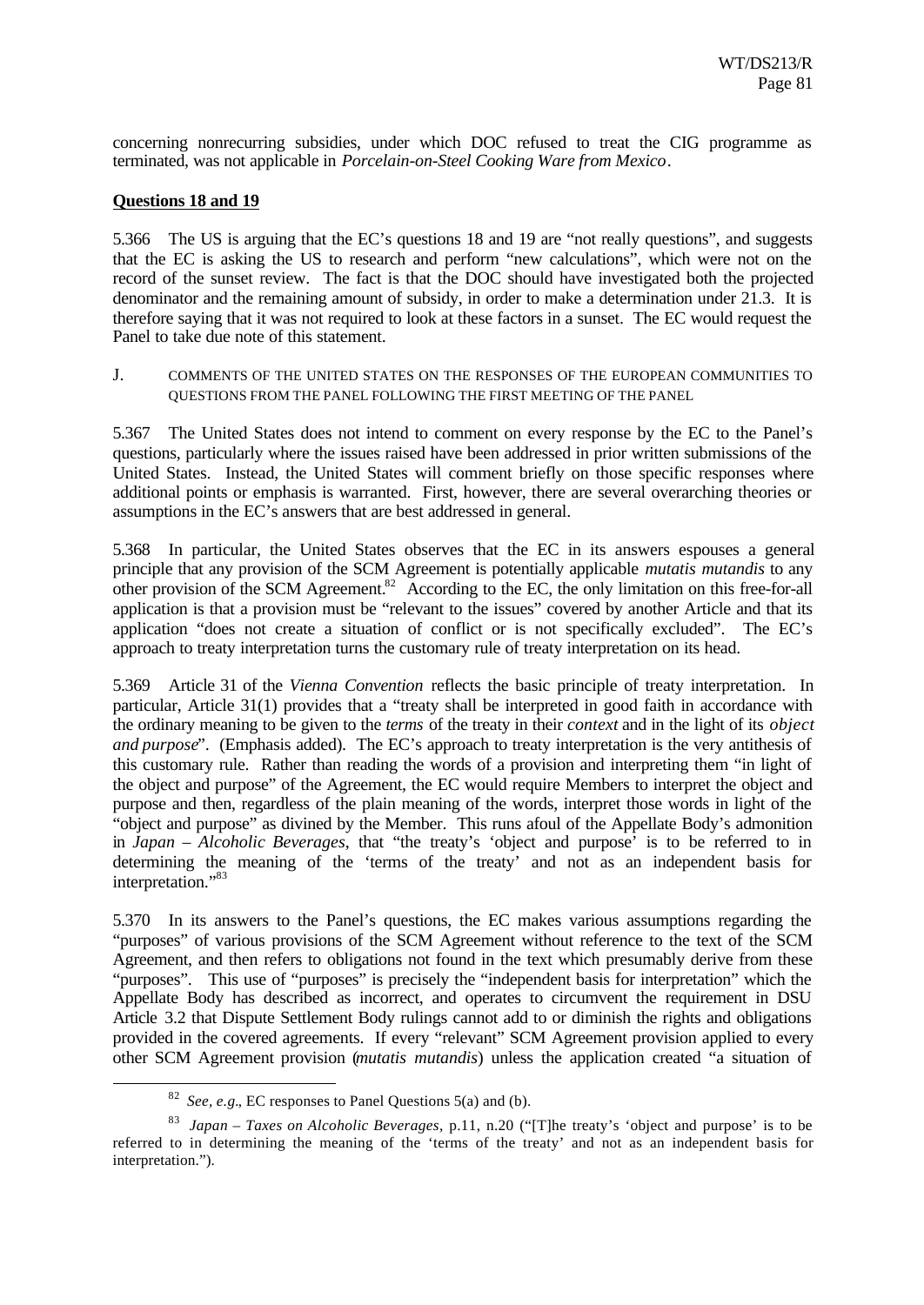l

conflict", the purely theoretical questions of what is "relevant" and what creates "a situation of conflict" would become the focus of every WTO dispute. The EC's approach ignores a fundamental tenet that where the Members wished to have explicit obligations set forth in one provision apply in another context, they did so expressly. <sup>84</sup> If accepted, the EC's approach would result in the nullification the Members' expectations as *explicitly* expressed in the SCM Agreement.<sup>85</sup>

5.371 Turning now to the EC's answers to specific questions, with respect to Question 1(a), the EC has applied its treaty interpretation approach to the Panel's question as to whether the Article 11.9 *de minimis* standard applies to reviews under Article 21.2. The result is that, according to the EC, sometimes Article 11.9 is applicable to reviews under Article 21.2 and sometimes Article 11.9 is not applicable to reviews under Article 21.2. According to the EC, whether Article 11.9 is relevant in Article 21.2 reviews is dependent on the purpose of the review. This type of analysis combines the worst of the EC's relevance- and purpose-based treaty interpretation approach and results in what is certain to be the standard answer to this type of inquiry based on the  $EC$ 's approach: it depends.<sup>86</sup>

5.372 With respect to Questions 1(b) and (c), the EC's answers reflect reliance on assumptions concerning the purpose of the negligibility standards and its interpretation theory that every provision can be considered applicable to every other provision barring explicit conflict. However, as the United States demonstrated in its responses to the Panel's questions, neither the text of the SCM Agreement nor the practicalities associated with conducting a five-year review support the EC's view that a negligibility test is required under Article 21.3. Furthermore, even under the EC's proposed approach towards negligibility, the EC recognizes that there must be a demonstration that the amount of the subsidy "is not going to increase above [the current] level or that imports would not rise above *de minimis* upon removal of the measure". Thus, the EC and the United States are in concurrence that current subsidy or volume levels by themselves, without a prospective inquiry into likely future levels, are not sufficient to require termination of an order.

5.373 The EC's answer to Question 1(d) relies upon what it claims is "an irrefutable presumption" as to the purpose of the *de minimis* and negligible import standards. The EC again purports to discern a purpose without reference to the text of the SCM Agreement. The EC then refers to obligations not found in the text which presumably derive from this "purpose" (*i.e.*, according to the EC, these standards must apply in sunset reviews under Article 21.3). As the United States demonstrated in its answers to the Panel's questions, by their very terms, Articles 27.10 and 27.11 apply only in investigations. The EC's use of "purposes" as an independent basis for interpretation in this case is incorrect and results in imputation into the SCM Agreement of "words that are not there.<sup>87</sup>

5.374 With respect to the EC's answers to Questions 2, 4, 9, and 13(b), the United States notes that the EC's responses fail to address the phrase "in a review initiated . . . on their own initiative" contained in Article 21.3. The EC merely restates its argument that the evidentiary prerequisites of

<sup>&</sup>lt;sup>84</sup> Article 21 itself illustrates this point in paragraph 4, which makes the provisions of Article 12 applicable to Article 21.3 reviews, and in paragraph 5, which expressly makes the provisions of Article 21 applicable to Article 18 undertakings. Examples of provisions that apply in other contexts include: the definition of "subsidy" in Article 1 ("For the purpose of this Agreement"); the definition of "interested parties" in Article 12.9 ("for the purposes of this Agreement"); calculation of the amount of a subsidy under Article 14 ("For the purpose of Part V"); definition of "injury" under Article 15 and footnote 45 ("Under this Agreement"); definition of "like product" under footnote 46 ("Throughout this Agreement"); definition of domestic industry in Article 16 ("For the purposes of this Agreement"); definition of "levy" under footnote 51 ("As used in this Agreement").

<sup>85</sup> *See Japan - Taxes on Alcoholic Beverages* ("*Japan Taxes*"), page 19 (discussing how the "omission" in Article III:2 of GATT 1994 to the general principle in Article III:1 "must have some meaning").

<sup>86</sup> *See also* EC's response to Panel Question 12(c).

<sup>87</sup> *See India Patent Protection*, para. 45.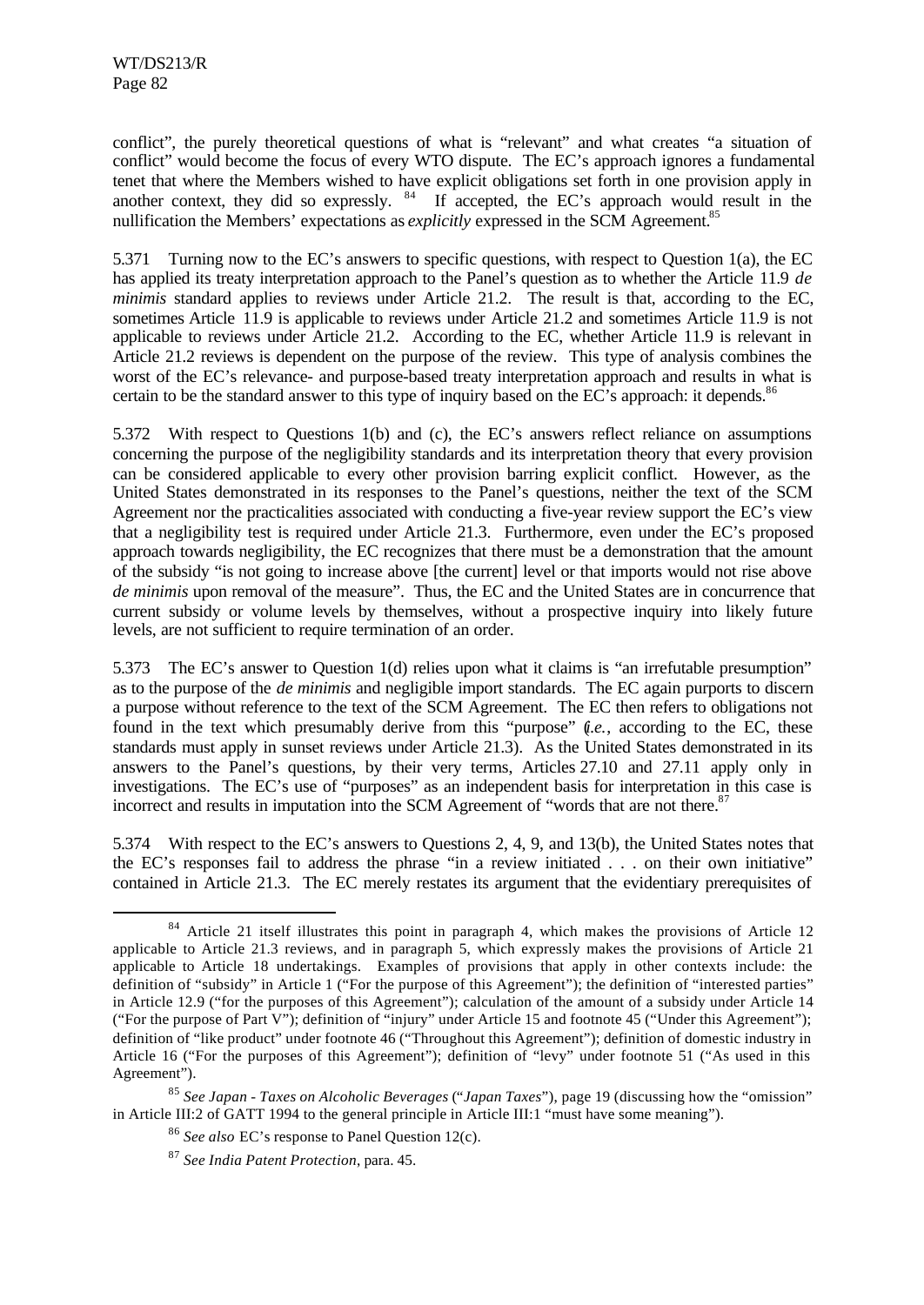Article 11.6 apply to sunset reviews under Article 21.3. As demonstrated in the United States First Written Submission (paras. 60-62), the right of an authority to initiate a sunset review on its own initiative, as explicitly stated in Article 21.3, is unqualified. Whether a Member chooses to initiate a sunset review in every case through self-initiation or to initiate a review only in response to a "duly substantiated request" from the domestic industry is a decision that the plain text of Article 21.3 leaves to the Members.

5.375 With respect to the EC's answers to Questions 3, 11, and 13(b), the EC's answers either assume or specifically claim that Commerce self-initiates sunset reviews "without any shred of evidence". The EC is wrong. The results of the original countervailing duty order and of the most recent administrative reviews, if any, in general can be considered evidence of the existence of subsidization. The EC's argument that something more is required prior to initiation of a sunset review amounts to an argument that an authority must conduct the review before it initiates the review.

5.376 With respect to the EC's answers to Questions 5 and 6, the United States demonstrated above that the EC's approach to treaty interpretation (*i.e.*, any provision is in principle applicable *mutatis mutandis* to any other provision) is not consistent with customary rules of treaty interpretation. At the very least, the EC's response to these questions demonstrates the futility of relying on the EC's approach to interpret the meaning of the words contained in Article 21.3. According to the EC, Members may not rely on the plain text of the SCM Agreement to determine their obligations. Instead, the "object and purpose" of the SCM Agreement – as identified, of course, by the EC – trump the text of the Agreement.

5.377 In the *US Shrimp* case, the Appellate Body rejected this type of unconventional approach to treaty interpretation, stating as follows:<sup>8</sup>

A treaty interpreter must begin with, and focus upon, the text of the particular provision to be interpreted. It is in the words constituting that provision, read in their context, that the object and purpose of the states parties to the treaty must first be sought. Where the meaning imparted by the text itself is equivocal or inconclusive, or where confirmation of the correctness of the reading of the text itself is desired, light from the object and purpose of the treaty as a whole may usefully be sought.

Thus, while the object and purpose of an agreement can be instructive in interpreting the text, the object and purpose cannot be used to override the text. In other words, object and purpose cannot be used to write into the text "words that are not there".<sup>89</sup>

5.378 In its response to Question 14, the EC suggests that Commerce did not exercise due diligence in refusing to consider the calculation memorandum from the original investigation. As the United States demonstrated in its First Written Submission (paras. 102-105), the calculation memorandum was not on the administrative record of the sunset review because the German producers failed to place it there in a timely fashion. Although cited by the EC as such, the Appellate Body's decision in *Pakistan Yarn* does not stand for the proposition that "new" evidence should be considered by a Panel in a dispute. The EC emphasizes that in *Pakistan Yarn* the Appellate Body addressed only the

<sup>88</sup> *United States - Import Prohibition of Certain Shrimp and Shrimp Products*, WT/DS58/AB/R, Report of the Appellate Body adopted 6 November 1998, para. 114 (footnote omitted).

 $89$  As another blatant example of the EC's efforts to rewrite the text of the Agreement, the United States notes that throughout its responses (*e.g., EC Responses to Questions 9, 12, 14, 15, 16(a) and 16(b)),* the EC misquotes the text of the Agreement by inserting a "causality" test into Article 21.3. Aside from the EC's obvious misquoting of the Agreement, the United States finds this particularly troublesome given that the injury-related aspects of the United States' action are not within the terms of reference in this dispute.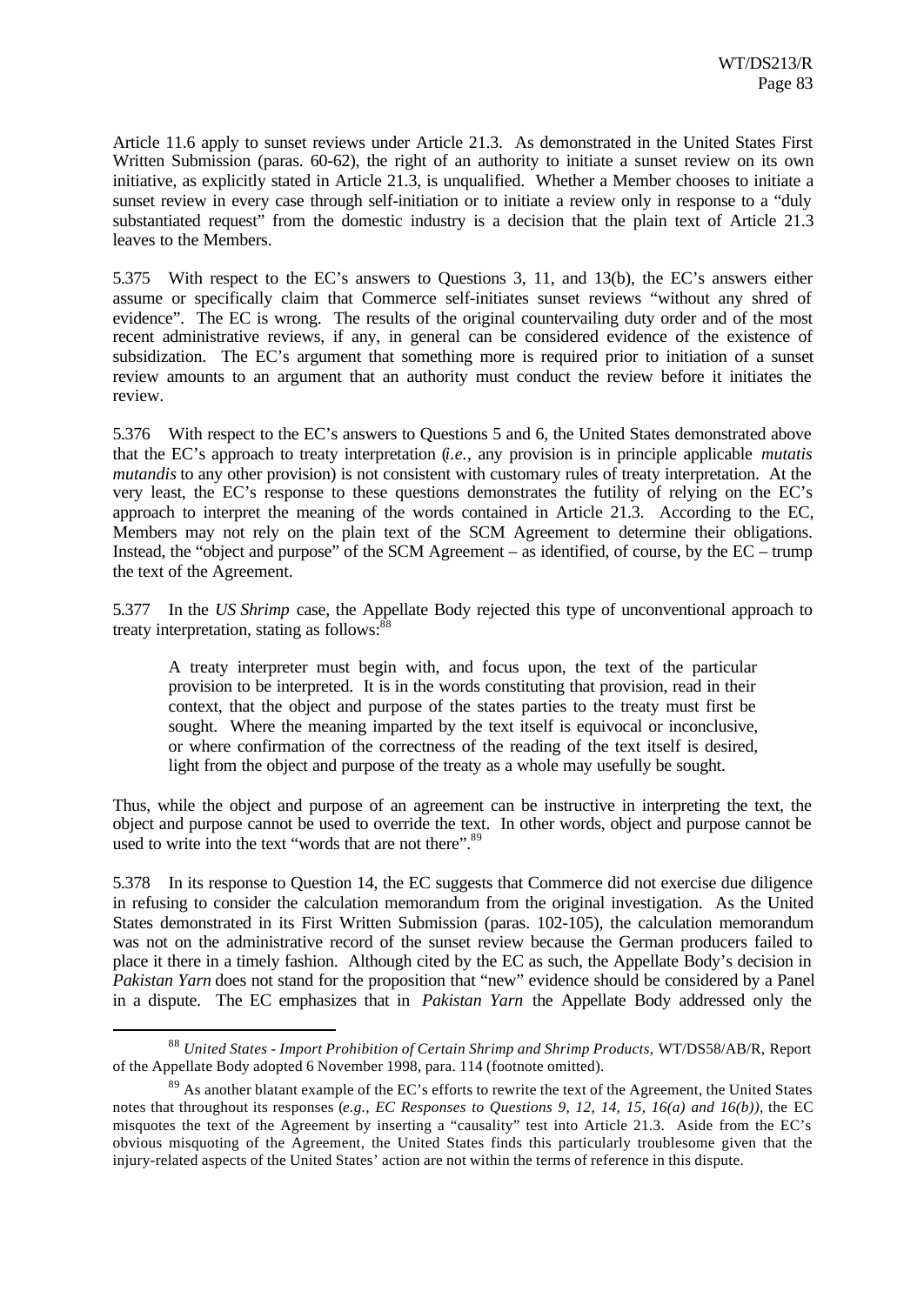question of whether the Panel should have considered extra-record evidence consisting of facts that were not in existence at the time the administrative determination was made and hence could not have been known. However, that was because the United States specifically limited its appeal to the issue of whether a panel can consider evidence that was not in existence at the time of the national authority's determination. As the United States demonstrated in its First Written Submission (paras. 49-51), similar restrictions apply with respect to a panel's review of other types of extra-record information. Nothing in *Pakistan Yarn* or other Appellate Body or adopted Panel reports suggests that the restrictions on a Panel's review of evidence would not likewise apply with respect to properlyrejected information that had existed at the time the authorities made their determination.

5.379 In response to Question 15, the EC asserts that Commerce systematically "refuses" to change the rate from the original subsidy rate determined in the investigation. The EC is wrong. In the instant case, Commerce in fact agreed with the EC and the German producers that two programmes had been terminated with no continuing benefits. Commerce, therefore, adjusted the net countervailable subsidy rate accordingly.<sup>90</sup> More importantly however, the United States would point out that, as demonstrated in our First Written Submission (70-87), nothing in the SCM Agreement requires consideration of the magnitude of subsidization in determining the likelihood of continuation or recurrence of subsidization.

5.380 Question 18 addresses the evidentiary and procedural aspects of Commerce's sunset review. The EC's response to this question is disingenuous and misleading. As a general matter, and as discussed in greater detail in the United States' First Written Submission (paras. 14-23, 109-116), Commerce's sunset review followed reasonable, appropriate procedures that fully comply with the evidentiary and procedural requirements of Articles 21 and 12. The EC is wrong when it claims that the respondent interested parties, including the German producers, "were not given *any* opportunity" to present all evidence which they considered relevant in the sunset review. (Emphasis added). If the respondent interested parties failed to *gather and prepare* evidence during the 15 months prior to the scheduled initiation of the sunset review, they have only themselves to blame. Contrary to the EC's response, the United States never suggested that respondent interested parties could *submit* this information prior to initiation of the sunset review.

5.381 The EC's assertion that sunset information requirements were "vague" or "perfunctory" is also wrong. Fifteen months before initiation of the sunset review, the statutory requirements, the regulatory requirements (including the standard questionnaire), and Commerce's extensive *Sunset Policy Bulletin*, providing detailed guidance on methodological and analytical issues not explicitly addressed by the statute and regulations, were all available to respondent interested parties. Again, if the parties' failed to review and consider the guidance provided in these documents in preparation of their submissions, they have only themselves to blame. Finally, the EC's assertion that the respondent interested parties did not have access to the evidence presented by the other parties in the sunset review is simply false. Commerce's regulations require service of all submissions on all parties to the proceeding; there is no evidence that the parties did not do so in this case.

### K. SECOND WRITTEN SUBMISSION OF THE EUROPEAN COMMUNITIES

## **1. Introduction**

l

5.382 The European Communities ("EC") will concentrate in this submission on responding to and commenting on the facts and arguments submitted by the US so far, in particular those that emerged in the oral statements to the first meeting of the Panel and in the questions from the Panel.

<sup>90</sup> *See Sunset Calculation Memorandum*, p.1 (Exhibit EC-8).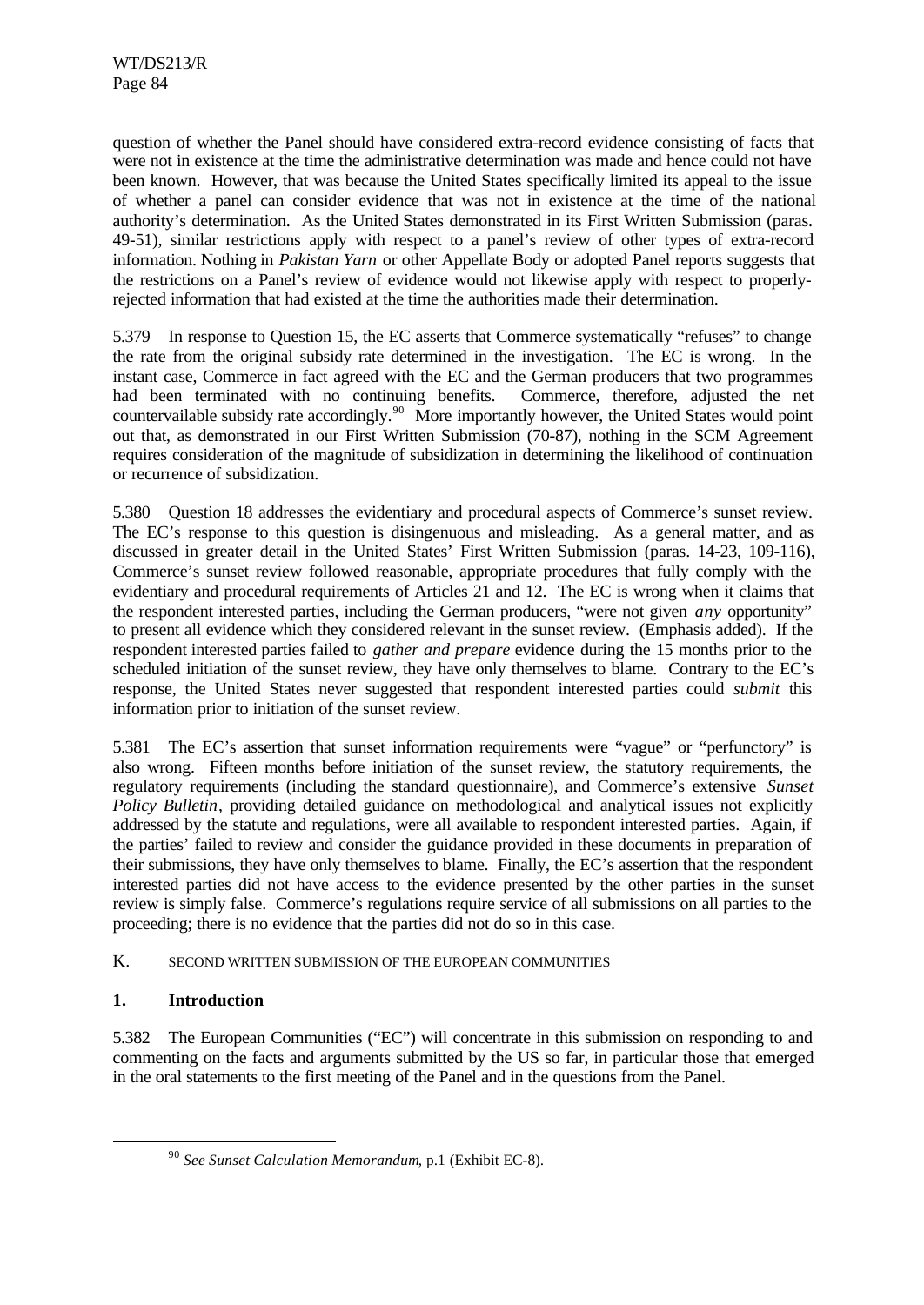5.383 It is interesting to see how little the US has had to offer in terms of justifying its position. This may be summarised as follows: Article 21.3 of the *SCM Agreement* has to be read in a literal, formalistic way, without regard to its object and purpose and in complete isolation from the remaining provisions of the *SCM Agreement*.

5.384 At this stage, the EC would also like to point out that it respectfully disagrees with the preliminary ruling issued by the Panel at its first meeting with the Parties on its terms of reference and expedited sunset reviews. Having not yet seen the actual reasoning of the Panel, the EC is obliged to reserve its right in this respect for the remaining stages of the proceeding. The EC is firmly of the view that the Panel's ruling on this point is an error in law. For those reasons, the EC will clarify, to the extent still necessary, only the factual aspects of its argument relating to expedited reviews, as this may be necessary in subsequent adjudication of this matter.

## **2. Standard of Review**

5.385 The EC agrees with the summary of the "key elements" of the report in the *United States –* Cotton Yarn case,  $\bar{y}^1$  where Appellate Body laid down the standard of review that panels should follow under Article 11 of the DSU (at para. 74). The EC notes that the Appellate Body cited there with approval its previous finding that the national authorities "must undertake additional investigative steps, when the circumstances so require, in order to fulfil their obligation to evaluate all relevant factors" (at para. 73). Indeed, this echoes the Appellate Body's finding in particular in the *United States – Lamb Safeguard* case, where it held that:

"…competent authorities have an *independent* duty of investigation and that they cannot "remain[] passive in the face of possible short-comings in the *evidence* submitted, and *views* expressed, by the *interested parties*." <sup>92</sup> (emphasis added) In short, competent authorities are obliged, in some circumstances, to go beyond the arguments that were advanced by the interested parties during the investigation. As *competent authorities* themselves are obliged, in some circumstances, to go beyond the arguments of the interested parties in reaching their own determinations, so too, we believe, *panels* are not limited to the arguments submitted by the interested parties to the competent authorities in reviewing those determinations in WTO dispute settlement."<sup>93</sup>

5.386 That is why the EC considers that for the purpose of determining whether the US authorities have evaluated all relevant factors and examined all pertinent facts, the Panel can take advantage of the provision of Article 13 of the DSU. It is also noteworthy that in the view of the Appellate Body "in describing the duties of competent authorities, we simultaneously define the duties of panels in reviewing the investigations and determinations carried out by competent authorities" (at para. 73). Furthermore, the EC agrees that the standard of review laid down by the Appellate Body with respect to the Safeguards Agreement is equally applicable to the standard of review to be applied under the *SCM Agreement* (at para. 76).

5.387 What is particularly important is the finding by the Appellate Body that "a panel reviewing the due diligence exercised by a Member in making its determination…has to put itself in the place of that Member at the time it makes its determination" (at para. 78). Application of this principle to the

<sup>92</sup> *Ibid*., para. 55.

<sup>91</sup> Appellate Body Report, *United States – Transitional Safeguard Measure on Combed Cotton Yarn from Pakistan*, WT/DS192/AB/R, circulated 8 October 2001, paras. 66-81.

<sup>93</sup> Appellate Body Report, United-States – Safeguard Measures on Imports of Freshn Chilled or Frozen Lamb Meat from New Zealand and Australia ("United-States – Lamb Safeguards"), WT/DS177/AB/R, WT/DS178/AB/R, adopted 16 May 2001, para. 114.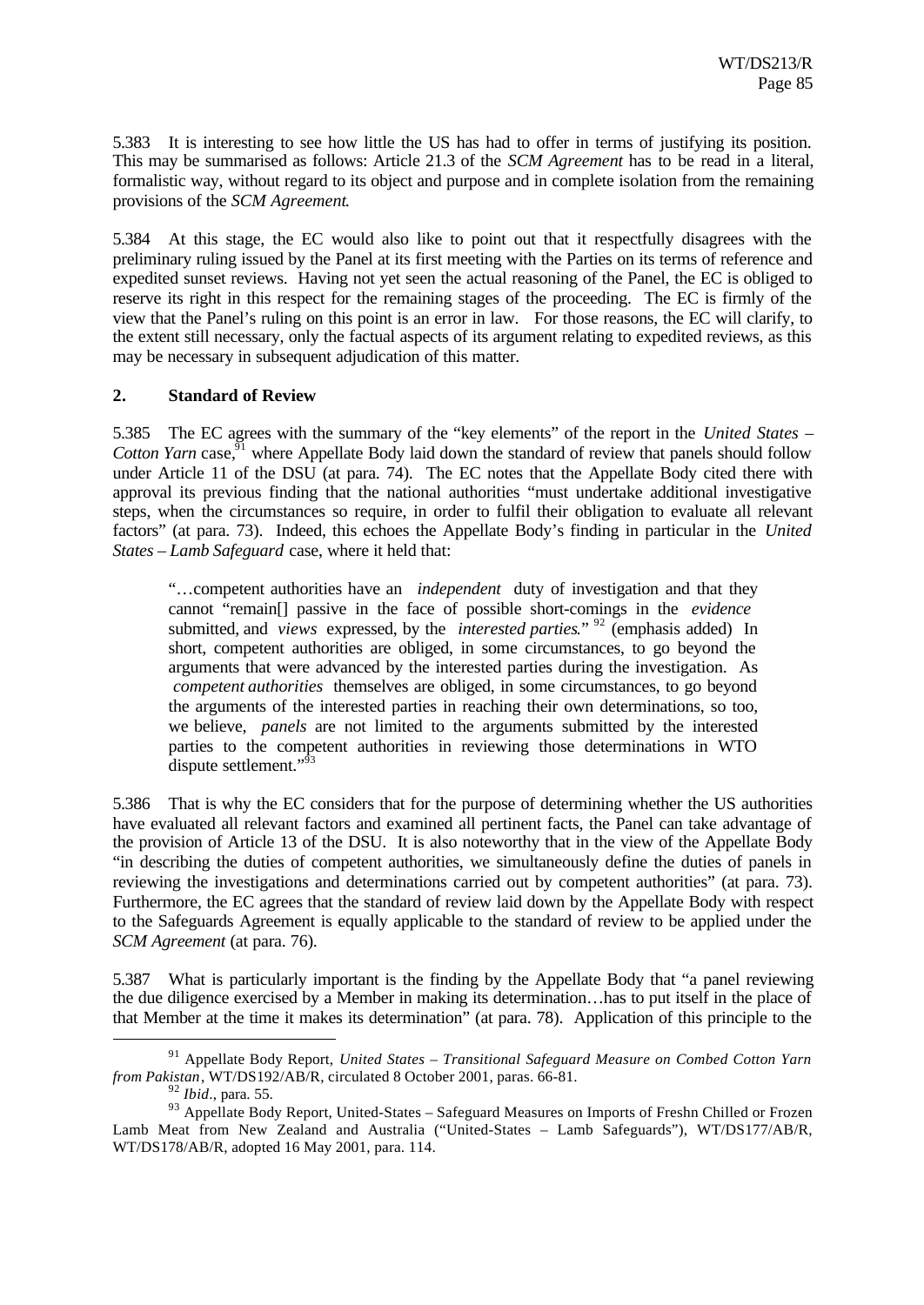facts of the present case would clearly require the present Panel to consider the evidence that existed and was made available to the US DOC but which it refused to take into account on the erroneous allegation that it was submitted outside the time limit. The evidence the EC claims the US authorities should have taken into account is evidence that definitively existed at the time the DOC made the determination. Moreover, it was well known to the US authorities since they were the actual authors of that evidence. As in the *Cotton Yarn* case, this evidence is in the form of data on the declining balance methodology and the level of subsidisation of the German exporters under the CIG programme. The accuracy of the above is not denied even by DOC in its final determination in this case nor by the US's submissions to the Panel so far. It follows that this was not only relevant evidence but evidence indispensable for the proper conduct of the sunset review. The legal consequence of the DOC's refusal to consider it should lead to the reversal of the DOC's findings.

5.388 The EC does not request the Panel to carry out a *de novo* review in this case but simply to find that the DOC's determination is inconsistent with the US obligations under Article 21.3 of the *SCM Agreement* "to determine" subsidisation, causality and injury, also because it refused to consider highly relevant evidence that existed at the time of the determination and of the existence of which they were fully aware at that time.

## **3. Article 21.3 of the SCM Agreement**

5.389 The text of Article 21.3 of the *SCM Agreement* mandates that WTO Members shall terminate any countervailing duty on a date not later than five years from its imposition (or from the date of a most recent review that has covered both subsidisation and injury, or of a sunset review). Thus, the obligation clearly spelt out in the text of this Article is that of an ending in the life of any countervailing duty after five years.

5.390 The text of Article 21.3 then proceeds to envisage one possible exception to this obligation, which is that a countervailing duty could be continued if the domestic authorities (1) initiate a review before the five years' deadline on the domestic authorities' own initiative or on the request of domestic industry prior to the five years deadline; and (2) determine that the expiry of the duty would be likely to lead to continuation or recurrence of subsidisation and injury.

5.391 The second of the above requirements reflects the *ratio* of the obligation and of its limited exception. These are to be found in the first paragraph of Article 21, which provides that "a countervailing duty shall remain in force only as long as and to the extent necessary to prevent subsidisation that is causing injury". In other words, as a countervailing duty is a trade defence measure which hinders trade, it can only be justified for a limited period of time – as long as necessary or, at the most, 5 years – unless the elements which had justified its imposition in the first place (i.e. subsidisation, causality and injury) are likely to continue or recur. In order to ascertain the likelihood of continuation or recurrence of these elements, a determination should be conducted as laid down in Article 21.3, as well as a series of other procedural and substantive requirements as laid down in other provisions of the *SCM Agreement* must be undertaken. These other provisions constitute therefore the necessary context of Article 21.3 and it is necessary to take them into account in order to give proper meaning and apply correctly its provisions.

5.392 In order to ascertain the likelihood of continuation or recurrence of these elements, a determination should be made as laid down in Article 21.3, and a series of other procedural and substantive requirements as laid down in other provisions of the *SCM Agreement* must be undertaken. For the purposes of this specific case, Article 21.3 should therefore be read in conjunction with the other relevant provisions of the *SCM Agreement*, in particular on initiation and subsequent investigation (Article 11) and the *de minimis* rule (Article 11.9).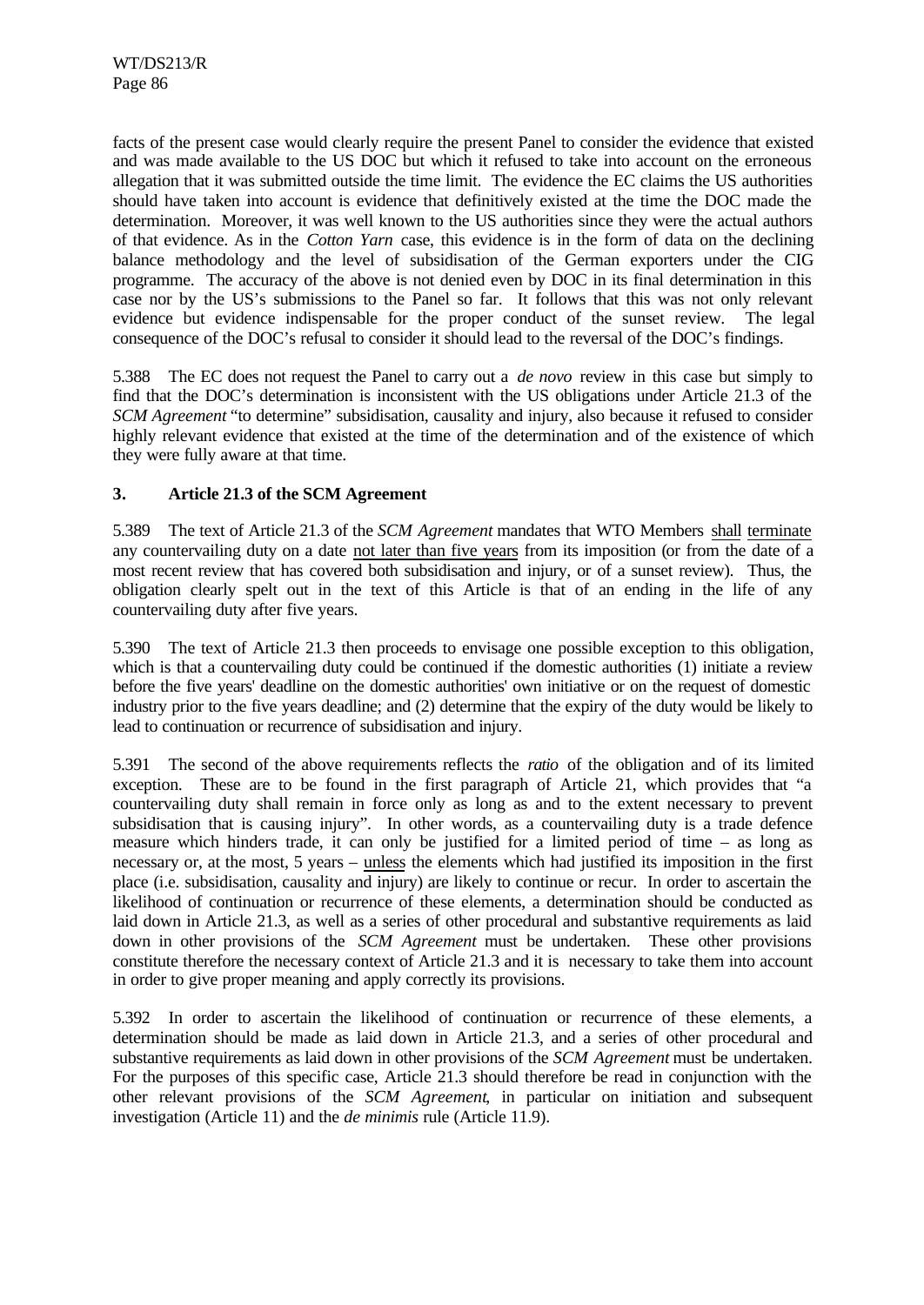### **4. Initiation of Sunset Reviews**

(a) By automatically initiating sunset reviews the US acts inconsistently with the obligation of termination laid down in Article 21.3 of the *SCM Agreement*.

5.393 US law, by requiring that sunset reviews be automatically initiated, violates Article 21.3 of the *SCM Agreement* because it transforms an exception into a general rule. This is not only contrary to the letter and the object and purpose of the *SCM Agreement* but, coupled with the other characteristics of US procedure that will be analysed below, leads to the automatic continuation and perpetuation of countervailing duties.

5.394 As a matter of fact, a simple look at the outcome of the sunset reviews conducted by the DOC proves the above point. It seems that since July 1998, DOC conducted 204 full sunset reviews of Anti-Dumping and CVD duty orders. It appears that as far as Anti-Dumping duty orders were concerned, in only 3 out of about 150 cases, the DOC found that there was no likelihood of recurrence or continuation of dumping. On the other hand, with regard to CVD orders, of the 54 sunset reviews conducted, DOC did not find likelihood of recurrence or continuation of subsidisation and injury only in 3 cases after a full review. In 2 more cases DOC found likelihood of recurrence or continuation of subsidisation on *de minimis* grounds. These data provide clear evidence of the fact that the US law and regulations are biased in favour of keeping and perpetuating unjustified CVD orders.

5.395 Even when DOC "conducts" a full sunset review, the evidentiary presumptions that it applies are so unyielding that a foreign respondent has no chance of succeeding in the sunset review. For example, as detailed below, DOC irrefutably presumes that, if the allocation period of a non-recurring subsidy has not expired before the end of the sunset review, then the benefit of the programme will continue undiminished at the same level calculated during the original investigation. Because DOC normally applies a 15-year allocation period in cases involving steel, application of this presumption means that, if a foreign company receives a non-recurring subsidy during the original period of investigation that results in the assessment of countervailing duties, DOC will automatically find a likelihood of continuation of subsidisation for the next 15 years regardless of the time period that has lapsed in the meantime and of any other changes in that subsidy programme. US law is clearly biased towards the unjustified continuation and perpetuation of countervailing duties, in violation of the undisputed duty to terminate them laid down in Article 21 of the *SCM Agreement*.

(b) The self-initiation of sunset reviews requires sufficient evidence of the likelihood of continuation or recurrence of subsidisation, causality and injury.

5.396 Under US law, sunset reviews are always self-initiated by DOC not later than 30 days before the fifth anniversary of an order. Therefore, as the US has admitted at the first meeting of the Panel, the possibility of waiting for a request of the domestic industry has just not been implemented in US law.

5.397 The purpose and effect of new investigations (under Article 11 of the *SCM Agreement*) and sunset reviews (under Article 21.3) are essentially the same. Under Article 11, the self-initiation of an original investigation by domestic authorities is an exceptional hypothesis, which is justified only if the domestic authorities have sufficient evidence of subsidisation, injury and causal link. Thus, without sufficient evidence the domestic authorities should not initiate an investigation. As Article 21.3 requires the investigating authority to make a determination of likelihood of continuation or recurrence of subsidisation and injury, it is reasonable to require that the domestic authorities, in order to initiate a sunset review on their own initiative, should be in possession of a level of evidence that is also sufficient as regards likelihood of continuation or recurrence of subsidisation, causality and injury. Articles 22.1 and 22.7 provide further support for this proposition.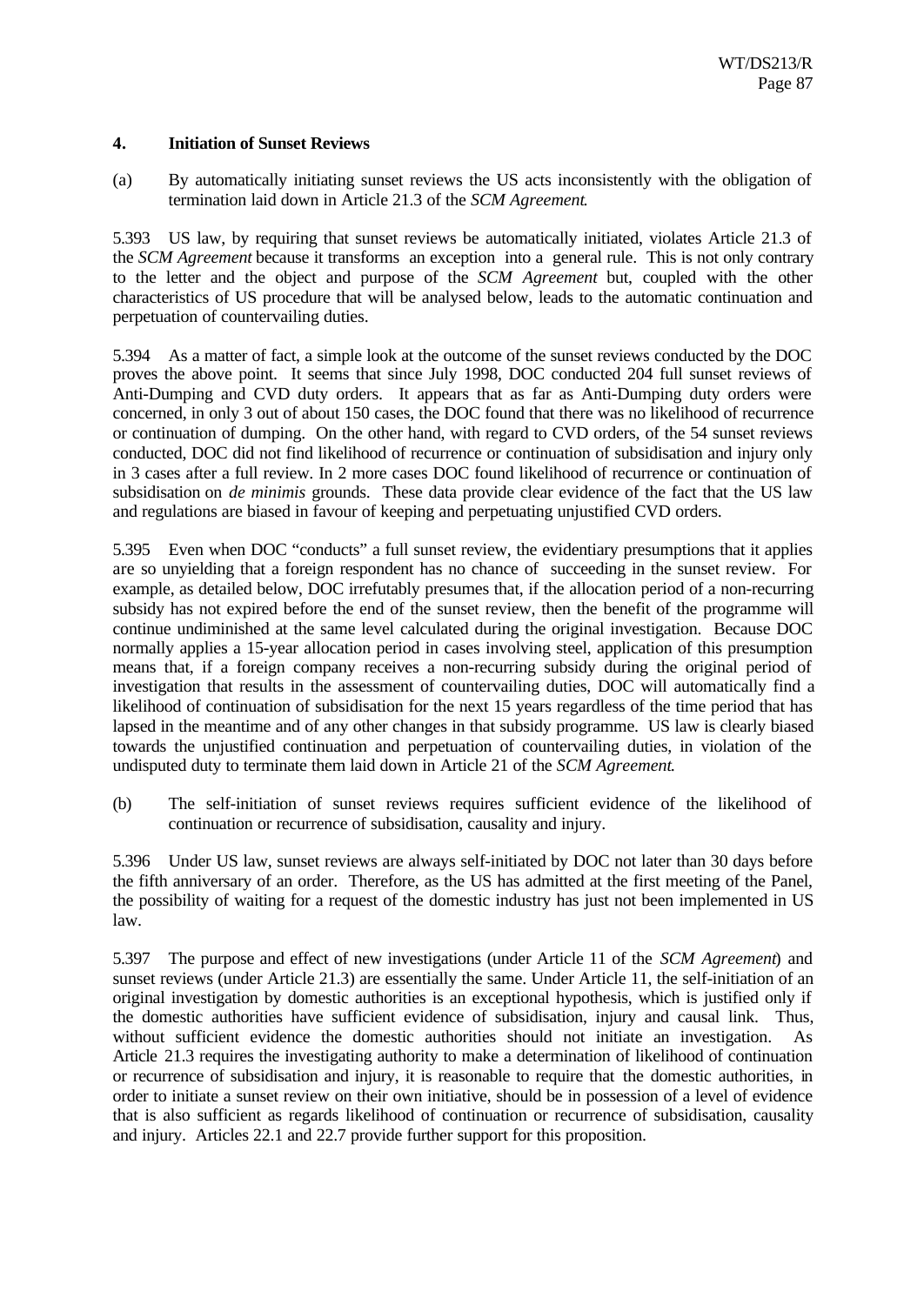5.398 The response of the US to this claim is essentially that the EC purports to read into Article 21.3 language that is not there. In other words, the US is proposing a interpretation of the terms of Article 21.3 which is formalistic and in complete isolation of its object, purpose and context. As the EC has already explained with its previous submissions, all the US arguments in defence should be rejected. The Appellate Body has held several times that "omissions in different contexts may have different meanings, and omission, in and of itself, is not necessarily dispositive". For example, in the *Canada – Automotive Industry* report, the Appellate Body held that the panel in that case had erred because it failed to examine the ordinary meaning of the terms in their relevant context and in light of the object and purpose of the entire *SCM Agreement*. 95

5.399 The EC submits that the US arguments in this case suffer from the same defect. The fact that US law requires sunset reviews to be automatically self-initiated, without the need that sufficient evidence of likelihood of continuation or recurrence of subsidisation and injury be present, violate Article 21.3, read in conjunction with Article 21.1, Article 11, Article 12, Article 15 and Article 22, because it leads to continuation of CVD measures that are not necessary to counteract subsidisation and injury.

### **5. US law, regulations and administrative practices are inconsistent with the obligation to "determine" the likelihood of continuation or recurrence of subsidization and injury**

5.400 As set out at length in the EC's first written submission<sup>96</sup>, the second requirement that Article 21.3 of the *SCM Agreement* imposes in order to allow a derogation from the presumption of termination of countervailing duties is that the domestic authorities determine , i.e. make a positive finding on subsidisation, causality and injury*. 97*

5.401 This requirement is reinforced by the overall object and purpose of Article 21.3 of the *SCM Agreement* as laid down in Article 21.1: that countervailing duties should remain in force only as long as and to the extent necessary to counteract injurious subsidisation. In other words, Article 21.1 of the *SCM Agreement* permits a countervailing duty to continue after five years only if it is established in a proper fresh determination that injurious subsidisation is likely to continue if the order were to expire. As the Appellate Body held in the comparable case *Korea DRAMS,* the continued imposition of the duty "must be essentially dependent on, and therefore assignable to, a foundation of positive evidence that the circumstances demand it. In other words, the need for the continued imposition of the duty must be demonstrable on the basis of the evidence adduced"<sup>98</sup>.

5.402 Under US law, Section 751(c), in conjunction with Section 752, mandates the DOC to consider only: (a) the net countervailable subsidy determined in the original investigation, and (b) whether there were any changes in the subsidies since the original investigation that may affect the countervailing duty. The EC does not deny that the CVD rate from the original investigation, which the DOC normally selects on the basis that it is the only rate that "reflects the behaviour of governments and exporters without the discipline of an order in place", may in some cases be a factor to take into account. However, as it has been explained, the object and purpose of the terms of Article 21.3 in context clearly require domestic authorities to make a new, proper "determination".

<sup>94</sup> Appellate Body Report, Canada – Certain Measures Affecting the Automotive Industry ("Canada – Automotive Industry"), WT/DS139/AB/R, WT/DS142/AB/R, adopted 19 June 2000, para. 138.

 $95$  Ibidem, paras. 139-143.

<sup>96</sup> EC first written submission, para. 67-71.

<sup>&</sup>lt;sup>97</sup> Appellate Body Report, United States – Imposition of Countervailing Duties on Certain Hot-Rolled Lead and Bismuth Carbon Steel Products Originating in the United Kingdom ("United States – Leaded Bars"), WT/DS138/AB/R, adopted 7 June 2000, at para. 54.

<sup>&</sup>lt;sup>98</sup> Panel Report, United States - Anti-Dumping Duty on Dynamic Random Access Memory Semiconductors (DRAMS) of One Megabit or Above from Korea ("United States – DRAMS"), WT/DS99/R, adopted 19 March 1999, para. 6.41.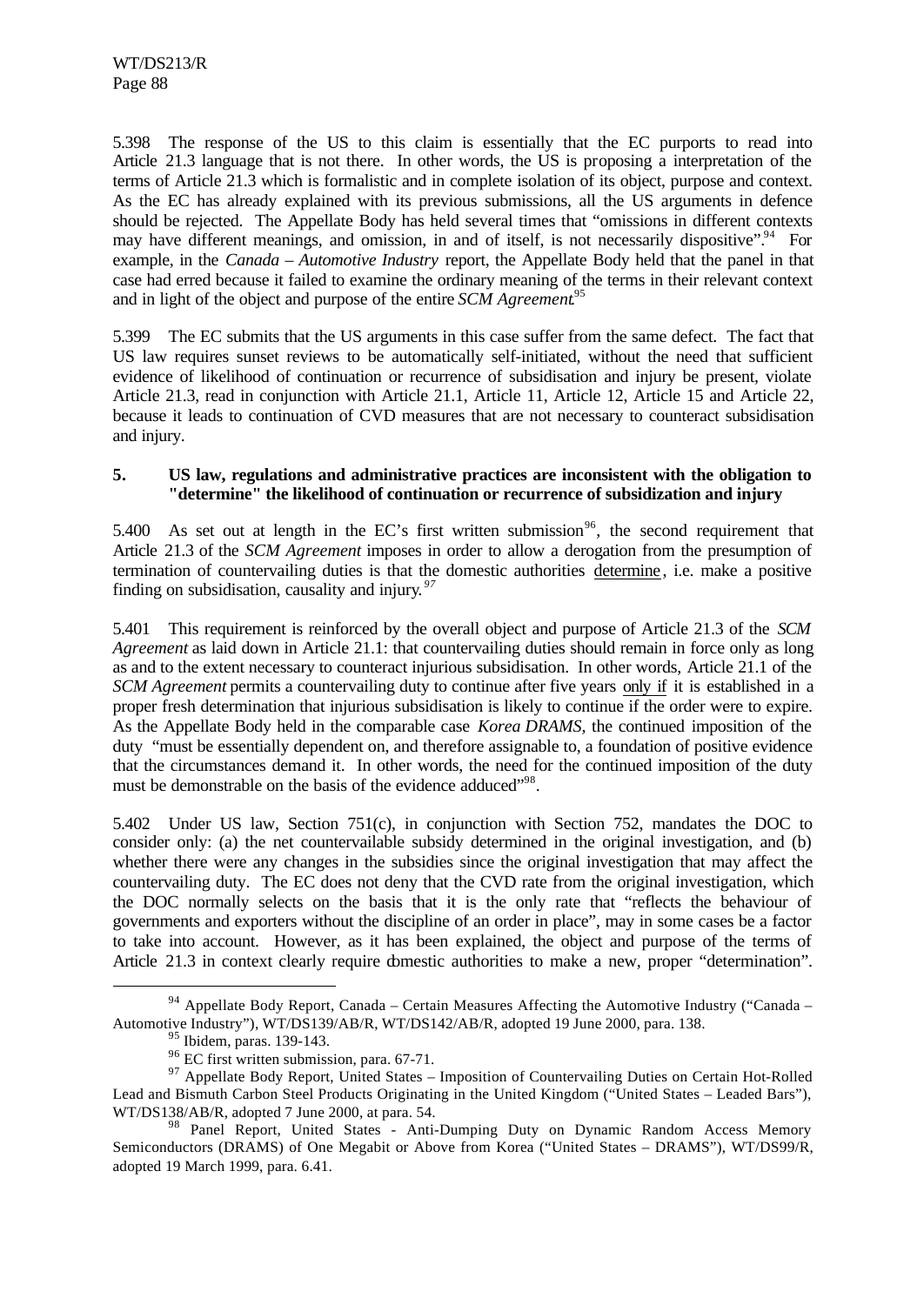This is because CVD orders can only be maintained for a limited period of time unless it is demonstrated that the elements which had justified their imposition in the first place, i.e. subsidisation, causality and injury, are likely to continue or recur in the absence of the order.

5.403 The US admitted in its first written submission and in the oral hearing that no fresh investigation is ever conducted in a sunset review<sup>99</sup>. This practice is in violation of the requirements of Article 21.3 of the *SCM Agreement* to make a new "determination" about the likelihood of continuation or recurrence of subsidisation and injury. Moreover, by in fact requiring that likelihood of continuation or recurrence of a subsidy be undertaken in previous administrative reviews, it in reality shifts the burden of proving a change in circumstances on the foreign exporters. Administrative reviews are considered by the *SCM Agreement* as non-obligatory. Therefore, the fact that a party did not request an administrative review cannot relieve in any way the domestic authorities from their basic and primary duty to make a fresh determination about the likelihood of continuation or recurrence of subsidisation under Article 21.3 sunset reviews.

5.404 Moreover, in the case of a non-recurring subsidy, maintaining that "the findings in the original investigation provide the only evidence reflecting the behaviour of the respondents without the discipline of countervailing measures in place" is misleading. In such a case, it is positively known that, in the absence of new subsidies or other evidence, the amount of the subsidy is diminishing and is bound to disappear in accordance with DOC's method of calculation. For example, in the present case, the main subsidy, the CIG programme, was a non-recurring subsidy. Thus, the continuation or not of its benefits was easy to establish by taking into account DOC's calculation memorandum, which was part of the file of the original investigation. DOC was the actual author of this memorandum and it was fully aware of its existence and relevance in determining that there could be no "likelihood" of continuation or recurrence of subsidisation and injury in this case<sup>100</sup>.

5.405 If a final determination of likelihood of recurrence or continuation of subsidisation in a sunset review had to be based exclusively on evidence reflecting the behaviour of the respondents without the order in force, it is self-evident that a respondent will never get rid of a CVD duty on such basis. For those reasons, the EC considers that, as a general rule, the same elements and factors that the investigating authorities took into account in the original investigation in a retrospective manner can be analysed in a prospective way during a sunset review. These are laid down essentially in Articles 11, 12 and 15 of the *SCM Agreement*. However, the range of factors to be taken into account in making the forward-looking assessment necessary to establish the likelihood of recurrence or continuation of subsidisation has to be evaluated on case by case basis, as it mainly depends on the kind of subsidy under examination. For example, if it is a recurring unemployment subsidy, the investigating authorities should consider the likelihood of lay-offs within the reasonable future. In the case at issue, however, the main subsidy was a non-recurring subsidy that by definition cannot recur. There could have been no continuation of benefits in such a case, if the US authorities were simply to take into consideration the calculation memorandum that was part of the file of the original investigation.

5.406 The US argues that "…the findings in the original investigation provide the only evidence reflecting the behaviour of the respondents without the discipline of countervailing measures in place". There is, therefore, a need to understand what exactly the US means by using the terms "discipline in place". The EC submits that this reference in fact assimilates CVD orders to antidumping duties. The rationale of granting subsidies and imposing CVD orders are, however,

<sup>99</sup> At pp. 21-22.

 $100$  A copy of the calculation memorandum that DOC prepared for Preussag in the original investigation is attached to this submission as Exhibit EC-22. As shown, this memorandum confirms the evidence submitted by the Government of Germany and the German producers during the sunset review demonstrating that no meaningful amount of subsidies were paid under the CIG programme after 1986.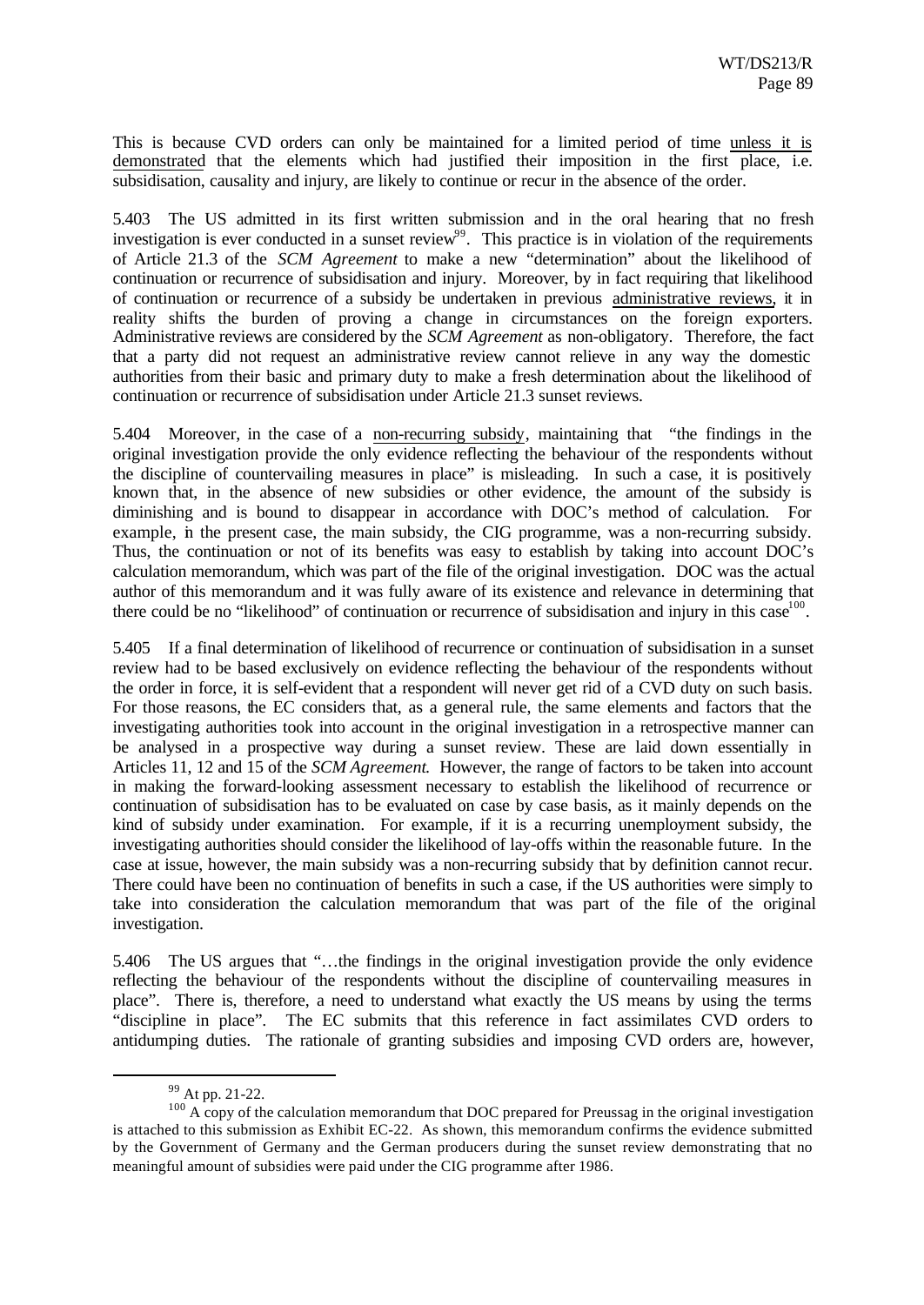l

drastically different from those pertaining to dumping and the imposition of AD duties. In the latter case there is one actor, the individual exporter, who can swiftly decide the whole strategy of the company regarding when, where and at what price to export, if the AD duty were to expire. Conversely, in the case of subsidies the situation is not the same, because governments normally do not behave commercially in the same way as individual companies. For instance, in case of nonrecurring subsidies, it is more reasonable to assume that governments will not rush again to grant a new subsidy soon after a CVD order were allowed to expire. To speak of a "discipline in place", therefore, is to disregard completely the peculiarities and specificities of the reasons for which governments usually grant subsidies, compared to the risk of recurrence of dumping. It follows that, as a matter of fact and law, a CVD order is not a "discipline" in particular in case of non-recurring, declining subsidies, since such a subsidy has been given in the past, has been consumed for the period of time lapsed and is known that it will not recur in the future. It can, therefore, be said that in such cases the CVD order has no "disciplining" effect on exporters' behaviour. It also follows that applying again the rate of subsidy determined in the original investigation is a clear violation of Article 21.3 and the obligation to make a fresh determination on likelihood of subsidisation, causality and injury.

5.407 It follows that the US defence is without merit, particularly in the case of a subsidy recognised by the US DOC to be a non-recurring one. In such a case, in the absence of new subsidies, it is definitively known that the amount of the subsidy will fall and is bound to disappear within the determined period of time in the original investigation. The EC does not accept, therefore, the view that a review under Article 21.3 involves difficulties. Governments are used to this type of calculations and there can be no excuse to merely side step any need to undertake a fresh forwardlooking determination in a sunset review on the basis of such alleged difficulties.

5.408 In a sunset review, the forward-looking aspect of the assessment, implied by the terms "would be likely to lead to", refers in particular to the continuation or recurrence of subsidisation, causality and injury. Because this involves a certain amount of projections extrapolating from existing data, it may be argued that Article 21.3 somewhat "softens" the requirements in particular of Article 11.2 and 11.3 of the *SCM Agreement* relating to the "existence" of subsidy, injury and causal link. However, a sunset review determination that is based only on the CVD rate established in the original investigation or one that does not apply the 1 per cent *de minimis* rule violates clearly the whole object and purpose of the *SCM Agreement*. The US, instead of conducting a fresh "determination" in the proper sense of this term, advance as excuses reasons pertaining to the difficulties in calculating the numerator or denominator in the formula used to calculate the subsidy. These are neither exceptional nor insurmountable difficulties, however, and the US takes no concrete steps and does absolutely nothing positive to deal with them, other than simply acknowledging their existence. Article 21.3 does not provide a particular methodology to be followed in making the "likelihood" determination. However, this is nothing exceptional or unusual as other WTO Agreements are equally short in providing all the details about the application and implementation of comparable provisions.<sup>101</sup> For example, the Appellate Body has found recently with regard to Articles 4.1(b) and 4.2(a) of the Agreement on Safeguards that:

"As facts, by their very nature, pertain to the present and the past, the occurrence of future events can never be definitively proven by facts. There is, therefore, a tension between a future-oriented "threat" analysis, which, ultimately, calls for a degree of "conjecture" about the likelihood of a future event, and the need for a fact-based determination. Unavoidably, this tension must be resolved through the use of facts

<sup>&</sup>lt;sup>101</sup> See Appellate Body Report, United States – Safeguard Measures on Imports of Fresh, Chilled or Frozen Lamb Meat from New Zealand and Australia ("United States – Lamb Safeguard "), WT/DS177/AB/R, WT/DS178/AB/R, adopted 16 May 2001, para. 137.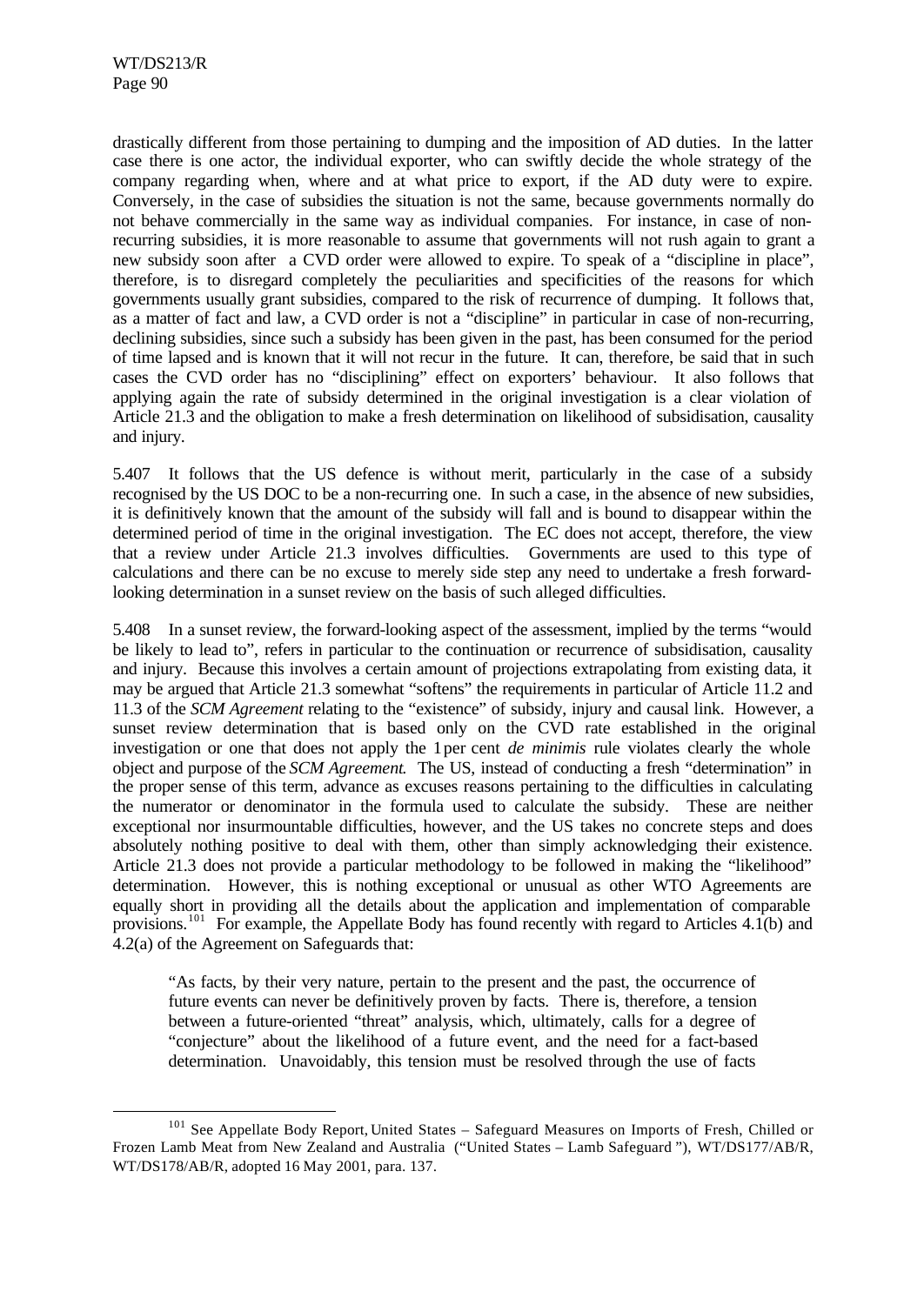from the present and the past to justify the conclusion about the future, namely that serious injury is "clearly imminent".<sup>102</sup>

5.409 As the Appellate Body has stressed in both the *Thailand – H-Beams* and in the *United States – Lamb Safeguard* reports, omissions in the text of WTO Agreements are not dispositive and the true meaning of the provision in question should be examined in the light of its object and purpose in the appropriate context. In the present case, by virtue of Article 21.4, the determination of "likelihood" of continuation or recurrence of subsidisation and injury has to be made on the basis of "evidence", as this is defined in Article 12 of the SCM Agreement. Moreover, the term "likelihood" means "the state or fact of being likely".<sup>103</sup> Therefore, the domestic authorities in a sunset review cannot base their determination on mere conjecture or speculation in total disregard of the factual record and evidence available. In addition, the domestic authorities cannot escape of their duty to conduct a fresh, proper determination, on the ground that this is a difficult exercise or that some factors, as the US argues about the numerator or denominator in this case, are missing or difficult to calculate.

5.410 In this regard, the Panel should take account of the fact that DOC even refused to consult its own calculation memoranda from the original investigation to determine the amount of grants paid under the CIG programme after 1986. In fact, to the extent DOC relied upon the rates calculated in its original investigation, the duty of investigation laid down in Article 21.3 of the *SCM Agreement* would also require at a minimum that DOC made all documents showing how the rates were calculated in the original investigation also part of the record in the sunset review.

5.411 The US DOC cannot hide behind the argument that it is prohibited by US law from making the memoranda of the original investigation part of the record in the sunset review<sup>104</sup>. The US International Trade Commission ("ITC") is subject to the same procedures regarding the treatment of business proprietary information as DOC. However, unlike DOC, the ITC in its sunset reviews automatically makes the confidential version of its original determination, as well as the complete staff report from the original investigation, part of the record of the sunset review. This is done automatically right at the beginning of the sunset review so that all parties will be able to use this information in preparing their arguments. The ITC simply provides the documents the same confidential status in the review that they enjoyed in the original investigation.

5.412 Furthermore, the US DOC did not give to the EC respondent parties "ample opportunity" to present in writing all evidence to present in writing all evidence which they consider[ed] relevant in respect of the investigation in question", as required by Article 21.3, in conjunction with Articles 12.1 and 21.4, of the *SCM Agreement*.

5.413 Before DOC's determines to conduct a full review under Article 21.3, interested parties are only requested to provide responses to the notice of initiation. The vague nature of the US DOC's information request, however, coupled with its refusal to accept any factual information after the initial 35 days of a sunset review proceeding violate the provisions of Article 12.1. In addition to this vague request for information, the US DOC regulations provide that "the Secretary normally will not accept or consider any additional information from a party after the time for filing rebuttals has expired."<sup>105</sup> Under the sunset regulations, rebuttals are required to be filed within  $\frac{35}{15}$  days of the publication of the notice of initiation in the Federal Register.<sup>106</sup> Thus, under the US DOC's regulations, an interested party, guided only by the vague request to provide any factual information regarding the likely effects of revocation of the countervailing duty order, has merely 35 days to

<sup>102</sup> See *United States – Lamb Safeguard* , para. 136, emphasis added.

<sup>103</sup> Concise Oxford English Dictionary, 1995.

<sup>104</sup> See US First Written Submission at para. 104.

<sup>105</sup> 19 C.F.R. § 351.218(d)(4).

 $106$  19 C.F.R. § 351.218(d)(3) & (4).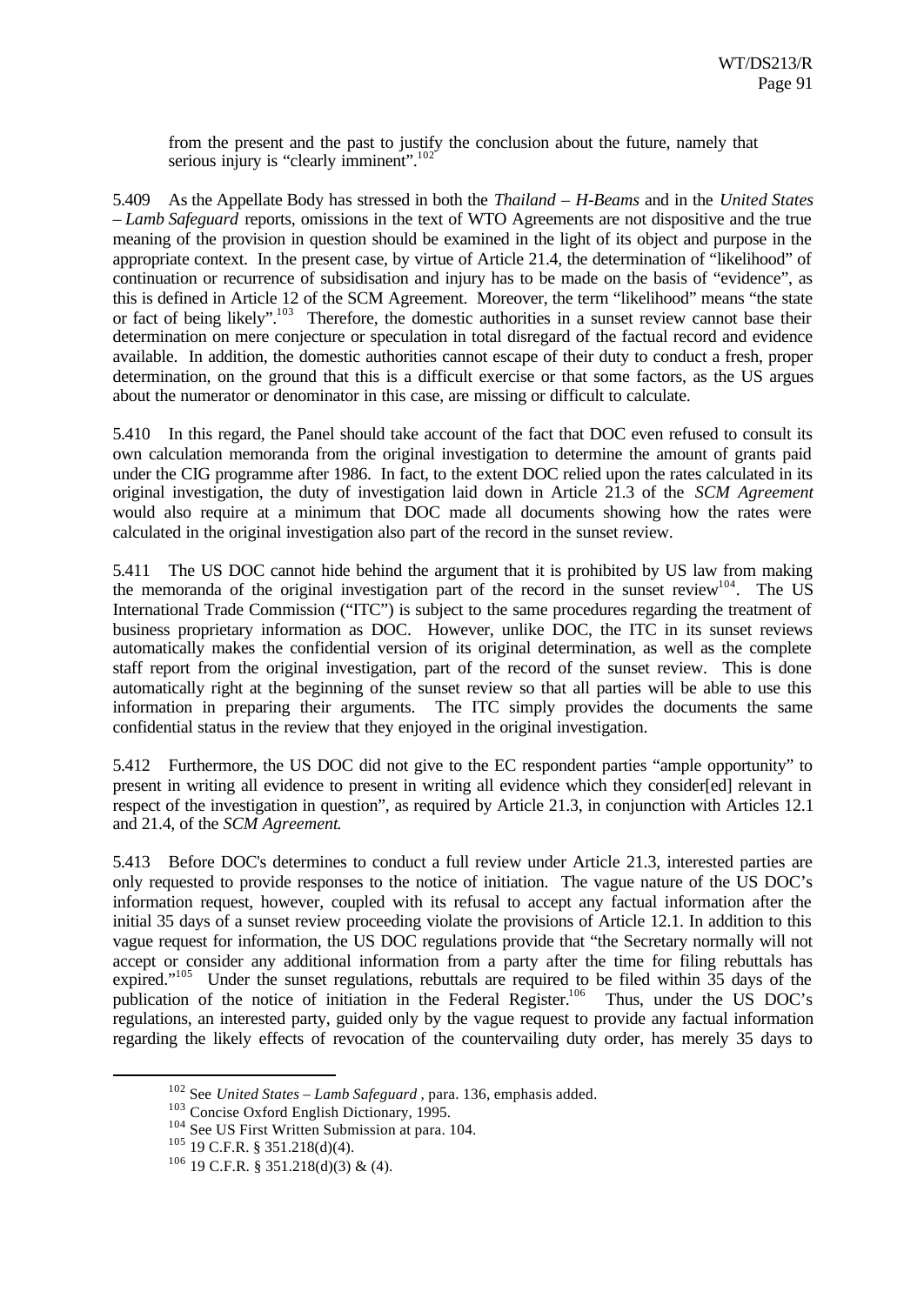provide all of its factual information in the sunset review, despite that fact that the sunset review statute provides DOC with up to 240 days to make its determination. Moreover, the fact that the US DOC's decision as to whether or not to conduct a full sunset review is not issued until 50 days after publication of the notice of initiation means that, even after the US DOC makes a determination to conduct a full sunset review, the parties will be given no additional opportunity whatsoever to submit factual information in this regard.<sup>107</sup>

5.414 With regards to the rights of defence and provision of information in the present case, the first time that the US DOC commented on the information submitted by the parties was in its preliminary results of 20 March 2000. In its issues and decision memo, the US DOC ignored the evidence submitted by the Government of Germany and the German producers showing that the Capital Investment Grants ("CIG") programme applied only to investments made prior to 1 January 1986 and that the amount of CIG paid after 1986 was so small that no countervailable benefit would remain after the end of the sunset review.<sup>108</sup> The DOC simply stated that, because there was evidence that CIG funds were received as late as 1990, it would "determine that benefit streams from this programme continue beyond the end of this sunset review."<sup>109</sup> It is important to underline that the US DOC did not give the German respondents any opportunity to submit additional evidence to respond to its comments in the preliminary determination. As explained in our written and oral submissions, the US DOC even refused a request to review its own calculation memoranda from the original investigation to determine the exact amount of the original grant payments made after 1986.

5.415 The EC believes that such a procedure that leaves respondents in complete darkness as to precisely what information an investigating authority requires until it is too late to provide the information cannot satisfy the requirements of Article 12.1. The US law and practice does not respect several provisions of Article 12 of the *SCM Agreement*, which by virtue of Article 21.4 is fully applicable to sunset reviews. In particular, Articles 12.1 and 12.1.1 lay down a general obligation to provide "ample opportunity" to exporters to present in writing all evidence they consider relevant. Article 12.2 allows also for the right to present information orally. Article 12.3 establishes in effect a procedure of mutual dialogue by providing that the affected exporters should be given timely opportunity "to see all information that is relevant to the presentation of their cases…and to prepare presentations on the basis of this information". Moreover, Article 12.8 provides that before the final determination is made, disclosure should take place "in such sufficient time for the parties to defend their interests". The principle underlying Article 12 of the *SCM Agreement*, therefore, is that during all stages of the reviews the interested parties should be given ample opportunity to present evidence, to have access to the evidence presented by the other parties (except where confidentiality applies), to present counter-evidence and to defend their interests at all stages leading up to the final determination. As explained above, none of these procedural rights and due process requirements are respected by the US DOC in sunset reviews and in the present case.

## **6. The** *de minimis* **rule requirement**

5.416 US law does not provide for the application of *de minimis* requirement for CVD reviews. Section 703(b)(4)(a) of the Act, in fact, establishes a 1 per cent *de minimis* rule only for the initial determination of a countervailable subsidy. It is in Section 351.106(c)(1) of the *Sunset Regulations* and in Section III.A.6.(b) of the *Sunset Policy Bulletin* that a general rule requiring to apply a 0.5 per cent *de minimis* rule in all reviews, including sunset reviews, is to be found.

 $107$  19 C.F.R. § 351.218(e)(1)(ii)(C)(1).

<sup>108</sup> Issues and Decision Memo, at p. 24-25, Exhibit EC-7.

 $109$  Ibidem, at 25.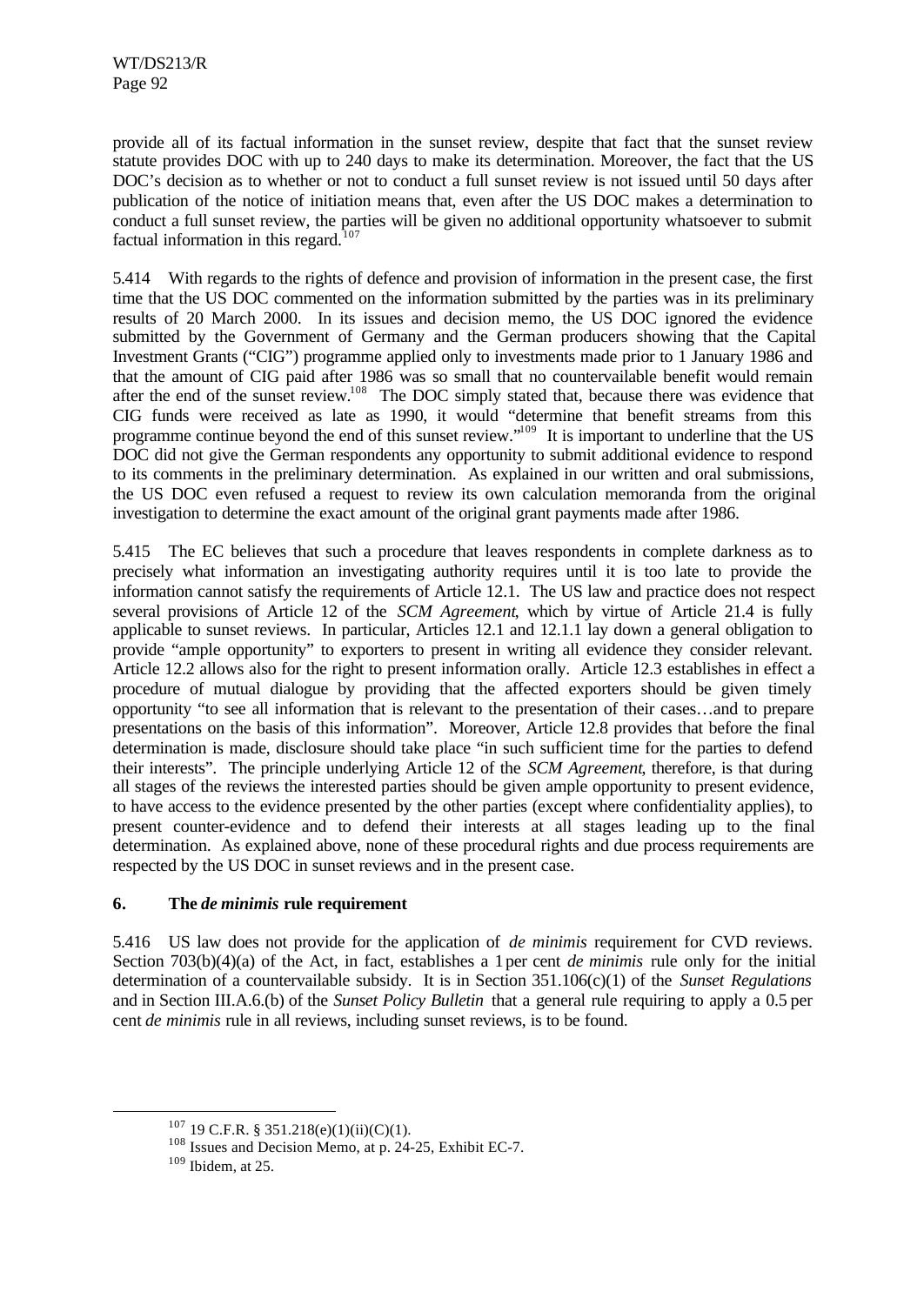5.417 As explained at length in its first written submission<sup>110</sup> and oral statement<sup>111</sup>, the EC considers that the 0.5 per cent *de minimis* threshold applied by the US in sunsets differs from the 1 per cent *de minimis* level which *should* apply in sunset reviews, and thus is in breach of Article 21.3, in conjunction with Article 11.9. The US response to this claim is again that the EC purports to read into Article 21.3 language that is not there. In other words, the US is proposing again a formalistic interpretation of the terms of Article 21.3 and in complete isolation of its object, purpose and context. As the EC has already explained with its previous submissions, all the US arguments in defence should be rejected. The Appellate Body has held several times that "omissions in different contexts may have different meanings, and omission, in and of itself, is not necessarily dispositive".<sup>112</sup>

5.418 Article 21.3 of the *SCM Agreement* clearly establishes a presumption of termination. It is only where the domestic authorities establish likelihood of the continued existence of an injurious subsidy that the countervailing duty under review can be maintained in place. However, in the *SCM Agreement* a subsidy level of less than 1 per cent is irrefutably presumed not to cause injury. This practice is codified in Article 11.9 of the *SCM Agreement*, which prevents the authorities from making a finding on subsidisation and injury on the basis of an amount of subsidy that is less than 1 per cent *ad valorem*. The EC sees no valid reason to depart from the application of the definition of injurious subsidisation under Article 11.9 in the context of sunset reviews under Article 21.3. Indeed, there appears to be no reason in the *SCM Agreement* that would plead in favour of a different interpretation. The ordinary meaning of the terms "subsidisation" and "injury" in context, taking also into account the object and purpose of the *SCM Agreement* as a whole, suggests that if there can be no "subsidisation" and "injury" finding in case of a *de minimis* amount of subsidy in an original investigation, the same must hold true *a fortiori* in the case of sunset reviews. Indeed, holding otherwise would run contrary to the very object and purpose of the *SCM Agreement* and would most likely lead to contradictory results and unjustified protectionism. It would also violate the text of Articles 21.3 and 21.1 of the *SCM Agreement* because it would allow the continuation of countervailing duties for five more years without there being any real need to counter subsidisation which is likely to cause injury.

5.419 The US has been arguing until now that it is being generous in applying the 0.5 per cent *de minimis* threshold under domestic law in sunsets. However, the absurdity of the US approach is that a subsidy that, if examined in a new investigation after 1995, would have been found to be *de minimis* under Article 11.9 of the *SCM Agreement*, would now become not *de minimis* under a sunset review and would continue to be applied for 5 more years. This is contrary not only to the text, context, and object and purpose of Article 21.3, but also to the WTO report *Brazil – Desiccated Coconut* where Article 21.3 was interpreted as the means by which, ultimately, even measures taken prior to the entry into force of the *WTO Agreement* will be brought in line with the disciplines of the *SCM Agreement*. 113

#### **7. Conclusion**

l

5.420 In conclusion, the EC requests the Panel to find that the US basic countervailing duty law (Section 751(c), as complemented by Section 752, of the Act), its accompanying regulations (*Sunset Regulations*) and policy practices (*Sunset Policy Bulletin*), and their concrete application to imports of certain corrosion-resistant steel products from Germany in the present case are inconsistent with Article 21 paragraphs 3, 1 and 4, Article 10 and Article 11.9 of the *SCM Agreement*.

<sup>&</sup>lt;sup>110</sup> See under Heading 6.3.

 $111$  See paragraphs 35-46.

<sup>112</sup> Appellate Body Report*, Canada – Automotive Industry* cit. supra, para. 138.

<sup>113</sup> Panel Report, *Brazil - Desiccated Coconut*, cit. supra.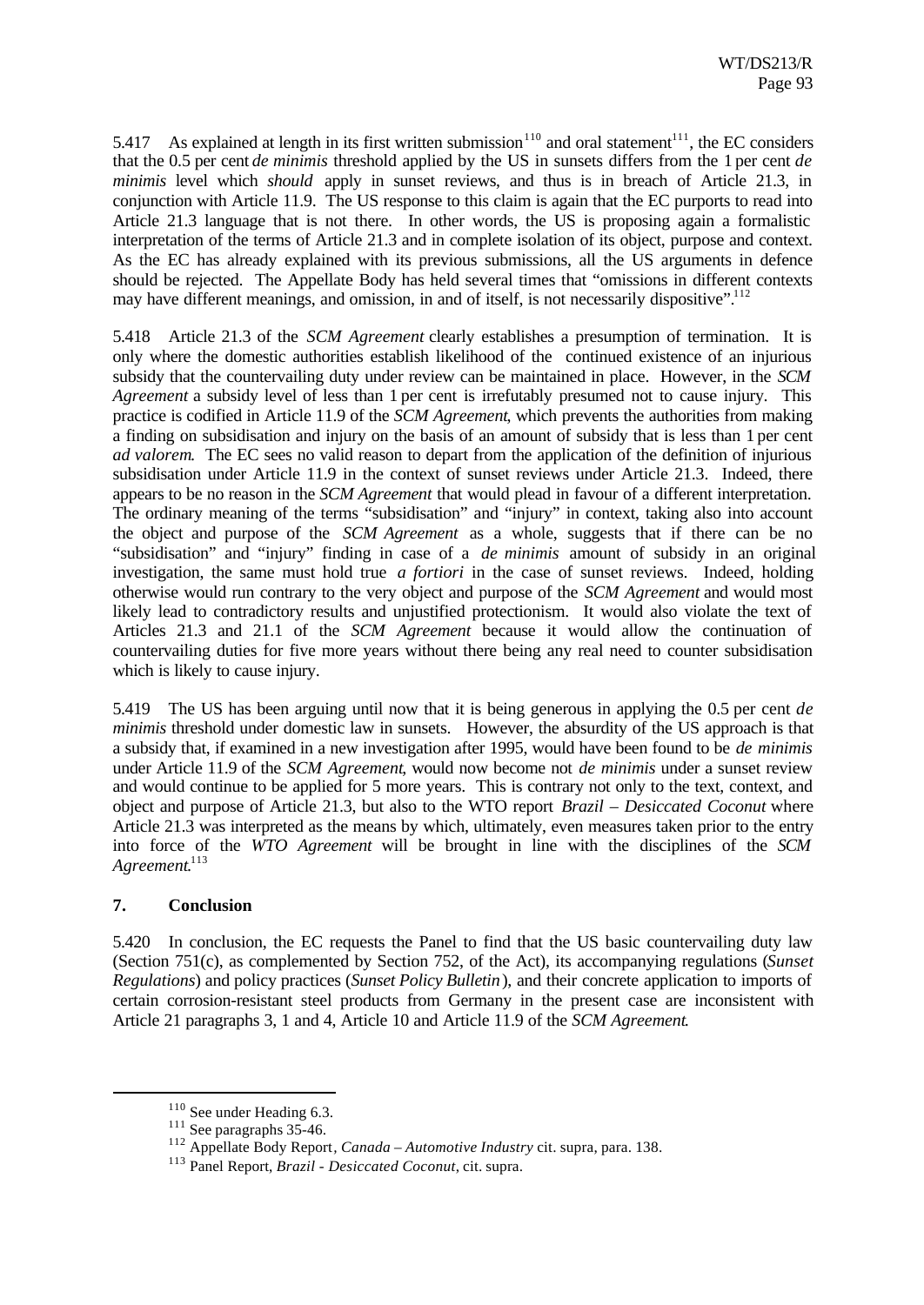5.421 The US countervailing duty law, regulations and practice should also be considered to be inconsistent with Article 32.5 of the *SCM Agreement* and, consequently, should be found to violate also Article XVI.4 of the WTO Agreement.

### L. SECOND WRITTEN SUBMISSION OF THE UNITED STATES

## **1. Introduction**

l

5.422 We are now midway through this very straightforward dispute. The questions generated by the Panel after the first meeting address most of the issues arising in this case, and the United States' answers to those questions are separately provided together with this submission. Given the comprehensive nature of the Panel's questions, the United States intends to use this second submission to highlight the major legal and factual errors underlying the EC's claims.

5.423 At the outset, the United States reiterates that most of the EC's claims can be disposed of merely by applying fundamental principles of treaty interpretation. With respect to the EC's systemic challenge to US sunset review procedures, the EC asserts that the initiation standards and *de minimis* requirement of Article 11 must be read into Article 21.3. The EC's assertion, however, finds no support in the SCM Agreement and runs afoul of basic principles of treaty interpretation reflected in Article 31 of the *Vienna Convention on the Law of Treaties* ("*Vienna Convention*"), which "neither require nor condone the imputation into a treaty of words that are not there ... ."<sup>114</sup> The Panel should reject the EC's assertion and refuse to impute into Article 21.3 of the SCM Agreement "words that are not there."

5.424 The EC also is wrong with respect to its case-specific claims regarding the sunset determination by the US Department of Commerce ("Commerce") in corrosion-resistant carbon steel flat products from Germany. Commerce's determination that the expiry of the countervailing duty order would be likely to lead to the continuation or recurrence of subsidization is based on the continued existence and availability of the two programmes<sup>115</sup> previously found to have been used by German producers and the continued existence of benefit streams from the CIG programme previously found to benefit German producers. The EC has not disputed or refuted these facts. Thus, the Panel should reject the EC's claims concerning Commerce's sunset determination.

5.425 With this overview of the case as background, the United States will now briefly discuss some of the specific issues that have been raised in the case.

## **2. With respect to its claims concerning US Sunset Review Procedures, the EC has failed to demonstrate that the United States has acted inconsistently with any obligation under the SCM Agreement**

5.426 As noted, the Panel can dispose of the EC's claims concerning US sunset review procedures simply by applying basic rules of treaty interpretation. Article 3.2 of the DSU directs panels to "clarify" WTO provisions "in accordance with customary rules of interpretation of public international law." The Appellate Body has recognized that Article 31 of the *Vienna Convention* reflects customary rules of interpretation. Article 31(1) provides that a "treaty shall be interpreted in good faith in accordance with the ordinary meaning to be given to the *terms* of the treaty in their *context* and in the light of its *object and purpose*." (Emphasis added). In applying Article 31,

<sup>114</sup> *India - Patent Protection for Pharmaceutical and Agricultural Chemical Products* ("*India Patent Protection*"), WT/DS50/AB/R, Report of the Appellate Body adopted 16 January 1998, para. 45.

<sup>&</sup>lt;sup>115</sup> The two programmes are the Aid for Closure of Steel Operations and the ECSC Redeployment Aid under Article  $56(2)(b)$ . Both of these programmes still exist. Furthermore, during the sunset review, the German Government, the EC, and German producers admitted that both of these programmes continued to provide some benefits. *See Commerce Sunset Preliminary Decision Memorandum*, p.12-14 (Exhibit EC-7).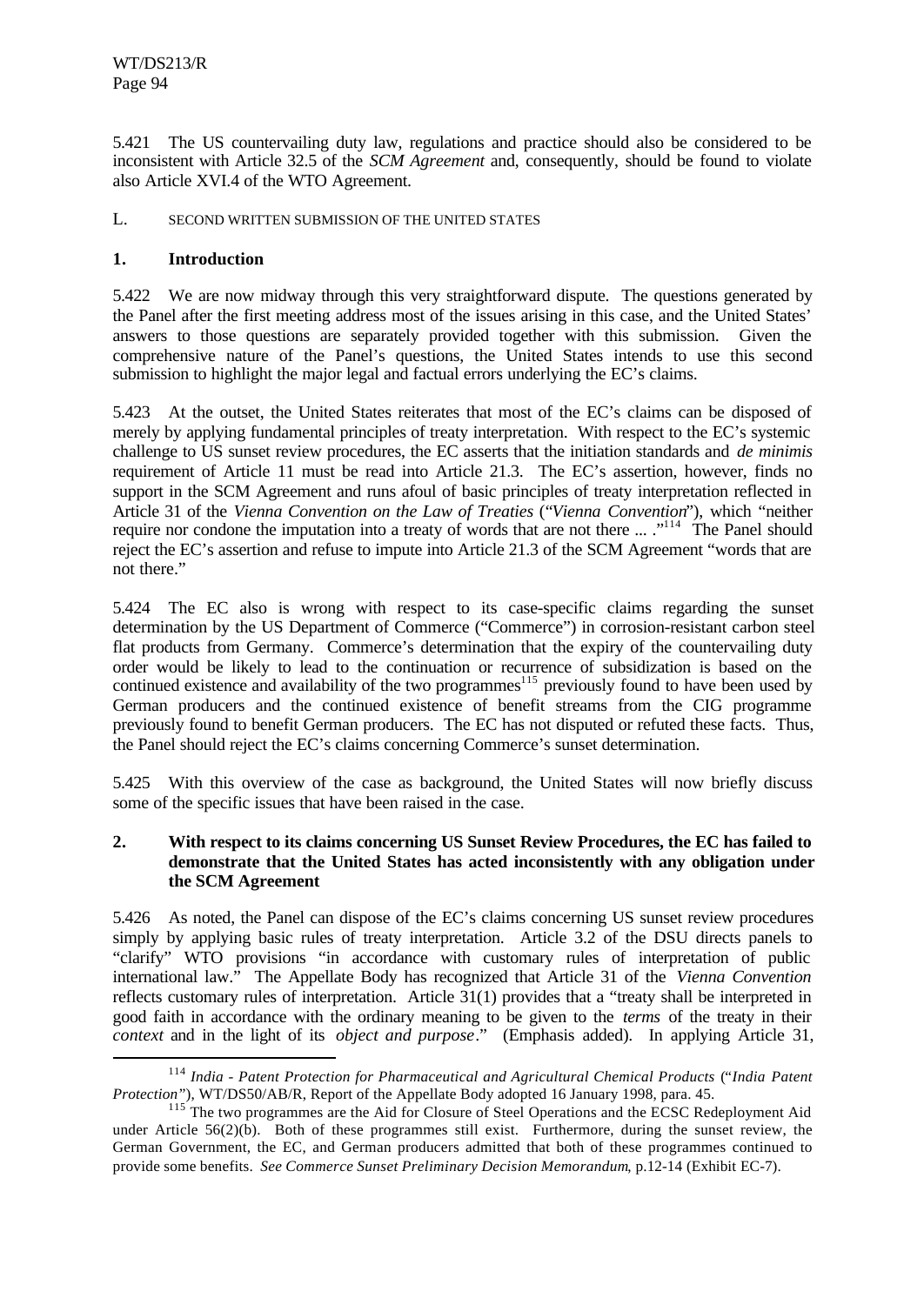however, the Appellate Body has cautioned that an interpreter's role is limited to the words and concepts used in the treaty, and that the principles of interpretation set out in Article 31 "neither require nor condone the imputation into a treaty of words that are not there ... ."<sup>116</sup> It goes without saying that a panel cannot "clarify" a treaty provision that does not exist.

(a) Automatic Self-Initiation of Sunset Reviews is consistent with the SCM Agreement because Article 21.3 explicitly authorizes authorities to initiate Sunset Reviews on their own initiative

5.427 The EC alleges that the provisions of US law providing for the automatic self-initiation of sunset reviews by Commerce are inconsistent with Article 21.3 of the SCM Agreement. For purposes of evaluating the EC's claims, customary rules of treaty interpretation dictate that the words of a treaty form the starting point for the process of interpretation. Therefore, the analysis begins with the text of Article 21.3, which provides:

Notwithstanding the provisions of paragraphs  $1[^{117}]$  and  $2[^{118}]$ , any definitive countervailing duty shall be terminated on a date not later than five years from its imposition . . ., unless the authorities determine, in a review initiated before that date on their own initiative or upon a duly substantiated request made by or on behalf of the domestic industry within a reasonable period of time prior to that date, that the expiry of the duty would be likely to lead to continuation or recurrence of subsidization and injury.<sup>52</sup> The duty may remain in force pending the outcome of such a review.

<sup>52</sup> When the amount of the countervailing duty is assessed on a retrospective basis, a finding in the most recent assessment proceeding that no duty is to be levied shall not by itself require the authorities to terminate the definitive duty.

5.428 The plain text of Article 21.3 clearly and unambiguously permits authorities to initiate a review on "their own initiative." Notwithstanding this clear and unqualified text, the EC argues that authorities should not be able to self-initiate sunset reviews unless they have first satisfied the evidentiary requirements for the initiation of an investigation under Article 11. The EC believes that this is so because, according to the EC, a "parallelism" exists between the investigation and sunset review provisions of the SCM Agreement.<sup>119</sup> The EC's parallelism theory is just that – a theory. Under customary rules of treaty interpretation, a theory cannot overcome the ordinary meaning of the words of a treaty, taking into account their "context" and the "object and purpose" of the agreement.

5.429 If, as the EC posits, the SCM Agreement implicitly incorporates a parallelism between investigation and sunset review provisions, why then did the Members feel it necessary to provide *explicitly* that the evidentiary and procedural requirements for conduct of an investigation in Article 12 are made applicable in the conduct of sunset reviews *pursuant to Article 21.4*? Where Members wished to have an obligation set forth in one provision apply in another context, they did so expressly. The fact is that the Members chose not to incorporate the evidentiary requirements of

<sup>116</sup> *India Patent Protection*, para. 45; *see also United States - Definitive Safeguard Measures on Imports of Circular Welded Carbon Quality Line Pipe from Korea*, WT/DS202/AB/R, Report of the Appellate Body circulated 15 February 2002 (unadopted) ("[W]ords must not be read into the Agreement that are not there.").

<sup>&</sup>lt;sup>117</sup> Paragraph 1 of Article 21 provides that "[a] countervailing duty shall remain in force only as long as and to the extent necessary to counteract subsidization which is causing injury."

<sup>&</sup>lt;sup>118</sup> Paragraph 2 of Article 21 is relevant to types of reviews, other than sunset reviews, such as countervailing duty assessment reviews. *See, e.g., United States - Imposition of Countervailing Duties on Certain Hot-Rolled Lead and Bismuth Carbon Steel Products Originating in the United Kingdom* ("*UK Lead Bar*"), WT/DS138/AB/R, Report of the Appellate Body adopted 7 June 2000, para. 53.

<sup>119</sup> EC Oral Statement, paras. 13-15.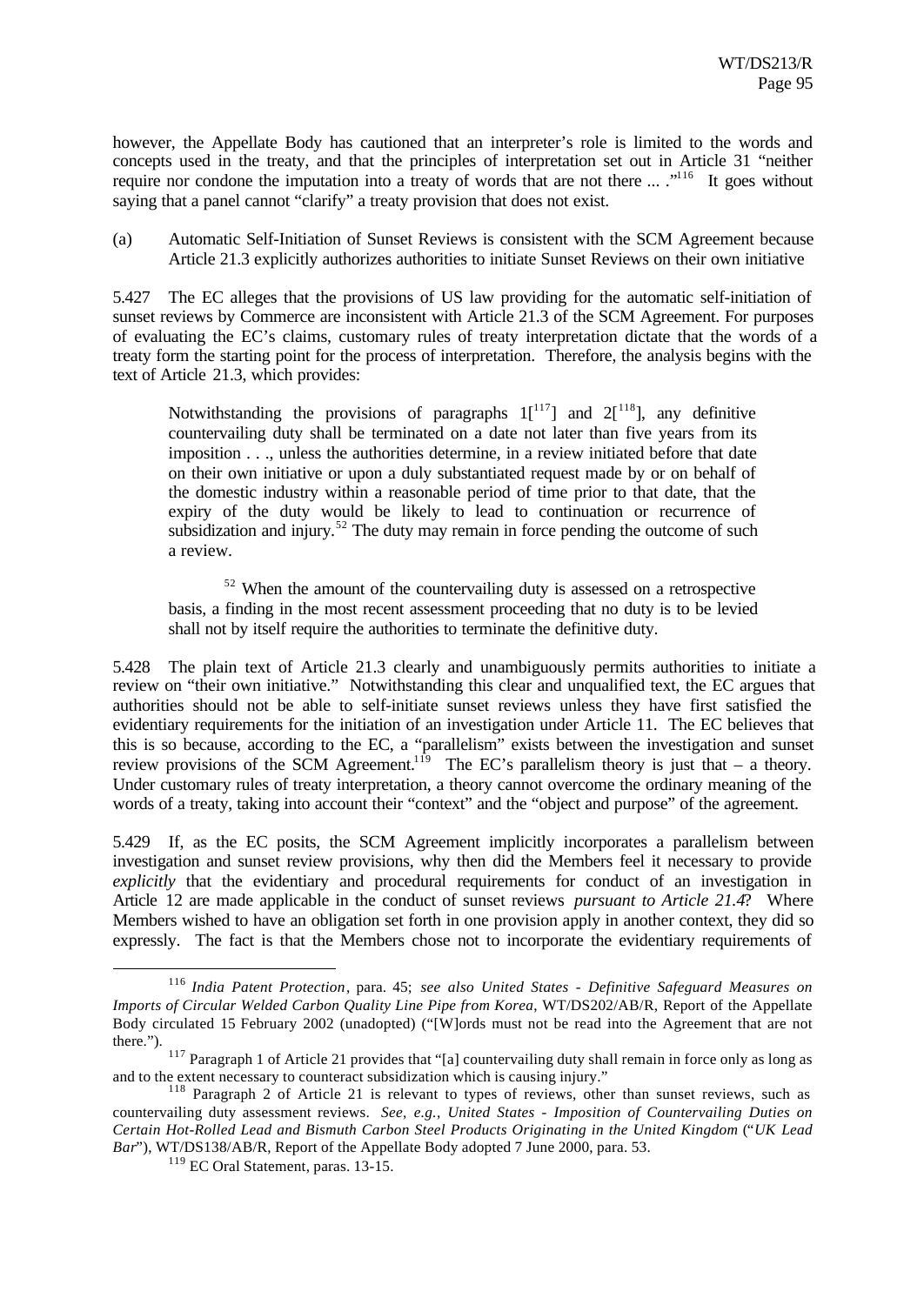Article 11.6 for the self-initiation of sunset reviews. The Panel should decline the EC's request to create an evidentiary obligation for self-initiation under Article 21.3 where no textual support exists for such an interpretation.

(b) There is no *de minimis* standard for Sunset Reviews in the SCM Agreement

5.430 The other systemic challenge by the EC involves its claim that the *de minimis* standard of Article 11.9 applies to sunset reviews under Article 21.3. As the United States demonstrated in its First Written Submission and Oral Statement, nothing in Article 21.3 or elsewhere in the Agreement establishes a *de minimis* standard for sunset reviews. Furthermore, a contextual analysis of Article 21.3, in light of the object and purpose of the SCM Agreement and the particular provisions at issue, provides no support for the EC's claim that the Article 11.9 *de minimis* standard is applicable in sunset reviews under Article 21.3. Once again, the EC is asking the Panel to read into Article 21.3 "words that are not there."

5.431 The EC has failed to refute the United States' textual and contextual arguments. Instead, the EC attempts to commingle its factual, case-specific claims regarding the Commerce sunset determination on corrosion-resistant steel with the separate, purely legal issue of whether the Article 11.9 *de minimis* standard applies to sunset determinations under Article 21.3.<sup>120</sup> The factual and the legal issues are distinct, however, and the United States has addressed them separately in significant detail in its First Written Submission and Oral Statement. In addition, the United States addresses certain of the EC's factual claims in more detail below.

5.432 With respect to the purely legal issue, the EC merely reiterates its previous argument that the *de minimis* standard for investigations contained in Article 11.9 "should" apply in sunset reviews conducted pursuant to Article 21.3 because investigations and sunset reviews serve the same purpose.<sup>121</sup> The United States disagrees. The purpose of an investigation is to determine whether and to what extent subsidization exists. In this context, the function of the one percent *de minimis* standard contained in Article 11.9 is to determine whether foreign government subsidies warrant the imposition of a countervailing duty in the first instance. Using the example given in our First Written Submission (para. 80), if the investigating authority found that a government programme had provided recurring subsidies at a rate of more than one percent, imposition of a countervailing duty would be warranted if the subsidized imports were found to cause injury. In contrast, the focus of a sunset review is the future, *i.e.*, whether subsidization is likely to continue or recur. Therefore, the mere continued existence of a subsidy programme could warrant maintaining the duty beyond the five-year point, *even if the amount of the subsidy were currently zero*, because subsidization may be likely to recur absent the discipline of the countervailing duty. To read a particular *de minimis requirement* for sunset reviews into the Agreement would render footnote 52 a nullity.

5.433 In its Oral Statement, the EC opined that the United States has confused the purposes of an administrative (*i.e.*, assessment) review and a sunset review and the application of footnote  $52^{122}$ . It is the EC that is confused. Pursuant to Article 21.3 and footnote 52, the mere existence of a subsidy programme, even with a net countervailable subsidy rate of zero, could form the basis for a determination of likelihood of future subsidization in accordance with Article 21.3 and footnote 52. The United States agrees with the EC that footnote 52 refers to a situation where the authority determines that the subsidy rate for a particular time period is zero and that, in the United States, that determination takes place in the context of an administrative review.<sup>123</sup> The EC seems to think,

<sup>120</sup> *See* EC Oral Statement, para. 38.

<sup>121</sup> EC Oral Statement, para. 37.

<sup>&</sup>lt;sup>122</sup> EC First Oral Statement, para.44.

<sup>&</sup>lt;sup>123</sup> EC Oral Statement, para. 44. Although not germane to the instant dispute, the United States does not agree with the EC's statement that footnote 52 refers to a situation where a subsidy is "*de minimis*" in an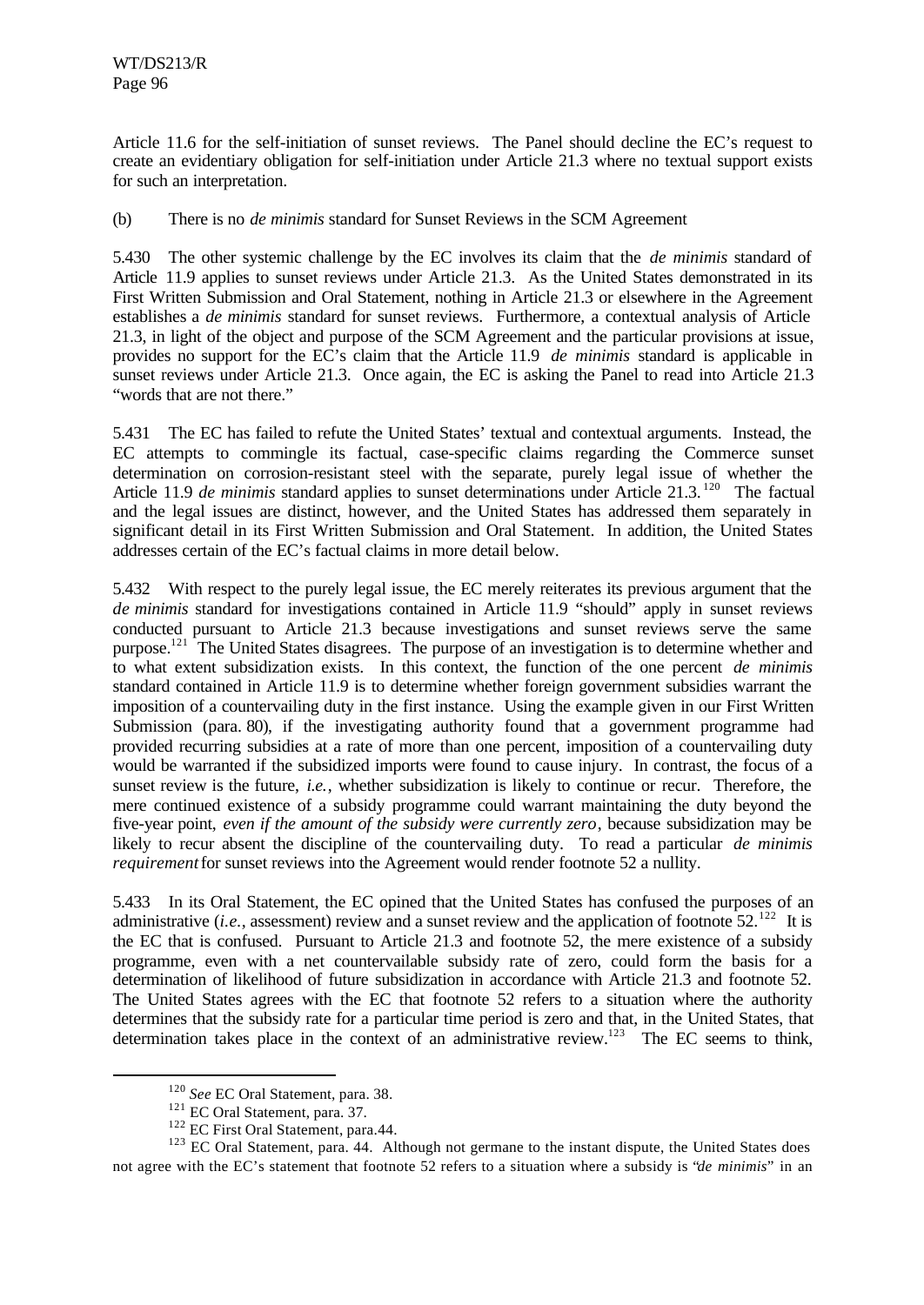however, that footnote 52 serves no other purpose than to make a point about administrative reviews. The EC posits that "[s]unset reviews under Article 21.3 are completely different from administrative reviews." If that is so, why did the Members include footnote 52 in Article 21.3, the provision governing sunset reviews? There must be a reason.

5.434 The United States considers that footnote 52 means that the current level of subsidization is not decisive as to whether subsidization is likely to recur. The EC has not offered any alternative interpretation. The reason for this gap in the EC's argumentation is that the EC's claim that a *de minimis* standard is required in the context of Article 21.3 sunset reviews would, if accepted, render note 52 meaningless.

5.435 In sum, the EC's claim that a *de minimis* standard exists for sunset reviews under Article 21.3 is without merit. Applying customary rules of treaty interpretation, the Panel should find that there is no *de minimis* standard for sunset reviews in the SCM Agreement.

### **3. With respect to Commerce's Sunset determination involving corrosion-resistant steel from Germany, the EC has failed to demonstrate that the United States acted inconsistently with any obligation under the SCM Agreement**

5.436 In the original countervailing duty investigation, Commerce determined that German producers of corrosion-resistant steel benefitted from five different subsidy programmes. In the sunset review, Commerce made the following findings with respect to these five programmes:<sup>124</sup>

- 1. Capital Investment Grants ("CIG"). The benefit streams from non-recurring grants will continue beyond the five-year mark.
- 2. Structural Improvement Aids. The programme has been terminated.
- 3. Special Subsidies for Companies in the Zonal Border Area. The programme has been terminated.
- 4. Aid for Closure of Steel Operations. The programme continues to exist.
- 5. ECSC Redeployment Aid Under Article 56(2)(b). The programme continues to exist.

5.437 Commerce also found that two additional subsidy programmes which were found to provide a zero-benefit to corrosion-resistant products in the period of investigation still existed: ECSC Article 54 Long-Term Loans, and Interest Rebates on ECSC Article 54 Loans.<sup>125</sup>

5.438 Significantly, the EC has not disputed the facts which form the basis for Commerce's sunset determination. On the contrary, the EC admits in its Oral Statement that payments under the CIG

administrative review. Footnote 52 only discusses a finding in the most recent assessment proceeding that "no duty" is to be levied.

<sup>124</sup> *Commerce Sunset Preliminary Decision Memorandum*, pp.24-29 (Exhibit EC-7); *Commerce Sunset Final Decision Memorandum* (Exhibit EC-10).

<sup>125</sup> *Commerce Sunset Preliminary Decision Memorandum*, p.29 (Exhibit EC-7); *Commerce Sunset Final Decision Memorandum* (Exhibit EC-10). In the investigation, Commerce determined that long-term loans under ECSC Article 54 had been provided to the following German producers of corrosion-resistant carbon steel flat products: Hoesch, Preussag, and Thyssen. Commerce also determined that Preussag and Thyssen received interest rebates with respect to interest expenses incurred on ECSC Article 54 loans. *See Commerce Investigation Final*, 58 FR at 37316-21 (Exhibit EC-2).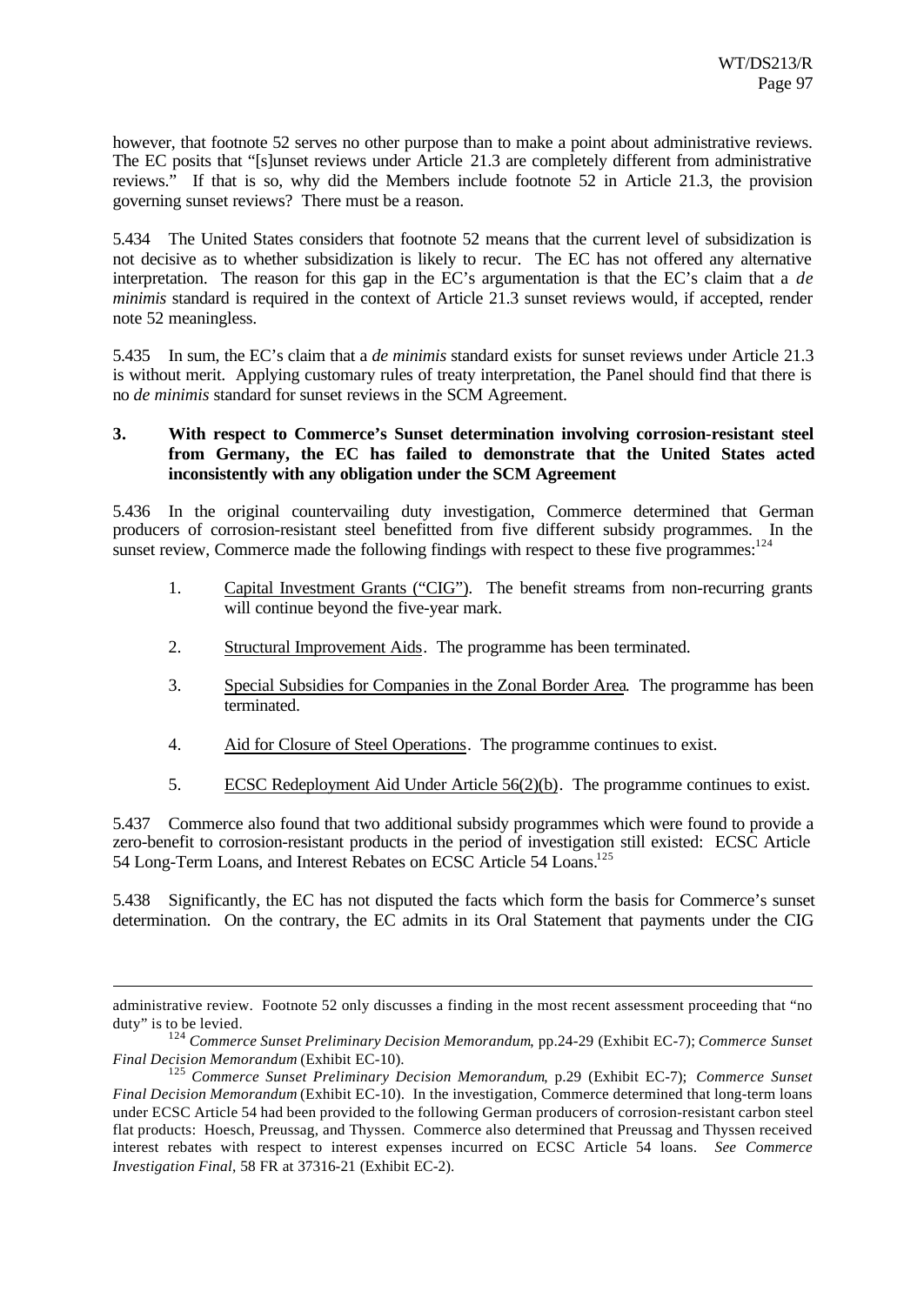programme were made as late as February 1990.<sup>126</sup> The EC also admits in its Oral Statement that the Aid for Closure of Steel Operations and the ECSC Redeployment Aid under Article 56(2)(b) programmes continue to exist.<sup>127</sup> Also, during the sunset review itself, the German Government, the EC, and German producers admitted that both of these programmes continued to provide some benefits. $128$ 

5.439 The EC, however, continues to assert that Commerce acted inconsistently with the SCM Agreement by failing to consider the CIG programme terminated and its benefits expired based on the EC's theory that a *de minimis* standard of one percent is required in sunset reviews. Based on this theory, the EC argues that Commerce should have terminated the countervailing duty.

5.440 In advocating this position, the EC misconstrued, in its Oral Statement, the United States' position with respect to the CIG programme and the effect of footnote 52.<sup>129</sup> Concerning the CIG programme, Commerce determined that benefits from the non-recurring grants would continue beyond the five-year mark.

5.441 With respect to the effect of footnote 52 in sunset determinations, the United States stated in its First Written Submission that "[t]he mere continued existence of this same programme could warrant maintaining a duty beyond the five-year point, *even if* the amount of the subsidy was currently zero, as stated in footnote 52, because subsidization may recur absent the discipline of the duty."<sup>130</sup> *The reference to the "same programme" was not to the CIG programme*, *per se*, but to a hypothetical programme discussed by the United States as an example in the preceding paragraph 80 in drawing a distinction between the object and purpose of an investigation versus the object and purpose of a review.<sup>131</sup> In its sunset determination, Commerce found that the CIG programme was terminated, but its benefit stream continued past the sunset review period. In paragraph 81, however, the United States was explaining that footnote 52 stands for the proposition that an existing subsidy programme could be the basis for a determination in a sunset review that the expiry of the countervailing duty would likely lead to the continuation of subsidization even if Commerce found a net countervailable subsidy rate of *zero* attributable to that programme in the most recent administrative review.

5.442 Article 11 of the DSU directs panels to make an "objective assessment" of the facts of the case. The facts in this case include the continuation of benefit streams and the continued existence and availability of countervailable subsidy programmes previously found to have been used by German producers of corrosion-resistant steel. The Panel's objective assessment of these facts should result in a finding that Commerce's determination was not inconsistent with the SCM Agreement.

## **4. Conclusion**

l

5.443 Based on the foregoing, the United States renews its request that the Panel make the findings described in paragraph 127 of its First Written Submission.

<sup>&</sup>lt;sup>126</sup> EC First Oral Statement, para. 26. Using the 15-year allocation period, the benefit stream from subsidies received after 1985 would continue past the five-year mark (*i.e.*, 1 January 2000).

<sup>&</sup>lt;sup>127</sup> EC First Oral Statement, para. 39.

<sup>128</sup> *See Commerce Sunset Preliminary Decision Memorandum*, p.12-14 (Exhibit EC-7).

<sup>&</sup>lt;sup>129</sup> EC First Oral Statement, para. 44.

<sup>&</sup>lt;sup>130</sup> US First Submission, para. 81 (emphasis in original).

<sup>&</sup>lt;sup>131</sup> US First Submission, para. 80.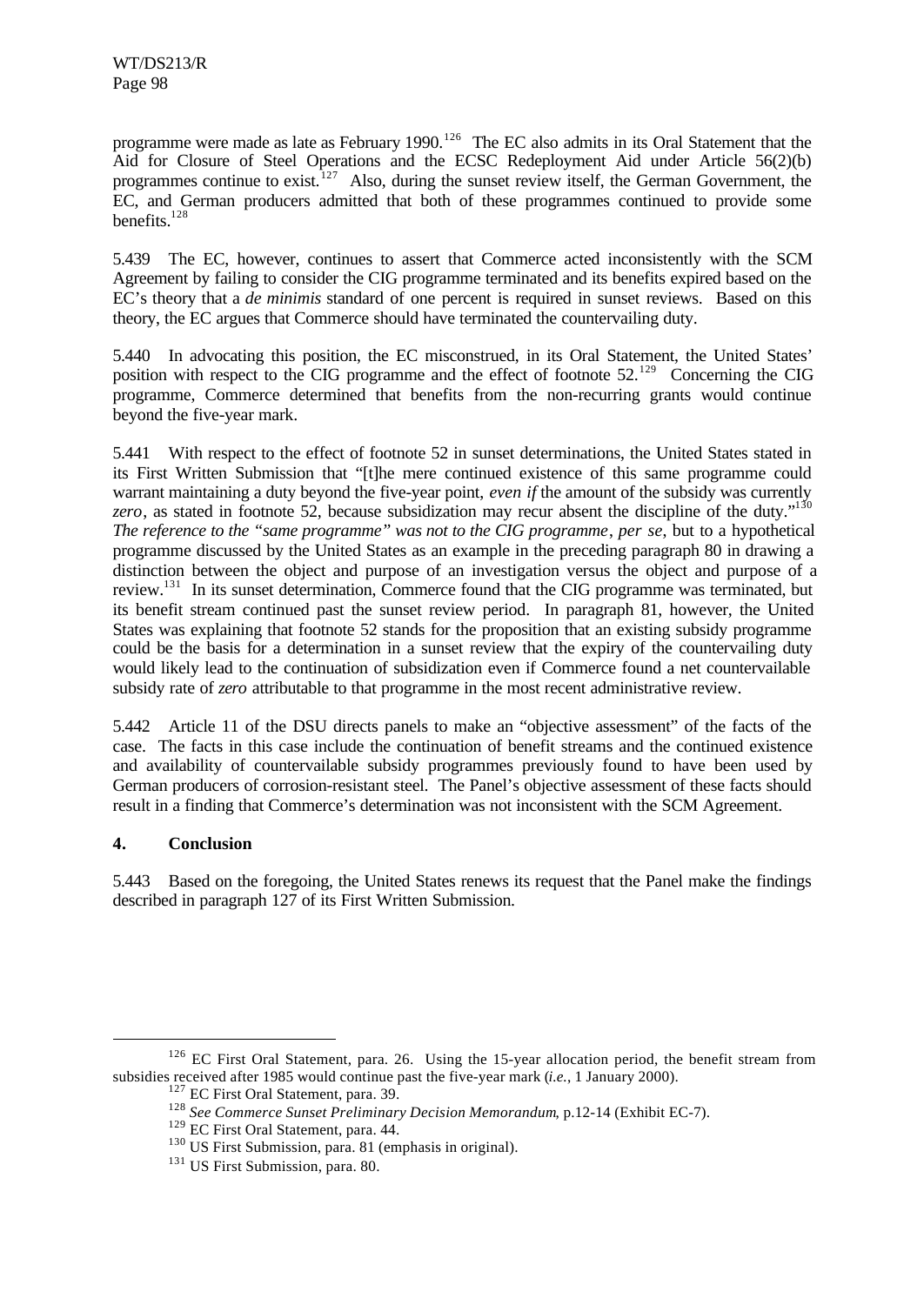#### M. ORAL STATEMENT OF THE EUROPEAN COMMUNITIES AT THE SECOND MEETING OF THE PANEL

#### **1. Introduction**

5.444 The European Communities ("EC") presentation aims at responding at the basic US arguments by focusing mainly on four issues: (1) the proper interpretation of Article 21.3 of the *SCM Agreement* as regards the obligation to conduct a sunset review and to apply the *de minimis* rule of 1 per cent *ad valorem*; (2) what does it mean to determine in a sunset review whether the expiry of the duty is likely to lead to continuation or recurrence of subsidisation and injury; (3) the meaning and scope of Footnote 52 in sunset reviews; (4) the extent to which the Opinion of the US Court of International Trade (CIT) of 28 February 2002 has clarified some legal issues raised also in this Panel proceedings (Exhibit EC-24).

5.445 The US has offered very little to justify its laws, regulations and practices in the present case and even this very little explanation has now been substantially disapproved by the Opinion of the US CIT of 28 February 2002. Unfortunately, the CIT had to interpret the case on the basis of the US law, which is inconsistent with the *SCM Agreement*, and therefore it could not go as far as the EC would have liked it to go in clarifying the legal situation. Moreover, the judgement is not final and it does not ensure that the underlying dispute in the present case will be resolved in a way that is consistent with the US obligations under the WTO and SCM Agreements.

#### **2. Interpretation of Article 21.2 SCM Agreement**

(a) Generally accepted rules on treaty interpretation

5.446 Whilst the US pretends to agree that the principles laid down in Articles 31 and 32 of the Vienna Convention should be used to interpret the terms of Article 21.3, in reality it quotes the Appellate Body report in *India - Patent* to rely on one criterion only, the wording of Article 21.3. The US pays no attention at all to the context and to the object and purpose of the *SCM Agreement*. However, as it is evident from the whole of paragraph 45 of the *India - Patent* and from the recent report in *US - Safeguard of Line Pipe from Korea*, the Appellate Body maintains that its customary approach is to seek the meaning of the terms of a provision in their context and in the light of the object and purpose of the Agreement (at para. 251). This is what the EC proposes the Panel to do in the present case, i.e. to read the terms of Article 21.3 in their context, and in light of the object and purpose of the *SCM Agreement*.

5.447 On the contrary, the US interpretation does not conform to the object and purpose of the *SCM Agreement* - which is to allow a CVD only as long as and to the extent necessary to counteract subsidisation and injury - as it is also evident by the clear terms of Article 21. In particular, it does not explain how is that a subsidy rate of less than 1 per cent would lead to subsidisation, injury and causality in a sunset review, when the same rate found in the original investigation would lead to automatic termination. If an interpretation is incompatible with the object and purpose of a treaty, this interpretation may well be wrong (Oppenheim, p. 1273).

5.448 The strict textual and isolationist interpretation proposed by the US runs also counter to the basic principle of good faith interpretation, because they will lead unavoidably to results which are manifestly absurd and unreasonable and would reduce Article 21.3 to inutility (Sinclair, p. 116, 120), and to the principle of effectiveness, according to which the parties to a treaty are assumed to intend its provisions to have the fullest value and effect and not to be meaningless (Oppenheim, p. 1281).

5.449 "Good interpretation is often no more that the application of common sense" (Aust, p. 202). Indeed, although it is normally not for an international tribunal to revise a treaty by reading into it provisions which it does not contain, it is nevertheless sometimes necessary to interpret its terms as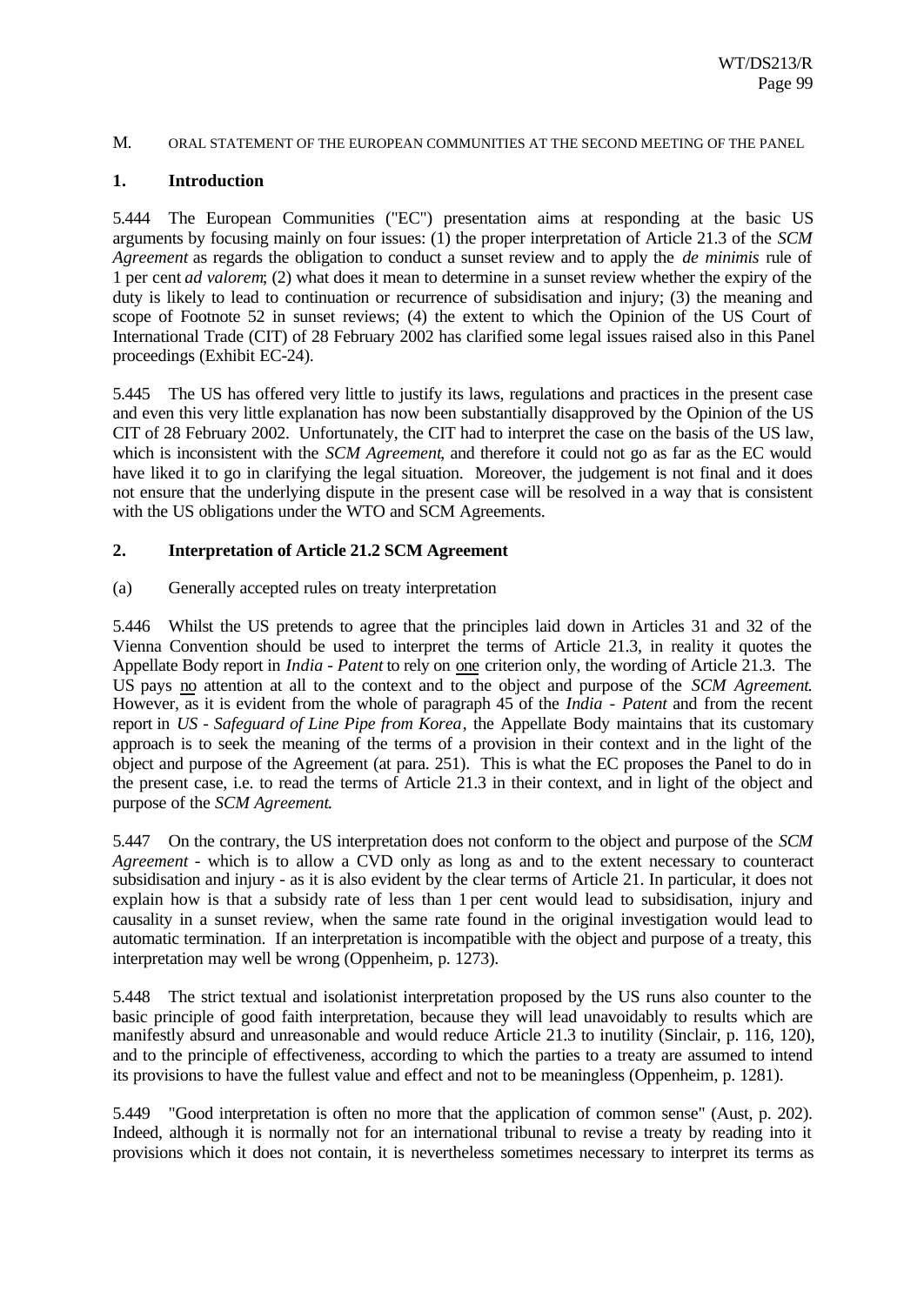implying such a term (Aust, p. 201). The EC provided several examples of panel and Appellate Body reports which, despite an identified omission in the relevant text, interpreted the provisions in the light of the object and purpose of the WTO Agreement in question so as not to render it a nullity (e.g. AB report in *US - Safeguard of Line pipe from Korea*, the AB report in *Brazil - Desiccated Coconut*, the AB report in *Argentina - Footwear Safeguards*, the AB report in *Korea - Dairy Safeguards*, the AB report in *US - Section 211 Omnibus Appropriations Act*). This well established case law suggests that the determination of the ordinary meaning cannot be done in the abstract, but only in the context of the treaty and in the light of its object and purpose. The task of interpreting a treaty is one of ascertaining "the logic inherent in the treaty" (Aust, p. 185) in its entirety. The interpretation proposed by the EC of the terms of Article 21.3 is consistent with the above principles and with the preparatory history.

(b) Initiation of a sunset review and interpretation of the term "to determine" the likelihood of continuation or recurrence of subsidisation and injury

5.450 The US argues that it does not have to conduct its own investigation in order "to determine" whether the expiry of the duty is likely to lead to continuation or recurrence of subsidisation and injury. The EC submits that this interpretation is inconsistent with the *SCM Agreement*, which places upon the national authorities the clear obligation to conduct an investigation and to determine on the basis of positive evidence whether expiry of the duty is likely to lead to continuation or recurrence of subsidisation and injury. The duty "to determine" entails the obligation to carry out a new, fresh investigation on continuation or recurrence and provide a rational explanation why this is likely to lead to subsidisation and injury.

5.451 The US CIT opinion of 28 February 2002 confirmed that the DOC (even under US law) did not fulfil its obligations pursuant to a full sunset review, because "it failed to consider adequately the evidence on the record, or to seek additional evidence necessary to make its determination".

(c) Article 21.3 and likelihood of continuation of subsidisation and injury

5.452 The US argument has constantly been that it "does not calculate the present rate of subsidization in a sunset review because the purpose of a sunset review is to determine the likelihood of the continuation or recurrence of subsidization", and that this "necessarily involves a prediction of a government's future behaviour without the discipline of a countervailing duty order in place". For this reason, the US "uses only information developed in the original investigation or prior administrative reviews because this information has been subject to the rigors of the administrative process in those proceedings". The EC respectfully disagrees with these propositions.

5.453 The EC agrees that there is a forward-looking aspect to a sunset review, but submits that a sunset review determination that is based only on the CVD rate established in the original investigation or one that does not apply the 1 per cent *de minimis* rule violates clearly the whole object and purpose of the SCM Agreement.

5.454 The determination of "likelihood" of continuation of subsidisation and injury has to be made on the basis of "evidence", as this is defined by Articles 21.4 and 12 of the *SCM Agreement*. The domestic authorities cannot escape of their duty to conduct a fresh, proper investigation, on the ground that this is a difficult or time consuming exercise or that some factors, as the US argues about the numerator or denominator in this case, are missing or difficult to calculate.

5.455 The US argues that "the findings in the original investigation provide the only evidence reflecting the behaviour of the respondents without the discipline of countervailing measures in place". There is, therefore, a need to understand what exactly the US means by using the terms "discipline in place". The EC submits that this reference in fact assimilates CVD orders to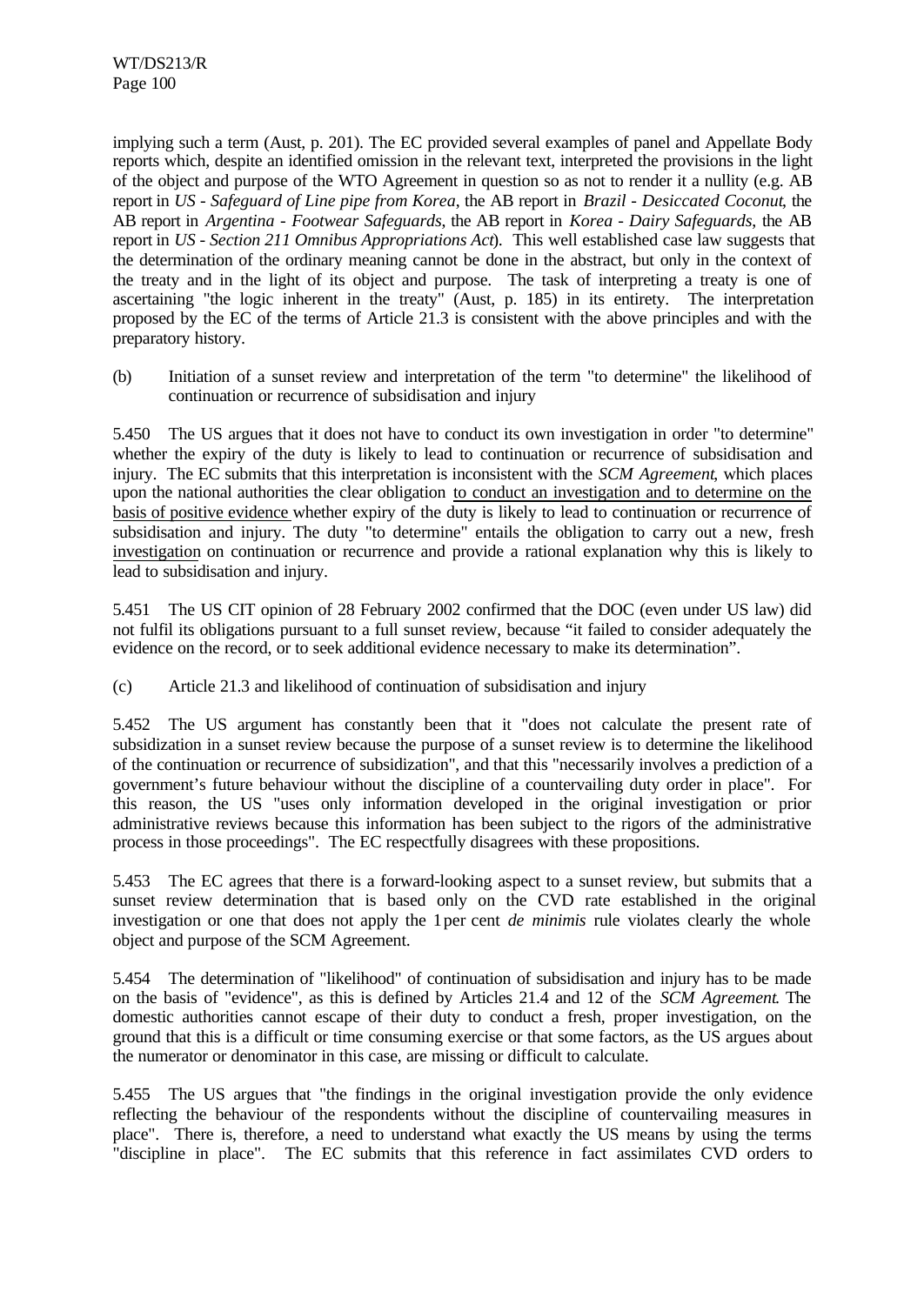antidumping duties. The rationale of granting subsidies and imposing CVD orders are, however, substantially different from those pertaining to dumping and the imposition of AD duties. In the latter case there is one actor, the exporter, who can swiftly decide the whole strategy of the company regarding when, where and at what price to export, if the AD duty were to expire. In the case of subsidies the situation is not the same as AD, because governments normally do not behave commercially in the same way as individual companies. For instance, in case of non-recurring subsidies, it is more reasonable to assume that governments will not rush to grant again a new subsidy soon after a CVD order were allowed to expire. The principle is that granting a new subsidy increasing the level of an existing one is normally subject to rather different considerations which distinguish them clearly from the natural desire of individual companies to swiftly divert exports in order to increase profits when an AD order is left to expire. Moreover, subsidies take normally time to be discussed and decided in national parliaments, depending also on the type of procedure to be followed, and this further distinguishes them from dumping practices. To speak of a "discipline in place", therefore, is to disregard completely the peculiarities and specificities of the reasons for which governments usually grant subsidies, compared to the risk of recurrence of dumping.

5.456 Moreover, as the CIT Opinion clarified, the US does not answer the basic question why it can conduct on site verifications and apply the full rigors of an investigation in the context of an administrative review, but claims that it cannot do so in the context of a sunset review. Attempting to predict the future behaviour of a government in no way prevents the US authorities from conducting a proper, fresh, new investigation. In this regard, the Panel should take account of the fact that DOC even refused to consult its own calculation memoranda from the original investigation to determine the amount of grants paid under the CIG programme after 1986.

5.457 The above proposition is as much acknowledged by the US law and regulations in place, which lay down the following criteria in deciding continuation or recurrence. The US *Sunset Policy Bulletin* (see Exhibit EC-15) provides, in Section III.A.5, some criteria about the way future government behaviour could be predicted. They include in particular the legal method by which the government granted or eliminated a programme, i.e. whether this is done by administrative action or through legislative action. The US *Sunset Policy Bulletin* proposes to the authorities to draw different conclusions depending on the legal method applied. This is all the more important here, as the programmes under review in the present case and, in particular the CIG programme, were granted by legislative action and could not as such be reinstated by administrative action only.

5.458 It follows that a CVD order is not a "discipline in place" in the sense these terms are used by the US, in particular in case of a non-recurring, declining subsidy, since such a subsidy has been given in the past, has been largely consumed for the period of time up to the sunset review, and is known that it will not recur in the future. The US law that allows the DOC to use the subsidy rate determined in the original determination, unless a programme is terminated, is inconsistent with the provisions of Article 21.3 of the *SCM Agreement*.

5.459 Moreover, as the CIT Opinion clarified, the US does not answer the basic question why it can conduct on site verifications and apply the full rigors of an investigation in the context of an administrative review, but claims that it cannot do so in the context of a sunset review. Attempting to predict the future behaviour of a government in no way prevents the US authorities from conducting a proper, fresh, new investigation to find out about the numerator or denominator of the exporters' sales, the likelihood of the subsidy programme been modified or withdrawn or whether there is a nonrecurring subsidy the amount of which has already been expensed and the remaining benefit flowing from it is nearly zero. As the US CIT has put it:

Commerce cannot justify its failure to consider Plaintiffs arguments based on its conjecture that this information might be unavailable or otherwise incapable of being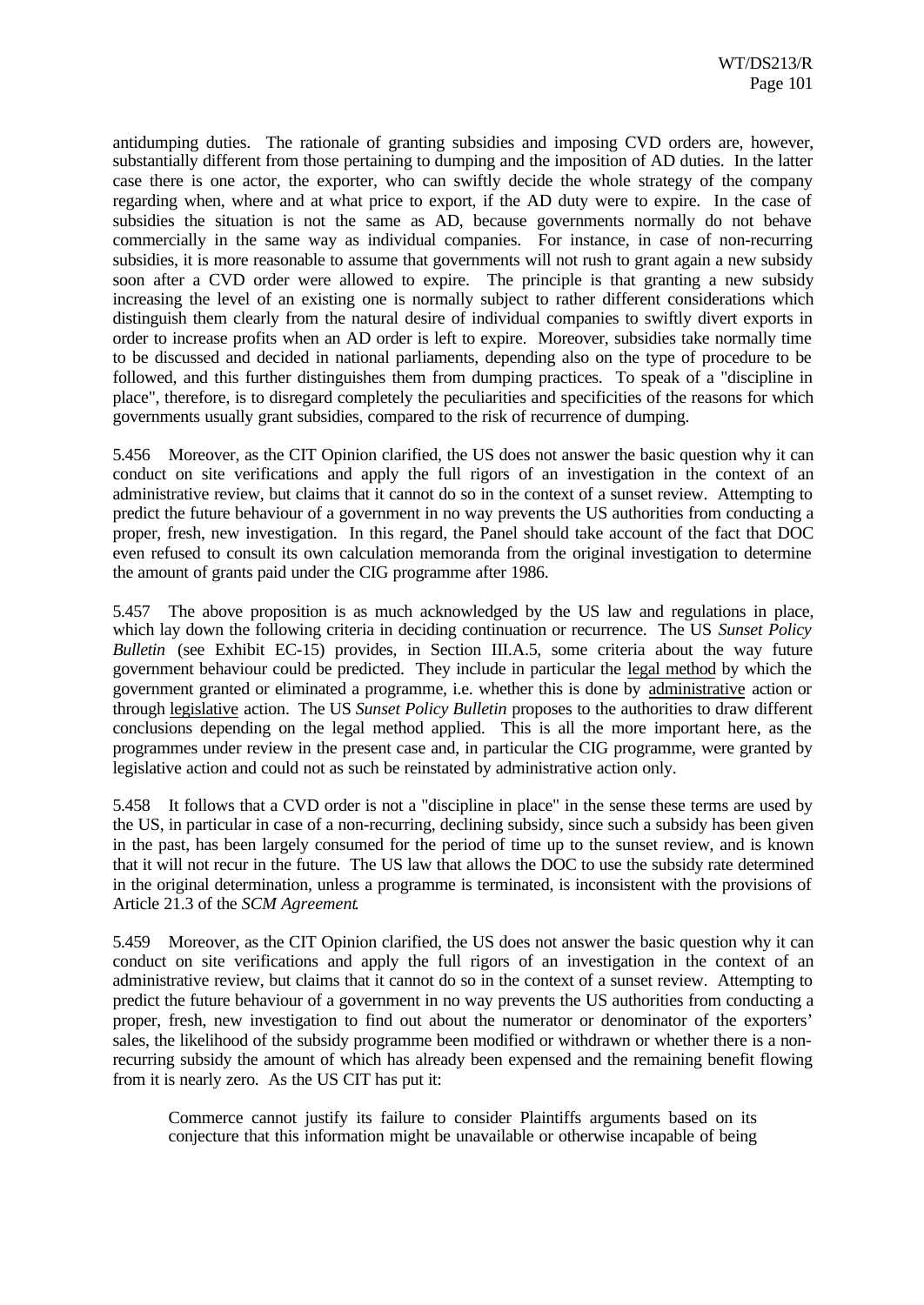verified Presumably, sales values since 1993 would be readily available to commerce had it requested submissions regarding this information.<sup>132</sup>

(d) Need to conduct prior administrative reviews, timely submission of data, and obligation to consider the record from the original investigation

5.460 The US claims that "under the US system, administrative reviews are not prerequisites for conducting full sunset reviews" but then it concedes that, in a sunset review, it "only uses information developed in the original investigation or prior administrative proceedings." This is just one typical example of how fluid and sometimes contradictory is the US law and practice on sunset reviews, characterised by the use of terms such as "normally", "as a general rule", etc. In addition, the US argues that "normally" it makes adjustments to the net countervailable subsidy determined in the investigation when "there is evidence demonstrating that programmes have been terminated with no residual benefits". However, this apparent flexibility of US law in sunsets is not borne out in practice. Moreover, this flexibility and plasticity of US law are not virtues but serious legal defects, because they eliminate legal security and predictability in the interpretation and application of the US law on sunset reviews to the detriment of foreign exporters and international trade. In this case, the Government of Germany and the German producers provided clear evidence that the CIG programme was terminated without any meaningful residual benefit continuing after the end of the sunset review. Despite this evidence, the US DOC refused to adjust the rate from the original investigation to reflect this change. There could have been no continuation of benefits in such a case, if the US authorities had simply taken into consideration the calculation memorandum that was part of the file of the original investigation.

5.461 The US has been claiming that the German exporters had 15 months to prepare for the sunset review and that they are alone to blame if they did not submit in time the evidence regarding the calculation memoranda from the original investigation. This has been a particularly ingenious attempt by the US to exclude crucial evidence from the sunset review. The US CIT Opinion now lends support to the EC's claims in this regard. The CIT said:

The record from the original investigation may be incorporated into the record for purposes of the sunset review … Further, in the past, even in an expedited sunset review Commerce apparently has accepted untimely submissions relating to "important factual information that is already on the record of this [sunset review] proceeding, i.e., in the [prior] administrative review segment."…Thus, it is sufficient that Plaintiffs alerted the agency in their substantive response or rebuttal to the other interested parties' substantive response that the countervailable benefits accruing from the nonrecurring subsidies would be *de minimis* … The court finds that the issue was raised with sufficient clarity to put Commerce reasonably on notice in a timely manner that it needed to consider the data underlying the calculation of the original CVD rate … To the extent Commerce needed information beyond these calculation memoranda, it could have requested the information from the parties or from a third source … Accordingly, Commerce shall consider the calculation memoranda as part of the record in this proceeding. $133$ 

<sup>132</sup> **Exhibit EC-24,** at page 25 and footnote 22 thereto.

<sup>&</sup>lt;sup>133</sup> **Exhibit EC-24**, at pages 17-18, references and footnotes omitted. Moreover, the UC CIT found on page 24 of its Opinion that "Commerce does not dispute that the information in the calculation memoranda and Preussag's questionnaire had been verified in the original investigation". The CIT also clarified (on page 38) that: "Commerce ignores the statutory provision that it may seek an extension of time for "extraordinarily complicated" sunset reviews."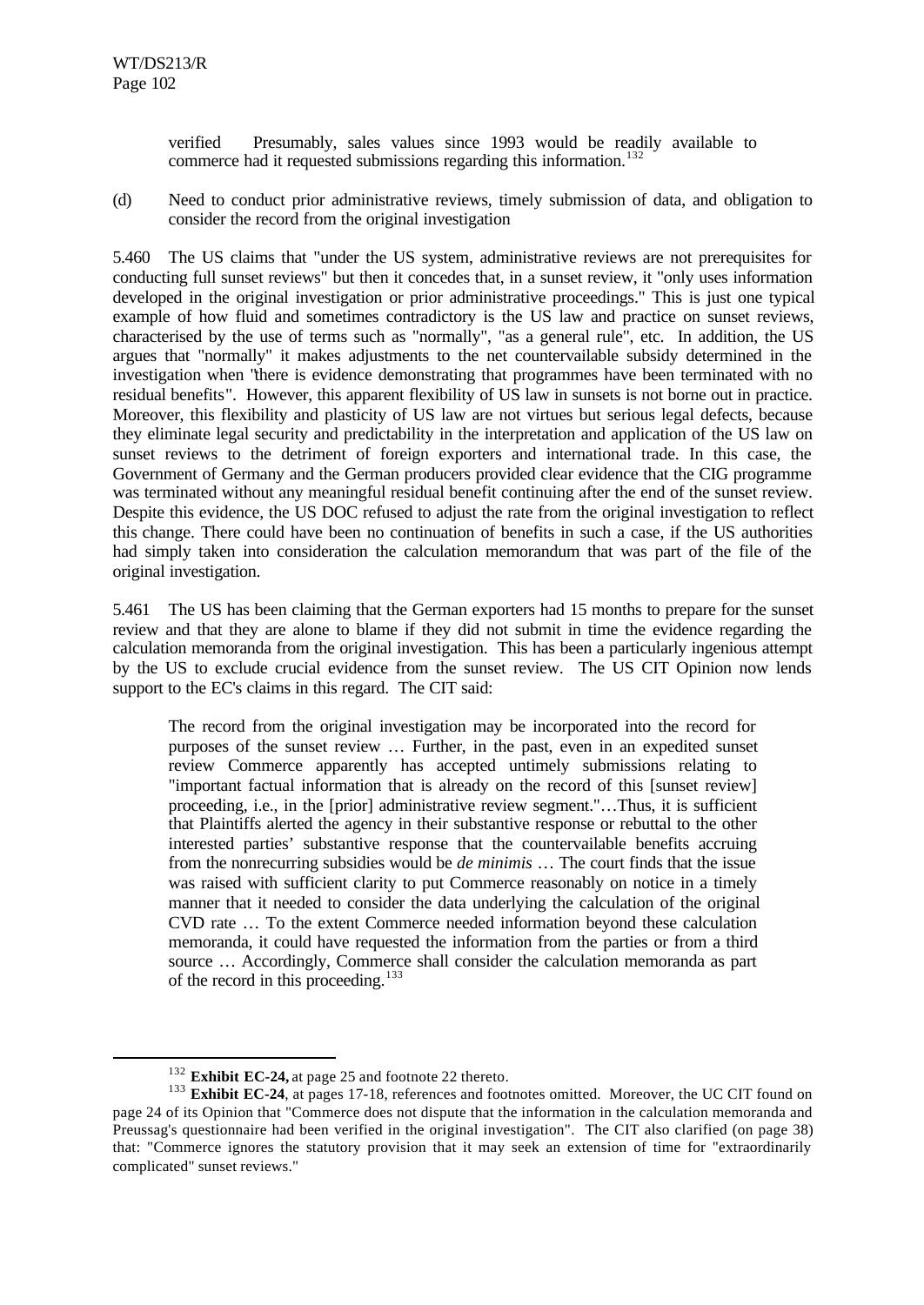5.462 For those reasons, the EC considers that under the *SCM Agreement*, as a general rule, the same elements and factors that the investigating authorities took into account in the original investigation in a retrospective manner can be analysed in a prospective way during a sunset review. These are laid down essentially in Articles 11, 12 and 15 of the *SCM Agreement*. However, the range of factors to be taken into account in making the forward-looking assessment necessary to establish the likelihood of recurrence or continuation of subsidisation has to be evaluated on case by case basis, as it mainly depends on the kind of subsidy under examination. For example, if it is a recurring unemployment subsidy, the investigating authorities should consider the likelihood of lay-offs within the reasonable future. In the case at issue, however, the main subsidy was a non-recurring subsidy that by definition cannot recur. There could have been no continuation of benefits in such a case, if the US authorities had simply taken into consideration the calculation memorandum that was part of the file of the original investigation.

(e) The *de minimis* rule in sunset reviews and the meaning and scope of Footnote 52

5.463 The US argues that there is no rationale for including the 1 per cent *de minimis* rule in sunset reviews. This proposition does not explain, however, why the US considers useful to apply the 0.50 per cent *de minimis* rule under its domestic law; nor has the US offered any credible explanation for doing so.

5.464 The EC submits that Article 21.3 of the *SCM Agreement* clearly establishes a presumption of termination, and sees no valid reason to depart from the application of the definition of injurious subsidisation under Article 11.9 (that a subsidy of less than 1 per cent cannot cause injury) in the context of sunset reviews under Article 21.3. The preparatory history of Article 11.9 indicates that the *de-minimis* rule is based on a presumption that levels below *de-minimis* do not cause injury, rather than, as the US suggests, reasons of administrative efficiency. Exhibit EC-25 demonstrates that other WTO Members have also understood the preparatory history and the interpretation to be given to Article 21.3 as regards *de minimis* in the same way as the one proposed here to the Panel by the EC.

5.465 The US claims that the interpretation proposed by the EC would render Footnote 52 a nullity. It also asserts that there must be a reason for the inclusion of Footnote 52 in Article 21.3. These suggestions are puzzling. The EC does not dispute the essential function of this Footnote. A determination not to terminate the CVD order may indeed be compatible with a finding of zero subsidy rate in the most recent administrative review or be based on some other reason. But Footnote 52 does not support the extrapolation made of it by the US in order to reach the conclusion that there is no *de minimis* rule of 1 per cent *ad valorem* in sunset reviews. Furthermore, based on that understanding of the *de minimis* rule, the US then extrapolates from Footnote 52 by making several illogical leaps. First, it argues that a zero rate of subsidy cannot require the authorities to terminate the CVD duty. That means that the level of the subsidy, even if zero, is not relevant for deciding likelihood of continuation or recurrence of subsidisation, injury and causality. Second, it draws the operational conclusion that it is not necessary to calculate the actual level of subsidy in a sunset review. Third, it does consider that the *de minimis* rule of Article 11.9 does not apply to Article 21.3 reviews.

5.466 The preparatory history of Article 11.9 and the corresponding provision in the AD Agreement, however, indicate that the rationale of the *de minimis* rule in these Agreements is different from that on which the *de minimis* rule is applied in the US. In these two WTO Agreements, the level of 1 per cent *ad valorem* was agreed to be the *de minimis* threshold not for reasons of administrative efficiency but because for imports below this level the causal link between subsidised imports and the material injury to domestic industry would not exist.<sup>134</sup> This is a significantly different rationale,

<sup>134</sup> E.g., MTN.GNG/NG10/W/9/Rev. 3, point E, of 26 may 1988, and MTN.GNG/NG10/W/4, page 42.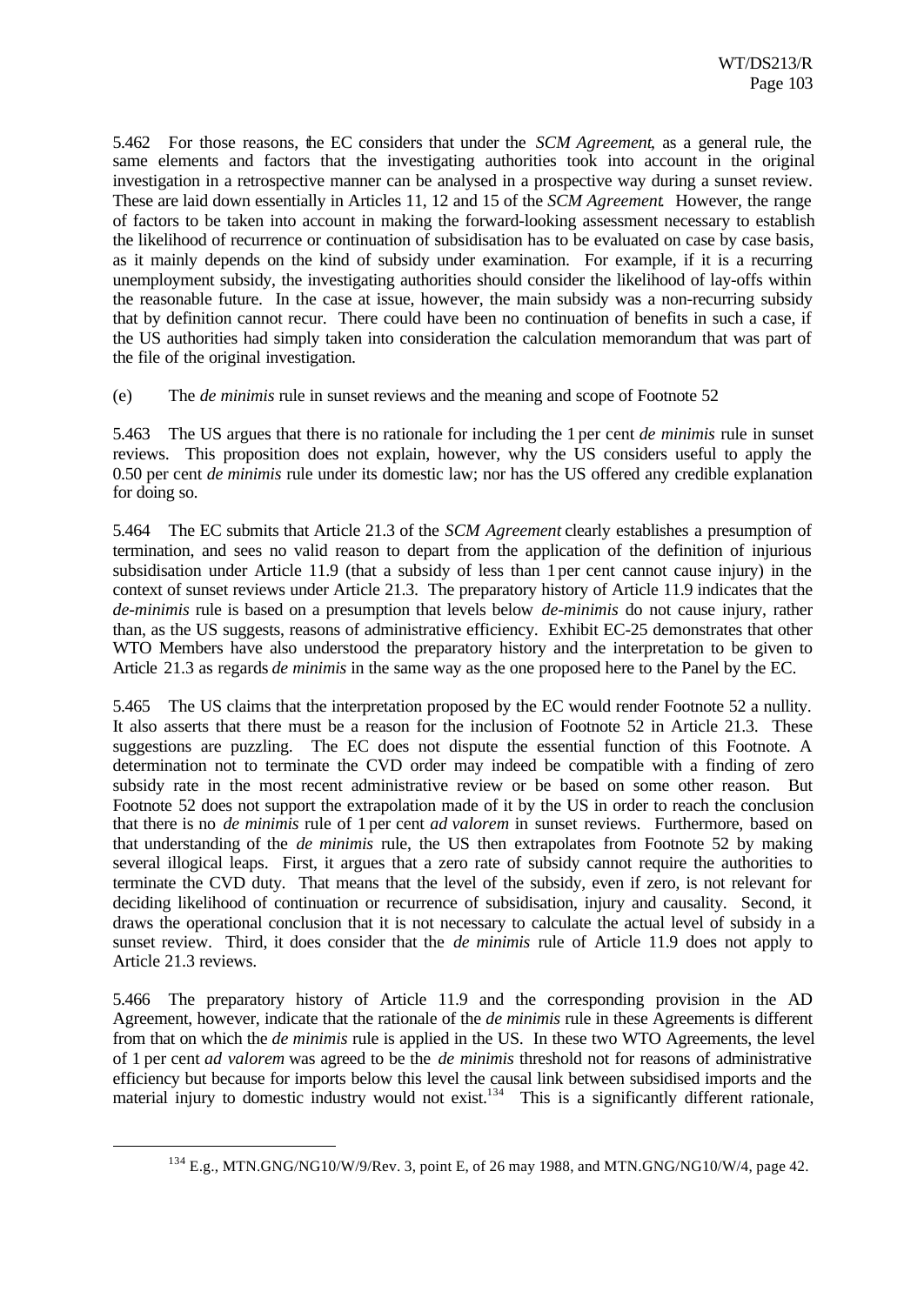because it demonstrates that the US wrongly continued under its domestic law its old practice going back to 1980, as codified in the 1987 Guideline on *the minimis* rule (see Exhibit US-6).

5.467 The EC considers that the current level of subsidy is not always dispositive of the outcome of a sunset review. If the current level of subsidy is zero or *de minimis*, this does not by itself end the measure, but it does require the US DOC to demonstrate what change of circumstances will lead to the subsidy increasing to a level above *de minimis*, if it wishes to continue the measure. In the case of a non-recurring subsidy, which is already *de minimis*, and subject to the US declining balance methodology, the DOC must adduce and rely on positive evidence of new subsidies or of a sharp fall in the denominator in order to find likelihood of subsidisation, injury and causality.

5.468 Moreover, the US states that the "focus" of a sunset review is on the possible future behaviour of foreign governments and exporters. This is misleading. First, as already explained, a sunset review determination requires positive evidence to demonstrate that subsidisation, injury and causality is likely to continue or recur. The US keeps repeating that the "best evidence" of future behaviour of governments and exporters is the rate from the original investigation. However, in the case of C*orrosion-resistant steel from Germany*, how can this be? The DOC has itself established that there are no new subsidies and that the non-recurring subsidies found in the original investigation, 9 years ago, have now declined to a level that is equivalent zero by its own calculation methodology.

5.469 The US has modified its past practice after the WTO Agreements on AD and SCM entered into force only as regards determinations made in the initial investigation, but left its domestic legislation on sunset reviews unchanged by applying its 0.50 per cent *de minimis* rule based on a completely different rationale (i.e. administrative convenience and efficiency).

# **3. Conclusions**

5.470 The EC considers that not only the application of the basic US laws, regulations and policy guidelines in the present case are inconsistent with the US obligations under the WTO and *SCM Agreement*, but these US laws, regulations and guidelines are in themselves incompatible with the WTO and the *SCM Agreement.*

5.471 As the US CIT Opinion of 28 February 2002 put it, the DOC cannot act irrationally and arbitrarily. The DOC cannot accept domestic parties' "late" submissions and reject those of respondents. It cannot make some adjustments to an original CVD rate and then state it will not consider evidence of other adjustments because all adjustments are barred. It cannot avoid applying changes in the law because it is burdensome or inconvenient. It must conduct meaningful sunset reviews. It cannot erect barriers simply to avoid considering complicated problems.

5.472 In conclusion, the EC respectfully asks the Panel to find in accordance with our request as stated in the conclusions of our first written submission.

N. ORAL STATEMENT OF THE UNITED STATES AT THE SECOND MEETING OF THE PANEL

5.473 On behalf of the United States delegation, I would like to thank the Panel for this opportunity to comment on certain issues raised in this proceeding. We do not intend to offer a lengthy statement today. Instead, we will focus briefly on the central issues in this dispute.

5.474 Mr. Chairman, as we stated in our Oral Statement at the First Meeting of the Panel, this proceeding presents three basic questions. The first question is, does the United States act inconsistently with Article 21.3 of the *Agreement on Implementation of Article VI of the General Agreement on Tariffs and Trade 1994* ("Anti-Dumping Agreement") by self-initiating sunset reviews without regard to the evidentiary provisions of Article 11.6? The second question is, does the United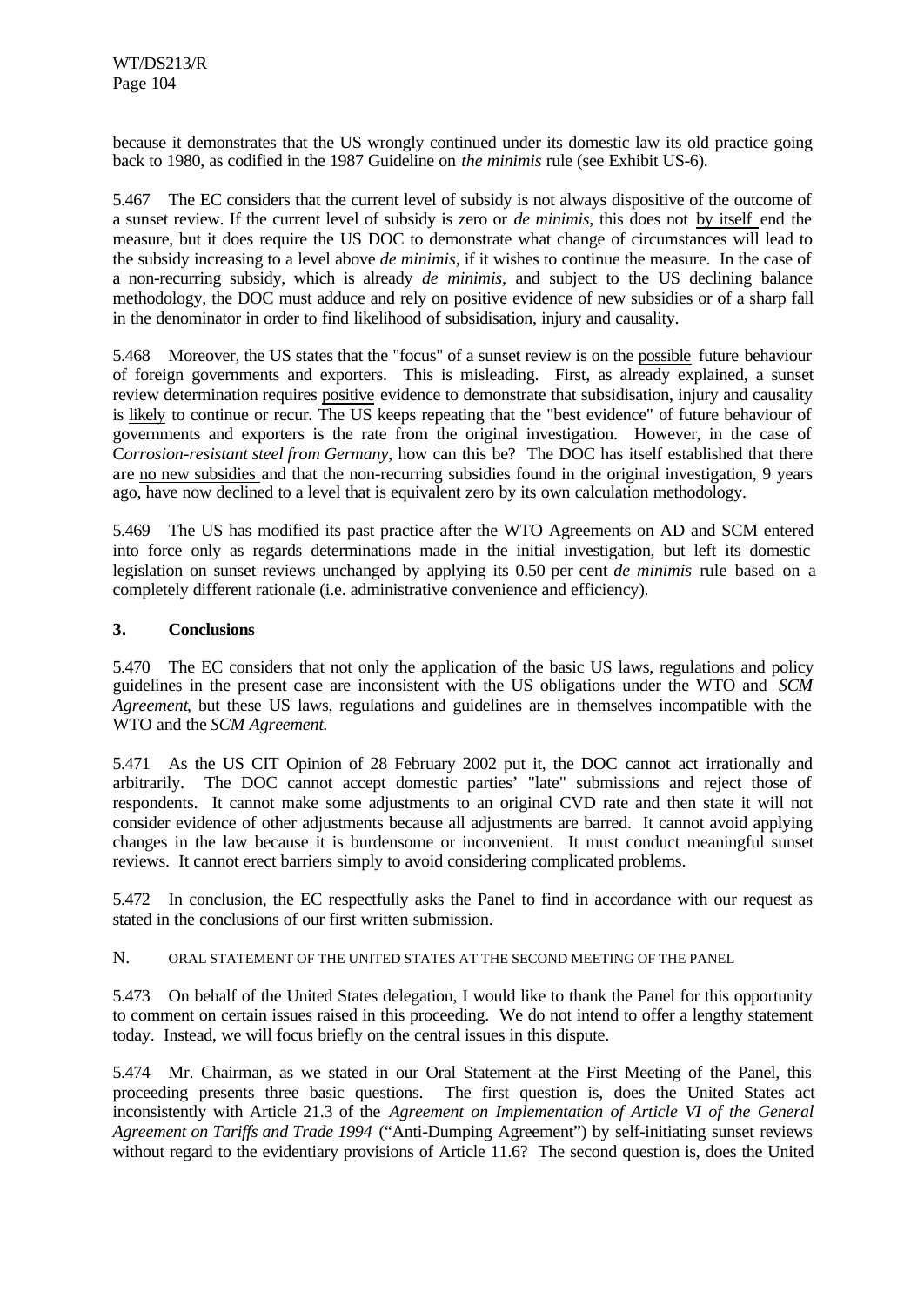States act inconsistently with Article 21.3 by *not* applying the *de minimis* provisions of Article 11.9 in sunset reviews? The third question is, whether Commerce's determination in the sunset review on corrosion-resistant steel was based upon an appropriately conducted review of all relevant and properly submitted facts?

5.475 The purely legal issues – can an authority automatically self-initiate a sunset review? is there a *de minimis* standard applicable to sunset reviews? what are the evidentiary and procedural requirements applicable to sunset reviews? – are all addressed in the SCM Agreement. This, of course, is no great revelation to any of us. Where the United States and the EC diverge, however, is on how the Panel should interpret what the SCM Agreement says on these issues.

5.476 Consistent with accepted WTO jurisprudence, the United States has argued that the Panel should interpret the SCM Agreement, and in particular Article 21.3, in accordance with the ordinary meaning of the terms of the Agreement in their context and in light of their object and purpose. This should be a straightforward exercise because the terms themselves are straightforward.

5.477 Simply put, Article 21.3 provides that a definitive countervailing duty must be terminated unless the requisite finding – likelihood of continuation or recurrence of subsidization and injury – is made. This likelihood finding is made in the context of a sunset review that, according to the explicit terms of Article 21.3, may be initiated on one of two bases – on an authority's "own initiative" *or* upon a "duly substantiated request" by or on the behalf of the domestic industry. There is no requirement in Article 21.3 or elsewhere in the Agreement to consider the magnitude of current subsidization in determining the likelihood that, absent the countervailing duty, subsidization would be likely to continue or recur. Finally, under the terms of Article 21.4, a sunset review must be conducted in accordance with the evidentiary and procedural requirements of Article 12. Commerce's sunset determination in corrosion-resistant steel comports with all of these terms of the SCM Agreement.

5.478 In contrast to the United States' text-based analysis, the EC makes various assumptions regarding the "purposes" of various provisions of the SCM Agreement *without* reference to the text of the SCM Agreement, and then refers to obligations not found in the text which presumably derive from these "purposes." According to the EC, the Panel should derive the object and purpose of the SCM Agreement and then ignore the plain meaning of the words in order to achieve that object and purpose. This, of course, is the very antithesis of the basic principles of treaty interpretation reflected in Article 31 of the *Vienna Convention*.

5.479 For example, despite the plain text permitting initiation of a sunset review on an authority's "own initiative," the EC argues that the Article 11.6 evidentiary prerequisites for self-initiation of investigations must be satisfied in sunset reviews as well. Similarly, the EC reads a *de minimis* requirement into Article 21.3, notwithstanding that no such obligation exists. In both instances, the EC's arguments are based on its assumptions as to the purpose of investigations and sunset reviews. This approach to treaty interpretation runs afoul of the Appellate Body's admonition in *Japan - Alcoholic Beverages*, that "the treaty's object and purpose is to be referred to in determining the meaning of the 'terms of the treaty' and not as an independent basis for interpretation."<sup>135</sup>

5.480 In the *US Shrimp* case, the Appellate Body rejected the EC's type of unconventional approach to treaty interpretation, stating that "[a] treaty interpreter must begin with, and focus upon, the text of the particular provision to be interpreted. It is in the words constituting that provision, read in their context, that the object and purpose of the states parties to the treaty must first be sought."<sup>136</sup>

<sup>135</sup> *Japan - Alcoholic Beverages*, p.11, n.20.

<sup>136</sup> *US Shrimp*, para. 114 (footnote omitted).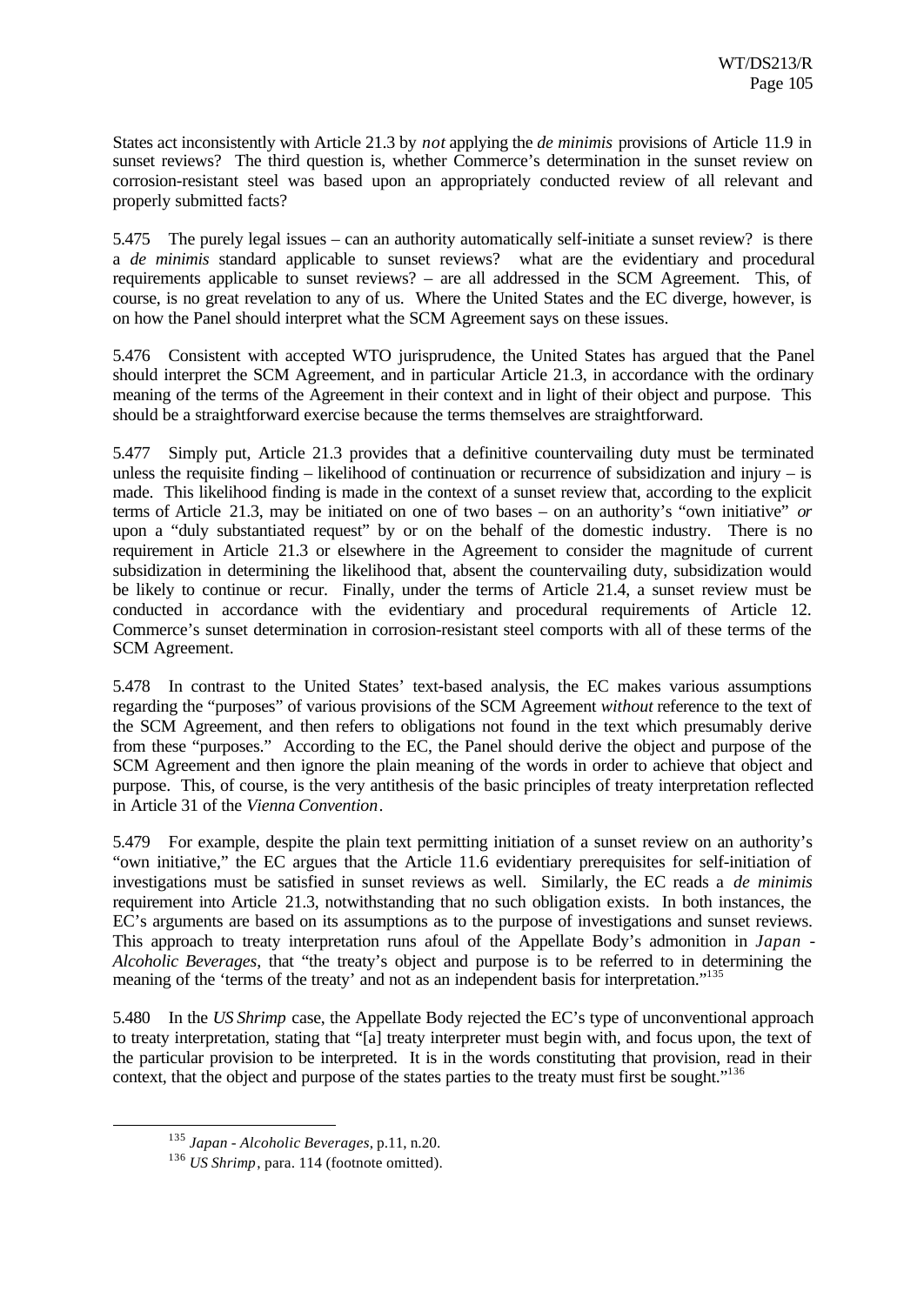5.481 The Appellate Body went on to say that "[w]here the meaning imparted by the text itself is equivocal or inconclusive ... light from the object and purpose of the treaty as a whole may usefully be sought". The United States submits that the meaning imparted by the text of Article 21.3 is neither equivocal nor inconclusive. Article 21.3 states unequivocally, and without qualification, that authorities may initiate sunset reviews on "their own initiative." There is not a shred of textual support for the notion that some sort of evidentiary prerequisite applies to this explicit right. Similarly, Article 11.9 states unequivocally that the one percent *de minimis* standard applies in investigations. Again, there is not a shred of textual support for the notion that this standard *must* be applied in sunset reviews as well.

5.482 The Appellate Body in *US Shrimp* also stated that "where confirmation of the correctness of the reading of the text itself is desired, light from the object and purpose of the treaty as a whole may usefully be sought." So let us consider for a moment whether the object and purpose of the treaty as a whole confirms the correctness of the United States' reading of the text.

5.483 The United States submits that the object and purpose of the SCM Agreement as a whole is to define certain trade distorting practices, that is, subsidies, and to establish a framework for addressing such practices, for example, application of countervailing measures. Both the definitions and the framework reflect a carefully negotiated balance of obligations and rights – obligations to, for example, eliminate certain types of subsidies, and rights to, for example, take countervailing measures against certain types of subsidies.

5.484 The United States' reading of the text of Article 21.3 – that it permits automatic self-initiation of a sunset review and that it contains no explicit requirement to quantify the current rate of subsidization when considering the likelihood of continuation or recurrence of subsidization – is consistent with the notion that the SCM Agreement sets out an agreed upon framework for addressing trade distorting practices. In other words, the SCM Agreement recognizes that it is appropriate to continue to apply countervailing measures where trade distorting practices are likely to continue or recur absent that countervailing measure.

5.485 In addition to the general legal issues just discussed, the EC also has made case-specific claims regarding Commerce's sunset determination involving corrosion-resistant carbon steel flat products from Germany. Commerce's determination – that the expiry of the countervailing duty order would be likely to lead to the continuation or recurrence of subsidization – is based on the *continued existence and availability* of programmes previously found to have been used by German producers and the continued existence of benefit streams from programmes previously found to benefit German producers.

5.486 The EC has focused almost exclusively on the Capital Investments Grant, or CIG, programme, arguing that the benefit stream that continues to exist after the five-year mark is very small. The United States has already demonstrated that there is no *de minimis* standard in the Agreement with respect to sunset reviews and the fact that a benefit stream continues after the fiveyear mark can be a basis for finding likelihood of continuation of subsidization. As important in Commerce's likelihood determination, however, are its findings concerning the continued existence and availability of subsidy programmes previously found to have been used by the German producers.

5.487 In particular, Commerce determined that the Aid for Closure of Steel Operations and the ECSC Redeployment Aid under Article 56(2)(b) programmes continue to exist. The EC has admitted as much in its Oral Statement. In addition, during the sunset review itself, the German Government, the EC, and German producers admitted that both of these programmes continued to provide some benefits. Commerce's findings regarding these programmes remain undisputed and unrefuted by the EC. Thus, with or without the CIG programme, an "objective assessment" of Commerce's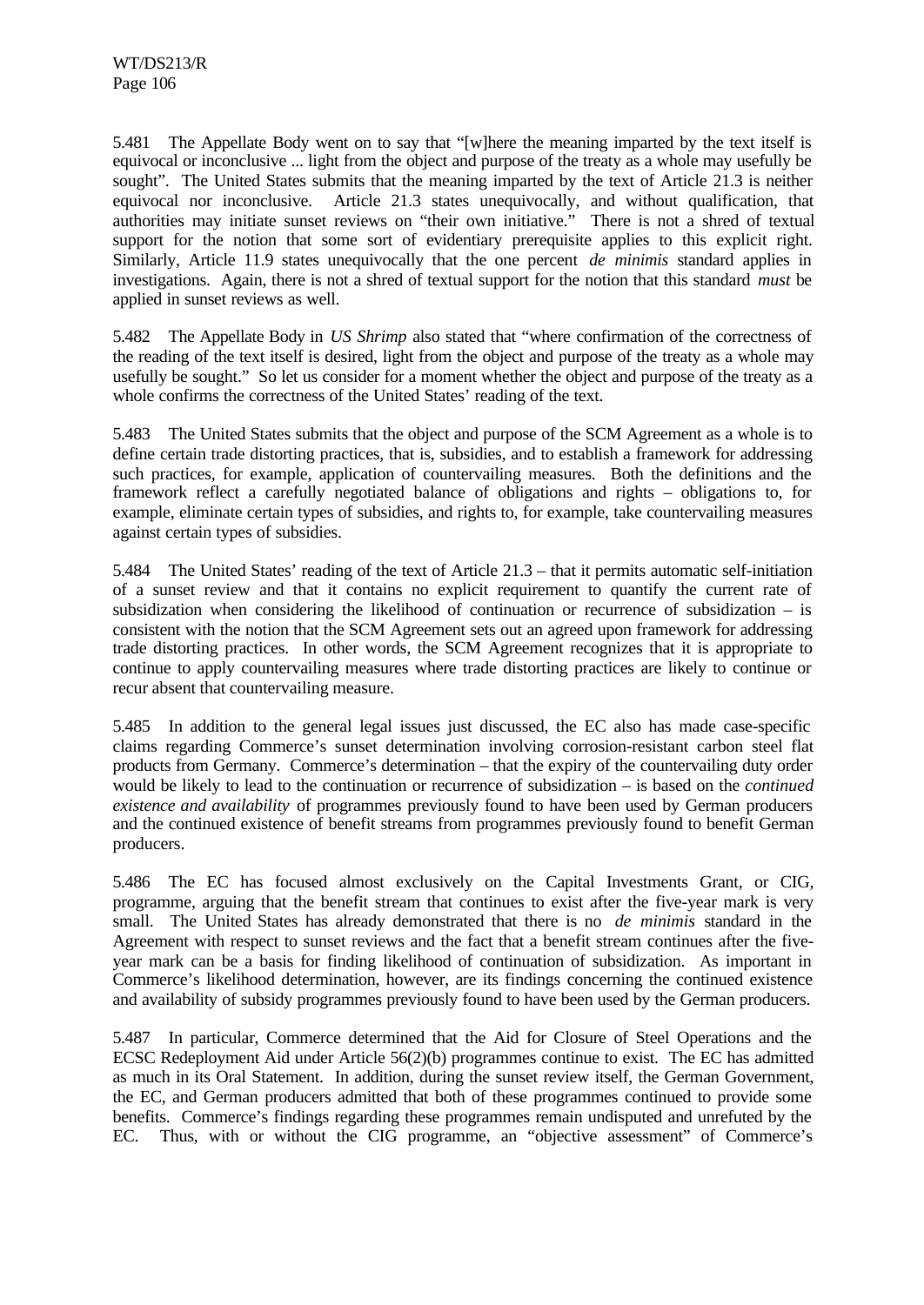determination supports its finding of likelihood of continuation or recurrence of subsidization beyond the five-year mark.

5.488 Finally, we would like make a few points with respect to the 28 February ruling of the US domestic court mentioned in the EC's March  $4<sup>h</sup>$  letter to the Panel. A WTO panel is required to construe the meaning of a treaty provision and the consistency of, for example, a US statutory provision, with that treaty provision. In contrast, a US domestic court is required to interpret the US statutory provision itself. The United States' domestic court in the *Dillinger* case did just that; it did not interpret the WTO SCM Agreement or the consistency of US statutory provisions with the SCM Agreement.

5.489 Second, the decision is interlocutory. In other words, it is not a final court decision. The Court has remanded the case back to the US Department of Commerce to consider the Court's ruling and issue a new administrative determination. The Department of Commerce is in the process of doing just that in order to issue a re-determination on remand.

5.490 Third, although we are in the process of analyzing the Court's ruling, as an initial matter we believe that the Court's ruling is wrong as a matter of US law on a number of issues.

5.491 Finally, we note that the US Government, and private parties, have the right to appeal a Court of International Trade ruling and frequently do so. As a result, decisions of the Court of International Trade are often reversed by the appellate court. Thus the EC's desire for the Panel to consider and be guided by the US domestic court's interlocutory ruling is misplaced.

5.492 The United States would like to highlight and respond to two points in the oral statement of the EC today. Of course highlighting these two points is not to imply agreement with the other points contained in that statement.

5.493 First, in paragraph 5 of that statement, the EC says that the interpretation advanced by the United States in this proceeding "is not a good faith interpretation." The United States is quite surprised to see such a statement and takes sharp exception to this characterization. It should be obvious by now that the US interpretation is offered in good faith. It is completely inappropriate for the EC to make such a claim.

5.494 Second, the United States notes that the EC has referred to "uncertainty and predictability" in its oral statement, for example in paragraph 41 and elsewhere. In paragraph 41 the EC has said that the US measures at issue are inconsistent with the WTO because they "create uncertainty and unpredictability in international trade." The EC is again reading words into the text. The EC apparently is confusing the language in Article 3.2 of the DSU, which is a narrative statement that the WTO dispute settlement system is a central element in providing security and predictability to the multilateral trading system, with some obligation on Members to provide security and predictability in international trade through their measures. There of course is no such vague obligation in the WTO.

5.495 This concludes our presentation today. We will be pleased, of course, to answer any questions you may wish to pose. Thank you.

O. RESPONSES OF THE EUROPEAN COMMUNITIES TO QUESTIONS FROM THE PANEL FOLLOWING THE SECOND MEETING OF THE PANEL

# **Both parties**

**Q41. Do you consider it impossible that the drafters might have intended there to be different rules for sunset reviews from those for investigations? In other words, in your view, would it**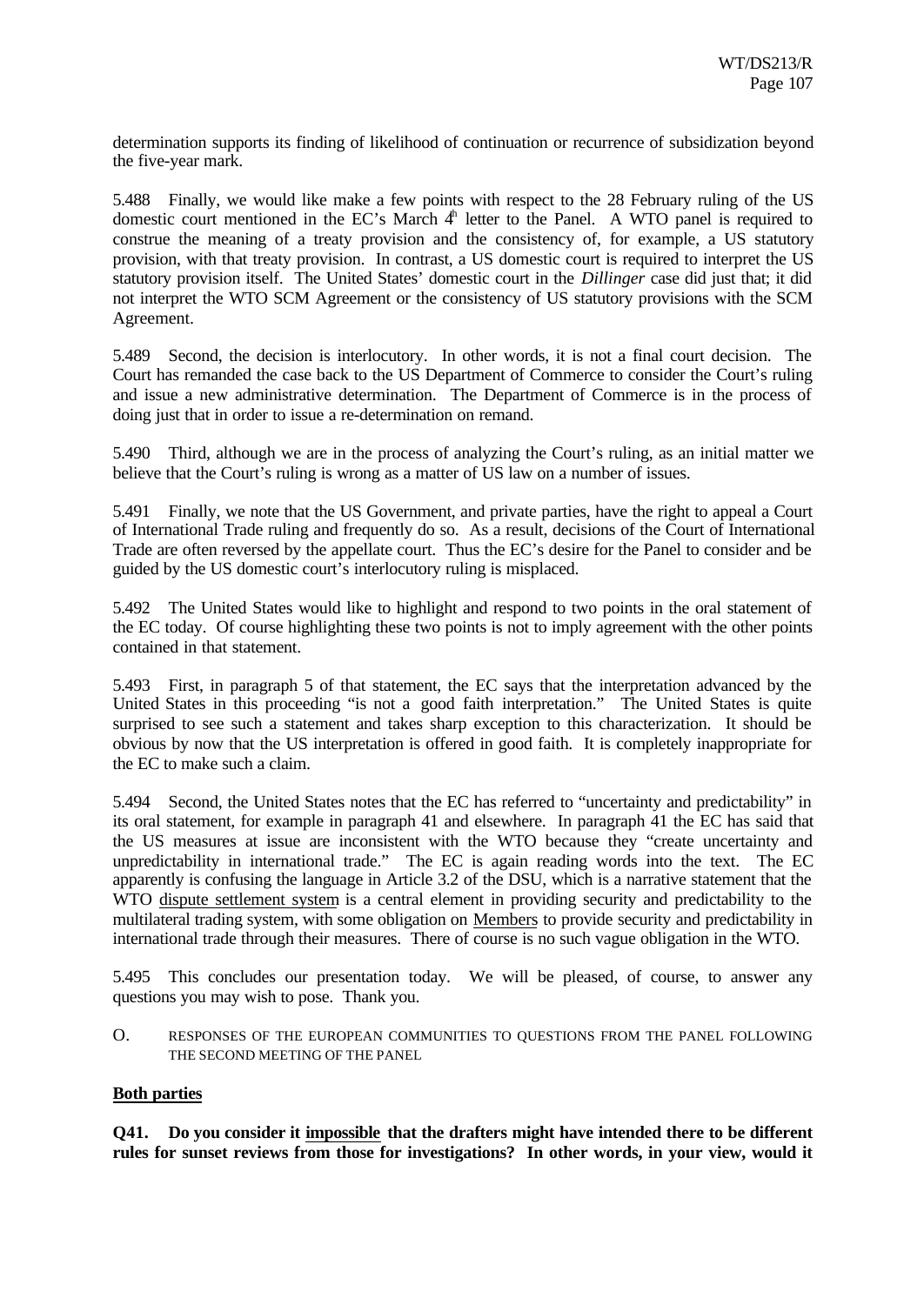**have been irrational for the drafters to establish a set of disciplines in respect of investigations, and intend some of them apply to sunset reviews and others not? If so, what might be the reasons for such differences? If not, why not?**

Reply

5.496 The EC looked into the preparatory history of the SCM Agreement, and in particular Article 21.3 thereof, in order to verify what was the intention of the drafters on these issues. To the extent use can be made of the available texts, they seem to confirm the interpretation of Article 21.3 proposed by the EC. This interpretation is based on the terms of Article 21.3 in their context and takes also into account the object and purpose of the SCM Agreement (and the WTO Agreement) as a whole. In the context of a legal interpretation of texts, it is probably more appropriate to speak in terms of unreasonable rather than impossible or irrational (see Article 32 of 1969 Vienna Convention).

5.497 The EC has explained in its submissions (e.g., EC comments on the US answer to question no 28 from the Panel) why the US proposition, that in sunset reviews a proper, fresh investigation is not required, seems unreasonable. A systematic interpretation of Articles 21.3, 21.4, 22.1, 22.7, 12 and 11 of the SCM Agreement does not support the suggestion that some elements or requirements in the conduct of an original investigation are not required in the context of sunset reviews. Unless Article 21.3 excludes explicitly such elements, the most reasonable and generally accepted interpretation is to consider that they are all applicable. This is in conformity with a more classic way of drafting and interpreting treaties. The use of the word "determine" also supports this view, because the determination must necessarily entail the conduct of an investigation by the domestic authorities (or how else could they determine?). Article 10 also confirms the above view because it clearly states that to impose any type of CV duties, i.e. whether in the context of an initial determination or in the context of sunset determination, the conduct of an investigation is required. In this regard, as the EC has noted before, the effect of new investigations and sunset reviews is the same, i.e. they may both lead to the imposition of a countervailing duty for up to 5 years. Therefore, if the drafters of the SCM Agreement had wished to exclude in sunset reviews certain elements from the set of the disciplines from the original investigations they would have explicitly said so, as they did for instance in Article 21.4 as regards the 12 months period for the completion of a sunset review. It follows that the domestic authorities have to demonstrate in their sunset investigation and determination that expiry of the duty is likely to lead to continuation or recurrence of subsidization and injury. Consequently, in sunset determinations the only notable difference with determinations made in original investigations, as the EC has explained (e.g. with its answers to written question no 16(b) of the Panel and in para. 36 of its second written submission), is that in the former it is not the existence but only the "likelihood" of continuation or recurrence of subsidization and injury that is required to be demonstrated. Moreover, because the terms subsidization and injury need to be interpreted consistently throughout the Agreement, it follows that a rate of subsidy that is below 1 per cent *ad valorem* is not countervailable because it is irrefutably presumed not to cause injury whether in an original or sunset determination. This is further confirmed by the text of Article 15, in particular paragraph 5, of the SCM Agreement.

### **Q42. Footnote 37 to the SCM Agreement states:**

**The term "initiated" as used hereinafter means procedural action by which a Member formally commences an investigation as provided in Article 11.**

**Please comment on the meaning of this footnote in the context of the issues in this dispute.**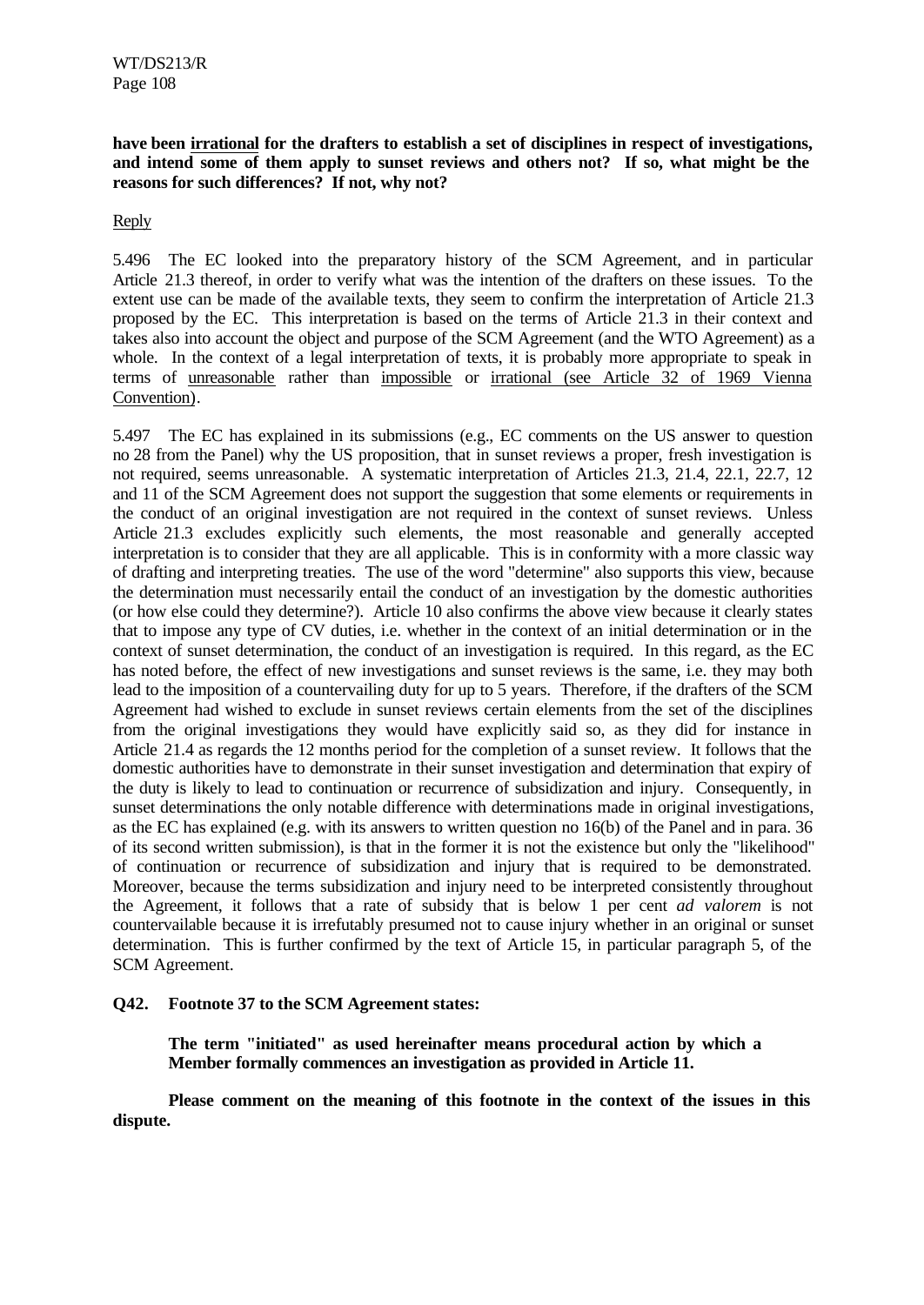# Reply

5.498 This footnote provides further support to the position advocated by the EC in the present dispute. Indeed, the placing of this footnote in the SCM Agreement and the ordinary meaning of its terms suggest that: first, an investigation is obligatory before any kind of CV duties can be imposed (i.e. whether following an original or sunset determination); second, the term "initiated" has to be understood in the same way throughout the entire SCM Agreement, that is as provided (i.e. laid down) in Article 11; third, the term "initiated" refers to the commencement rather than to the actual conduct of an investigation, as the text of Article 10 clearly distinguished these two terms. Therefore, in addition to Article 11, other provisions of the SCM Agreement have also to be applied in the conduct of any kind of investigation, such as Articles 12 or 22.

5.499 Finally, one of the claims of the EC in the present case is that the US laws, regulations and practices as such and as applied to the present case violate also Article 10, including footnote 37, because:

- they permit the automatic initiation of a sunset review without the authorities having a sufficient amount of evidence in their possession or even the slightest amount of evidence as in the case of expedited reviews; and
- they shift the burden of proof on foreign exporters and governments to demonstrate no likelihood of continuation or recurrence of subsidization and injury in violation of Articles 21.1 and 21.3, which require termination of CVD unless the domestic authorities demonstrate the opposite.

# **Q43. What textual support, if any, is there, in your view, for the proposition that the term "investigation" includes sunset reviews? Please comment, in particular, on the relevance, if any, of footnote 37 to and Article 32.3 of the SCM Agreement.**

### Reply

5.500 As explained with the answer to the previous question, footnote 37 and accompanying text provide clear support for the proposition that a determination in a sunset review requires the conduct of a proper, fresh investigation. The same can be said of Article 32.3, whose text clearly states that the provisions of the entire SCM Agreement apply to investigations and reviews of existing measures initiated on or after the entry into force of the WTO Agreements. In addition, both these provisions provide relevant context for the purpose of interpreting the terms of Article 21.3, as the EC has explained with its submissions to the Panel.

**Q44. Please explain why, in your view, the drafters established a de minimis standard for investigations, providing support from the text and/or the negotiating history of the SCM Agreement. Do the mandatory nature and the strong language of the statement in Article 11.9 ("There shall be immediate termination in cases where the amount of a subsidy is de minimis . . . ") indicate anything about the rationale for this standard?**

### Reply

5.501 The EC has already explained in detail the reasons for which it considers that a *de minimis* standard was established in investigations (see, e.g., paragraphs 114-117 of the first EC written submission; paragraphs 37-40 of EC oral statement in first substantive meeting of the Panel with the parties; paragraph 47 of the second EC written submission; EC replies to written questions no 1(b) and (c) from the Panel; EC comments on US responses to written questions no 28, 29 and 30 from the Panel; and paragraphs 32-40, in particular paragraph 36, of the EC oral statement in the second substantive meeting of the Panel with the parties).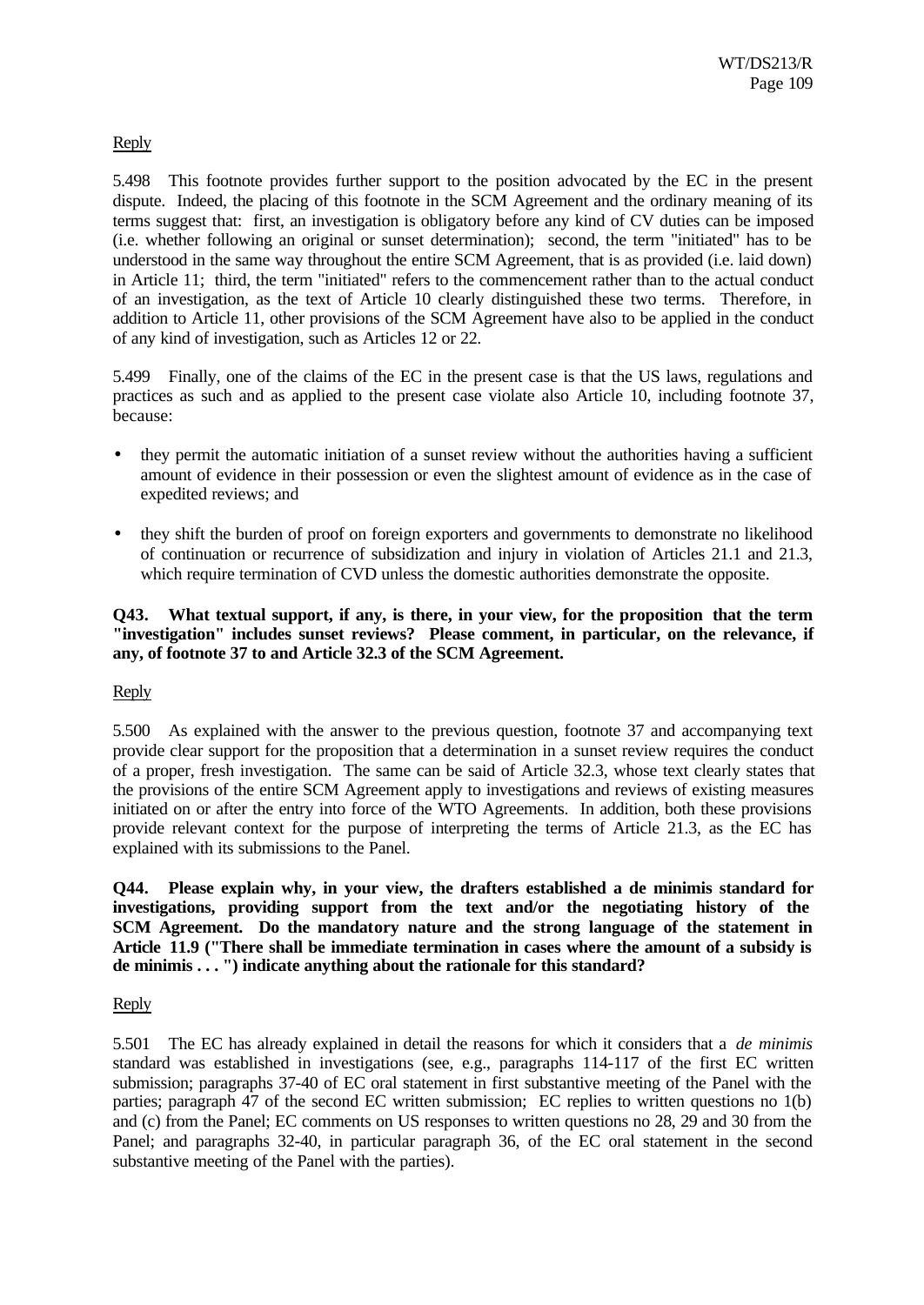l

5.502 To summarize the arguments again, the *de minimis* threshold was introduced in the Uruguay Round negotiations. The EC considers that the rational for this introduction was that a certain level of subsidization could not be the cause of any injury sustained by the domestic industry, in the sense the term injury is given in the Agreement. For this reason, it was clearly written into the text of the SCM Agreement as an irrefutable presumption ("shall be immediate termination").

5.503 This rationale was clearly spelled out in the negotiating history of the SCM Agreement. Thus, in the Checklist of issues for negotiation in the Uruguay Round, the Secretariat prepared in 1987 a paper stating:

"Article 2:12 of the Code provides that an investigation shall be terminated when the investigating authorities are satisfied either that no subsidy exists or that the effect of the alleged subsidy on the industry is not such as to cause injury. It stands to reason that in case of a *de minimis* subsidy, a causal link does not exist between subsidized imports and material injury to a domestic industry. It would be useful to reach agreement on the level below which a subsidy should be deemed to be *de minimis*."<sup>137</sup>

5.504 Moreover, later in the negotiations, the rationale of introducing a *de minimis* threshold was further discussed. What it emerges from this preparatory history is that the rationale of the *de minimis* rule in the SCM Agreement is different from that on which the *de minimis* rule is applied in the US. In the SCM Agreement, the level of 1 per cent *ad valorem* was agreed to be the *de minimis* threshold not for reasons of administrative efficiency but because for imports below this level the causal link between subsidized imports and the material injury to domestic industry would not exist.<sup>138</sup> This is a significantly different rationale from that claimed to be applied by the US domestically, because it demonstrates that the US wrongly continued under its domestic law its old practice going back to 1980, as codified in the 1987 Guideline on *the minimis* rule (see Exhibit US-6). The preparatory history, therefore, appears to confirm the view that the rationale for introducing *de minimis* standards was exclusively the effect of low subsidization on injury, and not reasons of administrative efficiency or convenience as suggested by the US. Norway and Japan who submitted third party submissions in the present case appear to read in the same way the preparatory history on this point. Administrative efficiency is something left to the discretion of Members and is not normally the basis for international trade provisions, such as Article 11.9 of the SCM Agreement. For instance, some WTO Members find it inefficient or unnecessary to have any countervailing or anti-dumping laws at all.

5.505 Further support for this interpretation can be found in the text of Article 15.5 SCM Agreement, which states that it must be demonstrated that subsidized imports are, through the effects of subsidies, causing injury. It should be stressed that this provision was already present in the Tokyo Round Subsidies Code (Article 6) and the Uruguay Round drafters reproduced in the SCM Agreement. The EU is of the view that there is clear link between Article 15.5 and Article 11.9 SCM Agreement. The "effects" of a subsidy necessarily include the level of subsidization. The terms of those Articles and the preparatory history make, therefore, plainly clear that a subsidy can only impact on the injury if it reaches a certain level. Footnote 45 defines injury as "material", which means that injury must reach a certain level before it becomes material. Therefore, this provision further implies that a low level of subsidization cannot produce the required effect as provided for in Article 15.5 of the SCM Agreement.

5.506 There is even more evidence elsewhere in the SCM Agreement that the drafters intended the amount of subsidy to be linked to the extent of the injury. In Article 6.1(a), subsidies which exceed 5 per cent ad valorem are deemed to cause serious prejudice, which means that it is for the subsidizing

<sup>&</sup>lt;sup>137</sup> Negotiating Group on Subsidies and Countervailing Measures, Checklist of issues for negotiations, Note by the Secretariat, MTN.GNG/GNG/NG10/W/9/Rev.2, 2 December 1987.

<sup>138</sup> E.g., MTN.GNG/NG10/W/9/Rev. 3, point E, of 26 may 1988, and MTN.GNG/NG10/W/4, page 42.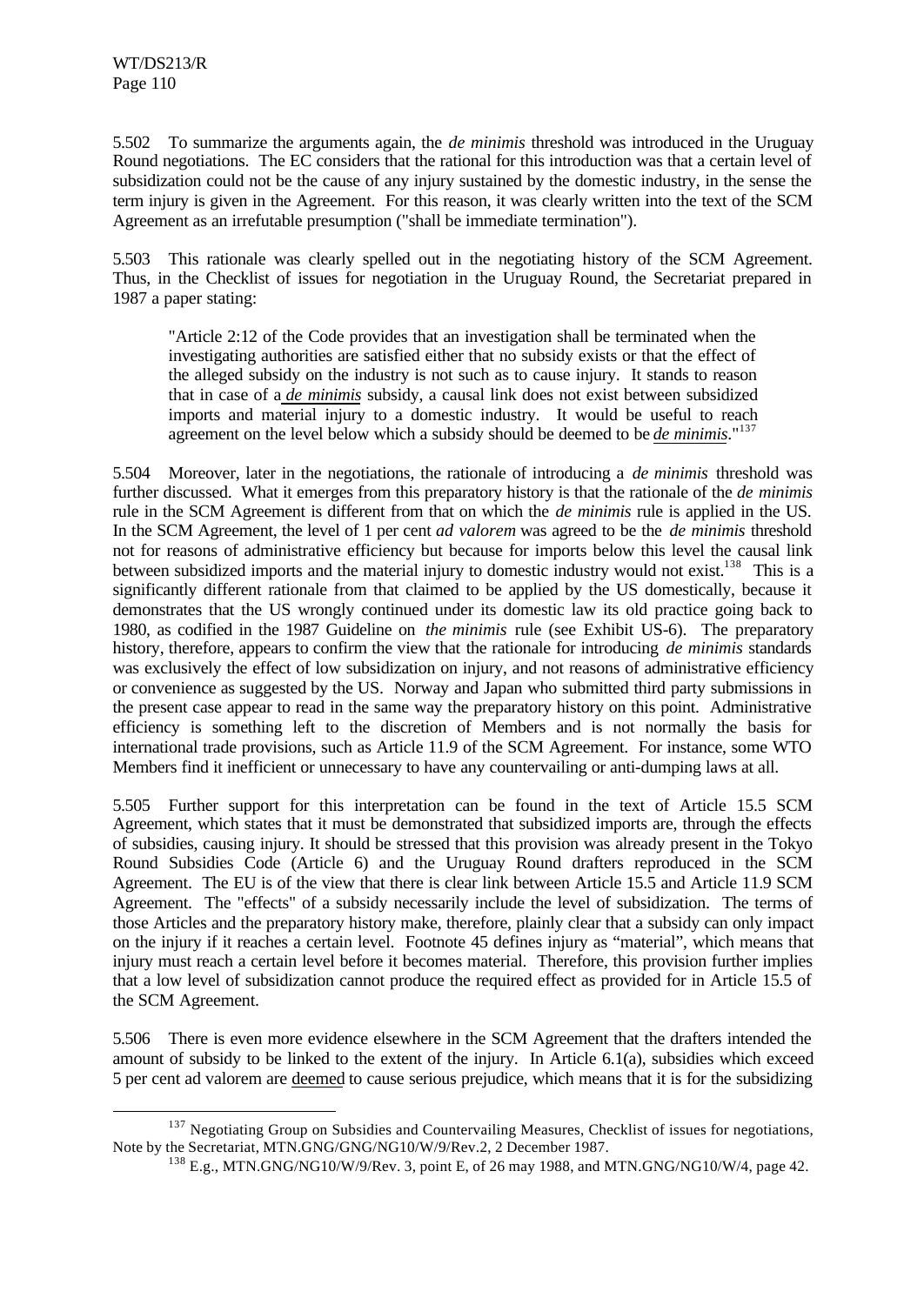country to rebut this presumption under Article 6.2. This provision, which the preparatory history indicates that it was inserted at the insistence of the US, is based on the argument that subsidization above a certain amount triggers a presumption of injury. Although the application of the provision of Article 6.1(a) expired on 31 December 1999 (See Article 31), it is nevertheless supports the argument that the level of the subsidy, by itself, creates certain presumptions regarding injury.

5.507 Still another example is Article 6.3(c) of the Agreement. This relates to cases where serious prejudice must be demonstrated and covers, for example, the situation where "the effect of the subsidy is a significant price undercutting". This language suggests that the "effect" of a subsidy can only be "significant" price undercutting if the amount of the subsidy is itself significant. This implies that a certain minimum level of subsidy is required to lead to a serious prejudice and, by analogy, material injury.

**Q45. Assuming for the sake of argument, and without prejudice to the outcome in the matter before the Panel, that a** *de minimis* **standard applies in respect of subsidization to sunset reviews, would this** *de minimis* **standard be based on: (i) the rate of subsidization during the period of application of the countervailing duty ("CVD"); (ii) the rate of subsidization at the time of sunset review; or (iii) the rate at which subsidization is likely to continue or recur? How would you calculate that rate of subsidization on which the** *de minimis* **standard would be based?**

# Reply

5.508 The rate that should determine the outcome of a sunset review is the third one, i.e. the rate likely to continue or recur if the CVD measure were allowed to expire. Article 21.3 permits the continuation of a countervailing duty only if it is demonstrated, on the basis of positive evidence, that if the CVD measure were left to expire this is likely to lead to continuation or occurrence of subsidization, injury and causality. Some guidance may be drawn, *inter alia*, from the rate of subsidization applicable at the time of the sunset review, the existence of new programmes or the elimination of existing ones, the nature of the subsidies in question, etc., for the purpose of making the likelihood determination. However, subsidization does not exist in the abstract, and quantification of the rate at which continuation or recurrence of subsidization is likely to continue or recur in the future should always be feasible. The US DOC does much the same when it reports the rate to the US ITC under its domestic rule of 0.50 per cent, but it now claims that this is done on an autonomous, voluntary basis!

5.509 As to the method of calculation, it is acknowledged that it is for the investigating authorities to establish the level of subsidy likely to continue or recur, on a verifiable and reasonable basis and taking account of relevant evidence and data obtained in the course of the sunset review. If the amount of subsidy is currently below the 1 per cent *de minimis* threshold, it is for the investigating authorities to show that it will rise above the *de minimis* threshold in the near future. In the case of a non-recurring subsidy, the amount of which is declining year by year, this means showing that the denominator will fall sufficiently to take the *ad valorem* level of the subsidy above the *de minimis* threshold. In the case of a recurring subsidy, this means showing that circumstances will change sufficiently enough for the subsidy to go above the *de minimis* threshold. The US has demonstrated none of the above in the present case.

# **European Communities**

# **Q46. The European Communities states:**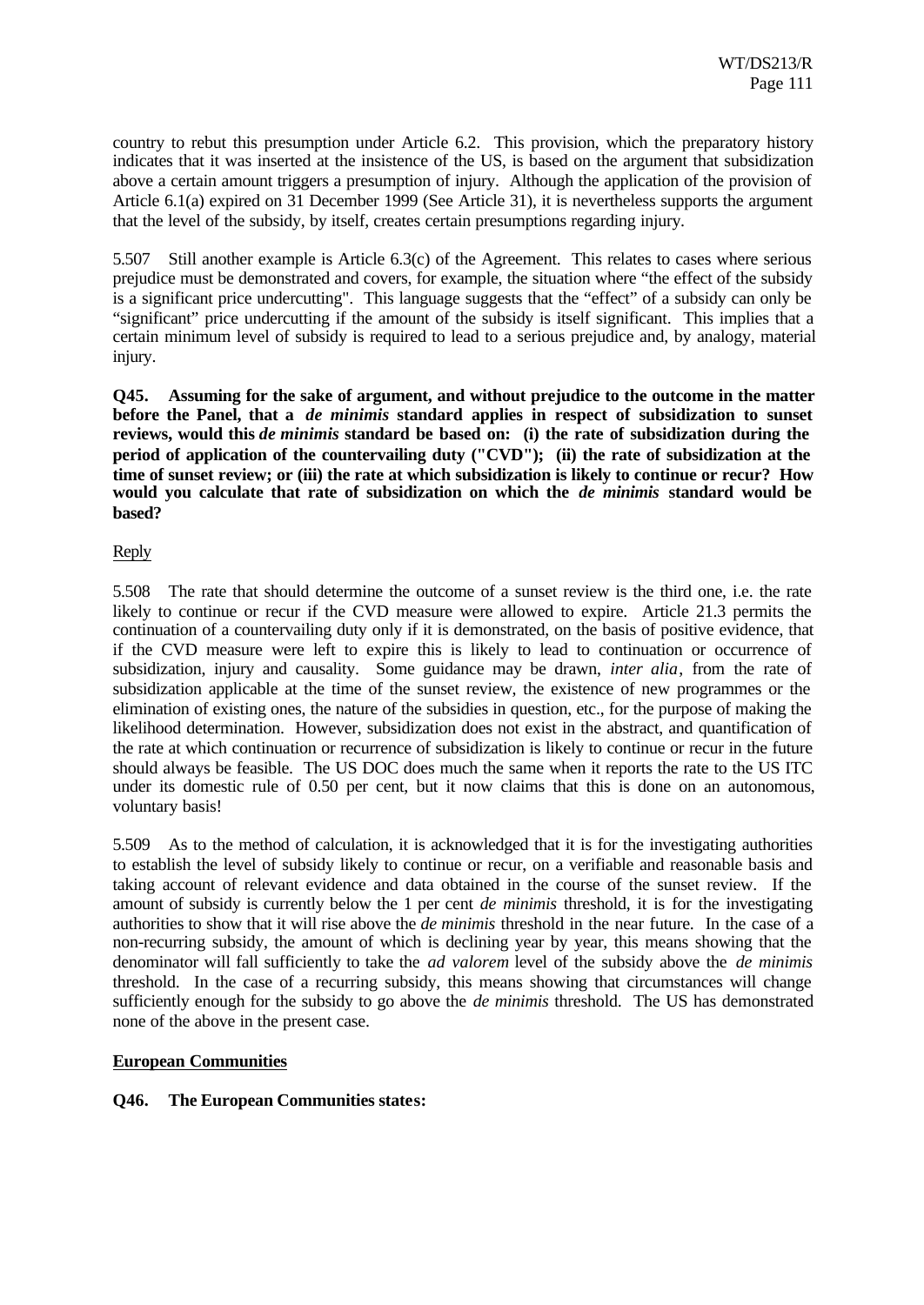**[T]he US law and practice to automatically self-initiate sunset reviews violate Articles [sic] 21.3 of the SCM Agreement, as complemented by Article 11.<sup>139</sup>**

**Is the Panel correct in understanding that the European Communities is making a claim that the evidentiary standards of Article 11.6 are incorporated into Article 21.3, or is it the European Communities' claim that these standards apply to sunset reviews on the face of Article 11.6?**

# Reply

5.510 It is not entirely clear what the Panel means by the terms "apply in the face of" as opposed to "incorporated". As to their practical legal effects, however, it does not appear to the EC that there is much of a difference between the two. The EC follows the generally accepted rules on treaty interpretation. The EC claim is that an interpretation of Article 21.3 should be made in context and in the light of the object and purpose of Article 21.3 and of the SCM Agreement. Articles 21.1, 22.1, 22.7, 10 and 11.6 provide relevant context and help define its object and purpose. Such an interpretation, in particular of the terms"…unless the authorities determine, in a review initiated…"in Article 21.3, requires that the evidentiary standards of Article 11.6 should be implied, and hence applied, also to the evidentiary requirements in sunset reviews.

### **Q47. The European Communities states:**

**[S]ince 0.53 per cent [sic] is below the 1 per cent de minimis level which should apply in sunset reviews, the US was in breach of Article 21.3, in conjunction with Article 11.9, in continuing the measure<sup>140</sup> .**

**Is the Panel correct in understanding that the European Communities is making a claim that the** *de minimis* **standard of Article 11.9 is incorporated into Article 21.3, or is it the European Communities' claim that this standard applies to sunset reviews on the face of Article 11.9?**

### Reply

l

5.511 As with the previous question, it is not entirely clear what the Panel means by the terms "apply in the face of" as opposed to "incorporated". As to their practical legal effects, however, it does not appear to the EC that there is much of a difference between the two. The EC follows the generally accepted rules on treaty interpretation. The EC claim is that an interpretation of the terms of Article 21.3 should be made in context and in the light of the object and purpose of Article 21.3 and of the SCM Agreement. Articles 21.1, 11.9, 15 and 10 provide relevant context and help define its object and purpose. Such an interpretation, in particular of the terms "would be likely to lead to continuation or recurrence of subsidization and injury" in Article 21.3, requires that the 1 per cent *de minimis* level of Article 11.9 should be implied, and hence applied, also to investigations and determinations made in sunset reviews.

**Q48. Please provide the Panel the relevant statutory, regulatory, or other texts, including internal guidelines, if any, which set out the European Communities' methodology in respect of the determination of likelihood of continuation or recurrence of subsidization and injury in a sunset review, including calculation of the relevant rate of subsidization and application of any** *de minimis* **standard.**

<sup>&</sup>lt;sup>139</sup> First Written Submission of the European Communities, para. 66.

<sup>&</sup>lt;sup>140</sup> First Written Submission of the European Communities, para. 119.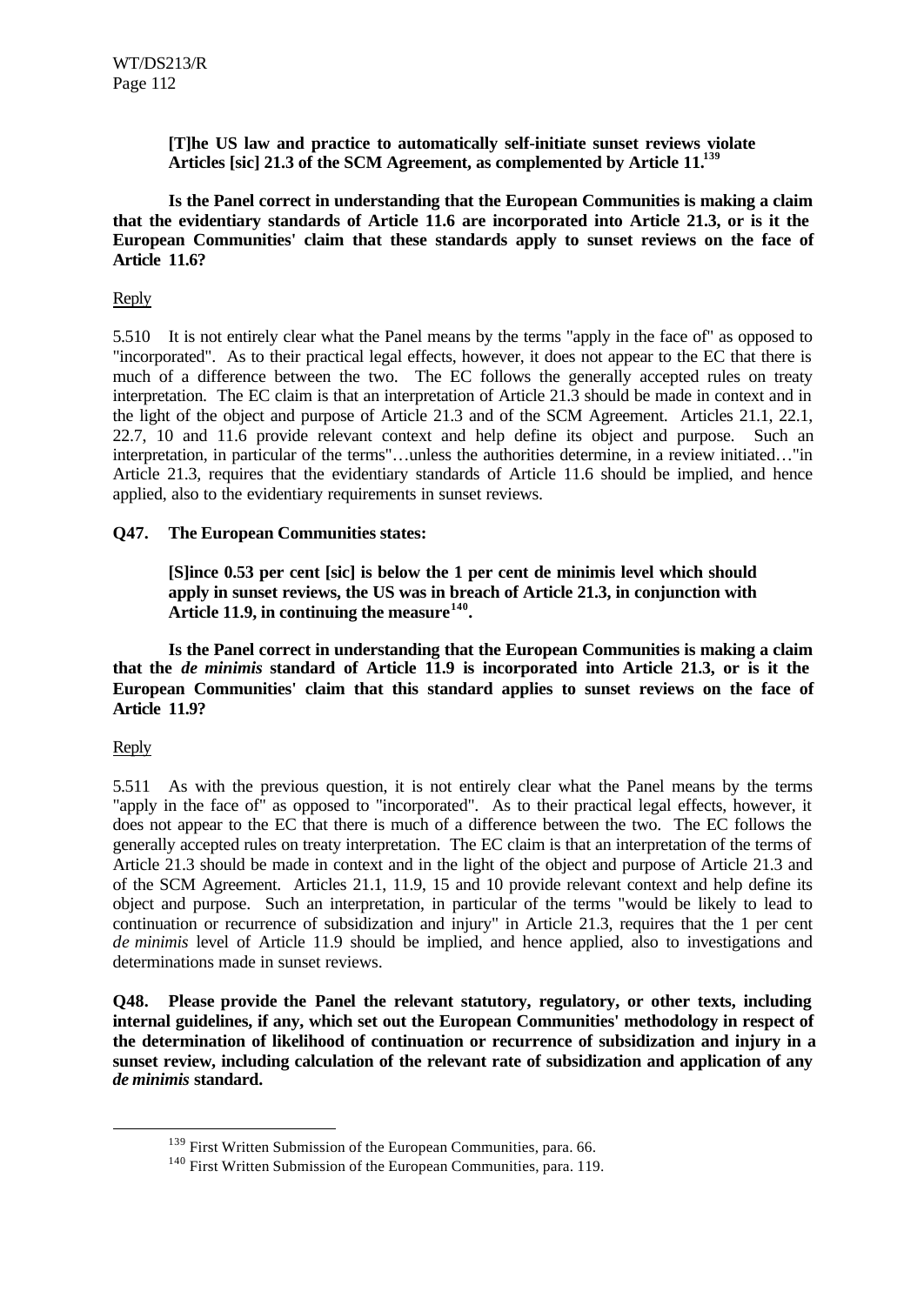Reply

l

5.512 The relevant statutory provision is Article 18 of Council Regulation (EC) 2026/97 of 6 October 1997 (see Exhibit  $\text{EC-26}$ ).<sup>141</sup> This provision reflects the relevant provisions of the SCM Agreement, in particular Article 21.3. Paragraphs 1 and 2 of Article 18 of Council Regulation (EC) 2026/97 provide:

"1. A definitive countervailing duty shall expire 5 years from its imposition or 5 years from the most recent review which has both covered subsidization and injury, unless it is determined in a review that the expiry of the duty would be likely to lead to continuation or recurrence of subsidization and injury. Such an expiry review shall be initiated on the initiative of the Commission or upon a request made by or on behalf of the Community producers, an the measure shall remain in force pending the outcome of such a review.

2. An expiry review shall be initiated where the request contains sufficient evidence that the expiry of the measures would be likely to result in a continuation or recurrence of subsidization and injury. Such a likelihood may, for example, be indicated by evidence of continued subsidization and injury or evidence that the removal of injury is partly or solely due to the existence of measures or evidence that the circumstances of the exporters, or market conditions, are such that they would indicate the likelihood of further injurious subsidization."

5.513 There are no other regulatory or administrative texts or guidelines concerning the conduct of countervailing duty expiry reviews in the EC. However, it should be noted that the EC has conducted one countervailing duty expiry review since the entry into force of the WTO SCM Agreement, which clearly demonstrates the EC's practice in expiry reviews.

5.514 This investigation concerned imports of polyester fibres and polyester yarns originating in Turkey (Exhibit EC-27).<sup>142</sup> This investigation was terminated on 12 June 1998 because the amount of subsidization was found to be *de minimis,* i.e. less than 2 per cent (as Turkey was considered to be a developing country). Following the publication of a notice of impending expiry, the investigation was initiated on 21 September 1996, on the basis of a duly substantiated request by the Community industry alleging that the repeal of the measures would be likely to result in a continuation or recurrence of injury. Following the initiation of the investigation, the European Commission sent questionnaires to the Community producers, exporting producers in Turkey and the Turkish government. After the examination of the questionnaire responses and verification visits in the Community and Turkey (see preambular paragraph 6, Exhibit EC-27), the European Commission found that the levels of subsidization lied between 0.55 per cent and 1.15 per cent. It concluded that the level of benefit for all producers was *de minimis* and, consequently, terminated the proceeding (see preambular paragraph 34, Exhibit EC-27).

<sup>&</sup>lt;sup>141</sup> Council Regulation (EC) 2020/97 of 6 October 1997 on the protection against subsidized imports of countries not members of the European Community, OJ L 288, 21.10.1997, p.1.

 $142$  Commission Decision of 12 June 1998 terminating the countervailing duty proceeding concerning imports of polyester fibres and polyester yarns originating in Turkey, O.J. L168, 1.6.1998, p.46.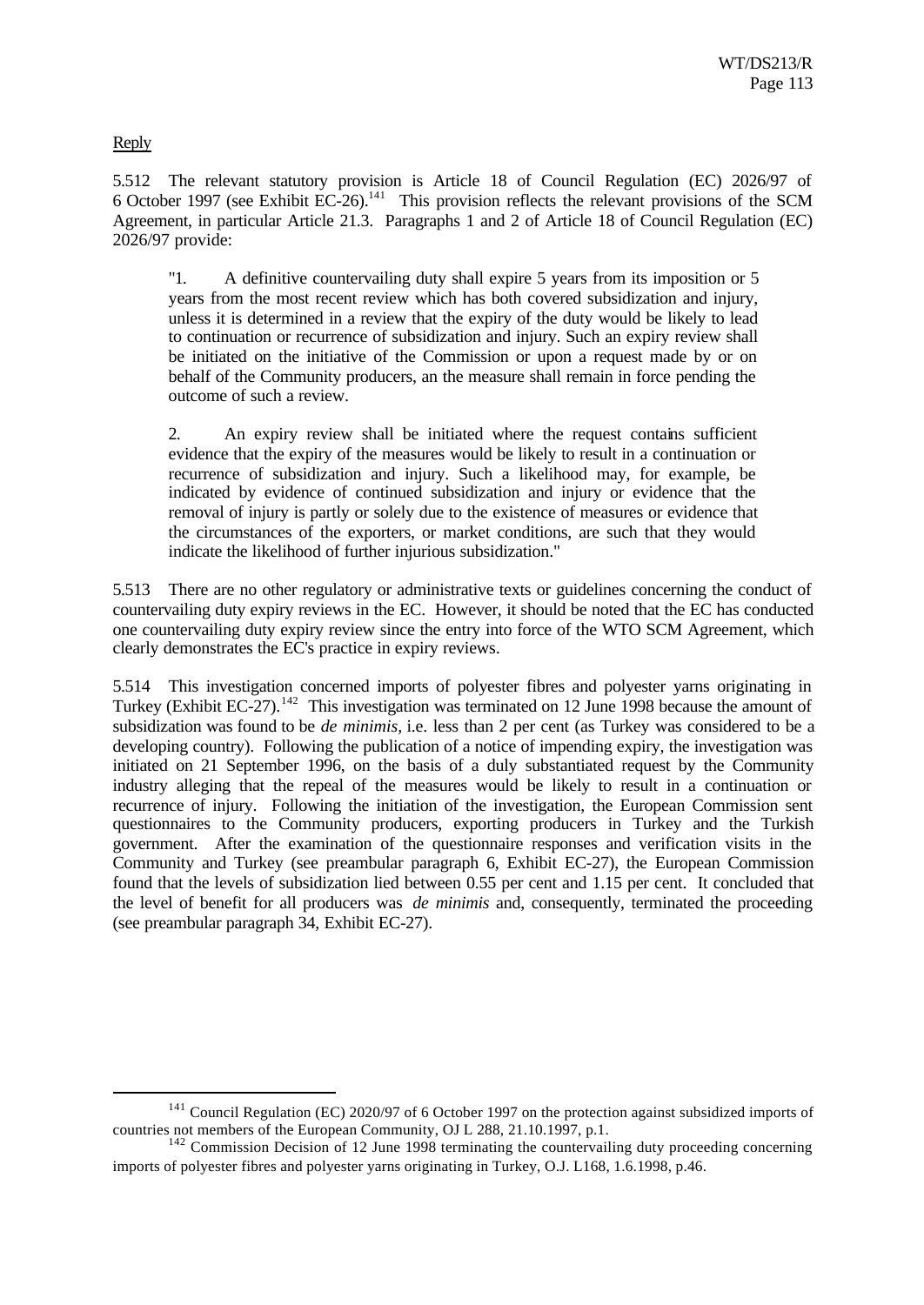## **Q49. The European Communities states:**

**In that case [United States – Imposition of Countervailing Duties on Certain Hot-Rolled Lead and Bismuth Carbon Steel Products Originating in the United Kingdom], the Appellate Body considered that a finding on the part of the domestic authority was needed for the purposes of reviews under Article 21.2 of the SCM Agreement. If this is true for a review under Article 21.2, which is not obligatory and takes place during the life time of the original countervailing duty, a fortiori a positive finding that all the conditions are fulfilled is necessary in the context of an Article 21.3 investigation, where the basic obligation is the termination of the original duty and the possibility of continuing a duty following a sunset review represents only an exception.<sup>143</sup>**

**Could the European Communities explain in what sense it uses the term** *a fortiori* **and why a fortiori reasoning applies here.**

### Reply

5.515 The EC uses the terms *a fortiori* here to mean *all the more so*. Indeed, if a positive finding on subsidization is necessary for an interim review under Article 21.2, it should all the more so apply to an Article 21.3 review. In an article 21.2 review, there is no presumption of termination. It is for the exporters or the foreign government to allege that circumstances have changed sufficiently to warrant the removal of the measures or, in the case of an administrative review, a reduction in the level of duty payable. Conversely, the finding on likelihood of continuation or recurrence of subsidization and injury is deviating from the general presumption laid down in Article 21.3, which is termination of the CVD. Of course, although a positive finding on subsidization is necessary under both paragraphs, the actual content of what is required to be determined or found is different. Under Article 21.3 what is required to be determined is whether expiry of the duty "would be likely to lead to continuation …of subsidization…", whereas under Article 21.2 demonstration of the actual existence of subsidization is required.

### **Q50. The European Communities states:**

**The EC in this proceeding is not challenging the injury requirement only for the purpose of verifying the accuracy of the ITC injury determination as such, but it** is doing so for the purpose of the *de minimis* challenge, i.e. as a requirement that **needs to be demonstrated in the context of a sunset review under Article 21.3 of the Agreement.<sup>144</sup>**

### **Please explain in detail.**

### Reply

l

5.516 In a sunset review under Article 21.3 the domestic authorities have to establish that expiry of the CV duty would be likely to lead to continuation or recurrence of subsidization **and injury**. In the request for consultations and in the request for the establishment of the Panel, the EC has clearly based its claims on Article 21.3 in its entirety and explained that a subsidy rate below the 1 per cent *de minimis* rule can never cause injury. This was clearly discussed during the consultations held with the US. The EC claim, therefore, is that the US laws, regulations and practices as such and their concrete application to the facts of the present case are inconsistent with Article 21.3 because there

<sup>&</sup>lt;sup>143</sup> First Written Submission of the European Communities, para. 70 (emphasis in original).

<sup>&</sup>lt;sup>144</sup> Oral Statement of the European Communities at the First Meeting of the Panel, footnote 27.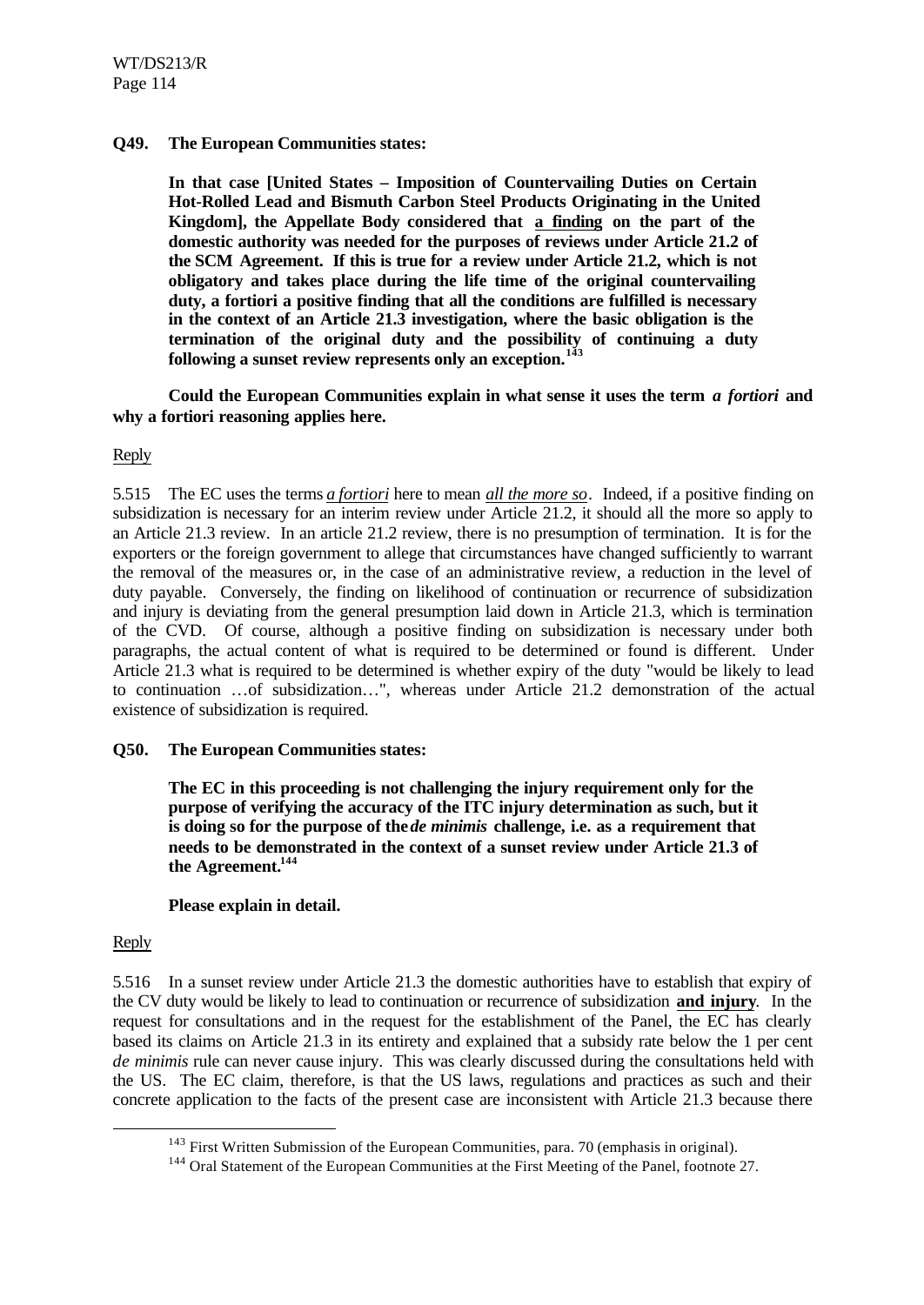cannot be injurious subsidization of a subsidy rate likely to be below the 1 per cent *ad valorem* threshold. Because the US does not contest that the rate of subsidy likely to continue in this case is below 1 per cent (indeed DOC found that the rate of subsidization likely to continue here is 0.53 per cent), the EC considers that it is not necessary at this stage to initiate separate panel proceedings in order to verify whether the US ITC has correctly followed all the procedural and substantive requirements and accurately concluded that this level of subsidy is likely to cause injury to US industry. As said, such proceedings against the actual ITC findings are not necessary for the time being because the EC's point of departure and claim is that there can never be injurious subsidization, in the sense of Article 21.3, from the subsidy found likely to continue in this case by the US DOC. The US has never contested before the EC claim on this point, nor does it deny that a condition necessary in a sunset review determination is to establish whether injurious subsidization is likely to continue or recur.

**Q51. In the context of its argument that "[t]he domestic authorities are under an obligation to 'determine' the likelihood of continuation or recurrence of subsidization", the European Communities claims:**

**[T]he EC considers that Section 751(c) of the Act, as complemented by Section 752 and by US regulations and administrative practices, establishes a standard of investigation for sunset reviews that violates the requirements of the SCM Agreement.<sup>145</sup>**

**Is the Panel to understand that the European Communities is making a claim that US law as such violates the SCM Agreement in respect of the obligation to "'determine' the likelihood of continuation or recurrence of subsidization" contained in Article 21.3?**

### Reply

5.517 Yes. The US law as such is a web of provisions (basic law, regulations and guidelines) which permit the authorities to maintain CVD measures without there being any need to counter injurious subsidization. The US law as such allows the authorities to reach this result by laying down a standard of investigation in a sunset determination which is inconsistent with Article 21.3 of the SCM Agreement.

### **Q52. The European Communities states:**

**In fact, to the extent DOC relied upon the rates calculated in its original investigation, the duty of investigation laid down in Article 21.3 of the SCM Agreement would also require at a minimum that DOC made all documents showing how the rates were calculated in the original investigation also part of the record in the sunset review.<sup>146</sup>**

#### **Please explain this argument.**

#### Reply

l

5.518 The EC has explained with its written and oral submissions that the relevant authority in a sunset review must determine that all the conditions for the continued imposition of the countervailing duty are fulfilled. For that purpose, the relevant authority must carry out an investigation so as to collect, consider and verify all available and relevant evidence that is necessary in making the sunset

<sup>&</sup>lt;sup>145</sup> First Written Submission of the European Communities, para. 76.

<sup>&</sup>lt;sup>146</sup> Oral Statement of the European Communities at the Second Meeting of the Panel, para. 26.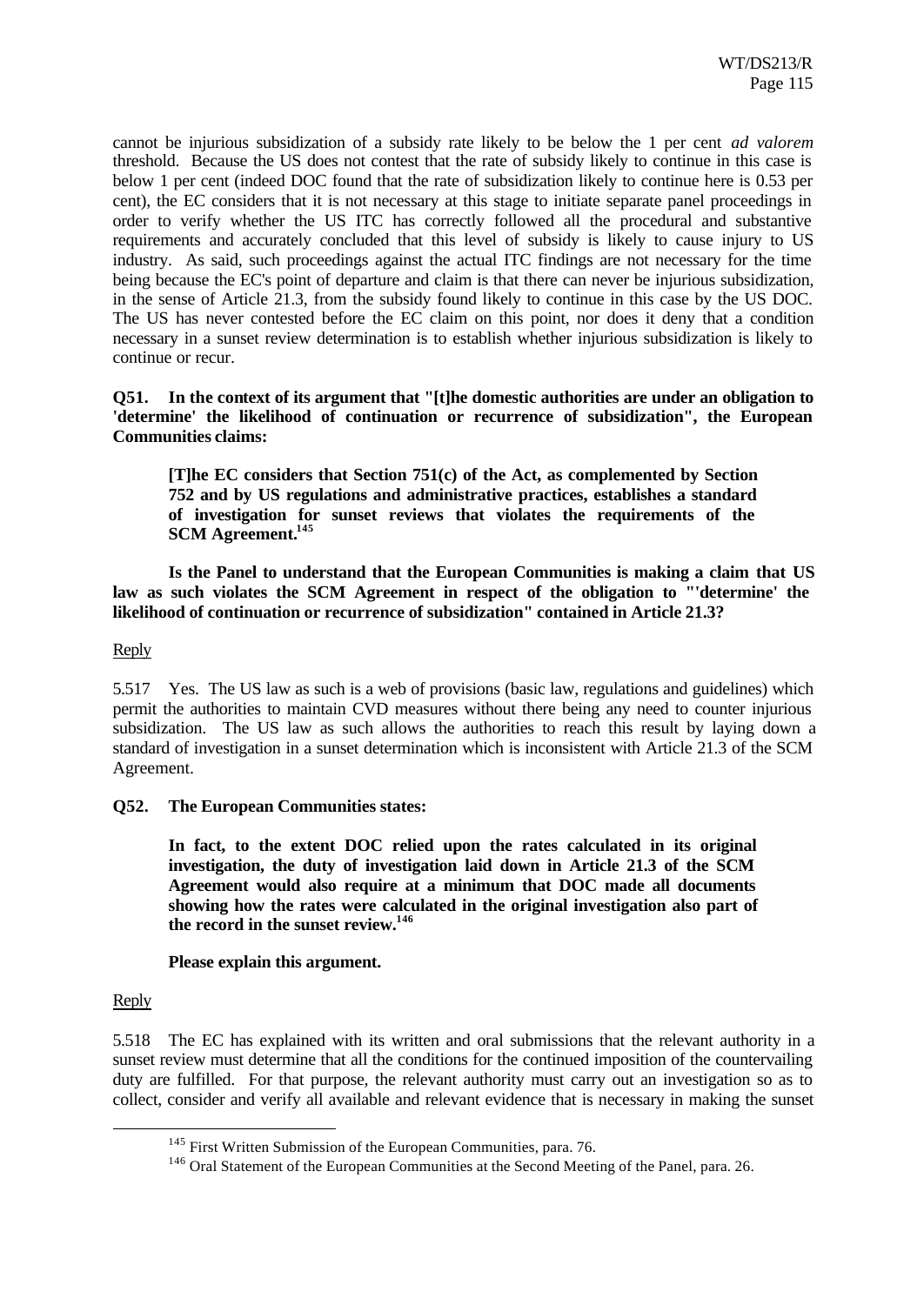determination. It must also allow parties access to and provide them with ample opportunity to comment on and defend their interests at all stages of the review, as happens in an original investigation.

5.519 It is beyond doubt that Article 21.4 makes the application of Article 12 obligatory ("shall apply"). Thus, in a sunset review the interested parties must have access to the entire record on the basis of which the sunset determination is made, that is all the information and evidence relevant to an investigation, in the same way as in the original investigation (Article 12.1). For example, to the extent that the US DOC relies upon the rates calculated in its original investigation, it must, at minimum, make its original determination and all documents showing how the rates therein were calculated (i.e., the calculation memoranda) part of the record of the sunset review. This is a basic requirement of due process and respect of the rights of defence. Indeed, Article 12.2 requires that any decision must be based only on information what is in the record and which has been made available to all parties. Article 12.3 requires that all parties should be able to see all information that is relevant, and Article 12.8 requires that all essential facts should be made available in sufficient time for the parties to defend properly their interests. It follows that the US DOC cannot evade this responsibility by claiming that it is somehow prohibited by US law from making the memoranda part of the record in the sunset review or that they are confidential. The US International Trade Commission ("ITC") is subject to the same procedures regarding the treatment of business proprietary information as the US DOC. However, unlike DOC, the US ITC in its sunset reviews automatically makes the confidential version of its original determination, as well as the complete staff report from the original investigation, part of the record of the sunset review. This is done automatically right at the beginning of the review so that all parties will be able to use this information in preparing their arguments. The ITC simply provides the documents the same confidential status in the review that they enjoyed in the original investigation.

### **Q53. The European Communities states:**

**[T]his flexibility and plasticity of US law are not virtues but serious legal defects, because they eliminate legal security and predictability in the interpretation and application of the US law on sunset reviews to the detriment of foreign exporters and international trade.<sup>147</sup>**

**Please explain why, in the view of the European Communities this "flexibility and plasticity" are inconsistent with the SCM Agreement, and the textual basis for this assertion.**

### Reply

l

5.520 The WTO lays down certain rights and obligations and provides the means to ensure that they are observed. The WTO Agreement states, in its last preambular paragraph, that the Members are "determined to preserve the basic principles and to further the objectives underlying this multilateral trading system". Security and predictability in international trade have been recognized both under the previous GATT 47 and the new WTO system to constitute part of the pursued objectives.<sup>148</sup> It should also be noted that one of the objectives of any system of law, including that of the WTO, is to lay down rules that are clear and enforceable. Discretion in the interpretation and application of the

 $147$  Oral Statement of the European Communities at the Second Meeting of the Panel, para. 29.

<sup>148</sup> As the Appellate Body has clarified in the *Shrimps* case: "Maintaining, rather than undermining, the multilateral trading system is necessarily a fundamental and pervasive premise underlying the WTO Agreement; but it is not a right or an obligation, nor is it an interpretative rule which can be employed in the appraisal of a given measure under the chapeau of Article XX". See Appellate Body report in *United States - Import Prohibition of certain Shrimp and Shrimp Products*, AB-1998-4, WT/DS58/AB/R, 12 October 1998, at para. 116.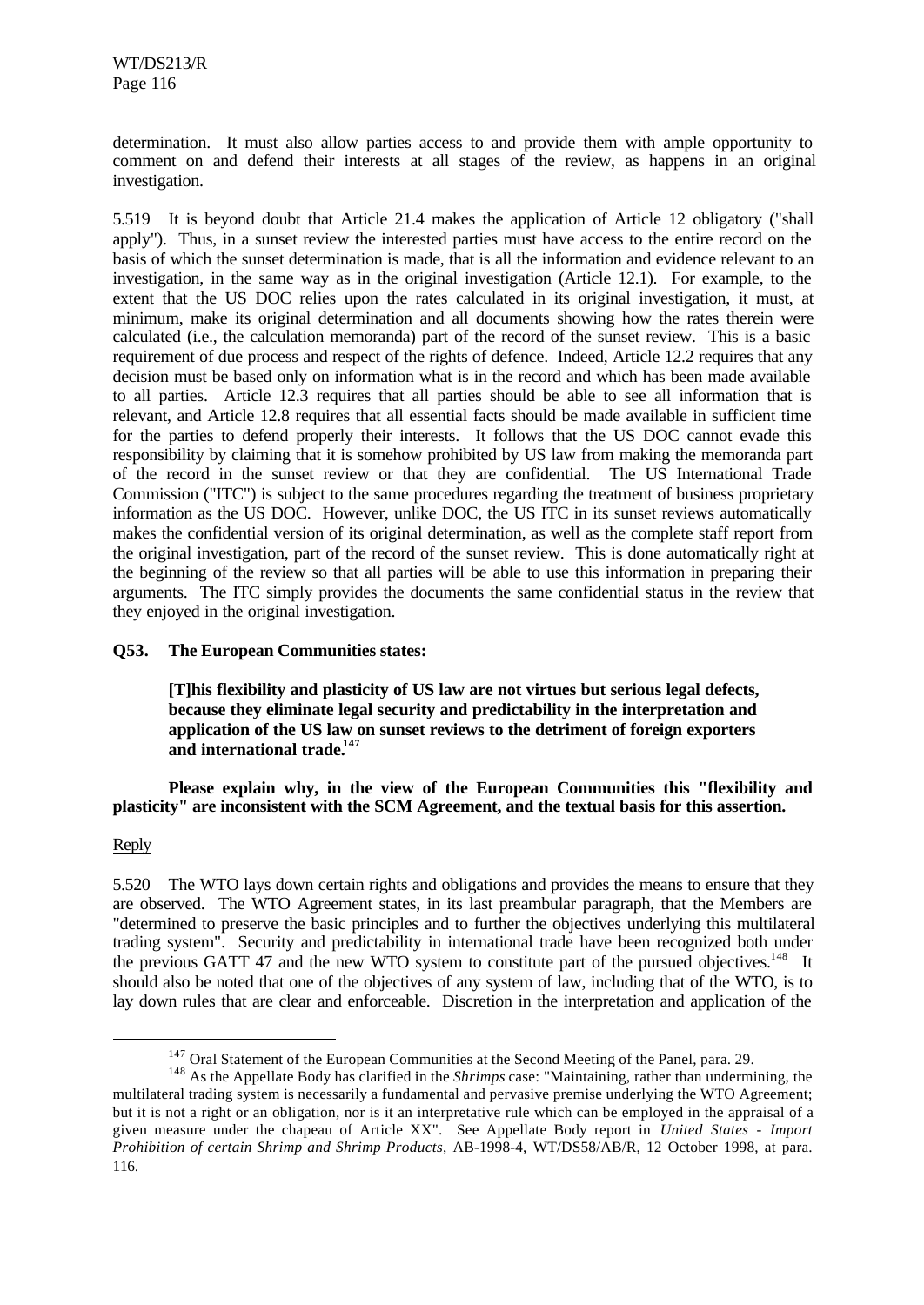WTO provisions is tolerated as long as it does not undermine the rights and obligations of the Members.<sup>149</sup> This principle underlies also the DSU, which in Article 3.2 states: "The dispute settlement system of the WTO is a central element in providing security and predictability to the multilateral trading system." For this reason, too, Article 3.2 and Article 19.2 of the DSU provide that: "Recommendations and rulings of the DSB cannot add to or diminish the rights and obligations provided in the covered agreements".

5.521 More specifically, the SCM Agreement, in particular Articles 10, 19 and 21 thereof, lay down the basic principle that no countervailing duty shall be imposed or remain in force if it is not necessary to counteract subsidization that is causing injury. This basic obligation is bound to be frustrated if a Member does not interpret in good faith the provisions of the SCM Agreement, as laid down in Articles 31 and 32 of the 1969 Vienna Convention. The argument of the Community quoted by the Panel in this question aims to underscore this basic premise and objective. The basic US laws, regulations and administrative guidelines on the issue of sunset reviews are as such incompatible for the additional reason that they leave too much of a discretion and room for interpretation in their application to the relevant authorities which is inconsistent with the provisions of the Article 21.3 as interpreted by the EC, that is in context and in light of its object and purpose.

# **Q54. In the context of a discussion of the deadline for the submission of information by a party to the United States Department of Commerce ("DOC") in a sunset review, the European Communities states:**

**Such a short deadline violates the provisions of Article 21.3, in conjunction with Articles 12.1 and 21.4, of the SCM Agreement because it fails to afford the producers with an 'ample opportunity' to present in writing all evidence which they consider relevant in respect of the sunset review<sup>150</sup> .**

**Is the Panel to understand, from this statement, that the European Communities is making a claim that the US law as such violates the SCM Agreement in respect of the obligation to "give[] [interested Members and all interested parties] . . . ample opportunity to present in writing all evidence which [the authorities] consider relevant in respect of the investigation in question" contained in Article 12.1?**

### Reply

l

5.522 Yes, the EC has explained in detail (e.g., in paras. 40-44 of its second written submission) that the US law as such violates Articles 21.3 and 4 and Article 12, in particular paragraph 1 thereof. The EC claim is that in order to comply with the provisions of Article 12.1, the US DOC must inform the parties of the specific information it requires to complete its determination in the particular case, allow the parties access to the information submitted by the other interested parties and give all the parties ample opportunity to provide the information at a meaningful point in the proceedings. Article 12.2 allows also for the right to present information orally. Article 12.3 establishes in effect a procedure of mutual dialogue by providing that the affected exporters should be given timely opportunity "to see all information that is relevant to the presentation of their cases…and to prepare presentations on the basis of this information". Moreover, Article 12.8 provides that before the final determination is made, disclosure should take place "in such sufficient time for the parties to defend their interests". The principle underlying Article 12 of the *SCM Agreement*, therefore, is that during

<sup>&</sup>lt;sup>149</sup> A related aspect of this proposition is that under the WTO system, as under the previous GATT 47, even non-mandatory provisions of a Member, such as an administrative guidance, may qualify as a measure the consistency of which with the WTO Agreements can be examined and has indeed been found in some cases to violate certain provisions of such Agreements.

<sup>&</sup>lt;sup>150</sup> First Written Submission of the European Communities, para. 99.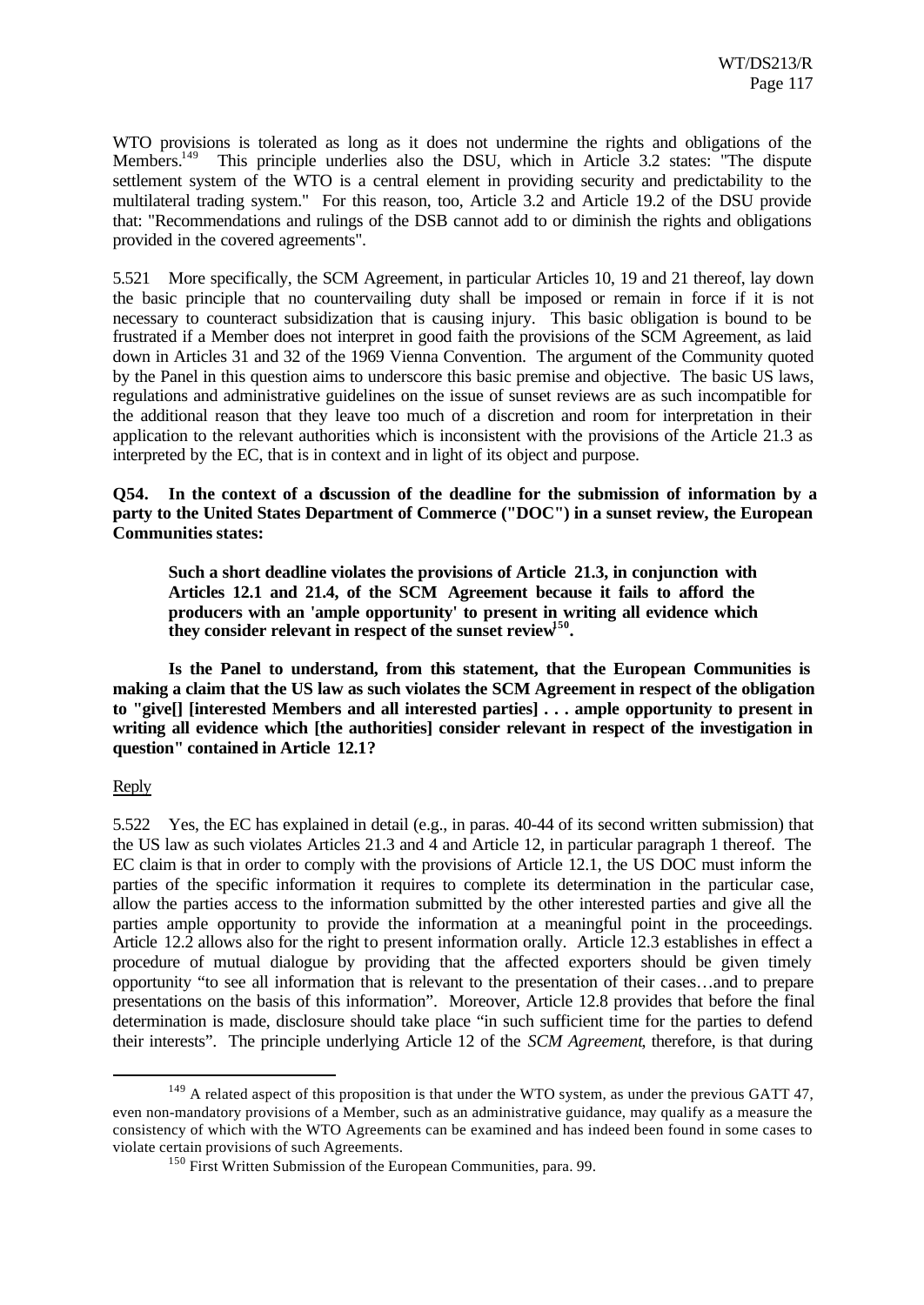all stages of the reviews the interested parties should be given ample opportunity to present evidence, to have access to the evidence presented by the other parties (except where confidentiality applies), to present counter-evidence and to defend their interests at all stages leading up to the final determination. All these due process and rights of defence requirements should take place before the final determination is made in a sunset review. As explained above, all these procedural rights and due process requirements are not respected by the US DOC in sunset reviews under the existing laws, regulations and practices and were definitively not respected in the present case. The EC submits that a law or regulation that is open in fact to any type of interpretation by, or leaves too much of unbounded discretion to, the administrative authorities violates as such the provisions of the SCM Agreement in question.

P. RESPONSES OF THE UNITED STATES TO QUESTIONS FROM THE PANEL FOLLOWING THE SECOND MEETING OF THE PANEL

# **Questions to Both Parties**

**Q41. Do you consider it impossible that the drafters might have intended there to be different rules for sunset reviews from those for investigations? In other words, in your view, would it have been irrational for the drafters to establish a set of disciplines in respect of investigations, and intend some of them apply to sunset reviews and others not? If so, what might be the reasons for such differences? If not, why not?**

# Reply

l

5.523 As the United States previously discussed in response to the Panel's first set of questions, applying the customary rules of interpretation of public international law to Article 21.3 of the *Agreement on Subsidies and Countervailing Measures* ("SCM Agreement"), the United States considers that no provisions of the SCM Agreement are required to be applied to reviews under Article 21.3 unless expressly indicated.<sup>151</sup> Where the drafters intended to require that the rules for sunset reviews and investigations be the same, they made an express provision to that effect.<sup>152</sup> As a result, it is both possible and rational that the drafters intended there to be different rules for sunset reviews and investigations.<sup>153</sup>

5.524 The reason for such differences is straightforward – investigations and sunset reviews serve different functions and, in essence, gauge different things. The purpose of an investigation is to determine whether the conditions necessary for the *imposition* of a countervailing duty currently exist; *i.e.*, injury caused by subsidized imports. The purpose of a sunset review is to determine whether the conditions necessary for *continued imposition* of a countervailing duty exist; *i.e.*, expiry of the duty would be likely to lead to continuation or recurrence of subsidization and injury. The focus of a sunset review under Article 21.3 is likely future behaviour if the remedial measure is removed, not whether or to what extent subsidization currently exists, which is the focus of an investigation.

<sup>151</sup>*Answers of the United States to Questions from the Panel* ("*US Answers*"), 21 February 2002, paras. 19-21.

<sup>&</sup>lt;sup>152</sup> *Id.*, paras. 19 and 21, providing examples of provisions that apply to both investigations and sunset reviews.

<sup>&</sup>lt;sup>153</sup> Of course, the United States is mindful that it is problematic to speculate on the intent of the drafters of treaty text and that the text itself is the best evidence of the drafters' intent.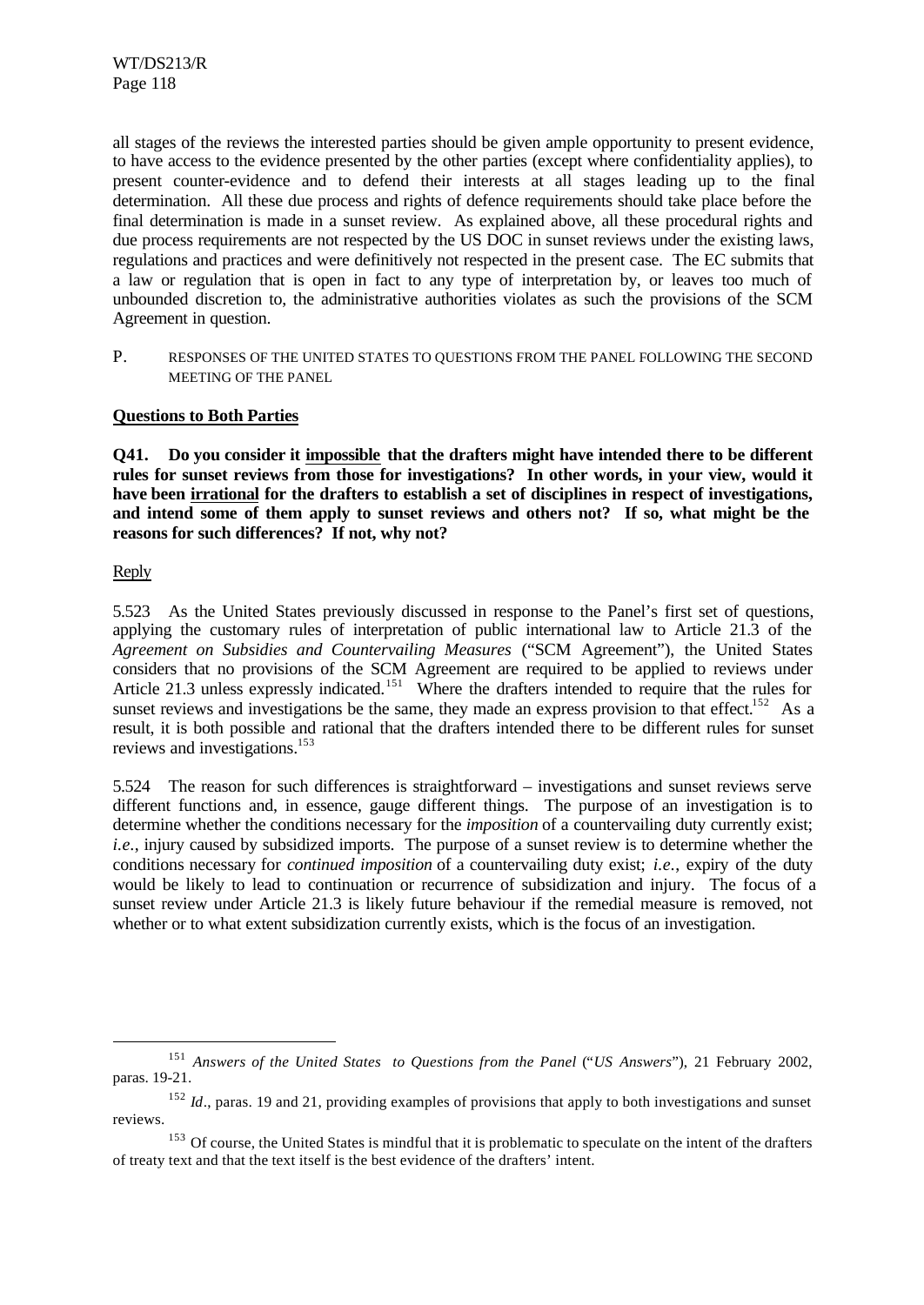# **Q42. Footnote 37 to the SCM Agreement states:**

**The term "initiated" as used hereinafter means procedural action by which a Member formally commences an investigation as provided in Article 11.**

# **Please comment on the meaning of this footnote in the context of the issues in this dispute.**

# Reply

5.525 Footnote 37 defines the term "initiated" as used initially in Article 10 in the context of investigations. Article 10 provides that countervailing duties "may only be imposed pursuant to investigations initiated" in accordance with the SCM Agreement. Footnote 37 defines "initiated" in this context to mean "procedural action by which a Member formally commences an investigation as provided in Article 11". The term "initiated" in Article 21.3 is used in a different context, one to which footnote 37 does not apply. "Initiated" in Article 21.3 cannot be a reference to an "investigation as provided in Article 11" because sunset reviews are not "an investigation as provided in Article 11", and Article 21.3 states that the administering authority, on its own initiative, may "initiate" a "review" to determine the likelihood of continuation or recurrence of subsidization and injury. Thus, the definition of "initiated" in footnote 37 is limited to those instances where it refers to a procedural action - an investigation - "as provided in Article 11".

### **Q43. What textual support, if any, is there, in your view, for the proposition that the term "investigation" includes sunset reviews? Please comment, in particular, on the relevance, if any, of footnote 37 to and Article 32.3 of the SCM Agreement.**

# Reply

l

5.526 There is no textual support in the SCM Agreement for the proposition that the term "investigation" includes Article 21.3 sunset reviews.

5.527 The SCM Agreement distinguishes between the investigatory phase and the review phase of a countervailing duty proceeding. Article 11 deals with investigations, while Article 21 deals with reviews. This structure is reflected in other provisions of the SCM Agreement. For example, Articles 22.1 through 22.6 set forth obligations concerning the contents of public notices issued during an investigation, while Article 22.7 sets forth comparable obligations with respect to reviews. As the panel in *Korea DRAMs* concluded, "the term 'investigation' means the investigative phase leading up to the final determination of the investigating authority".<sup>154</sup>

5.528 Article 32.3, which is a transition rule, also distinguishes between "investigations" and "reviews of existing measures". In *Brazil Desiccated Coconut*, the Appellate Body specifically recognized this distinction between the initial investigation and the post-investigation phase, noting that the imposition of "definitive" duties (an "order" in US parlance) ends the investigative phase.<sup>155</sup>

5.529 As discussed in response to Question 42 above, footnote 37 defines the term "initiated" as used in the context of the commencement of an investigation under Article 11. Footnote 37 has no application to reviews under Article 21.

<sup>154</sup>*United States - Anti-Dumping Duty on Dynamic Random Access Memory Semiconductors (DRAMS) of One Megabit or Above from Korea*, WT/DS99/R, Report of the Panel adopted 19 March 1999, para. 6.48, note 494.

<sup>155</sup>*Brazil - Measures Affecting Desiccated Coconut*, WT/DS22/AB/R, Report of the Appellate Body adopted 20 March 1997, p. 9.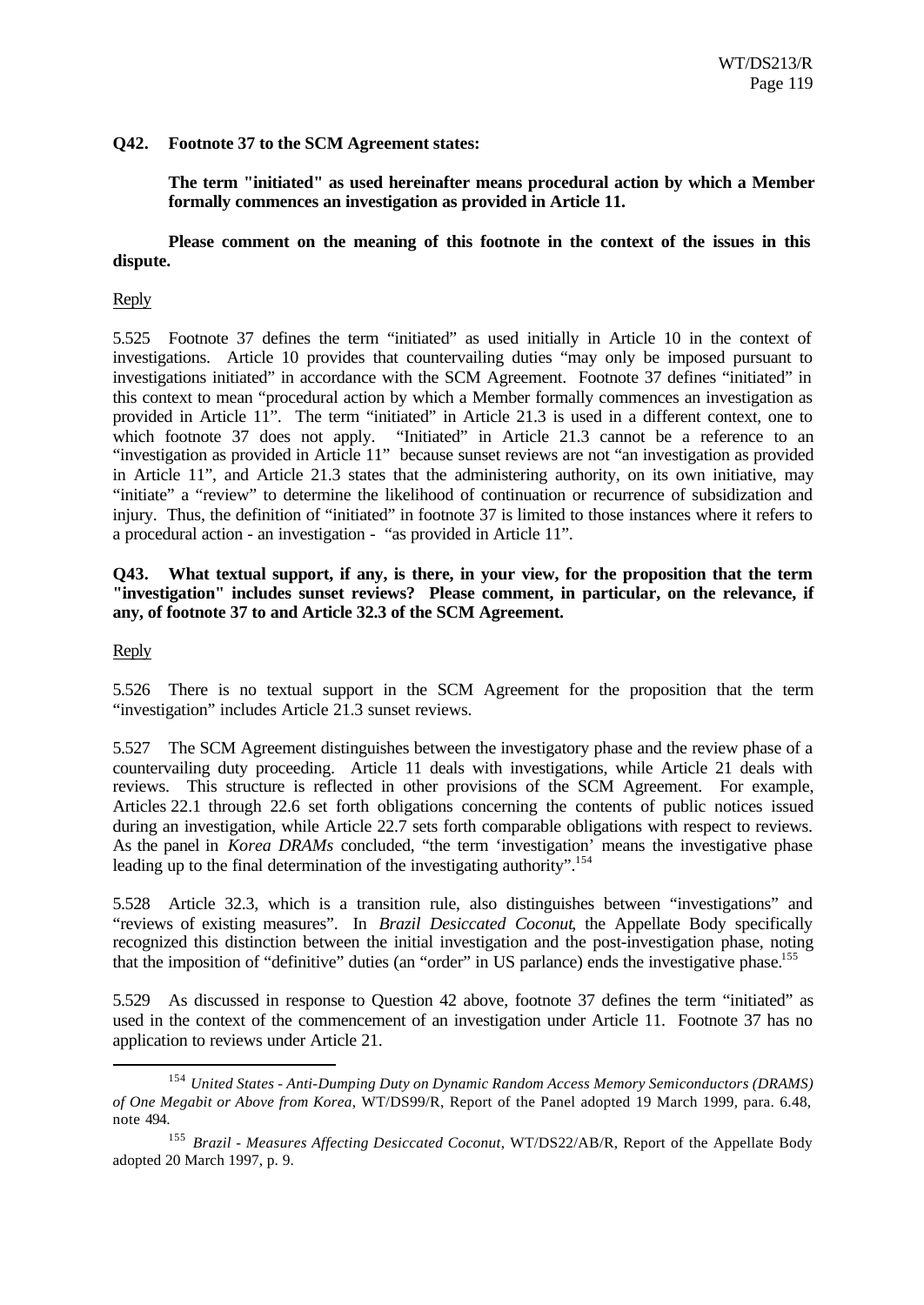**Q44. Please explain why, in your view, the drafters established a** *de minimis* **standard for investigations, providing support from the text and/or the negotiating history of the SCM Agreement. Do the mandatory nature and the strong language of the statement in Article 11.9 ("There shall be immediate termination in cases where the amount of a subsidy is** *de minimis* **...") indicate anything about the rationale for this standard?**

# Reply

5.530 As demonstrated in the United States' previous submissions in this case, an analysis of the text and context of Article 21.3 and the object and purpose of the SCM Agreement leads to the conclusion that the Article 11.9 *de minimis* standard does not apply to reviews under Article 21, including sunset reviews under Article 21.3. This should be the end of the analysis. However, the EC has brought up the negotiating history of the SCM Agreement in a vain attempt to overcome the conclusion to which the text, context, and object and purpose inexorably lead. Significantly, in its attempted reliance on negotiating history, the EC does not explain how its invocation of negotiating history is justified under the customary rule of treaty interpretation reflected in Article 32 of the *Vienna Convention*, which permits recourse to supplementary means of interpretation:

in order to confirm the meaning resulting from the application of Article 31, or to determine the meaning when the interpretation according to Article 31:

- (a) leaves the meaning ambiguous or obscure; or
- (b) leads to a result which is manifestly absurd or unreasonable.

5.531 Nothing in the SCM Agreement with respect to the Article 11.9 *de minimis* standard is ambiguous or obscure. Under Article 11.9, Members must apply a one per cent *de minimis* standard in countervailing duty *investigations*. Nothing in Article 21.3 or elsewhere in the Agreement sets a *de minimis* standard for sunset reviews. Nothing in the Agreement requires Members to quantify an amount of subsidization when determining likelihood of continuation or recurrence of subsidization.

5.532 Furthermore, this absence of a *de minimis* standard or quantification requirement for sunset reviews does not lead to a manifestly absurd or unreasonable result. Determining likelihood of continuation or recurrence of subsidization requires a consideration of future, rather than present circumstances. What are the prospects of subsidization in the future? Without the discipline of the duty, is subsidization likely to continue or recur? The analysis required in a sunset review, therefore, is necessarily prospective and predictive in nature.

5.533 In the context of an investigation, the function of the Article 11.9 *de minimis* test is to determine whether foreign government subsidies warrant the imposition of a countervailing duty order in the first instance. For example, in an investigation, if the investigating authority found that a government programme had provided recurring subsidies at a rate of more than one per cent, imposition of a countervailing duty would be warranted if the subsidized imports were found to cause injury. In contrast, the focus of the sunset review is the future. The mere continued existence of this same programme could warrant maintaining the duty beyond the five-year point, *even if* the amount of the subsidy was currently *zero*, as stated in footnote 52, because subsidization and injury may be likely to recur absent the discipline of the duty. This distinction between the object and purpose of an investigation and the object and purpose of a sunset review supports the conclusion that, absent an express reference to the contrary, there is no basis to assume or infer an intent that the *de minimis* standard for investigations applies in sunset reviews.

5.534 Moreover, contrary to the EC's claim in its Second Oral Statement (para. 36), the negotiating history of the SCM Agreement reveals not one, but two theoretical justifications for the *de minimis*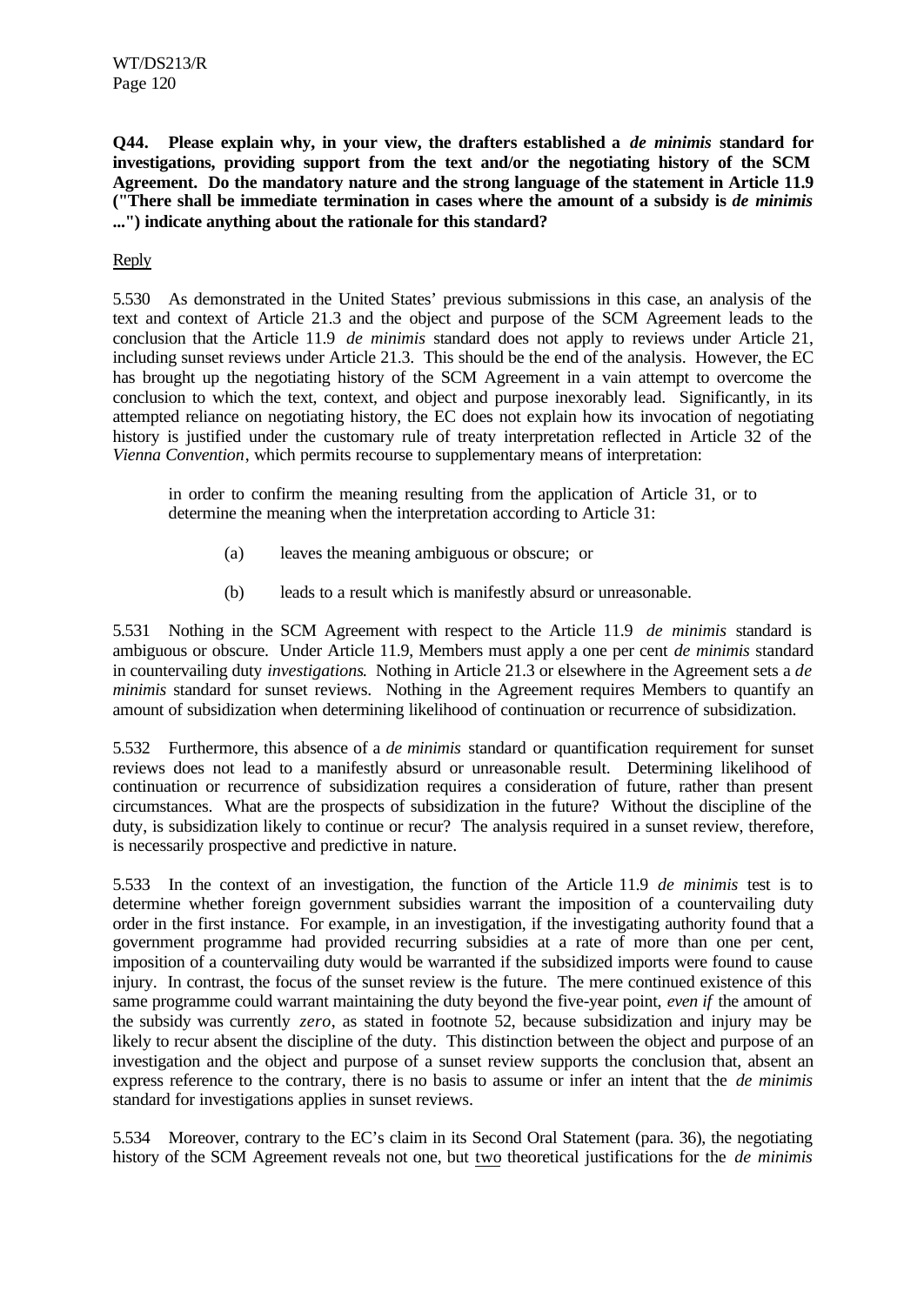concept. The EC's claim is all the more astonishing given that the document it cites explicitly sets out both theories as follows:

There are two alternative (and not mutually exclusive) theoretical justifications for the *de minimis* concept.

- The first view holds that countervailing duty actions and measures may be taken only when the trade distorting effect of the subsidy and its effects on the industry in the importing country so require. Thus, no action should be taken where it would be clearly out of proportion to the objective sought, or as Article 2:12 states, 'where the effect of the subsidy on the industry in the importing country is not such as to cause material injury'.
- *The second theory treats the issue of de minimis subsidy as a completely separate issue from the determination of injury in an investigation.* If it can be established that the totality of subsidies on the product investigated are minimal (so small per unit that they are practically non-existent), the investigating authorities may determine that, as Article 2:12 states, 'no subsidy exists'. Thus, as the maxim states, '*de minimis non curat lex*': the law does not take notice of minimal matters." $[156]$

In other words, one of the two plausible and recognized theories, which is similar to the justification under US law for a *de minimis* standard, is unrelated to the subject of injury and merely considers that the law should not concern itself with subsidization that is of a trifling amount.

5.535 Thus, the only thing the negotiating history demonstrates is that there was *no* consensus or single reason why the drafters established a *de minimis* standard for investigations. Furthermore, under either theoretical justification for a *de minimis* standard, there is no magic or empirical economic logic in the choice of the one per cent standard currently set forth in Article 11.9. Rather, the one per cent standard is simply a negotiated number. The negotiating history itself reflects that the original proposal for the *de minimis* standard set the threshold at 2.5 per cent.<sup>157</sup> The negotiators did not agree to include a *de minimis* standard in Article 21.3 for sunset reviews.

5.536 In addition, it is difficult to reconcile the EC's assertion that the *de minimis* standard relates to the question of whether there is injury when the SCM Agreement reflects not one, but three different, *de minimis* standards.<sup>158</sup> Furthermore, the *de minimis* standard in these provisions depends on the economic level of development *of the exporting country*. It is difficult to see how the injury in the importing Member from subsidized imports depends on the level of economic development in the exporting Member.

**Q45. Assuming for the sake of argument, and without pre judice to the outcome in the matter before the Panel, that a** *de minimis* **standard applies in respect of subsidization to sunset reviews, would this** *de minimis* **standard be based on: (i) the rate of subsidization during the period of application of the countervailing duty ("CVD"); (ii) the rate of subsidization at the time of sunset review; or (iii) the rate at which subsidization is likely to continue or recur? How**

 $156$  MTN.GNG/NG10/W/4 (28 April 1987), page 51 (emphasis added) (copy attached as Exhibit US-7). This document, prepared by the Secretariat, was a reference paper which reproduced existing GATT rules on countervailing measures and subsidies and which summarized the status of the discussions concerning possible modifications of those rules.

<sup>157</sup>*Id*. page 50 (Exhibit US-7).

<sup>158</sup>*See* SCM Agreement, Articles 11.9, 27.10(a), and 27.11.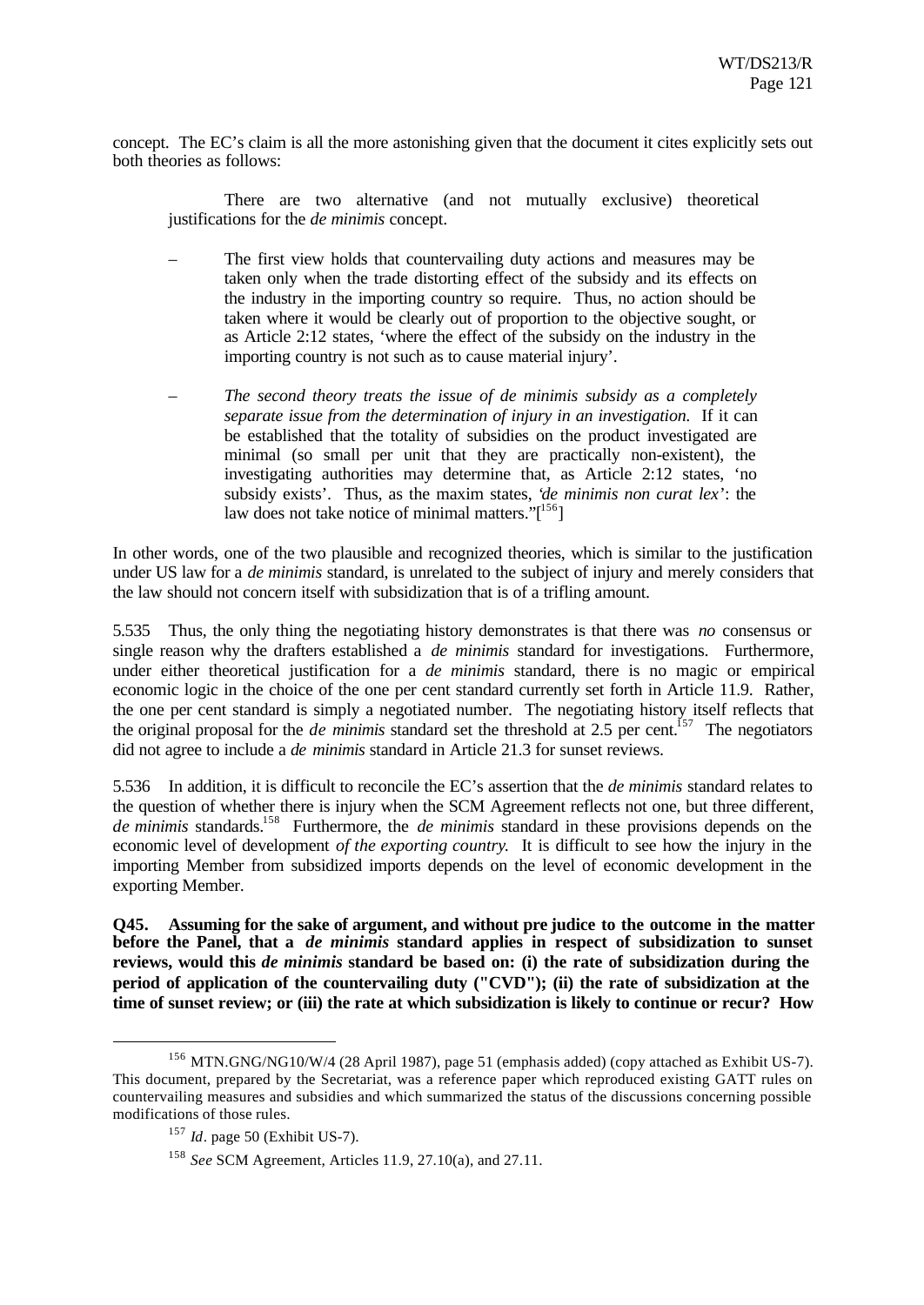### **would you calculate that rate of subsidization on which the** *de minimis* **standard would be based?**

# Reply

5.537 There is no obligation under the SCM Agreement to quantify an amount of subsidization in the context of a sunset review. All three of the options posited in this question demonstrate the error in suggesting that there is a requirement to do so. Indeed, just the fact that it is necessary to ask the question as to the relevant time period demonstrates that there was no agreement to include a *de minimis* standard - these are the types of questions that would have had to have been asked and negotiated at the time.

5.538 The consideration in a sunset review is whether subsidization and injury are likely to *continue or recur* in the absence of the duty. The rate of subsidization during the period of the application of the duty (option i), if above zero, would certainly demonstrate that subsidization continued with the discipline of the duty in effect and that, therefore, one could find a likelihood that subsidization would *continue* were the duty removed – for example, if benefits were being received under a recurring subsidy programme or the benefit stream from a non-recurring subsidy would continue. The same logic would apply if the rate of subsidization at the time of the sunset review (option ii) also was above zero. Nevertheless, even if the rate of subsidization were zero under either of these options, one might find a likelihood of *recurrence* of subsidization<sup>159</sup> – for example, if subsidy programs, whether providing recurring or non-recurring benefits, originally found to benefit exporters still exist. With respect to the rate at which subsidization is likely to continue or recur (option iii), one could never *calculate* a future rate of subsidization for obvious reasons, although it may be possible to infer a future rate based on past rates (which is in essence what the US Department of Commerce does under US law).

5.539 In sum, all of these options might inform a determination of the likelihood of continuation or recurrence of subsidization – but they just as easily might not. The only obligation in a sunset review under Article 21.3 is to determine whether expiry of the duty would be likely to lead to the continuation or recurrence of subsidization and injury. This is an inherently predictive exercise which may call for a reliance upon findings made in the original investigation or subsequent administrative (assessment) reviews, if any. However, nothing in the SCM Agreement *requires* a consideration of the magnitude of subsidization in determining the likelihood of continuation or recurrence of subsidization and injury.

### **Questions to the EC**

l

5.540 Consistent with the Panel's instructions, the United States intends to file comments on the EC's answers to questions 46-54 on Tuesday, 9 April 2002.

# **Questions to the United States**

# **Q55. The European Communities states:**

**In fact, to the extent DOC relied upon the rates calculated in its original investigation, the duty of investigation laid down in Article 21.3 of the SCM Agreement would also require at a minimum that DOC made all documents**

<sup>159</sup>*See US First Submission*, para. 81; *US Second Submission*, paras. 11-12 and 19; and *US Answers*, paras. 34-36.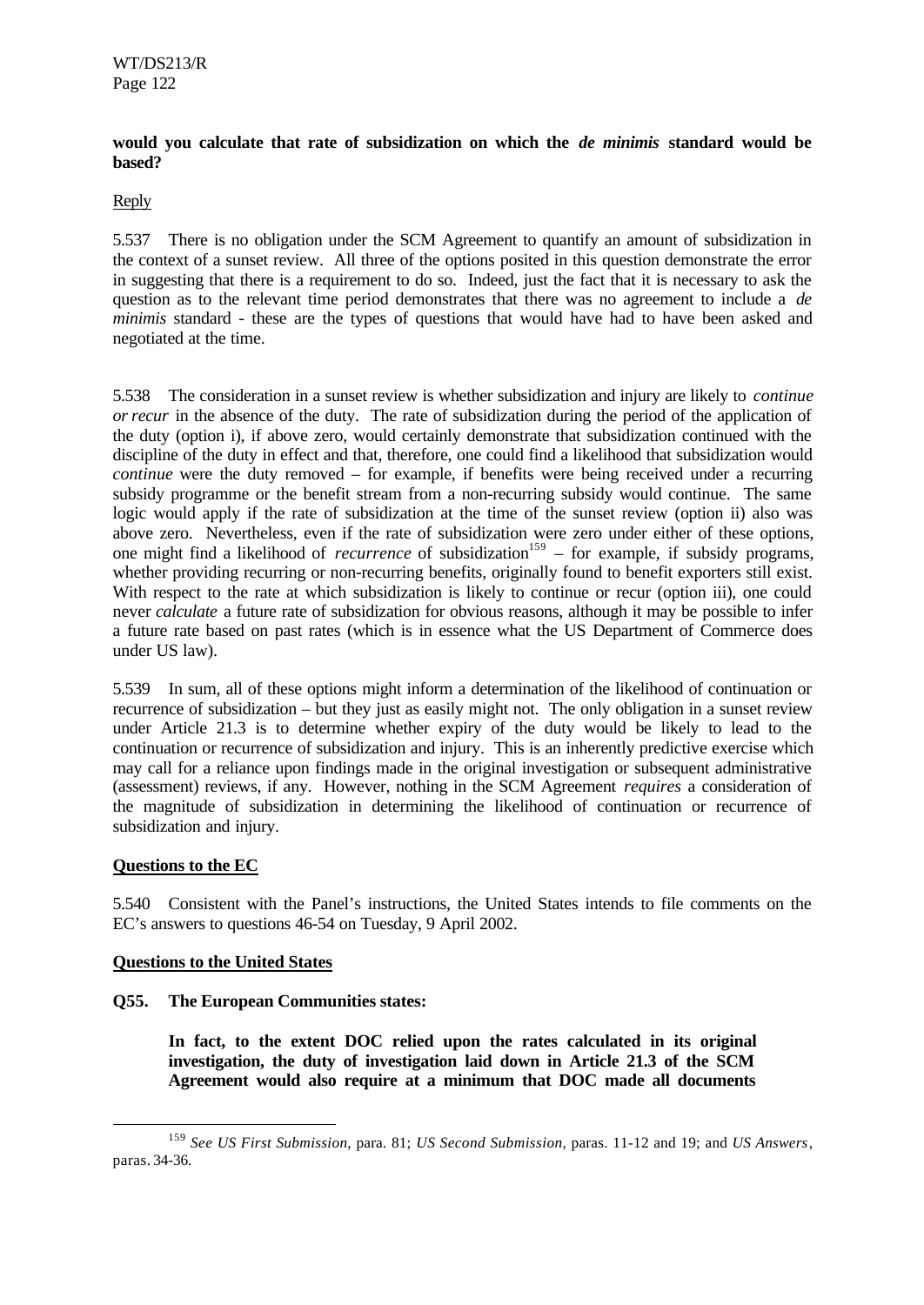#### **showing how the rates were calculated in the original investigation also part of the record in the sunset review.**

#### **Please respond to this argument.**

Reply

5.541 There is no "duty of investigation" contained in Article 21.3, nor has the EC demonstrated that any such obligation exits. Article 21.3 requires that the administering authority "determine" whether the expiry of the duty would likely lead to a continuation or recurrence of subsidization and injury. The United States considers that an appropriate definition for the term "determine" as used in Article 21.3 is "to decide" something – namely, that the administering authority is required to decide the likelihood issue in the affirmative or terminate the duty.<sup>160</sup> This is the only obligation under Article 21.3. Nothing in the SCM Agreement *requires* consideration of the magnitude of subsidization in determining the likelihood of continuation or recurrence of subsidization and injury.

5.542 In conducting sunset reviews, the US Department of Commerce determines whether the expiry of the duty would be likely to lead to the continuation or recurrence of subsidization and, if so, the level of that subsidization. The US Department of Commerce's likelihood determination does not "rely" on any particular *level* of subsidization. The US Department of Commerce does not *calculate* the level of subsidization in the context of the sunset review. Rather, as explained in the US Department of Commerce's *Sunset Policy Bulletin* (Section III.B)<sup>161</sup>, the US Department of Commerce relies on rates previously calculated in the original investigation. These rates are contained in public, published determinations in the *Federal Register*. If the EC and the German producers believed that the data and documents underlying these public, published figures were germane to their arguments in the sunset review, they had ample opportunity to place such information on the sunset review record.

**Q56. Could the United States point to the statutory or regulatory provisions, if any, of US law which provide an indication to interested Members and parties as to the parts of the record of a CVD investigation that would normally be expected to be made part of the record of the sunset review of any resulting CVD order. Please also point to any such provisions of US law in respect of the parts of the record of a duty assessment proceeding as well as the parts of the record of a review under Article 21.2 that would normally be expected to be made part of the record of the sunset review of the CVD order in question. Please provide the relevant statutory or regulatory texts, if any.**

Reply

l

5.543 As the United States has explained previously<sup>162</sup>, under the US system, a "proceeding" begins on the date of the filing of a petition and ends on, *inter alia*, the revocation of an order.<sup>163</sup> A countervailing duty proceeding consists of one or more "segments".<sup>164</sup> "Segment" refers to a portion of the proceeding that is separately judicially reviewable. For example, a countervailing duty

<sup>160</sup>*See US Answers*, paras. 57-58.

 $161$  Exhibit EC-15.

<sup>162</sup>*US Answers*, paras. 69-70.

<sup>&</sup>lt;sup>163</sup> 19 CFR 351.102 (definition of "proceeding"). A copy of section 351.102 and other regulatory provisions discussed herein is attached as Exhibit US-8.

 $164$  19 CFR 351.102 (definition of "segment of proceeding") (Exhibit US-8).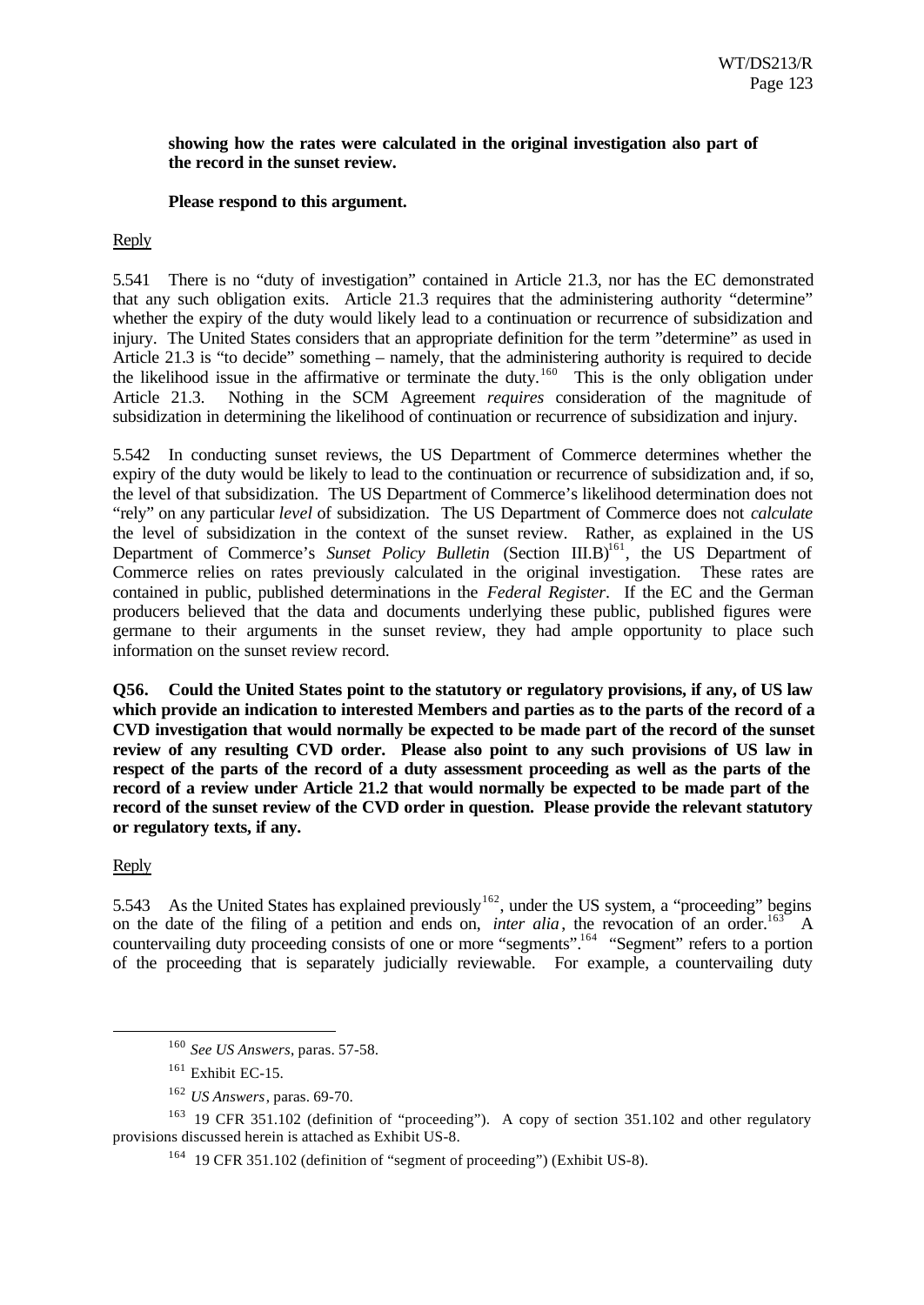investigation, an administrative review, or a sunset review each would constitute a segment of a proceeding. <sup>165</sup>

5.544 Under the US statute and the US Department of Commerce regulations, the administrative record from one segment of a proceeding never automatically becomes part of the administrative record of another segment of the proceeding. In other words, the administrative record from the investigation (one segment) or an administrative (duty assessment) review (another segment), never automatically become parts of the administrative record of a sunset review (yet another segment). Each segment of a proceeding contains its own discrete administrative record. Each final determination is based solely on the information placed upon and contained in the administrative record for that segment. Each final determination made in a particular segment, and the discrete record upon which it is based, is subject to judicial review.

**Q57. The United States indicated, in response to an oral question from the Panel at the second meeting of the Panel, that the DOC's final determination in a CVD investigation is not made part of the record of the sunset review of any resulting CVD order, because that final determination is published and, therefore, publicly available. Is the Panel to understand, from this statement, that the DOC only makes part of the record of a sunset review information/documents which are not publicly available? If so, is the Panel to understand that the DOC may base its determination in a sunset review on publicly available information without making that information part of the record of the sunset review? Please explain in detail.**

# Reply

5.545 The administrative record of a sunset review (or any other segment of a proceeding) before the US Department of Commerce consists of all factual information, written argument, or other material developed by, presented to, or obtained by the US Department of Commerce during the course of the sunset review.<sup>166</sup> This record may include public as well as business proprietary information.<sup>167</sup> However, a relevant public, published decision, such as a prior US Department of Commerce determination (*e.g.*, the final determination in the original investigation which is published in the *Federal Register*) or a decision from a US court, need not be placed on the record to be considered by the US Department of Commerce in making its determination. This is simply a generally accepted precept of US administrative law.

**Q58. The Panel notes the following comment in the Statement of Administrative Action accompanying the Uruguay Round Agreements Act:**

**[The DOC] normally will select . . . net countervailable subsidies determined in the original investigation or in a prior review.**

**The Panel further notes that the United States indicated, in response to an oral question from the Panel at the second meeting of the Panel, that no information/documents from the record of a CVD investigation are automatically made part of the record of the sunset review of any resulting CVD order. Is the Panel to understand, from this statement, that the DOC relies in a sunset review on the net countervailable subsidy determined in the original investigation, where there have been no prior reviews, without taking into account the information /**

<sup>165</sup> See 19 CFR 351.102 (definition of "segment of proceeding", examples under para. 2) (Exhibit US-

<sup>166</sup>*See* 19 CFR 351.104 (record of proceedings) (Exhibit US-8). <sup>167</sup>*Id*.

8).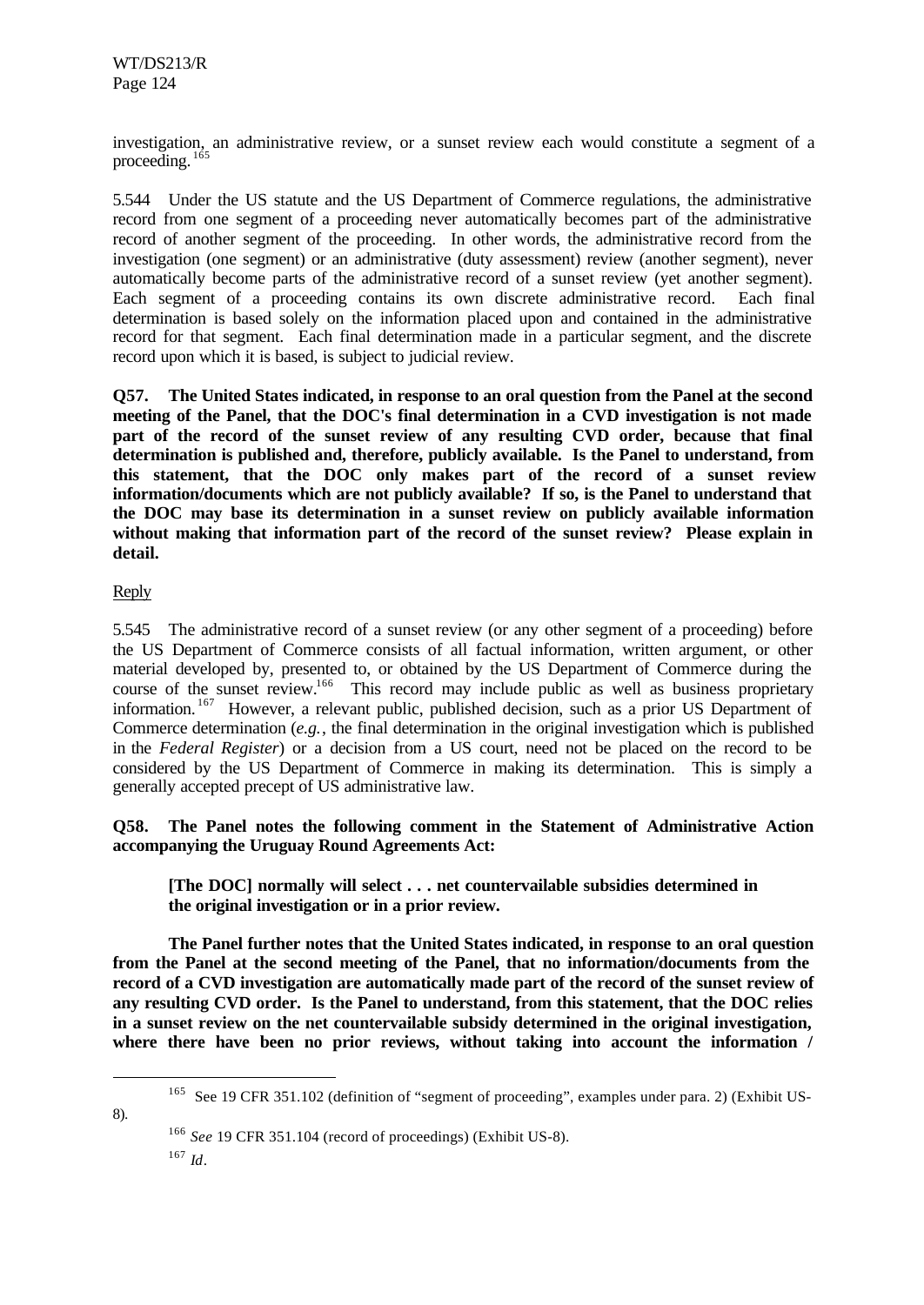**documents underlying the calculation of such subsidy? If so, could the United States explain how the DOC does so. In particular, how does the DOC make any appropriate adjustments to the subsidy without reliance on such information/documents? Please explain in detail.**

# Reply

5.546 There is no obligation under the SCM Agreement to quantify an amount of subsidization in the context of a sunset review. Under US law, however, the USITC has the discretion to consider the magnitude of the net countervailable subsidy that is likely to prevail if the order is invoked.<sup>168</sup> As reflected in the portion of the SAA quoted by the Panel, the US Department of Commerce determines the likely magnitude in order to report it to the Commission.<sup>169</sup>

5.547 In determining the magnitude of the net countervailable subsidy, the US Department of Commerce begins with the net countervailable subsidy rate determined in the investigation. As explained in prior US submissions to the Panel, the US Department of Commerce begins with this rate because it is the only evidence reflecting the behaviour of the respondents without the discipline of countervailing measures in place. The US Department of Commerce may make adjustments to the net countervailable subsidy in accordance with the guidance contained in the *Sunset Policy Bulletin*. 170 However, a sunset review is not a procedure for determining the amount of final countervailing duty liability. Instead, a sunset review is conducted to determine the likelihood of the continuation or recurrence of subsidization and injury in the event that the countervailing duty order is revoked. Consequently, the US Department of Commerce does not *calculate* the net countervailable rate of subsidization in a sunset review. Rather, the US Department of Commerce starts with the rate determined in the investigation and may adjust that rate by simple subtraction or addition – for example, if, since the investigation a programme has been terminated without residual benefits, the US Department of Commerce will subtract the rate determined for that particular programme from the total rate determined for all programmes. This is, in fact, what happened in this case. The mechanics of this kind of adjustment are set forth in Exhibit EC-8.

**Q59. The Panel notes the following statement of the DOC in its final determination in the sunset review on carbon steel:**

**With respect to Dillinger's contention that the [DOC] should have included in the record of these sunset reviews the calculation memoranda the [DOC] prepared in the original investigation, we disagree. Insofar as Dillinger could have submitted some version of the memoranda in the sunset reviews, we determined that, in these sunset reviews, Dillinger did not file the information in a timely manner.**

**Did the DOC communicate to Dillinger, or any other German producer, notably Hoesch, Preussag, or Thyssen, prior to publication of this final determination, the DOC's refusal to include in the record of these sunset reviews the calculation memoranda the DOC prepared in the original investigation and its reasons therefor? If so, please indicate when and provide a copy of this communication.**

 $168$  Section 752(a)(6) of the Act.

 $169$  Section 752(b)(3) of the Act.

<sup>170</sup>*See US Answers*, paras. 59-66.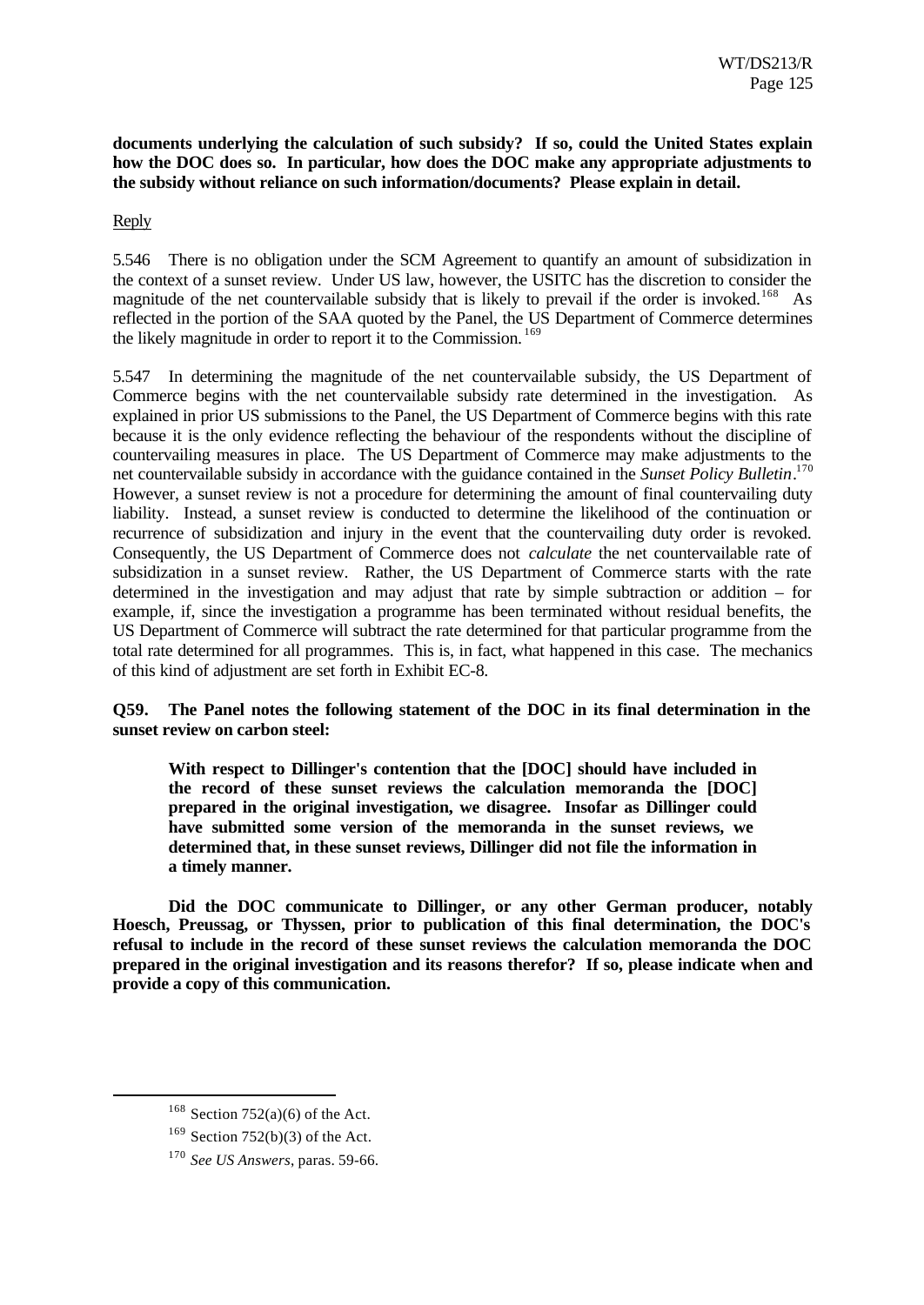Reply

5.548 On 13 April 2000, the German producers in the sunset review – Thyssen Krupp Stahl AG, Stahlwerke Bremen GmbH, EKO Stahl GmbH, and Salzgitter AG – sought to have *all* the calculation memoranda from the original investigation placed on the record of the sunset review. Three German producers of certain corrosion-resistant carbon steel flat products were involved in the original investigation: Hoesch Stahl AG (Hoesch), Preussag Stahl AG (Preussag), and Thyssen Stahl AG (Thyssen). Prior to the issuance of the final determination in the sunset review, the US Department of Commerce did not communicate to Dillinger (who was not a party in the corrosion-resistant case) or any other German producer that the request to have all calculation memoranda placed on the record of the sunset review was determined to be untimely submitted.

**Q60. Does the DOC make the full record of a sunset review available to parties (including under administrative protective orders) prior to or after the publication of its preliminary determination? Is this a matter of law or policy? If the former, please point to the relevant statutory or regulatory provisions of US law, and provide the statutory or regulatory texts. Did the DOC make the full record of the sunset review on carbon steel available to parties? If so, when?**

Reply

5.549 Under the US statute and the US Department of Commerce regulations, the public portion of the record of the sunset review, updated on a daily basis as information is placed on the record, is maintained in the US Department of Commerce's Central Record Unit, which is open to the public during normal business hours.<sup>171</sup> Under the US statute and the US Department of Commerce regulations, the business proprietary portion of the record of the sunset review is available to any person covered by, and subject to, an Administrative Protective Order ("APO") for the sunset review segment of the proceeding.<sup>172</sup> All documents submitted by interested parties must be served on all other interested parties at the same time as they are filed with the US Department of Commerce. This includes service of public documents on all parties and service of business proprietary documents on all parties under  $APO<sup>173</sup>$  A copy of the proprietary portion of the record of the sunset review also is kept in the US Department of Commerce's Central Records Unit.<sup>174</sup> The respondents in the sunset review on carbon steel had continuous access to the administrative record as it was continuously updated.

**Q61. Please respond to paragraphs 34 and 46 of the European Communities' comments on the responses of the United States to the questions from the Panel following the first meeting of the Panel, regarding the use - as opposed to disclosure - by the DOC of confidential information/documents in sunset reviews.**

Reply

l

5.550 In paragraph 34, the EC suggests that the US Department of Commerce could have placed the proprietary calculation memoranda from the investigation on the record of the sunset review because, by making requests to place such data on the sunset review record, the German producers have "renounced the confidential nature of the data". There is no merit to the EC's argument.

<sup>&</sup>lt;sup>171</sup> See section 777(a)(4) of the Act. A copy of section 777(a)(4) and certain other provisions of the US statute discussed herein is attached as Exhibit US-9. *See also* 19 CFR 351.103 and 351.104(b) (Exhibit US-8).

<sup>172</sup>*See* section 777(c)(1) of the Act (Exhibit US-9); 19 CFR 351.305 (Exhibit US-8).

<sup>173</sup>*See* section 777(d) of the Act (Exhibit US-9); 19 CFR 351.303(f) (Exhibit US-8).

<sup>174</sup>*See* 19 CFR 351.103 and 351.104(a) (Exhibit US-8).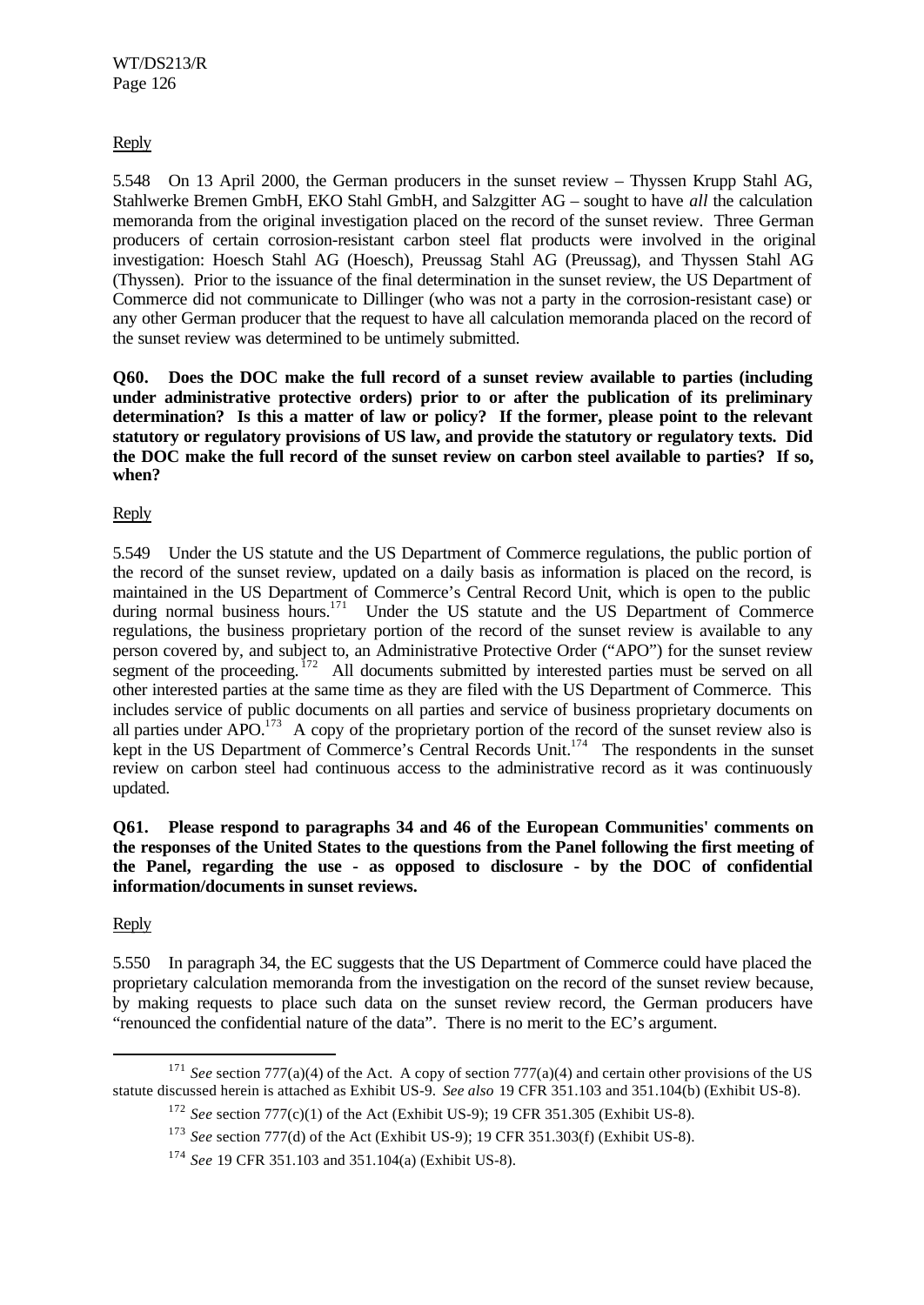5.551 Article 12.4 of the SCM Agreement provides that business confidential information "shall not be disclosed without specific permission of the party submitting it". In other words, before business confidential may be disclosed: 1) the party submitting it, 2) must have given specific permission. Notwithstanding the EC's assertions, neither of those factors is present in this case. Furthermore, on such an extremely serious matter as the protection of business proprietary information, it is irresponsible to suggest that an administering authority simply should *infer* that a particular party has given the requisite permission.

5.552 Consistent with Article 12.4, the US statute provides that information submitted to the US Department of Commerce "which is designated as proprietary by the person submitting the information shall not be disclosed to any person without the consent of the person submitting the information ... .<sup>"175</sup> The parties that submitted the business proprietary information in the original investigation were Hoesch Stahl AG, Preussag Stahl AG, and Thyssen Stahl AG. The German producers in the sunset review were Thyssen Krupp Stahl AG, Stahlwerke Bremen GmbH, EKO Stahl GmbH, and Salzgitter AG. In the record of the sunset review, there is no evidence of express consent to move the information from the record of one segment of the proceeding to another, nor is there any explicit claim that the parties in the sunset review had the authority to give such consent.

5.553 There is no distinction between "use" and "disclosure" on this issue. Any information used by the US Department of Commerce as a basis for a determination is subject to disclosure. If the information is public, it must be disclosed to the public; if the information is business proprietary, it must be disclosed to any party under APO. The concern is not, as the EC asserts in paragraph 46, that placing the business proprietary information from the investigation on the record of the sunset review might result in public disclosure. Business proprietary information remains proprietary unless and until the submitter explicitly indicates otherwise. Rather, the issue in this case is that the original submitter of the business proprietary information relied upon the fact that its proprietary information would only be used during the investigation phase and would be subject to disclosure only to parties under APO involved in the investigation phase for their use during that phase. The EC's suggested cavalier treatment of business proprietary information is not consistent with either US law or Members' obligations under the SCM Agreement.

Q. COMMENTS OF THE EUROPEAN COMMUNITIES ON THE RESPONSES OF THE UNITED STATES TO QUESTIONS FROM THE PANEL FOLLOWING THE SECOND MEETING OF THE PANEL

# **US response to Panel's question 44**

l

5.554 In paragraph 13 of its responses, the US affirms that the Uruguay Round negotiators did not agree on the inclusion of a *de minimis* standard for sunset reviews. The European Communities contests this statement. There is nothing in the legislative history of the *SCM Agreement* that suggests such a conclusion. A *de minimis* threshold was simply not expressly included in Article 21.3 because it is clear from the overall context and object and purpose of the Agreement that this requirement applies to initial as well as sunset investigations alike.

5.555 Furthermore, in paragraph 14 of its responses, the US contests the EC's position that the *de minimis* standard is related to injury on the basis that the *SCM Agreement* contains three different *de minimis* standards.

5.556 The increased *de minimis* thresholds, established respectively by Articles 27.10(a) and 27.11 SCM Agreement for developing (2 per cent) and least developed (3 per cent) countries, do not affect the inherent relationship between *de minimis* level of subsidization and injury. They are, in fact, part of the special development package included in Article 27 of the SCM Agreement together with a

<sup>&</sup>lt;sup>175</sup> Section 777(b)(1)(A) of the Act (Exhibit US-9).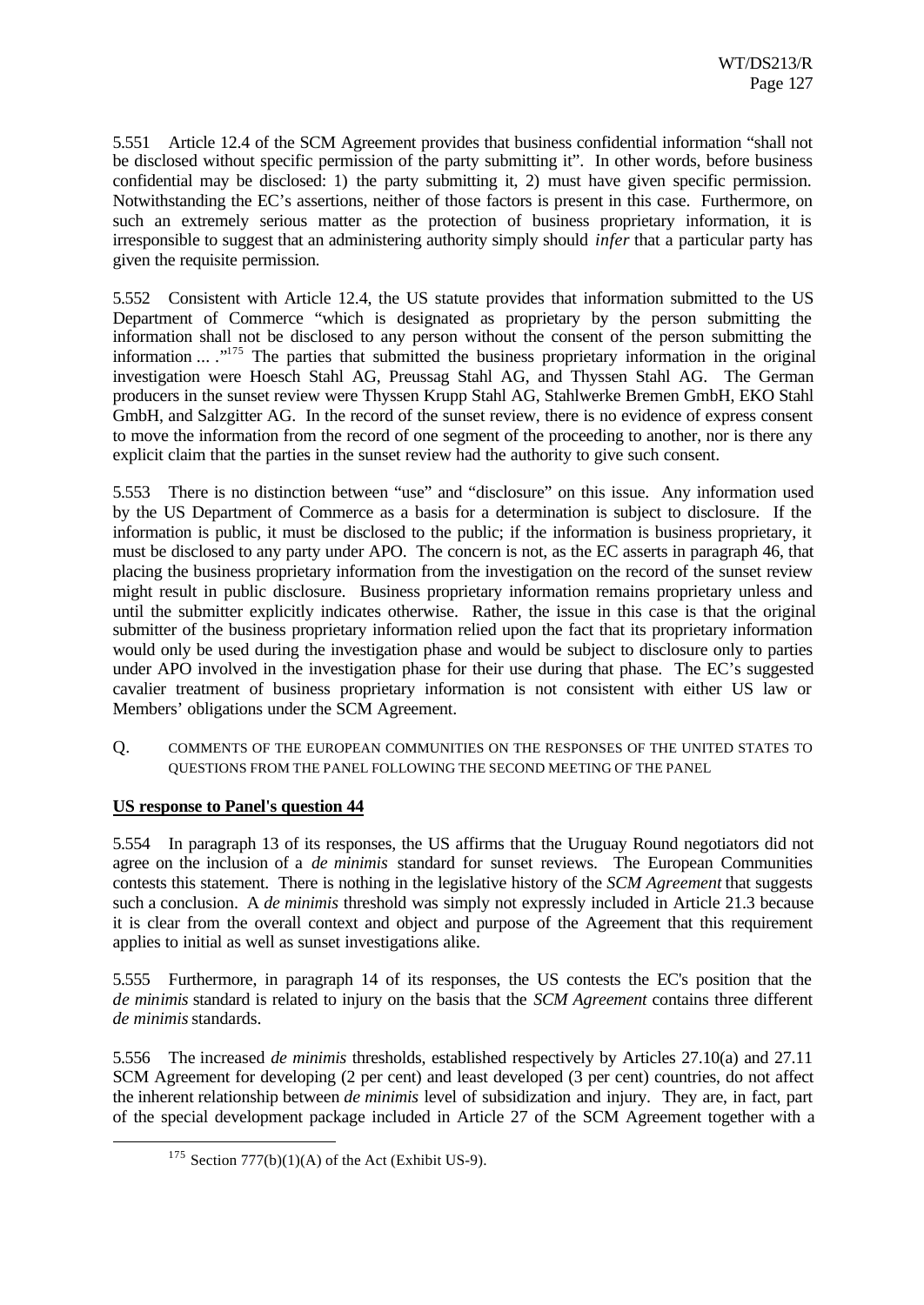number of concessions granted to developing countries in order to meet their development needs. An increased *de minimis* threshold does therefore not alter the ratio legis of the *de minimis* principle. For example, developing country members were also entitled to maintain export subsidies for a period of eight years (Article 27.2). This does not alter the principle that export subsidies are prohibited because they are presumed to be trade distorting. It is simply a relaxation of, an exemption to WTO requirements, as there are many in the WTO Agreements, granted in order to meet the development needs of specific WTO members.

5.557 Incidentally, if the US logic that the different *de minimis* thresholds of Article 27 have not to be interpreted as exceptions has to be followed, it appears difficult to reconcile these thresholds with the rationale of administrative efficiency put forward by the US for the *de minimis* rule. It is, in fact, difficult to understand how the administrative efficiency of collecting a countervailing duty at the border can depend on the origin of a product.

# **US response to Panel's question 45**

5.558 In paragraph 16 of its responses, the US claims that a finding of likelihood of continuation or recurrence of a subsidy could be made if benefits were being received under a recurring subsidy programme or the benefit stream of a non-recurring programme would continue. The EC does not dispute that fact but the US argument evades the basic argumentation of the EC. Indeed, the US has to demonstrate the subsidization is likely to continue or recur above the *de minimis* threshold set out in Article 11.9 *SCM Agreement*. In the corrosion-resistant steel case from Germany, it was clear that subsidization (originally found at 0.54 per cent in 1993) could not continue or recur above the *de minimis* level of 1 per cent since a major proportion of the subsidy margin, i.e. the CIG programme, was based on a non-recurring subsidy programme where, in addition, the benefit stream is declining and would expire in the near future.

5.559 Likewise, if the rate of subsidization is zero, the investigating authority has to demonstrate how this zero-rate will increase above the *de minimis* threshold. A failure to do so results in a violation of Article 21.3 *SCM Agreement*. With regard to subsidy programmes, it is not sufficient to show that they "still exist". The investigating authority, in a sunset review, must demonstrate that such programmes are likely to be used, and explain why. In addition, it is not sufficient to "infer a future rate" of subsidy; a sunset review requires a determination of subsidization, and subsidization does not exist in the abstract.

# **Question 55**

5.560 In its response, the US forgets that the conditions and requirements of Article 12 *SCM Agreement* are fully applicable to sunset reviews. Accordingly, the same rules regarding the disclosure of evidence that applies to investigations would also apply to sunset reviews.

# **Question 56**

5.561 The response of the US to this question points to no statutory provision and discusses only two general regulatory provisions dealing with "segments" of a proceeding. From the conduct of the US ITC in similar sunset review proceedings, it is clear that US law does not prohibit automatic inclusion of key documents, even confidential documents, from the original investigation in the record of these sunset reviews.

# **Questions 57 & 58**

5.562 It must be noted that the US' statement that there is no obligation under the *SCM Agreement* to quantify an amount of subsidization in the context of a sunset review is erroneous. This statement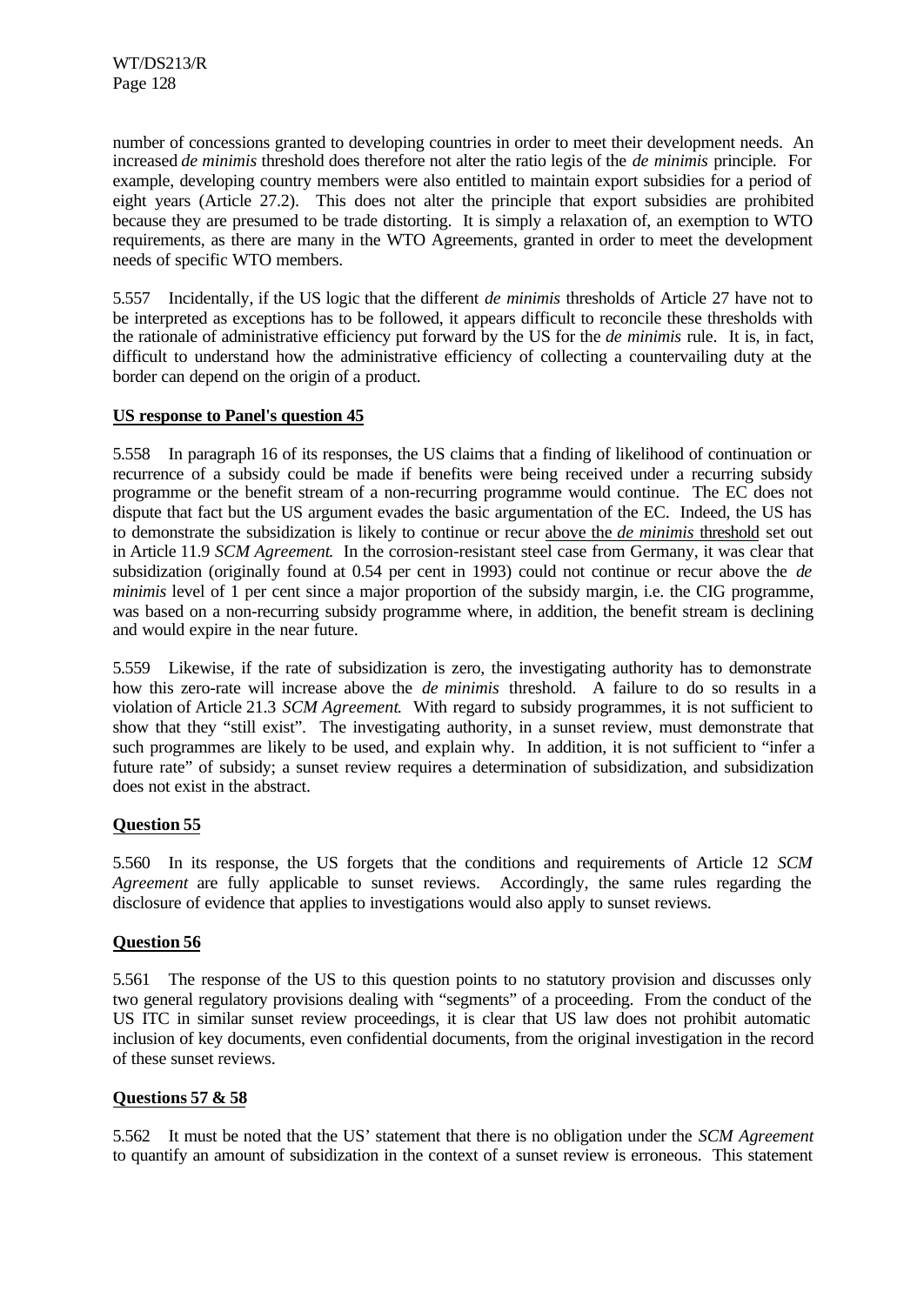is also belied by the DOC's own policy bulletin, which makes it clear that "the purpose of the net countervailable subsidy in the context of sunset reviews is to provide the Commission with a rate which represents the countervailable rate that is likely to prevail if the order is revoked or the suspended investigation is terminated." DOC Sunset Policy Bulletin at para. III B3 (Exhibit EC -15). It is contradictory for the US to put so much importance on the rates from the original investigation and claim that they are the best evidence of the conduct of foreign producers and governments but then staunchly refuse to place DOC's own calculation memoranda on the record, showing how these rates were calculated. DOC's refusal to place the calculation memoranda on the record of this case was found to be unlawful by the US Court of International Trade. AG der Dillinger Hüttenwerke v. United States, Slip Op. 02-25 at 16-18 (Exhibit EC-24). It must be remembered that, under the US legal system, this decision has the force and effect of law and must be followed by the DOC. The decision is presumed correct unless later overturned by a court of competent jurisdiction.

# **Question 59**

5.563 As previously explained by the EC, the parties to the corrosion-resistant sunset review were the legal successors to the parties in the original investigation (EC Comments to US responses after the first meeting with the Panel, at para. 45). Accordingly, there can be no dispute but that the parties to the review were authorized to request placement of the calculation memoranda from the original investigation on the record of the review. Indeed, during the sunset review, DOC never questioned the parties' authority to make their request concerning the memoranda.

# **Question 60**

5.564 The problem faced by the German Producers was not that DOC did not make the record of the sunset review available to the parties prior to the preliminary determination. The German Producers timely submitted substantial evidence showing that subsidization was not likely to continue or recur if the countervailing duty order were revoked. The German Producers also timely submitted evidence rebutting all of the claims made by the US producers.

5.565 The problem was that the preliminary determination was the first time that the DOC made any statements concerning the adequacy of this evidence. Thus, despite the fact that the German Producers submitted evidence to rebut the claims of the US producers on every point, DOC claimed that it required even more evidence to confirm the German Producers' arguments. DOC, however, then proceeded to reject all additional evidence from the German Producers or even consult its own calculation memoranda from the original investigation, claiming that such information was untimely. DOC made this claim despite the fact that it had accepted additional information from other parties. The US Court of International Trade strongly rebuked DOC for this conduct, stating that "Commerce cannot act irrationally and arbitrarily." (Dillinger v. United States, at 41).

# **Question 61**

5.566 Throughout this proceeding, the US has continually changed its rationale for refusing to make the calculation memoranda from the original investigation part of the record of the sunset review. In the final results of the sunset review, DOC stated simply that the request to make the calculation memoranda part of the record was untimely. At the beginning of this proceeding, the US stated that it was prohibited from granting the request because it could not disclose confidential information. Now the US claims that it is not a question of disclosing confidential information but one of "moving" confidential information from one segment of the proceeding to another segment without the party's consent. As stated above in the comments to question 59, the US completely ignores the fact that the parties to the sunset review were the legal successors to the parties in the original investigation. In their 1 October 1999 substantive response, the German Producers carefully explained that Thyssen Krupp Stahl AG was the legal successor to Hoesch and Thyssen and that Salzgitter AG was the legal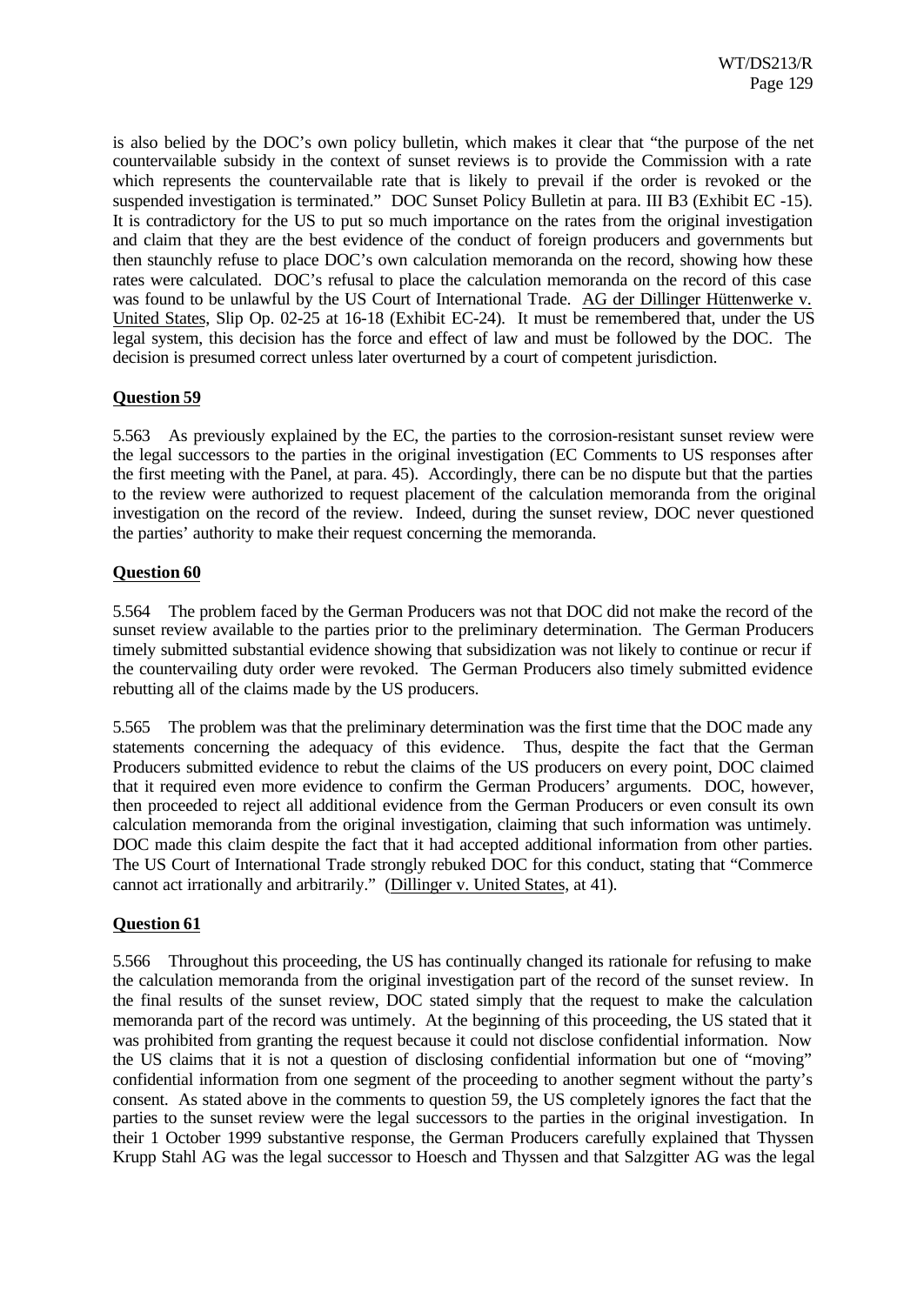l

successor to Preussag. (German Producers Substantive Response at 5 (1999), submitted as Exhibit EC-23). Thus, there could have been no confusion over the authority of the German Producers to request that the calculation memoranda be placed on the record of the sunset review.

5.567 The EC is not suggesting any "cavalier" treatment of business proprietary information as claimed by the US. The EC is merely arguing that confidential information from the original investigation that is necessary to the determination in the sunset review should have been made part of the confidential record in the sunset review. This is precisely what is done by the US ITC in its sunset review and therefore is clearly not inconsistent with US law. This procedure would also be fully consistent with Article 12.4 SCM Agreement.

R. COMMENTS OF THE UNITED STATES ON THE RESPONSES OF THE EUROPEAN COMMUNITIES TO QUESTIONS FROM THE PANEL FOLLOWING THE SECOND MEETING OF THE PANEL

5.568 The United States does not intend to comment on every response by the European Communities ("EC") to the Panel's second set of questions, particularly where the issues raised have been addressed in prior written submissions of the United States. Instead, the United States will comment briefly on those specific responses where additional points or emphasis is warranted.

5.569 At the outset, however, the United States notes the faulty assumption underlying many of the EC's arguments. In its answers, the EC discusses the SCM Agreement as if the text issued from a body of drafters that shared a common vision. In fact, the text was drafted by countries that did not agree on a lot of things. It is a *negotiated* text. As such, it simply reflects those areas where countries did manage to agree on something. For example, the negotiators agreed on a 1 per cent *de minimis* standard for investigations, but the negotiating history reveals no agreement on the theory underlying this negotiated rule. $176$ 

5.570 As the United States previously has demonstrated, if one applies customary rules of treaty interpretation, the issues in this case are fairly straightforward. In response, the EC has proposed an approach to treaty interpretation – what it alleges is "a more classic way of drafting and interpreting treaties"<sup>177</sup> – that is contradicted by numerous Appellate Body reports. The EC's approach in fact simply attempts to impute into the SCM Agreement words and obligations that are not there.

5.571 Turning now to the EC's answers to specific questions, with respect to Question 41, the EC's answer reflects a reliance on assumptions that: (1) the purpose of a sunset review is the same as that of an initial investigation; and (2) every provision of the SCM Agreement automatically should be considered applicable to every other provision. As the United States previously has demonstrated, these assumptions simply are incorrect.<sup>178</sup>

5.572 Furthermore, the EC's approach ignores the fact that where the drafters wished to have obligations set forth in one provision apply in another context, they did so expressly. *Article 21 itself illustrates this point.* Paragraph 4 of Article 21 makes the provisions of Article 12 applicable to Article 21.3 reviews. If, as the EC argues, the drafters intended that the provisions of other articles

<sup>176</sup>*See Responses of the United States of America to the Questions from the Panel Following the Second Meeting* ("*US Second Responses*"), April 2, 2002, paras. 12-13.

<sup>177</sup>*Replies of the European Communities to the second set of written questions from the Panel at the Second Substantive Meeting with the Parties* ("*EC Replies*"), 2 April 2002, page 2.

<sup>178</sup> With respect to the purpose of a sunset review, see *US First Submission*, paras. 79-81; *US Second Responses*, para. 2; and *Answers of the United States of American to Question from the European Communities*, February 21, 2002, para. 6. With respect to the EC's approach to treaty interpretation, see *Answers of the United States of America to Questions from the Panel*, February 21, 2002, paras. 19-21; and *Comments of the United States of America on the EC's Answers to Questions from the Panel*, February 28, 2002, paras. 2-4 and 10-11.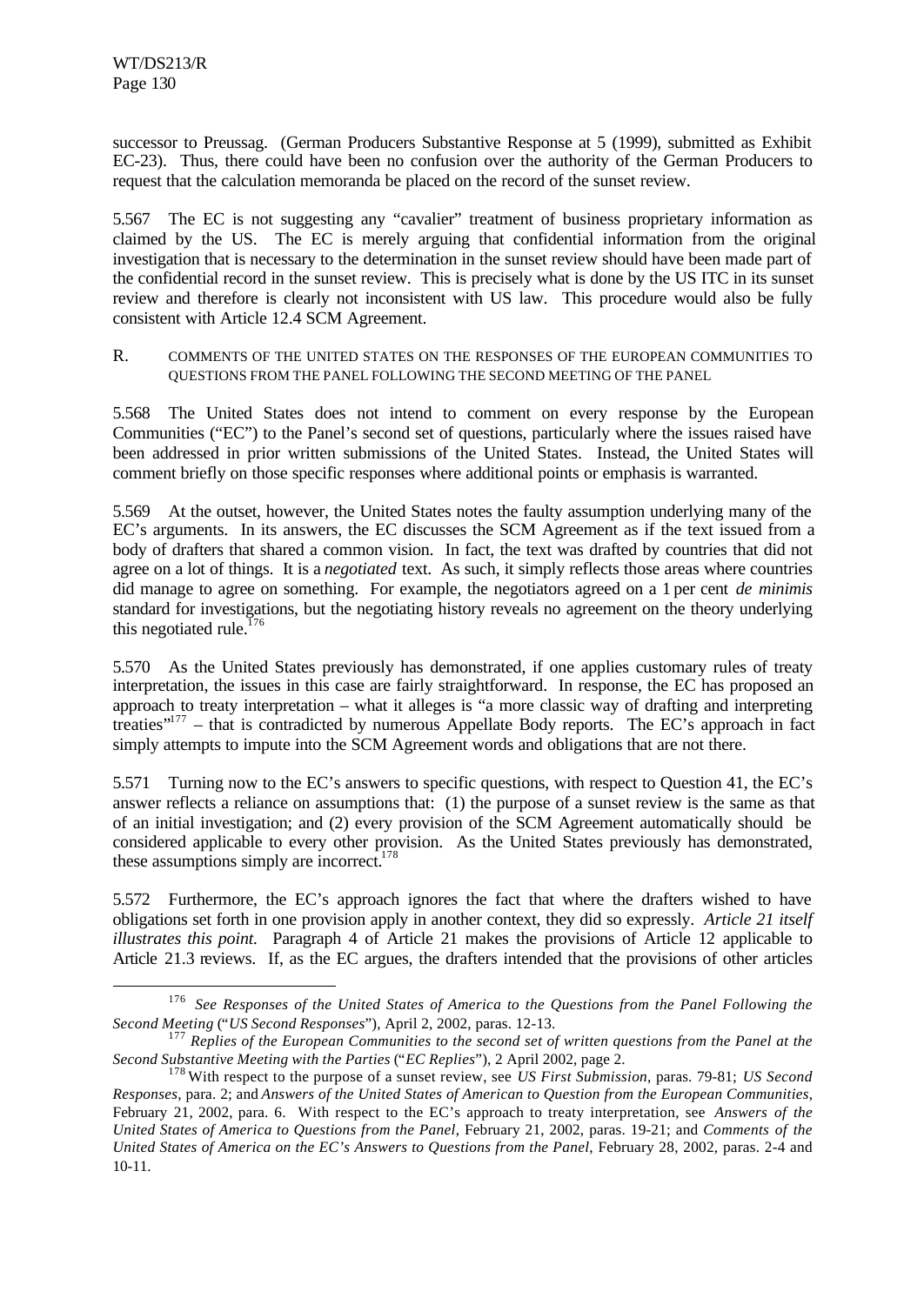apply to Article 21, why did they bother with the first sentence of Article 21.4? Under the EC approach, the first sentence becomes superfluous, an outcome which violates the principle of effectiveness of treaty interpretation. <sup>179</sup>

5.573 With respect to Question 42, the EC's assertion that it has made a "claim" with respect to an alleged shifting of the burden of proof under the US system is incorrect. In its panel request (which established the terms of reference in this proceeding), the EC's "claim" was that, under Article 21.3, the United States cannot automatically self-initiate a sunset review.<sup>180</sup> In making this claim, the EC panel request included only an *argument* that automatic initiation somehow shifted the burden of proof. Accordingly, the Panel should treat the EC's discussion of burden of proof as an *argument*, not as a separate and independent *claim*.

5.574 Moreover, as a substantive matter, the EC is wrong when it asserts that the United States imposes a burden of proof on foreign exporters and governments to demonstrate no likelihood of continued or recurring subsidization and injury.<sup>181</sup> As a matter of US administrative law, there is no burden of proof – in the sense of the ultimate burden of persuasion – imposed on either foreign exporters/governments or the US industry. Instead, the burden is on Commerce to make a determination that can withstand review by a domestic court.

5.575 With respect to the EC's answer to Question 44, the EC omits any explanation – let alone a demonstration – as to how its invocation of negotiating history is justified under the customary rules of treaty interpretation reflected in Article 32 of the *Vienna Convention*. <sup>182</sup> Nevertheless, as the United States has demonstrated, the only thing the negotiating history demonstrates is that there was *no* consensus or single reason why the drafters established a *de minimis* standard.<sup>183</sup> More importantly, however, an analysis of the text and context of Article 21.3 and the object and purpose of the SCM Agreement leads to the conclusion that the Article 11.9 *de minimis* standard does not apply to reviews under Article 21, including sunset reviews under Article 21.3.

5.576 With respect to the EC's answer to Question 49, by using the terms "presumption" and "all the more so", the EC seems to suggest that a sunset review is some sort of exceptional procedure that warrants a stricter interpretation of Article 21.3, as opposed to Article 21.2. Articles 21.2 and 21.3, however, are specific implementations of the general rule, found in Article 21.1, that a countervailing duty order shall remain in force only as long as and to the extent necessary to counteract subsidization that is causing injury. Nothing in the general rule found in Article 21.1 suggests any presumption concerning how long countervailing duties may continue to be necessary. Article 21.3 simply defines the point in time (*i.e.*, after five years) at which the authorities must do one of two things: automatically terminate the countervailing duty or take stock of the situation by conducting a review to determine whether continuation or recurrence of subsidization and injury is likely. If so, the duty may be maintained; if not, the duty must be terminated. As the Appellate Body has stated, "describing [or] characterizing a treaty provision as an 'exception' does not by itself justify a 'stricter'

<sup>179</sup>*See*, *e.g.*, *United States - Standards for Reformulated and Conventional Gasoline*, WT/DS2/AB/R, Report of the Appellate Body adopted 20 May 1996, page 23 ("[I]nterpretation must give meaning and effect to all the terms of a treaty.").

 $180$  WT/DS213/3 (10 August 2001).

<sup>181</sup>*EC Replies*, page 3.

<sup>&</sup>lt;sup>182</sup> As discussed in the *US Second Responses*, para. 8, Article 32 permits recourse to supplementary means of interpretation to confirm the meaning resulting from the application of Article 31, or to determine the meaning when the interpretation according to Article 31: (a) leaves the meaning ambiguous or obscure; or (b) leads to a result which is manifestly absurd or unreasonable. *See also US Second Responses*, paras. 9-10.

<sup>183</sup>*US Second Responses*, paras. 12-13.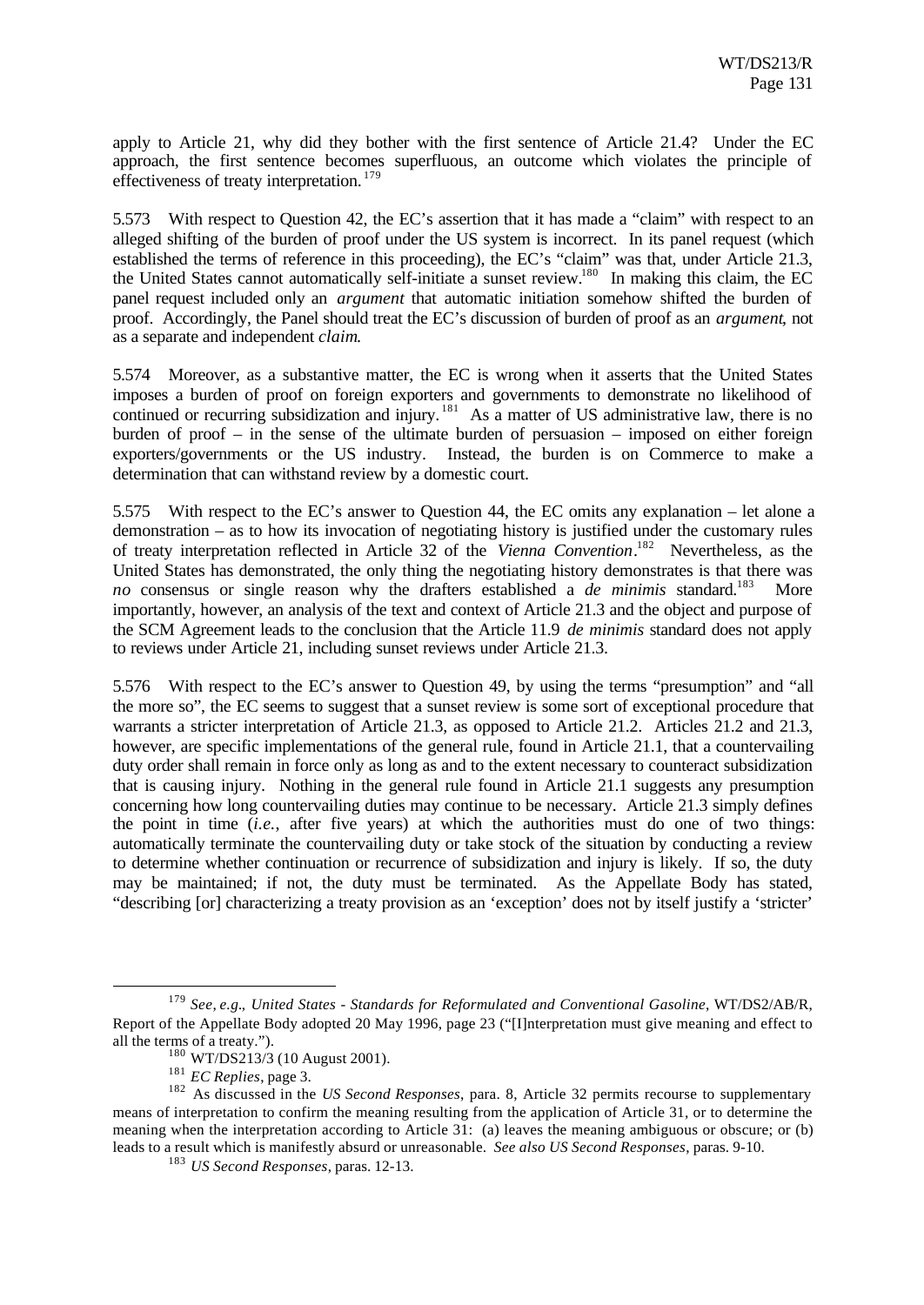or 'narrower' interpretation of that provision than would be warranted by . . . applying the normal rules of treaty interpretation."<sup>184</sup>

5.577 In its answers to Questions 50-54, the EC asserts new claims that were not included in its panel request. Because these claims were not included in the Panel's terms of reference, the Panel should dismiss them.

5.578 With respect to Question 50, the EC's asserts that it has made a "claim" that there can never be "injurious subsidization" as a result of a subsidy rate below1 per cent. This is incorrect. There is no mention of "injury" or "injurious subsidization" in the EC's panel request. Rather, the EC's claim in its panel request was that the Article 11.9 *de minimis* standard for investigations applies also in sunset reviews. Thus, the EC's new claim with respect to non-injurious subsidization is not within the Panel's terms of reference, but instead is at most an argument in support of the EC's claim.

5.579 Furthermore, as the United States has demonstrated in prior submissions, nothing in the text of Article 11.9 or 21.3 requires the application of the Article 11.9 one per cent *de minimis* standard in Article 21.3 sunset reviews, or any other type of review. Finally, the provision of a *de minimis* standard in Article 11.9 is not reflective of the EC's theory that subsidization below one per cent is non-injurious. Rather, the *de minimis* standard for investigations under Article 11 is a creature of negotiation. <sup>185</sup>

5.580 With respect to Question 51, the EC now asserts that it has made a "claim" that US law as such violates the SCM Agreement in respect of the obligation to "determine" the likelihood of continuation or recurrence of subsidization. The EC now argues that US law is equivalent to a "web of provisions (basic law, regulations and guidelines)" which allegedly violate the obligations of the SCM Agreement.

5.581 It is impossible to read the EC's panel request as articulating this type of claim. In its panel request, the EC essentially challenged three things: (1) the US system of automatic self-initiated sunset reviews, as such; (2) the US failure to apply a 1 per cent *de minimis* standard in sunset reviews, as such; and (3) Commerce's application of the principles described in (1) and (2) in the sunset review on corrosion-resistant steel from Germany. The EC's new claims concerning the definition of "determine" and the issue of "injurious subsidization" are simply not within the terms of reference of this dispute.

5.582 With respect to Question 52, the EC now alleges that by not making certain documents part of the record of the sunset review, Commerce violated various provisions of Article 12 of the SCM Agreement. However, Article 12 is nowhere mentioned in the EC's panel request, nor does the panel request refer to the alleged inadequacy of the record of Commerce's sunset review. Thus, once again, the EC appears to be advancing claims that are not within the Panel's terms of reference. Accordingly, the Panel should dismiss these new and improper claims.

5.583 In any event, the EC's statement that the USITC is "subject to the same procedures regarding the treatment of business proprietary information as the US DOC" is patently false. Commerce and the USITC each have practices and regulations which govern the collection, protection, and use of business proprietary information. There are significant differences between Commerce and USITC practices and regulations. One of those differences is that the USITC automatically makes certain

<sup>184</sup>*European Communities - Measures Concerning Meat and Meat Products (Hormones)*, WT/DS26/AB/R, WT/DS48/AB/R, Report of the Appellate Body adopted 13 February 1998, para. 104.

<sup>185</sup>*US Second Responses*, paras. 12-13.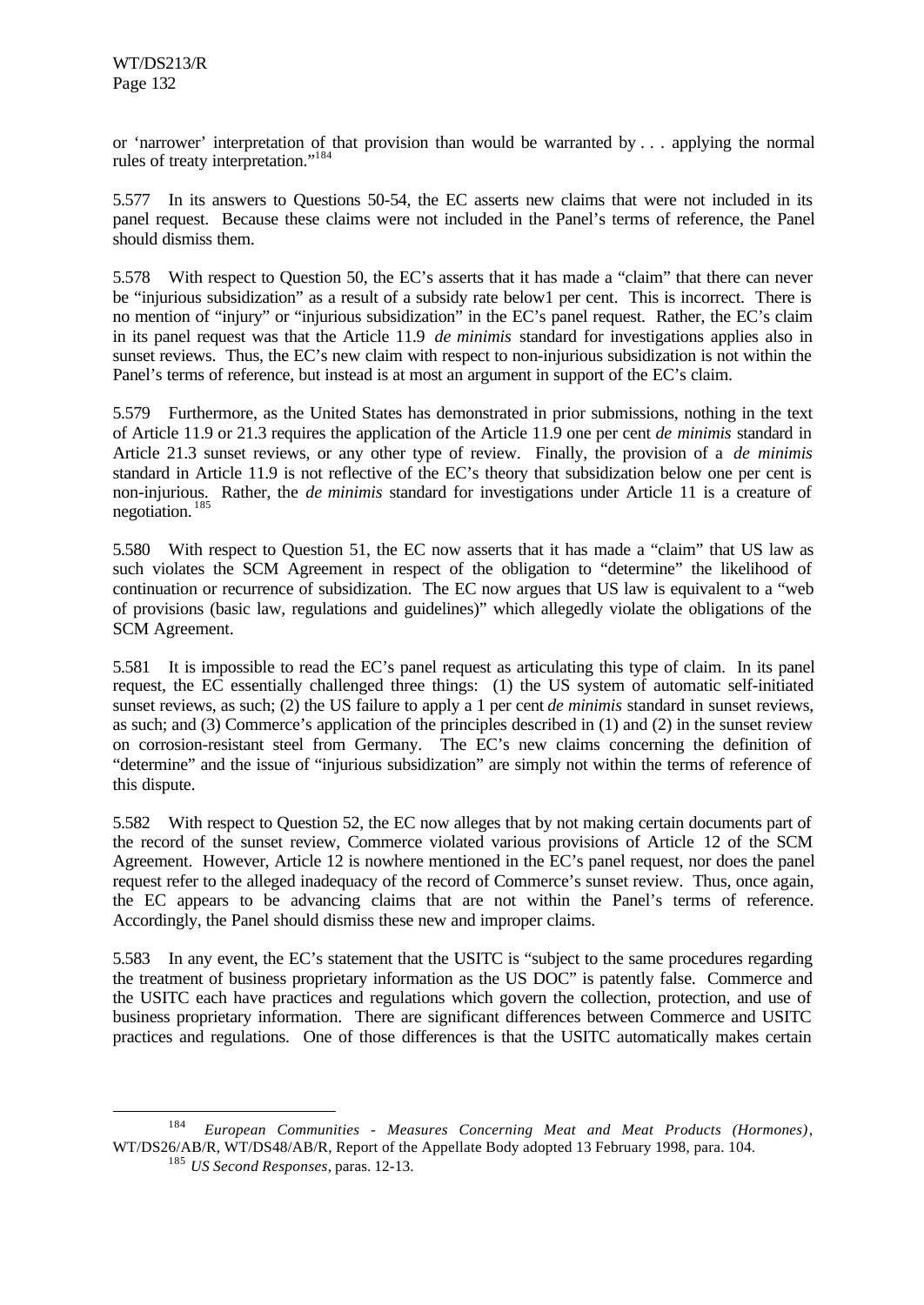parts of the record of the original investigation part of the record of the sunset review;<sup>186</sup> Commerce, by regulation, can not and does not automatically do the same. The EC is well aware of the fact that Commerce and the USITC have distinct roles in the United States' conduct of sunset reviews and that the two agencies have distinct sets of practices and regulations on this issue in particular.

5.584 In its response to Question 53, the EC appears to advance a new claim that US law violates the SCM Agreement because it provides too much discretion to Commerce in making a sunset determination, thereby allegedly eliminating "legal security and predictability" in the review "to the detriment of foreign exporters and international trade." It is not entirely clear from the EC answer which provisions of the SCM Agreement allegedly have been violated by the existence of "too much discretion", but the Panel need not concern itself with the lack of precision in the EC's answer. Here, too, the Panel should dismiss the EC's claim, because the claim was not included in the EC's panel request.

5.585 Nevertheless, the United States notes that it has statutory provisions (sections 751(c) and 752 of the Tariff Act) governing sunset reviews which provide the basic legal and procedural requirements for the conduct of a sunset review. In addition, Commerce has promulgated regulatory provisions (*e.g.*, portions of sections 351.102, 351.104, 351.218, 351.221-222, 351.308-310), primarily procedural in nature, to formalize the sunset review process and provide guidance for effective participation in sunset reviews. Commerce also has issued its *Sunset Policy Bulletin* which outlines the methodology Commerce will employ in making its sunset determination. These provisions provide parties with all the information on the procedural and substantive requirements necessary to participate meaningfully in a sunset review.

5.586 By contrast, the EC provides extremely limited guidance under its own system with respect to the conduct of sunset reviews. As explained in its answer to Panel Question 48, the EC has promulgated a Council Regulation which governs sunset reviews (Exhibit EC-26). This regulation does little more than mirror Article 21. The EC then admits that it has "no other regulatory or administrative texts or guidelines concerning the conduct of countervailing duty expiry reviews" and cites a single sunset review to illustrate the EC's "practice" in sunset reviews. Thus, while the United States provides expansive guidance on its conduct of sunset reviews, through statutory, regulatory and policy provisions, the EC provides no guidance beyond the limited language of the Council Regulation and the single instance where the EC has made a final countervailing duty sunset determination. Therefore, it would seem that if, *arguendo*, the EC's assertions regarding the US system were correct (and within the Panel's terms of reference), it must follow automatically that the EC system also violates the SCM Agreement. Also in violation would be those Members who have chosen to implement their obligations by simply incorporating the SCM Agreement into their domestic law.

5.587 In its response to Question 53, the EC also asserts that the "flexibility and plasticity" of US law eliminates security and predictability in the interpretation and application of that law, and thereby violates the SCM Agreement. Again, however, the EC is reading words into the text of the SCM Agreement that are not there. The EC apparently is confusing the language in Article 3.2 of the DSU, which is a narrative statement that the WTO *dispute settlement system* is a central element in providing security and predictability to the multilateral trading system, with some obligation on *Members* to provide security and predictability in international trade through their measures. Of course, there is no such vague obligation in the WTO.

<sup>186</sup>*See* USITC's *Notice of Proposed Amendments to Rules of Practice and Procedure*, 62 FR 55185, 55190 (October 23, 1997) ; and USITC's *Rules of Practice and Procedure*, 63 FR 30599, 30606 (June 5, 1998) (final rulemaking) ("[T]he material from the record of the original investigation that the Commission will release to the parties will include the Commission opinion(s) in the original investigation and staff reports and non-privileged memoranda, where available.").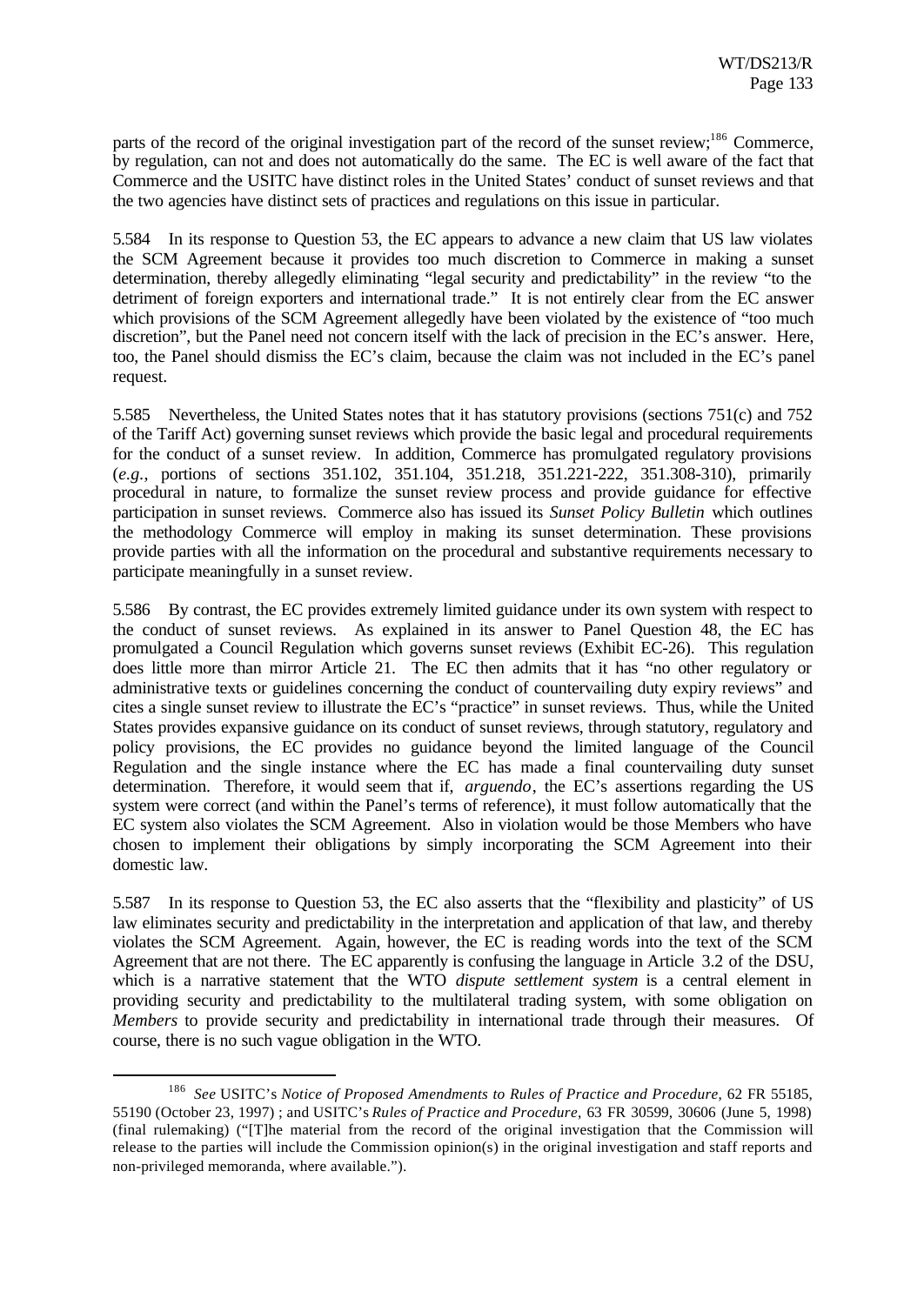5.588 Finally, with respect to Question 54, the EC states that it is alleging violations of various provisions of Article 12 of the SCM Agreement relating to what it describes as "due process and rights of defense requirements". Of course, in its panel request, the EC does not reference Article 12 at all (let alone any particular paragraph of Article 12) or the fact pattern which the EC believes gives rise to a violation of Article 12 (allegedly short deadlines for submissions). While the EC's panel request does mention Article 21, the only reference to particular paragraphs of Article 21 are to paragraphs 1 and 3.

5.589 This new claim comes nowhere close to satisfying the standards of Article 6.2 of the DSU, which requires that panel requests "identify the specific measures at issue and provide a brief summary of the legal basis of the complaint sufficient to present the problem clearly." No objective person could read the EC's panel request and discern that the EC had a problem concerning the deadline for submissions in Commerce sunset reviews. Accordingly, the Panel should dismiss this new EC claim.

# **VI. ARGUMENTS OF THE THIRD PARTIES**

6.1 The arguments presented by the third parties – Japan and Norway – in their written submissions and oral statements are reflected below.

A. THIRD-PARTY SUBMISSION OF JAPAN

# **1. Introduction**

6.2 The WTO Agreement, in particular the Agreement on Subsidies and Countervailing Measures (hereinafter referred to as "the SCM Agreement"), permits the use of countervailing duty measures, to offset prohibited subsidies only under strict conditions. A Member must adhere strictly to the rules of the SCM Agreement when initiating a countervailing duty investigation or a sunset review of a previous investigation. The Government of Japan (hereinafter "Japan") has increasingly become concerned with how the United States (hereinafter "US"), and particularly the US Department of Commerce (hereinafter "DOC"), has conducted sunset reviews pursuant to its interpretation and application of the SCM Agreement.

6.3 The Government of Japan supports the European Communities' (hereinafter "EC") position in this case. Japan believes the proper interpretation of the SCM Agreement has broader implications for the WTO Agreements as a whole. The facts of this case illustrate the extent to which the DOC will go to maintain import restrictions under Title VII of the Tariff Act of 1930 (hereinafter "Title VII") that are directly contrary to US obligations under the SCM Agreement.

6.4 We believe the EC submission appropriately summarizes the key facts of this case. Before turning to our analysis of the legal issues in this case, we simply wish to note the rather extreme facts in this case. Continuing a CVD order at the level of 0.54 per cent -- an order that never would have been imposed under the standards of the SCM Agreement - shows just how extreme the US has been in continuing orders regardless of the circumstances.

# **2. Article 21.3 of the SCM Agreement**

- (a) The Proper Scope of Article 21 of the SCM Agreement
- *(i) The provisions of Article 21 of the SCM Agreement must be read as an integrated part of the entire SCM Agreement*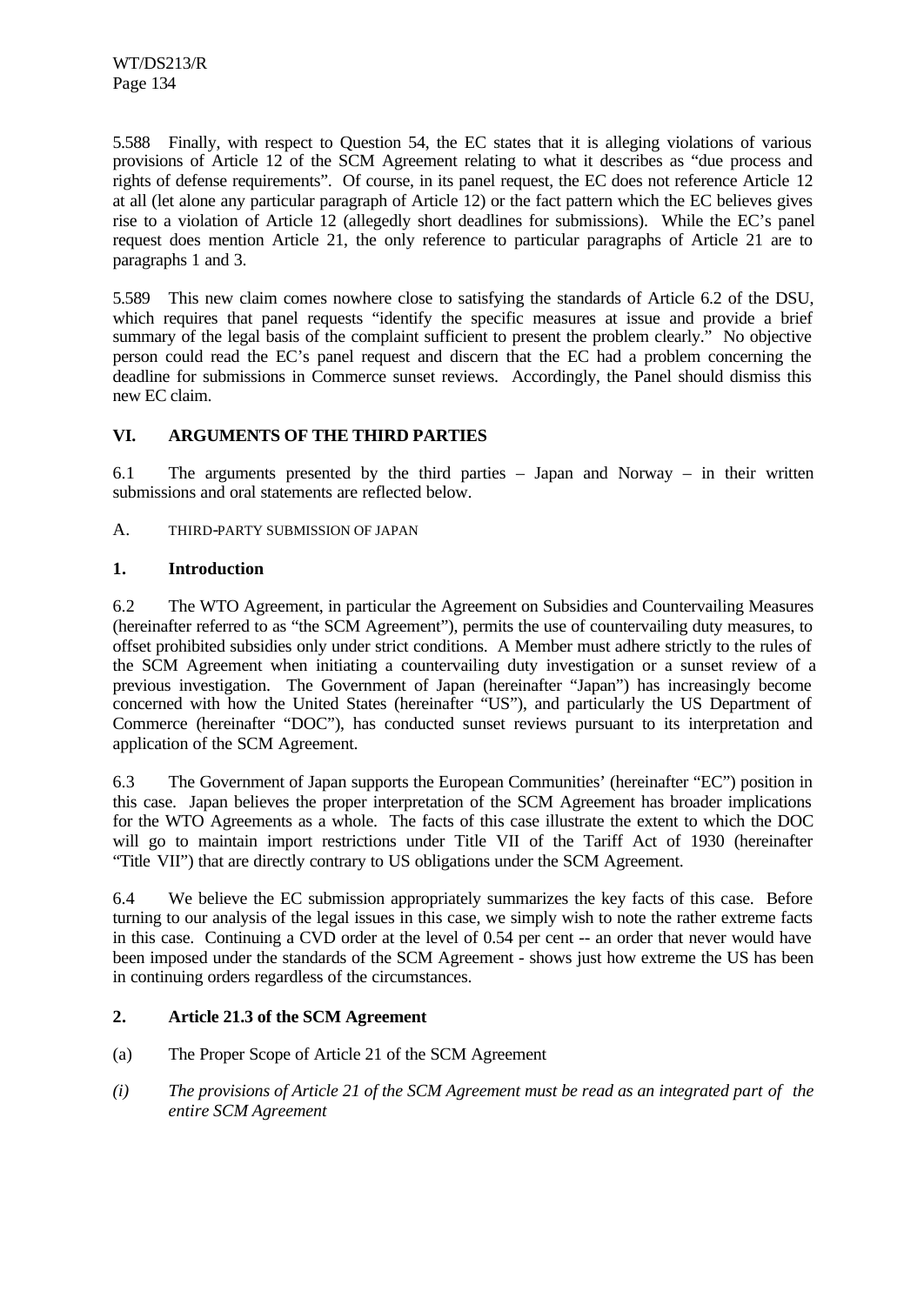6.5 Article 31 of the *Vienna Convention on the Law of Treaties* ("*Vienna Convention*") provides that the words of a treaty must form the starting point for the process of interpretation. In this regard, words must be interpreted according to their "ordinary meaning" taking into account their "context"  $(i.e., other provisions of the treaty)$  and the "object and purpose" of the agreement<sup>187</sup>. Although recourse to a treaty's object and purpose is permissible, it may not override the clear meaning of the text. As the Appellate Body in the *Japan Taxes* case recognized, a "treaty's 'object and purpose' is to be referred to in determining the meaning of the 'terms of the treaty' and not as an independent basis for interpretation".<sup>188</sup> All the provisions of the SCM Agreement must be given their ordinary meaning taking into account the context and purpose of the provision.

### *(ii) Article 21.3 of the SCM Agreement expressly requires the termination of the CVD duty after five years*

6.6 The provisions of Article 21.3 of the SCM Agreement create a specific obligations that a countervailing duty ("CVD") order must be terminated five years after the date of its imposition. The Article states:

Notwithstanding the provisions of paragraphs 1 and 2, any definitive countervailing duty **shall** be terminated on a date not later than five years from its imposition . . . , *unless* the authorities *determine*, in a review … that the expiry of the duty would be likely to lead to continuation or recurrence of subsidization. <sup>[89</sup>]

6.7 This language stands for the proposition that termination of countervailing duties after five years is the rule, not the exception. First, the verb "shall" signals that termination is an obligation. Second, the term "[n]otwithstanding the provisions of paragraphs 1 and 2" sets forth that a CVD order shall be terminated even though continuation of the order would be justified under Articles 21.1 or 21.2. Finally, the ordinary meaning of the term "unless" means that the continuation of an CVD order is an exception of the general rule that a definitive countervailing duty must be terminated.

### *(iii) Article 21.3 requires that the administering authority must have sufficient evidence to initiate a sunset review before determining whether to continue the order*

6.8 The language in Article 21.3 sets forth evidentiary standards that the administering authority must follow to initiate a sunset review. Article 21.3 also obliges the administering authority to establish with positive evidence that subsidization will continue or recur in the absence of the order. The mere possibility of continuation or recurrence of subsidization is not enough.

6.9 The EC correctly states that the self-initiation of sunset reviews requires sufficient evidence of the continuation or recurrence of subsidization. 190

6.10 In addition to arguments made by the EC, Articles 22.1, 22.7, and 11.6 further clarify the point that Article 21 requires the authorities to satisfy themselves that sufficient evidence exists to self-initiate an investigation. Article 22.1 provides that, "[w]hen the authorities are satisfied that there is *sufficient evidence* to justify the initiation of an investigation pursuant to *Article 11*, the … interested parties … shall be notified and a public notice shall be given." (emphasis added)

<sup>187</sup> *See, e.g., Competence of the General Assembly for the Admission of a State to the United Nations (Second Admissions Case)*, [1950], ICJ Rep., at 8 ("The Court considers it necessary to say that the first duty of a tribunal which is called upon to interpret and apply the provisions of a treaty, is to endeavour to give effect to them in their natural and ordinary meaning in the context in which they are occur.")

<sup>188</sup> *Appellate Body Report, Japan – Taxes on Alcoholic Beverages*, WT/DS8/AB/R, WT/DS10/AB/R, WT/DS11/AB/R, at 10 (1 November 1996).

<sup>&</sup>lt;sup>189</sup> Agreement on Subsidies and Countervailing Measures, Art. 21.3 (emphasis added).

<sup>&</sup>lt;sup>190</sup> See EC Submission, at para 65.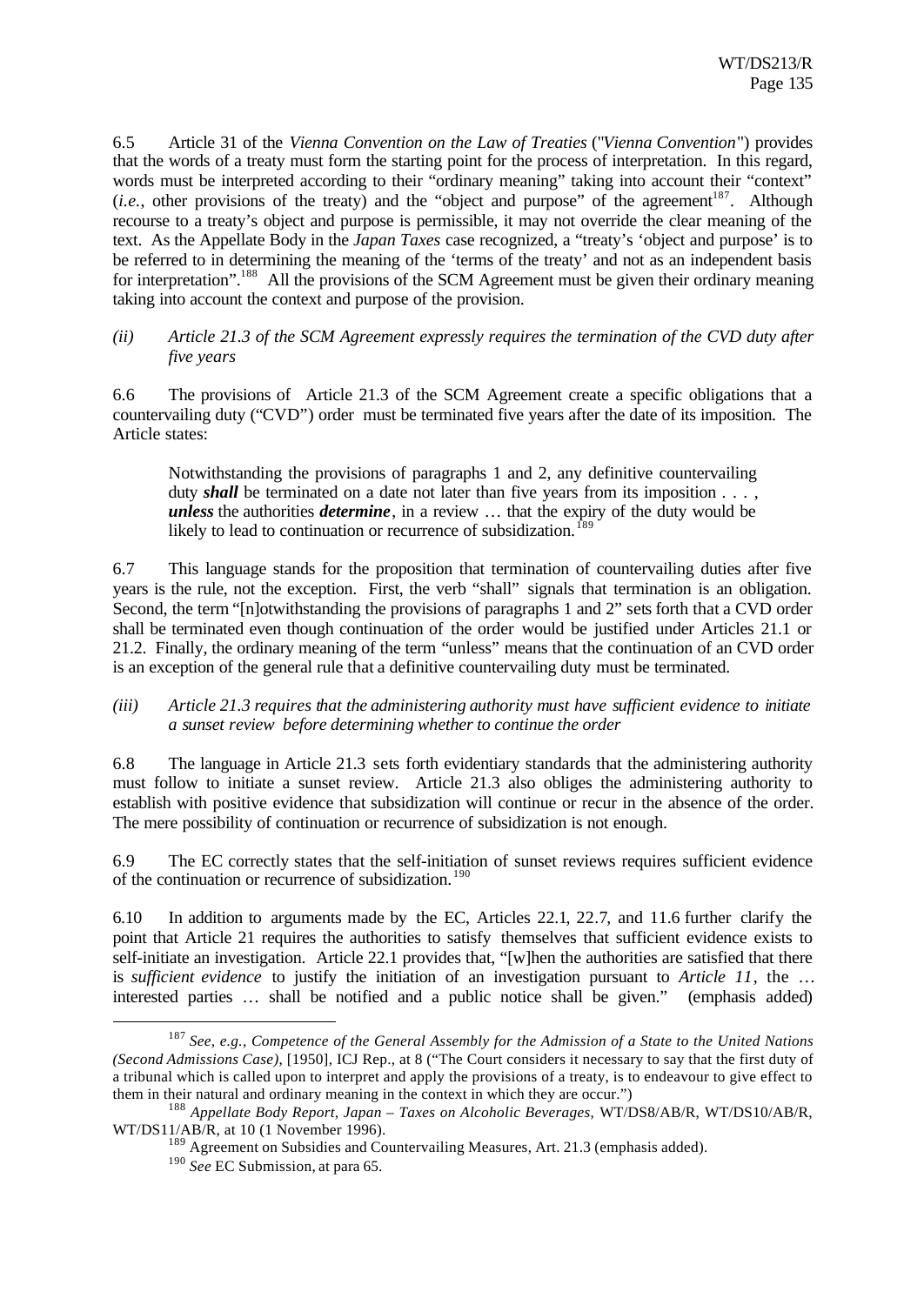l

Article 22.7 provides that Article 22.1 "apply *mutatis mutandis* to the initiation and completion of reviews pursuant to Article 21". Thus, Article 22.1 obliges the authorities to give notice when initiating a sunset review. The Article further obliges the authorities to have sufficient evidence to justify the initiation of the sunset review pursuant to Article 11.

6.11 Paragraph 6 of Article 11 provides that the authorities "shall proceed only if they have sufficient evidence of the existence of a subsidy, injury and causal link . . . to justify the initiation of an investigation". By operation of Article 22.1 and 22.7, therefore, the authorities are required to have sufficient evidence to self-initiate a sunset review under Article 21.3.

6.12 In addition to the "sufficient evidence" requirement to initiate sunset reviews, Article 21.3 further requires the authorities to have "positive evidence" on a prospective basis to warrant continuing a CVD order.

6.13 Article 21.3 requires the authorities to "determine" that the expiry of a CVD order would be likely to lead to continuation or recurrence of subsidization in the absence of the order. The plain and ordinary meaning of "determine" is to establish, or ascertain definitely.<sup>191</sup> The plain meaning of "determine" thus requires the authorities to make a new analysis, not simply repeat stale conclusions.

6.14 Previous Appellate Body and Panel decisions instruct that a determination of continued or recurrent subsidization must be based on positive evidence. In the context of Article 11.2 of the Anti-Dumping Agreement, the Panel in *United States - DRAMs*,<sup>192</sup> determined that "the continued imposition must, in our view, be essentially dependent on, and therefore assignable to, a foundation of positive evidence".<sup>193</sup> Since both Article 11.2 and 11.3 of AD Agreement require the determination of necessity to continue an anti-dumping duty, the rationale in *DRAMs* also applies to Article 11.3 of AD Agreement. The rationale in *DRAMs* applies with equal force to the SCM Agreement because the language in Article 11 of the AD Agreement is nearly identical to the language in Article 21 in the SCM Agreement. Further, Vienna Convention Article 31 requires that these Articles must be given the same meaning because the object and purpose of both articles is the same.<sup>194</sup>

6.15 The Appellant Body in *United States -- Leaded Bars* confirmed this textual interpretation where it found that, "in order to establish the continued need for countervailing duties, an investigating authority will have to make a finding on subsidization, i.e. whether or not the subsidy continues to exist".<sup>195</sup> The Appellant Body's finding therefore, lends further support to the interpretation in the *DRAM* panel.

6.16 Article 21.3 requires that the positive evidence of subsidization must be prospective, while current subsidization may be relevant. The panel in *DRAMs* found that the authorities need to

<sup>191</sup> *See American Heritage Dictionary*, at 235 (3rd ed. 1994).

<sup>192</sup> *See Panel Report, United States - Anti-dumping Duty on Dynamic Random Access Memory Semiconductors (DRAMS) of one Megabit or Above from Korea*, ("United States -- DRAMs"), WT/DS99/R, at para. 6.40 (29 Jan. 1999) (finding that Article 11.1 of the AD Agreement contains a general rule that antidumping duties shall remain in force only as long as and to the extent necessary to counteract dumping which is causing injury; this the general rule is implemented through Article 11.2 (and Article 11.3)).

<sup>193</sup> *See id*. at para. 6.42 ("In other words, the need for the continued imposition of the duty must be demonstrable on the basis of the evidence adduced.").

<sup>194</sup> This fundamental principle was recognized by the Dispute Settlement Panel in *United States - DRAMs. See United States - DRAMS*, WT/DS99/R, at para. 4.65 -- 4.67 (29 Jan. 1999) (citing the Vienna Convention on the Law of Treaties, art. 31.2 (23 May 1969)).

<sup>195</sup> *Appellate Body Report, United States - Imposition of Countervailing Duties on Certain Hot-Rolled Lead and Bismuth Carbon Steel Products Originating in the United Kingdom*, ("United States -- Leaded Bars") WT/DS138/AB/R, at para. 54 (7 June 2000) (finding that the US, in an administrative review regarding a nonrecurring subsidy allocated over time, should have made a finding on subsidization).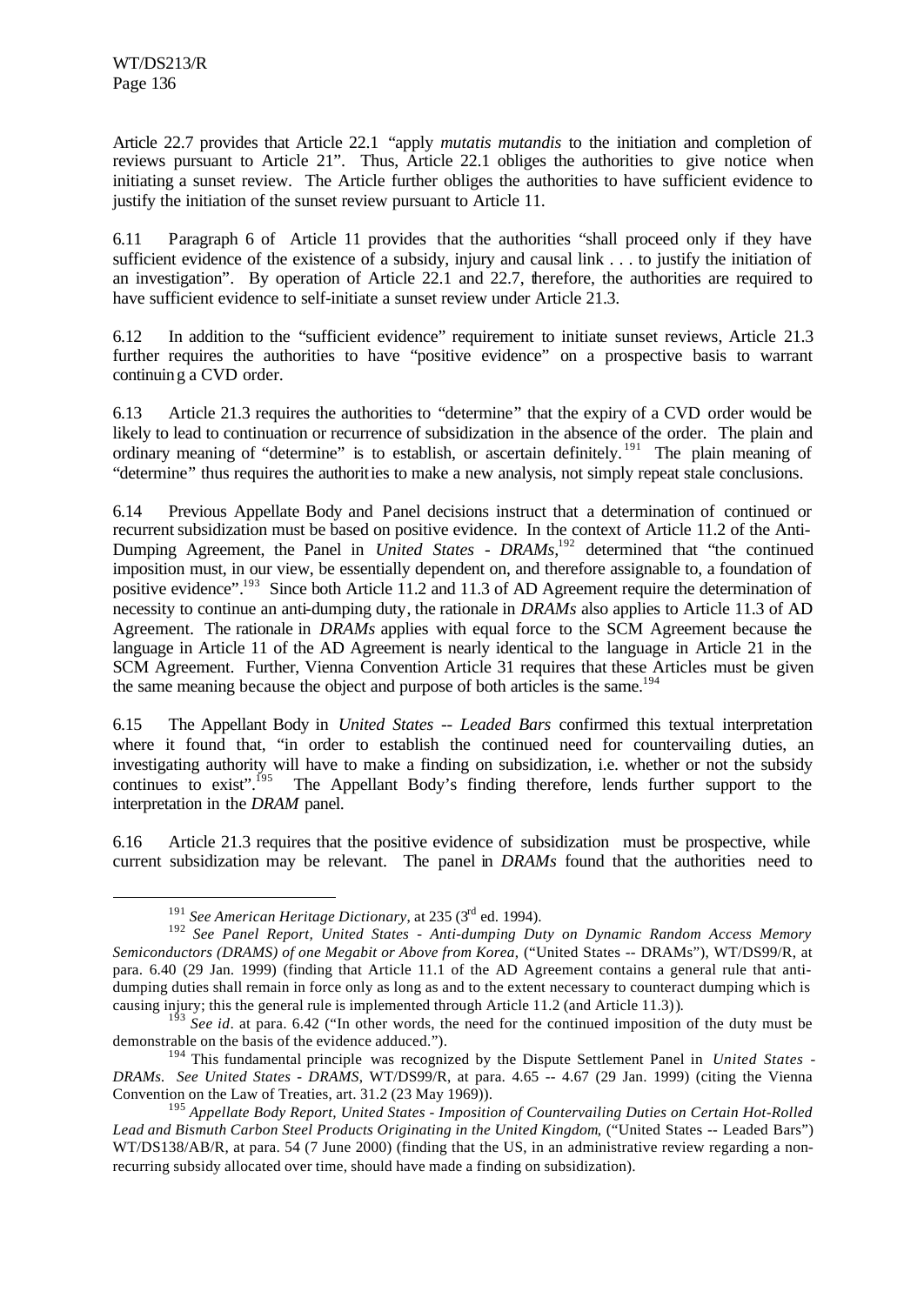establish "a status regarding the prospects of dumping"<sup>196</sup> in determining likely to continue or recur.<sup>197</sup> The Panel in *DRAMs* also noted that "there is nothing in the text of Article 11.2 of the AD Agreement that explicitly limits a Member to a 'present' analysis, and forecloses a prospective analysis".<sup>198</sup> Thus, the potential subsidization and the current CVD order are relevant to the determination in the sunset review.

6.17 In sum, Article 21.3 obliges the authorities to have sufficient evidence to initiate a sunset review. It also obliges the authorities to base their determination on positive evidence illustrating the likelihood of future subsidization. Indeed, the very purpose of a sunset review is to examine whether an injurious subsidy will continue for the next five years. The only proper way for the administering authority to determine whether or not subsidization will continue is to undertake a prospective analysis.

(b) Automatic Initiation by DOC of a Sunset Review Violates Article 21.3 of the SCM Agreement

6.18 The US statute and DOC practice of automatic initiation of sunset reviews is contrary to US obligations under the SCM Agreement.

6.19 Both the US. statute and DOC's practices mandate automatic initiation of a sunset review five years after imposition of the original order. Section 751(c)(2) of the Tariff Act of 1930 (hereinafter "the Act") mandates that DOC publish a "notice of initiation" in the Federal Register no later than 30 days before the fifth anniversary of the CVD order's publication. <sup>199</sup> DOC's regulations contain the identical obligation.<sup>200</sup> Section 351.218(c)(1) of DOC's regulations provides that, "no later than 30 days before the fifth anniversary date of an order … the Secretary will publish a notice of initiation of a sunset review (see section  $751(c)(2)$ ." Finally, DOC published the initiation schedule of up coming sunset reviews based solely on the date of the original order.<sup>201</sup> DOC in fact initiated this case five years from the date of the imposition of the original order.<sup>202</sup> DOC has never showed sufficient evidence to initiate a sunset review. In fact, DOC initiates all sunset reviews without any evidence to justify initiation. The United States admitted as much in their 15 January submission.<sup>203</sup>

6.20 As we discuss above, however, the authorities must have sufficient evidence to justify the initiation of sunset reviews. The automatic initiation by the United States of sunset reviews thus does not satisfy the sufficient evidence requirement under Article 21.3.

<sup>196</sup> *Id*. at para 6.28

<sup>&</sup>lt;sup>197</sup> As discussed above, the decision regarding ADA Article 11.2 is applicable to Article 11.3 of AD Agreement, and Article 21.3 of SCM Agreement.

<sup>198</sup> *Id*. at para. 6.29.

 $199$  19 U.S.C. § 1675(c)(1).

 $200$  19 C.F.R. § 351.218(c)(1).

<sup>201</sup> *See* 19 C.F.R. §351, Annex VIII-A-B-C; *see also Transition Orders; Final Schedule and Grouping of Five-Year Reviews, 63 Fed. Reg. 29372, 29380 (29 May 1998) ("Sunset Initiation Schedule"); Sunset Reviews - Upcoming Deadlines by Initiation Month*, *available at* www.ita.doc.gov/ia/ suncase.nsf/aeab85e5a579ee7a852568950050843d!OpenView (visited 17 January 2002).

<sup>202</sup> *Compare Countervailing Duty Order and Amendment to Final Determination of Certain Corrosion-Resistant Carbon Steel Flat Products from Germany*, 58 Fed. Reg. 43756 (17 Aug. 1993), *with Notice of Initiation of Five-Year ("Sunset") Reviews of Antidumping and Countervailing Duty Orders or Investigations of Carbon Steel Plates and Flat Products*, 64 Fed Reg. 47767 (1 Sep. 1999).

 $^{203}$  United States - Countervailing Duties on Certain Corrosion-Resistant Carbon Steel Flat Products From Germany, First Written Submission of the United States of America, WTDS213, at para. 7 (15 January 2002).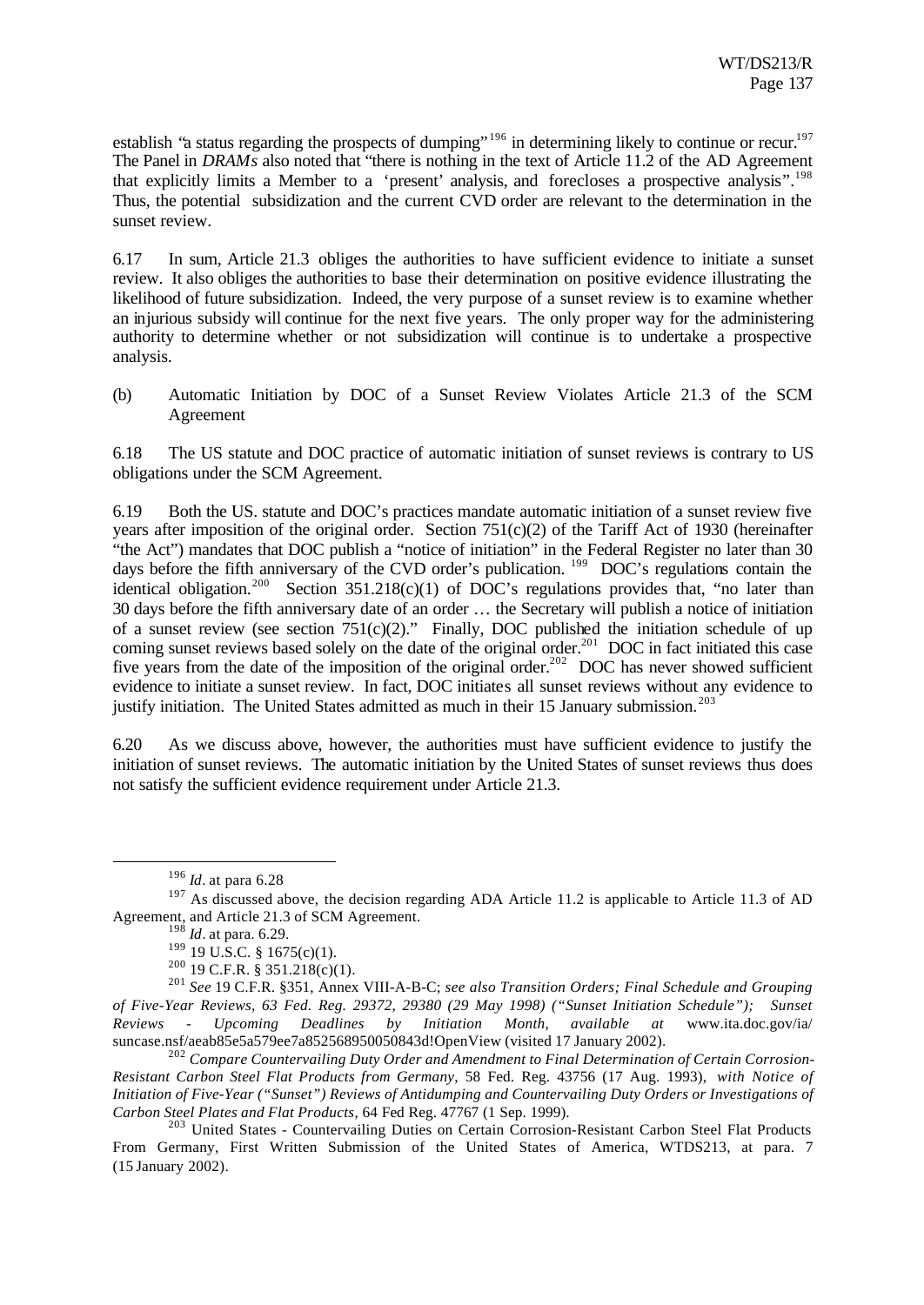6.21 Japan believes that the Panel should find the US statute, regulations, and practices to be inconsistent with the SCM Agreement.

(c) Failure to "Determine" the Likelihood of Continued Subsidization Based on Positive Evidence of Current and Prospective Subsidization Violates Article 21.3 of the SCM Agreement

6.22 The US determination of likelihood of continuation or recurrence of dumping is inconsistent with Article 21.3.

6.23 As discussed above, Article 21.3 requires the determination be based on a prospective analysis, with the presumption being termination of the duty. Also as discussed above, the obligations of Article 21.3 requires positive evidence to make the determination to continue CVD orders.

6.24 The US rules and practices do not satisfy these requirements. The SAA specifically states that:

Commerce normally will select … net countervailable subsidies determined in the original investigation or in a prior review .… Commerce normally will select the rate from the investigation, because that is the only calculated rate that reflects the behaviour or the exporters and foreign governments without the discipline of an order or suspension agreement in place.<sup>204</sup>

6.25 The United States admits, in its 15 January submission, that it based the sunset review determination in question on the CVD finding in the original investigation.

6.26 The SAA language and the United States' admission of its own practice are not based on positive evidence of continued or future subsidization as required by Article 21.3, as discussed above. Japan thus submits that the use of the out-dated information, instead of current or prospective CVD rates, is inconsistent with Article 21.3.

(d) The US d*e minimis* standard applied in Sunset Review is inconsistent with the SCM Agreement

6.27 Contrary to the US argument, the proper *de minimis* standard for the sunset review is 1 per cent *ad valorem* as provided in Article 11.9. The United States' application of the 0.5 per cent *de minimis* standard to the sunset review is inconsistent with the SCM Agreement.

*(i) The US statute provides for two different de minimis standards: 1 per cent in an original investigation and 0.5 per cent in a sunset review*

6.28 Section 703(b)(4)(a) of the Trade Act of 1930 states that in the original investigation US authorities shall regard a CVD rate of less than 1 per cent as *de minimis*. 205 The statute is silent, however, on the *de minimis* standard applicable to sunset reviews. The DOC regulations provide that a *de minimis* rate of less than 0.5 per cent ad valorem shall apply to sunset reviews.<sup>206</sup> The

<sup>204</sup> Statement of Administrative Action, at 890.

<sup>205</sup> *See* 19 U.S.C. § 1671b(b)(4)(A) "In making a determination under this subsection, the administering authority shall disregard any de minimis countervailable subsidy. [A] countervailable subsidy is de minimis if the administering authority determines that the aggregate of the net countervailable subsidies is less than 1 percent ad valorem or the equivalent specific rate for the subject merchandise." *Id.*

<sup>&</sup>lt;sup>206</sup> 19 C.F.R. § 351.106(c)(1) ("In making any determination other than a preliminary or final antidumping or countervailing duty determination in an investigation …, the Secretary will treat as de minimis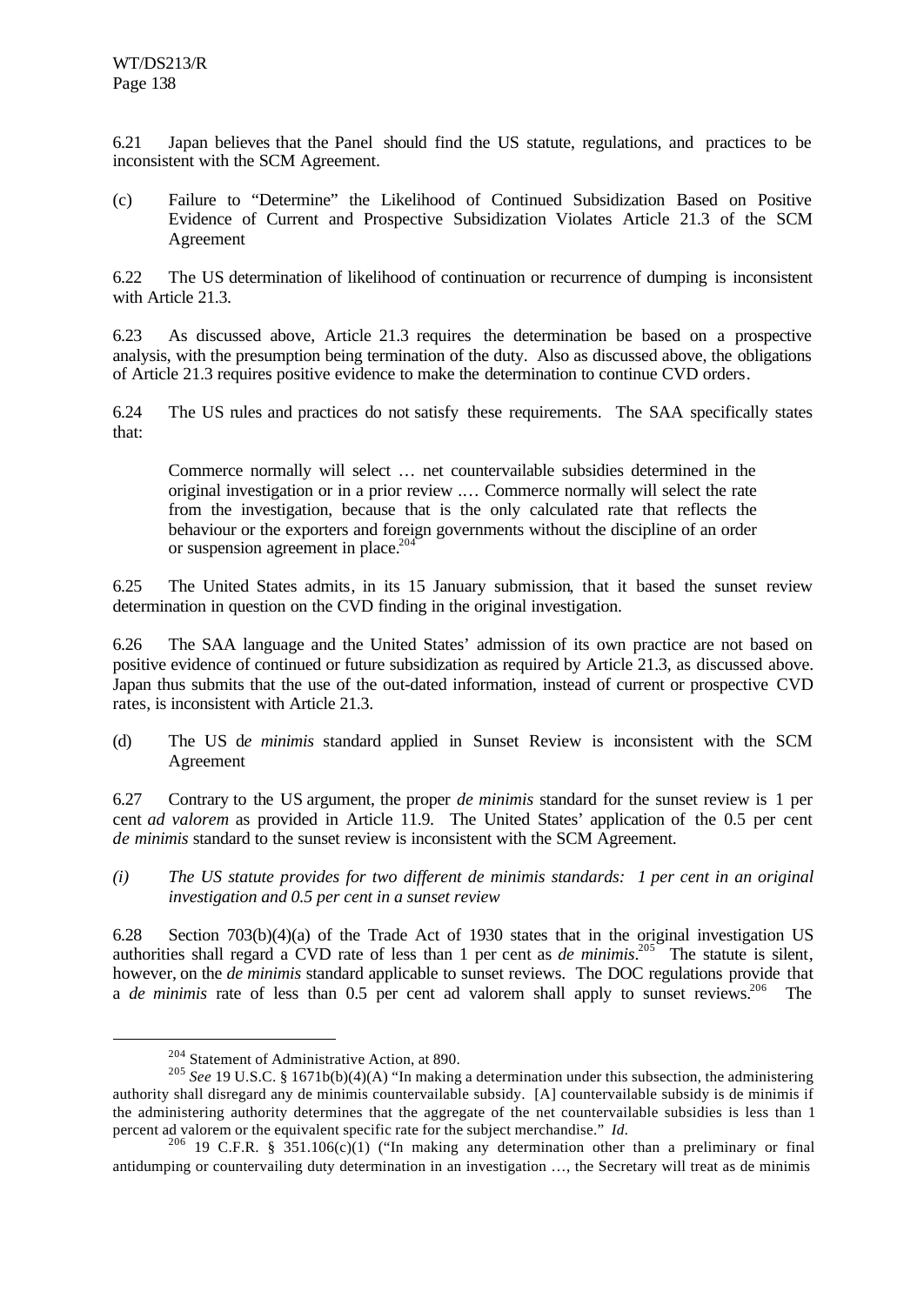United States confirmed in its submission that it applied a 0.5 per cent *de minimis* standard to the sunset review in question.

*(ii)* The One Per cent *De Minimis* Standard Must Apply to Sunset Reviews

6.29 The 1 per cent *de minimis* standard under Article 11.9 applies to both the original investigations and sunset reviews. The arguments of the United States on this issue should be rejected.

6.30 Evidentiary standards of the sunset review require that the 1 per cent *de minimis* standard of Article 11.9 apply to the sunset review. As discussed above, Article 21.3 requires the authorities to have sufficient evidence to initiate sunset reviews. Also as discussed above, Articles 22.1 and 22.7 set forth that the sufficient evidence rule under Article 11 applies to the initiation of sunset reviews. The sufficient evidence rule under Article 11 includes Article 11.9, which states that the subsidy of less than 1 per cent *ad valorem* does not constitute sufficient evidence of subsidization. The authorities, therefore, may not initiate a sunset review if the evidence demonstrates that the subsidy is less than 1 per cent *ad valorem*.

6.31 In the same token, the positive evidence rule under Article 21.3, as discussed above, also prohibits the authorities from finding a likelihood of continuation or recurrence of subsidization when they have already found the subsidy to be less than the 1 per cent. These reasons are supported by Article 22.5, which requires the authorities to publish their "reasons for acceptance or rejection of relevant arguments" in the final determination. Article 22.7 states that these notice requirements *mutatis mutandis* apply to Article 21 reviews. The provisions of Article 11, referenced in Article 22.1, therefore fully apply to reviews under Article 21. Thus, the *de minimis* standard in Article 11.9 should apply to the sunset review under Article 21.3 .

6.32 Moreover, the purposes of the sunset review and the original investigation are essentially identical. The purpose of a sunset review under Article 21.3 is to determine whether CVD orders should be imposed for the next five years or should be terminated. The original investigation is also to determine whether or not a CVD order should be imposed for the next five year period.

6.33 Vienna Convention Article 31 requires that "a treaty shall be interpreted . . . in light of its object and purpose".  $207$  The sunset review and the original investigation share the same object and purpose. Determinations in these two proceedings thus must apply the same standard.

6.34 Indeed, the underlying purpose provides no justification for a stricter standard for sunset reviews. The sunset review is not to determine a precise level of subsidization, as the United States does in annual reviews of countervailing duty orders called "administrative reviews". Rather, the sunset review addresses the continued existence of the order itself - precisely the same function served by the original investigation.

6.35 As such, the authorities are obliged not to initiate the sunset review, and not to determine continuation of the CVD order for the next five year in the sunset review, if the subsidy is less than the 1 per cent.

any weighted-average dumping margin or countervailable subsidy rate that is less than 0.5 per cent ad valorem".).

<sup>207</sup> *Vienna Convention on the Law of Treaties* ("*Vienna Convention*"), Articles 31 and 32, U.N. Doc. A/CONF.39/27\* (23 May 1969).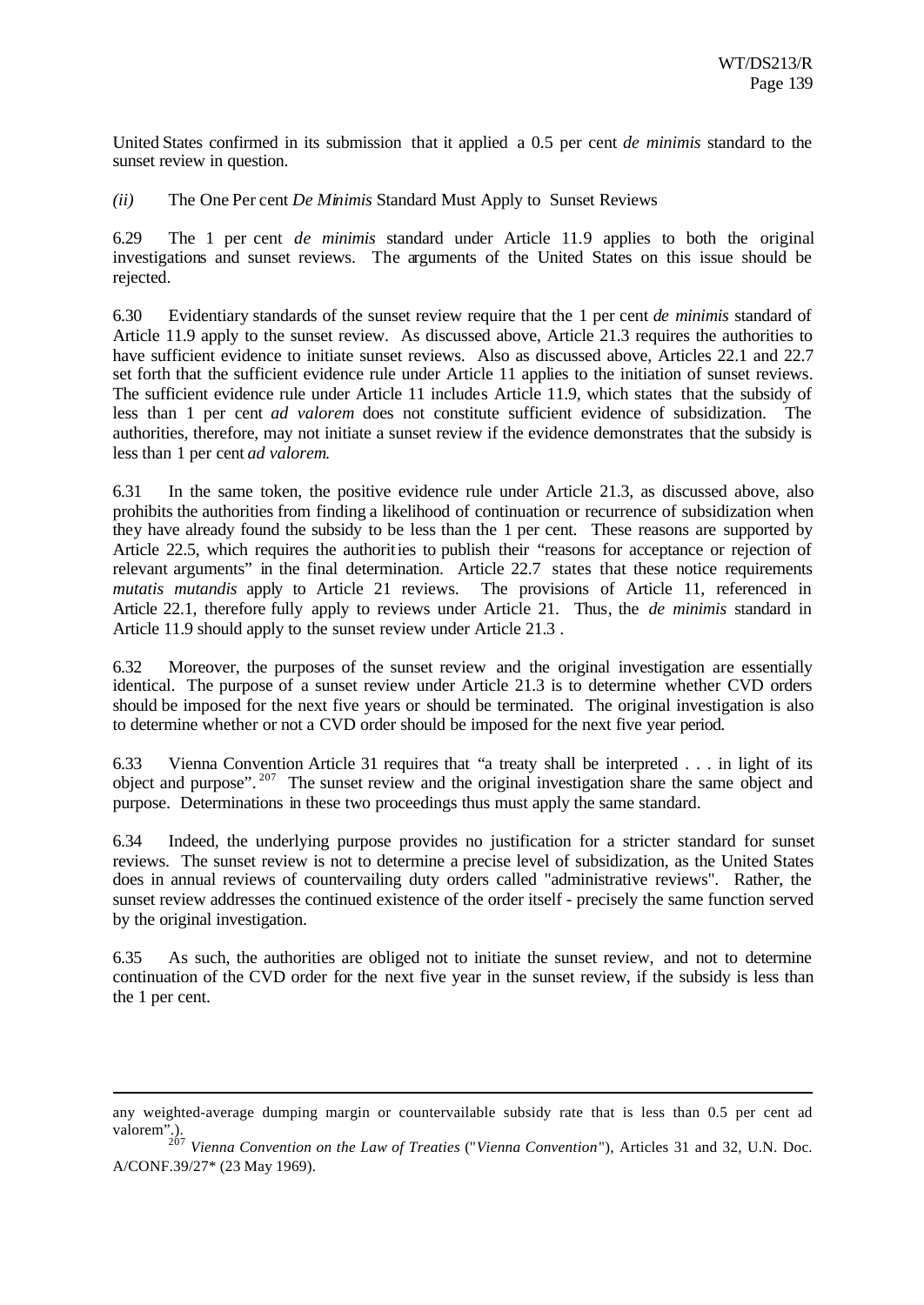*(iii) The Panel finding in* United States - DRAMs*, that different de minimis standards in Articles 5.8 and 9.3 of the AD Agreement do not violate the Agreement, is distinguishable*

6.36 Contrary to the US argument, the Panel's finding in *United States - DRAMs*<sup>208</sup>, regarding the applicability of Article 5.8 of the AD Agreement in fact supports our view that the *de minimis* standard for the original investigation also apply to the sunset review under Article 21.3 of the SCM Agreement.

6.37 The scope of the Panel's consideration of the non-applicability of Article 5.8 in DRAMs was limited to the retroactive duty assessment procedures under Article 9.3 of the AD Agreement. The Panel analyzed the term "case" in Article 5.8, and concluded that the *de minimis* standard in Article 5.8 of the AD Agreement did not apply to the duty assessment procedures.<sup>209</sup>

6.38 A sunset review is clearly distinguishable from the duty assessment procedures. The duty assessment procedures determines the exact amount of antidumping (or countervailing) duty to be collected from importers for their past imports of subject merchandise. The US calls these procedures "administrative reviews". A sunset review, on the other hand, considers the prospect of future dumping or subsidization, not the past history thereof.

6.39 The Panel's construction of applicability of Article 5.8 to the duty assessment procedures thus does not apply to the sunset review.

6.40 To the contrary, the Panel in *DRAMs* in fact supports the point that Article 5.8 may apply to a sunset review. The Panel stated that:

in the context of Article 5.8, the function of the *de minimis* test is to determine whether or not an exporter is subject to an anti-dumping order. In the context of Article 9.3 duty assessment procedures, however, the function of any *de minimis* test applied by Members is to determine whether or not an exporter should pay a duty. $^{210}$ 

6.41 As discussed above, the function of the sunset review is, to determine whether or not an exporter should be subject to anti-dumping or countervailing duties for the next five years. The sunset review is thus analogous to the original investigation. The *DRAMs* Panel's logic thus supports our argument that Article 5.8 of the AD Agreement and its complementary Article 11.9 in the SCM Agreement apply to the sunset review.

6.42 In sum, the *de minimis* standard under Article 11.9 of SCM Agreement applies to the sunset review. Japan believes the Panel should find that the US practice of applying 0.5 per cent to sunset review proceedings is inconsistent with the SCM Agreement.

# **3. Conclusion**

l

6.43 For the reasons stated above, Japan requests the Panel find that the US countervailing duty law (Section 751(c), as complemented by Section 752, of the Act), its accompanying regulations and policy practices (*Sunset Policy Bulletin*), and their concrete application to imports of certain corrosion-resistant steel products from Germany in the present case are inconsistent with Article 21 paragraphs 3, 1, and 4, Article 10, and Article 11.9 of the SCM Agreement.

<sup>208</sup> *United States -- DRAMs*, WT/DS99/R, at para. 6.87 (29 Jan. 1999).

<sup>209</sup> *Id.* at para. 6.87.

 $210$  Id. at para. 6.90.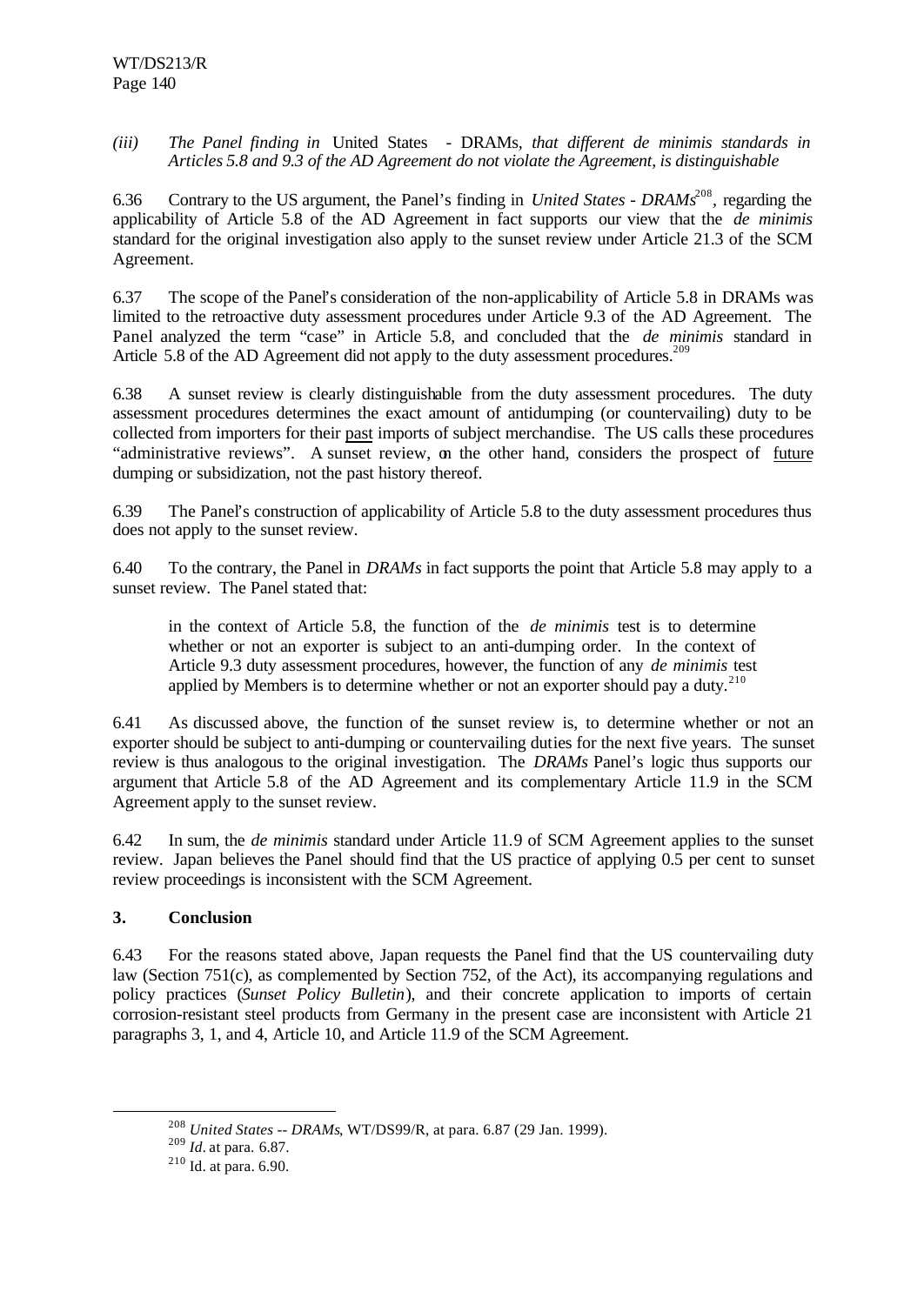#### B. THIRD-PARTY SUBMISSION OF NORWAY

#### **1. Introduction**

6.44 The present case concerns whether the US basic countervailing duty law (Tariff Act of 1930, Sunset regulations) and policy practices (Sunset Policy Bulletin) and their concrete application to imports of certain corrosion-resistant steel products from Germany are inconsistent with the obligations of the United States under the WTO Agreement and annexed agreements.

6.45 Norway has systemic interests in the interpretation and application of the "sunset provisions" of the Agreement on subsidies and countervailing measures (SCM), and thus reserved its third party rights in the case during the Dispute Settlement Body meeting on 10 September 2001 (WT/DS213/3).

6.46 In deciding the case, Norway submits that the Panel should base its arguments on the following:

- **2. The United States Department of Commerce (DOC) initiation of the Sunset Review for countervailing duties on import of corrosion-resistant steel products from Germany has infringed Article 21 of the Agreement on Subsidies and Countervailing Measures (SCM) in a number of ways**
- (a) Automatic reviews infringe Articles 21.1 and 21.3 of the SCM Agreement and Article 10 of the SCM Agreement in combination with Article VI of GATT 1994

6.47 Under Article 21.3 of the SCM Agreement, WTO Members are required to terminate countervailing measures on a date no later than five years from their imposition, unless it is determined in a review, that the expiry of the duties would be likely to lead to continuation or recurrence of subsidization and injury. This corresponds to the purpose of Article 21.1 of the SCM Agreement, which provides that a countervailing duty shall be maintained only as long as necessary and to the extent to counteract subsidization which is causing injury.

6.48 Article 10 of the SCM Agreement that refers to Article VI of GATT 1994 also sustains these provisions. Article VI paragraph 6 (a) of GATT 1994 provides that: No contracting party shall levy any anti-dumping or countervailing duty on the importation of any product of the territory of another contracting party unless it determines that the effect of anti dumping or subsidization, as the case may be, is such as to cause or threaten material injury to an established domestic industry, or is such as to retard materially the establishment of a domestic industry.

6.49 It follows from Article 21.3 that as a main rule countervailing duties shall be terminated no later than five years from their imposition - the presumption being that subsidization is counteracted after such period. A review is meant only to take place on exceptional occasions when there is a clear assumption based on the situation existing at the time of review that the expiry of the duty would be likely to lead to continuation or recurrence of both subsidization and injury.

6.50 Under US law sunset reviews are automatically initiated by DOC on its own initiative five years after the publication of the countervailing duty order. Regardless of the situation existing at the time of initiation of review, or the complete lack of information supporting an assumption that continuation or recurrence of both subsidization and injury will occur, a review is initiated.

6.51 In this way the United States transforms an exception into a general rule, thus infringing Articles 21.1 and 21.3 of the SCM Agreement and Article 10 of the SCM Agreement in conjunction with Article VI of GATT 1994.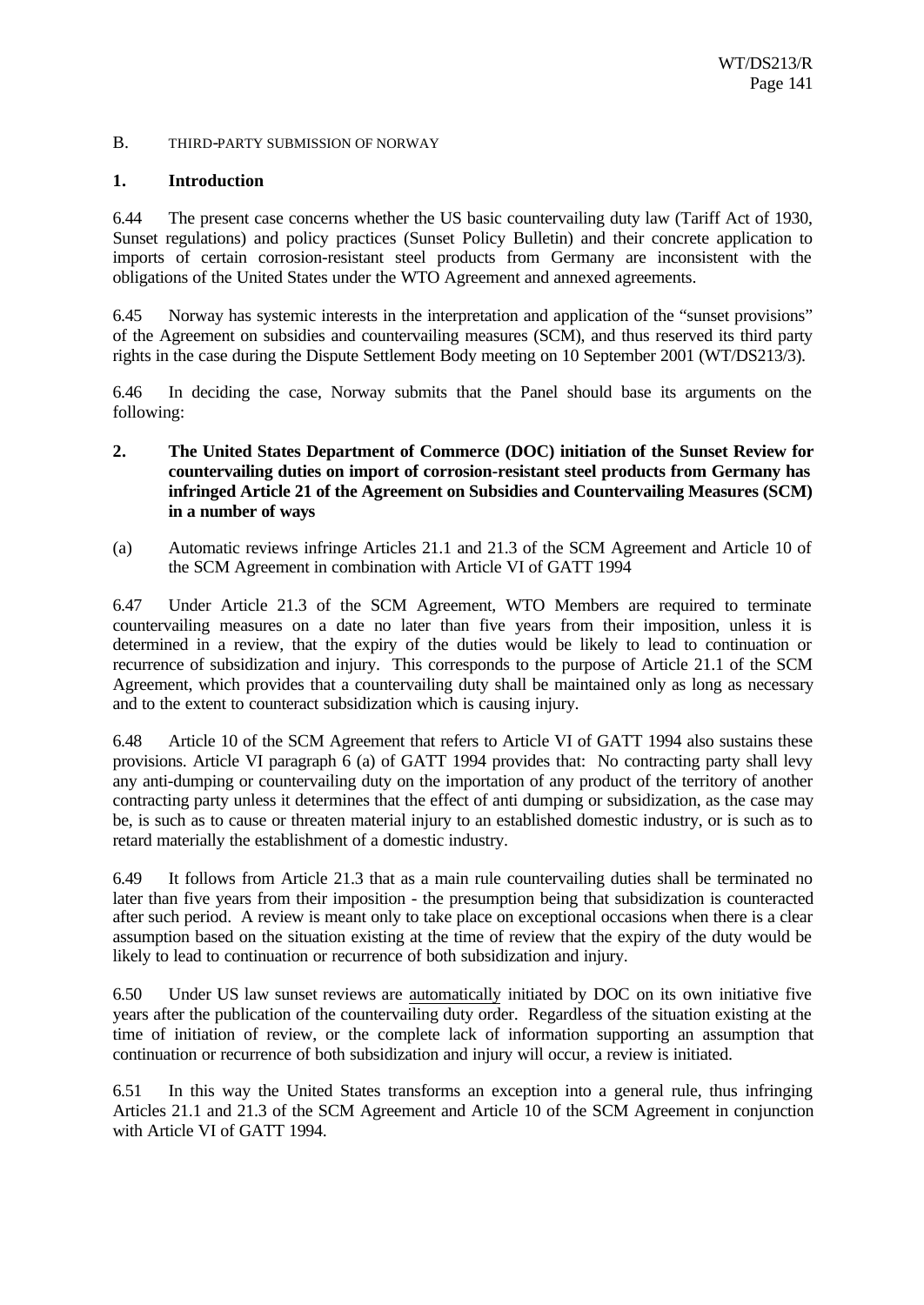(b) Expedited reviews are biased towards the continuation of countervailing duties and violate Article 21.3 of the SCM Agreement

6.52 The Norwegian Government is of the opinion that a sunset review has to be unbiased and independent of the original investigation. It follows from the letter of Article 21.3 of the SCM Agreement that if exception from the presumption of terminating countervailing duties after five years is to be made, the authorities have to determine in a review that the expiry of the duty would be likely to lead to continuation or recurrence of subsidization and injury.

6.53 It's our assertion that the US procedures of expedited sunset reviews are biased towards the continuation of countervailing duties. If domestic interested parties file a "notice of intent to participate" in the sunset review, the foreign government or exporters counting at least 50 per cent of exports are required to file substantive responses to the notice of initiation within a 30 days deadline. If no responses are given by those instances within 30 days, DOC will shorten the timeframe for the review and base the review on the facts available. This normally leads to a presumption of continued subsidization and thus to continuation of the countervailing duty.

6.54 This is also the case if the foreign respondents do not account for 50 percent or more of total exports of the subject product to the US. DOC then normally will conduct an expedited review and, not later than 120 days after the date of publication in the Federal Register of the notice of initiation, issue without further investigation, final results of review based on the facts available.

6.55 Norway considers that this represents a violation of the duty to terminate the countervailing measures set forth in Article 21.3 of the SCM Agreement.

(c) The self-initiation of sunset reviews by the domestic authorities does not correspond to the requirements set out in Article 21.3 as complemented by Article 11.1 and 11.6 of the SCM Agreement

6.56 Article 21.3 of the SCM Agreement states that a review can be initiated either on the initiative of the domestic authorities or upon a duly substantiated request made by or on behalf of the industry. Norway considers that Article 11 on the initiation and conduct of the original subsidy investigation also applies to sunset reviews as referred to in Article 21.3 of the SCM Agreement. In fact also the procedures and procedural guarantees of the other articles of Chapter V of the SCM Agreement are meant to apply, and not to be disregarded in a sunset review context. The reference made to Article 12 in Article 21 is but one particular example of this. The contrary solution would otherwise create a "free for all" for the duty-imposing Member, and leave the foreign exporters without proper legal guarantees.

6.57 Article 11.1 of the SCM Agreement provides that the initiation of an investigation to determine the existence of subsidization should normally be based on the existence of a substantiated request made by or on behalf of the domestic industry. Self-initiation by domestic authorities constitutes on the other hand an exceptional measure, which is only to be accepted if domestic authorities have sufficient evidence of the existence of a subsidy, injury and causal link as described in Article  $11.6^{211}$ .

<sup>211</sup> Article 11.6 reads:

<sup>&</sup>quot;If, in special circumstances, the authorities concerned decide to initiate an investigation without having received a written application by or on behalf of a domestic industry for the initiation of such investigation, they shall proceed only if they have sufficient evidence of the existence of a subsidy, injury and causal link, as described in paragraph 2, to justify the initiation of an investigation."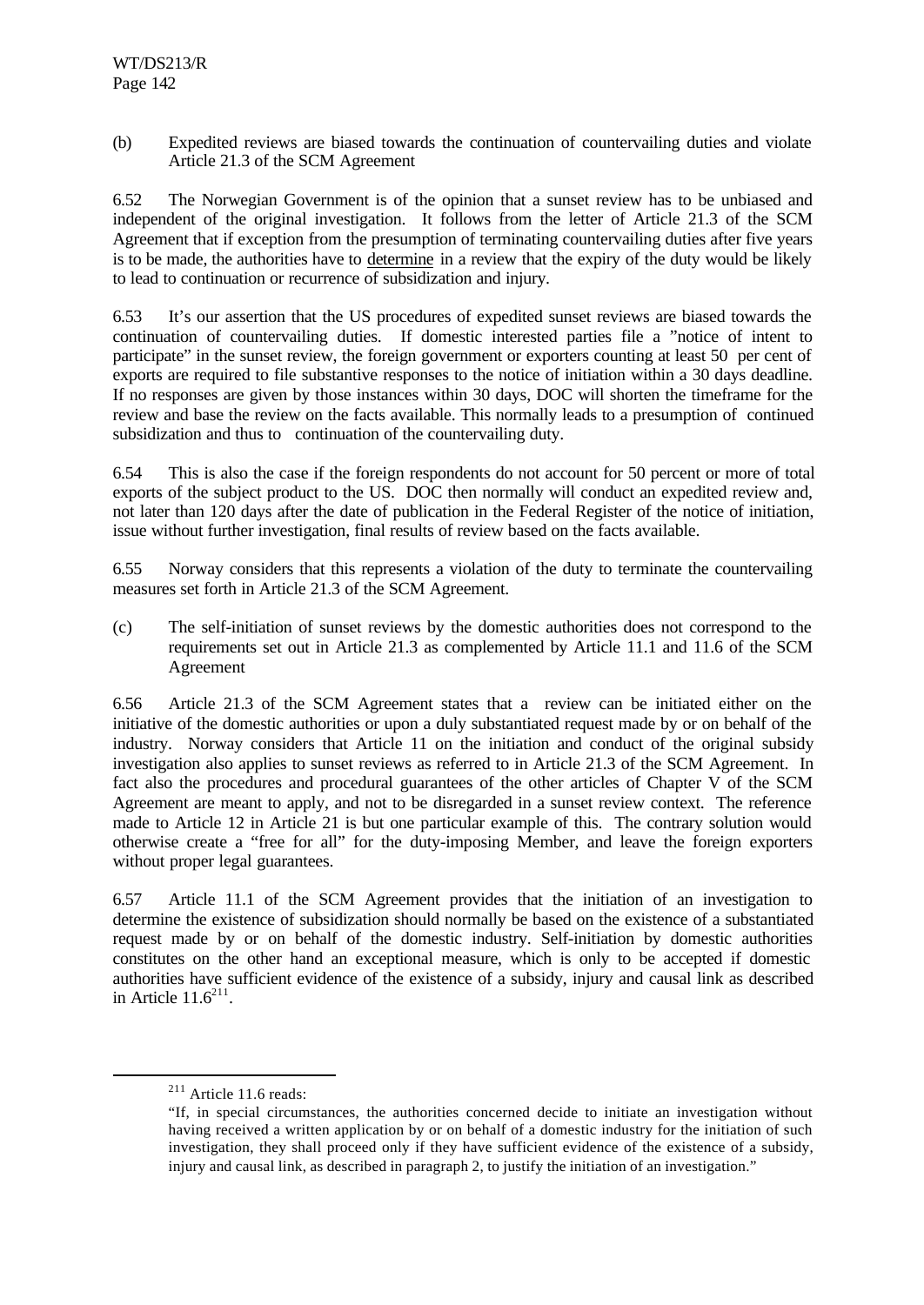6.58 In the United States, sunset reviews are always self-initiated by the domestic authorities. According to Section 751-(c) (1) and (2) of the Tariff Act of 1930 and of Section 351.218 of the Sunset regulations, DOC does not even have to wait for a request by the domestic industry before initiating sunset reviews.

6.59 Thus the United States hereby makes a general rule out of a clear exception, disregarding the requirement that sufficient evidence of continuation or recurrence of subsidization be present. Norway claims that this represents a violation of Article 21.3 in conjunction with Article 11.1 and 11.6 of the SCM Agreement.

#### **3. The US standard of investigation for Sunset Reviews violates the requirements of the SCM Agreement in particular Article 21.3 because:**

- (a) Not making a new investigation in sunset reviews represents an infringement to Article 21.3 and 21.1 and the purpose of Part V of the SCM Agreement
- 6.60 Article 21.3 of the SCM Agreement provides that:

l

"..Any definitive countervailing duty shall be terminated on a date not later than five years from its imposition...unless the authorities determine, in a review initiated before that date on their own initiative or upon a duly substantiated request made by or on behalf of the domestic industry within a reasonable period of time prior to that date, that the expiry of the duty would be likely to lead to continuation or recurrence of subsidization". (emphasis added)

6.61 This represents a positive obligation upon the domestic authorities to "determine" the likelihood of continuation or recurrence of subsidization. In the case United States-Leaded Bars the Appellate Body considered that (in the context of a review under Article  $21.2)^{212}$ :

"In order to establish the continued need for countervailing duties, an investigating authority will have to make a finding on *subsidization* i.e. whether or not the subsidy continues to exist".

6.62 When such requirements are applied to a review under Article 21.2, which is not obligatory and takes place during the life time of the original countervailing duty, it should be clear that a positive finding on subsidization is necessary also in the context of an Article 21.3 investigation.

6.63 In an Article 21.3 investigation the basic obligation is the termination of the original duty, while the possibility of continuing a duty following a sunset review constitutes the exception. In the opinion of the Norwegian government the latter requires an unbiased review independent of the results of the original investigation to be undertaken in full conformity with all the procedural and substantive requirements for an initial determination of subsidy and injury set forth in Articles 10 *et sec*. There is no reason to understand the requirement of "determination" of subsidization and injury differently in Article 21.3 as compared to *inter alia* Articles 11 and 15. This is also sustained/supported by Article 21.1 and the purpose of Part V of the SCM Agreement.

6.64 According to the written submission of the European Communities, the factual situation of the present case seems to be as follows: In determining whether any changes in the subsidies have

<sup>212</sup> See Panel Report, *United States – Imposition of Countervailing Duties on Certain Hot-Rolled Lead Bismuth Carbon Steel Products Originating in the United Kingdom ("United States – Leaded Bars"),* WT/DS138/R, adopted 7 June 2000, at para. 6.18, as upheld by the Appellate Body Report, WT/DS138/AB/R, adopted 7 June 2000, at para. 51.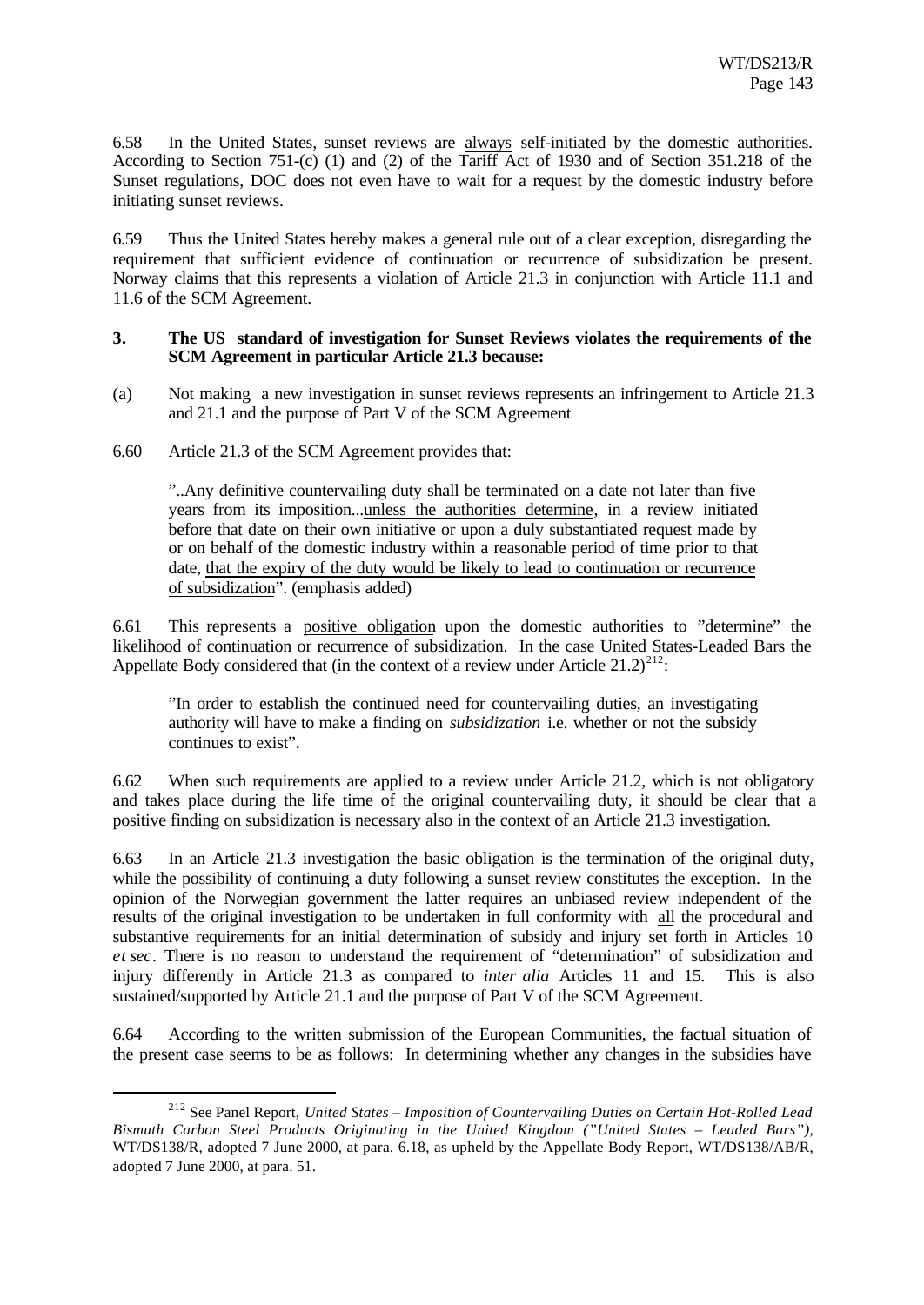occurred that may affect the countervailing duty, DOC normally selects the countervailing duty from the original investigation or a review, on the basis that it is the only rate that reflects the behaviour of governments and exporters without the discipline of an order in place. This means that no new investigation takes place during the sunset review. In the case of corrosion resistant steel from Germany no administrative reviews have taken place since the original investigation and the only (available) subsidization rate applied is the original 1993 subsidy rate. Even though German exporters have delivered concrete evidence, according to the first written submission of the EC, DOC refused during the sunset review, to consider changes/terminations of subsidy programmes. The reason for this decision given by the DOC was that no full investigation is conducted in a sunset review.

6.65 Norway considers that to the extent that United States' legislation or practice requires or implies that a full, objective and unbiased review is not undertaken, Article 21.3 of the SCM Agreement is violated.

- (b) Not requiring the application of the 1 % *de minimis* rule in sunset reviews is in violation of Article 21 3. in conjunction with Articles 21.1 and 11.9 of the SCM Agreement
- 6.66 Article 21.1 of the SCM Agreement provides:

"A countervailing duty shall remain in force only as long as and to the extent necessary to counteract subsidization which is causing injury."

6.67 The purpose of the countervailing action is to counteract subsidization, which is causing injury. According to Article 21.3 of the SCM Agreement the authorities are obliged to "determine" if the expiry of the duty would be likely to lead to continuation or recurrence of subsidization and injury.

6.68 As stated above Norway considers that Article 11 of the SCM Agreement is applicable also for sunset reviews. Article 11.9 of the SCM Agreement provides in the context of original investigations:

"[...] There shall be immediate termination in cases where the amount of a subsidy is *de minimis*.[...] For the purpose of this paragraph, the amount of a subsidy shall be considered to be the minimis if the subsidy is less than 1 per cent ad valorem. "

6.69 The Member States of the WTO have agreed that subsidization below this threshold does not permit a countervailing action. There is no exception to this rule, and immediate termination shall be the result in such cases.

6.70 The relevant US laws and administrative practice is to apply a 1 per cent *de minimis* rule in the initial determination of a countervailable subsidy as required by the SCM Agreement, but to apply, as a general rule, a 0.5 per cent *de minimis* rule in all reviews, including sunset reviews.

6.71 According to the facts submitted by the European Communities in its written submission, in the case of corrosion resistant steel from Germany, the countervailing duty rate determined in the original investigation was only 0.09 per cent above *de minimis* level of 0.50 per cent applied in the US before the entry into force of the WTO Agreements. The sunset review was conducted under the WTO rules and hence a *de minimis* level of 1 per cent. Despite finding that the subsidy rate likely to prevail would be 0.53 per cent, the US continued the measure because of their 0.5 per cent *de minimis* threshold in sunset reviews.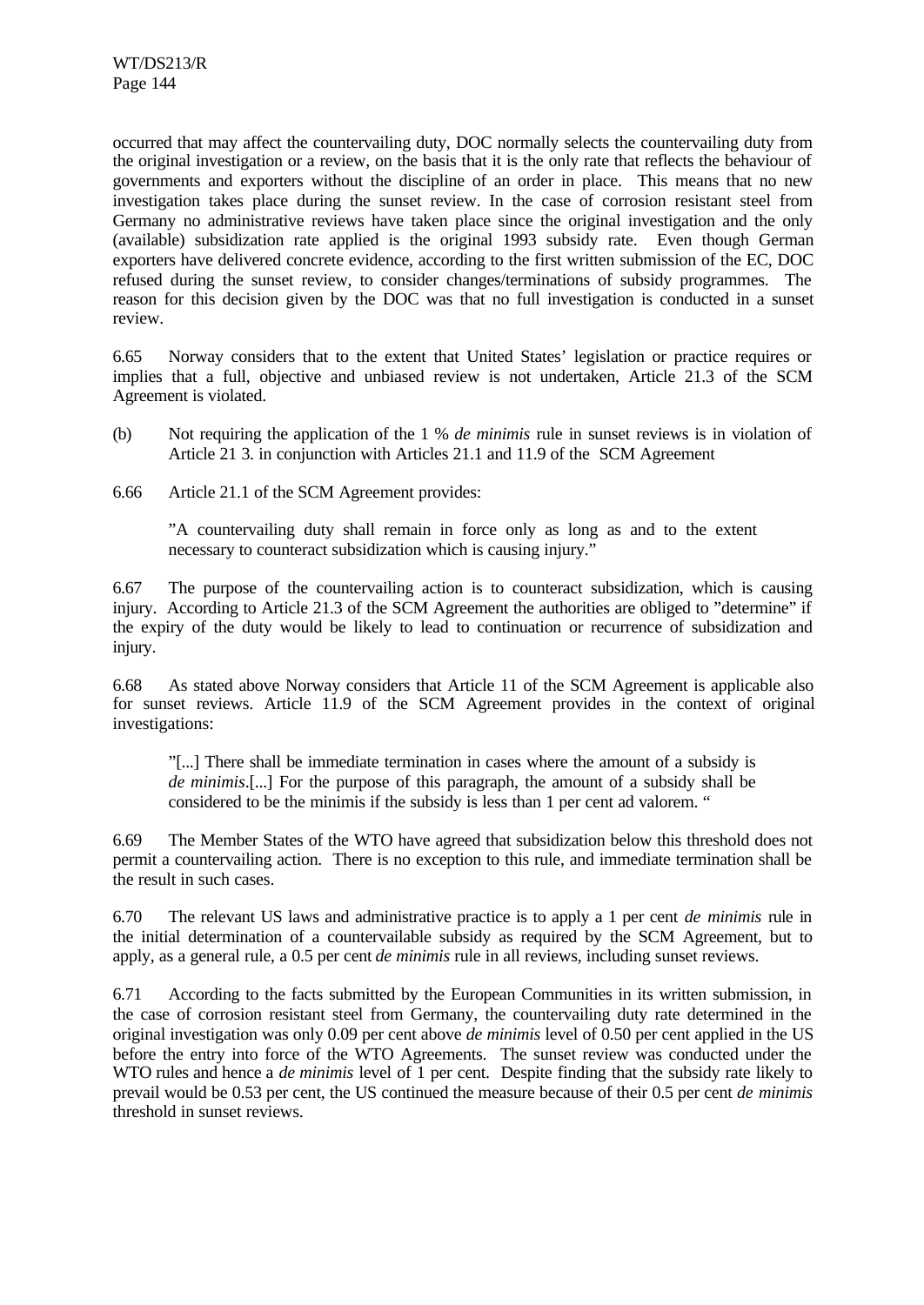6.72 Reviewing the need for a duty to continue under Article 21.3, in conjunction with Articles 21.1 and 11.9 has the same implications as determining whether the original substantive conditions on the basis of which it was initially imposed continue to exist**.** The *de minimis* provision in the SCM Agreement is based on the fact that a subsidy level of less than 1 per cent is presumed not to cause injury. If this subsidy cannot cause injury in an original investigation, it is logically and legally unavoidable to conclude that it cannot cause injury in a sunset investigation. Consequently the United States should have lifted the countervailing duties and changed the *de minimis* threshold to 1 per cent in all review processes.

6.73 Based on the above, Norway submits that the 0,5% level used by the United States for sunset reviews represents a clear violation of Article 21.3 of the SCM Agreement read in conjunction with Article 11.9 of the SCM Agreement.

#### **4. US countervailing legislation is inconsistent with Article 32.5 of the SCM Agreement and Article XVI:4 of the WTO Agreement**

6.74 Article 32.5 of the SCM Agreement provides that:

"Each member shall take all necessary steps, of a general and particular character, to ensure not later than the date of entry into force of the WTO Agreement for it, the conformity of it laws, regulations and administrative procedures with the provisions of this Agreement as they may apply to the Member in question."

6.75 Furthermore, Article XVI:4 of the WTO Agreement requires that Each Member shall ensure the conformity of its laws, regulations and administrative procedures with its obligations as provided in the annexed Agreements.

6.76 Thus, by being inconsistent with Article 21 and related articles of the SCM Agreement as they apply to a sunset review, the US law, regulations and practices as such, and as applied to the products in question in this case, are also inconsistent with Article 32.5 of the SCM Agreement and Article XVI:4 of the WTO Agreement.

### **5. Conclusion**

6.77 For the reasons stated in the submission, Norway respectfully requests the Panel to consider the US law, regulations and practices inconsistent with the obligations of the United States under Article 21 and related articles of the SCM Agreement as they apply to a sunset review, Article 32.5 of the SCM Agreement and Article XVI:4 of the WTO Agreement.

6.78 Finally, Norway respectfully requests the Panel to recommend that the United States bring its legislation into conformity with the corresponding covered agreements.

C. ORAL STATEMENT OF JAPAN AT THE FIRST MEETING OF THE PANEL

6.79 The Government of Japan ("Japan") would like to appreciate this opportunity to express our views in this dispute.

6.80 Japan supports the European Communities' ("EC") position in this case. The facts of this case illustrate vividly the problem with the United States ("US") laws and practices. Continuing a CVD order at the negligible level of 0.54 per cent -- an order that never would have been imposed in the first place under the standards of the Agreement on Subsidies and Countervailing Measures ("SCM Agreement")- shows problems with the current US system. We would like to briefly discuss today problems with the US system , focusing on the flaws in the US's argument.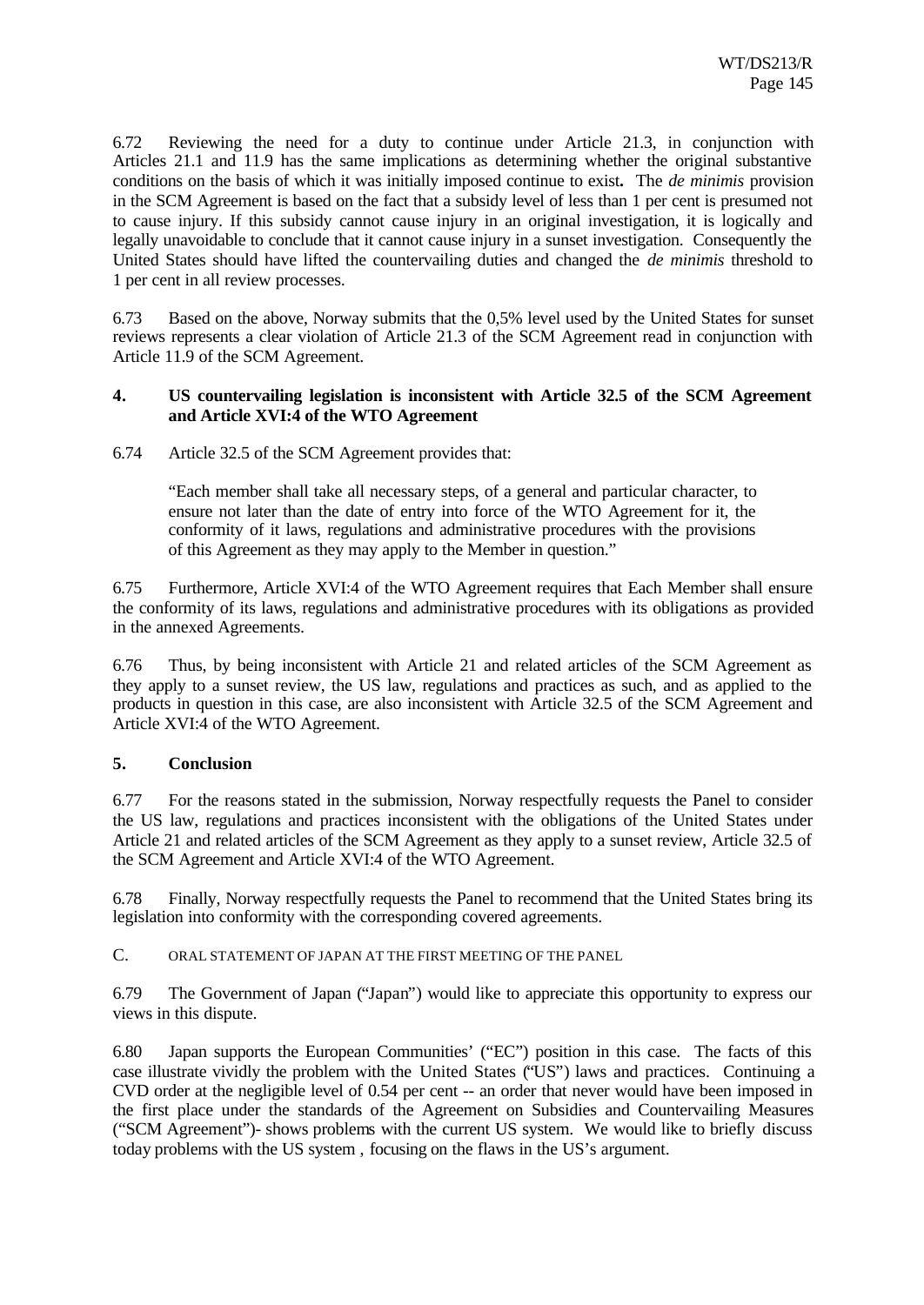6.81 First, the text of Article 21.3 expressly requires the termination of the CVD duty after five years. US fundamentally misinterprets Article 21.3. The text clearly states that any "definitive countervailing duty **shall** be terminated" not later than five years from its imposition … "**unless** the authorities determine" to continue the order. The terms "shall" and "unless" set forth a basic rule and an exception. The order may continue beyond the five years only if the authorities make an affirmative finding that subsidization will continue in the absence of the order, and follow all the rules and procedures for invoking the exception. In addition, Article 21.1 provides greater understanding to the object and purpose of Article 21.3. Article 21.1,states that the order "shall only remain in force *as long as* and *to the extent necessary* to counteract the subsidization which is causing injury." (emphasis added) For invoking the exception, there must be an affirmative finding based on positive evidence that subsidization is "likely" to continue or recur.

6.82 Second, Article 21.3 allows the US to self-initiate sunset reviews only after establishing the existence of sufficient evidence that subsidization will continue in the absence of the order. The US misunderstands the phrase "on their own initiative" in Article 21.3 to argue that it provides the necessary authority automatically to initiate a sunset review without any factual basis. As discussed in our submission, the appropriate contextual interpretation of Article 21.3 in the context of the SCM Agreement particularly Articles 22.1 and 22.7, requires the sufficient evidence standard of Article 11.6 to be applied to initiation of sunset reviews "on their own initiative".

6.83 Third, Article 21.3 requires the authority to conduct, at least to some degree, a new investigation into whether subsidization is likely to continue or recur. Use of the present tense verb "determine" in Article 21.3, followed by "likely to lead to continuation or recurrence of subsidization", requires independent prospective analysis of the future, not mechanical reference to the past. US's simple reference to stale conclusions would not justify a finding of continued subsidization or constitute a prospective determination.

6.84 The obligation to "determine" under Article 21.3 also must be read in light of "necessary" in Article 21.1. The Panel in *DRAMs* interpreted "necessary" to require a "foundation of positive evidence that circumstances" require continuation of the order(WT/DS99/R, para. 6.42). The Panel also stated that "mathematical certainty is not required, but the conclusions should be demonstrable on the basis of the evidence adduced."(WT/DS99/R, para. 6.43). The Panel's finding in *DRAMs* with regard to Article 11 of the AD Agreement provides analysis equally compelling with regard to the nearly identical language in the SCM Agreement. This reading of necessary means that an administering agency's "determination" must be based on a foundation of positive evidence. The US's practice of applying the original CVD rates to its sunset determination violates Article 21.3.

6.85 Finally, the US's application of 0.5 per cent *de minimis* standard to sunset reviews is inconsistent with the SCM Agreement. All of the arguments the US uses to support its inconsistent application of *de minimis* standards between the investigation and sunset review reflect flawed treaty interpretation. As discussed in our submission, the US's reading of the SCM Agreement ignores the textual references in Article 22 to the standards in Article 11 and their applicability to Article 21.3.

6.86 The US also erroneously asserts that the *DRAMs*' Panel found no support for extending the *de minimis* standard beyond the initial investigation. The Panel's finding in *DRAMs* in fact supports our view that the *de minimis* standard for the original investigation also applies to sunset reviews. The Panel of the DRAMs distinguishes proceedings to determine prospective application of antidumping duties from retroactive duty assessment procedures. The Panel then concluded that *de minimis* standard does not apply to the retroactive duty assessment procedures. Duty assessment procedures determine the exact amount of antidumping (or countervailing) duty to be collected from importers for their past imports of subject merchandise. A sunset review, on the other hand, is to determine whether or not an exporter should remain subject to the AD or CVD duty for the next five years.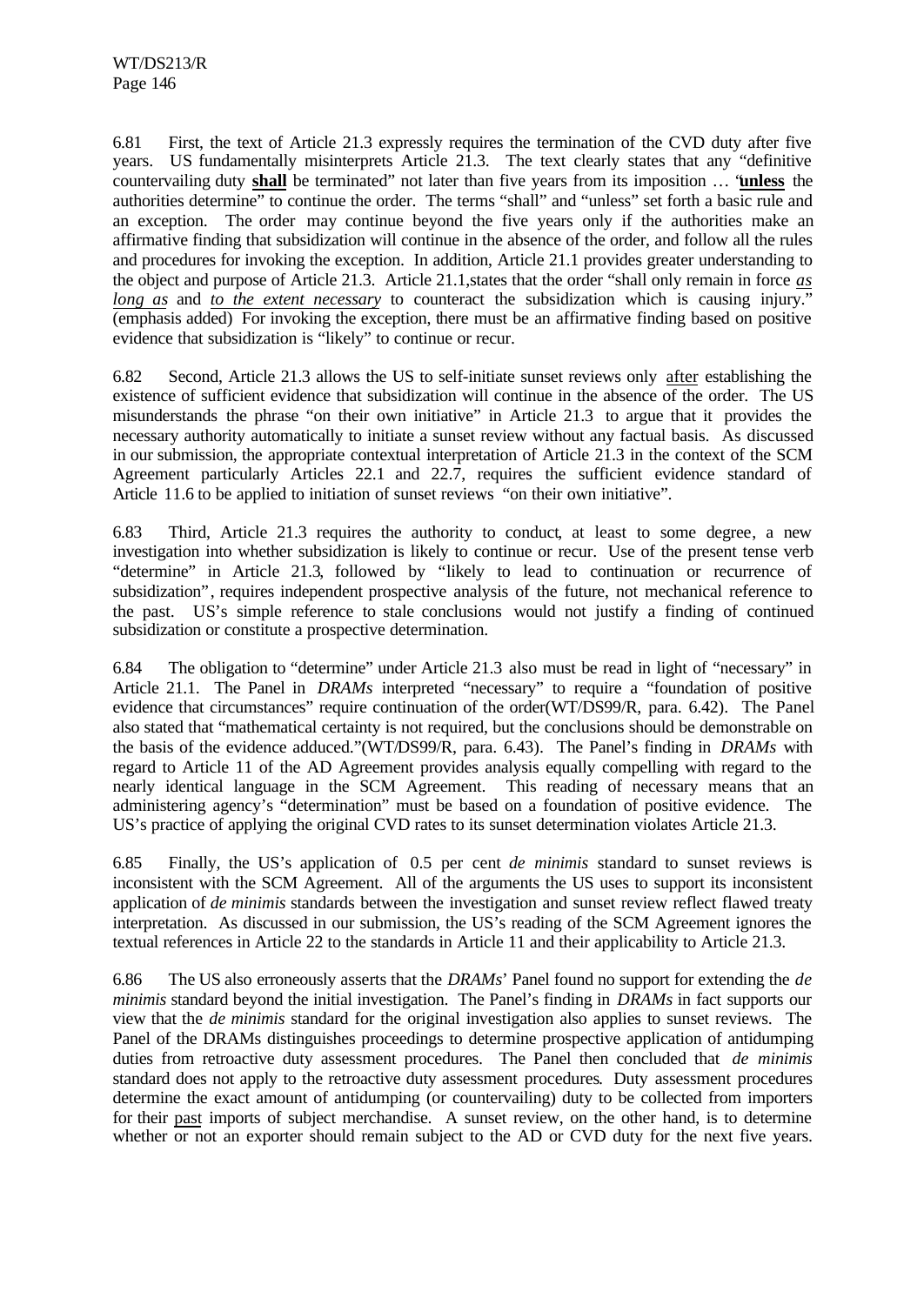Therefore, the sunset review is analogous to the original investigation, and consequently, the same *de minimis* standard should apply to both.

6.87 Taking the US's interpretation to its logical conclusion leads to contradictory results. If an exporter found to have a 0.7 per cent net CVD rate in an original investigation would have been excluded from the original determination. However, if the investigation happened to be a sunset review, the same exporter would have been found to be receiving a countervailable subsidy. A proper contextual interpretation of Article 11.9 and 21.3 would not allow such an inconsistent application of the *de minimis* standard. If the order could not have been imposed in the first place it makes no sense for the order to be continued.

6.88 We would like to thank the Panel for their attention today. Japan believes that when the Panel examines the US's countervailing duty law, accompanying regulations and policy practices, it will find them to be inconsistent with the SCM Agreement.

D. ORAL STATEMENT OF NORWAY AT THE FIRST MEETING OF THE PANEL

#### **1. Introduction**

6.89 The present case concerns whether the US basic countervailing duty law (Tariff Act of 1930, Sunset regulations) and policy practices (Sunset Policy Bulletin) and their concrete application to imports of certain corrosion-resistant steel products from Germany are inconsistent with the obligations of the United States under the WTO Agreement and annexed agreements.

6.90 Norway has systemic interests in the interpretation and application of the "sunset provisions" of the Agreement on subsidies and countervailing measures (SCM), and thus reserved its third party rights in the case during the Dispute Settlement Body meeting on 10 September 2001 (WT/DS213/3).

6.91 In deciding the case, Norway submits that the Panel should base its arguments on the following:

### **2. The United States Department of Commerce (DOC) initiation of the Sunset Review for countervailing duties on import of corrosion-resistant steel products from Germany has infringed Article 21 of the Agreement on Subsidies and Countervailing Measures (SCM) in a number of ways**

(a) Automatic reviews infringe Articles 21.1 and 21.3 of the SCM Agreement and Article 10 of the SCM Agreement in combination with Article VI of GATT 1994

6.92 Under Article 21.3 of the SCM Agreement, WTO Members are required to terminate countervailing measures on a date no later than five years from their imposition, unless it is determined in a review, that the expiry of the duties would be likely to lead to continuation or recurrence of subsidisation and injury. This corresponds to the purpose of Article 21.1 of the SCM Agreement, which provides that a countervailing duty shall be maintained only as long as necessary and to the extent to counteract subsidisation which is causing injury.

6.93 Article 10 of the SCM Agreement that refers to Article VI of GATT 1994 also sustains these provisions. Article VI paragraph 6 (a) of GATT 1994 provides that: No contracting party shall levy any anti-dumping or countervailing duty on the importation of any product of the territory of another contracting party unless it determines that the effect of dumping or subsidisation, as the case may be, is such as to cause or threaten material injury to an established domestic industry, or is such as to retard materially the establishment of a domestic industry.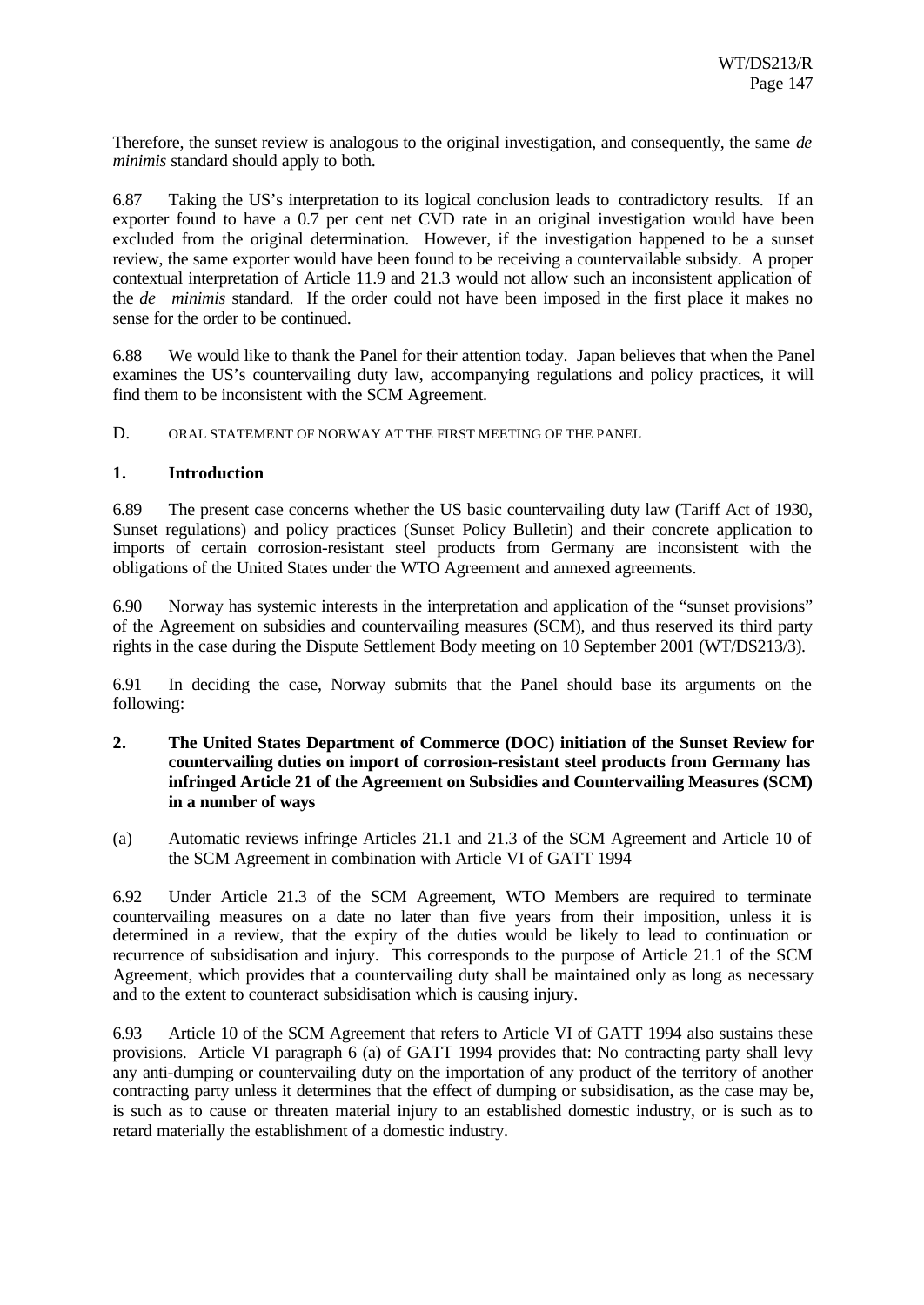6.94 It follows from Article 21.3 that as a main rule countervailing duties shall be terminated no later than five years from their imposition - the presumption being that subsidisation is counteracted after such period. A review is meant only to take place on exceptional occasions when there is a clear assumption based on the situation existing at the time of review that the expiry of the duty would be likely to lead to continuation or recurrence of both subsidisation and injury.

6.95 Under US law sunset reviews are automatically initiated by DOC on its own initiative five years after the publication of the countervailing duty order. Regardless of the situation existing at the time of initiation of review, or the complete lack of information supporting an assumption that continuation or recurrence of both subsidisation and injury will occur, a review is initiated.

6.96 In this way the United States transforms an exception into a general rule, thus infringing Articles 21.1 and 21.3 of the SCM Agreement and Article 10 of the SCM Agreement in conjunction with Article VI of GATT 1994.

(b) Expedited reviews are biased towards the continuation of countervailing duties and violate Article 21.3 of the SCM Agreement

6.97 The Norwegian government is of the opinion that a sunset review has to be unbiased and independent of the original investigation. It follows from the letter of Article 21.3 of the SCM Agreement that if exception from the presumption of terminating countervailing duties after five years is to be made, the authorities have to determine in a review that the expiry of the duty would be likely to lead to continuation or recurrence of subsidization and injury.

6.98 It's our assertion that the US procedures of expedited sunset reviews are biased towards the continuation of countervailing duties. If domestic interested parties file a "notice of intent to participate" in the sunset review, the foreign government or exporters counting at least 50 per cent of exports are required to file substantive responses to the notice of initiation within a 30 days deadline. If no responses are given by those instances within 30 days, DOC will shorten the timeframe for the review and base the review on the facts available. This normally leads to a presumption of continued subsidisation and thus to continuation of the countervailing duty.

6.99 This is also the case if the foreign respondents do not account for 50 per cent or more of total exports of the subject product to the US. DOC then normally will conduct an expedited review and, not later than 120 days after the date of publication in the Federal Register of the notice of initiation, issue without further investigation, final results of review based on the facts available.

6.100 Norway considers that this represents a violation of the duty to terminate the countervailing measures set forth in Article 21.3 of the SCM Agreement.

(c) The self-initiation of sunset reviews by the domestic authorities does not correspond to the requirements set out in Article 21.3 as complemented by Article 11.1 and 11.6 of the SCM Agreement

6.101 Article 21.3 of the SCM Agreement states that a review can be initiated either on the initiative of the domestic authorities or upon a duly substantiated request made by or on behalf of the industry. Norway considers that Article 11 on the initiation and conduct of the original subsidy investigation also applies to sunset reviews as referred to in Article 21.3 of the SCM Agreement. In fact also the procedures and procedural guarantees of the other articles of Chapter V of the SCM Agreement are meant to apply, and not to be disregarded in a sunset review context. The reference made to Article 12 in Article 21 is but one particular example of this. The contrary solution would otherwise create a "free for all" for the duty-imposing Member, and leave the foreign exporters without proper legal guarantees.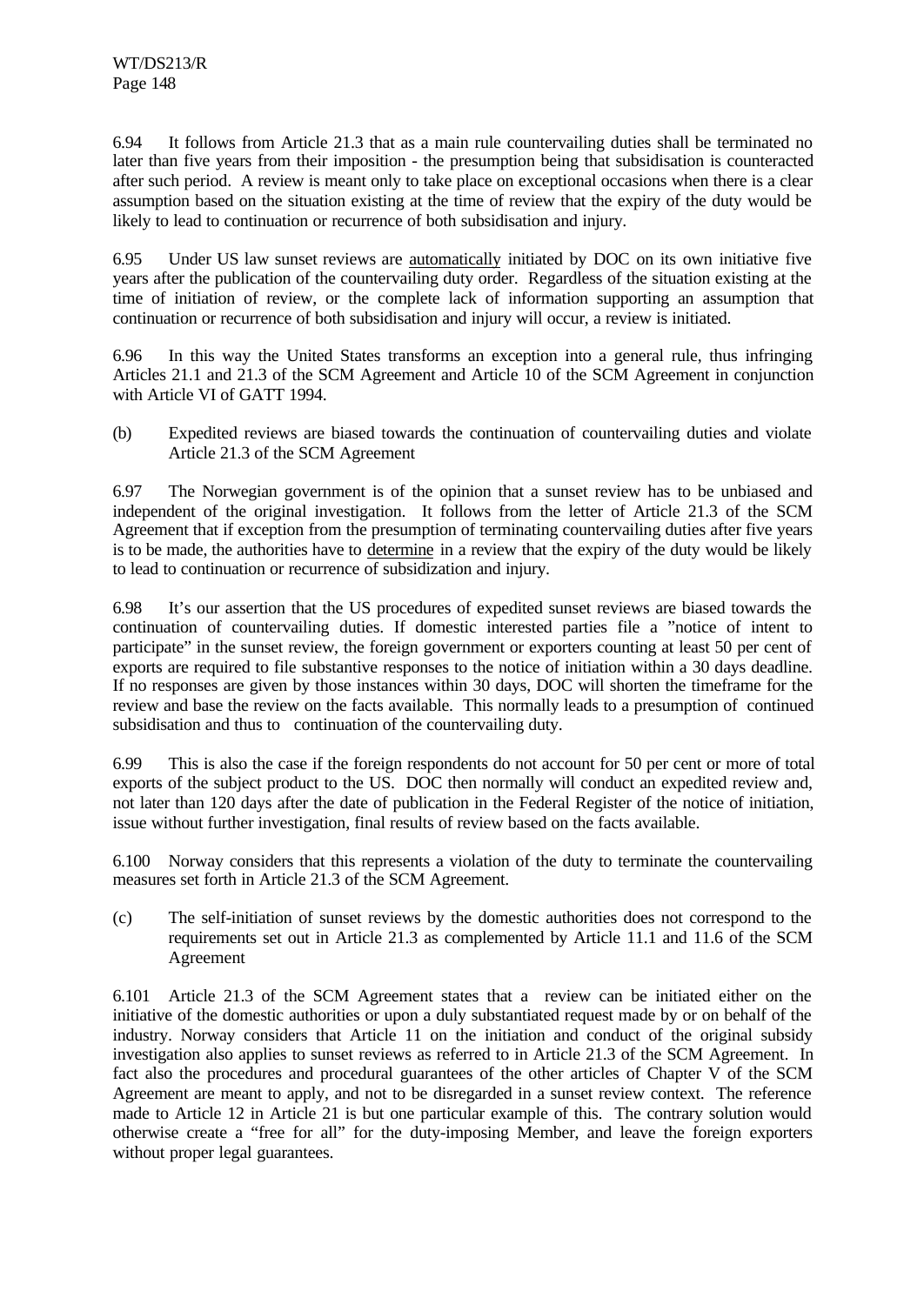6.102 Article 11.1 of the SCM Agreement provides that the initiation of an investigation to determine the existence of subsidisation should normally be based on the existence of a substantiated request made by or on behalf of the domestic industry. Self-initiation by domestic authorities constitutes on the other hand an exceptional measure, which is only to be accepted if domestic authorities have sufficient evidence of the existence of a subsidy, injury and causal link as described in Article 11.6. <sup>213</sup>

6.103 In the United States, sunset reviews are always self-initiated by the domestic authorities. According to Section 751-(c) (1) and (2) of the Tariff Act of 1930 and of Section 351.218 of the Sunset regulations, DOC does not even have to wait for a request by the domestic industry before initiating sunset reviews.

6.104 Thus the United States hereby makes a general rule out of a clear exception, disregarding the requirement that sufficient evidence of continuation or recurrence of subsidisation be present. Norway claims that this represents a violation of Article 21.3 in conjunction with Article 11.1 and 11.6 of the SCM Agreement.

### **3. The US standard of investigation for sunset reviews violates the requirements of the SCM Agreement in particular Article 21.3 because:**

- (a) Not making a new investigation in sunset reviews represents an infringement to Article 21.3 and 21.1 and the purpose of Part V of the SCM Agreement
- 6.105 Article 21.3 of the SCM Agreement provides that:

"..Any definitive countervailing duty shall be terminated on a date not later than five years from its imposition...unless the authorities determine, in a review initiated before that date on their own initiative or upon a duly substantiated request made by or on behalf of the domestic industry within a reasonable period of time prior to that date, that the expiry of the duty would be likely to lead to continuation or recurrence of subsidisation". (emphasis added)

6.106 This represents a positive obligation upon the domestic authorities to "determine" the likelihood of continuation or recurrence of subsidisation. In the case United States-Leaded Bars the Appellate Body considered that (in the context of a review under Article 21.2).<sup>214</sup>

"In order to establish the continued need for countervailing duties, an investigating authority will have to make a finding on *subsidisation* i.e. whether or not the subsidy continues to exist".

6.107 When such requirements are applied to a review under Article 21.2, which is not obligatory and takes place during the life time of the original countervailing duty, it should be clear that a positive finding on subsidization is necessary also in the context of an Article 21.3 investigation.

<sup>213</sup> Article 11.6 reads:

<sup>&</sup>quot;If, in special circumstances, the authorities concerned decide to initiate an investigation without having received a written application by or on behalf of a domestic industry for the initiation of such investigation, they shall proceed only if they have sufficient evidence of the existence of a subsidy, injury and causal link, as described in paragraph 2, to justify the initiation of an investigation."

<sup>214</sup> See Panel Report, *United States – Imposition of Countervailing Duties on Certain Hot-Rolled Lead Bismuth Carbon Steel Products Originating in the United Kingdom ("United States – Leaded Bars"),* WT/DS138/R, adopted 7 June 2000, at para. 6.18, as upheld by the Appellate Body Report, WT/DS138/AB/R, adopted 7 June 2000, at para. 51.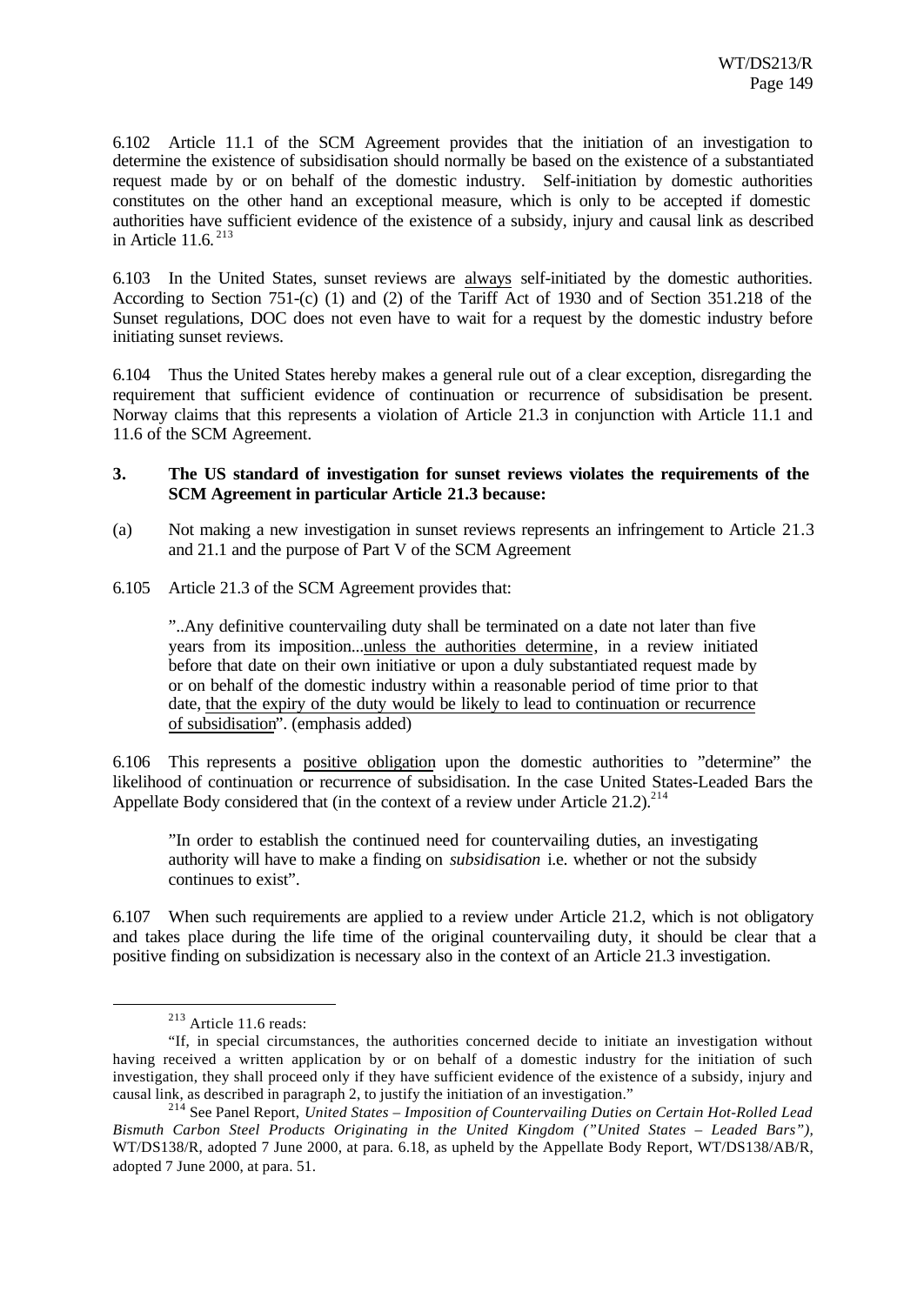6.108 In an Article 21.3 investigation the basic obligation is the termination of the original duty, while the possibility of continuing a duty following a sunset review constitutes the exception. In the opinion of the Norwegian government the latter requires an unbiased review independent of the results of the original investigation to be undertaken in full conformity with all the procedural and substantive requirements for an initial determination of subsidy and injury set forth in Articles 10 *et sec*. There is no reason to understand the requirement of "determination" of subsidisation and injury differently in Article 21.3 as compared to *inter alia* Articles 11 and 15. This is also sustained/supported by Article 21.1 and the purpose of Part V of the SCM Agreement.

6.109 According to the written submission of the European Communities, the factual situation of the present case seems to be as follows: In determining whether any changes in the subsidies have occurred that may affect the countervailing duty, DOC normally selects the countervailing duty from the original investigation or a review, on the basis that it is the only rate that reflects the behaviour of governments and exporters without the discipline of an order in place. This means that no new investigation takes place during the sunset review. In the case of corrosion resistant steel from Germany no administrative reviews have taken place since the original investigation and the only (available) subsidisation rate applied is the original 1993 subsidy rate. Even though German exporters have delivered concrete evidence, according to the first written submission of the EC, DOC refused during the sunset review, to consider changes/terminations of subsidy programmes. The reason for this decision given by the DOC was that no full investigation is conducted in a sunset review.

6.110 Norway considers that to the extent that United States' legislation or practice requires or implies that a full, objective and unbiased review is not undertaken, Article 21.3 of the SCM Agreement is violated.

- (b) Not requiring the application of the 1 per cent *de minimis* rule in sunset reviews is in violation of Article 21 3. in conjunction with Articles 21.1 and 11.9 of the SCM Agreement
- 6.111 Article 21.1 of the SCM Agreement provides:

"A countervailing duty shall remain in force only as long as and to the extent necessary to counteract subsidisation which is causing injury."

6.112 The purpose of the countervailing action is to counteract subsidisation, which is causing injury. According to Article 21.3 of the SCM Agreement the authorities are obliged to "determine" if the expiry of the duty would be likely to lead to continuation or recurrence of subsidisation and injury.

6.113 As stated above Norway considers that Article 11 of the SCM Agreement is applicable also for sunset reviews. Article 11.9 of the SCM Agreement provides in the context of original investigations:

"[...] There shall be immediate termination in cases where the amount of a subsidy is *de minimis*.[...] For the purpose of this paragraph, the amount of a subsidy shall be considered to be the minimis if the subsidy is less than 1 per cent ad valorem. "

6.114 The Member States of the WTO have agreed that subsidisation below this threshold does not permit a countervailing action. There is no exception to this rule, and immediate termination shall be the result in such cases.

6.115 The relevant US laws and administrative practice is to apply a 1per cent *de minimis* rule in the initial determination of a countervailable subsidy as required by the SCM Agreement, but to apply, as a general rule, a 0.5 per cent *de minimis* rule in all reviews, including sunset reviews.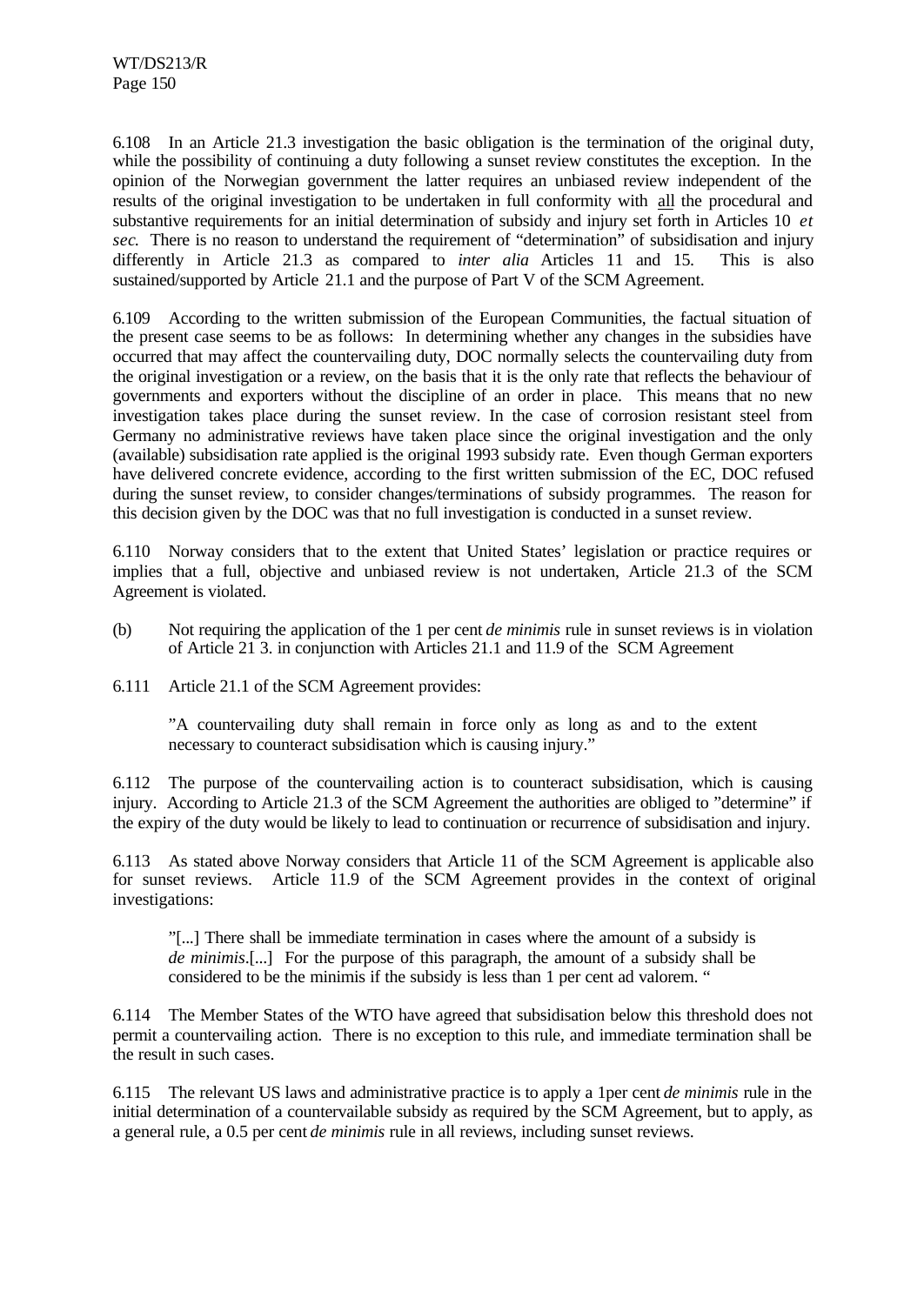6.116 According to the facts submitted by the European Communities in its written submission, in the case of corrosion resistant steel from Germany, the countervailing duty rate determined in the original investigation was only 0.09 per cent above *de minimis* level of 0.50 per cent applied in the US before the entry into force of the WTO Agreements. The sunset review was conducted under the WTO rules and hence a *de minimis* level of 1 per cent. Despite finding that the subsidy rate likely to prevail would be 0.53 per cent, the US continued the measure because of their 0.5 per cent *de minimis* threshold in sunset reviews.

6.117 Reviewing the need for a duty to continue under Article 21.3, in conjunction with Articles 21.1 and 11.9 has the same implications as determining whether the original substantive conditions on the basis of which it was initially imposed continue to exist**.** The *de minimis* provision in the SCM Agreement is based on the fact that a subsidy level of less than 1 per cent is presumed not to cause injury. If this subsidy cannot cause injury in an original investigation, it is logically and legally unavoidable to conclude that it cannot cause injury in a sunset investigation. Consequently the United States should have lifted the countervailing duties and changed the *de minimis* threshold to 1 per cent in all review processes.

6.118 Based on the above, Norway submits that the 0.5 per cent level used by the United States for sunset reviews represents a clear violation of Article 21.3 of the SCM Agreement read in conjunction with Article 11.9 of the SCM Agreement.

### **4. US countervailing legislation is inconsistent with Article 32.5 of the SCM Agreement and Article XVI:4 of the WTO Agreement**

6.119 Article 32.5 of the SCM Agreement provides that:

"Each member shall take all necessary steps, of a general and particular character, to ensure not later than the date of entry into force of the WTO Agreement for it, the conformity of it laws, regulations and administrative procedures with the provisions of this Agreement as they may apply to the Member in question."

6.120 Furthermore, Article XVI:4 of the WTO Agreement requires that Each Member shall ensure the conformity of its laws, regulations and administrative procedures with its obligations as provided in the annexed Agreements.

6.121 Thus, by being inconsistent with Article 21 and related articles of the SCM Agreement as they apply to a sunset review, the US law, regulations and practices as such, and as applied to the products in question in this case, are also inconsistent with Article 32.5 of the SCM Agreement and Article XVI:4 of the WTO Agreement.

#### **5. Conclusion**

6.122 For the reasons stated in the submission, Norway respectfully requests the Panel to consider the US law, regulations and practices inconsistent with the obligations of the United States under Article 21 and related articles of the SCM Agreement as they apply to a sunset review, Article 32.5 of the SCM Agreement and Article XVI:4 of the WTO Agreement.

6.123 Finally, Norway respectfully requests the Panel to recommend that the United States bring its legislation into conformity with the corresponding covered agreements.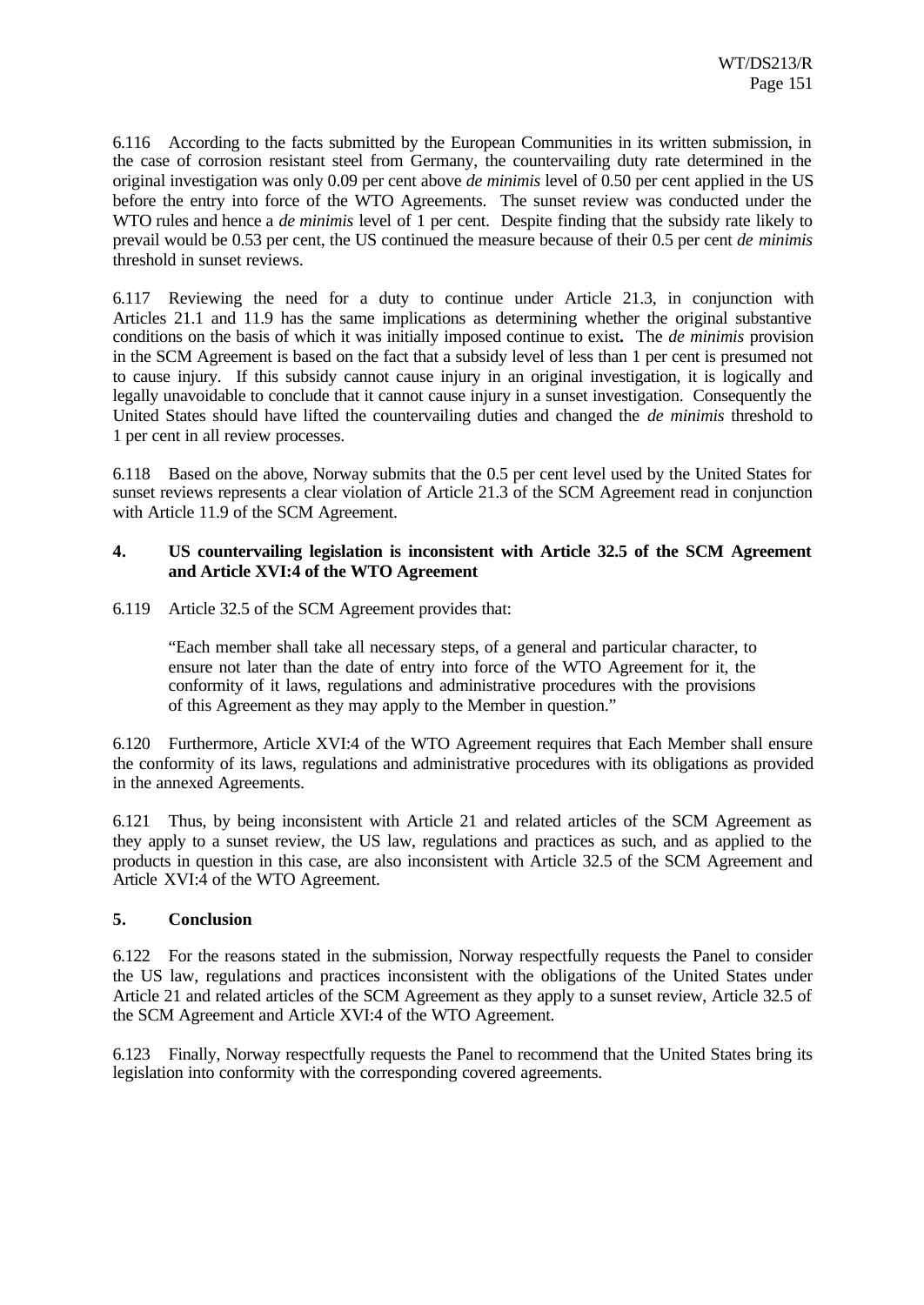# **VII. INTERIM REVIEW**

7.1 On 23 May 2002, both parties submitted written requests for interim review by the Panel of particular aspects of the interim report issued on 14 May 2002. On 30 May 2002, each party provided written comments on the other party's request for interim review. Neither party requested an additional meeting with the Panel. The requests made by the parties are addressed below. In addition, certain clarifying changes were made to paragraphs 9.7, 9.30, 12.1, and 13.14 of the interim report (now paragraphs 8.57, 8.80, 9.1, and 10.15 respectively, *infra*). Finally, the Panel revised the numbering of certain sections of the interim report to reflect the format normally used in WTO panel reports.

### A. REQUEST OF THE EUROPEAN COMMUNITIES FOR INTERIM REVIEW

7.2 In respect of paragraph 7.4 of the interim report (now paragraph 8.4, *infra*), the European Communities requested the Panel to include the comment made by the European Communities on the preliminary ruling of the Panel – that the ruling misinterprets the relevant provisions of the DSU, appears to confuse the distinction between "claims" and "arguments", and is not in conformity with the established case law of the Appellate Body as summarised in the *Thailand – H-Beams* report. It is true that the European Communities did make this comment. It was, however, made in response to the Panel's preliminary ruling, and not the request of the United States for a preliminary ruling. Paragraph 7.4 – and indeed Section VII.A of the interim report (now Section V, *supra*) entitled "Arguments of the parties" – reflects only those arguments made prior to the ruling of the Panel. We therefore decline to include the statement requested by the European Communities.

7.3 In respect of paragraph 8.30 of the interim report (now paragraph 8.45, *infra*), the European Communities suggested that the rest of its response – edited out of the response cited by the Panel – would explain the confusion to which the Panel confessed. Our point in that paragraph is that merely the correct interpretation of Article 21.3 yields the result pointed to by the European Communities. The notion of a "strict" interpretation has no relevance to the analysis at hand. For the purpose of clarity, we have nonetheless quoted the European Communities' response in full, and revised this paragraph accordingly.

7.4 In respect of paragraphs 8.10-8.34 of the interim report (now paragraphs 8.22-8.49, *infra*), the European Communities submitted that the Panel did not address the European Communities' argument that automatic initiation in effect shifts the US burden of proof to foreign exporters or to other Members and thus leads to a violation of its obligation to determine continuation or recurrence of subsidisation. Accordingly, we have addressed this argument (*See* paragraphs 8.40-8.42, *infra*).

7.5 The European Communities drew the attention of the Panel to a typographical error in paragraph 9.5 of the interim report (now paragraph 8.55, *infra*), which we have corrected.

7.6 In respect of footnote 286 of the interim report (now footnote 293, *infra*), the European Communities argued that there is no distinction between the expressions Article 11.9 "itself applies" and Article 11.9 "is applicable" under Article 21.3, and suggests that the latter phrase be replaced by the phrase "is implied" in Article 21.3. In light of the fact that the European Communities characterises its claim as being that Article 11.9 "is implied" in Article 21.3, we have adopted the same characterisation and revised footnote 286 accordingly. We consider, however, that there is a distinction between the expressions Article 11.9 "itself applies" and Article 11.9 "is applicable" under Article 21.3, and we have revised footnotes 249, 286, and 356 accordingly (now footnotes 253, 293, and 365, respectively, *infra*). We have also made appropriate revisions to Sections VIII.B.2, VIII.C.1(b), VIII.C.2(b), and X, *infra*.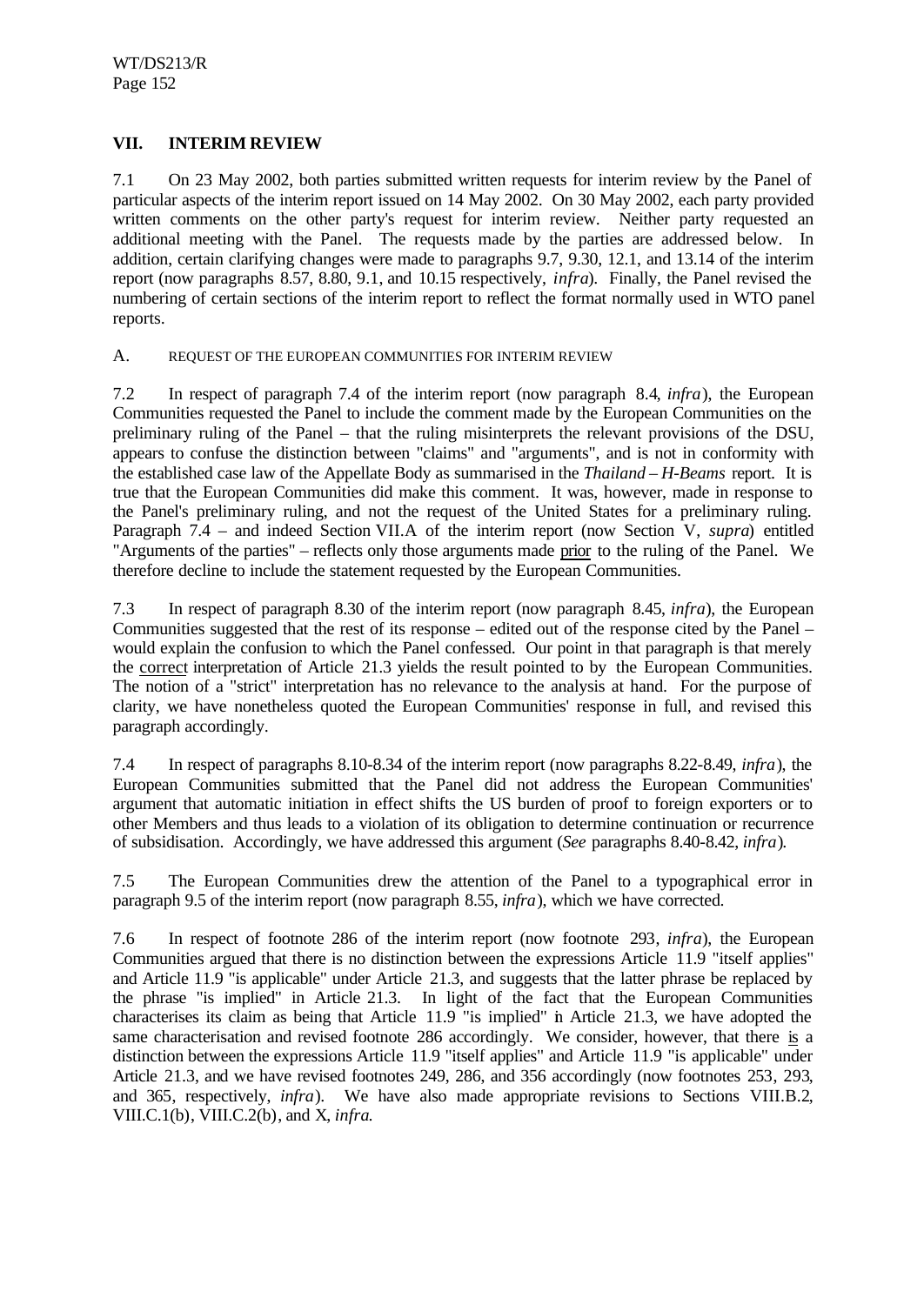7.7 In respect of paragraph 9.12 of the interim report (now paragraph 8.62, *infra*), the European Communities considered that this paragraph was too long and not very easy to understand. We did not consider that this paragraph was unduly lengthy, or dense. We have therefore made no change to this paragraph.

7.8 In respect of paragraph 9.14 of the interim report (now paragraph 8.64, *infra*), the European Communities considered that the last two sentences of this paragraph might be further developed. We are of the view that the last two sentences are clear as drafted. We have nonetheless made a clarifying change to this paragraph.

7.9 In respect of paragraph 9.17 and footnote 314 of the interim report (now paragraph 8.67 and footnote 322, respectively, *infra*), the European Communities submitted that the Panel include the United States' argument that the European Communities' claim under Article 21.3 regarding application of a de minimis standard does not cover injury, as it is not within the Panel's terms of reference. We have revised footnote 314 accordingly.

7.10 In respect of paragraph 9.27 of the interim report (now paragraph 8.77, *infra*), the European Communities suggested that the words "among the most relevant factors" in the 9<sup>th</sup> line be replaced by the words "a relevant factor", as the latter language would be more consistent with the Panel's reasoning (presumably in the preceding paragraph). We have revised this paragraph accordingly.

7.11 In respect of paragraphs 9.7-9.29 of the interim report (now paragraphs 8.57-8.79, *infra*), the European Communities submitted that inclusion of its argument regarding the principle of effectiveness in the interpretation of Article 21.3 would strengthen the findings. We have provided the reasoning we consider appropriate in addressing this claim. We therefore decline to include the argument requested by the European Communities.

7.12 In respect of paragraphs 10.1-10.3 of the interim report (now paragraphs 8.85-8.87, *infra*), the European Communities submitted that the Panel might wish to include and address the European Communities' arguments regarding Article 22 in support of its claim under Article 21.3. We note that we are under no obligation to address each argument made by a party under a particular claim.<sup>215</sup> What matters is that we set out clearly what we consider the party's claim to be and provide a reasoned explanation for granting / rejecting the claim. We therefore decline to include and address the argument requested by the European Communities.

7.13 In respect of paragraph 10.7 of the interim report (now paragraph 8.91, *infra*), the European Communities submitted that the first sentence of this paragraph was not very clear. We have accordingly revised this sentence.

7.14 In respect of paragraph 10.21 of the interim report (now paragraph 8.105, *infra*), the European Communities argued that an expression of concern by a panel is insufficient to enable appellate review, and suggested that the Panel explain why it reached the conclusion of WTO-consistency in

<sup>215</sup> The Appellate Body has stated in this regard:

Just as a panel has the discretion to address only those *claims* which must be addressed in order to dispose of the matter at issue in a dispute, so too does a panel have the discretion to address only those *arguments* it deems necessary to resolve a particular claim. So long as it is clear in a panel report that a panel has reasonably considered a claim, the fact that a particular argument relating to that claim is not specifically addressed in the "Findings" section of a panel report will not, in and of itself, lead to the conclusion that that panel has failed to make the "objective assessment of the matter before it" required by Article 11 of the DSU. (*European Communities – Measures Affecting the Importation of Certain Poultry Products*, Report of the Appellate Body, WT/DS69/AB/R, adopted 23 July 1998, para. 135) (emphasis in original)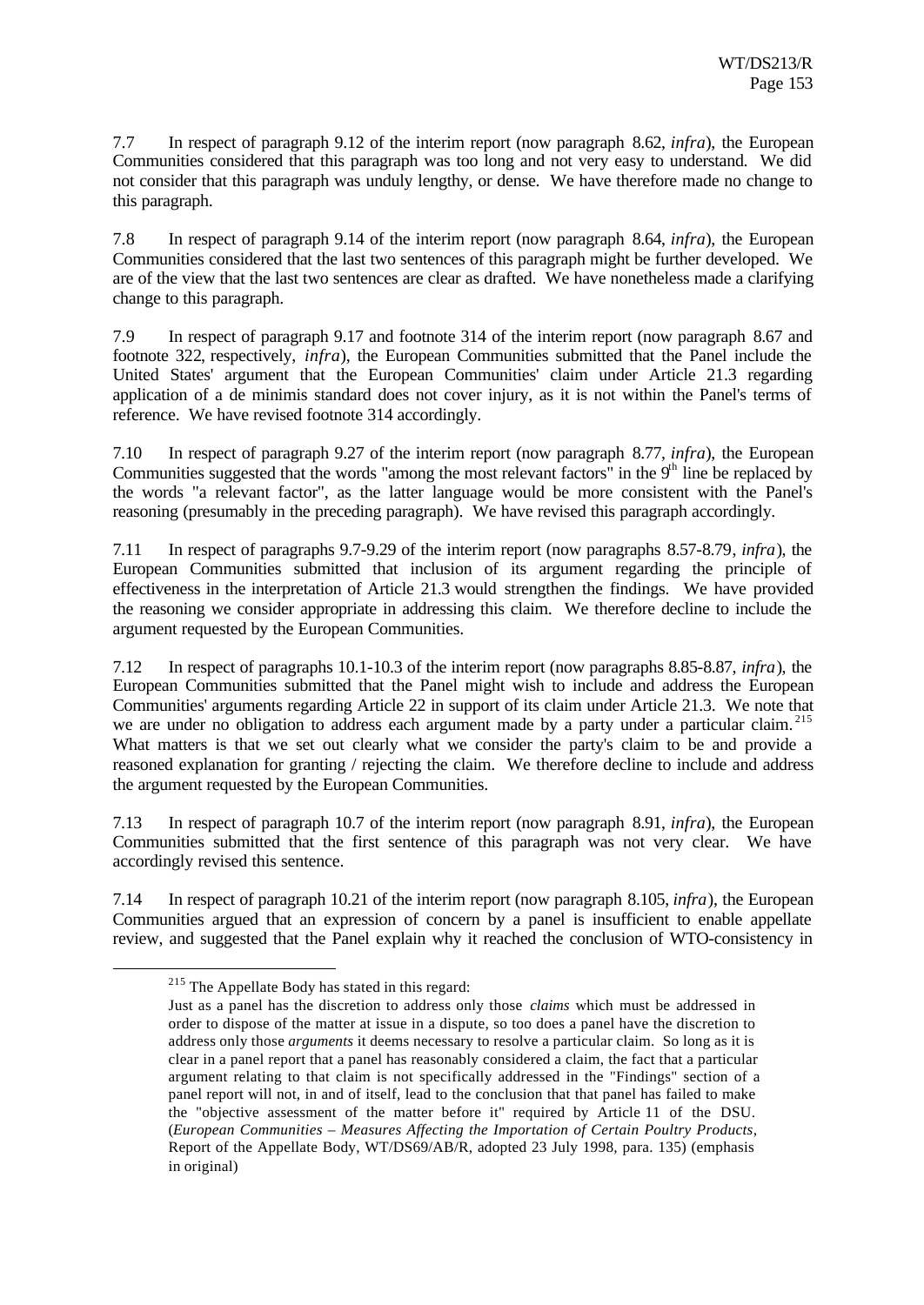l

paragraph 10.22 (now paragraph 8.106, *infra*) in spite of the concern it expressed. We consider that the last sentence of paragraph 10.21 and the first two sentences of paragraph 10.22 do explain why we make a finding of WTO-consistency in paragraph 10.22 in spite of the concern we express. We have therefore made no change to this paragraph.

7.15 In respect of paragraph 10.28 of the interim report (now paragraph 8.113, *infra*), the European Communities requested that the Panel note that the parties do not dispute that some extremely small subsidy was paid after 1986 but because it was so small no countervailable benefit would have remained after the sunset review. We note, first, that the United States has never agreed with the European Communities that the amount of subsidy paid after 1986 was small, nor has the United States agreed that no countervailable benefit would have remained after completion of the sunset review. In fact, the US position is that the subsidy rate attributable to the CIG programme cannot be determined at present because the evidence necessary to calculate it was not on the record before the US DOC.<sup>216</sup> Second, the purpose of this paragraph is simply to provide the reader basic factual information about the CIG programme. Contrary to the suggestion of the European Communities, we are not at liberty to decide whether, given the amounts received by the German exporters after 1986, there would have remained any countervailable subsidy after completion of the sunset review. Any such assessment would constitute a *de novo* review, which would run counter to the teachings of the Appellate Body.<sup>217</sup> We therefore decline to include the statement requested by the European Communities.

7.16 In respect of paragraphs 11.1-11.2 of the interim report (now paragraphs 8.120-8.121, *infra*), the European Communities submitted that its arguments should be reflected in further detail, and that the Panel's findings should address those arguments as such. In particular, the European Communities referred to the obligations that "flow from the requirement to provide ample opportunity as these are exemplified in the remaining paragraphs of this Article". We have accordingly elaborated on the European Communities' arguments (*See* paragraph 8.122, *infra*). We note, however, that we find the European Communities' claims in respect of the obligation to provide ample opportunity to be outside our terms of reference (*See* Section VIII.E, *infra*). We therefore do not address these arguments.

7.17 In respect of paragraph 12.1(b) of the interim report (now paragraph 9.1(b), *infra*), the European Communities argued that the Panel should justify further its finding of a violation of Article 32.5 of the SCM Agreement and Article XVI:4 of the WTO Agreement. We have accordingly added paragraph 8.81, *infra*. To ensure clarity and consistency in this respect throughout the findings, paragraphs 8.50, 8.107, and 10.14 have also been added, *infra*.

7.18 In respect of paragraphs 12.1(a), (d), and (f) of the interim report (the first two are now paragraphs 9.1(a) and (d), respectively, *infra*; paragraph 12.1(f) has been deleted in light of our findings in Section VIII.E, *infra*), the European Communities indicated that it disagreed with the Panel's findings in these paragraphs and the underlying reasoning. We consider that there is no request as such by the European Communities, and have therefore made no change to these paragraphs.

<sup>&</sup>lt;sup>216</sup> Comments of the United States on Request of the European Communities for Interim Review, p. 3.

<sup>217</sup> With respect to the issue of *de novo* review, the Appellate Body stated in *US – Cotton Yarn*: [P]anels must not conduct a *de novo* review of the evidence nor substitute their judgement for that of the competent authority. (*United States – Transitional Safeguard Measure on Combed Cotton Yarn from Pakistan* ("*US – Cotton Yarn* "), Report of the Appellate Body, WT/DS192/AB/R, adopted 5 November 2001, para. 74)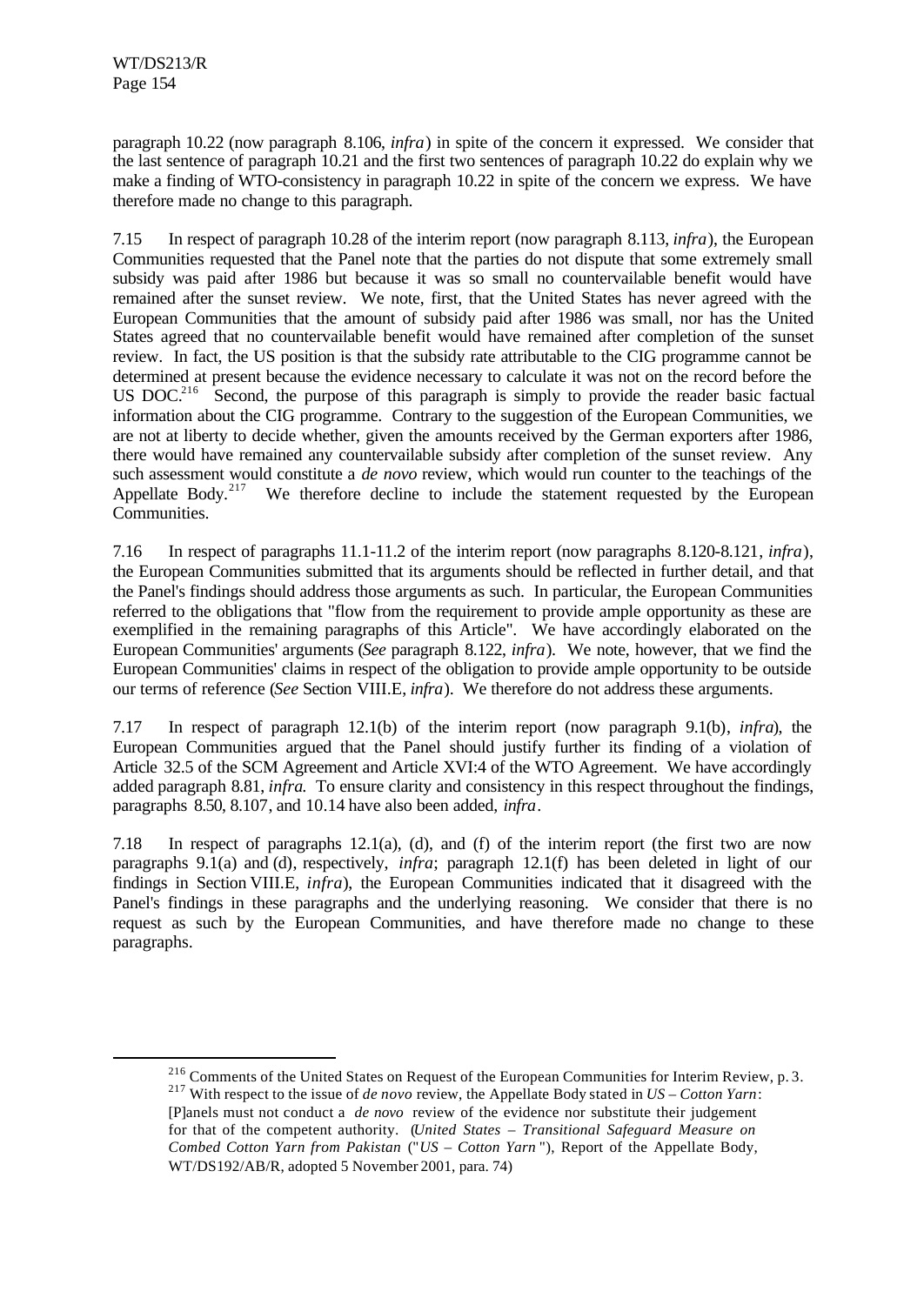#### B. REQUEST OF THE UNITED STATES FOR INTERIM REVIEW

7.19 In respect of Section IX and footnote 286 of the interim report (now Section VIII.C and footnote 293, respectively, *infra*), the United States considered that the European Communities' claim in respect of the application of a de minimis standard to sunset reviews is effectively that Article 11.9 itself applies to sunset reviews, and that the Panel's characterisation of this claim as being that Article 11.9 "is applicable under Article 21.3" was not a minor error. According to the United States, this misstatement of the Panel obscured the fact that the majority of the Panel effectively applied a provision to sunset reviews which the majority itself conceded cannot apply to sunset reviews. We consider that the changes made in response to the European Communities' request regarding its "is implied" claim address this request of the United States (*See* paragraph 7.6, *supra*).

7.20 In respect of Section X of the interim report (now Section VIII.D, *infra*), the United States submitted that the Panel should not have made any substantive findings regarding the consistency of US law as such with the "obligation to determine", because the European Communities' claims regarding this obligation were not set out in its request for establishment and are therefore not within the Panel's terms of reference. Alternatively, the United States considered that the Panel should dismiss these claims due to the failure of the European Communities to provide in its request for establishment "a brief summary of the legal basis of the complaint sufficient to present the problem clearly", as required by Article 6.2 of the DSU.

7.21 We recall that paragraph 13 of our working procedures states that "[a] party shall submit any request for a preliminary ruling not later than its first submission to the Panel . . . Exceptions to this procedure will be granted upon a showing of good cause". In this regard, while we note that the United States had raised its objection regarding the European Communities' claims in respect of the obligation to determine prior to interim review (in its comments on the responses of the European Communities to questions from the Panel following the second meeting of the Panel), we consider that the United States could reasonably have raised this objection by the time of its first written submission, as required by our working procedures. It was clear enough, in our view, from the first written submission of the European Communities that it was making a claim in respect of the obligation to determine, for the United States to be able to do so. Thus, we do not address this objection, and have made no change to Section X of the interim report.

7.22 In any event, we consider that the European Communities' request for establishment does contain a reference to the "obligation to determine" continuation or recurrence of subsidisation. We note that the request reads in relevant part:

Under Article 21.3 of the SCM Agreement, [CVDs] have to be terminated after five years, unless the investigating authorities determine that their expiry would be likely to lead to (i.e. cause), *inter alia*, the continuation or recurrence of subsidisation. It is therefore for the DOC to make a positive demonstration to this effect. In fact, the DOC has not made such a demonstration; it has merely found that subsidies of less than the *de minimis* level provided for in Article 11.9 will continue. The European Communities do not consider that the presence of a level of subsidy which would automatically lead to the termination of a new investigation can be sufficient to warrant a further five years of countervailing measures in a sunset review, unless it can be demonstrated, on the basis of positive evidence, that there is a likelihood of the amount of subsidy increasing. $^{218}$ 

7.23 We further note that paragraph 11 of the request summarises the European Communities' challenge as being to the US decision not to revoke CVDs in the review on carbon steel as well as to

 $218$  WT/DS213/3, para. 6 (emphasis added).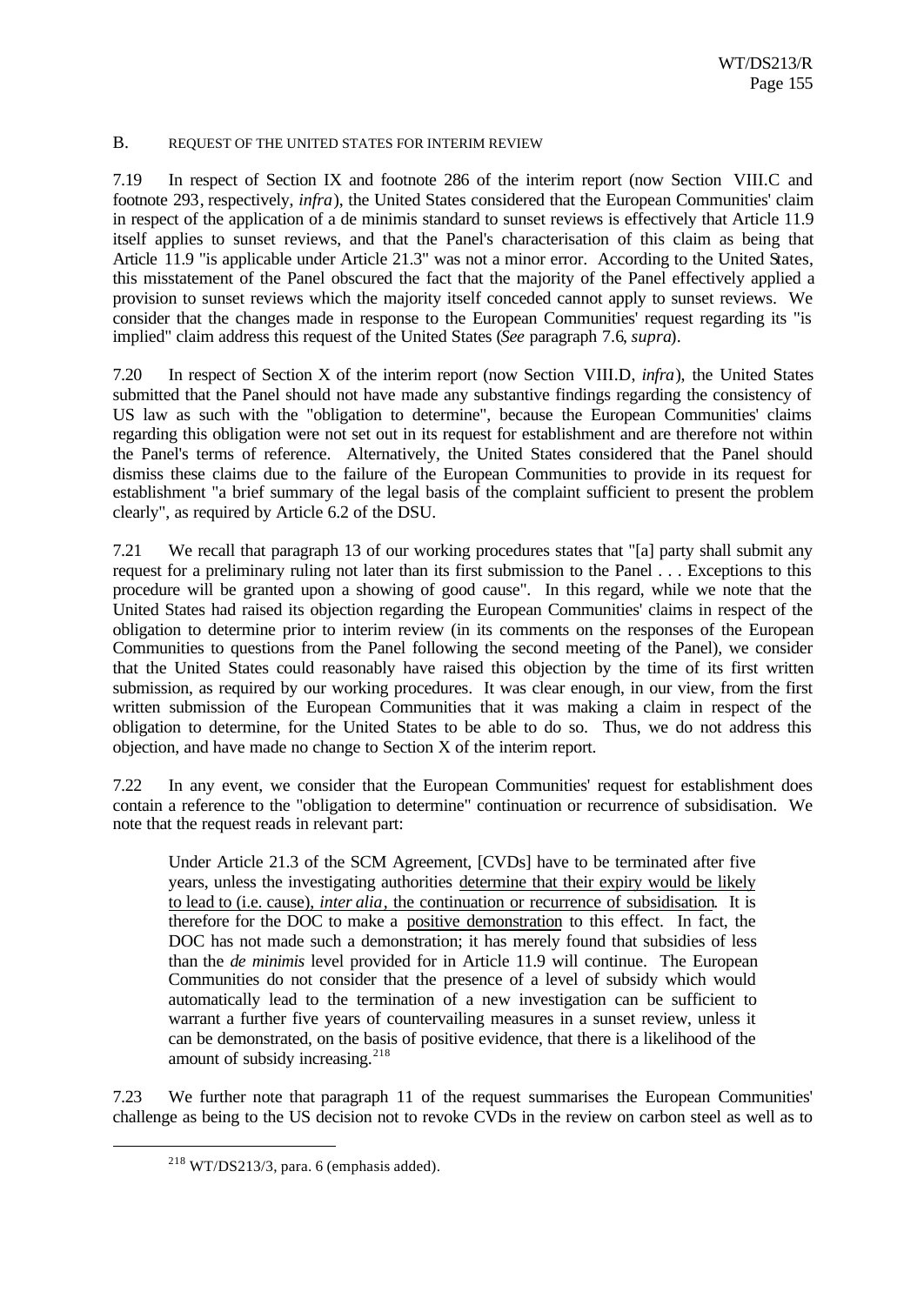"certain aspects of the sunset review procedure which led to it". In our opinion, this paragraph includes US law in respect of the obligation to determine continuation or recurrence of subsidisation as such and as applied in the review on carbon steel. Articles 21.1 and 21.3 are clearly cited in this paragraph and, while the European Communities could certainly have been more forthcoming in its request for establishment, we are of the view that references to the US decision in carbon steel and the aspects of US law which led to it inherently include the requirements set out in Article 21.3 for the continuation of CVDs beyond the first five years of their application. We therefore do not consider that the European Communities' claims regarding the obligation to determine likelihood of continuation or recurrence of subsidisation are outside the Panel's terms of reference.

7.24 In respect of Section XI of the interim report (now Section VIII.E, *infra*) – which originally contained substantive findings on the European Communities' claims in respect of the obligation to provide ample opportunity – the United States submitted that the Panel should not have made any substantive findings regarding this obligation, because the European Communities' claims regarding this obligation were not within the Panel's terms of reference because they did not meet the standards of Article 6.2 of the DSU. The European Communities argued that the reference in its request for establishment to Article 21 *in toto* would include Article 12, as paragraph 4 of Article 21 expressly indicates that Article 12 is applicable to sunset reviews. The European Communities further submitted that the obligation under Article 12 to provide ample opportunity to submit evidence in a sunset review is expressly mentioned in its first written submission. We have addressed these arguments and found that the European Communities' claims in respect of the obligation to provide ample opportunity are outside our terms of reference. Our reasons are set out below (*See* Section VIII.E.2, *infra*).

7.25 Finally, in respect of footnote 326 of the interim report (now footnote 334, *infra*), the United States pointed out that the citation contained therein was incorrect. We have accordingly corrected this footnote.

# **VIII. FINDINGS OF THE PANEL**

A. REQUEST OF THE UNITED STATES FOR A PRELIMINARY RULING

# **1. Arguments of the parties**

(a) United States

8.1 The United States requests that the Panel make a preliminary ruling that the European Communities' claims with respect to the expedited sunset review procedure are not before the Panel because this procedure is not a measure within the Panel's terms of reference.<sup>219</sup>

8.2 The United States submits that the European Communities did not identify any measure or type of proceeding in consultations other than (i) the sunset review determination in carbon steel; (ii) the initiation of sunset reviews by the DOC; and (iii) the de minimis standard employed by the DOC in sunset reviews.<sup>220</sup> Nor, argues the United States, did the European Communities identify the expedited sunset review procedure in its request for consultations or in its request for the establishment of a panel.<sup>221</sup>

<sup>219</sup> First Written Submission of the United States, para. 122.

<sup>220</sup> *Id.*, para. 125.

 $^{221}$  *Id.*, para. 126.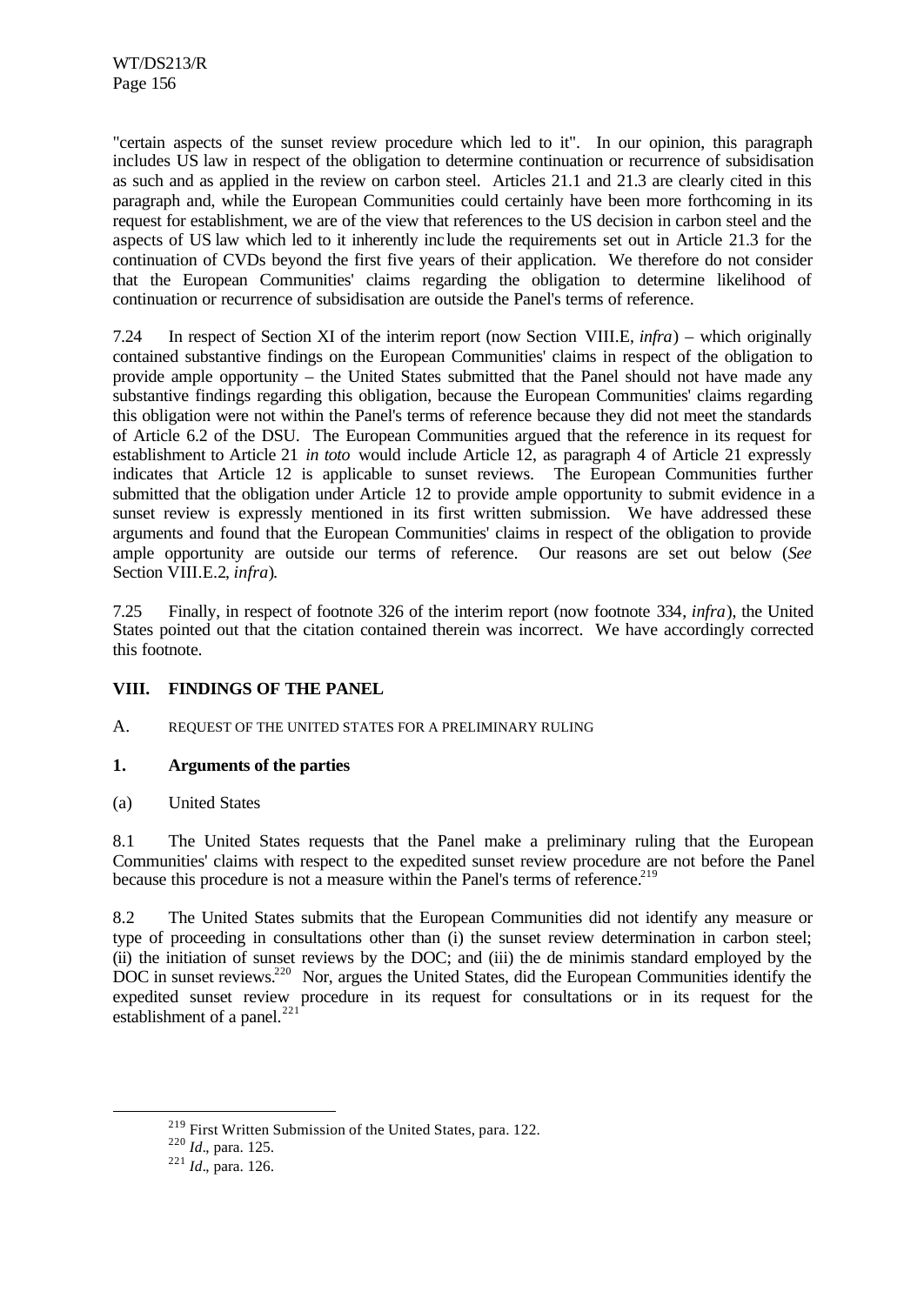### (b) European Communities

8.3 The European Communities considers the United States' request for a preliminary ruling to be without foundation. The European Communities submits that, in its request for establishment, it refers explicitly to Section 751(c) of the Tariff Act, which, among other things, sets out the procedures for the conduct of sunset reviews, including expedited reviews.<sup>222</sup>

8.4 The European Communities considers that whether the specific issue of the expedited review procedure was discussed during consultations is, therefore, irrelevant. In any event, the European Communities argues, the issue of the procedural and substantive requirements as to the evidence which foreign producers must provide in sunset reviews was also discussed in the consultations and, under US law, whether a full or an expedited review will take place depends precisely on the evidence provided by the foreign producers. Finally, the European Communities submits that expedited reviews were discussed, whether explicitly or implicitly, in consultations.<sup>223</sup>

### **2. Findings of the Panel**<sup>224</sup>

8.5 We note that the United States does not make its request for a preliminary ruling on the basis of a particular provision of the DSU. We consider the relevant provisions of the DSU to be Article 7, covering the terms of reference of panels, and Article 6, covering the establishment of panels. Article 7 clearly indicates that the terms of reference of panels are contained in the request for the establishment of a panel<sup>225</sup>. With regard to the request for establishment, Article 6.2 of the DSU provides in part:

The request for the establishment of a panel . . . shall indicate whether consultations were held, identify the specific measures at issue and provide a brief summary of the legal basis of the complaint sufficient to present the problem clearly.

The Appellate Body has stated, in respect of the terms of reference of panels:

Thus, "the matter referred to the DSB" for the purposes of Article 7 of the DSU and Article 17.4 of the *Anti-Dumping Agreement* must be the "matter" identified in the request for the establishment of a panel under Article 6.2 of the DSU. That provision requires the complaining Member, in a panel request, to "identify the *specific measures at issue* and provide a brief summary of the *legal basis of the complaint* sufficient to present the problem clearly." (emphasis added) The "*matter* referred to

parties:

<sup>&</sup>lt;sup>222</sup> Oral Statement of the European Communities at the First Meeting of the Panel, para. 56. <sup>223</sup> *Id.*

<sup>&</sup>lt;sup>224</sup> The Chairman of the Panel made the following statement at the first meeting of the Panel with the

The Panel takes note of the United States' request for a preliminary ruling as set out in its first written submission and the European Communities' response to it as set out in its oral statement at the first meeting of the Panel.

The Panel has considered the arguments of both parties, and has determined that the United States' expedited sunset review procedure is *not* within its terms of reference. We therefore grant the United States' request for a preliminary ruling, and will not be addressing the European Communities' claim in respect of the United States' expedited sunset review procedure in the present dispute. The reasons for this will be set out in full in our report.  $^{225}$  WT/DS213/3 in the present dispute.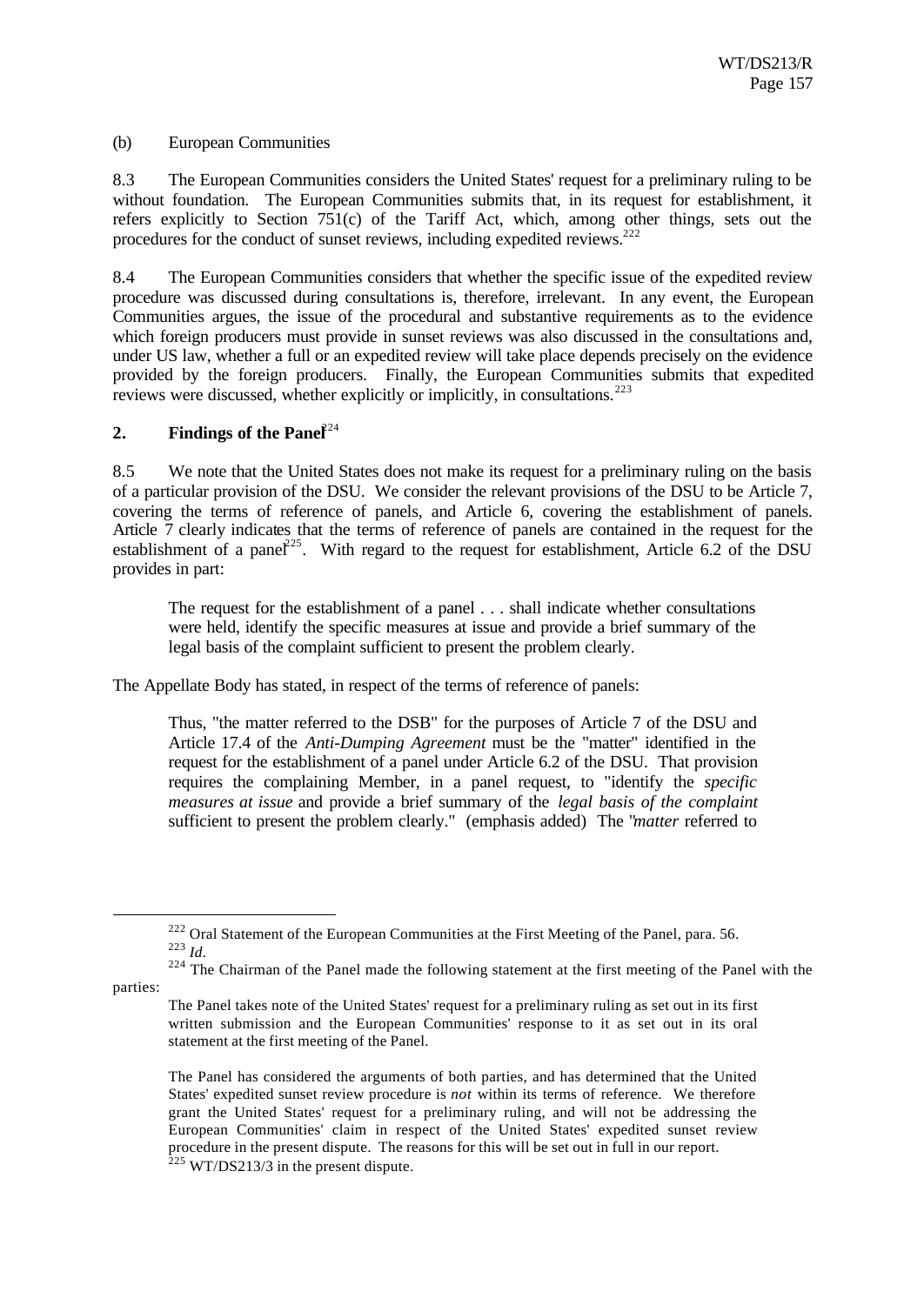l

the DSB", therefore, consists of two elements: the specific *measures* at issue and the *legal basis of the complaint* (or the *claims*).<sup>226</sup>

Further, the Appellate Body has stated, in *European Communities – Bananas*:

As a panel request is normally not subjected to detailed scrutiny by the DSB, it is incumbent upon a panel to examine the request for the establishment of the panel very carefully to ensure its compliance with both the letter and the spirit of Article 6.2 of the DSU. It is important that a panel request be sufficiently precise for two reasons: first, it often forms the basis for the terms of reference of the panel pursuant to Article 7 of the DSU; and, second, it informs the defending party and the third parties of the legal basis of the complaint.<sup>227</sup>

8.6 Thus, the United States' request raises two separate, but related, issues: (i) whether the US expedited sunset review procedure was identified in the request for establishment as a measure challenged by the European Communities and, if so, (ii) whether the European Communities' request for establishment provides "a brief summary of the legal basis of the complaint sufficient to present the problem clearly" and therefore satisfies the standard set out in Article 6.2 of the DSU.

8.7 We shall first examine the request for establishment to determine whether, on its face, the United States – and any other WTO Member – could have been reasonably expected to know that the expedited review procedure was part of "the matter referred to the DSB".

8.8 It is clear from the European Communities' request for establishment that the word "expedited" does not appear in that request. Nor does the request contain any all-encompassing reference to US procedures, generally, for sunset review. Paragraphs 1-2 of the request for establishment set out the procedural background to the request for establishment, paragraph 3 explains that the request relates particularly to the sunset review in carbon steel, paragraphs 4-7 set out the European Communities' claim in respect of the de minimis standard applied in that review, paragraphs 8-10 set out the European Communities' claim in respect of the evidentiary standards applied in relation to the initiation of that review, and paragraph 11 summarises the European Communities' challenge to the US decision in that review, as well as to "certain aspects of the sunset review procedure which led to it". This latter phrase could not be understood to include the expedited review procedure, as the sunset review in carbon steel was a full review.<sup>228</sup>

8.9 We note that the request for establishment further outlines the statutory and regulatory underpinnings of the US sunset review procedures as such, and as applied in the sunset review in carbon steel. These statutory and regulatory provisions also govern the expedited review procedure, as pointed out by the European Communities. We consider, however, that this fact alone is

<sup>226</sup> *Guatemala – Anti-Dumping Investigation Regarding Portland Cement from Mexico* ("*Guatemala – Cement I*"), Report of the Appellate Body, WT/DS60/AB/R, adopted 25 November 1998, para. 72 (emphasis in original).

<sup>227</sup> *European Communities – Regime for the Importation, Sale and Distribution of Bananas* ("*European Communities – Bananas*"), Report of the Appellate Body*,* WT/DS27/AB/R, adopted 25 September 1997, para. 142.

 $228$  Indeed, while this has no legal relevance to our examination of the European Communities' request for establishment, we note that a similar phrase is used by the European Communities in its first written submission:

The present proceeding concerns also certain aspects of the US basic sunset review legislation and procedure which led to the continuation of the duties in this case (First Written Submission of the European Communities, para. 30 (emphasis added)).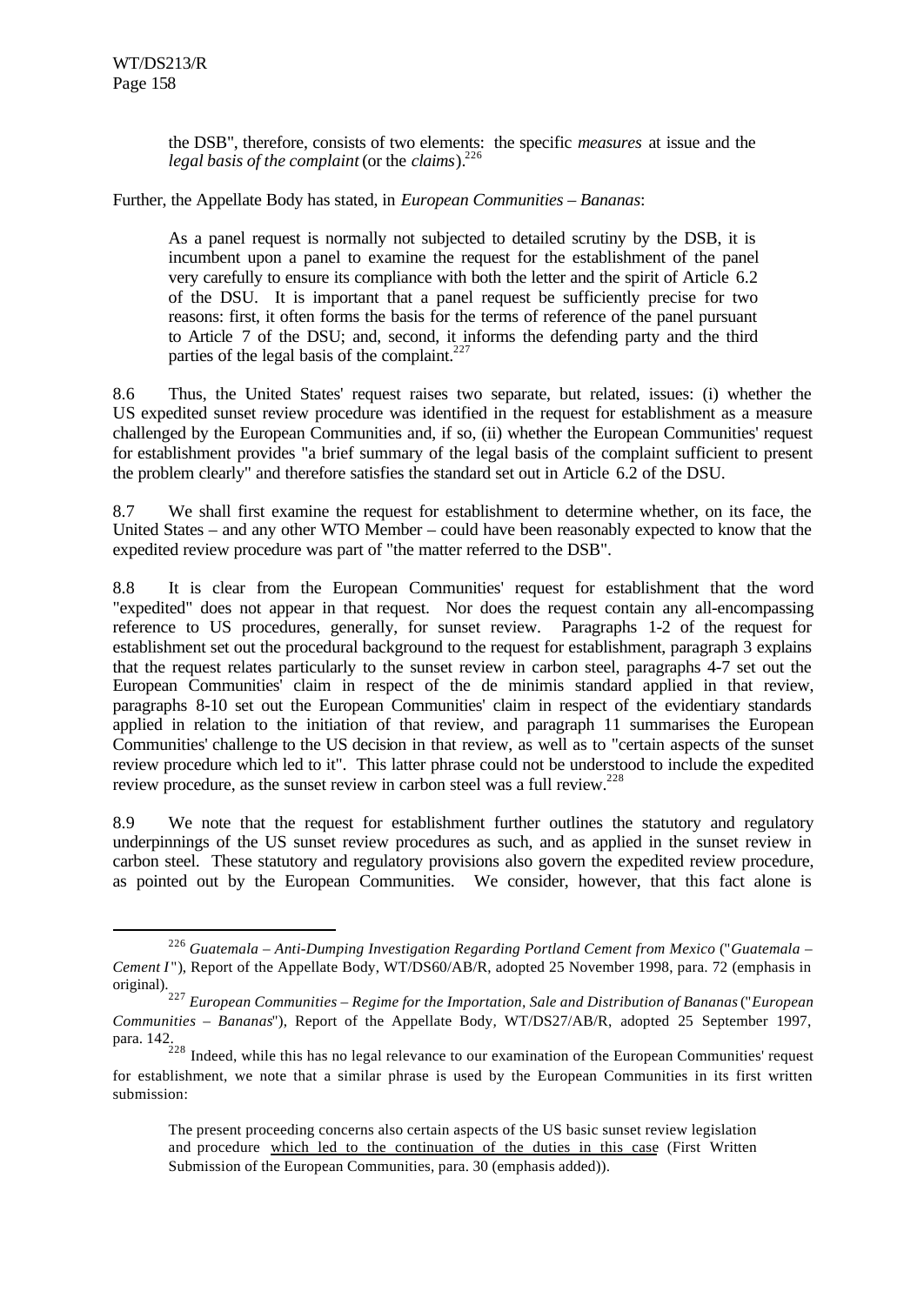insufficient for us to conclude that the expedited review procedure is identified as a specific measure at issue.<sup>229</sup>

8.10 Having found that the expedited review procedure is not identified in the request for establishment, we shall consider whether that "measure" is sufficiently related to a measure or measures that are specifically identified so as to bring it within our terms of reference. We note the finding of the Panel in *Japan – Film*:

The question thus becomes whether the ordinary meaning of the terms of Article 6.2, i.e., that "the specific measures at issue" be identified in the panel request, can be met if a "measure" is not explicitly described in the request. To fall within the terms of Article 6.2, it seems clear that a "measure" not explicitly described in a panel request must have a clear relationship to a "measure" that is specifically described therein, so that it can be said to be "included" in the specified "measure". In our view, the requirements of Article 6.2 would be met in the case of a "measure" that is subsidiary, or so closely related to a "measure" specifically identified, that the responding party can reasonably be found to have received adequate notice of the scope of the claims asserted by the complaining party. The two key elements – close relationship and notice – are inter-related: only if a "measure" is subsidiary or closely related to a specifically identified "measure" will notice be adequate.<sup>230</sup>

8.11 The United States explains that, upon automatic initiation by the DOC of a sunset review within five years of the date of publication of a CVD order, a review can follow one of three basic paths: (i) revocation of the order; (ii) an expedited sunset review; and (iii) a full sunset review.<sup>231</sup> We do not consider that the European Communities' general discussion of the automatic initiation of sunset reviews by the DOC is sufficient to put the United States – as well as other Members – on notice that the expedited review procedure was also under challenge. We note that the European Communities' request refers to "certain aspects of the sunset review procedure which led to [the DOC decision not to revoke the CVDs on carbon steel]". The challenge is thus apparently to those aspects of the sunset review procedure that have some relevance to the carbon steel case, which is not true of the expedited review procedure, because the carbon steel case involved a full, not expedited, review. We do not consider the expedited review procedure to be "a 'measure' that is subsidiary, or so closely related to" any of the measures specifically identified, "that the responding party can reasonably be found to have received adequate notice of the scope of the claims asserted by the complaining party". We, therefore, find that the expedited review procedure is not sufficiently related to a measure or measures that are specifically identified in the request for establishment as to properly bring it within our terms of reference.<sup>232</sup>

8.12 For the foregoing reasons, we consider that the European Communities has failed to set out a claim in its request for establishment with respect to the United States' expedited sunset review procedure, and this "measure" is, therefore, outside our terms of reference. Accordingly, we grant the United States' request for a preliminary ruling.

<sup>&</sup>lt;sup>229</sup> We therefore need not, and do not, address the United States' arguments with regard to the measures identified by the European Communities in consultations, and the European Communities' response thereto (*See* paras. 8.2 and 8.4, *supra*).

<sup>230</sup> *Japan – Measures Affecting Consumer Photographic Film and Paper* ("*Japan – Film*"), Report of the Panel, WT/DS44/R, adopted 22 April 1998, para. 10.8.

 $^{231}$  First Written Submission of the United States, paras. 7-10.

<sup>&</sup>lt;sup>232</sup> Having concluded that the European Communities has not identified the expedited review procedure as a specific measure at issue in its request for establishment, we need not, and do not, consider whether the European Communities has provided "a brief summary of the legal basis of the complaint sufficient to present the problem clearly" in that request for establishment (*See* paras. 8.5-8.6, *supra*).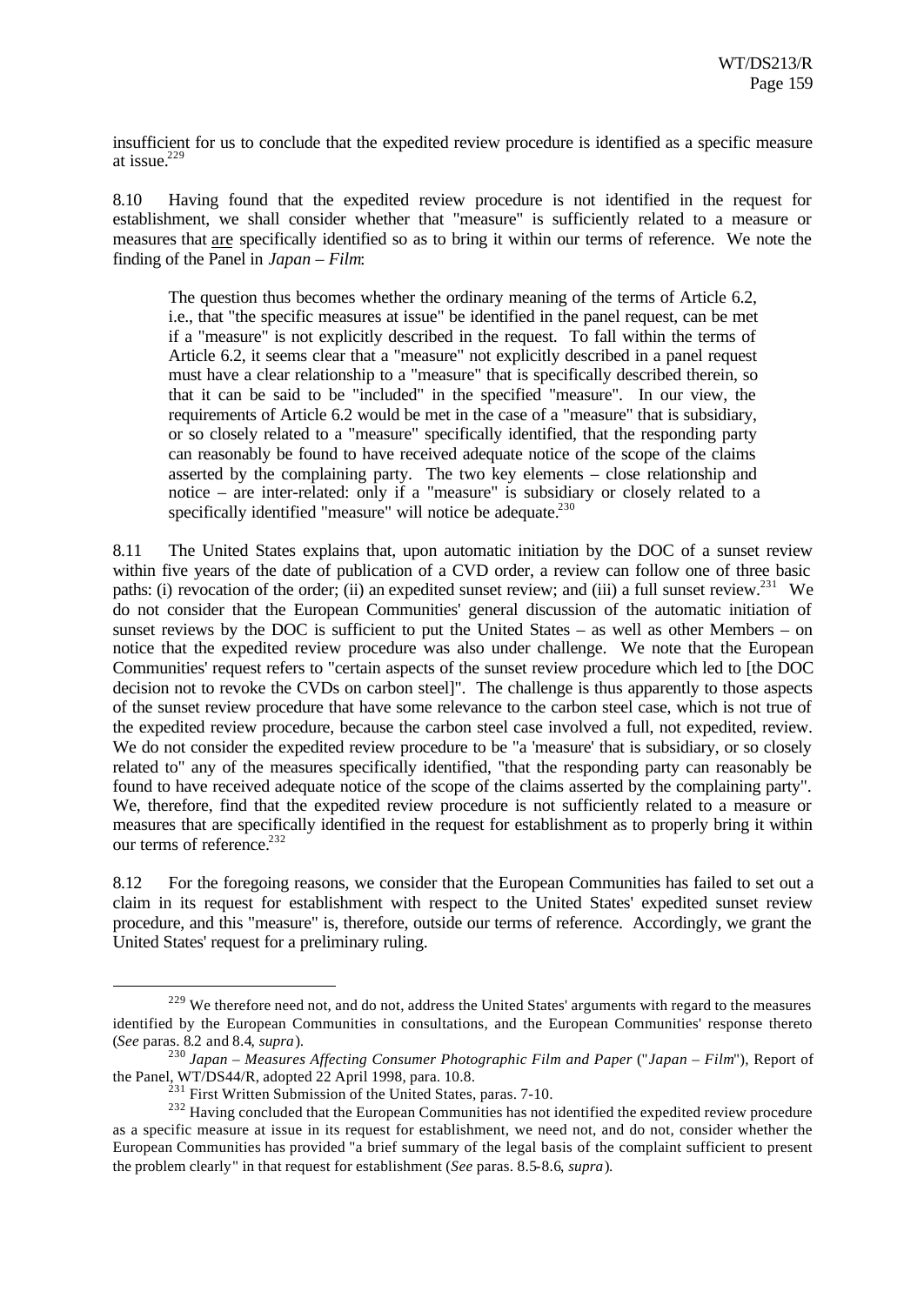B. WHETHER US CVD LAW AS SUCH IS INCONSISTENT WITH THE SCM AGREEMENT IN RESPECT OF THE APPLICATION OF EVIDENTIARY STANDARDSD FOR THE SELF-INITIATION OF SUNSET REVIEWS

### **1. Arguments of the parties**

(a) European Communities

8.13 In the view of the European Communities, the non-application of evidentiary standards to the self-initiation of sunset reviews constitutes a violation of Article 21.3 of the SCM Agreement.

8.14 The European Communities considers that the ordinary meaning of the text of Article 21.3 establishes an unequivocal obligation on WTO Members to terminate any measure imposing CVDs on a date no later than five years from its imposition.<sup>233</sup> The European Communities explains that Article 21.3 thus renders effective the requirement in Article 21.1 that application of a CVD be limited to the time necessary to counteract injurious subsidisation, by establishing the presumption that this time elapses five years from the imposition of the  $CVD^{234}$ , "unless the authorities determine, in a review initiated before that date on their own initiative or upon a duly substantiated request made by or on behalf of the domestic industry within a reasonable period of time prior to that date, that the expiry of the duty would be likely to lead to continuation or recurrence of subsidisation and injury". Referring to this language, the European Communities explains that the ordinary meaning of the word "unless", which "introduces an exception to the presumption of termination, clearly conveys the notion that an exception to the basic rule is introduced<sup>"235</sup>. US law, by requiring that sunset reviews are automatically initiated for all existing CVD measures no later than 30 days before the fifth anniversary date of their imposition, "clearly transforms this exception into a rule $\mathrm{m}^{236}$ , thus infringing the letter and the spirit of Article 21, paragraphs 1 and 3, as well as Article 10, of the SCM Agreement. The European Communities further submits hat the US statement of policy practices "confirms the disregard for the presumption of termination of all [CVDs]"<sup>237</sup> contained in Article 21 of the SCM Agreement.

8.15 The European Communities argues that, in order to initiate a sunset review on their own initiative, the domestic authority must be in possession of evidence, as would be required in order to initiate an investigation on their own initiative, thus imputing the principle of Article 11.6 into Article 21.3. It further argues that, in order to initiate a sunset review on their own initiative, the domestic authority should be in possession of the same level of evidence as would be required in a "duly substantiated request" from the domestic industry, thus equating the level of evidence required for self-initiation under Article 21.3 with that required for initiation upon request by the domestic industry under Article 21.3. It considers that, as the purpose and effect of initial investigations and of sunset reviews are the same, it is reasonable and coherent to apply the same standards as regards initiation and conduct of reviews in both instances. Otherwise, "self-initiation would become the easy option and would lead to inconsistent results<sup>1238</sup>. According to the European Communities, the purpose of the evidentiary standard is to guarantee that genuine cases are brought which are backed by concrete evidence. In the view of the European Communities, the automatic self-initiation of sunset reviews by the DOC is simply a device for lowering the level of evidence required from the domestic industry in order to initiate a sunset review<sup>239</sup>.

<sup>&</sup>lt;sup>233</sup> First Written Submission of the European Communities, para. 48.

<sup>234</sup> *Id.*, para. 51.

<sup>235</sup> *Id.*, para. 52.

<sup>236</sup> *Id.*, para. 53.

<sup>237</sup> *Id.*, para. 54.

<sup>&</sup>lt;sup>238</sup> Response of the European Communities to Question 4 from the Panel.

<sup>&</sup>lt;sup>239</sup> Response of the European Communities to Question 13(b) from the Panel.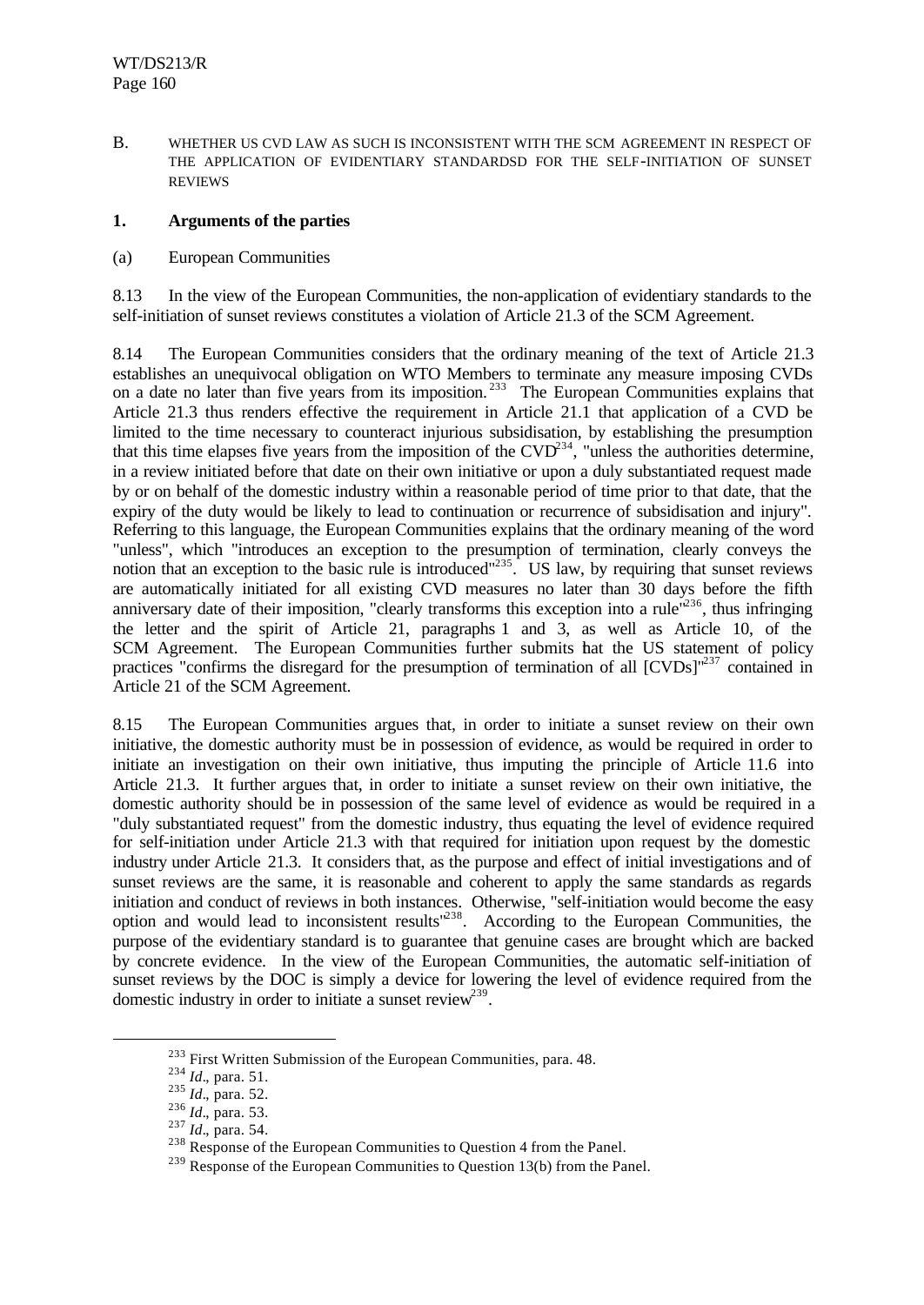8.16 In particular, the European Communities posits that a "duly substantiated request" should normally contain information, *inter alia*, on the:

- volume and value of domestic production
- volume and value of the production of petitioners
- volume and value of total imports
- volume and value of subsidised imports
- existence, amount, and nature of the subsidy, plus evidence relating to its continuation or recurrence
- effect of imports on prices, production, and sales
- causality between subsidised imports and injury, and evidence of why such injury will continue or  $recur<sup>240</sup>$

8.17 More generally – and this is also relevant to the European Communities' claim that the de minimis standard is applicable to sunset reviews (*See* Section C, infra) – the European Communities considers that "all provisions [of the SCM Agreement] are potentially applicable mutatis mutandis to Article 21.3, to the extent that they are relevant to the issues covered by Article 21.3 and that their application to Article 21.3 does not create a situation of conflict or is not specifically excluded" $^{241}$ .

(b) United States

8.18 The United States points to one of the basic principles of treaty interpretation, that a treaty interpreter cannot read into a treaty "words that are not there"<sup>242</sup>, which is precisely what, in the view of the United States, the European Communities is asking the Panel to do here by imputing into Article 21.3 the obligations contained in Article  $11.6$ <sup>243</sup> The European Communities' claims must therefore fail, according to the United States. The United States characterises the European Communities' argument that a parallelism exists between the investigation and sunset review provisions of the SCM Agreement as a theory, and argues that a theory, under customary rules of treaty interpretation, cannot overcome the ordinary meaning of the words of a treaty, taking into account their context and the object and purpose of the agreement.<sup>244</sup> In particular, argues the United States, if the SCM Agreement implicitly incorporates this parallelism, why then did the Members find it necessary to provide explicitly in Article 21.4 that the requirements contained in Article 12 for the conduct of investigations are also applicable to the conduct of reviews, including sunset reviews?<sup>245</sup>

8.19 The United States considers that nothing in the text of Article 21.3, or Article 11.6, imposes any evidentiary requirements on authorities who initiate sunset reviews on their own initiative. The United States also emphasises the distinction between the investigatory phase and the review phase of a CVD proceeding, as reflected in the provisions of the SCM Agreement.<sup>246</sup> In this regard, the

<sup>&</sup>lt;sup>240</sup> Response of the European Communities to Question 13(a) from the Panel.

<sup>&</sup>lt;sup>241</sup> Response of the European Communities to Question 5(a) from the Panel.

<sup>242</sup> *India – Patent Protection for Pharmaceutical and Agricultural Chemical Products* ("*India – Patents (US)*"), Report of the Appellate Body, WT/DS50/AB/R, adopted 16 January 1998, para. 45.

 $243$  First Written Submission of the United States, para. 2.

<sup>&</sup>lt;sup>244</sup> Second Written Submission of the United States, para. 6.

<sup>245</sup> *Id.*, para. 7.

<sup>&</sup>lt;sup>246</sup> First Written Submission of the United States, paras. 67-68.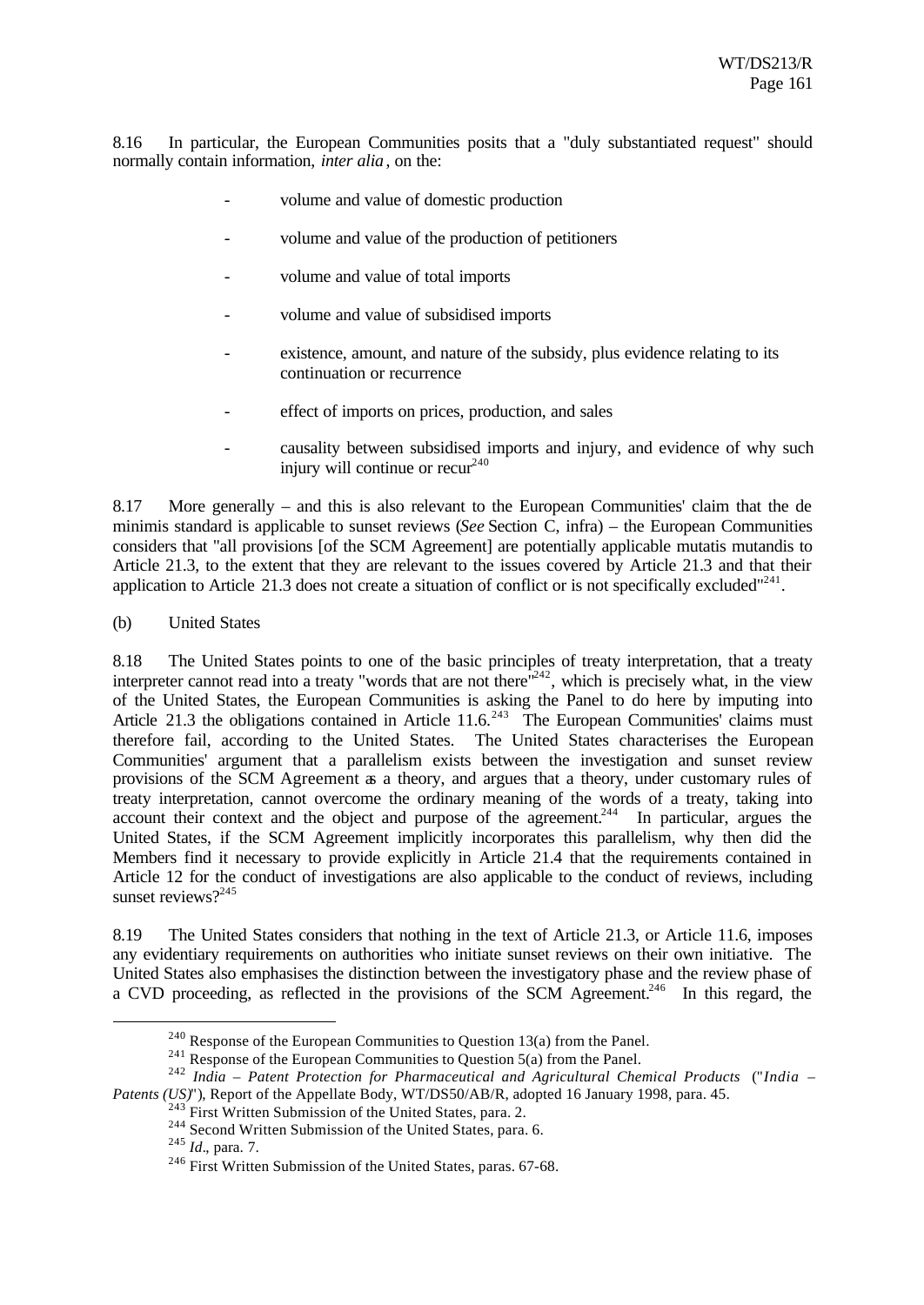United States cites the finding, regarding the Anti-Dumping ("AD") Agreement, of the Panel in *United States – DRAMS*:

[T]he term "investigation" means the investigative phase leading up to the final determination of the investigating authority.  $247$ 

8.20 The United States does not consider sunset reviews to be an "exception" to a presumption of termination (or anything else), but instead merely one part of an overall balance of rights and obligations negotiated during the Uruguay Round.<sup>248</sup> In any event, submits the United States<sup> $249$ </sup>, even if one were to treat sunset reviews as an "exception" to something else, the European Communities' arguments run afoul of a different principle, that set out by the Appellate Body in *European Communities – Hormones*:

[M]erely characterising a treaty provision as an "exception" does not by itself justify a "stricter" or " narrower" interpretation of that provision than would be warranted . . . by applying the normal rules of treaty interpretation.<sup>250</sup>

8.21 More generally, the United States considers that "no provisions are applicable to reviews under Article 21.3, unless specifically indicated . . . [I]t is a matter of what the text of Article 21.3 provides, as interpreted in accordance with the rules of [treaty interpretation] . . . There could be a cross-reference between the two provisions, a reference in one provision to the other, or a general statement that a provision applies throughout the Agreement or throughout Part V of the Agreement<sup>"251</sup>. The United States considers that "other provisions of the SCM Agreement would apply where the Agreement says they apply $1252$ .

### **2. Findings of the Panel**

8.22 We understand the European Communities' claim in respect of the US system of automatic self-initiation of sunset reviews to be the following: that the US system of automatic self-initiation of sunset reviews runs counter to the presumption of termination of all CVDs contained in Article 21.3, because it does not satisfy the evidentiary standards of Article 11.6 that the European Communities believes are implied in Article  $21.3$ <sup>253</sup>. The thrust of the European Communities' argument is,

<sup>247</sup> *United States – Anti-Dumping Duty on Dynamic Random Access Memory Semiconductors (DRAMS) of One Megabit or Above from Korea* ("*United States – DRAMS*"), Report of the Panel, WT/DS99/R, adopted 19 March 1999, footnote 519.

<sup>&</sup>lt;sup>248</sup> First Written Submission of the United States, para. 3.

<sup>249</sup> *Id.*

<sup>250</sup> *European Communities – Measures Concerning Meat and Meat Products (Hormones)* ("*European Communities – Hormones*"), Report of the Appellate Body, WT/DS26/AB/R-WT/DS48/AB/R, adopted 13 February 1998, para. 104.

 $^{251}$  Response of the United States to Question 24(a) from the Panel.

<sup>&</sup>lt;sup>252</sup> Response of the United States to Question 24(b) from the Panel.

<sup>&</sup>lt;sup>253</sup> We do not understand the European Communities to be alleging a violation of Article 11.6, but of Article 21.3, of the SCM Agreement. In this regard, we note that the European Communities argues that "an interpretation of Article 21.3 should be made in context and in the light of the object and purpose of Article 21.3 and of the SCM Agreement. Articles 21.1, 22.1, 22.7, 10, and 11.6 provide relevant context and help define its object and purpose. Such an interpretation . . . requires that the evidentiary standards of Article 11.6 should be implied, and hence applied, also to the evidentiary requirements in sunset reviews" (Response of the European Communities to Question 46 from the Panel (emphasis added)).

Nor could the European Communities successfully allege a violation of Article 11.6. Article 11 is entitled "Initiation and Subsequent Investigation", and clearly deals with investigations, such as that term is distinguished from reviews by the Agreement. This is also made clear in the text of Article 11.6 itself, which refers to investigations. We therefore consider whether Article 21.3 contains by implication the same type of obligation as Article 11.6, and whether the United States has violated Article 21.3 in this respect.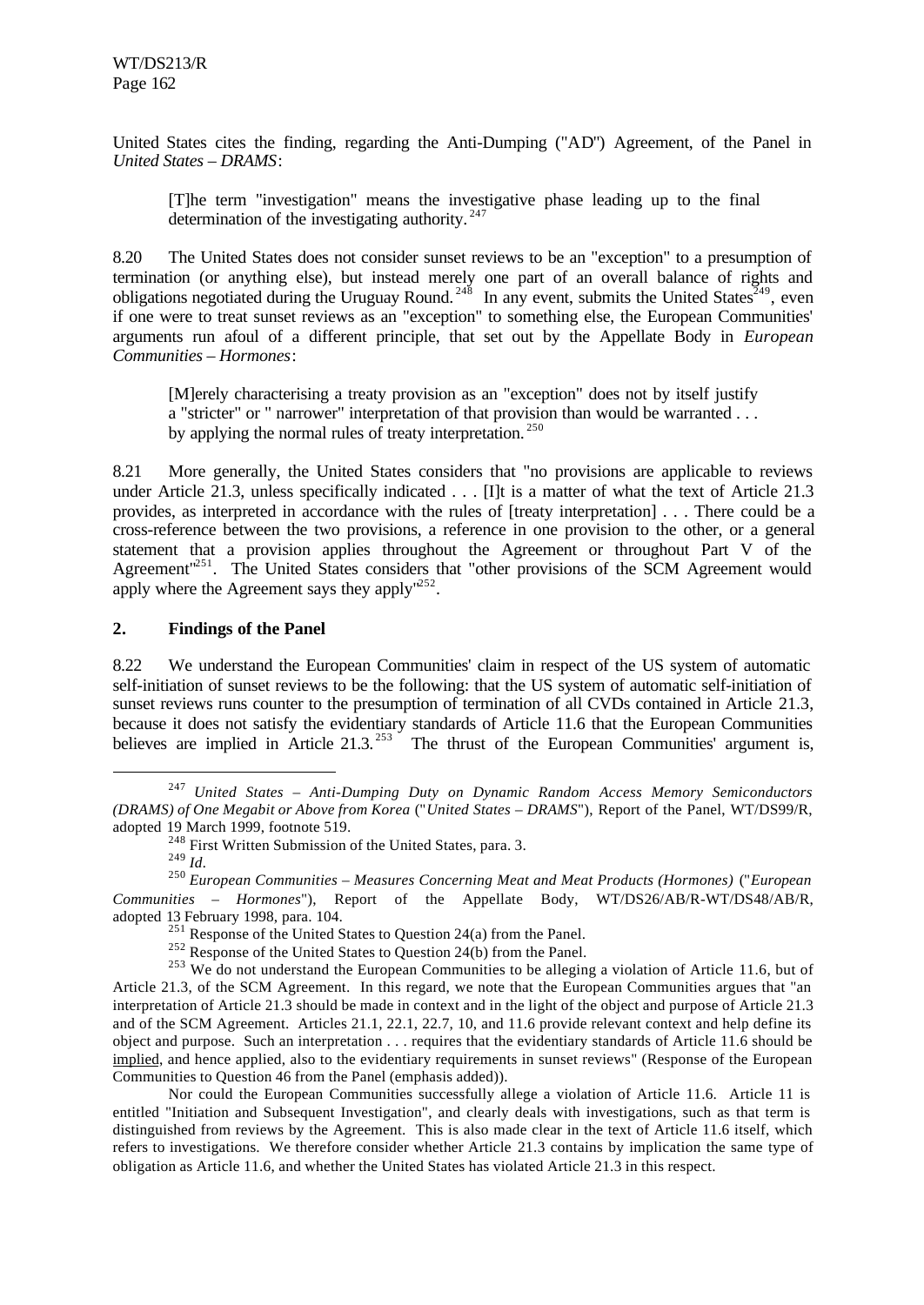therefore, that automatic self-initiation transforms an exception – possible continuation of a CVD – into a general rule, because self-initiation, coupled with other characteristics of US procedure, leads to the automatic continuation of  $CVDs<sup>254</sup>$  Further, statistical data, according to the European Communities, "provide clear evidence of the fact that US law and regulations are biased in favour of keeping and perpetuating unjustified CVD orders<sup>1255</sup>.

8.23 In response to a question from the Panel as to whether it considers the self-initiation of sunset reviews to be in and of itself WTO-inconsistent, the European Communities' states, "No . . . The [European Communities'] claim is that the investigating authority must be in possession of sufficient evidence, that is the same level or an equivalent amount of relevant evidence that would be required from the domestic industry if it initiates on its own initiative, as in [sic] the case in the initiation of new investigations."<sup>256</sup> It is, therefore, the "automatic" nature of self-initiation in the US sunset review system – that is, the fact that the DOC is not required to have any evidence of likelihood of continuation or recurrence of injurious subsidisation to initiate sunset reviews – to which the European Communities objects, and not the self-initiation of sunset reviews itself.

8.24 With regard to the evidentiary standards to be met by authorities who initiate sunset reviews on their own initiative (or "self-initiate"), the European Communities draws a parallel between sunset reviews and investigations, submitting that the Panel should consider implied in Article 21.3 the requirements of Article 11.6. The principal question before us, therefore, is whether the text of Article 21.3 imposes any evidentiary requirements on authorities in the self-initiation of sunset reviews. In other words, is the European Communities correct in arguing that, as exceptions need to be strictly interpreted and applied, and the continuation of a duty past the initial five-year period is an exception to the presumption of termination and thus equivalent to a new imposition of the original duty, it follows that the self-initiation of sunset reviews must satisfy evidentiary requirements, as is required in Article 11.6 for the self-initiation of investigations?

8.25 Article 3.2 of the DSU indicates that Members recognise that the dispute settlement system serves to clarify the provisions of the covered agreements "in accordance with customary rules of interpretation of public international law". In this regard, the Appellate Body, in *United States – Gasoline*, refers to "a fundamental rule of treaty interpretation [which] has received its most authoritative and succinct expression in the *Vienna Convention on the Law of Treaties*<sup>1257</sup> ("Vienna Convention"), and cites Article 31.1 thereof, which reads as follows:

# ARTICLE 31

### *General rule of interpretation*

1. A treaty shall be interpreted in good faith in accordance with the ordinary meaning to be given to the terms of the treaty in their context and in the light of its object and purpose.<sup>258</sup>

The Appellate Body indicates that "[this] general rule of interpretation has attained the status of a rule of customary or general international law. As such, it forms part of the 'customary rules of interpretation of public international law"<sup>259</sup>. We shall, therefore, begin our analysis of the European

<sup>&</sup>lt;sup>254</sup> Second Written Submission of the European Communities, para. 16.

<sup>255</sup> *Id.*, para. 17.

<sup>&</sup>lt;sup>256</sup> Response of the European Communities to Question 4 from the Panel.

<sup>257</sup> *United States – Standards for Reformulated and Conventional Gasoline* ("*United States – Gasoline*"), Report of the Appellate Body, WT/DS2/AB/R, adopted 20 May 1996, p. 16.

<sup>258</sup> (1969) 8 *International Legal Materials* 679.

<sup>259</sup> *United States – Gasoline*, Report of the Appellate Body, footnote 257, *supra*, p. 17 (footnote omitted).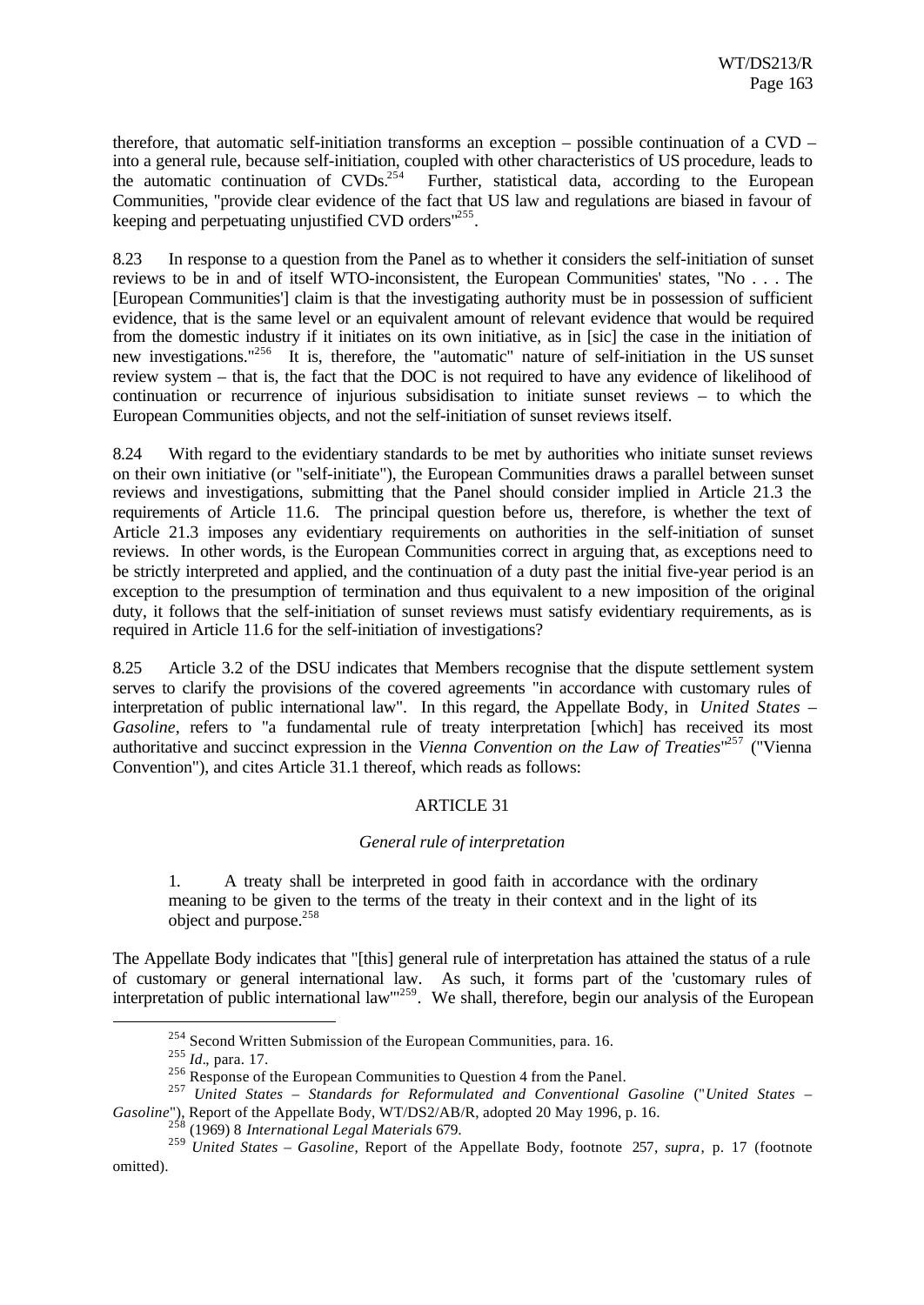Communities' claim under Article 21.3 of the SCM Agreement on the basis of the text of that provision in its context and in light of the object and purpose of the Agreement.

8.26 We recall that Article 21.3 states:

Notwithstanding the provisions of paragraphs 1 and 2, any definitive [CVD] shall be terminated on a date not later than five years from its imposition (or from the date of the most recent review under paragraph 2 if that review has covered both subsidisation and injury, or under this paragraph), unless the authorities determine, in a review initiated before that date on their own initiative or upon a duly substantiated request made by or on behalf of the domestic industry within a reasonable period of time prior to that date, that the expiry of the duty would be likely to lead to continuation or recurrence of subsidisation and injury. The duty may remain in force pending the outcome of such a review.<sup>260</sup>

We note, at the outset, that nothing in the text of Article 21.3 specifically provides that the evidentiary standards applicable to the initiation of investigations are also applicable to the initiation of sunset reviews. We would expect that the drafters would have been able and chosen to include a clear indication to that effect, should that have been their intention. Indeed, we agree with the United States' argument that the absence of a clear indication, for instance, in the form of a crossreference, is all the more significant given the context of Article 21.3 – that is, the fact that the drafters did provide explicit indications elsewhere in Article 21, in relation to Articles 12 and 18. It is clear that the drafters knew how to have obligations set forth in one provision apply in another context.<sup>261</sup> The most obvious inference we can draw from the absence of a clear indication, therefore, is that the Members chose not to imply in Article 21.3 the evidentiary requirements of Article 11.6. And we must first find that the provision contains such requirements before we can find that the United States violated the provision on the basis of its non-observance of such requirements.

8.27 We cannot, however, conclude on the basis of silence alone that the evidentiary standards of Article 11.6 necessarily do not apply to sunset reviews. Doing so would mean that the mere absence of an explicit statement as to the applicability of the evidentiary standards of Article 11.6 is conclusive. In our opinion, reading the text of Article 21.3 in its context and in light of the object and purpose of the treaty, as required by the customary rules of treaty interpretation reflected in the Vienna Convention, means that we cannot treat silence as to the applicability of Article 11.6 as conclusive. An explicit articulation of the scope of application of the evidentiary standards of Article 11.6 would certainly be conclusive, in that if the Agreement provided that they applied only in certain circumstances or did not apply in certain circumstances, such articulation would be determinative; we find it difficult, however, to consider that silence has the same dispositive value. While silence could be explained by the drafters' intention for the requirements of the provision not to apply in any other context, as suggested by the United States, silence could also be explained by the drafters' belief that it was obvious that it did. In other words, we are unable to conclude solely on the basis of silence that an evidentiary standard is not implied in Article 21.3. Rather, we believe that we must consider the context of Article 21.3 – that is, provisions of the SCM Agreement other than Article 21.3 – and the object and purpose of the SCM Agreement in reaching a conclusion.

<sup>260</sup> Footnote deleted.

<sup>&</sup>lt;sup>261</sup> A number of provisions in the SCM Agreement also apply independently of cross-references in that they contain explicit statements of their scope of application: definition of "subsidy" in Article 1 ("For the purpose of this Agreement"); definition of "interested parties" in Article 12.9 ("for the purposes of this Agreement"); calculation of the amount of a subsidy under Article 14 ("For the purpose of Part  $V$ "); definition of "initiated" in footnote 37 ("as used hereinafter"); definition of "injury" under Article 15 and in footnote 45 ("Under this Agreement"); definition of "like product" in footnote 46 ("Throughout this Agreement"); definition of domestic industry in Article 16 ("For the purposes of this Agreement"); and definition of "levy" in footnote 51 ("As used in this Agreement").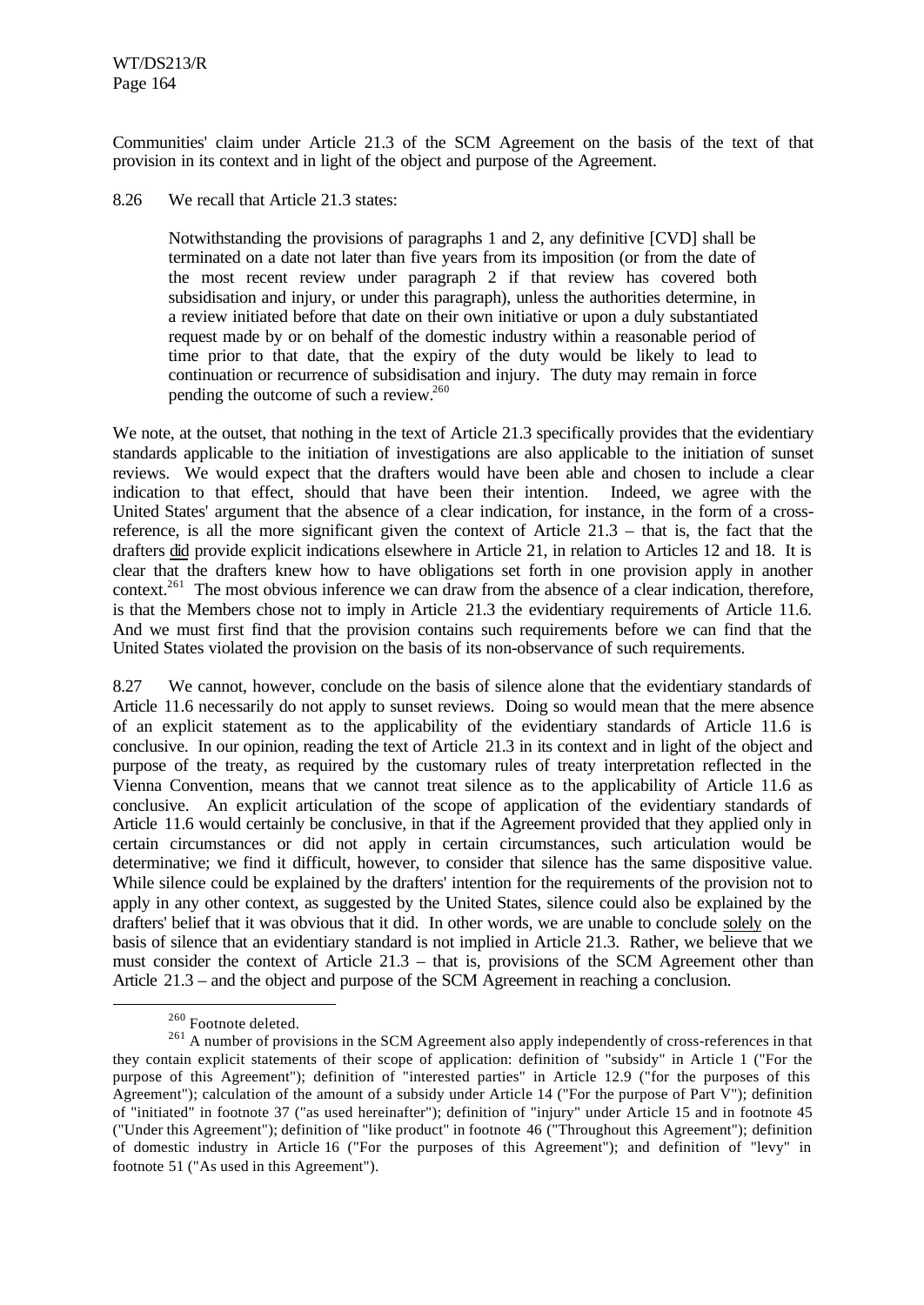8.28 Article 31 of the Vienna Convention does not, in our view, limit us to a literal reading of the provision in question. Were such a reading to be required, provisions such as Article 15.3 – which deals with the circumstances in which imports may be cumulated for purposes of injury determinations – and Article 19 – which deals with the imposition and collection of CVDs – would be limited in ways that would negatively affect the operation of the Agreement, particularly with respect to sunset reviews, something that cannot have been intended by the drafters.

8.29 Equally persuasive, we consider, is the case of Article 21.1, which reads:

A [CVD] shall remain in force only as long as and to the extent necessary to counteract subsidisation which is causing injury.

Were this provision to be read literally, the words "is causing injury" would suggest that a CVD could only remain in place, including under Article 21.3, where there is likelihood of continuation of subsidisation and injury, not recurrence. The notion of recurrence contained in Article 21.3, therefore, has to be implied in Article 21.1, or it would be rendered meaningless. Finally, Article  $32.3^{262}$ , if read literally, would apply only to investigations and reviews initiated pursuant to applications from the domestic industry, and not initiated on an ex officio basis. Again, this cannot be the case. These several instances of provisions in the Agreement that, if read literally, would yield irrational results, confirm our view that we are not limited to a literal reading of the text of Article 21.3.

8.30 We also recall certain statements of the Appellate Body in *Canada – Autos*. In addressing the Panel's finding that Article 3.1(b) of the SCM Agreement did not apply to subsidies contingent in fact upon the use of domestic over imported goods, the Appellate Body stated:

As we have said [in *Japan – Alcohol*], and as the Panel [in *Canada – Autos*] recalled, "omission must have some meaning". Yet omissions in different contexts may have different meanings, and omission, in and of itself, is not necessarily dispositive. Moreover, while the Panel rightly looked to Article 3.1(a) as relevant context in interpreting Article 3.1(b), the Panel failed to examine other contextual elements for Article 3.1(b) and to consider the object and purpose of the *SCM Agreement*. 263

We consider that these statements of the Appellate Body make it clear that silence – or omission – is not controlling, and that interpretation under Article 31 of the Vienna Convention does not require that silence must be controlling.

8.31 Accordingly, it is important that we first set out the legal framework within which Article 21.3 exists and operates. We recall that paragraph 6(a) of Article VI of the General Agreement on Tariffs and Trade ("GATT") 1994, which deals with anti-dumping and CVDs, states:

No contracting party shall levy any anti-dumping or [CVD] on the importation of any product of the territory of another contracting party unless it determines that the effect of the dumping or subsidisation, as the case may be, is such as to cause or threaten material injury to an established domestic industry, or is such as to retard materially the establishment of a domestic industry.

<sup>262</sup> Article 32.3 provides:

Subject to paragraph 4, the provisions of this Agreement shall apply to investigations, and reviews of existing measures, initiated pursuant to applications which have been made on or after the date of entry into force for a Member of the WTO Agreement.

<sup>263</sup> *Canada – Certain Measures Affecting the Automotive Industry* ("*Canada – Autos*"), Report of the Appellate Body, WT/DS139/AB/R-WT/DS142/AB/R, adopted 19 June 2000, para. 138 (footnote deleted, emphasis added).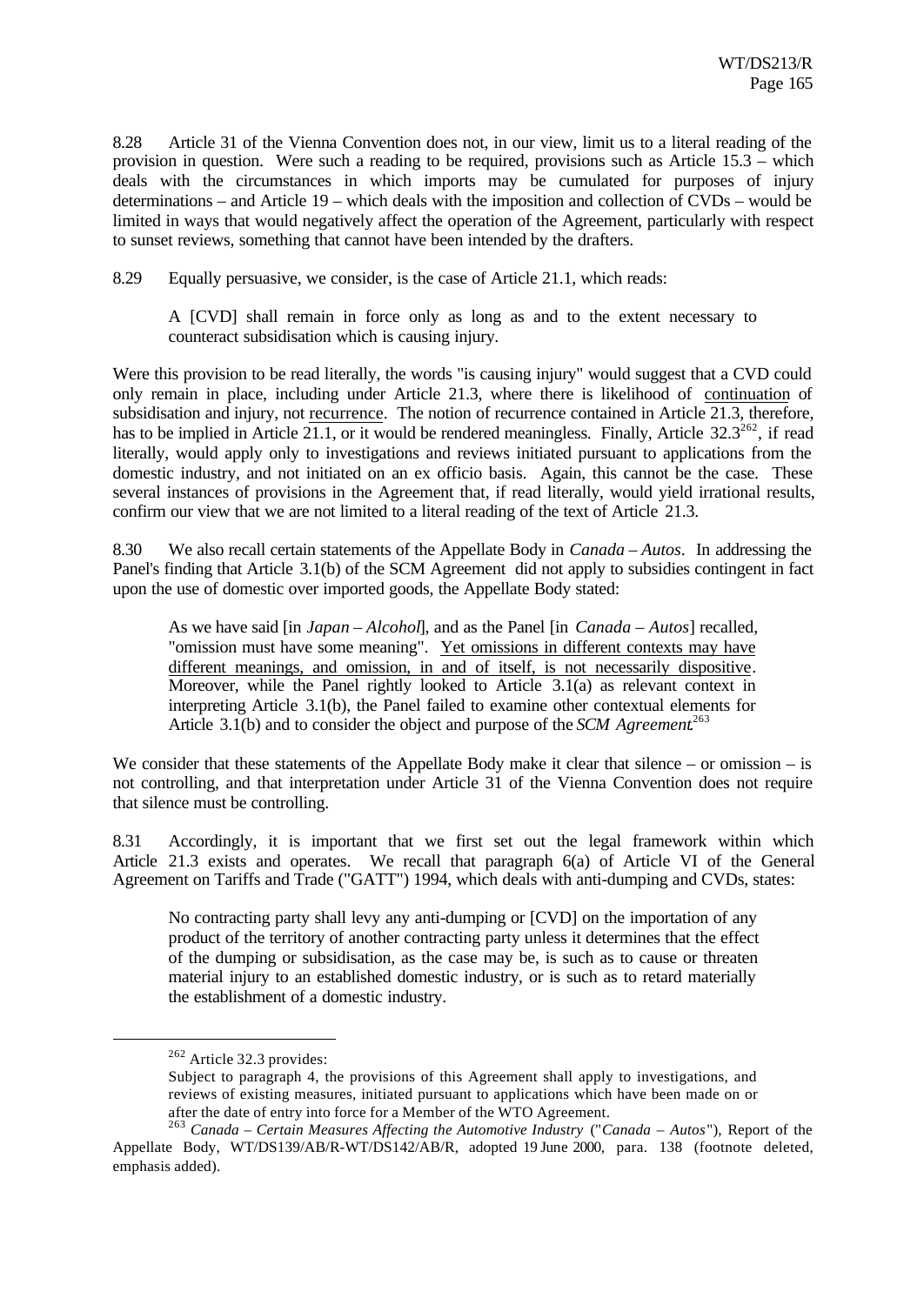Further, Article VI:3 states, in relevant part:

The term "[CVD]" shall be understood to mean a special duty levied for the purpose of offsetting any bounty or subsidy bestowed, directly, or indirectly, upon the manufacture, production or export of any merchandise.<sup>264</sup>

This definition is confirmed for purposes of the SCM Agreement in footnote 36 to that Agreement, which reads:

The term "[CVD]" shall be understood to mean a special duty levied for the purpose of offsetting any subsidy bestowed directly or indirectly upon the manufacture, production or export of any merchandise, as provided for in paragraph 3 of Article VI of GATT 1994.

The two GATT provisions, in our view, set out the purpose of CVDs and the general circumstances in which they may be levied as well as give some indication of the object and purpose of the SCM Agreement.

8.32 Part V of the SCM Agreement sets out the specific substantive and procedural conditions that must be met for the WTO-consistent imposition of CVDs. Particularly noteworthy are Articles 10 and 19.4, which read, respectively:

Members shall take all necessary steps to ensure that the imposition of a [CVD] on any product of the territory of any Member imported into the territory of another Member is in accordance with the provisions of Article VI of GATT 1994 and the terms of this Agreement. [CVDs] may only be imposed pursuant to investigations initiated and conducted in accordance with the provisions of this Agreement and the Agreement on Agriculture.<sup>265</sup>

No [CVD] shall be levied on any imported product in excess of the amount of the subsidy found to exist, calculated in terms of subsidisation per unit of the subsidised and exported product.<sup>266</sup>

Article VI of the GATT 1994 and Part V of the SCM Agreement must, thus, be seen as not only explaining the purpose of CVDs but also constituting the framework of rights and obligations within which CVDs exist. This complex framework of rights and obligations is the context in which we consider we must interpret Article 21.3.

8.33 Let us now situate Article 21.3 in its immediate context. We recall that Article 21.1 sets out a fundamental obligation, which relates to the above provisions of Article VI of the GATT 1994:

A [CVD] shall remain in force only as long as and to the extent necessary to counteract subsidisation which is causing injury.

In other words, a Member must ensure that any CVD only remains in place under these circumstances. Articles 21.2 and 21.3 are, therefore, further articulations, in respect of certain specific scenarios, of the ongoing obligation contained in Article 21.1. Article 21.2 provides the modalities for compliance with this obligation during the period of application of a CVD, while Article 21.3 provides the modalities for compliance with this obligation upon expiry of that period.

<sup>264</sup> Ad notes deleted.

<sup>&</sup>lt;sup>265</sup> Footnotes deleted.

<sup>266</sup> Footnote deleted.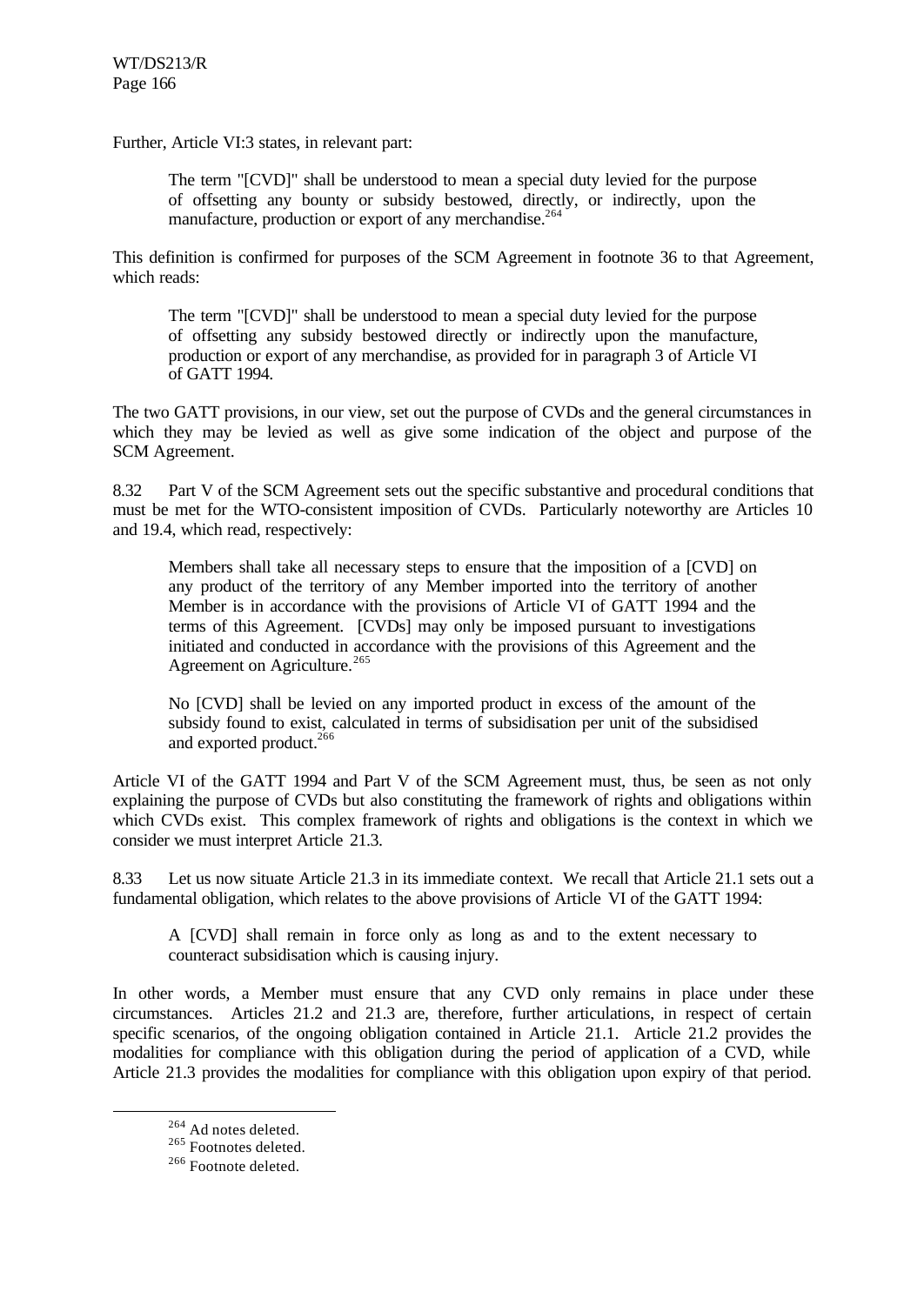Both provisions emphasise the basic discipline on the imposition of CVDs, that they can only apply where subsidisation causes or is likely to cause injury.

8.34 We now examine Article 11.6, the evidentiary standards of which the European Communities argues are implied in Article 21.3, and which provides:

If, in special circumstances, the authorities concerned decide to initiate an investigation without having received a written application by or on behalf of a domestic industry for the initiation of such investigation, they shall proceed only if they have sufficient evidence of the existence of a subsidy, injury and causal link, as described in paragraph 2, to justify the initiation of an investigation.

Again, we recognise, at the outset, that nothing in the text of the provision provides for its evidentiary standards to be implied in Article 21.3. What is clear from this language, however, is that a CVD investigation cannot be self-initiated by an investigating authority unless the requirement of sufficient evidence of subsidisation, injury, and causation is met. Investigating authorities must ensure that they are in the possession of such evidence. The terms of the provision are unequivocal. Such mandatory and conditional ("in special circumstances"; "only if"; "to justify") language would suggest that the drafters had an important consideration in mind in drafting this provision, reflected in the precise choice of words. In particular, the mandatory nature and conditional language of the provision convey, in our view, that the drafters sought a particular outcome, to protect exporters and prevent trade harassment through initiation of groundless investigations.

8.35 It is in light of this rationale for the inclusion of evidentiary standards for self-initiation of CVD investigations and the requirement of sufficient evidence that we must address the European Communities' claim that such standards are implied in Article 21.3. In this regard, we must consider whether the rationale of protection of exporters is equally applicable to sunset reviews as it is to CVD investigations. It would seem to us that, while the initiation – whether upon application by a domestic industry or on the initiative of the investigating authorities – of a CVD investigation clearly has a chilling effect on trade in the product concerned, it is less clear that the initiation of a sunset review of an existing CVD has the same effect.

8.36 Essentially, we do not see how trade in a product subject to a CVD would suffer a chilling effect upon initiation of a sunset review additional to that already in existence. And this existing chilling effect would only be completely mitigated upon actual expiry of the CVD, not the possibility of its expiry, contrary to the suggestion of the European Communities. Certainly, the potential for impact on trade is less in case of the initiation of a sunset review than that of an investigation. If anything, the initiation of a sunset review while it might not allow for a positive impact that might otherwise have occurred through the expiry of the CVD, might also have a positive impact on trade flows (in the expectation of a possible expiry of the CVD), rather than have a negative impact per se. In sum, given the framework of disciplines that governs the imposition of CVDs and the role of the SCM Agreement in ensuring that CVDs do not unjustifiably impede international trade, we find it difficult to see how self-initiation of a CVD investigation could be considered comparable to selfinitiation of a sunset review of a CVD.

8.37 While the European Communities is correct in stating that "[a]pplications under [Article] 11.5 [sic] and requests under [Article] 21.3 are aimed at securing the same objective, that is to avoid unjustified disruptions in international trade on the basis of allegations and claims that are manifestly incorrect"<sup>267</sup>, there is no dispute over the evidentiary standards required to be fulfilled for initiation upon requests under Article 21.3 by the domestic industry. Rather, the focus of this claim is selfinitiation, and the dispute is over whether, in the absence of language like that contained in

<sup>&</sup>lt;sup>267</sup> Response of the European Communities to Question  $6(a)$  from the Panel.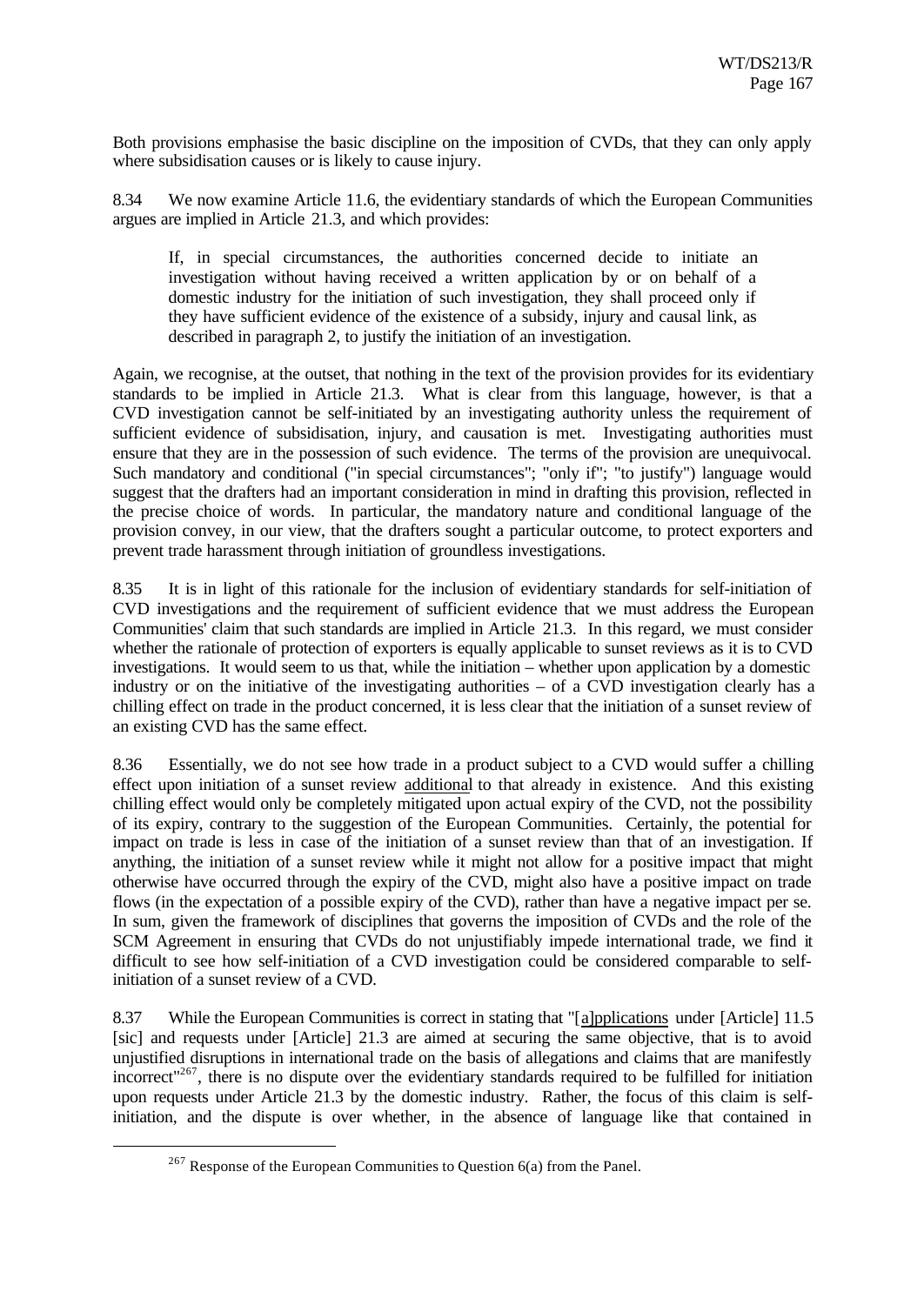Article 11.6 – which clearly characterises the self-initiation of investigations as something that occurs "in special circumstances" and sets out the requirement of "sufficient evidence of a subsidy, injury and causal link" before an investigating authority may self-initiate – Article 21.3 must in respect of self-initiation be understood to include a requirement of some degree of evidentiary support as well.

8.38 We recall that Article 11.2 of the Agreement sets out in detail the evidentiary standards to be met by written applications by or on behalf of a domestic industry, and Article 11.6 indicates that the investigating authorities must satisfy the same evidentiary standards before they can proceed to selfinitiate. The marked difference between the terms of Articles 11.2 and 11.6, on the one hand, and those of Article 21.3, on the other, suggests that the drafters did not intend the self-initiation of sunset reviews to be held to the same evidentiary standards as the self-initiation of investigations or indeed to any evidentiary standards at all. To our minds, the terms of Article 21.3 ("in a review initiated . . . on [the investigating authorities'] own initiative or upon a duly substantiated request made by or on behalf of the domestic industry") suggest that the drafters considered the self-initiation of sunset reviews to be simply one of two modalities for the initiation of sunset reviews – and not something that occurs "in special circumstances" – and it therefore follows that self-initiation does not require the fulfilment of particular evidentiary standards. It is simply one way for investigating authorities to commence a sunset review, something which must be undertaken to determine whether a CVD may remain in place past the five-year deadline set out in the Agreement.

8.39 Further, we note the Appellate Body's statement, in *EC – Computer Equipment*:

The purpose of treaty interpretation under Article 31 of the *Vienna Convention* is to ascertain the *common* intentions of the parties.<sup>268</sup>

Given the marked difference between the terms of Articles 11.2 and 11.6, on the one hand, and those of Article 21.3, on the other, we cannot conclude that the "common intentions of the parties" were to have the evidentiary standards of Article 11.6 apply to sunset reviews. As the Appellate Body has stated, in *India – Patents (US)*:

The duty of a treaty interpreter is to examine the words of the treaty to determine the intentions of the parties. This should be done in accordance with the principles of treaty interpretation set out in Article 31 of the *Vienna Convention*. But these principles of interpretation neither require nor condone the imputation into a treaty of words that are not there or the importation into a treaty of concepts that were not intended.<sup>269</sup>

8.40 We note that the European Communities argues:

l

The current US law requires the automatic initiation of sunset reviews without any evidence. This ignores the presumption of termination under Article 21.3 and reverses the burden of proof, which should be on the petitioners or the investigating authority to justify the initiation of a review and not on the exporters to justify the termination and the non-initiation of such a review. $270$ 

We find this argument to be rather circular. The claim we are deciding is made in respect of the application of evidentiary standards to the self-initiation of sunset reviews. The above argument

<sup>268</sup> *European Communities – Customs Classification of Certain Computer Equipment* ("*EC – Computer Equipment*"), Report of the Appellate Body, WT/DS62/AB/R-WT/DS67/AB/R-WT/DS68/AB/R, adopted 22 June 1998, para. 84.

<sup>269</sup> *India – Patents (US)*, Report of the Appellate Body, footnote 242, *supra*, para. 45.

<sup>&</sup>lt;sup>270</sup> Response of the European Communities to Question 2 from the Panel (emphasis in original).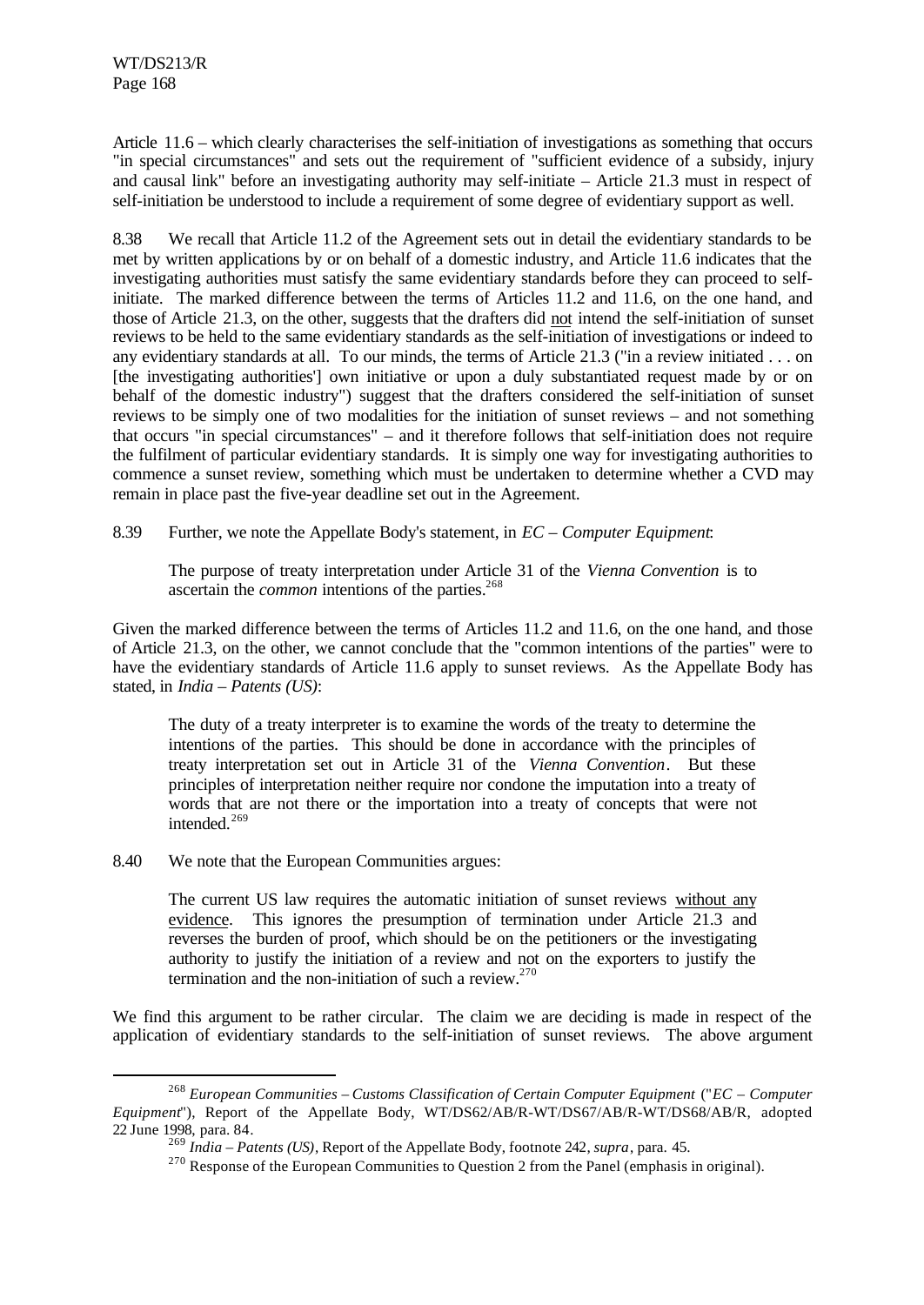presupposes that evidentiary standards do apply to the self-initiation of sunset reviews. We do not find that it provides further grounds for the application of evidentiary standards to the self-initiation of sunset reviews.

8.41 The European Communities also argues that US CVD law:

"shift[s] the burden of proof on foreign exporters and governments to demonstrate no likelihood of continuation or recurrence of subsidisation and injury in violation of Articles 21.1 and 21.3, which require termination of [the] CVD unless the domestic authorities demonstrate the opposite". <sup>271</sup>

We recall that Article 21.3 requires that a CVD be terminated after five years unless the investigating authority determines that expiry of the duty would be likely to lead to continuation or recurrence of subsidisation and injury. What the European Communities characterises as "an important and burdensome action from exporters<sup>"272</sup> to produce evidence that the measure should expire does not, in our view, relieve the United States from – or run counter to – the obligation to make the determination required by Article 21.3 before the United States can extend application of a CVD beyond five years. It seems to us that, while the action of exporters may result in expiry of the measure, it may also result in a sunset review in which the United States would have to satisfy the conditions of Article 21.3 in order to take a decision not to revoke the measure.

8.42 Thus, while we neither adopt nor endorse the "shift[s] the burden of proof" language used by the European Communities – language not used by the Agreement itself – it is clear that, in the absence of an affirmative determination by an investigating authority, CVDs may not be maintained beyond a five-year period. It is also clear that any such determination must be correctly reasoned and based on positive evidence. We cannot, however, see how the automatic self-initiation of sunset reviews runs afoul of that obligation in any way. The initiation of a review is merely the beginning of a process leading to a determination as to whether or not subsidisation and injury are likely to continue or recur. The standards for the initiation of a review – whether on the initiative of an investigating authority or upon request by the domestic industry  $-$  in no way prejudge the standards applied by an investigating authority in reaching the substantive determination to be made in that review. In sum, it seems to us that the European Communities' argument is based upon an incorrect equation of the standards for the initiation of a review with those for the substantive determination to be made in a review.

8.43 We note that the European Communities posits that "the purpose and effect of initial investigations and of sunset reviews are the same" and "the object and purpose of both provisions . . . remains the same". In the view of the European Communities, therefore, the requirement that certain evidentiary standards be fulfilled for the self-initiation of investigations must have its equivalent in the self-initiation of sunset reviews. We see no difficulty, however, with an interpretation under which investigating authorities may not self-initiate investigations without certain evidence, but may self-initiate sunset reviews without any evidence.<sup>273</sup> Given that evidentiary standards for the selfinitiation of investigations are understood to exist for the purpose of avoiding trade harassment, the drafters could very reasonably have intended such standards to be inapplicable to the self-initiation of sunset reviews, as sunset reviews do not have the same potential for trade harassment as

 $271$  Response of the European Communities to Question 42 from the Panel.

 $272$  Response of the European Communities to Question 13(b) from the Panel.

<sup>&</sup>lt;sup>273</sup> We note, in this regard, that Article 21.2 – which sets out the obligation of investigating authorities to review the need for the continued imposition of a CVD – contains the phrase "where warranted". The marked difference between the terms of Articles 11.6 and 21.2, on the one hand, and those of Article 21.3, on the other, would support our view that self-initiation of various proceedings – or segments of a proceeding – do not necessarily require fulfilment of the same evidentiary standards, and that this situation was intended by the parties.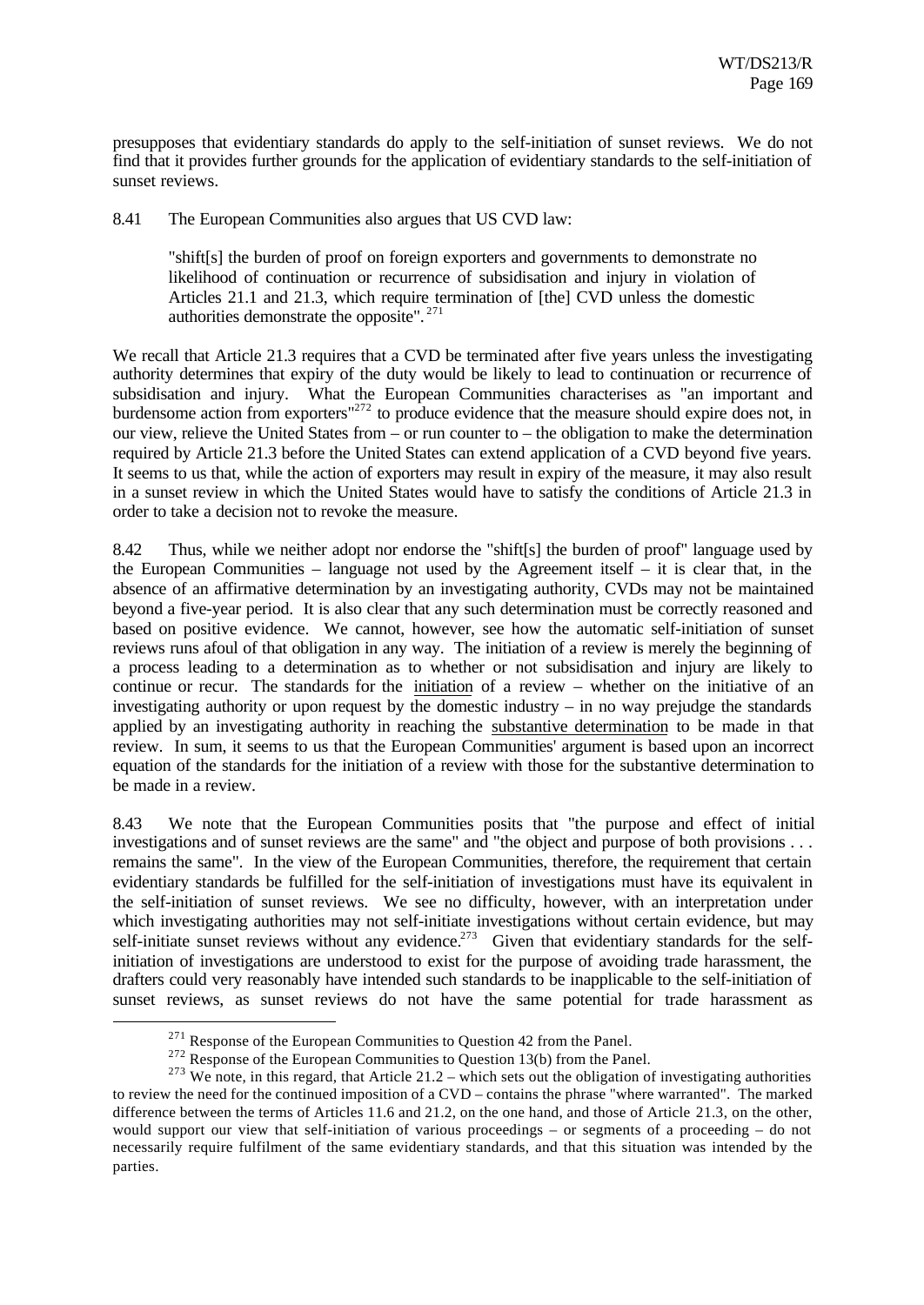l

investigations, as discussed above (*See* paragraph 8.36, *supra*). We consider it perfectly rational for them to have established a set of disciplines in respect of investigations, and have some of them apply to sunset reviews and others not. To accept the European Communities' proposition would require us first to accept as fact that "the purpose and effect of initial investigations and of sunset reviews are the same", and then to conclude that this purpose and effect somehow override conclusions based on our reading of the text itself. We see no sound legal basis for the conclusion that the purpose and effect of proceedings governed by certain provisions trump textual analysis of those provisions in their context and in light of the object and purpose of the treaty.

8.44 Moreover, it is not a foregone conclusion that "the purpose and effect of initial investigations and of sunset reviews are the same". The European Communities argues, in respect of the substantive assessments to be made in each, "There are not [sic] differences except that in the case of Article 21.3 there are CVD measures already in force . . . [T]his inevitably involves a certain element of prediction based on the facts presented of what would happen if the measures were left to expire"<sup>274</sup>... "The difference in the wording of the provisions on new investigations and sunset reviews merely reflects the fact that, in the latter case, there is a need to take account of an existing measure in establishing whether the conditions still exist for applying [CVD] measures; the object and purpose of both provisions, however, remains the same <sup>275</sup>. While it is factually correct that both types of proceedings (or both segments of the proceeding) have the same effect in that they can result in the imposition / continuation of CVDs for a period of five years, whether the purpose of, and the substantive assessment involved in, each is the same is certainly at least debatable.

8.45 The European Communities explains that "[CVD] measures are exceptional, non-MFN measures that are permitted only and so long as it is necessary to offset injurious subsidies. This is true as regards both the original imposition of [CVDs] and their review under the sunset provisions of the SCM Agreement<sup>276</sup> . . . [T]he provisions of Article 21.3 [of the] SCM Agreement relating to continuation of a CVD measure constitute an exception to the general rule which provides that CVD orders should in principle expire after 5 years<sup>277</sup>  $\ldots$ . The phrase 'strict interpretation' in this context [reading the text of Article 21.3 to include obligations not explicitly set out therein] simply stands for the proposition that the terms of Article 21.3 have to be interpreted also in light of their object and purpose and in context, which is the entire SCM Agreement and, in particular, Articles 11.6, 11.9 and 15.3 thereof. It is further meant to clarify the proposition that a subsidy which is found to be less than 1% in the original investigation – before the entry into force of the *SCM Agreement* – would not benefit from a lenient or relaxed interpretation of Article 21.3 so as to permit its unjustified continuation even if it is likely to be below the 1% *de minimis* rule in the sunset review. This relaxed interpretation is the basic US argument which proposes to read the terms of Article 21.3 in complete isolation of the rest of the Agreement<sup> $1278$ </sup>. In our view, the correct – whether or not "strict" – interpretation of the terms of Article 21.3 would involve precisely the type of analysis proposed by the European Communities. Moreover, the Appellate Body has stated, in *European Communities – Hormones*:

[M]erely characterising a treaty provision as an "exception" does not by itself justify a "stricter" or " narrower" interpretation of that provision than would be warranted . . . by applying the normal rules of treaty interpretation.  $279$ 

 $274$  Response of the European Communities to Question 7(b) from the Panel.

<sup>&</sup>lt;sup>275</sup> Response of the European Communities to Question 7(a) from the Panel.

<sup>&</sup>lt;sup>276</sup> Oral Statement of the European Communities at the First Meeting of the Panel, para. 3.

<sup>&</sup>lt;sup>277</sup> Response of the European Communities to Question 8(a) from the Panel.

<sup>&</sup>lt;sup>278</sup> Response of the European Communities to Question 8(b) from the Panel.

<sup>279</sup> *EC – Hormones*, Report of the Appellate Body, footnote 250, *supra*, para. 104.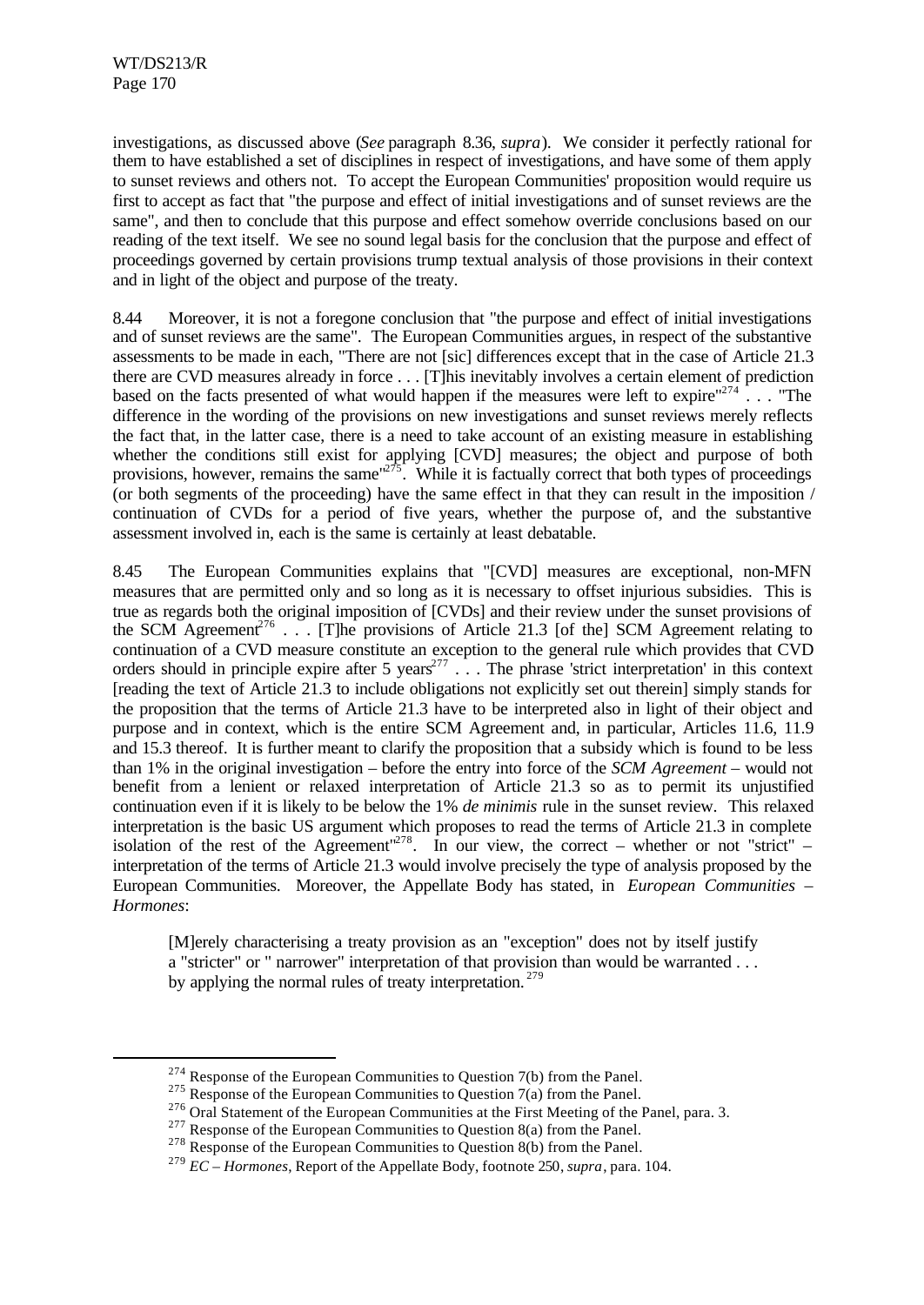8.46 It would seem to us that it is the very analysis characterised by the European Communities as "strict" – which we consider simply to be that outlined in Article 31 of the Vienna Convention – that the European Communities asks us to ignore by focusing on the notion that "the purpose and effect of initial investigations and of sunset reviews are the same" and "the object and purpose of both provisions . . . remains the same". With regard to the object and purpose of parties to a treaty and of the treaty, we note that the Appellate Body has stated, in *US – Shrimp*:

A treaty interpreter must begin with, and focus upon, the text of the particular provision to be interpreted. It is in the words constituting that provision, read in their context, that the object and purpose of the states parties to the treaty must first be sought. Where the meaning imparted by the text itself is equivocal or inconclusive, or where confirmation of the correctness of the reading of the text itself is desired, light from the object and purpose of the treaty as a whole may usefully be sought.<sup>280</sup>

The context of a particular provision and the object and purpose of a treaty – or of the provision at issue – do not override the plain meaning of the text of the provision; rather, the text is to be read in its context and in light of the object and purpose of the treaty. In sum, we do not find that the text of Article 21.3 lends itself to the interpretation proposed by the European Communities.

8.47 While we do not disagree that application of evidentiary standards to self-initiation of sunset reviews would ensure a certain balance between the disciplines applicable to investigations and those applicable to sunset reviews, it is nonetheless difficult to conclude on that basis alone that the same evidentiary standards apply to self-initiation in both instances. As the Appellate Body has stated, in *EC – Hormones*:

The fundamental rule of treaty interpretation requires a treaty interpreter to read and interpret the words actually used by the agreement under examination, not words the interpreter may feel should have been used.<sup>281</sup>

In our opinion, the conclusion to be reached in applying the customary rules of treaty interpretation to Article 21.3 is quite clear. Article 21.3 establishes no requirement that investigating authorities have any evidence before they may self-initiate sunset reviews.

8.48 Seeking to confirm the meaning resulting from the application of Article 31, as permitted by Article  $32^{282}$  of the Vienna Convention, we found that the negotiating history of the SCM Agreement does not provide guidance in respect of this question. An examination of the work of the Negotiating Group on Subsidies and Countervailing Measures and, in particular, of the discussion of a sunset clause, reveals no reference to evidentiary standards for the initiation of sunset reviews, whether for self-initiation or initiation upon request by the domestic industry.

l

(b) leads to a result which is manifestly absurd or unreasonable. ((1969) 8 *International Legal Materials* 679)

<sup>280</sup> *United States – Import Prohibition of Certain Shrimp and Shrimp Products* ("*US – Shrimp*"), Report of the Appellate Body, WT/DS58/AB/R, adopted 6 November 1998, para. 114.

<sup>281</sup> *EC – Hormones*, Report of the Appellate Body, footnote 250, *supra*, para. 181 (emphasis added).

 $282$  We recall that Article 32 of the Vienna Convention states:

ARTICLE 32

*Supplementary means of interpretation*

Recourse may be had to supplementary means of interpretation, including the preparatory work of the treaty and the circumstances of its conclusion, in order to confirm the meaning resulting from the application of article 31, or to determine the meaning when the interpretation according to article 31:

<sup>(</sup>a) leaves the meaning ambiguous or obscure; or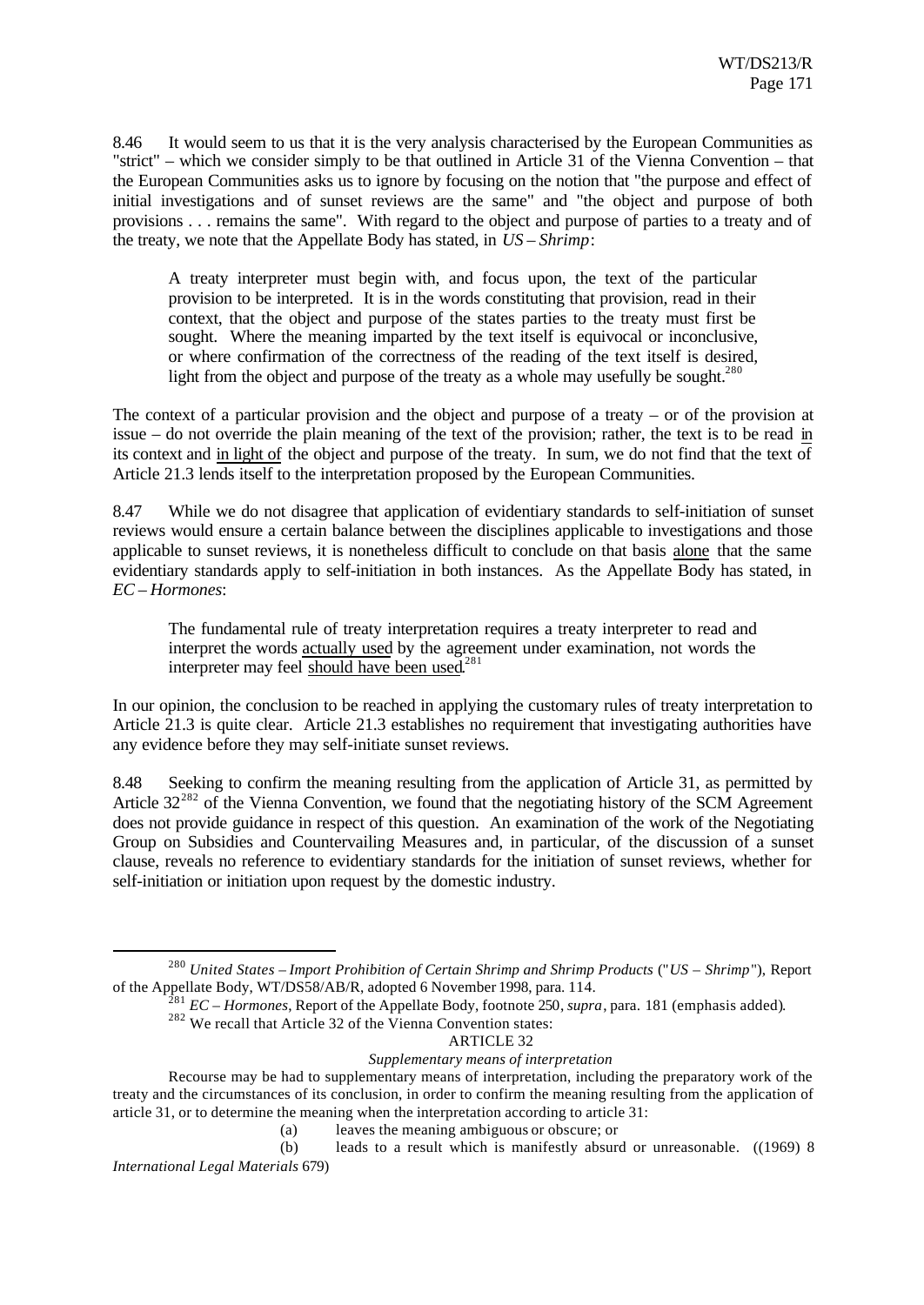8.49 We therefore find that no evidentiary standards are applicable to the self-initiation of sunset reviews under Article 21.3.<sup>283</sup> We thus conclude that US CVD law and the accompanying regulations are consistent with the SCM Agreement in respect of the automatic self-initiation of sunset reviews, and accordingly reject the European Communities' claim in this regard.

8.50 Further, we note that the European Communities claims that, owing to the lack of consistency with Article 21.3 of the SCM Agreement in respect of the application of evidentiary standards to the self-initiation of sunset reviews, US CVD law is also inconsistent with Article 32.5 of the SCM Agreement and Article XVI:4 of the WTO Agreement, which provisions require that Members ensure the WTO-conformity of their laws, regulations, and administrative procedures. Having found, however, that US CVD law and the accompanying regulations are consistent with Article 21.3 of the SCM Agreement in respect of the application of evidentiary standards to the self-initiation of sunset reviews, we need not, and do not, consider whether US CVD law and the accompanying regulations are inconsistent with Article 32.5 of the SCM Agreement and Article XVI:4 of the WTO Agreement.

C. WHETHER US CVD LAW AS SUCH AND AS APPLIED IN THE INSTANT SUNSET REVIEW ARE INCONSISTENT WITH THE SCM AGREEMENT IN RESPECT OF THE APPLICATION OF A DE MINIMIS STANDARD TO SUNSET REVIEWS

## **1. Whether US CVD law as such is inconsistent with the SCM Agreement in respect of the application of a de minimis standard to sunset reviews**

- (a) Arguments of the parties
- *(i) European Communities*

8.51 In the view of the European Communities, the non-application of a de minimis standard to sunset reviews constitutes a violation of Article 21.3 of the SCM Agreement. The European Communities considers that a de minimis standard is applicable to the likely future rate of subsidisation.

8.52 The European Communities submits that the ordinary meaning of the terms "subsidisation" and "injury" in context, taking also into account the object and purpose of the SCM Agreement as a whole, suggests that if there can be no "subsidisation" and "injury" finding in case of a de minimis amount of subsidy in an original investigation, the same must hold true *a fortiori* in the case of sunset reviews.<sup>284</sup> The European Communities focuses here on the various paragraphs of Article 21 that contain the word "review", that is, paragraphs 2, 3, and 4. It considers that reviewing the need for a CVD to be continued under Article  $21.2$  is equivalent to determining whether the original substantive conditions on the basis of which it was initially imposed (subsidisation causing injury) continue to exist.<sup>285</sup> It follows then, for the European Communities, that the same de minimis rule, applied in investigations – 1 per cent<sup>286</sup> – must also be applied in reviews under Article 21.2. This analysis, in the opinion of the European Communities, applies all the more so in the context of reviews under Article 21.3.

<sup>&</sup>lt;sup>283</sup> Having found that no evidentiary standards apply for the self-initiation of sunset reviews, we need not, and do not, consider the question of what those standards might be.

 $^{284}$  First Written Submission of the European Communities, para. 116.

<sup>285</sup> *Id.*, para. 111.

<sup>&</sup>lt;sup>286</sup> We note, in this regard, that the European Communities recognises that this threshold does not apply to developing country Members in investigations, as such Members receive special and differential treatment in the form of higher de minimis thresholds. It considers that "[t]he higher de minimis thresholds for developing countries are equally applicable to initial investigations and reviews examining the need for continued imposition of the CVD (under Article 21.2) and sunset reviews (under Article 21.3)" (Response of the European Communities to Question 1(d) from the Panel).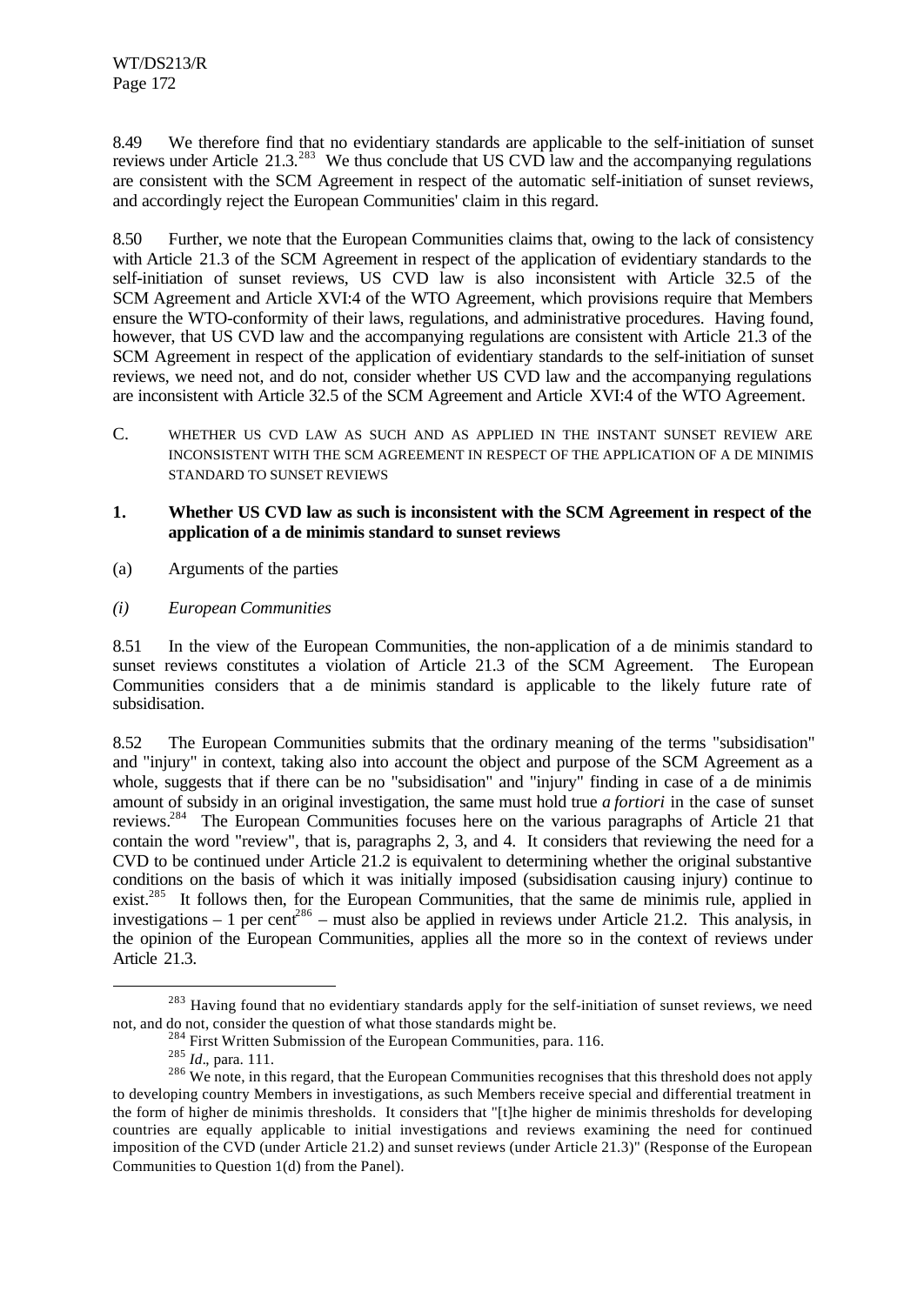8.53 The European Communities argues that the de minimis provision in the SCM Agreement is based on the fact that a subsidy level of less than 1 per cent is presumed not to cause injury. If this subsidy level cannot cause injury in an investigation, it is logically and legally unavoidable, in the view of the European Communities, to conclude that it cannot cause injury in a sunset review.<sup>287</sup> According to the European Communities, holding otherwise would run contrary to the very object and purpose of the SCM Agreement, most likely lead to "contradictory results and unjustified protectionism"<sup>288</sup>, and violate the text of Articles 21.3 and 21.1 because it would allow the continuation of CVDs for five more years "without there being any real need to counter subsidisation which is likely to cause injury"<sup>289</sup>.

#### *(ii) United States*

8.54 The United States submits that there is no de minimis standard for sunset reviews, that nothing in Article 21.3 or elsewhere in the SCM Agreement sets a de minimis standard for sunset reviews, and that a contextual analysis of Article 21.3 in light of the object and purpose of the SCM Agreement provides no support for the European Communities' de minimis claims.

8.55 In particular, argues the United States, footnote 52 states that the mere continued existence of a subsidy programme could warrant maintaining the duty beyond the five-year point, even if the amount of the subsidy was currently zero, because subsidisation may be likely to recur absent the discipline of the duty.<sup>290</sup> The United States submits that the European Communities seems to think that footnote 52 serves no other purpose than to make a point about administrative reviews. If that is so, continues the United States, then why did the Members include footnote 52 in Article 21.3, the provision governing sunset reviews? The United States considers that footnote 52 means that the current level of subsidisation is not decisive as to whether subsidisation is likely to recur, and accepting the European Communities' claim in respect of a de minimis standard in the context of sunset reviews would render footnote 52 meaningless.<sup>291</sup>

8.56 The United States also submits that the focus of sunset reviews is future behaviour and, thus, mathematical certainty or precision as to the exact amount of likely future subsidisation is not necessarily practicable and certainly not required. <sup>292</sup>

(b) Findings of the Panel

8.57 Again, the overarching question before us is whether a specific obligation applicable to CVD investigations is also applicable to sunset reviews. In particular, we must consider whether, applying the customary rules of treaty interpretation – set out above (*See* para. 8.25 and footnote 282, *supra*) – to Article 21.3, we should consider implied in that provision the de minimis standard of Article 11.9.<sup>293</sup> In other words, is the European Communities correct in arguing that, as reviewing the

 $^{287}$  First Written Submission of the European Communities, para. 115.

<sup>288</sup> *Id.*, para. 116.

<sup>289</sup> *Id.*

<sup>&</sup>lt;sup>290</sup> First Written Submission of the United States, para. 81.

<sup>&</sup>lt;sup>291</sup> Second Written Submission of the United States, para. 12.

<sup>&</sup>lt;sup>292</sup> First Written Submission of the United States, para. 70.

<sup>&</sup>lt;sup>293</sup> We do not understand the European Communities to be alleging a violation of Article 11.9, but of Article 21.3, of the SCM Agreement. In this regard, we note that the European Communities argues that "an interpretation of the terms of Article 21.3 should be made in context and in the light of the object and purpose of Article 21.3 and of the SCM Agreement. Articles 21.1, 11.9, 15, and 10 provide relevant context and help define its object and purpose. Such an interpretation . . . requires that the 1 [per cent] de minimis level of Article 11.9 should be implied, and hence applied, also to investigations and determinations made in sunset reviews" (Response of the European Communities to Question 47 from the Panel (emphasis added)).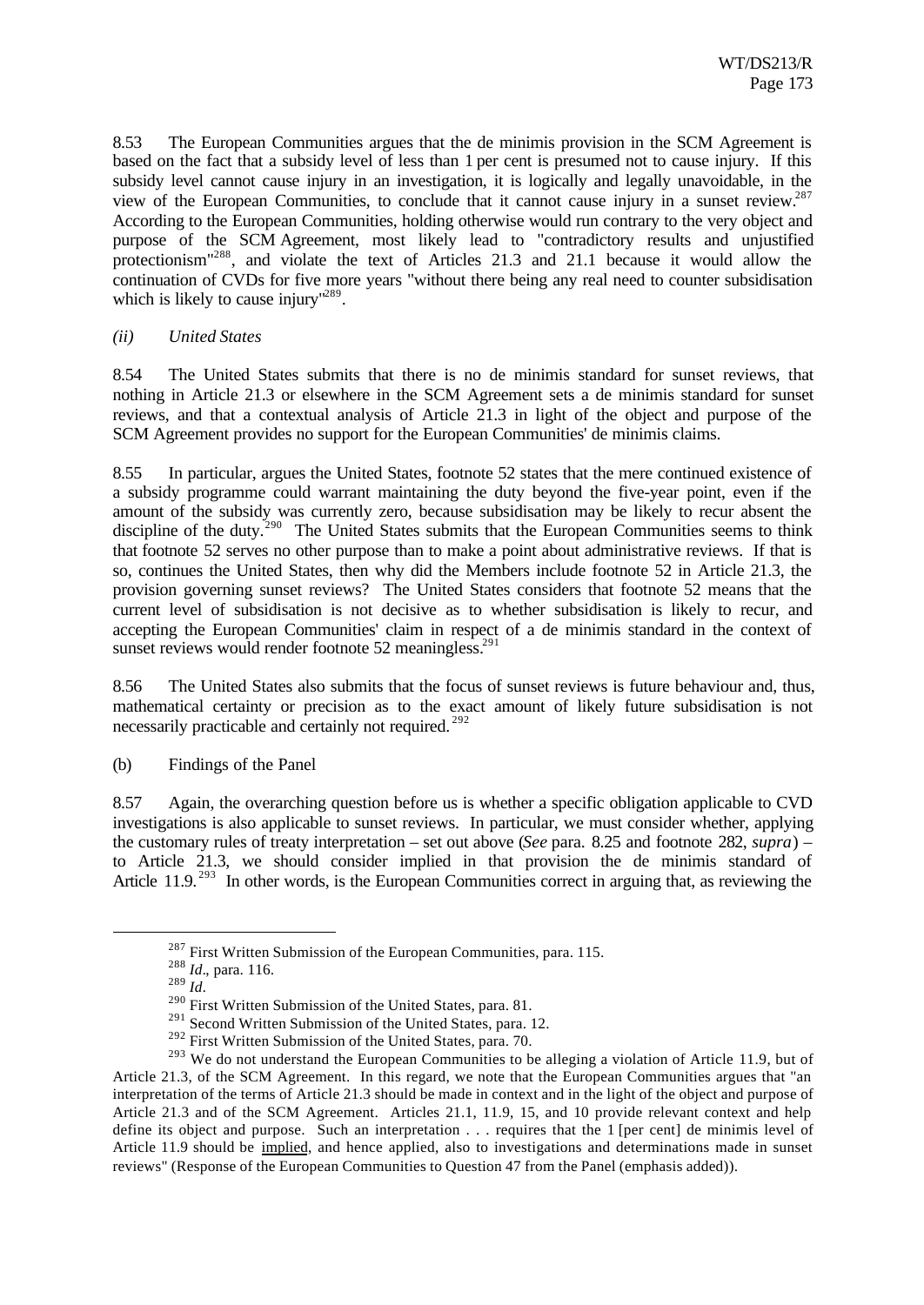l

need for continuation of a CVD past the initial five-year period (involving consideration of whether expiry of that CVD would be likely to lead to continuation or recurrence of subsidisation and injury) is equivalent to considering the need for an original duty (involving consideration of whether subsidisation is causing or threatens to cause injury), it follows that the same de minimis standard must apply to sunset reviews as to investigations? $2^{294}$ 

8.58 We recall that Article 21.3 reads:

\_\_\_\_\_\_\_\_\_\_\_\_\_\_\_\_\_\_\_\_\_\_\_\_\_\_\_

Notwithstanding the provisions of paragraphs 1 and 2, any definitive [CVD] shall be terminated on a date not later than five years from its imposition (or from the date of the most recent review under paragraph 2 if that review has covered both subsidisation and injury, or under this paragraph), unless the authorities determine, in a review initiated before that date on their own initiative or upon a duly substantiated request made by or on behalf of the domestic industry within a reasonable period of time prior to that date, that the expiry of the duty would be likely to lead to continuation or recurrence of subsidisation and injury.<sup>52</sup> The duty may remain in force pending the outcome of such a review.

Further, the European Communities "objects to the [United States'] suggestion to use only the phrase 'Article 11.9 itself applies to sunset reviews'" (Comments of the European Communities on Request of the United States for Interim Review, para. 3). Indeed, the European Communities argues that it "has taken particular care to explain that there is an omission in Article 21.3 and that only a systematic interpretation can fill up [sic] this gap by implying the de minimis standard of Article 11.9" (Comments of the European Communities on Request of the United States for Interim Review, para. 3 (emphasis added)). Nor could the European Communities successfully allege a violation of Article 11.9. Article 11 is entitled "Initiation and Subsequent Investigation", and clearly deals with investigations, such as that term is distinguished from reviews by the Agreement. This is also made clear in the text of Article 11.9 itself, which refers to investigations. We therefore consider whether Article 21.3 contains by implication the same type of obligation as Article 11.9, and whether the United States has violated Article 21.3 in this respect.

<sup>294</sup> We note that US CVD law and the accompanying regulations require the application of a 1 per cent de minimis standard to CVD investigations and a 0.5 per cent de minimis standard in reviews, including sunset reviews. Section 703(b)(4)(a) of the Tariff Act provides:

In making a determination under this subsection, the administering authority shall disregard any *de minimis* countervailable subsidy. For purposes of the preceding sentence, a countervailable subsidy is *de minimis* if the administering authority determines that the aggregate of the net countervailable subsidies is less than 1 percent *ad valorem* or the equivalent specific rate for the subject merchandise (19 USC Section 1675a(b)(4)(B)). Section 351.106(c)(1) of the *Sunset Regulations* provides:

The SAA accompanying the URAA explains:

We further note that the United States submits that "[t]he statute itself does not set forth the *de minimis* standard for reviews, but the [Statement of Administrative Action] clarifies the intent of Congress and the Administration that [the DOC] continue to apply to reviews the pre-URAA standard of 0.5 per cent *ad valorem*" (First Written Submission of the United States, para. 13).

In making any determination other than a preliminary or final . . . [CVD] determination in an investigation . . ., the Secretary will treat as *de minimis* any . . . countervailable subsidy rate that is less than 0.5 percent *ad valorem*, or the equivalent specific rate.

The *de minimis* requirements of Articles 11.9, 27.10, and 27.11 of the Subsidies Agreement are applicable only to initial CVD investigations. Thus, under section  $705(a)(3)$  these standards are not applicable to reviews of CVD orders. In such reviews, the Administration intends that Commerce will continue its present practice of waiving the collection of estimated deposits if the deposit rate is below 0.5 % *ad valorem*, the existing regulatory standard for *de minimis* (Exhibit EC-16, pp. 938-939).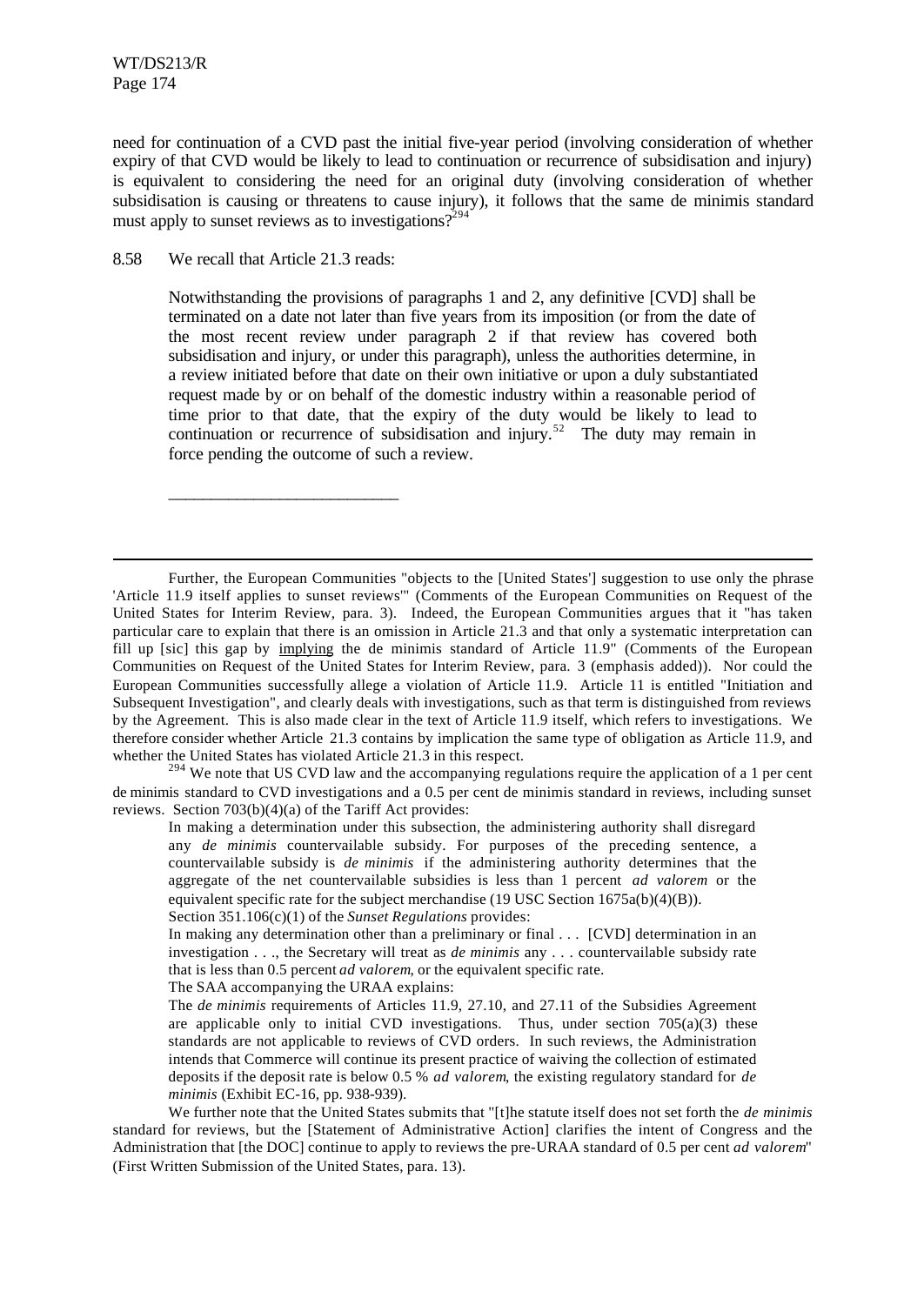$52$  When the amount of the  $[CVD]$  is assessed on a retrospective basis, a finding in the most recent assessment proceeding that no duty is to be levied shall not by itself require the authorities to terminate the definitive duty.

We recognise, at the outset, that nothing in the text of Article 21.3 specifically provides that the de minimis standard applicable to investigations is also applicable to sunset reviews. For the same reasons that we could not conclude on the basis of silence alone that the evidentiary standards of Article 11.6 necessarily do not apply to sunset reviews (*See* paragraphs 8.27-8.30, *supra*), however, we cannot conclude on the basis of silence alone that the de minimis standard of Article 11.9 necessarily does not apply to sunset reviews. Accordingly, we believe that we must consider the context of Article 21.3 – that is, provisions of the SCM Agreement other than Article 21.3 – and the object and purpose of the SCM Agreement in reaching a conclusion. In particular, we are of the view that we must interpret Article 21.3 in respect of the de minimis standard set out in Article 11.9 in the context of the same complex framework of rights and obligations as we did Article 21.3 in respect of the evidentiary standards set out in Article 11.6 (*See* paragraphs 8.31-8.33, *supra*).

8.59 We now examine Article 11.9, the de minimis standard of which the European Communities argues is implied in Article 21.3, and which provides:

An application under paragraph 1 shall be rejected and an investigation shall be terminated promptly as soon as the authorities concerned are satisfied that there is not sufficient evidence of either subsidisation or of injury to justify proceeding with the case. There shall be immediate termination in cases where the amount of a subsidy is de minimis, or where the volume of subsidised imports, actual or potential, or the injury, is negligible. For the purpose of this paragraph, the amount of the subsidy shall be considered to be de minimis if the subsidy is less than 1 per cent ad valorem.

Again, we recognise, at the outset, that nothing in the text of the provision provides for its de minimis standard to be implied in Article 21.3. What is clear from this language, however, is that a de minimis subsidy cannot be countervailed, and that, upon a finding of a de minimis subsidy, the Agreement mandates but one outcome. Investigating authorities must not only terminate the investigation, but they must do so immediately. The terms of the provision are unequivocal. Such mandatory ("shall") and strong ("immediate") language would suggest that the drafters had an important consideration in mind in drafting this provision, reflected in the precise choice of words. In particular, the mandatory nature and strong language of the provision convey, in our view, that the drafters sought a particular outcome, to protect exporters under investigation and prevent trade harassment through continuation of an investigation of a de minimis subsidy.

8.60 Let us first consider the ordinary meaning of the Latin phrase "de minimis", which is defined in law dictionaries as "lacking significance or importance: so minor as to be disregarded"<sup>295</sup>. In the context of the SCM Agreement, we take this to mean that a de minimis level of subsidy lacks significance or importance because the effects attributable to it are so small as not to be material. In this regard, it is useful to consider the rationale for the application of a de minimis standard to investigations, as reflected in a Note by the Secretariat prepared in April 1987 for the Uruguay Round Negotiating Group on Subsidies and Countervailing Measures. This note reads in relevant part:

There are two alternative (and not mutually exclusive) theoretical justifications for the de minimis concept.

The first view holds that [CVD] actions and measures may be taken only when the trade distorting effect of the subsidy and its effects on the industry in the

<sup>295</sup> Merriam-Webster's Dictionary of Law, Merriam-Webster, Inc., p. 131.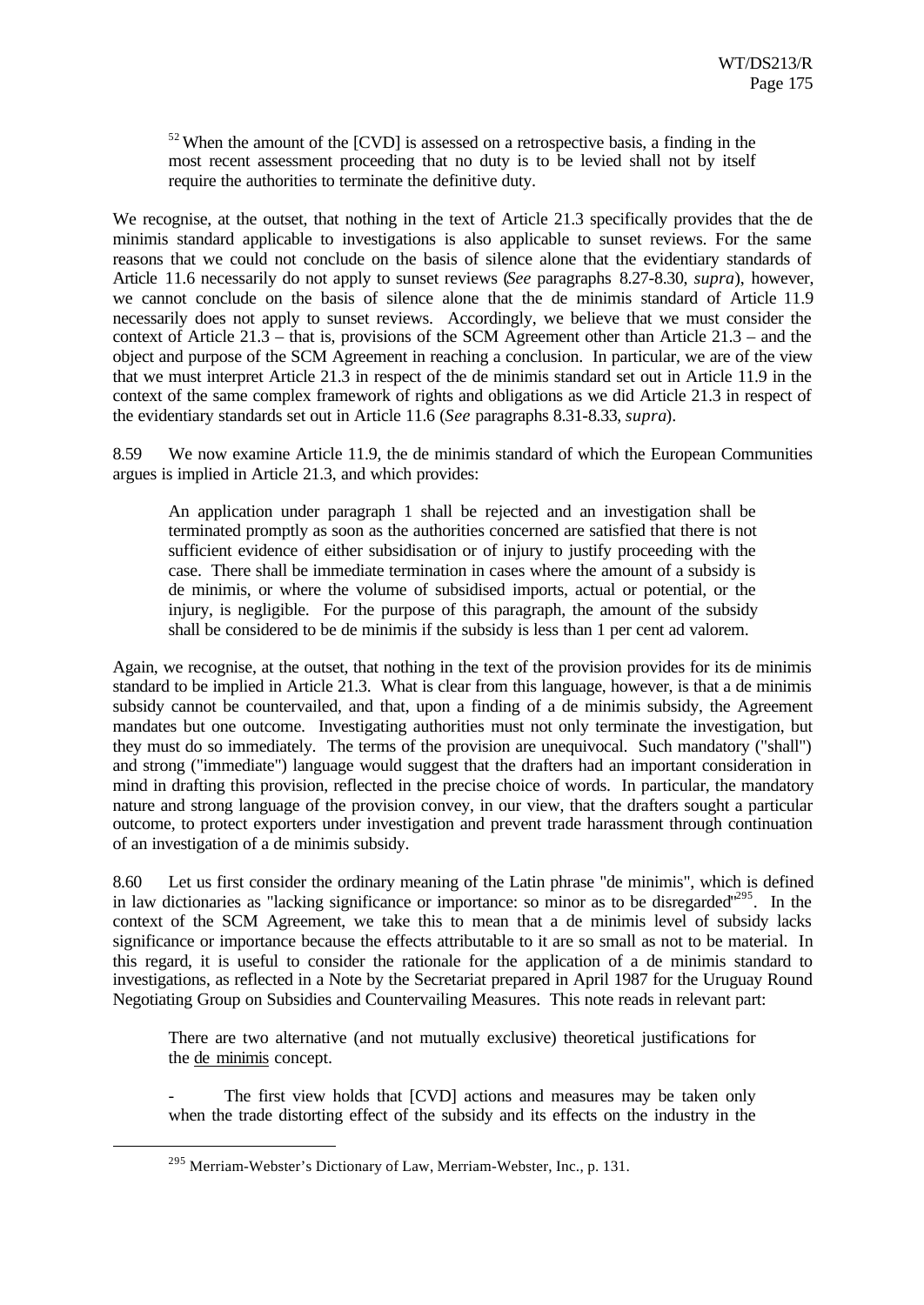importing country so require. Thus, no action should be taken where it would be clearly out of proportion to the objective sought, or as Article 2:12 states, 'where the effect of the subsidy on the industry in the importing country is not such as to cause material injury'.

The second theory treats the issue of de minimis subsidy as a completely separate issue from the determination of injury in an investigation. If it can be established that the totality of subsidies on the product investigated are minimal (so small per unit that they are practically non-existent), the investigating authorities may determine that, as Article 2:12 states, 'no subsidy exists'. Thus, as the maxim states, 'de minimis non curat lex': the law does not take notice of minimal matters.<sup>296</sup>

While it is not known which of the two rationales, if not both ("not mutually exclusive"), served as a basis for Article 11.9, the language of that provision suggests to us that it was the first rationale that was the basis for, or was at least paramount in, the drafting of that provision. Were the basis of Article 11.9, either solely or principally, simple administrative convenience, that would be a matter for investigating authorities to decide. There would arguably be no need for the Agreement to address the consequences of de minimis subsidisation. In that case, Article 11.9 might permit or encourage authorities to terminate an investigation in case of a finding of de minimis subsidisation, but would not need to require it, and immediately upon such finding.

8.61 Administrative convenience where a de minimis subsidy is concerned is, after all, a question of individual Members' policies vis-à-vis trade remedies and vis-à-vis allocation of resources to their trade remedy regimes, issues over which they should arguably have discretion. Why require Members to avail themselves of administrative convenience? We note, in this regard, that the abovecited discussion of the rationale of non-injurious subsidisation uses the phrase "no action should be taken" – suggesting the desirability of such an outcome – while discussion of the rationale of administrative convenience uses the phrase "the investigating authorities may determine" – suggesting the possibility of such an outcome. The clear difference between the two phrases would support our reasoning that the drafters considered a de minimis subsidy to be non-injurious, as the language of Article 11.9 mirrors the former phrase, that relating to the rationale of non-injurious subsidisation. For the foregoing reasons, we are of the view that the sole or principal rationale for the de minimis standard set out in Article 11.9 is that a de minimis subsidy is considered to be non-injurious.

8.62 We note that, in any event, both the rationale of non-injurious subsidisation and that of administrative convenience would be as relevant in the context of sunset reviews as in that of investigations. We do not see how it would be reasonable to hold the view, on the one hand, that a rate of subsidy that would be deemed to be non-injurious in investigations should be found to be so in sunset reviews as well, but not the view, on the other hand, that a rate of subsidy that would be found to be minimal in investigations should be deemed to be so in sunset reviews as well. In other words, we see no particular distinction between the two rationales that would suggest that, depending on which one served as the basis for Article 11.9, a de minimis standard might not apply to sunset reviews.

8.63 We note that Article 11.9 sets out certain other grounds for termination of CVD proceedings as well: (i) insufficient evidence of either subsidisation or of injury; (ii) negligible volume of subsidised imports; and (iii) negligible injury. It would seem clear to us that all three bases for termination are fundamentally grounded in the notion of, and seek to limit CVD proceedings to cases of, injurious subsidisation. We consider that all grounds for termination of CVD proceedings – including de minimis subsidisation – link expressly with the purpose of CVDs and with the object and purpose of the SCM Agreement as set out in Article VI of the GATT 1994. The recurrent theme, in

 $^{296}$  MTN.GNG/NG10/W/4, p. 2 (emphasis in original).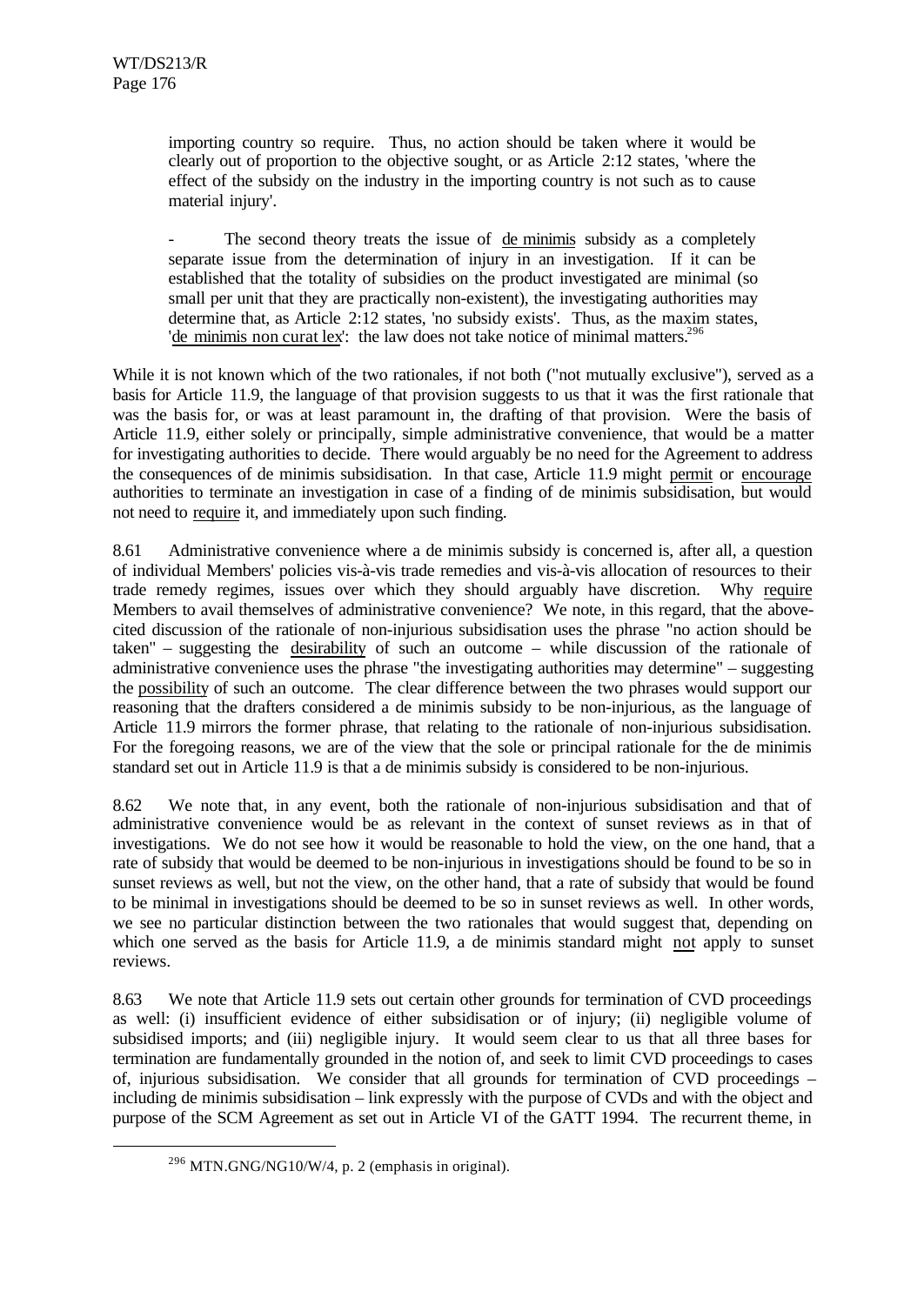our view, is that CVD proceedings serve to counter injurious subsidisation and therefore may not continue if injurious subsidisation does not (or is not likely to) exist. The nature of the other bases set out in Article 11.9 for termination of CVD proceedings supports our view that the rationale for the de minimis standard is that relating to non-injurious subsidisation.

8.64 It would also seem to us that the lack of reference to the term "de minimis" in Article 27.10 of the SCM Agreement – which sets out special and differential treatment for developing countries – is further recognition of the rationale that the de minimis standard relates to non-injurious subsidisation. As it is not possible to have different de minimis levels depending on the source of the subsidised imports, Article 27.10 simply provides for special and differential treatment for developing country Members. In this regard, we note that Article 11.9 includes the following sentence:

For the purpose of this paragraph, the amount of the subsidy shall be considered to be de minimis if the subsidy is less than 1 per cent ad valorem.

The use of the phrase "[f]or the purpose of this paragraph" reflects, in our opinion, a desire to clarify that the termination requirement is triggered by a 1 per cent subsidy under this paragraph, as opposed to the differing percentage under Article 27.10. Accordingly, in our opinion, the language of Article 11.9 does not prevent its de minimis standard from being implied in Article 21.3.

8.65 It is in light of this rationale of non-injurious subsidisation for the inclusion of the de minimis standard and the requirement to terminate if de minimis subsidisation is found that we must address the European Communities' claim that such a standard is implied in Article 21.3. Given the framework of disciplines that governs the imposition of CVDs and the role of the SCM Agreement in ensuring that CVDs do not unjustifiably impede international trade, we find it difficult to see how de minimis rate of likely subsidisation could be considered injurious at the stage of sunset review and continuation of a CVD, when the same rate is considered non-injurious at the stage of investigation and imposition of a CVD.

8.66 An interpretation of Article 21.3 under which the de minimis standard set out in Article 11.9 does not apply to sunset reviews would, in our view, have serious implications for the operation of the SCM Agreement and the framework of disciplines it sets out in conjunction with Article VI of the GATT 1994. To hold that a threshold of injurious subsidisation that applies for the first five years of the life of a CVD becomes inapplicable for the remainder of its life, should the CVD be continued, would seem to us to run counter to the object and purpose of the Agreement, which is to provide Members a framework within which to offset injurious subsidisation.

8.67 In particular, we believe it would pave the way for Members to maintain CVDs indefinitely, when CVDs are typically measures which would otherwise be WTO-inconsistent and are therefore only permitted upon fulfilment of certain conditions set out in the SCM Agreement: subsidisation, injury, and causation. We fail to see why the threshold of injurious subsidisation – which we consider to be an important substantive criterion – would become inapplicable simply by virtue of the age of the CVD. We note, in this regard, that if an investigating authority were to revoke the CVD, but subsequently find the need to initiate a new investigation on the concerned product, this threshold would once again become applicable. A suspension of the de minimis standard that is triggered solely by the fact that the CVD is five years old does not, in our opinion, reconcile with the fundamental rationale of the SCM Agreement and thereby negates the operation of the Agreement.

8.68 One of the objectives of the SCM Agreement is to discipline the use of CVDs by Members through the establishment of a set of rules by which WTO Members must abide. Investigating authorities would therefore have to be bound by the substantive rules of the Agreement, including following imposition of a CVD. Under the US view, no de minimis standard would be implied in Article 21.2 either. In other words, the moment a CVD is imposed, no de minimis standard applies.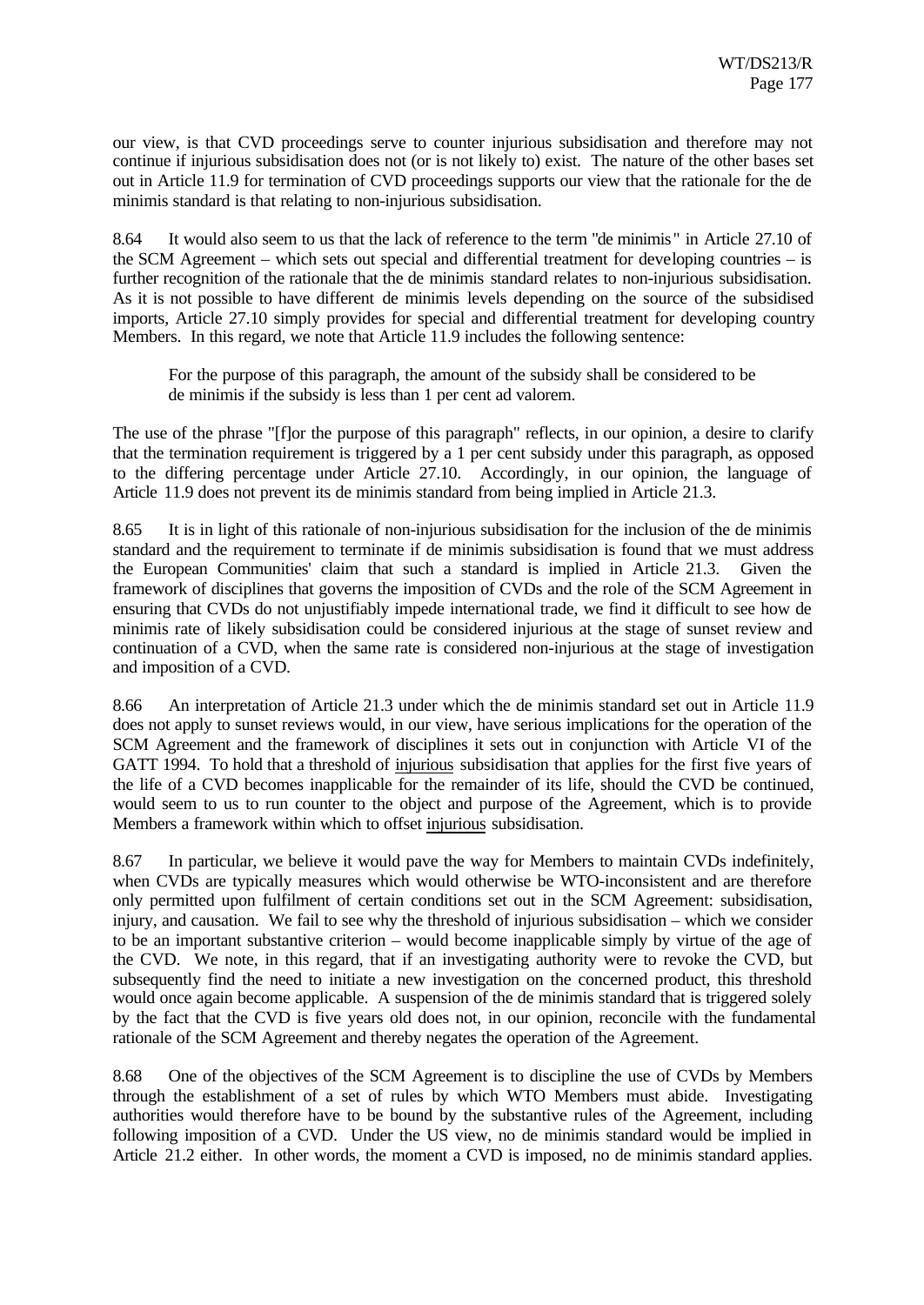l

A suspension of the de minimis standard is therefore triggered not by the fact that the CVD is five years old, but by its mere existence, whatever its age. We find it difficult to reconcile the suspension of a criterion relating to non-injurious subsidisation in the context of a regulatory framework that seeks to limit the use of CVDs to cases of injurious subsidisation.

8.69 Equally, as discussed above, an interpretation of Article 21.3 – on the basis of a literal reading of Article 21.3 – under which the de minimis standard set out in Article 11.9 does not apply to sunset reviews would render certain provisions of the SCM Agreement inapplicable to sunset reviews so as to undermine the object and purpose of the Agreement. Such an interpretation would also yield irrational results in respect of other provisions of the Agreement.

8.70 As earlier discussed, Article 31 of the Vienna Convention does not, in our view, limit us to a literal reading of the provision in question. Were such a reading to be required, provisions such as Article 15.3 – which deals with the circumstances in which imports may be cumulated for purposes of injury determinations – and Article 19 – which deals with the imposition and collection of CVDs – would be limited in ways that would negatively affect the operation of the Agreement, particularly with respect to sunset reviews, something that cannot have been intended by the drafters.

8.71 For the reasons outlined above, we consider equally persuasive the case of Article 21.1, which reads:

A [CVD] shall remain in force only as long as and to the extent necessary to counteract subsidisation which is causing injury.

Were this provision to be read literally, the words "is causing injury" would suggest that a CVD could only remain in place, including under Article 21.3, where there is likelihood of continuation of subsidisation and injury, not recurrence. The notion of recurrence contained in Article 21.3 therefore has to be implied in Article 21.1, or that notion would be rendered meaningless. Finally, Article 32.3, if read literally, would apply only to investigations and reviews initiated pursuant to applications from the domestic industry, and not initiated on an ex officio basis. Again, this cannot be the case. These several instances of provisions in the Agreement that, if read literally, would yield irrational results, confirm our view that we are not limited to a literal reading of the text of Article 21.3.

8.72 We note that the United States is of the view that there is no obligation under the SCM Agreement to quantify an amount of subsidisation in the context of sunset reviews: "Indeed, just the fact that it is necessary to ask the question as to the relevant time period demonstrates that there was no agreement to include a *de minimis* standard – these are the types of questions that would have had to have been asked and negotiated at the time"<sup>297</sup>. We disagree. Nor are we persuaded by the US argument that, as there is no obligation to quantify subsidisation in sunset reviews, there can be no obligation to apply a de minimis standard. We consider that, because there is an obligation to apply a de minimis standard, and this cannot be done unless subsidisation is quantified, there is a consequential obligation to quantify the likely future rate of subsidisation.

8.73 The United States submits that the focus of a sunset review is the future behaviour of foreign exporters, and there is therefore no need or legal obligation to quantify the amount of subsidy during such reviews.<sup>298</sup> We note also the United States' argument that "nothing in the SCM Agreement *requires* a consideration of the magnitude of subsidisation in determining the likelihood of continuation or recurrence of subsidisation and injury<sup>1299</sup>. We consider, however, that investigating authorities are required to assess the rate at which subsidisation is likely to continue or recur for

<sup>&</sup>lt;sup>297</sup> Response of the United States to Question 45 from the Panel.

<sup>&</sup>lt;sup>298</sup> Response of the United States to Question 1(a) from the Panel.

<sup>&</sup>lt;sup>299</sup> Response of the United States to Question 45 from the Panel.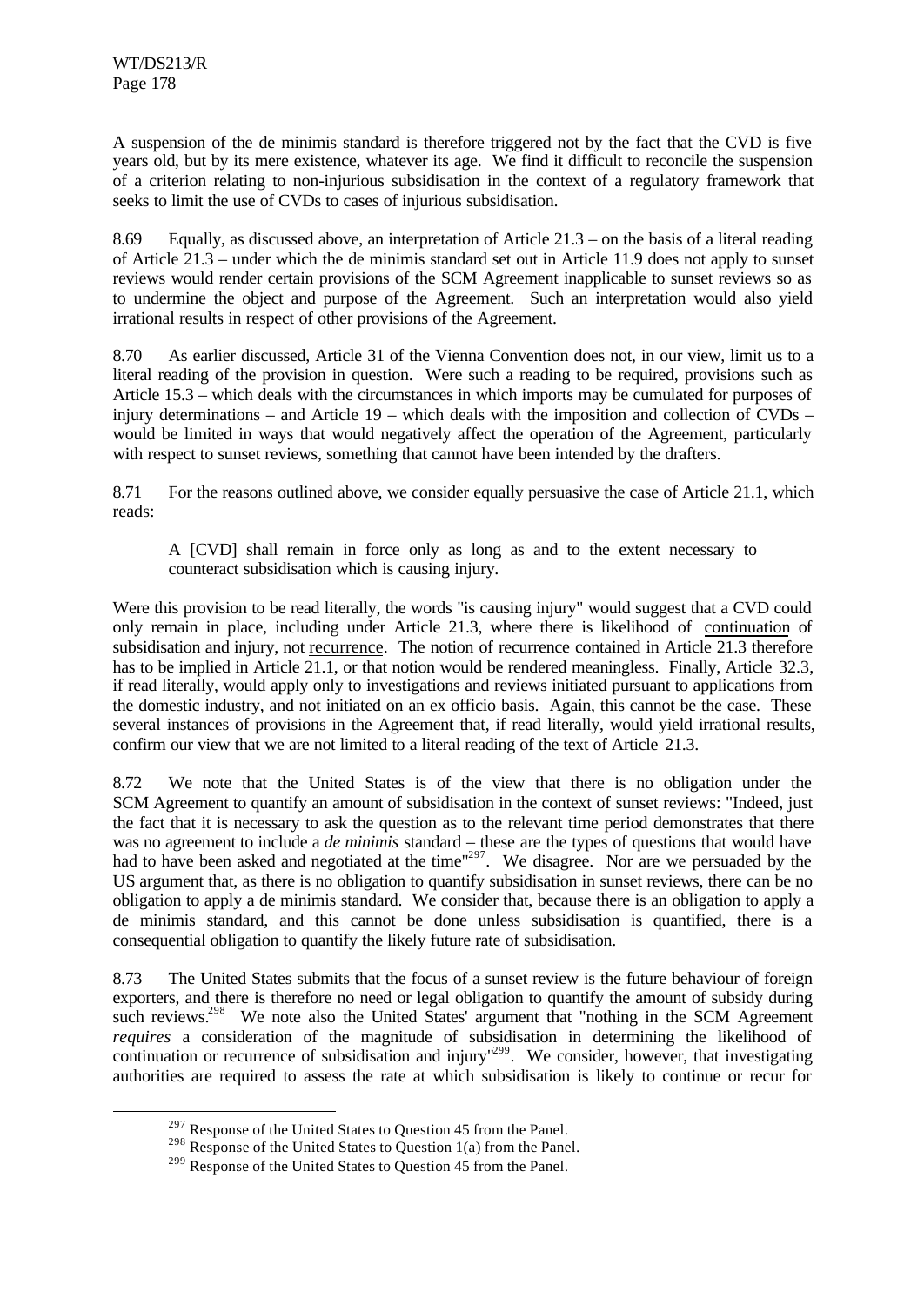purposes of their assessment of likelihood of continuation or recurrence of injury which arises from the likely continuation or recurrence of subsidisation. Article 15 of the SCM Agreement sets out the substantive assessment that must go into making a determination of injury:

A determination of injury for purposes of Article VI of GATT 1994 shall be based on positive evidence and involve an objective examination of both (a) the volume of the subsidised imports and the effect of the subsidised imports on prices in the domestic market for like products and (b) the consequent impact of these imports on the domestic producers of such products.<sup>300</sup>

Further, Article 15.5 states, in relevant part:

It must be demonstrated that the subsidised imports are, through the effects<sup>47</sup> of subsidies, causing injury within the meaning of this Agreement.

 $47\text{As}$  set forth in paragraphs 2 and 4.

\_\_\_\_\_\_\_\_\_\_\_\_\_\_\_\_\_\_\_\_\_\_\_\_\_\_\_\_\_\_\_\_\_

We simply do not see how these provisions of Article 15 can be given meaning in an assessment of likelihood of continuation or recurrence of subsidisation and injury without assessment of a likely rate of subsidisation.<sup>301</sup>

8.74 The United States submits that "one could never *calculate* a future rate of subsidisation for obvious reasons, although it may be possible to infer a future rate based on past rates (which is in essence what the [US DOC] does under US law)<sup>1302</sup>. The European Communities, on the other hand, argues that "subsidisation does not exist in the abstract, and quantification of the rate at which continuation or recurrence of subsidisation is likely to continue or recur in the future should always be feasible"<sup>303</sup>. We agree. While we certainly acknowledge the difficulty of calculating a precise likely rate and we agree with the United States that it is perhaps better described as "inferred" rather than "calculated", we are of the view that quantification of the future rate of subsidisation is entirely feasible. We do not, in other words, see the difficulty of assessing a likely rate of subsidisation as being great enough to suggest that a de minimis standard could not possibly have been intended to apply to sunset reviews.

8.75 The issue of assessment of the rate of subsidisation brings up the related issue of footnote 52 to the SCM Agreement, which reads:

When the amount of the [CVD] is assessed on a retrospective basis, a finding in the most recent assessment proceeding that no duty is to be levied shall not by itself require the authorities to terminate the definitive duty.

We note the United States' argument that the location of this footnote in the SCM Agreement – in a provision governing sunset reviews – indicates that it is relevant to the present question and suggests that no de minimis standard is applicable to sunset reviews. We note also the European Communities' response that this footnote refers only to duty assessment proceedings and therefore sheds no light on the possible existence of a de minimis standard as being applicable to sunset reviews. In our view,

<sup>300</sup> Footnote deleted.

<sup>&</sup>lt;sup>301</sup> We note, in this regard, that the US DOC is required, under US law, to send to the ITC the net countervailable subsidy that is likely to prevail if the CVD order is revoked (*See* Section 1675(a)(b)(3) of the Tariff Act (Exhibit EC-13)).

 $302$  Response of the United States to Question 45 from the Panel (emphasis in original).

<sup>303</sup> Response of the European Communities to Question 45 from the Panel.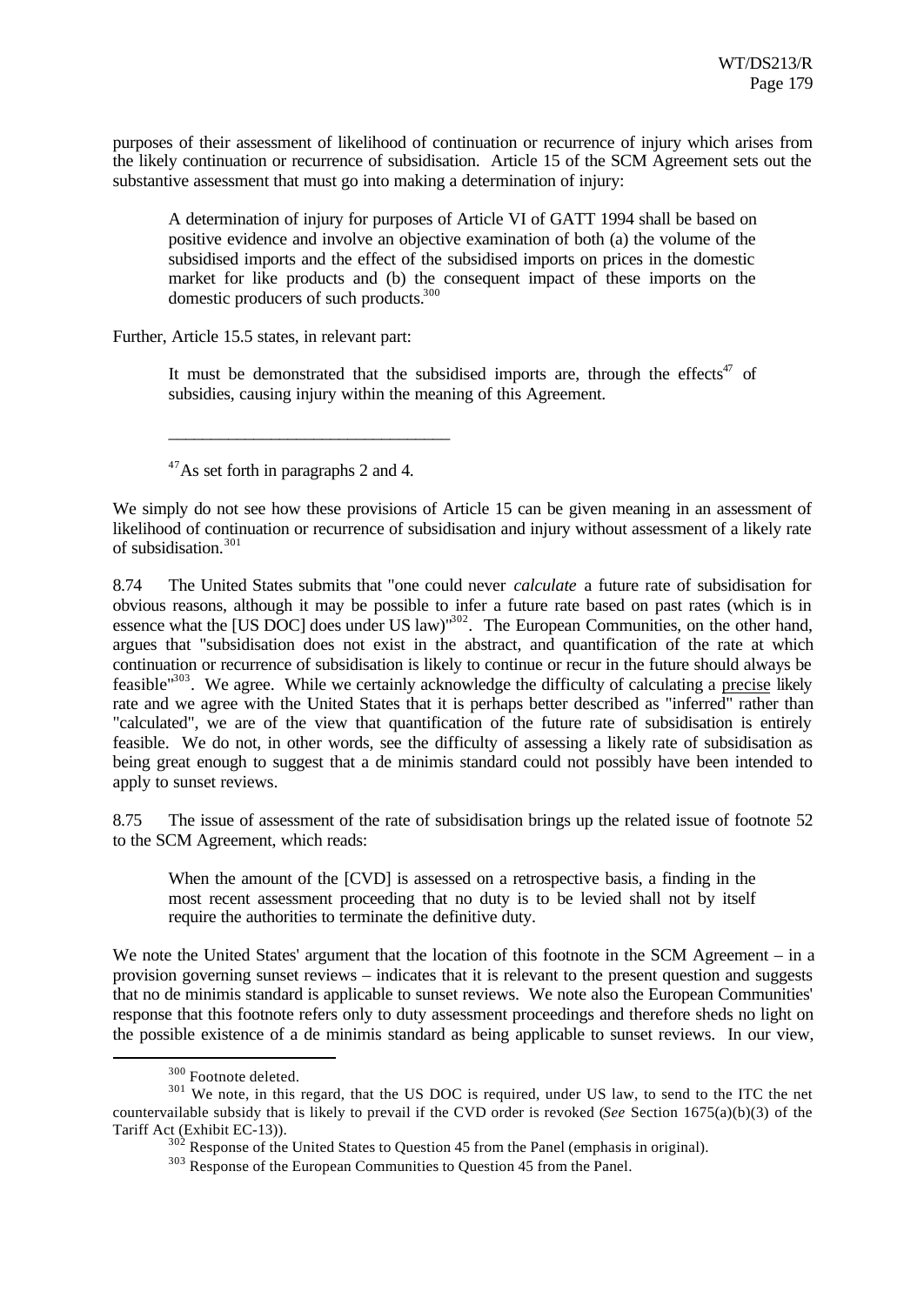under both interpretations, footnote 52 has no implications for the question before us. We do not see how the results of duty assessment proceedings – which establish a level of duty for a prior period – could be dispositive of the likelihood of continuation or recurrence of subsidisation or of the rate at which subsidisation is likely to continue or recur. Thus, there is no inconsistency, in our opinion, between footnote 52 and the requirement to apply a de minimis standard to sunset reviews.

8.76 When asked by the Panel, supposing application of a de minimis standard to sunset reviews, whether this standard would be based on (i) the rate of subsidisation during the period of application of the CVD, (ii) the rate of subsidisation at the time of sunset review, or (iii) the rate at which subsidisation is likely to continue or recur, the European Communities argues that "[t]he rate that should determine the outcome of a sunset review is . . . the rate likely to continue or recur if the CVD measure were allowed to expire"<sup>304</sup>. The United States, on the other hand, responds that "all of these options might inform a determination of the likelihood of continuation or recurrence of subsidisation – but they just as easily might not"<sup>305</sup>. While we accept that, depending on the facts of the case before the investigating authorities, one, two, or all of the above-mentioned rates might be relevant to an assessment of the likelihood of continuation or recurrence of subsidisation, there is no doubt in our minds that the rate to which the de minimis standard is to be applied in sunset reviews is the likely future rate of subsidisation.

8.77 Whatever the rate of subsidisation at the time of sunset review, any de minimis standard could not be applicable to that rate, as such a practice would encourage deliberate diminution of subsidies at the time of sunset review with a view to ensuring that the rate falls below the de minimis threshold. Nor could a de minimis standard apply to the past rate of subsidisation – that during the period of application of the  $CVD -$  as that would mean that non-subsidisation during that period is determinative of the likelihood of continuation or recurrence, which cannot be the case. Such an interpretation would seriously call into question the notion of recurrence contained in Article 21.3. Of course this is not to suggest that the past level of subsidisation is not a relevant consideration in an assessment of likelihood of continuation or recurrence; it is without doubt a relevant factor in such an assessment. But the existence or absence of past subsidisation cannot be dispositive of the likelihood of continuation or recurrence of subsidisation. Accordingly, the de minimis standard applicable to sunset reviews could only be based on the rate at which subsidisation is likely to continue or recur. This also reflects the purpose and substance of a sunset review, i. e., an assessment of the likelihood of continuation or recurrence of subsidisation and injury.

8.78 The United States cites the decision of the Panel in *United States – DRAMS* as support for its argument that no de minimis standard is required by the Agreement in sunset reviews.<sup>306</sup> The Panel in that case held that the de minimis standard contained in Article 5.8 of the AD Agreement – the parallel provision to Article 11.9 of the SCM Agreement – did not apply beyond the investigative phase.<sup>307</sup> It is important to note, however, that that case did not address the question of whether the de minimis standard was applicable to sunset reviews, or even in reviews in general. Rather, the *United States – DRAMS* case addressed the question of whether a de minimis standard was applicable to duty assessment procedures under Article 9.3 of the AD Agreement. The retrospective calculation of a duty payable arguably has no relationship with the duration of the duty or the possible continuation of the duty. Retrospective calculation is a method of calculation used by some Members for purposes of calculating the amount of duty payable during the period of application of the duty. The issue before us is whether the de minimis standard is applicable to sunset reviews as it is to investigations. Calculating the amount of duty to be collected under an order which is not in and of itself being reviewed is different from reviewing whether an order may be continued. At least in principle, any

<sup>304</sup> Response of the European Communities to Question 45 from the Panel.

<sup>&</sup>lt;sup>305</sup> Response of the United States to Question 45 from the Panel.

<sup>306</sup> First Written Submission of the United States, para. 73.

<sup>307</sup>*US – DRAMS*, Report of the Panel, footnote 247, *supra*, para. 6.87.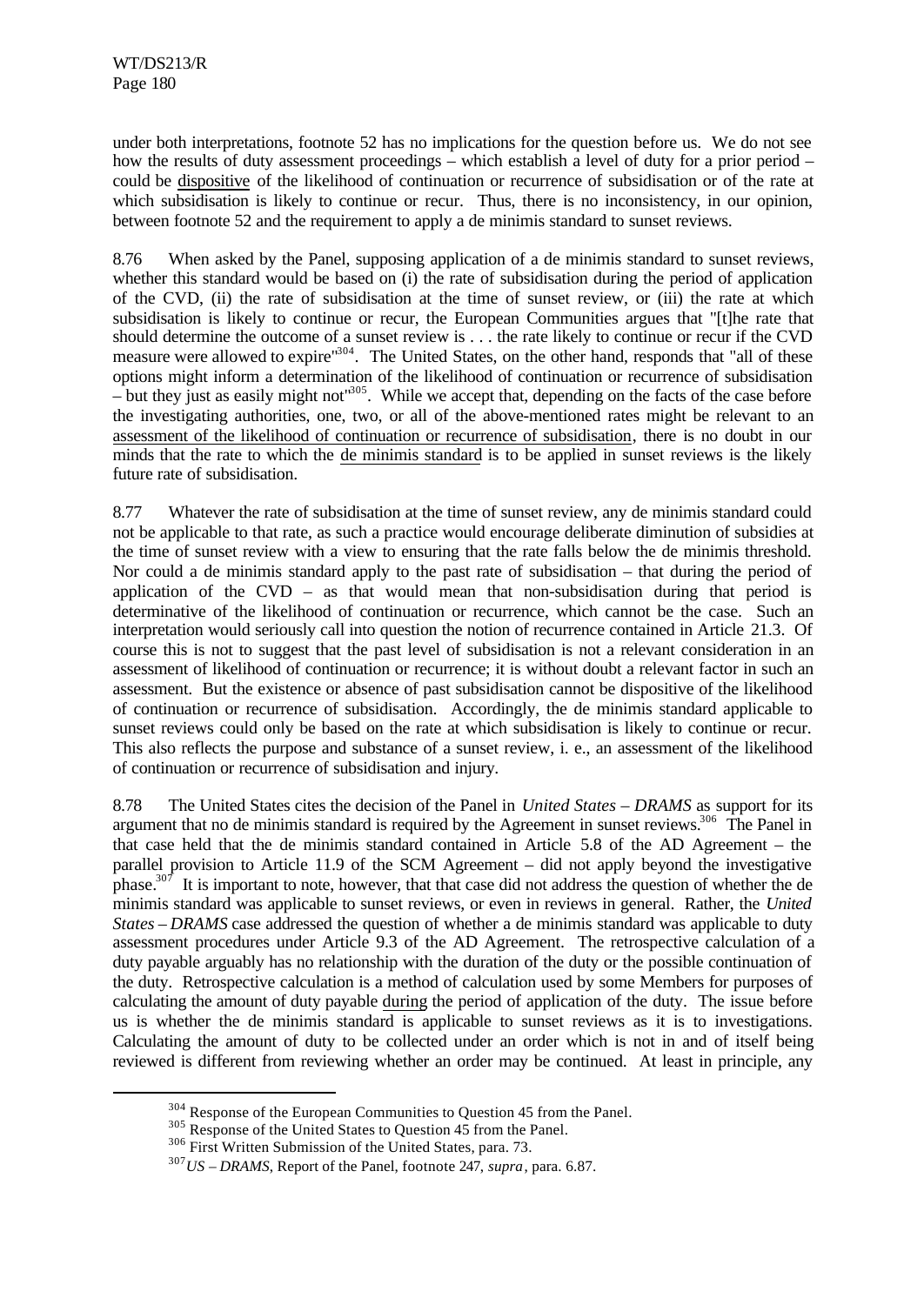amount of dumping (or subsidy) should lead to a collection of that amount of duty. That any, or less than the de minimis, level of subsidy should justify continuation of a CVD order would undermine the object and purpose as well as operation of the SCM Agreement.

8.79 In sum, we consider that the rationale for the de minimis standard set out in Article 11.9 is clearly that CVDs are to be used to counter injurious subsidisation, and the threshold set out in this provision demarcates the level below which subsidisation is deemed to be so small as to be noninjurious for purposes of the imposition of CVDs. Having found this to be the case, and having established that one of the objects and purposes of the SCM Agreement is to regulate the imposition of CVDs and to create a disciplinary framework therefor, we are of the view that the de minimis standard must be applicable to sunset reviews as it is to investigations. Finding otherwise would compromise the very object and purpose of the SCM Agreement and the disciplinary framework that the drafters sought to create through the Agreement.

8.80 We therefore find that the de minimis standard of Article 11.9 is implied in Article 21.3. We thus conclude that US CVD law and the accompanying regulations are inconsistent with the SCM Agreement in respect of the application of a de minimis standard to sunset reviews, and accordingly grant the European Communities' claim in this regard.

8.81 Further, we note that the European Communities claims that, owing to inconsistency with Article 21.3 of the SCM Agreement in respect of the de minimis standard applicable to sunset reviews, US CVD law is also inconsistent with Article 32.5 of the SCM Agreement and Article XVI:4 of the WTO Agreement, which provisions require that Members ensure the WTO-conformity of their laws, regulations, and administrative procedures. On the basis of our finding that US CVD law and the accompanying regulations are inconsistent with Article 21.3 of the SCM Agreement in respect of the de minimis standard applicable to sunset reviews, we find that US CVD law and the accompanying regulations are also inconsistent with Article 32.5 of the SCM Agreement and Article XVI:4 of the WTO Agreement, and accordingly grant the European Communities' claim in this regard.

# **2. Whether US CVD law as applied in the instant sunset review is inconsistent with the SCM Agreement in respect of the application of a de minimis standard to sunset reviews**

- (a) Arguments of the parties
- *(i) European Communities*

8.82 The European Communities considers that the United States violated the SCM Agreement by failing to apply to the instant sunset review the de minimis standard applicable to investigations. The European Communities indicates that the United States, despite finding that the subsidy rate likely to prevail would be 0.53 per cent, nevertheless continued the CVD. The European Communities submits that, for the reasons stated above (*See* Section VIII.C.1(a)(i), *supra*), this threshold is not appropriate, and that since 0.53 per cent is below the 1 per cent de minimis level which *should* apply to sunset reviews, the United States was in breach of Article 21.3, in conjunction with Article 11.9, in continuing the CVD on carbon steel.<sup>308</sup>

*(ii) United States*

l

8.83 As stated above (*See* Section VIII.C.1(a)(ii), *supra*), the United States argues that no de minimis is applicable to sunset reviews under Article 21.3 of the SCM Agreement. The United States also asserts that the fact that it has in its domestic law a de minimis provision for sunset reviews is

<sup>308</sup> First Written Submission of the European Communities, para. 119.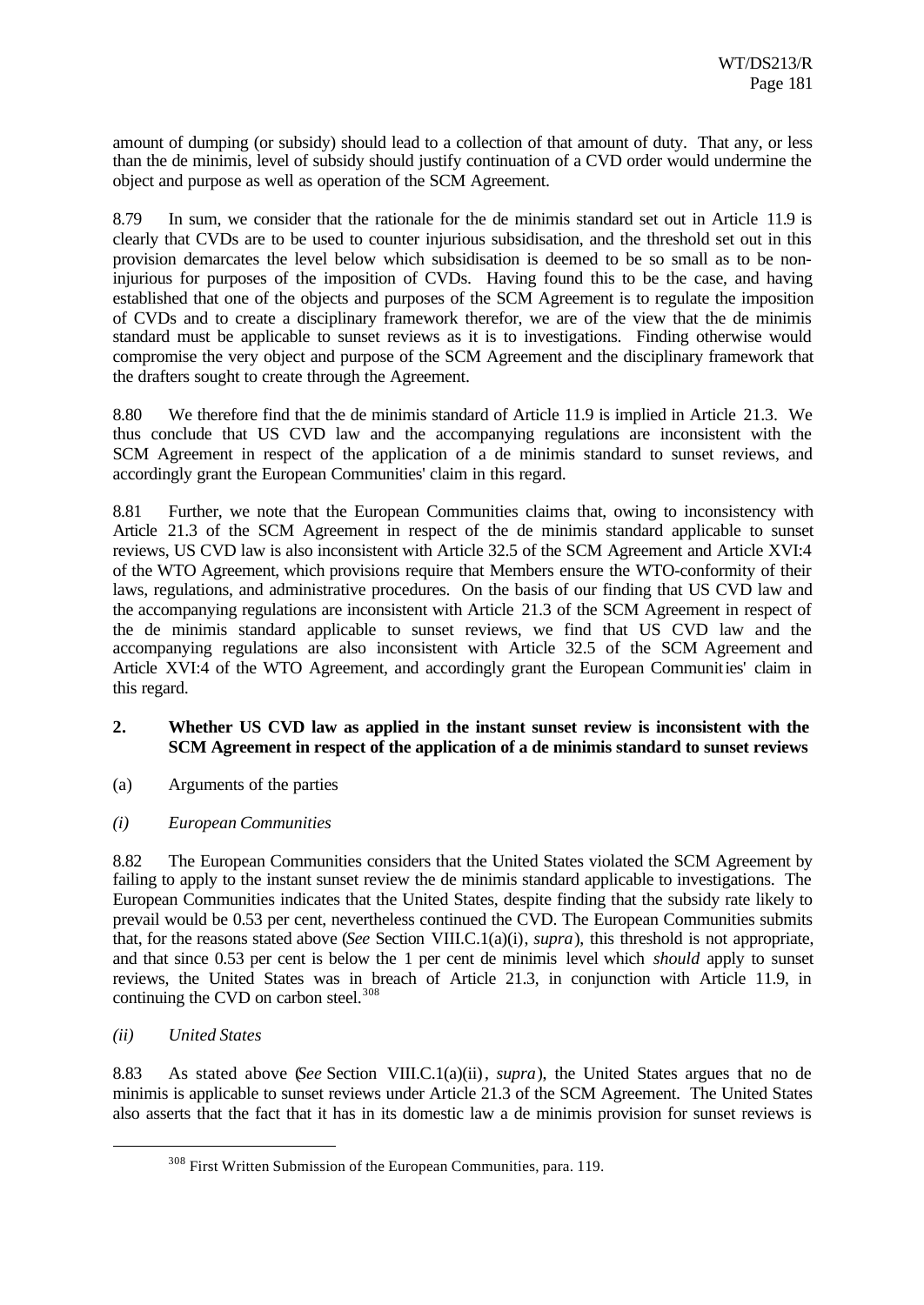legally irrelevant because Members are free to go beyond their obligations under the Agreement.<sup>309</sup> In the view of the United States, therefore, the determination of the US DOC in the instant sunset review was not inconsistent with the Agreement in this respect.

(b) Findings of the Panel

8.84 We note the US argument, in respect of the previous claim of the European Communities, that applying the customary rules of treaty interpretation, the Panel should find that there is no de minimis standard applicable to sunset reviews in the SCM Agreement and, therefore, the United States' application of a 0.5 per cent de minimis standard in sunset reviews does not constitute a violation of its obligations under the SCM Agreement.<sup>310</sup> We note that the United States accordingly applied this standard – and not the 1 per cent threshold set out in Article  $11.9 -$  in the instant sunset review.<sup>311</sup> Having found that the de minimis standard set out in Article 11.9 is applicable to sunset reviews and that US CVD law is inconsistent with the SCM Agreement in this respect, we find that the United States violated the SCM Agreement by failing to apply such a de minimis standard to the instant sunset review.

- D. WHETHER US LAW AS SUCH AND AS APPLIED IN THE INSTANT SUNSET REVIEW ARE INCONSISTENT WITH THE SCM AGREEMENT IN RESPECT OF THE INVESTIGATING AUTHORITY'S OBLIGATION TO DETERMINE THE LIKELIHOOD OF CONTINUATION OR RECURRENCE OF SUBSIDISATION IN A SUNSET REVIEW
- **1. Whether US law as such is inconsistent with the SCM Agreement in respect of the investigating authority's obligation to determine the likelihood of continuation or recurrence of subsidisation in a sunset review**
- (a) Arguments of the Parties
- *(i) European Communities*

8.85 The European Communities submits that US law as such is inconsistent with Article 21.3 of the SCM Agreement in respect of the investigating authorities' obligation to "determine" the likelihood of continuation or recurrence of subsidisation in a sunset review. In particular, the European Communities asserts that Section 751(c) of the Act, as complemented by Section 752 and by US regulations and administrative practices, runs counter to the requirements of Article 21.3 in this respect. $31\overline{2}$ 

8.86 According to the European Communities, Article 21.3 imposes a positive obligation on the investigating authorities to find whether subsidisation continues to exist or not.<sup>313</sup> This, argues the European Communities, needs to be a new, proper determination.<sup>314</sup> In the view of the European Communities therefore an investigating authority in a sunset review is required to play an active role in the process of gathering facts that the authority will use in its likelihood analysis.<sup>315</sup>

8.87 With respect to the determination of the likelihood of subsidisation, the European Communities argues that the same factors used by an investigating authority in an original CVD investigation in a retrospective manner should be analysed prospectively in the sunset review.<sup>316</sup>

<sup>309</sup> First Written Submission of the United States, para. 83.

<sup>310</sup> First Written Submission of the United States, para. 87.

<sup>312</sup> First Written Submission of the European Communities, para. 76.

<sup>313</sup> *Id.*, para. 68.

<sup>&</sup>lt;sup>314</sup> Second Written Submission of the European Communities, para. 29.

<sup>&</sup>lt;sup>315</sup> First Written Submission of the European Communities, para. 71.

<sup>316</sup> Second Written Submission of the European Communities, para. 32.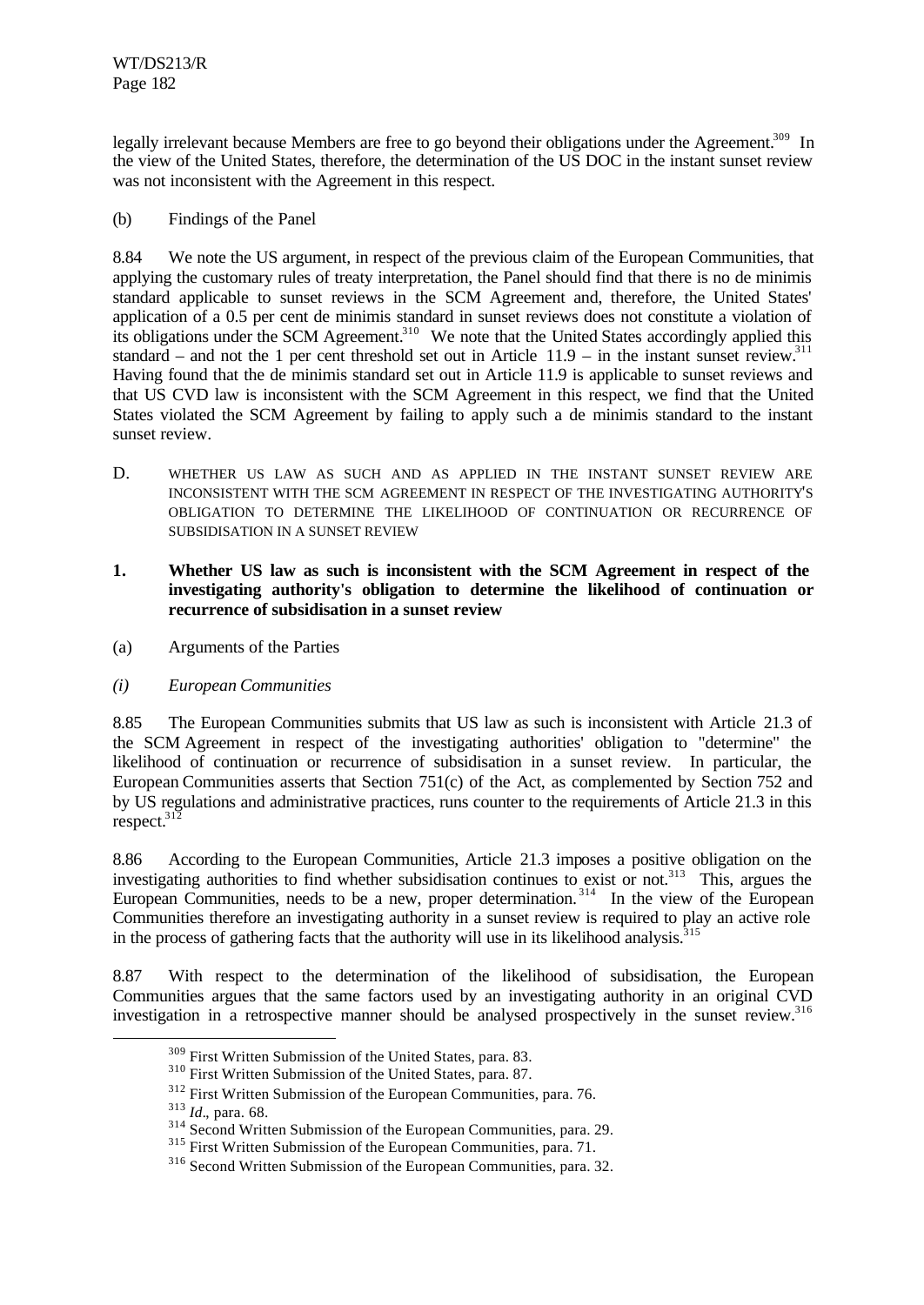According to the European Communities, these factors are those set out in Articles 11, 12 and 15 of the SCM Agreement. However, the European Communities argues that the range of factors to be considered as part of the analysis of the likelihood of continuation or recurrence of subsidisation should be decided on a case by case basis, depending on the type of subsidy involved.<sup>317</sup>

## *(ii) United States*

8.88 The United States points out that what an investigating authority is required to do in a sunset review under Article 21.3 is to determine whether subsidisation would be likely to continue or recur without the discipline of the duty in place.<sup>318</sup> This analysis, in the view of the United States, requires a consideration of future rather than present circumstances. Therefore the analysis required under Article 21.3, according to the United States, is prospective in nature.<sup>319</sup> Thus, in the view of the United States, there is no contradiction between the provisions of the SCM Agreement and US law in this respect.

- (b) Findings of the Panel
- *(i) Requirements of Article 21.3 of the SCM Agreement in respect of the investigating authority's obligation to determine the likelihood of continuation or recurrence of subsidisation in a sunset review*

8.89 We now proceed to our analysis of Article 21.3 of the SCM Agreement in order to address the obligation to "determine" the likelihood of continuation or recurrence of subsidisation in a sunset review. The text of Article 21.3 reads:

Notwithstanding the provisions of paragraphs 1 and 2, any definitive [CVD] shall be terminated on a date not later than five years from its imposition (or from the date of the most recent review under paragraph 2 if that review has covered both subsidisation and injury, or under this paragraph), unless the authorities determine, in a review initiated before that date on their own initiative or upon a duly substantiated request made by or on behalf of the domestic industry within a reasonable period of time prior to that date, that the expiry of the duty would be likely to lead to continuation or recurrence of subsidisation and injury. The duty may remain in force pending the outcome of such a review.<sup>320</sup>

8.90 In accordance with customary rules of treaty interpretation as reflected in Article 31 of the Vienna Convention, we base our interpretation of Article 21.3 on its text read in context and in the light of the object and purpose of the SCM Agreement. Accordingly, we shall first consider the ordinary meaning of the word "determine". "Determine" is defined, *inter alia*, as "settle or decide (a dispute, controversy, etc., or a sentence, conclusion, issue, etc.) as a judge or arbiter $^{321}$ . This definition would seem to fit the usage in Article 21.3, which requires termination of a CVD unless the authorities "determine … that the expiry of the duty would be likely to lead to continuation or recurrence of subsidisation and injury".

8.91 Article 21.3 reflects the application of the general rule set out in Article 21.1 – that a CVD shall remain in place only as long as necessary – in the specific instance where five years have elapsed since the imposition of a CVD. Article 21.2 reflects the same general rule in a different

<sup>317</sup> *Id.*

<sup>318</sup> First Written Submission of the United States, para. 92.

<sup>319</sup> First Oral Statement of the United States, para. 9.

<sup>320</sup> Footnote deleted.

<sup>&</sup>lt;sup>321</sup> The New Shorter Oxford English Dictionary, Oxford University Press, p. 651.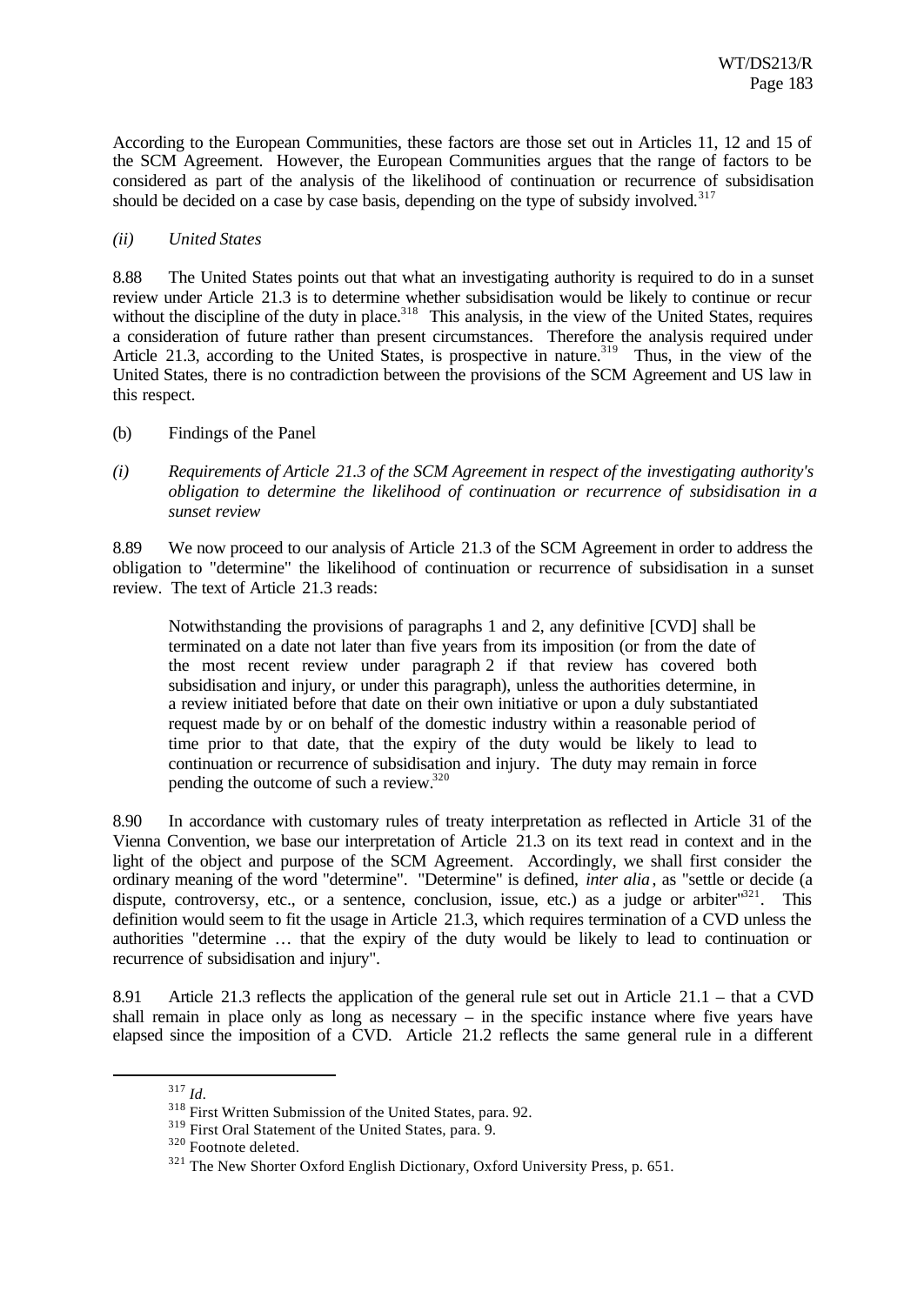l

circumstance, when a reasonable period has elapsed since the imposition of the duty, and it is deemed necessary to review the need for the continued imposition of the duty. We also note that one of the principal objects of the SCM Agreement is to regulate the imposition of CVD measures. Article 21.3 effectuates that purpose by providing that after five years, a CVD should be terminated unless the investigating authorities determine that there is a likelihood of continuation or recurrence of subsidisation and injury.

8.92 The question we must consider next is what it means to "determine" that subsidisation is likely to continue or recur.<sup>322</sup> In our opinion, although there is no specific language in the In our opinion, although there is no specific language in the SCM Agreement to that effect, it goes without saying that any determination made by investigating authorities under the SCM Agreement must be properly substantiated in order for that determination to be legally justified. In this regard, the Appellate Body has stated in *US – Lamb*:

[C]ompetent authorities must have a sufficient factual basis to allow them to draw reasoned and adequate conclusions concerning the situation of the "domestic industry". <sup>323</sup>

We recognise that the Appellate Body's statement refers to the basis of an injury determination in a safeguard investigation. Yet, as far as the adequacy of the factual basis for a determination is concerned, we see no reason to distinguish between injury determinations in a safeguard investigation and a determination of the likelihood of continuation or recurrence of subsidisation in a CVD sunset review.

8.93 We also note the decision of the Panel in *US – DRAMS* in which the Panel stated:

Accordingly, we must assess the essential character of the necessity involved in cases of continued imposition of an anti-dumping duty. We note that the necessity of the measure is a function of certain objective conditions being in place, *i.e*. whether circumstances require continued imposition of the anti-dumping duty. That being so, such continued imposition must, in our view, be essentially dependent on, and therefore assignable to, a foundation of positive evidence that circumstances demand it. In other words, the need for the continued imposition of the duty must be demonstrable on the basis of the evidence adduced.<sup>324</sup>

<sup>&</sup>lt;sup>322</sup> The European Communities states that it is not challenging the injury determination of the US ITC *per se* in this dispute, but that it is doing so as part of its claim regarding the application of a de minimis standard (Oral Statement of the European Communities at the First Meeting of the Panel, footnote 27 (emphasis added)). The United States argues that the European Communities has not raised the claim of "non-injurious subsidisation" in its request for consultations nor in its request for the establishment. Therefore, according to the United States, the European Communities' "new claim with respect to non-injurious subsidization is not within the Panel's terms of reference, but instead is at most an argument in support of the [European Communities'] claim" (Comments of the United States on the Response of the European Communities to Question 50 from the Panel, paras.  $10-11$ ). We consider – and both parties agree that – the European Communities' argument relating to non-injurious subsidisation is an additional argument in support of its claim that the de minimis rule set forth in Article 11.9 also applies in sunset reviews. Therefore, in our view, the argument of the European Communities regarding non-injurious subsidisation raises no question in respect of the scope of our terms of reference because we are not, in this dispute, concerned with the question of whether the ITC properly determined that expiry of the duty was likely to lead to continuation or recurrence of injury, and do not address that issue.

<sup>323</sup> *United States – Safeguard Measures on Imports of Fresh, Chilled or Frozen Lamb Meat from New Zealand and Australia* ("*US – Lamb* "), Report of the Appellate Body, WT/DS177/AB/R-WT/DS178/AB/R, adopted 16 May 2001, para. 131(emphasis in original).

<sup>324</sup> *US – DRAMS*, Report of the Panel, footnote 247, *supra*, para. 6.42.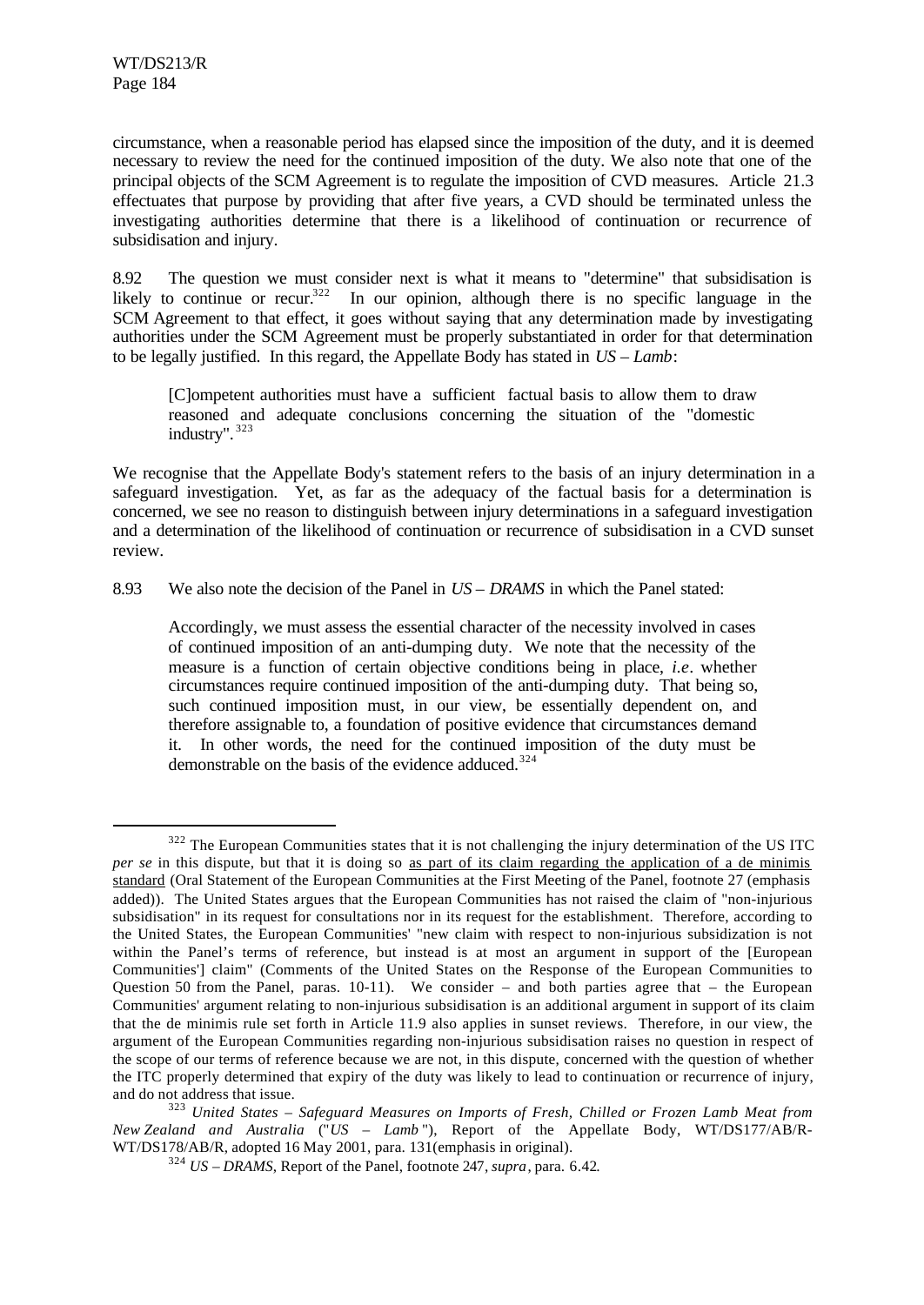Although the decision of the Panel was made as part of a review under Article 11.2 of the AD Agreement we believe this excerpt provides helpful guidance for our case relative to the adequacy of the factual basis for a determination.

8.94 Based on the two foregoing decisions, we consider that a determination of likelihood under Article 21.3 must rest on a sufficient factual basis.

8.95 An investigating authority's determination of the likelihood of continuation or recurrence of subsidisation should rest on the evaluation of the evidence that it has gathered during the original investigation, the intervening reviews and finally the sunset review. In our view, a likelihood analysis based on this evidentiary framework would be consistent with the requirements of Article 21.3.

8.96 In our view, one of the components of the likelihood analysis in a sunset review under Article 21.3 is an assessment of the likely rate of subsidisation. We do not consider, however, that an investigating authority must, in a sunset review, use the same calculation of the rate of subsidisation as in an original investigation. What the investigating authority must do under Article 21.3 is to assess whether subsidisation is likely to continue or recur should the CVD be revoked. This is, obviously, an inherently prospective analysis. Nonetheless, it must itself have an adequate basis in fact. The facts necessary to assess the likelihood of subsidisation in the event of revocation may well be different from those which must be taken into account in an original investigation. Thus, in assessing the likelihood of subsidisation in the event of revocation of the CVD, an investigating authority in a sunset review may well consider, *inter alia*, the original level of subsidisation, any changes in the original subsidy programmes, any new subsidy programmes introduced after the imposition of the original CVD, any changes in government policy, and any changes in relevant socio-economic and political circumstances.

*(ii) Is US CVD law as such consistent with the requirements of Article 21.3 of the SCM Agreement in respect of the investigating authority's obligation to determine the likelihood of continuation or recurrence of subsidisation in a sunset review?*

8.97 Having addressed the substance of the obligation of investigating authorities to assess the likelihood of continuation or recurrence of subsidisation, we now turn to the question of whether US law is consistent with that obligation.

8.98 We recall that the European Communities argues that the governing provisions in US law (Section 751(c), as complemented by Section 752, of the Tariff Act<sup>325</sup>, as amended, the Implementing Regulations  $326$ , and the accompanying statement of policy practices  $327$ ) preclude the US DOC from making the determination required under Article 21.3.

8.99 Turning to our analysis, we note that Section 751(c) of the Tariff Act reads, in relevant part:

(b) Five-year review

<sup>325</sup> 19 U.S.C.A. Section 1675(c) (Exhibit EC-13).

<sup>&</sup>lt;sup>326</sup> Procedures for Conducting Five-year ("Sunset") Reviews of Antidumping and Countervailing Duty Orders, or "Sunset Regulations". 63 FR 13516 (20 March 1998), codified in 19 CFR part 351 (Exhibit EC-14).

<sup>&</sup>lt;sup>327</sup> 63 FR 18871 (16 April 1998) (Exhibit EC-15). The United States explains: "Under [US] law, the Sunset Policy Bulletin would be considered a non-binding statement, providing evidence of [the DOC's] understanding of sunset-related issues not explicitly addressed by the statute and regulations. In this regard, the Sunset Policy Bulletin has a legal status comparable to that of agency precedent . . . As with its administrative precedent, [the DOC] normally would follow its policy bulletin or explain why it did not do so" (First Written Submission of the United States, footnote 37). In this context, the findings of the Panel in *United States – Export Restraints* in respect of the legal status of the measures challenged by the European Communities in that case may provide useful guidance. (*See United States – Measures Treating Exports Restraints as Subsidies* ("*United States – Export Restraints*"), Report of the Panel, WT/DS194/R and Corr.2, adopted 23 August 2001.)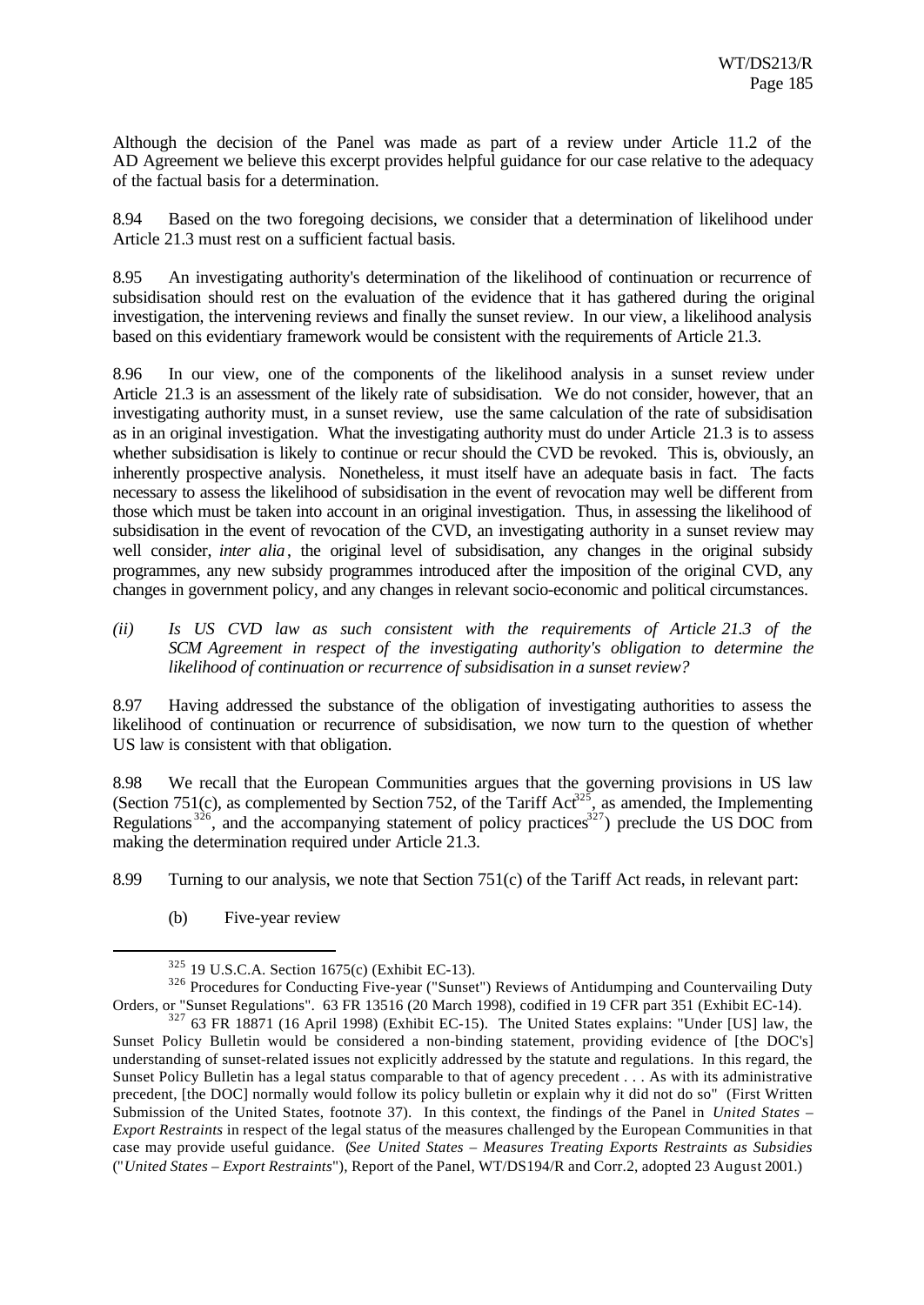In general

… 5 years after the date of publication of —

(A) a countervailing duty order …

the administering authority and the Commission shall conduct a review to determine…whether revocation of the countervailing…duty order…would be likely to lead to continuation or recurrence of … a countervailable subsidy (as the case may be) and of material injury…<sup>328</sup>

8.100 Section 752 of the Tariff Act provides, in relevant part:

(b) Determination of likelihood of continuation or recurrence of a countervailable subsidy

(1) In general

In a review… the administering authority shall determine whether revocation of a countervailing duty order… would be likely to lead to continuation or recurrence of a countervailable subsidy… The administering authority shall consider--

(A) the net countervailable subsidy determined in the investigation and subsequent reviews, and

(B) whether any change in the programme which gave rise to the net countervailable subsidy … has occurred that is likely to affect that net countervailable subsidy.

(2) Consideration of other factors

If good cause is shown, the administering authority shall also consider--

(A) programmes determined to provide countervailable subsidies in other investigations or reviews …

(B) programmes newly alleged to provide countervailable subsidies but only to the extent that the administering authority makes an affirmative countervailing duty determination with respect to such programmes and with respect to the exporters or producers subject to the review.

(3) Net countervailable subsidy

The administering authority shall provide to the Commission the net countervailable subsidy that is likely to prevail if the order is revoked or the suspended investigation is terminated. $329$ 

8.101 With respect to the DOC's obligation to "determine", the Sunset Regulations essentially repeat the language of the Statute. They provide, in relevant part:

<sup>328</sup> 19 U.S.C.A. Section 1675(c) (Exhibit EC-13).

<sup>329</sup> 19 U.S.C.A. Section 1675a (Exhibit EC-13).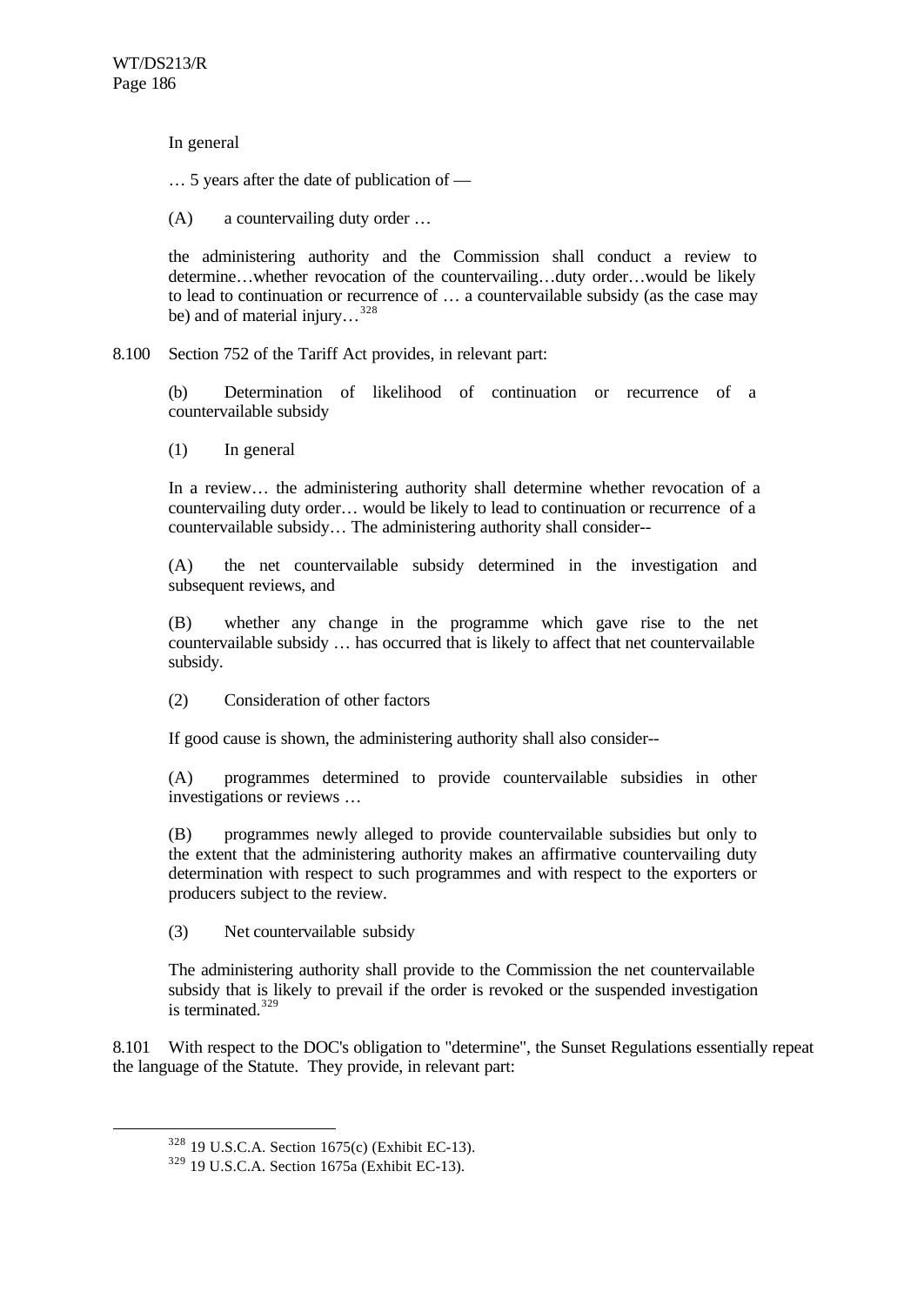[T]he Secretary must determine whether dumping or countervailable subsidies would be likely to continue or resume if an order were revoked or a suspended investigation were terminated…

Even where the Department conducts a full sunset review, only under the most extraordinary circumstances will the Secretary rely on a countervailing duty rate or a dumping margin other than those it calculated and published in its prior determinations...<sup>330</sup>

The Sunset Policy Bulletin and the Statement of Administrative Action<sup>331</sup> ("SAA") basically elaborate further on the provisions of the Statute and the Sunset Regulations within the limits set out in the Statute.

8.102 In this case, the question we must address is whether US law mandates WTO-inconsistent behaviour or gives rise to executive authority that can be exercised with discretion. If we find that US law provides the executive branch with discretionary authority, we will conclude that US law as such is not inconsistent with the SCM Agreement in respect of the investigating authorities' duty to "determine" the likelihood of continuation or recurrence of subsidisation. If, on the other hand, we find that US law mandates WTO-inconsistent behaviour, we will find that it violates Article 21.3 of the SCM Agreement. Our approach in this respect is consistent with the established jurisprudence of the Appellate Body that distinguishes between mandatory and discretionary legislation in proceedings where a Member's legislation as such is challenged before a WTO Panel.<sup>33</sup>

8.103 At the outset, we observe that the words of Section 751(c) of the Tariff Act reflect closely the language of Article 21.3 of the SCM Agreement. Indeed the operative language with which we are concerned is almost identical. The US DOC is required to "determine whether revocation" of a CVD would be likely to lead to the continuation or recurrence of subsidisation and injury in order to extend the application of a CVD beyond the initial five-year period. After setting out this general rule, Section 751(c) lays down further procedural rules that the investigating authorities have to follow in sunset reviews. $33\frac{3}{3}$ 

8.104 Section 752 of the Tariff Act sets out, in subsection (b), rules on the consideration of the rate of subsidisation. Section 751(b) in subsection (1) states that the original rate of subsidisation – or the rate obtained in a later review – should be taken into account, together with subsequent changes that occurred in the original subsidy programmes, that affect the net countervailable subsidy. Section 751(b)(2) stipulates that potential new programmes shall be taken into account. Section 751(b)(3) states that the administering authority should report to the US ITC the rate of subsidisation that is likely to continue or recur should the existing measure be revoked.

8.105 We note, however, the following statement in the Sunset Regulations:

<sup>330</sup> 19 CFR 351.218(a) (Exhibit EC-14).

<sup>&</sup>lt;sup>331</sup> We note that US law, 19 U.S.C. Section 3512(d), provides that "[t]he statement of administrative action approved by Congress under section 3511(a) of this title shall be regarded as an authoritative expression by the United States concerning the interpretation and application of the Uruguay Round Agreements and this Act in any judicial proceeding in which a question arises concerning such interpretation or application".

<sup>332</sup> For the most recent application of this test by the Appellate Body, *see*, *United States – Section 211 Omnibus Appropriations Act of 1998* ("*US – Section 211 Appropriations Act*"), Report of the Appellate Body, WT/DS176/AB/R, adopted 2 February 2002, para. 259.

 $333$  Subtitles under this section are: (1) In general, (2) Notice of initiation of review, (3) Responses to notice of initiation, (4) Inadequate response, (5) Conduct of review, (6) Special transition rules, and (7) Exclusions from computations.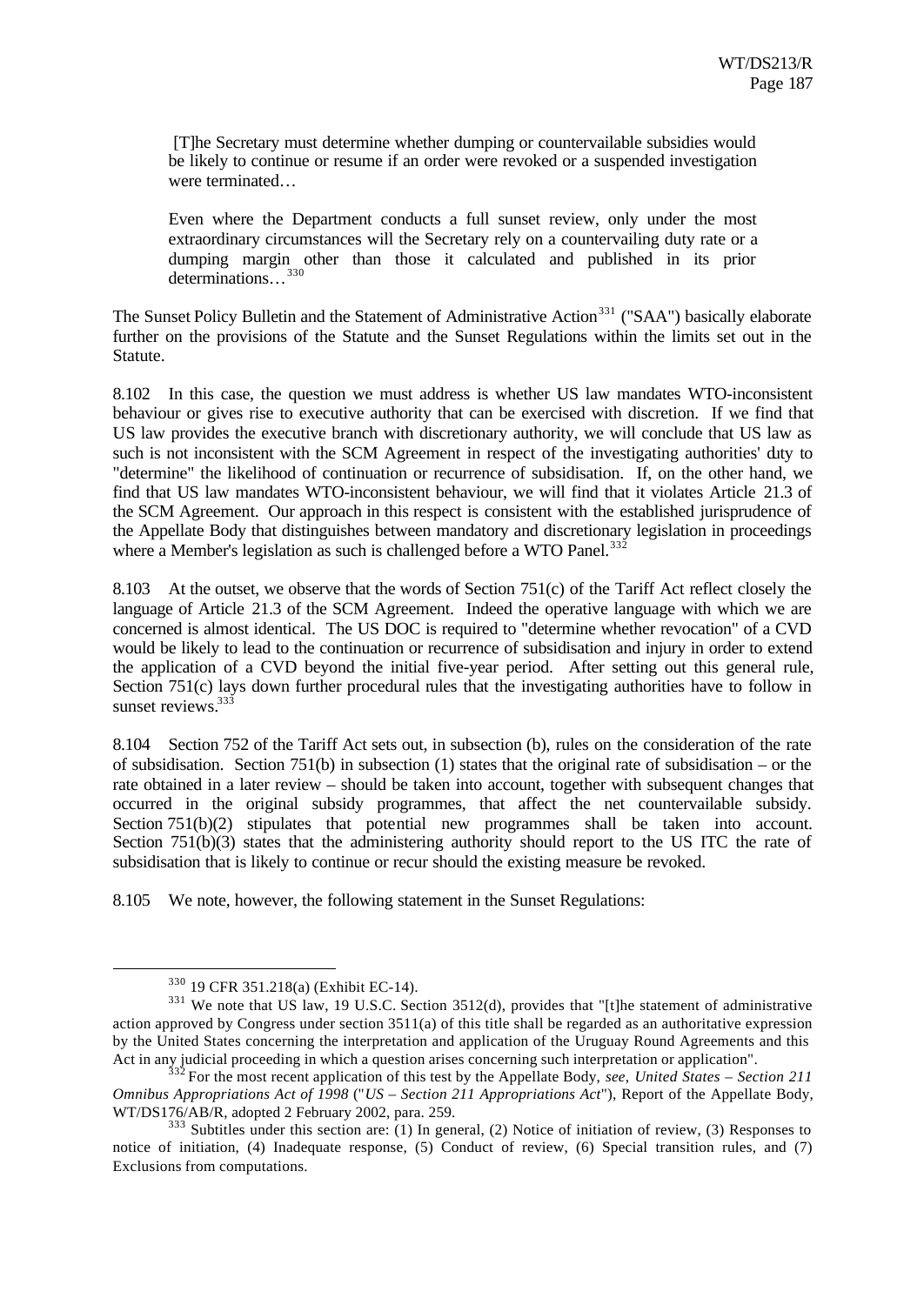Even where the Department conducts a full sunset review, only under the most extraordinary circumstances will the Secretary rely on a countervailing duty rate or a dumping margin other than those it calculated and published in its prior determinations…<sup>334</sup>

While this statement does not preclude the assessment and provision of a likely rate of subsidisation by the DOC to the ITC, the introduction of the additional criterion of "the most extraordinary circumstances" seems to us to be dubious. The language is strong, and apparently places the burden of proof to demonstrate "the most extraordinary circumstances" on the exporting parties. We consider that this criterion imposes fairly severe legal limitations on the ability of the DOC to come up with a new rate of subsidisation. While not requiring WTO-inconsistent behaviour in this regard, US law nonetheless curtails the discretion of the investigating authority such that, in the absence of information about what might constitute "the most extraordinary circumstances", we feel compelled to express some concern about the effect of this regulation.

8.106 We recall our finding in paragraph 8.102, *supra*, however, that unless US CVD law mandates WTO-inconsistent behaviour, we will find that it is not inconsistent with the SCM Agreement. Having considered the provisions challenged by the European Communities, we find no provision in US law that mandates WTO-inconsistent behaviour. We also note that the Regulations, the Sunset Policy Bulletin and the SAA do not contain any provision that changes US law in this respect. We therefore find that US law is not inconsistent with Article 21.3 of the SCM Agreement with respect to the obligation that the investigating authorities determine the likelihood of continuation or recurrence of subsidisation in a sunset review.

8.107 Further, we note that the European Communities claims that, owing to the lack of consistency with Article 21.3 of the SCM Agreement in respect of the obligation that the investigating authorities determine the likelihood of continuation or recurrence of subsidisation in a sunset review, US CVD law is also inconsistent with Article 32.5 of the SCM Agreement and Article XVI:4 of the WTO Agreement, which provisions require that Members ensure the WTO-conformity of their laws, regulations, and administrative procedures. Having found that US CVD law and the accompanying regulations are consistent with Article 21.3 of the SCM Agreement in respect of the obligation that the investigating authorities determine the likelihood of continuation or recurrence of subsidisation in a sunset review, we need not, and do not, consider whether US CVD law and the accompanying regulations are inconsistent with Article 32.5 of the SCM Agreement and Article XVI:4 of the WTO Agreement.

- **2. Whether US CVD law as applied in the instant sunset review is inconsistent with the SCM Agreement in respect of the investigating authority's obligation to determine the likelihood of continuation or recurrence of subsidisation in a sunset review**
- (a) Arguments of the Parties
- *(i) European Communities*

l

8.108 The European Communities argues that the DOC failed to "determine" the likelihood of continuation or recurrence of subsidisation in the instant case. The European Communities asserts that during the sunset review in question, the DOC refused to consider changes or terminations in the original subsidy programmes that occurred after the imposition of the original CVD order simply

<sup>334</sup> 19 CFR 351.218(e)(2)(i) (Exhibit EC-14).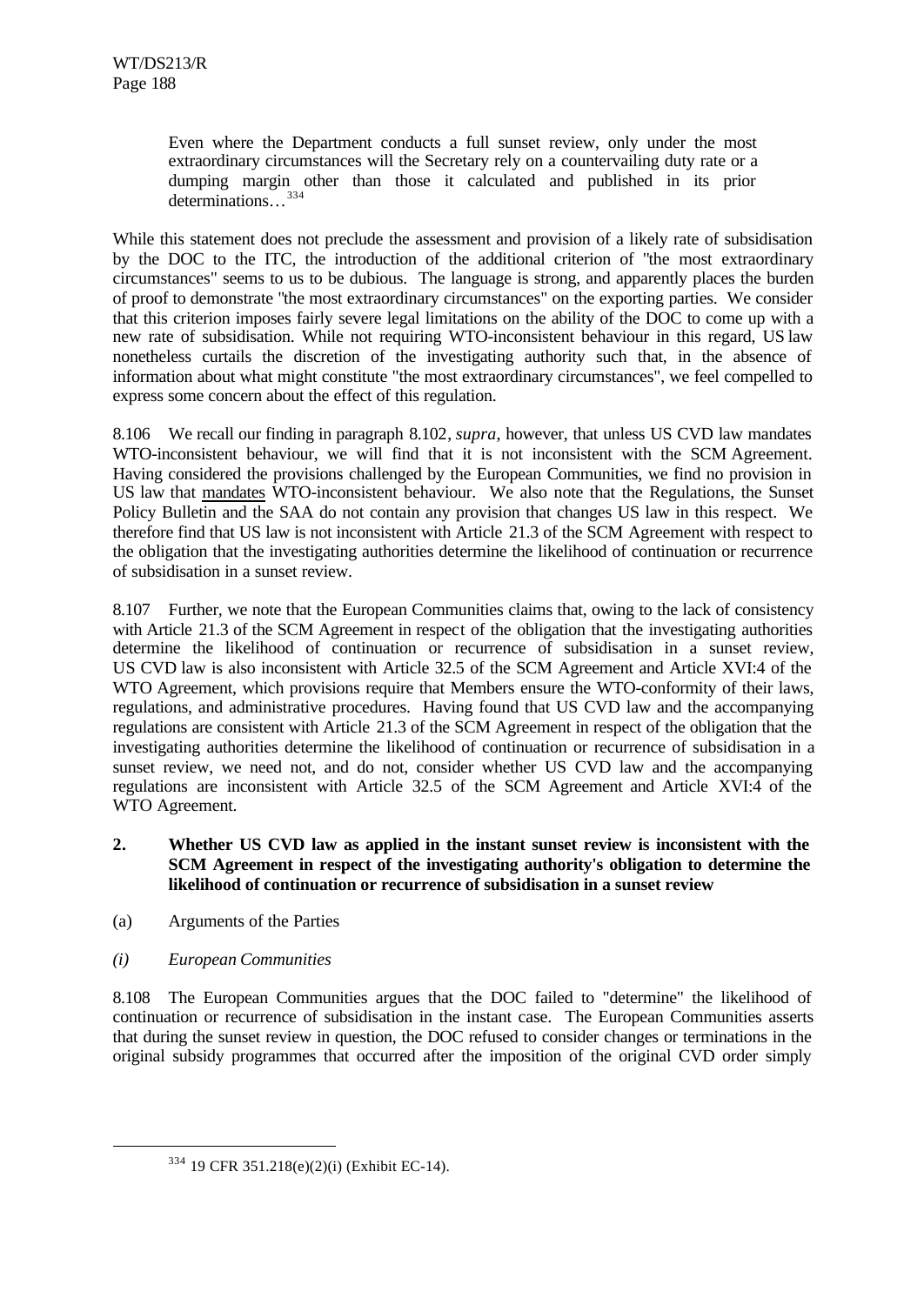because no administrative review had been requested by the German exporters and conducted by the DOC during this period.<sup>335</sup>

8.109 According to the European Communities, the US DOC had in its possession the nonconfidential version of the German exporters' responses to the questionnaires in the original investigation as well as the calculation memorandum as part of the record of the original investigation. Thus, the European Communities maintains the DOC could have easily determined whether the benefits received by the German exporters under the CIG programme after 1 January 1986 were de minimis.<sup>336</sup> According to the European Communities therefore the US DOC failed to fulfill its obligation to determine the likelihood of continuation or recurrence of subsidisation by declining to consider a document that allegedly contained information that could be relevant in its likelihood analysis.

#### *(ii) United States*

8.110 The United States points out that in the sunset review at issue, the DOC considered the subsidy programmes and the rate of subsidisation calculated in the original investigation. According to the United States, this approach conforms to the requirements of Article 21.3 because what that article requires an investigating authority to do in a sunset review is to determine the likelihood of continuation or recurrence of subsidisation. <sup>337</sup>

8.111 The United States also argues in this respect that even using the calculation memorandum that was part of the original CVD investigation would not shed light on the rate of subsidisation because that memorandum contained no information concerning the value of the German exporters' sales.<sup>338</sup>

(b) Findings of the Panel

8.112 Having found that US law as such is not inconsistent with the SCM Agreement in respect of the investigating authority's obligation to determine the likelihood of continuation or recurrence of subsidisation under Article 21.3, we now turn to the consistency of US CVD law as applied in the instant sunset review with the SCM Agreement in respect of the investigating authority's obligation to determine the likelihood of continuation or recurrence of subsidisation under Article 21.3.

8.113 We note that among all the subsidy programmes involved in this sunset review, the Capital Investment Grants ("CIG") programme had the highest share. The CIG programme was the major subsidy programme involved in the original CVD investigation. There is no dispute between the parties that this programme was terminated after the imposition of the original CVD order. It provided non-recurring subsidies and applied only to investments made prior to 1 January 1986.<sup>339</sup>

8.114 In this context, we will consider the analysis and explanation underlying the US DOC's determination that subsidisation was likely to continue or recur in this sunset review. US DOC stated in its final determination in the instant sunset review that it had determined that the revocation of the CVD order at issue would be likely to lead to the continuation or recurrence of subsidisation at the rate of  $0.54$  per cent.<sup>340</sup>

<sup>&</sup>lt;sup>335</sup> First Written Submission of the European Communities, para. 77.

<sup>336</sup> *Id.*, para. 87.

<sup>&</sup>lt;sup>337</sup> First Written Submission of the United States, para. 92.

<sup>338</sup> *Id.*, para. 106.

<sup>&</sup>lt;sup>339</sup> Final Affirmative Countervailing Duty Determinations: Certain Steel Products from Germany, 58 FR 37316 (9 July 1993) (Exhibit EC – 2).

 $340$  Final Results of Full Sunset Reviews, 65 FR 47407 (2 August 2000) (Exhibit EC – 9).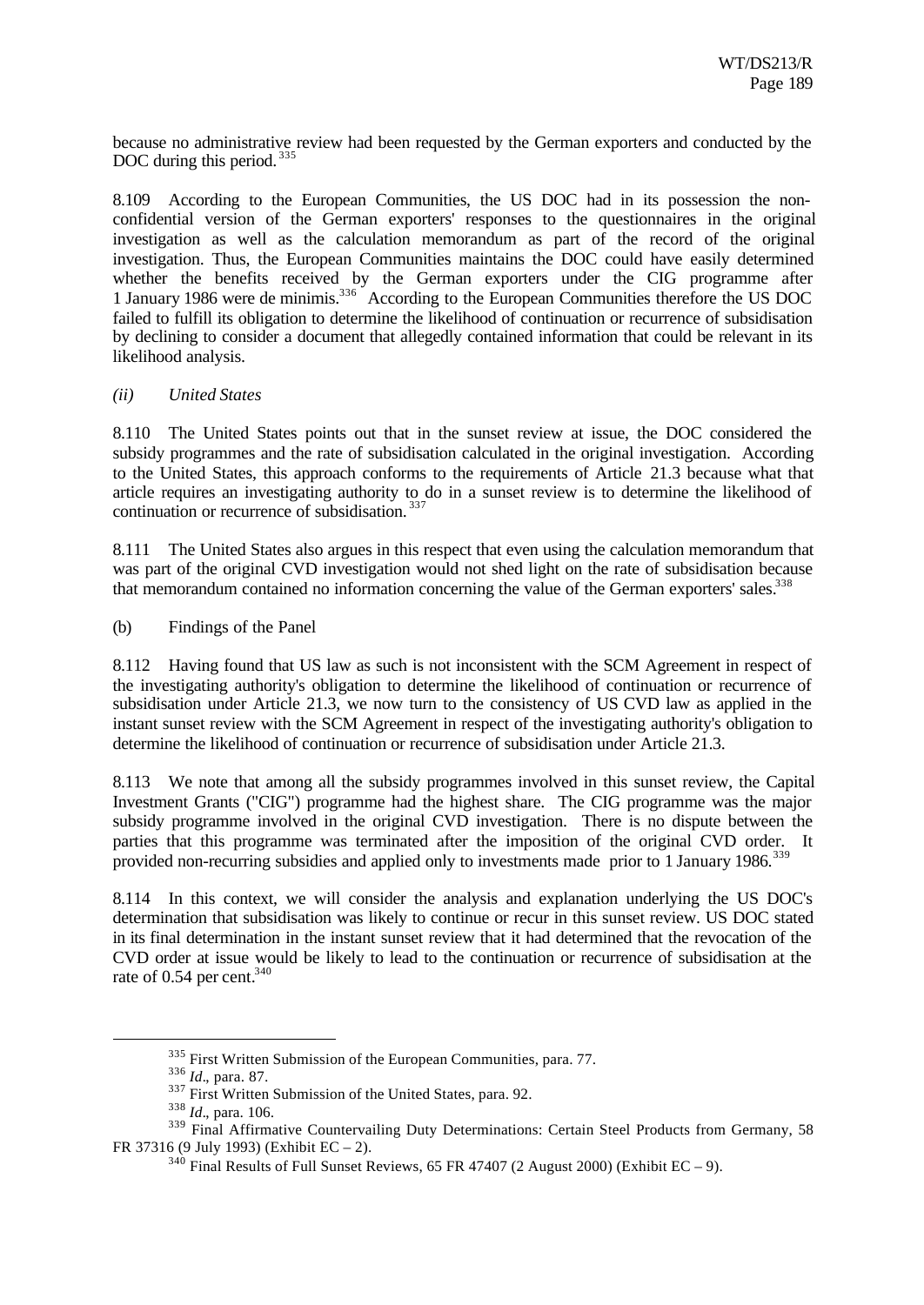l

8.115 Thus, it appears that the US DOC made an assessment of the rate at which subsidisation was likely to continue or recur. We recall, however, our finding above that the determination of the investigating authority must rest on an adequate factual basis. We therefore consider whether the US DOC's assessment of the likelihood of whether subsidisation would continue or recur rested on an adequate factual basis, consistent with the requirements of Article 21.3. We consider that in the context of a sunset review under Article 21.3 of the SCM Agreement, an investigating authority should collect relevant facts and base its likelihood analysis on those facts. These facts will include, among others, changes in the original subsidy programmes, any new subsidy programmes introduced following the imposition of the original CVD, potential subsidy programmes, and benefits that flow or may flow from these programmes to the exporters. Such relevant facts may be in the possession of either the investigating authorities or the interested parties. Article 12 of the Agreement, which governs, *inter alia*, the collection of evidence, is specifically incorporated into Article 21. Therefore, where necessary in sunset reviews, the investigating authorities may make use of the methods provided for in Article 12 for the collection of evidence, as they do in original investigations.

8.116 In the instant case, the DOC took the original CVD rate found in the original investigation as a starting-point and then subtracted from that rate the share of two subsidy programmes found to have been terminated after the imposition of the original CVD. Thus the factual basis of the DOC's determination was limited to the original rate of subsidisation and the fact that two of the original subsidy programmes were terminated after the imposition of the original CVD order.

8.117 In our view, the DOC's likelihood determination, which did not go beyond simple arithmetic calculation, lacks sufficient factual basis. In particular, we note that the US DOC refused to accept information that would have been relevant to the assessment of the likelihood of subsidisation. With respect to the obligations of the investigating authorities regarding the establishment of an adequate factual basis for their determinations, the Appellate Body, in the *US – Cotton Yarn* case, stated:

[A]n investigation by a competent authority requires a proper degree of activity. Their "duties of investigation and evaluation preclude them from remaining passive in the face of possible shortcomings in the evidence submitted." They "must undertake additional investigative steps, when the circumstances so require, in order to fulfil their obligation to evaluate all relevant factors.<sup>1341</sup>

8.118 In the instant sunset review, as discussed further below, the DOC declined the request made by the German exporters that the calculation memorandum from the original investigation be placed on the record of the sunset review on the grounds that the submission was untimely. In our view, and in light of the Appellate Body's ruling in *US – Cotton Yarn*, the investigating authorities are required to consider factual evidence already in their possession that is relevant to the assessment of the likelihood of continuation or recurrence of subsidisation, particularly where, as in this case, that information may be relevant to the assessment of the rate at which subsidisation is likely to continue or recur. Investigating authorities cannot remain completely passive and expect the exporters to formally submit information that is in the possession of the investigating authorities in connection with the original investigation. Applying that test to our case, the DOC's failure to accept the German exporters' request that the calculation memorandum be placed on the record of the sunset review indicates that the DOC did not even consider a document that was in its possession and that would have been relevant in its likelihood analysis, let alone taking additional steps.

8.119 In light of the foregoing, we conclude that the US DOC failed to properly determine the likelihood of continuation or recurrence of subsidisation in the instant sunset review because its decision regarding the rate at which subsidisation was likely to continue or recur lacked an adequate factual basis. Therefore, we conclude that US CVD law as applied in the instant sunset review is

<sup>341</sup> *US – Cotton Yarn* , footnote 217, *supra*, para. 73 (footnotes omitted, emphasis in original).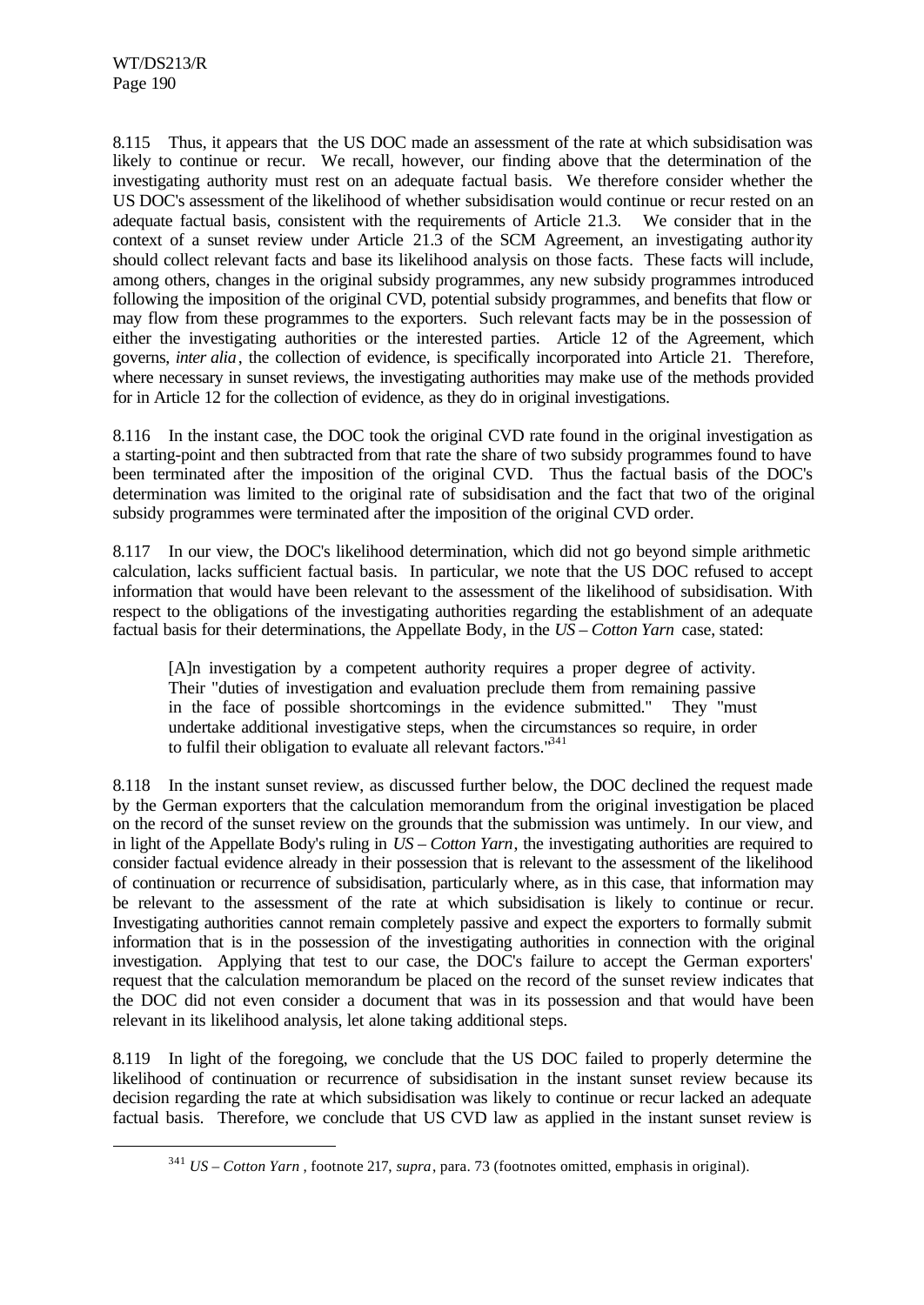inconsistent with the SCM Agreement in respect of the investigating authority's obligation to determine the likelihood of continuation or recurrence of subsidisation under Article 21.3.

E. WHETHER US CVD LAW AS SUCH AND AS APPLIED IN THE INSTANT SUNSET REVIEW ARE INCONSISTENT WITH THE SCM AGREEMENT IN RESPECT OF THE INVESTIGATING AUTHORITY'S OBLIGATION TO PROVIDE AMPLE OPPORTUNITY TO INTERESTED MEMBERS AND PARTIES TO SUBMIT RELEVANT EVIDENCE IN A SUNSET REVIEW

#### **1. Arguments of the parties**

(a) European Communities

l

8.120 The European Communities argues that US law violates Article 12.1 of the SCM Agreement in that it fails to provide ample opportunity to the interested parties to present in writing all evidence which they consider relevant in respect of a sunset review. In particular, the European Communities refers to Section 351.218(d)(4) of the US Sunset Regulations – which, together with Section 351.218(d)(3), provides 35 days for the parties to respond to the questionnaires – and submits that this short deadline violates the provisions of Article 21.3, in conjunction with Articles 12.1 and 21.4, of the SCM Agreement.<sup>342</sup>

8.121 The European Communities also asserts that US CVD law is inconsistent with the SCM Agreement in that, under US CVD law, the DOC does not send questionnaires to interested parties in sunset reviews and requires them to respond only to a short list of questions which, in the European Communities' view, are perfunctory in nature.<sup>343</sup>

8.122 Further, the European Communities argues as follows:

The US law and practice does [sic] not respect several provisions of Article 12 of the SCM Agreement . . . In particular, Articles 12.1 and 12.1.1 lay down a general obligation to provide "ample opportunity" to exporters to present in writing all evidence they consider relevant. Article 12.2 allows also for the right to present information orally. Article 12.3 establishes in effect a procedure of mutual dialogue by providing that the affected exporters should be given timely opportunity "to see all information that is relevant to the presentation of their cases . . . and to prepare presentations on the basis of this information". Moreover, Article 12.8 provides that before the final determination is made, disclosure should take place "in sufficient time for the parties to defend their interests". The principle underlying Article 12 of the SCM Agreement, therefore, is that during all stages of the reviews the interested parties should be given ample opportunity to present evidence, to have access to the evidence presented by the other parties (except where confidentiality applies), to present counter-evidence and to defend their interests at all stages leading up to the final determination. <sup>344</sup>

8.123 The European Communities also submits that the United States acted inconsistently with Article 12.1 of the SCM Agreement by failing to consider in its likelihood analysis in the instant sunset review the calculation memorandum that was in the DOC's possession as part of the record of the original investigation. In the view of the European Communities, had the US DOC taken this

<sup>342</sup> First Written Submission of the European Communities, paras. 98-99.

<sup>&</sup>lt;sup>343</sup> Second Written Submission of the European Communities, para. 41.

<sup>344</sup> Second Written Submission of the European Communities, para. 44.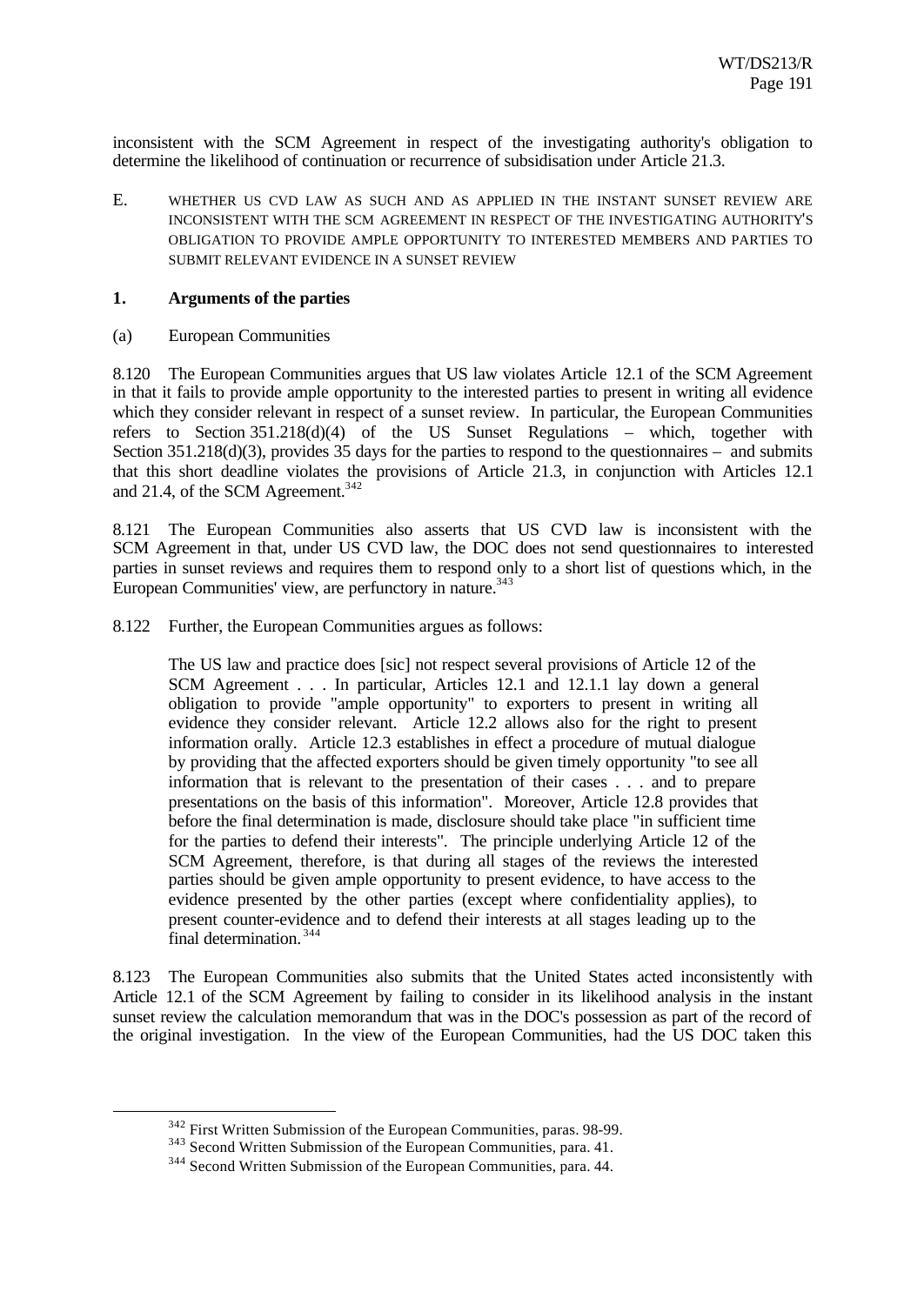memorandum into account in its sunset determination, it would have found no likelihood of continuation or recurrence of subsidisation.<sup>345</sup>

8.124 In response to the US DOC's argument that the calculation memorandum contained confidential information, the European Communities argues that this document was drafted by the DOC and that it did not contain confidential information that was not known to the DOC or the other interested parties in this sunset review.<sup>346</sup> Similarly, the European Communities counters the US arguments that the request made by the German exporters was untimely because, in the view of the European Communities, the US DOC could still conclude this sunset review in a timely manner had it taken this calculation memorandum into account. $347$ 

8.125 In its response to a question from the Panel following the second meeting of the Panel, the European Communities clarified that it was indeed making a separate claim regarding the obligation set out in Article 12.1 to provide ample opportunity to interested Members and parties to submit all relevant evidence.<sup>348</sup>

8.126 In its comments on the request of the United States for interim review (*See* paragraph 8.134, *infra*), the European Communities argued that the reference in its request for establishment to Article 21 *in toto* would include Article 12, as paragraph 4 of Article 21 expressly indicates that Article 12 is applicable to sunset reviews. The European Communities further submitted that the obligation to provide ample opportunity under Article 12 is expressly mentioned in its first written submission. The European Communities considered that it had fully complied with the standards of Article 6.2 of the DSU.

8.127 Finally, the European Communities argued that the United States was not only "somewhat foreclosed", following the first meeting of the Panel, from raising such an issue but that, in addition, the Panel had not proceeded "in any extension of its authority or jurisdiction". The European Communities based its objection on what it considered "the clear and verifiable evidence" that the United States was never in any doubt about the European Communities' claims under Article 12 throughout the consultations, request for establishment, and subsequent written and oral submissions of the European Communities. The European Communities indicated that it had "serious difficulties" in understanding the US argument that the United States only had the opportunity to raise this issue following the European Communities' responses to questions from the Panel following the second meeting of the Panel.

(b) United States

8.128 In response to the European Communities' claim regarding "ample opportunity" under Article 12 of the Agreement, the United States first points out that, consistent with Artic le 12.1.1 of the Agreement, the US Sunset Regulations provide 30 days for the parties to submit the required information. The United States also points out that, also consistent with Article 12.1.1, the Sunset Regulations provide for the extension of this time-limit.<sup>349</sup>

8.129 With respect to the European Communities' argument concerning the US' failure to send questionnaires in sunset reviews, the United States submits that in addition to the information requirements set out in the Sunset Regulations – which constitute the standard questionnaire in US sunset reviews – the Sunset Regulations allow interested parties to submit additional information

<sup>&</sup>lt;sup>345</sup> Second Written Submission of the European Communities, para. 32.

<sup>346</sup> First Oral Statement of the European Communities, para. 33.

<sup>347</sup> *Id.*, para. 33.

<sup>&</sup>lt;sup>348</sup> Response of the European Communities to Question 54 from the Panel.

<sup>&</sup>lt;sup>349</sup> First Written Submission of the United States, para. 111.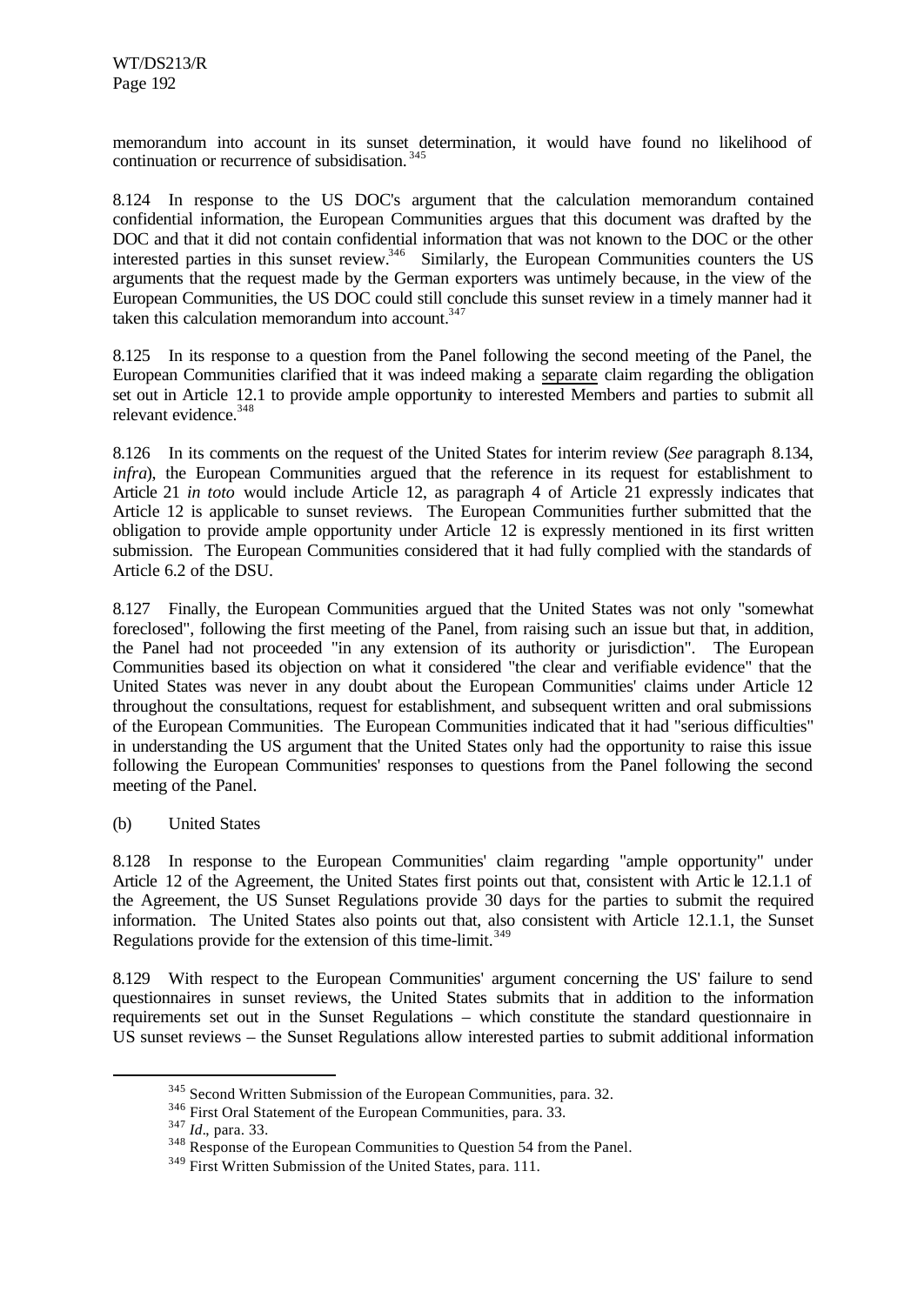that they would like the DOC to consider. $350$  In the view of the United States, therefore, the provisions of US law are fully consistent with Article 12 of the SCM Agreement.<sup>351</sup>

8.130 The United States counters the European Communities' arguments made in respect of the inclusion of the calculation memorandum from the original investigation basically on two grounds, i.e., lack of timeliness of the request and the confidential nature of the information contained therein.

8.131 The United States argues that the request made by the German exporters to have the calculation memorandum made part of the record of the sunset review was untimely because it was made over six months after the deadline for filing information in the instant sunset review.<sup>352</sup> The United States also points out that the German producers failed to file any request for the extension of this deadline although under US law they were entitled to do so.<sup>353</sup> Finally, the United States submits that the lack of timeliness of the German producers' request is all the more obvious given that they were on notice of the information requirements and applicable deadlines over fifteen months before the initiation of this sunset review.<sup>354</sup>

8.132 The United States asserts that another reason the US DOC declined to place this memorandum on the record of the sunset review was because it contained confidential information that could not be released without the consent of the person submitting it.<sup>355</sup> The United States argues in this respect that the DOC could not ignore previous requests for the confidential treatment of this document and automatically place it on the record of the sunset review.<sup>356</sup>

8.133 In its comments on the response of the European Communities to a question from the Panel following the second meeting of the Panel (*See* paragraph 8.125, *supra*), the United States submitted that the European Communities' claims under Article 12 were new, as the European Communities' request for establishment does not reference Article 12 or the fact pattern which the European Communities believes gives rise to a violation of Article  $12.^{357}$  The United States argued that the new claims did not satisfy the standards of Article 6.2 of the DSU, and requested the Panel to dismiss these new claims.

8.134 In its request for interim review, the United States again submitted, for the above reasons, that the Panel should not have made any substantive findings regarding the obligation to provide ample opportunity to interested members and parties to submit evidence in a sunset review, because the European Communities' claims regarding this obligation were not within the Panel's terms of reference.

## **2. Findings of the Panel**

8.135 We recall that paragraph 13 of our working procedures states that "[a] party shall submit any request for a preliminary ruling not later than its first submission to the Panel . . . Exceptions to this procedure will be granted upon a showing of good cause". In this regard, we note, at the outset, that, although it was in the course of interim review that we addressed the objection of the United States regarding the claims of the European Communities in respect of the investigating authority's

<sup>353</sup> *Id.*

l

<sup>356</sup> *Id.*

<sup>350</sup> *Id.*, para.110.

<sup>351</sup> *Id.*, para. 108.

<sup>&</sup>lt;sup>352</sup> First Written Submission of the United States, para. 103.

<sup>354</sup> *Id.*

<sup>355</sup> *Id.*, para. 104.

<sup>&</sup>lt;sup>357</sup> Comments of the United States on Responses of the European Communities to Questions from the Panel following the Second Meeting of the Panel, paras. 21-22.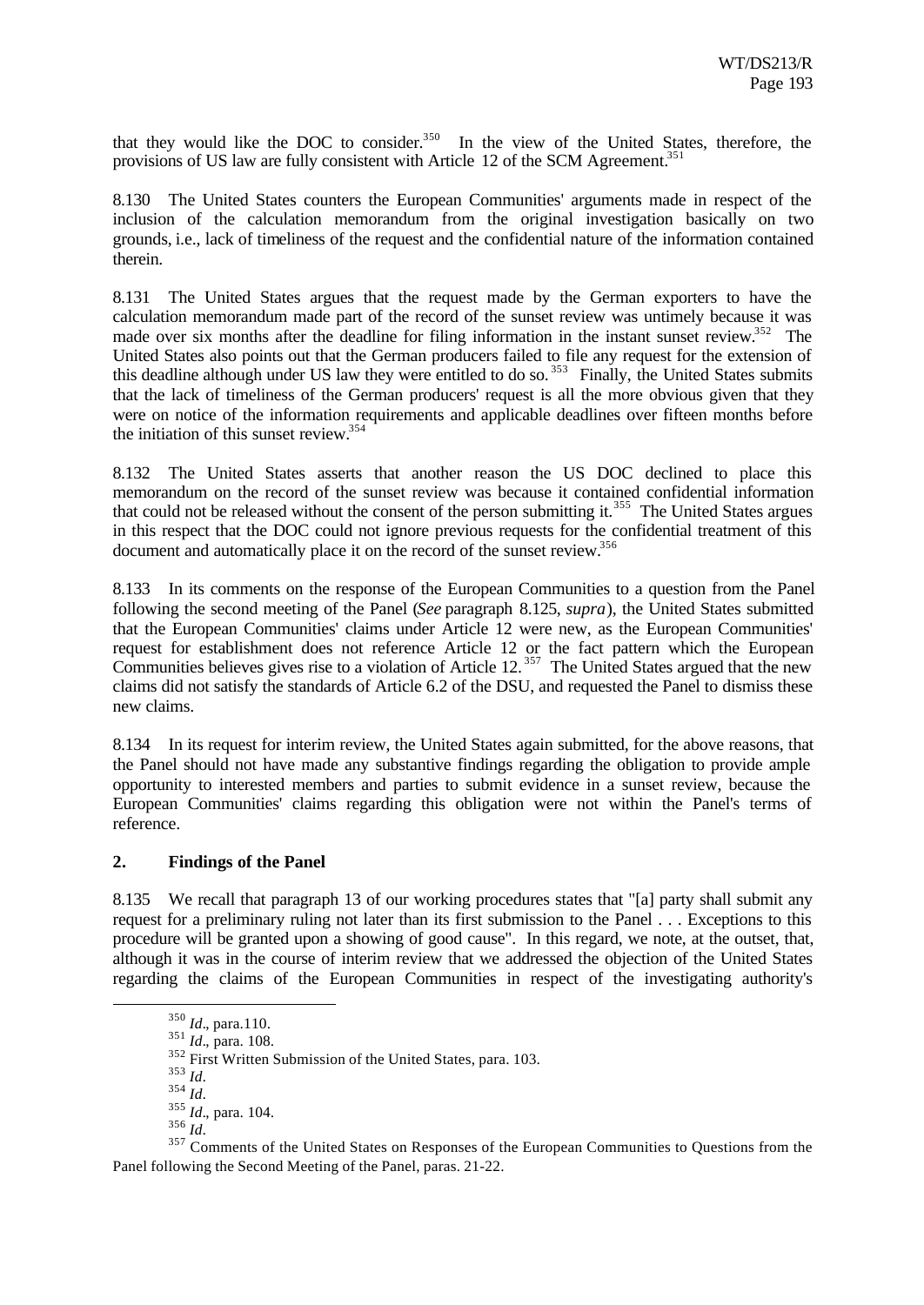l

obligation to provide ample opportunity, the United States had registered this objection prior to that time. The United States first presented this objection in its comments on the responses of the European Communities to questions from the Panel following the second meeting.

8.136 Further, as the European Communities had up to that point only discussed the obligation to provide ample opportunity in the context of the obligation to determine continuation or recurrence of subsidisation, it was not clear to us that the European Communities was making a separate claim in respect of the obligation to provide ample opportunity. It was on this basis that we posed a question to the European Communities following our second meeting with the parties, requesting clarification. And the United States made its objection known following the response by the European Communities that it was indeed making a separate claim in respect of this obligation. Therefore, this is not a situation in which we need to decide whether we can address an objection which could have been raised in a timely manner, but was not.

8.137 Thus, we have addressed the issue raised by the United States regarding the European Communities' claims in respect of the obligation to provide ample opportunity $358$ , and concluded that these claims are outside our terms of reference. Our reasons are set out below.

8.138 We note that Article 7 of the DSU covers the terms of reference of panels, and Article 6 the establishment of panels. Article 7 clearly indicates that the terms of reference of panels are contained in the request for the establishment of a panel<sup>359</sup>. With regard to the request for establishment, Article 6.2 of the DSU provides in part:

The request for the establishment of a panel . . . shall indicate whether consultations were held, identify the specific measures at issue and provide a brief summary of the legal basis of the complaint sufficient to present the problem clearly.

The Appellate Body has stated, in respect of the terms of reference of panels:

Thus, "the matter referred to the DSB" for the purposes of Article 7 of the DSU and Article 17.4 of the *Anti-Dumping Agreement* must be the "matter" identified in the request for the establishment of a panel under Article 6.2 of the DSU. That provision requires the complaining Member, in a panel request, to "identify the *specific measures at issue* and provide a brief summary of the *legal basis of the complaint* sufficient to present the problem clearly." (emphasis added) The "*matter* referred to the DSB", therefore, consists of two elements: the specific *measures* at issue and the *legal basis of the complaint* (or the *claims*).<sup>360</sup>

<sup>358</sup> *See also* the following ruling of the Appellate Body, in *United States – Anti-Dumping Act of 1916*:

<sup>. . .</sup> we also agree with the Panel's consideration that "some issues of jurisdiction may be of such a nature that they have to be addressed by the Panel at any time". We do not share the European Communities' view that objections to the jurisdiction of a panel are appropriately regarded as simply "procedural objections". The vesting of jurisdiction in a panel is a fundamental prerequisite for lawful panel proceedings. We, therefore, see no reason to accept the European Communities' argument that we must reject the United States' appeal because the United States did not raise its jurisdictional objection before the Panel in a timely manner. (*United States – Anti-Dumping Act of 1916* ("*US – 1916 Act*"), Report of the Appellate Body, WT/DS136/AB/R-WT/DS162/AB/R, adopted 26 September 2000, para. 54 (footnote omitted))

<sup>359</sup> WT/DS213/3 in the present dispute.

<sup>360</sup> *Guatemala – Cement I*, Report of the Appellate Body, footnote 226, *supra*, para. 72 (emphasis in original).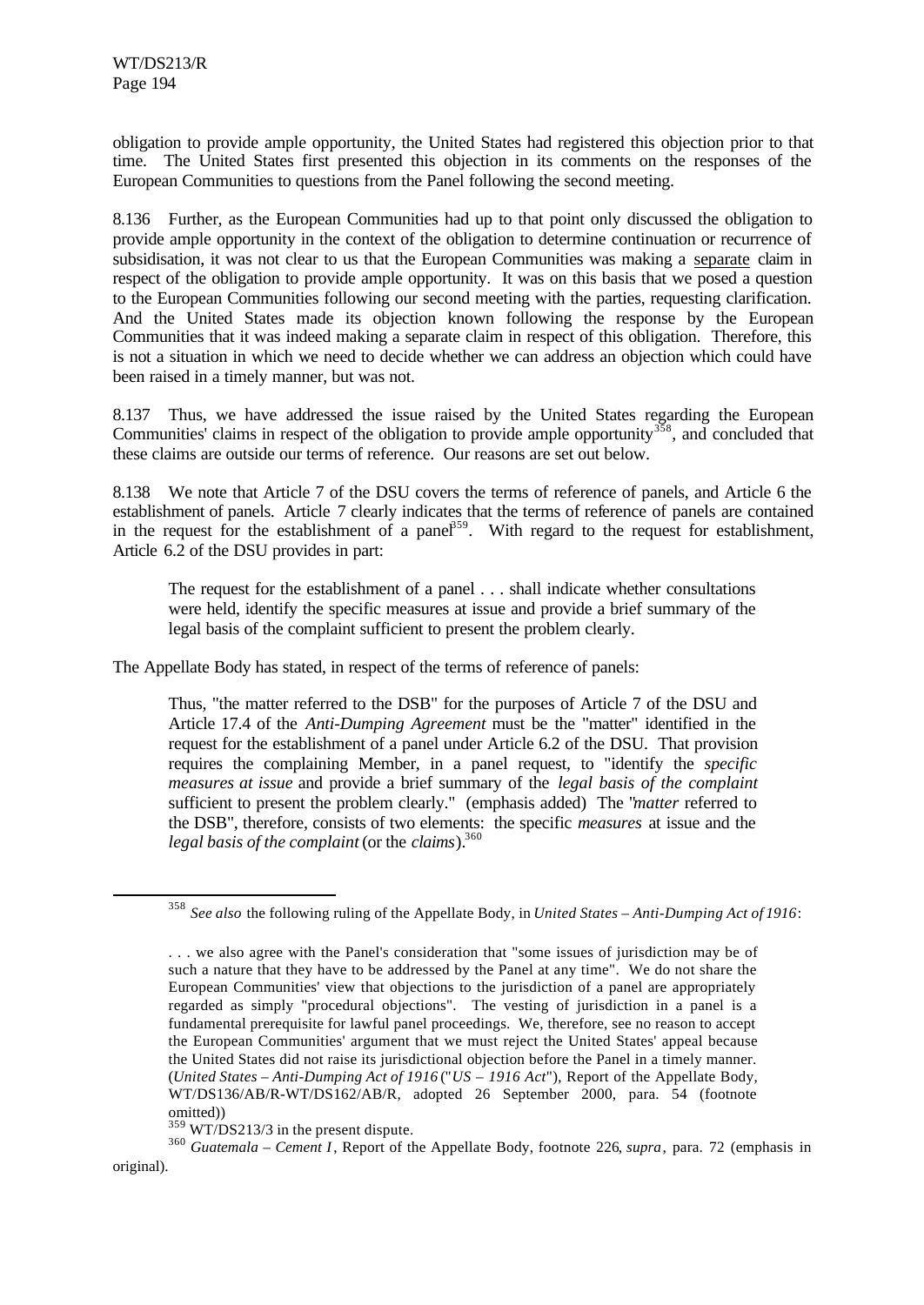Further, the Appellate Body has stated, in *European Communities – Bananas*:

As a panel request is normally not subjected to detailed scrutiny by the DSB, it is incumbent upon a panel to examine the request for the establishment of the panel very carefully to ensure its compliance with both the letter and the spirit of Article 6.2 of the DSU. It is important that a panel request be sufficiently precise for two reasons: first, it often forms the basis for the terms of reference of the panel pursuant to Article 7 of the DSU; and, second, it informs the defending party and the third parties of the legal basis of the complaint.<sup>361</sup>

8.139 Thus, the United States' request raises two separate, but related, issues: (i) whether US CVD law in respect of the opportunity to submit evidence in a sunset review was identified in the request for establishment as a measure challenged by the European Communities and, if so, (ii) whether the European Communities' request for establishment provides "a brief summary of the legal basis of the complaint sufficient to present the problem clearly" and therefore satisfies the standard set out in Article 6.2 of the DSU.

8.140 We shall first examine the request for establishment to determine whether, on its face, the United States – and any other WTO Member – could have been reasonably expected to know that US CVD law in respect of the opportunity to submit evidence in a sunset review was part of "the matter referred to the DSB".

8.141 It is clear from the European Communities' request for establishment that the words "opportunity to submit evidence" or the like do not appear in that request. Nor, as we have noted above, does the request contain any all-encompassing reference to US procedures, generally, for sunset review. Paragraphs 1-2 of the request for establishment set out the procedural background to the request for establishment, paragraph 3 explains that the request relates particularly to the sunset review in carbon steel, paragraphs 4-7 set out the European Communities' claim in respect of the de minimis standard applied in that review, paragraphs 8-10 set out the European Communities' claim in respect of the evidentiary standards applied in relation to the initiation of that review, and paragraph 11 summarises the European Communities' challenge to the US decision in that review, as well as to "certain aspects of the sunset review procedure which led to it". This latter phrase could not be understood to include US CVD law in respect of the opportunity to submit evidence.

8.142 We note that the request for establishment further outlines the statutory and regulatory underpinnings of the US sunset review procedures as such, and as applied in the sunset review in carbon steel<sup>662</sup>. These statutory and regulatory provisions also govern the opportunity to submit evidence in a sunset review. We consider, however, that this fact alone is insufficient for us to conclude that US CVD law in respect of the opportunity to submit evidence in a sunset review is identified as a specific measure at issue.

8.143 Having found that US CVD law in respect of the opportunity to submit evidence in a sunset review is not identified in the request for establishment, we shall consider whether that "measure" is sufficiently related to a measure or measures that are specifically identified so as to bring it within our terms of reference. We note the finding of the Panel in *Japan – Film*:

The question thus becomes whether the ordinary meaning of the terms of Article 6.2, i.e., that "the specific measures at issue" be identified in the panel request, can be met if a "measure" is not explicitly described in the request. To fall within the terms of Article 6.2, it seems clear that a "measure" not explicitly described in a panel

<sup>361</sup> *European Communities – Bananas*, Report of the Appellate Body*,* footnote227, *supra*, para. 142.

<sup>362</sup> WT/DS213/3, para. 12.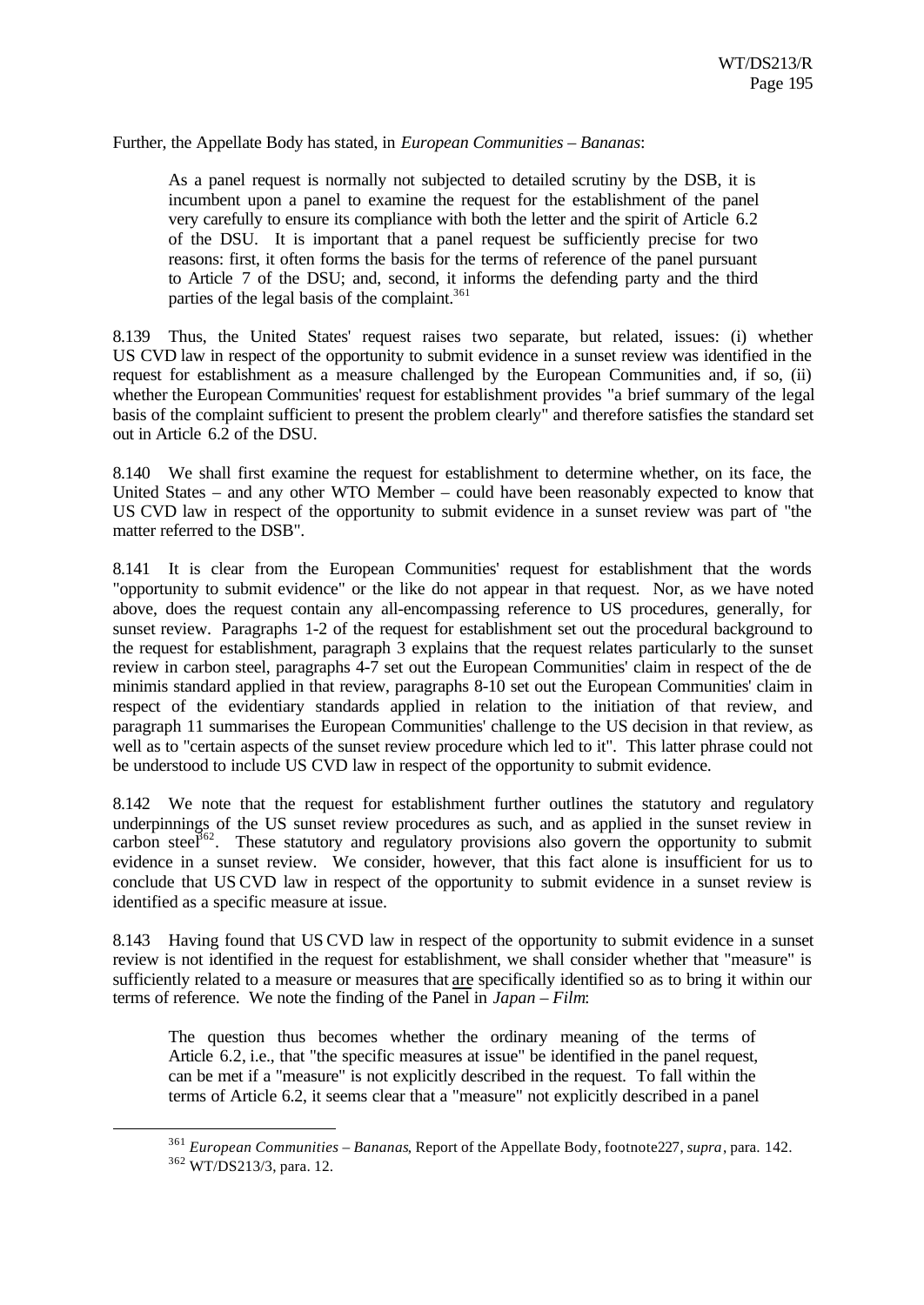request must have a clear relationship to a "measure" that is specifically described therein, so that it can be said to be "included" in the specified "measure". In our view, the requirements of Article 6.2 would be met in the case of a "measure" that is subsidiary, or so closely related to a "measure" specifically identified, that the responding party can reasonably be found to have received adequate notice of the scope of the claims asserted by the complaining party. The two key elements – close relationship and notice – are inter-related: only if a "measure" is subsidiary or closely related to a specifically identified "measure" will notice be adequate.<sup>363</sup>

8.144 We note that the European Communities' request refers to "certain aspects of the sunset review procedure which led to [the DOC decision not to revoke the CVDs on carbon steel]". We do not consider US CVD law in respect of the opportunity to submit evidence in a sunset review to be "a 'measure' that is subsidiary, or so closely related to" any of the measures specifically identified, "that the responding party can reasonably be found to have received adequate notice of the scope of the claims asserted by the complaining party". To consider otherwise would mean that the general sentence "certain aspects of the sunset review procedure which led to [the DOC decision not to revoke the CVDs on carbon steel]" put Members on notice that any aspect of US CVD law of relevance in the sunset review on carbon steel might be before the Panel. This cannot be, for that universe is potentially extremely large. We therefore find that US CVD law in respect of the opportunity to submit evidence in a sunset review is not sufficiently related to a measure or measures that are specifically identified in the request for establishment as to properly bring it within our terms of  $r$ eference.<sup>364</sup>

8.145 For the foregoing reasons, we consider that the European Communities has failed to set out a claim in its request for establishment with respect to the United States' CVD law in respect of the investigating authority's obligation to provide ample opportunity to interested members and parties to submit relevant evidence in a sunset review. This "measure" is therefore outside our terms of reference. Accordingly, we do not address the European Communities' claims under Article 12 of the SCM Agreement.

# **IX. CONCLUSIONS AND RECOMMENDATIONS**

9.1 In conclusion, we find that:

- (a) US CVD law and the accompanying regulations are consistent with Article 21, paragraphs 1 and 3, and Article 10 of the SCM Agreement in respect of the application of evidentiary standards to the self-initiation of sunset reviews;
- (b) US CVD law and the accompanying regulations are inconsistent with Article 21.3 of the SCM Agreement in respect of the application of a 0.5 per cent de minimis standard to sunset reviews, and therefore violate Article 32.5 of the SCM Agreement and, consequently, also Article XVI:4 of the WTO Agreement;
- (c) the United States, in applying a 0.5 per cent de minimis standard to the instant sunset review, acted in violation of Article 21.3 of the SCM Agreement;

<sup>363</sup> *Japan – Film*, Report of the Panel, footnote 230, *supra*, para. 10.8.

<sup>&</sup>lt;sup>364</sup> Having concluded that the European Communities has not identified US CVD law in respect of the opportunity to submit evidence in a sunset review as a specific measure at issue in its request for establishment, we need not, and do not, consider whether the European Communities has provided "a brief summary of the legal basis of the complaint sufficient to present the problem clearly" in that request for establishment (*See* paras. 8.5-8.6, *supra*).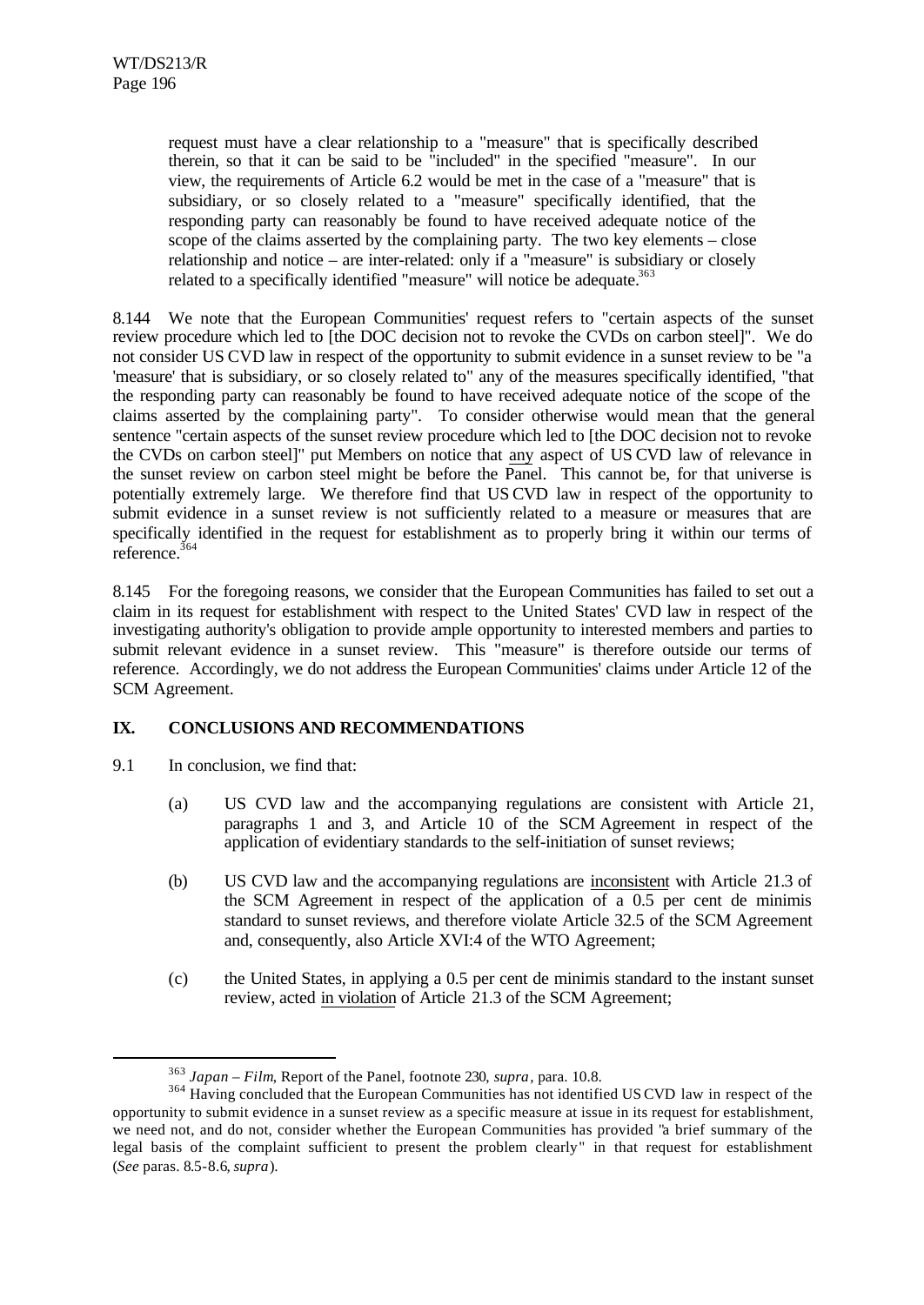- (d) US CVD law and the accompanying regulations and statement of policy practices are consistent with Article 21.3 of the SCM Agreement in respect of the obligation to determine the likelihood of continuation or recurrence of subsidisation in sunset reviews; and
- (e) the United States, in failing to determine properly the likelihood of continuation or recurrence of subsidisation in the sunset review on carbon steel, acted in violation of Article 21.3 of the SCM Agreement.

9.2 We recommend that the Dispute Settlement Body request the United States to bring its measures mentioned in paragraph 9.1(b), (c), and (e) above into conformity with its obligations under the WTO Agreement.

# **X. DISSENTING OPINION OF ONE MEMBER OF THE PANEL ON THE ASSESSMENT OF THE PANEL RELATING TO THE APPLICATION OF A DE MINIMIS STANDARD TO SUNSET REVIEWS**

10.1 One member of the Panel dissociated himself from the above assessment relating to the US CVD law as such and as applied in the sunset review on carbon steel in respect of application of a de minimis standard to sunset reviews (*See* Sections VIII.C.1(b) and VIII.C.2(b), *supra*) and expressed the following dissenting opinion  $3^{65}$ :

10.2 I agree with the statement of the majority of the Panel, that "nothing in the text of Article 21.3 specifically provides that the de minimis standard applicable to investigations is also applicable to sunset reviews<sup>1366</sup>. I do not, however, share the view of the majority that, such silence in the relevant provision as to the applicability of a de minimis standard to sunset reviews is not dispositive given an examination of the text of Article 21.3 in its context and in light of the object and purpose of the SCM Agreement, as required by Article 31 of the Vienna Convention. I consider that an examination of Article 21.3 pursuant to the customary rules of treaty interpretation yields the conclusion that no de minimis standard is applicable to sunset reviews.

10.3 In my view, the drafters would have been able and chosen to include a clear indication to the opposite effect, should that have been their intention. Indeed, I am persuaded by the United States' argument that the absence of a clear indication, for instance, in the form of a cross-reference, is all the

<sup>&</sup>lt;sup>365</sup> Like the majority of the Panel, I do not understand the European Communities to be alleging a violation of Article 11.9, but of Article 21.3, of the SCM Agreement. In this regard, I note that the European Communities argues that "an interpretation of the terms of Article 21.3 should be made in context and in the light of the object and purpose of Article 21.3 and of the SCM Agreement. Articles 21.1, 11.9, 15, and 10 provide relevant context and help define its object and purpose. Such an interpretation . . . requires that the 1 [per cent] de minimis level of Article 11.9 should be implied, and hence applied, also to investigations and determinations made in sunset reviews" (Response of the European Communities to Question 47 from the Panel (emphasis added)).

Further, the European Communities "objects to the [United States'] suggestion to use only the phrase 'Article 11.9 itself applies to sunset reviews'" (Comments of the European Communities on Request of the United States for Interim Review, para. 3). Indeed, the European Communities argues that it "has taken particular care to explain that there is an omission in Article 21.3 and that only a systematic interpretation can fill up [sic] this gap by implying the de minimis standard of Article 11.9" (Comments of the European Communities on Request of the United States for Interim Review, para. 3 (emphasis added)). Nor could the European Communities successfully allege a violation of Article 11.9. Article 11 is entitled "Initiation and Subsequent Investigation", and clearly deals with investigations, such as that term is distinguished from reviews by the Agreement. This is also made clear in the text of Article 11.9 itself, which refers to investigations. I therefore consider whether Article 21.3 contains by implication the same type of obligation as Article 11.9, and whether the United States has violated Article 21.3 in this respect.

<sup>366</sup> Para. 8.58, *supra*.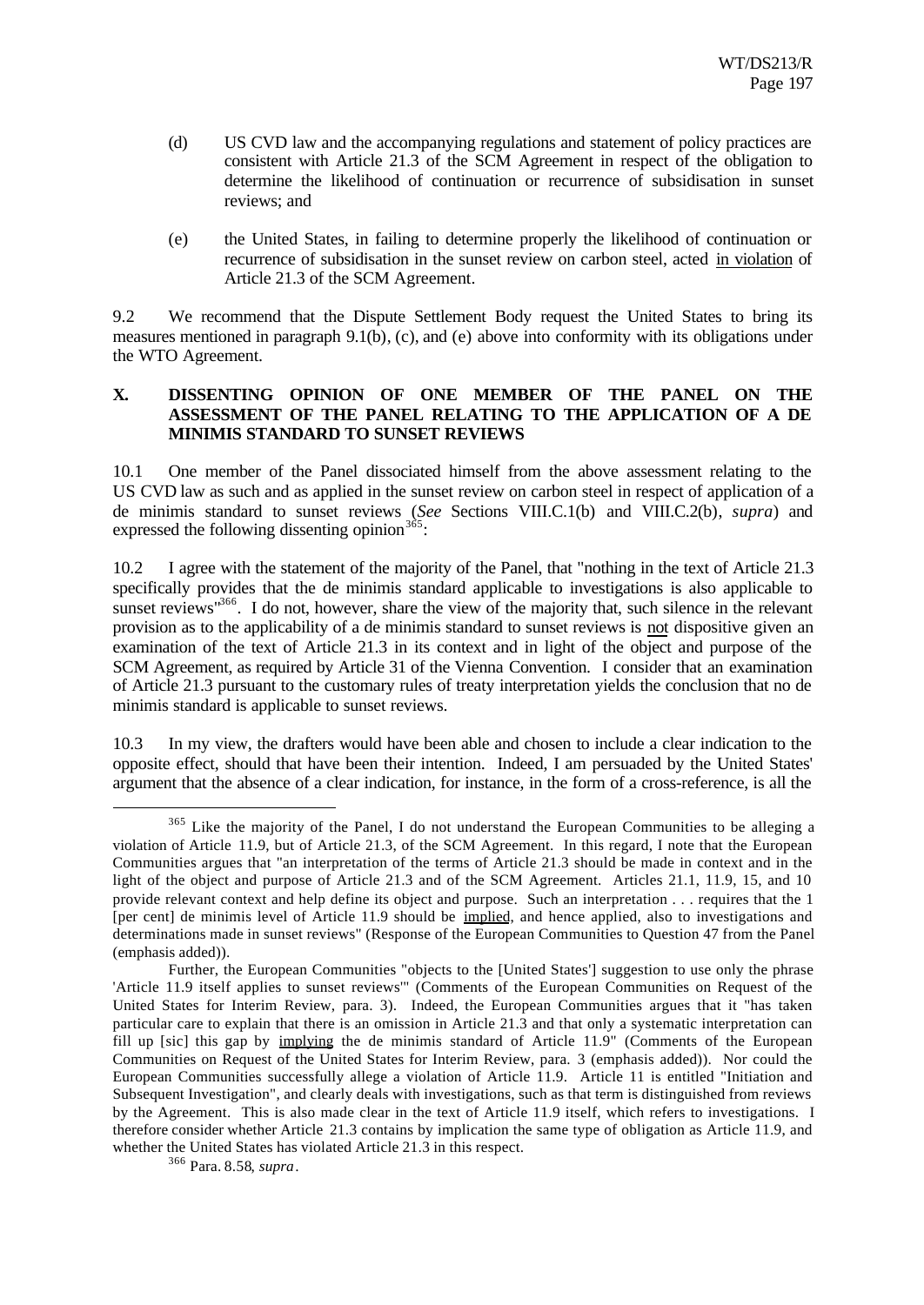more significant given the immediate context of Article 21.3 – that is, the fact that the drafters did provide explicit cross-references elsewhere in Article 21, to Articles 12 and 18. It is clear that the drafters knew how to have obligations set forth in one provision apply in another context. The most obvious inference one can draw from the absence of a cross-reference, therefore, is that the Members chose not to have the de minimis standard of Article 11.9 be implied in Article 21.3. There appears to me to be no textual basis to read Article 21.3 in the manner argued for by the European Communities. Given the marked difference in the terms of Article 21.3 and those of other provisions of the SCM Agreement which do explicitly establish cross-cutting obligations, I cannot conclude that it was the drafters' intention to have Article 11.9 be implied in Article 21.3.

10.4 To consider the question of cross-references or other explicit statements of cross-application in the broader context of Article 21.3 – that is, provisions of the SCM Agreement other than Article 21 – I note that a number of provisions in the Agreement contain an explicit indic ation where the drafters wished to make their scope of application clear<sup>367</sup>. Take Article 11.9, which sets out the de minimis standard applicable to investigations (except for products originating in developing country Members). I agree with the statement of the majority of the Panel, that "nothing in the text of [Article 11.9] provides for its de minimis standard to be implied in Article 21.3<sup>"368</sup>. I therefore cannot conclude, given the explicit language elsewhere in the Agreement, and in the absence of such language in Article 11.9, that the de minimis standard set out in that provision must nonetheless be understood to be implied in Article 21.3.

10.5 I note the Appellate Body's statement, in *US – Gasoline*:

One of the corollaries of the "general rule of interpretation" in the *Vienna Convention* is that interpretation must give meaning and effect to all the terms of the treaty. An interpreter is not free to adopt a reading that would result in reducing whole clauses or paragraphs of a treaty to redundancy or inutility.<sup>369</sup>

I am of the opinion that to consider provisions relating to investigations applicable by implication under provisions relating to sunset reviews does not give meaning and effect to the explicit statements of cross-application in the SCM Agreement, and effectively renders such statements redundant. In other words, if all provisions are applicable to sunset reviews, except perhaps where impracticable, then there would be no need for such explicit statements to exist.

10.6 I recall that Article 11.9 requires the termination of an investigation in cases of de minimis subsidisation, negligible volume of subsidised imports, or negligible actual or potential injury. It seems to me that, if the rationale for the inclusion of a de minimis subsidisation standard were that de minimis subsidisation is deemed to be non-injurious, as the majority of the Panel considers (*See* paragraphs 8.60-8.64), then there would be no need to include a further standard of negligible actual or potential injury. It should be noted, in this context, that negligible actual or potential injury is nonetheless material injury, as footnote 45 to the Agreement states that "[u]nder this Agreement the term 'injury' shall, unless otherwise specified, be taken to mean material injury to a domestic industry, threat of material injury to a domestic industry or material retardation of the establishment of such an industry".

<sup>&</sup>lt;sup>367</sup> The definition of "subsidy" in Article 1 ("For the purpose of this Agreement"); the definition of "interested parties" in Article 12.9 ("for the purposes of this Agreement"); the calculation of the amount of a subsidy under Article 14 ("For the purpose of Part V"); the definition of "injury" under Article 15 and footnote 45 ("Under this Agreement"); the definition of "like product" under footnote 46 ("Throughout this Agreement"); definition of domestic industry in Article 16 ("For the purposes of this Agreement"); and the definition of "levy" under footnote 51 ("As used in this Agreement").

<sup>368</sup> Para. 8.59, *supra*.

<sup>369</sup> *United States – Gasoline*, Report of the Appellate Body, footnote 257, *supra*, p. 23.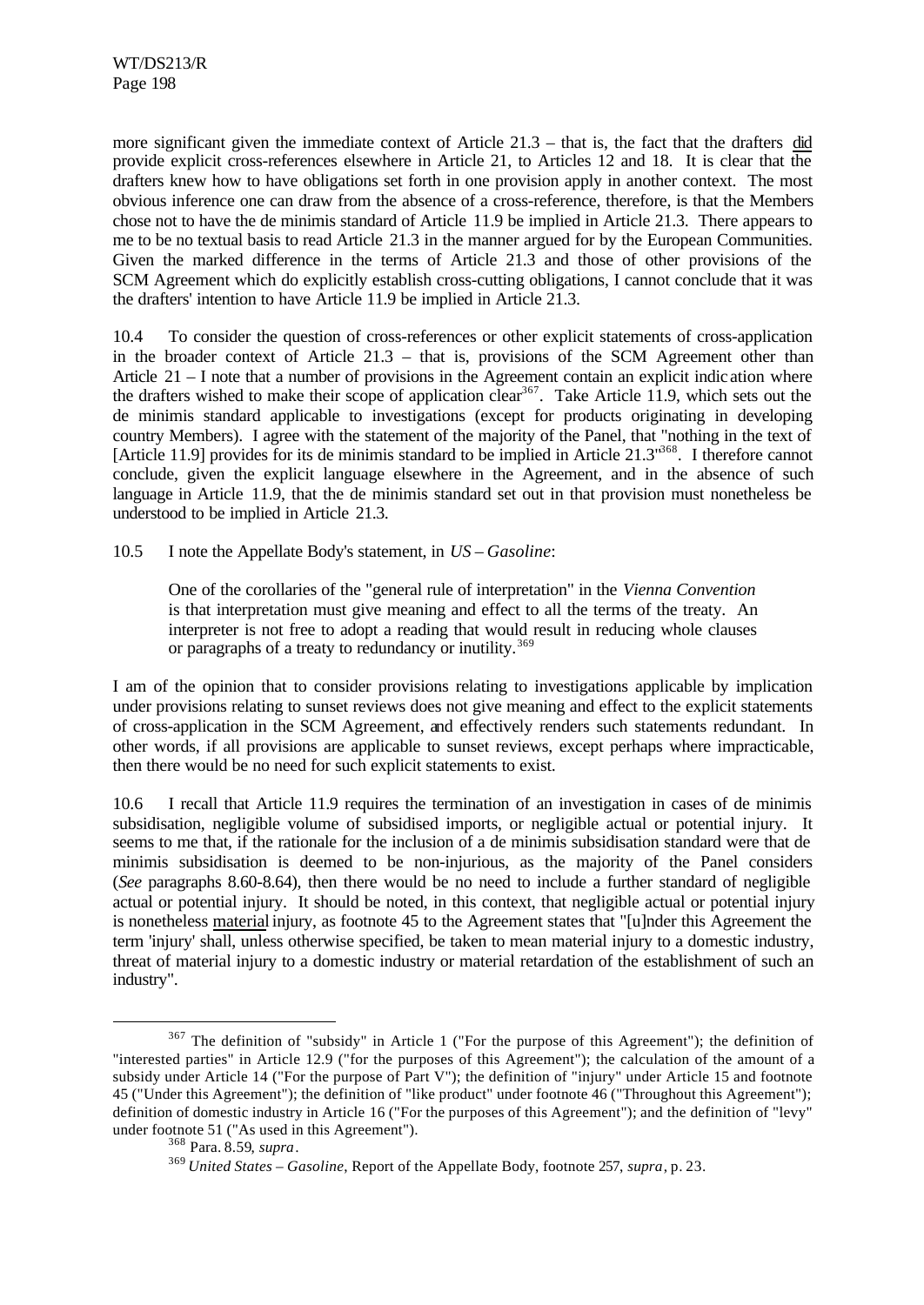10.7 I recall also that Article 27.10 reads:

Any [CVD] investigation of a product originating in a developing country Member shall be terminated as soon as the authorities concerned determine that:

(a) the overall level of subsidies granted upon the product in question does not exceed 2 per cent of its value calculated on a per unit basis;

. . .

l

The use of the word "investigation" in this provision confirms, in my opinion, that the two de minimis subsidisation thresholds specified in the SCM Agreement apply only to investigations. Were the de minimis standard to apply to sunset reviews, the special and differential treatment provided to developing countries in the context of investigations would presumably have been extended to include sunset reviews. The word "investigation" in Article 27.10 clearly indicates that that is not the case. It is difficult to see why the drafters would intend the de minimis standard to apply to both investigations and sunset reviews, but provide special and differential treatment in this respect only in the context of investigations. In other words, the text of Article 27.10 suggests that no de minimis standard applies to sunset reviews.

10.8 I am of the view that the European Communities' argument is largely contextual; indeed, the European Communities has characterised its argument as a reading of Article 21.3 "in the context of" Article 11.9. It is not a given, however, that, because the negotiators agreed to certain standards for purposes of investigations, they necessarily agreed to the same for purposes of sunset reviews. The context of a legal provision – i.e., other paragraphs of the provision or related provisions elsewhere in the text – does not in and of itself create a legal obligation. The legal obligation must be found first and foremost in the text of the provision.<sup>370</sup> Otherwise, one would be forced to accept the view that consistency reasons may constitute sufficient grounds for the so-called "implication" of obligations.

10.9 While I do not disagree that application of the same de minimis standard to sunset reviews as to investigations would ensure a certain balance between the disciplines applicable to investigations and those applicable to sunset reviews, it is difficult to conclude on that basis alone that the same de minimis standard applies to both instances. Policy arguments alone are not sufficient for me to find that this is the case; rather, I would have to find that there is a proper legal basis for the European Communities' position, interpreting Article 21.3 pursuant to the customary rules of treaty interpretation.<sup>371</sup> While it would not be illogical – and it would reflect a degree of consistency in the treatment of investigations and sunset reviews – to apply the same de minimis standard to sunset reviews as to investigations, I cannot conclude on those grounds alone that that is the case, and I

<sup>370</sup> In this regard, I recall the statement of the Appellate Body, in *Japan – Alcoholic Beverages II*:

Article 31 of the *Vienna Convention* provides that the words of the treaty form the foundation for the interpretive process: "interpretation must be based above all upon the text of the treaty". (*Japan – Taxes on Alcoholic Beverages* ("*Japan – Alcoholic Beverages II*"), Report of the Appellate Body, WT/DS8/AB/R-WT/DS10/AB/R-WT/DS11/AB/R, adopted 1 November 1996, p. 12 (footnote deleted))

 $371$  In this regard, I recall the statement of the Appellate Body, in  $EC-Hormones$ , that:

The fundamental rule of treaty interpretation requires a treaty interpreter to read and interpret the words actually used by the agreement under examination, not words the interpreter may feel should have been used. (*EC – Hormones*, Report of the Appellate Body, footnote 250, *supra*, para. 181 (emphasis added))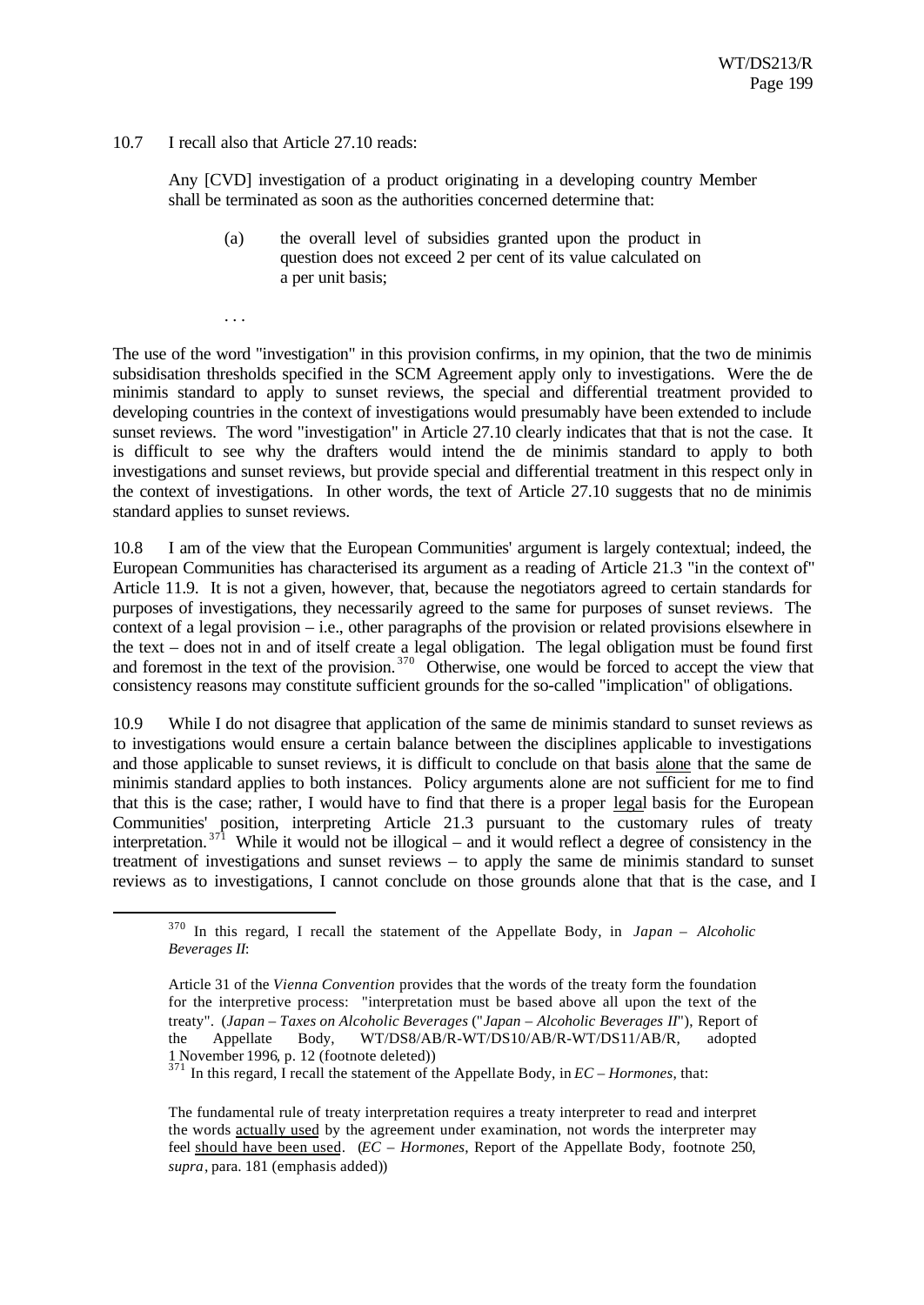consider that the text of the SCM Agreement does not require investigating authorities to do so. I consider that the text of Article 21.3 – literally and in its context – clearly fails to establish an obligation on investigating authorities to apply a de minimis standard to sunset reviews.

10.10 Nor do I consider it impossible that the drafters might have intended there to be different rules for sunset reviews from those for investigations. It is arguably perfectly rational for there to be different disciplines for sunset reviews than for investigations. For instance, the negotiators might well have considered that application of a de minimis standard in the form of a specific numeric threshold was not feasible in the context of sunset reviews because any assessment of the rate at which subsidisation is likely to continue or recur would be but an approximation. One important observation in this regard is that Article 19.1 of the Agreement requires investigating authorities to make a final determination of both the existence and the amount of the subsidy (and that the subsidised imports are causing injury) before they may impose a CVD. It is therefore entirely reasonable that a de minimis threshold of 1 per cent is set out in this respect in Article 11.9. There is, however, no language similar to that of Article 19.1 in Article 21.3. In other words, were the de minimis standard set out in Article 11.9 implied in Article 21.3, the drafters would have set out in Article 21.3 the requirement to make a dete rmination of both the existence and the amount of the subsidy. I consider that there is nothing in a decision that the de minimis standard applicable to investigations does not apply to sunset reviews that would undermine the operation of the Agreement or the ability of investigating authorities to operate under the Agreement. I see the framework of CVD disciplines as supporting the conclusion that a de minimis standard is not required under Article 21.3. In other words, it is not necessary to – and there could be entirely rational reasons not to – have the de minimis standard of Article 11.9 be implied in Article 21.3 to make the latter, or another, provision functional or ensure that the basic framework of CVD disciplines is preserved.

10.11 Finally, I consider that it is worth noting that, while the negotiating history of the SCM Agreement does not specifically address the question of whether a de minimis standard should apply to reviews, the questions of definition of a subsidy, investigation, imposition of measures, and review of need for measures were negotiated as separate items. De minimis as a concept was addressed in the context of the question of the imposition of measures; it does not seem to have been addressed at all in the context of the discussion of the need for a sunset clause or review mechanism. I am of the view that this would tend to confirm the results of my textual analysis above.

10.12 In sum, I recognise that the negotiators may well have had differing views as to whether it was desirable to apply the same de minimis standard to sunset reviews as to investigations – and it is indeed likely that some of them believed it would be. I do not, however, see that a rigorous and faithful reading of Article 21.3 in its context and in light of the object and purpose of the SCM Agreement leads to the conclusion that they agreed to impose such an obligation on investigating authorities.

10.13 I therefore find that the de minimis standard of Article 11.9 is not implied in Article 21.3. I thus conclude that US CVD law and the accompanying regulations are consistent with the SCM Agreement in respect of the application of a de minimis standard to sunset reviews, and accordingly reject the claim of the European Communities in this regard.

10.14 Further, I note that the European Communities claims that, owing to the lack of consistency with Article 21.3 of the SCM Agreement in respect of the application of a de minimis standard to sunset reviews, US CVD law is also inconsistent with Article 32.5 of the SCM Agreement and Article XVI:4 of the WTO Agreement, which provisions require that Members ensure the WTOconformity of their laws, regulations, and administrative procedures. Having found that US CVD law and the accompanying regulations are consistent with Article 21.3 of the SCM Agreement in respect of the application of a de minimis standard to sunset reviews, I need not, and do not, consider whether